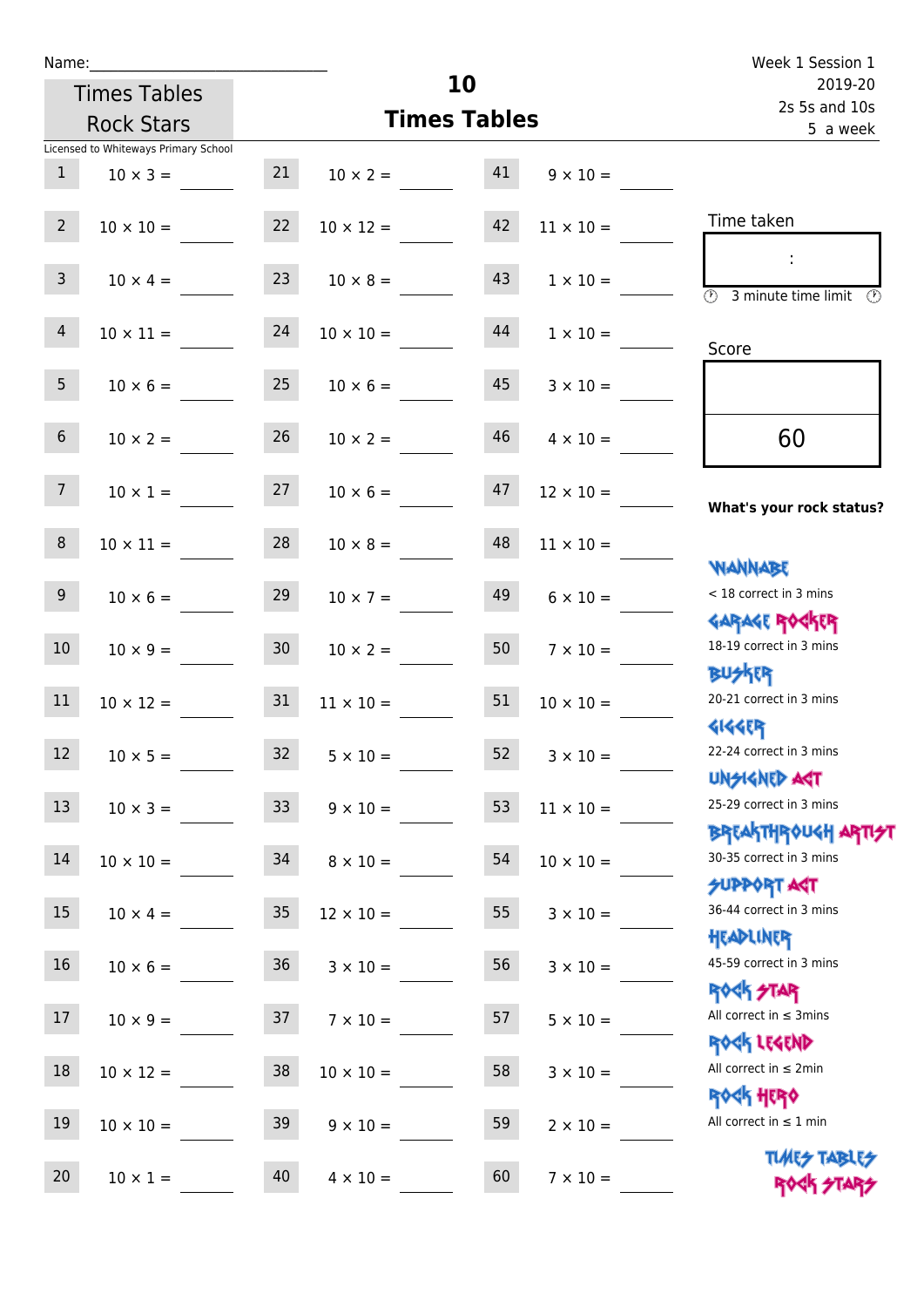| Name |  |  |  |
|------|--|--|--|
|      |  |  |  |

|                 | <b>Times Tables</b>                            |                         |                        | 10                            |                        | 2019-20                                                                                          |
|-----------------|------------------------------------------------|-------------------------|------------------------|-------------------------------|------------------------|--------------------------------------------------------------------------------------------------|
|                 | <b>Rock Stars</b>                              |                         |                        | <b>Times Tables</b>           |                        | 2s 5s and 10s<br>5 a week                                                                        |
| $1\,$           | Licensed to Whiteways Primary School<br>10 110 | 13<br>$10\,$<br>$10\,$  | 25<br>90<br>$10\,$     | 37<br> 100<br>10              | 49<br>$20\,$<br>10     | Time taken                                                                                       |
| $\overline{2}$  | $10\,$<br>80                                   | 14<br>110<br>$10\,$     | 26<br>90<br>$10\,$     | 38<br>$10\,$<br>80            | 50<br>$10\,$<br>120    | $\odot$<br>3 minute time limit<br>$\circled{r}$                                                  |
| $\overline{3}$  | $90\,$<br>10                                   | 15<br>70<br>$10\,$      | 27<br>$110\,$<br>10    | 39<br>60<br>$10\,$            | 51<br>$10\,$<br> 100   | Score                                                                                            |
| 4               | 110<br>$10\,$                                  | 16<br>$100\,$<br>$10\,$ | 28<br>40<br>10         | 40<br>50<br>$10\,$            | 52<br>100<br>$10\,$    | 60                                                                                               |
| 5               | $10\,$<br>10                                   | 17<br>40<br>$10\,$      | 29<br>$20\,$<br>$10\,$ | 41<br> 120<br>$10\,$          | 53<br>$10\,$<br>90     | What's your rock status?<br><b>WANNABE</b>                                                       |
| $6\phantom{1}6$ | $90\,$<br>$10\,$                               | 18<br>40<br>$10\,$      | 30<br>$70\,$<br>$10\,$ | 42<br>$ 110\rangle$<br>$10\,$ | 54<br>70<br>$10\,$     | < 18 correct in 3 mins<br><b>GARAGE ROGKER</b><br>18-19 correct in 3 mins<br><b>BUSKER</b>       |
| 7               | 60<br>10                                       | 19<br>110<br>$10\,$     | 31<br>90<br>$10\,$     | 43<br>$70\,$<br>$10\,$        | 55<br>10<br>40         | 20-21 correct in 3 mins<br><b>4144ER</b><br>22-24 correct in 3 mins                              |
| 8               | $70\,$<br>$10\,$                               | 20<br>$10\,$<br>40      | 32<br>80<br>10         | 44<br>80<br>$10\,$            | 56<br>$10\,$<br>60     | <b>UNSIGNED ART</b><br>25-29 correct in 3 mins<br><b>BREAKTHROUGH</b><br>30-35 correct in 3 mins |
| 9               | 80<br>10                                       | 21<br>120<br>$10\,$     | 33<br>30<br>$10\,$     | 45<br>120<br>$10\,$           | 57<br>70<br>10         | <b>SUPPORT AGT</b><br>36-44 correct in 3 mins<br>HEADLINER<br>45-59 correct in 3 mins            |
| 10              | 70<br>10                                       | 22<br>20<br>$10\,$      | 34<br>$50\,$<br>$10\,$ | 46<br>$20\,$<br>$10\,$        | 58<br>$30\,$<br>$10\,$ | <b>ROCK STAR</b><br>All correct in $\leq$ 3mins<br>ROCK LEGEND                                   |
| $11\,$          | 90<br>10                                       | 23<br>$10\,$<br>10      | 35<br>20<br>$10\,$     | 47<br>$10\,$<br>40            | 59<br>$10\,$<br>30     | All correct in $\leq 2$ min<br><b>ROCK HERO</b><br>All correct in $\leq 1$ min                   |
| 12              | $90\,$<br>10                                   | 24<br>120<br>$10\,$     | 36<br>$90\,$<br>$10\,$ | 48<br>$40\,$<br>$10\,$        | 60<br>$20\,$<br>$10\,$ | <b>TUARS TABLES</b>                                                                              |

ROCK STARS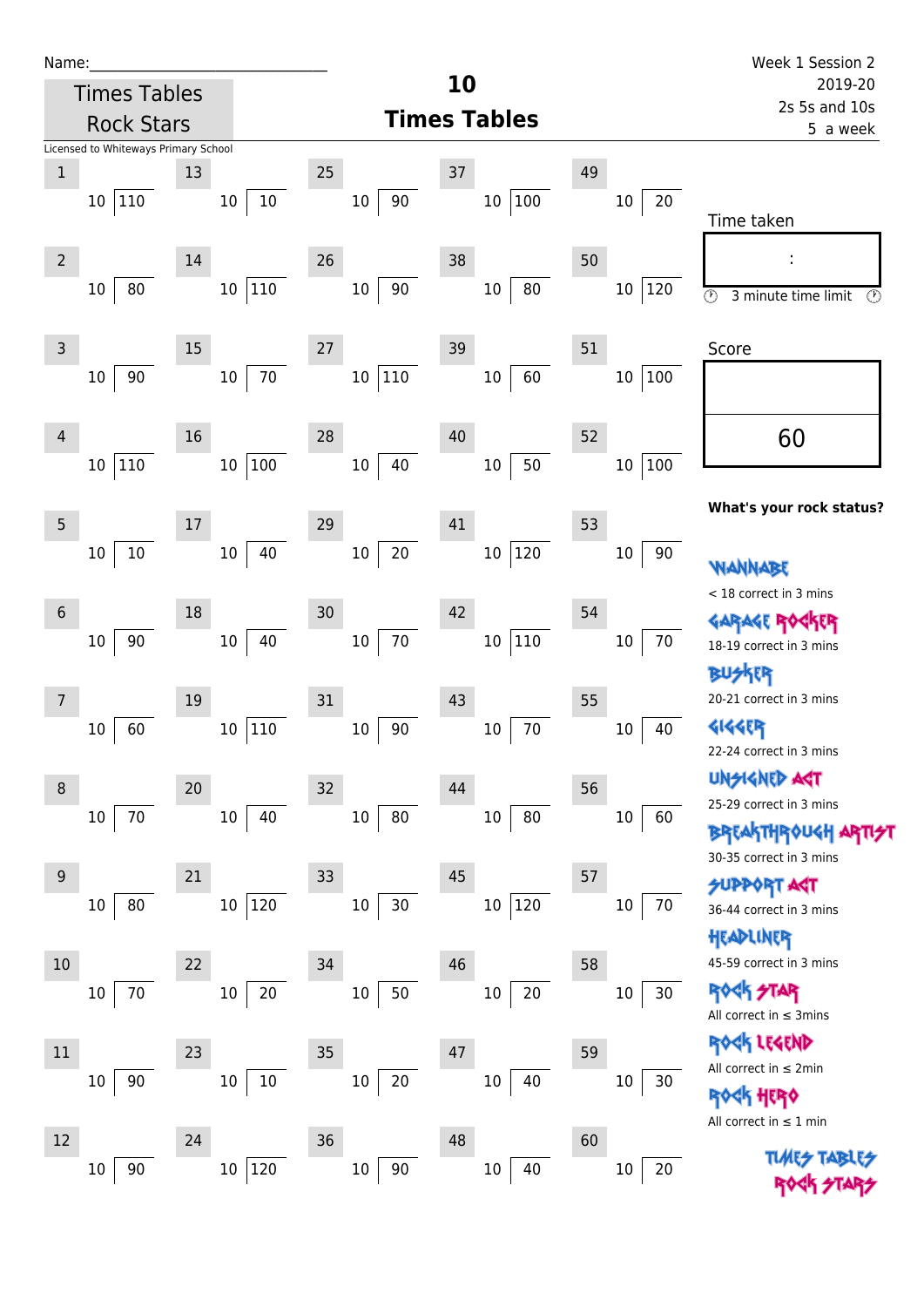| Name:          |                                                          |    |                       |                            |                     |                      |    |                       | Week 1 Session 3                                                                                                           |  |
|----------------|----------------------------------------------------------|----|-----------------------|----------------------------|---------------------|----------------------|----|-----------------------|----------------------------------------------------------------------------------------------------------------------------|--|
|                | <b>Times Tables</b>                                      |    |                       |                            | 10                  |                      |    |                       | 2019-20                                                                                                                    |  |
|                | <b>Rock Stars</b>                                        |    |                       |                            | <b>Times Tables</b> |                      |    |                       | 2s 5s and 10s<br>5 a week                                                                                                  |  |
| $1\,$          | Licensed to Whiteways Primary School<br>10<br>$\times 2$ | 13 | 10<br>$\times$ 3      | 10<br>25<br>$\times 8$     | 37                  | 10<br>$\times$ 11    | 49 | 10<br>$\times 2$      |                                                                                                                            |  |
| $\overline{2}$ | 10<br>$\times$ 9                                         | 14 | 10<br>$\times$ 10     | 10<br>26<br>$\times$ 6     | 38                  | 10<br>$\times$ 5     | 50 | 10<br>$\times$ 10     | Time taken<br>t,<br>$\circled{r}$<br>3 minute time limit<br>$\mathcal{O}$                                                  |  |
| $\overline{3}$ | 10<br>$\times$ 12                                        | 15 | 10<br>$\times$ 9      | 10<br>27<br>$\times$ 2     | 39                  | 10<br>$\times$ 12    | 51 | 10<br>$\times$ 9      | Score                                                                                                                      |  |
| $\overline{4}$ | 10<br>$\times 2$                                         | 16 | 10<br>$\times$ 5      | 10<br>28<br>$\times$ 6     | 40                  | 10<br>$\times$ 4     | 52 | 10<br>$\times 6$      | 60                                                                                                                         |  |
| 5              | 10<br>$\times$ 9                                         | 17 | 10<br>$\times$ 2      | 10<br>29<br>$\times$ 11    | 41                  | 10<br>$\times$ 1     | 53 | 10<br>$\times 1$      | What's your rock status?<br><b>NANNABE</b>                                                                                 |  |
| $\sqrt{6}$     | 10<br>$\times$ 5                                         | 18 | 10<br>$\times$ 9      | 10<br>30<br>$\times$ 3     | 42                  | 10<br>$\times 2$     | 54 | 10<br>$\times$ 5      | < 18 correct in 3 mins<br><b>GARAGE ROGKER</b><br>18-19 correct in 3 mins                                                  |  |
| $\overline{7}$ | 10<br>$\times$ 4                                         | 19 | 10<br>$\times$ 12     | 10<br>31<br>$\times$ 1     | 43                  | 10<br>$\times 6$     | 55 | 10<br>$\times$ 10     | <b>BUSKER</b><br>20-21 correct in 3 mins<br><b>4144EP</b>                                                                  |  |
| $\,8\,$        | $10\,$<br>$\times$ 7                                     | 20 | $10\,$<br>$\times$ 11 | $10\,$<br>32<br>$\times 2$ | 44                  | 10<br>$\times$ 10    | 56 | $10\,$<br>$\times$ 1  | 22-24 correct in 3 mins<br><b>UNSIGNED AGT</b><br>25-29 correct in 3 mins<br>ΒΡΓΑ <sup>Κ</sup> ΤΗΡΟυΚΗ ΑΡΤΙ <del>2</del> Τ |  |
| $\overline{9}$ | $10\,$<br>$\times$ 9                                     | 21 | 10<br>$\times$ 9      | 10<br>33<br>$\times$ 6     | 45                  | 10<br>$\times$ 11    | 57 | $10\,$<br>$\times$ 6  | 30-35 correct in 3 mins<br><b>SUPPORT AST</b><br>36-44 correct in 3 mins                                                   |  |
| 10             | $10\,$<br>$\times$ 6                                     | 22 | $10\,$<br>$\times 2$  | 10<br>34<br>$\times$ 11    | 46                  | $10\,$<br>$\times$ 9 | 58 | $10\,$<br>$\times$ 4  | HEADLINER<br>45-59 correct in 3 mins<br><b>ROCK STAR</b><br>All correct in $\leq$ 3mins                                    |  |
| 11             | $10\,$<br>$\times$ 8                                     | 23 | 10<br>$\times$ 2      | 10<br>35<br>$\times$ 4     | 47                  | $10\,$<br>$\times$ 9 | 59 | 10<br>$\times$ 5      | ROCK LEGEND<br>All correct in $\leq 2$ min<br><b>ROCK HERO</b>                                                             |  |
| 12             | $10\,$<br>$\times$ 2                                     | 24 | $10\,$<br>$\times$ 4  | $10\,$<br>36<br>$\times 8$ | 48                  | $10\,$<br>$\times$ 9 | 60 | $10\,$<br>$\times$ 12 | All correct in $\leq 1$ min<br><b>TUARS TABLES</b><br>ROCK STARS                                                           |  |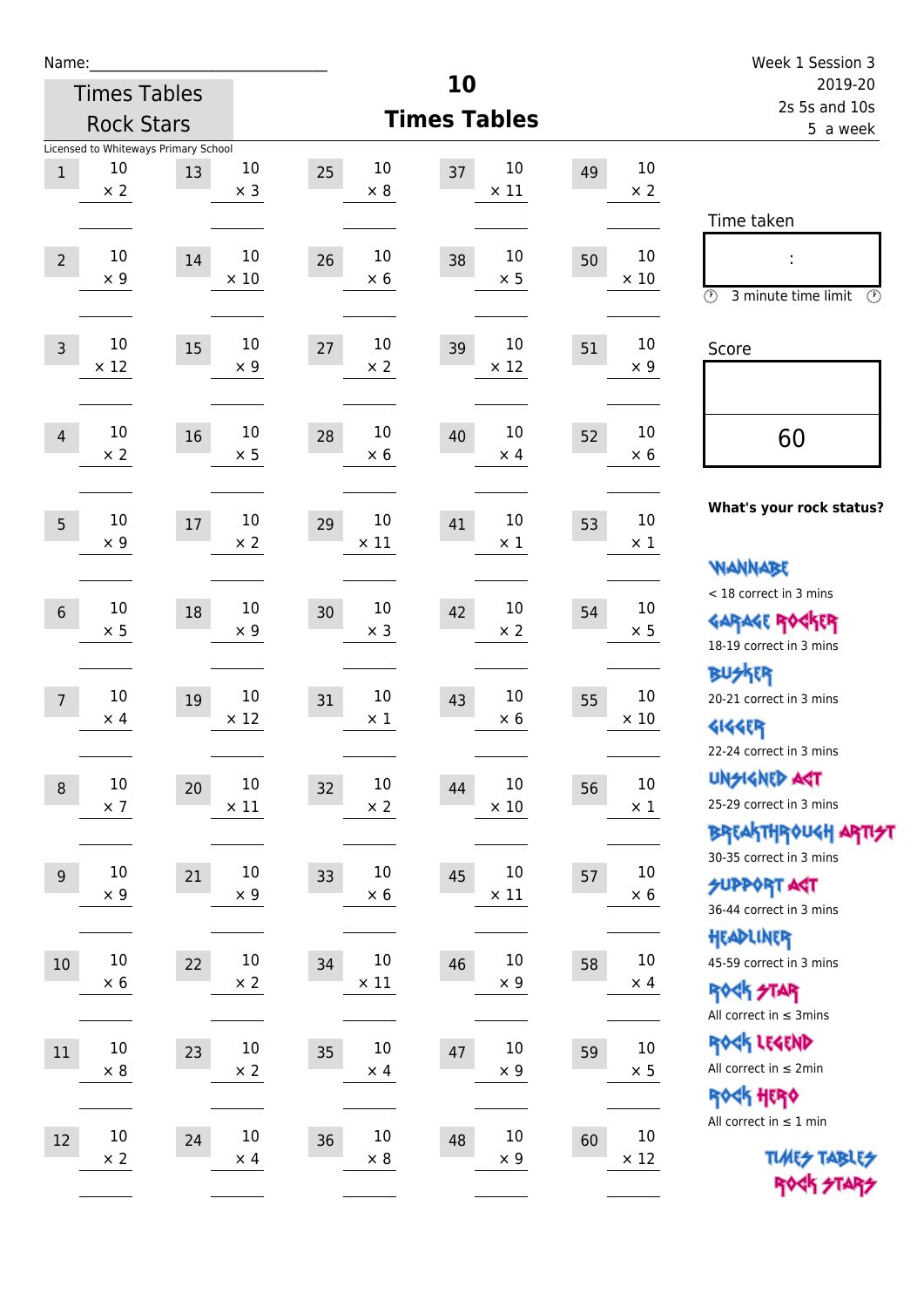| <b>Times Tables</b>                  |                 | 10                   | 2019-20<br>2s 5s and 10s |                 |                                               |
|--------------------------------------|-----------------|----------------------|--------------------------|-----------------|-----------------------------------------------|
| <b>Rock Stars</b>                    |                 | <b>Times Tables</b>  |                          |                 | 5 a week                                      |
| Licensed to Whiteways Primary School |                 |                      |                          |                 |                                               |
| $\mathbf{1}$<br>$60 \div 10 =$       | 21              | $50 \div 10 =$       | 41                       | $50 \div 10 =$  |                                               |
|                                      |                 |                      |                          |                 |                                               |
| $2^{\circ}$<br>$50 \div 10 =$        | 22              | $40 \div 10 =$       | 42                       | $110 \div 10 =$ | Time taken                                    |
|                                      |                 |                      |                          |                 |                                               |
| $\mathsf{3}$<br>$110 \div 10 =$      | 23              | $120 \div 10 =$      | 43                       | $40 \div 10 =$  | $\overline{\circledcirc}$ 3 minute time limit |
|                                      |                 |                      |                          |                 |                                               |
| $\overline{4}$<br>$50 \div 10 =$     | 24              | $120 \div 10 =$      | 44                       | $60 \div 10 =$  | Score                                         |
|                                      |                 |                      |                          |                 |                                               |
| 5 <sub>1</sub><br>$50 \div 10 =$     | 25              | $20 \div 10 =$       | 45                       | $30 \div 10 =$  |                                               |
| $6\overline{6}$                      | 26              |                      | 46                       |                 |                                               |
| $50 \div 10 =$                       |                 | $10 \div 10 =$       |                          | $90 \div 10 =$  | 60                                            |
| 7 <sup>1</sup><br>$60 \div 10 =$     | 27              | $90 \div 10 =$       | 47                       | $20 \div 10 =$  |                                               |
|                                      |                 |                      |                          |                 | What's your rock status?                      |
| 8<br>$40 \div 10 =$                  | 28              | $90 \div 10 =$       | 48                       | $60 \div 10 =$  |                                               |
|                                      |                 |                      |                          |                 | <b>JARNARY</b>                                |
| 9 <sup>°</sup><br>$70 \div 10 =$     | 29              | $40 \div 10 =$       | 49                       | $20 \div 10 =$  | < 18 correct in 3 mins                        |
|                                      |                 |                      |                          |                 | <b>GARAGE ROGKER</b>                          |
| 10<br>$30 \div 10 =$                 | 30 <sub>o</sub> | $10 \div 10 =$       | 50                       | $30 \div 10 =$  | 18-19 correct in 3 mins                       |
|                                      |                 |                      |                          |                 | <b>BUSKER</b>                                 |
| 11<br>$100 \div 10 =$                | 31              | $20 \div 10 =$       | 51                       | $100 \div 10 =$ | 20-21 correct in 3 mins                       |
|                                      |                 |                      |                          |                 | <b>4144ER</b>                                 |
| 12<br>$20 \div 10 =$                 | 32              | $30 \div 10 =$       | 52                       | $60 \div 10 =$  | 22-24 correct in 3 mins                       |
| 13                                   |                 |                      |                          |                 | UNSIGNED AGT<br>25-29 correct in 3 mins       |
| $90 \div 10 = 33$                    |                 | $70 \div 10 =$       | 53                       | $80 \div 10 =$  | ΒΡΓΑΚΤΗΡΟUGH ΑΡΤΙ <del>2</del> Τ              |
| 14<br>$110 \div 10 =$                | 34              | $40 \div 10 =$       | 54                       | $90 \div 10 =$  | 30-35 correct in 3 mins                       |
|                                      |                 |                      |                          |                 | <b>SUPPORT AGT</b>                            |
| 15<br>$80 \div 10 =$                 | 35              | $50 \div 10 =$       | 55                       | $80 \div 10 =$  | 36-44 correct in 3 mins                       |
|                                      |                 |                      |                          |                 | HEADLINER                                     |
| 16<br>$40 \div 10 =$                 |                 | $36 \t 40 \div 10 =$ | 56                       | $50 \div 10 =$  | 45-59 correct in 3 mins                       |
|                                      |                 |                      |                          |                 | <b>ROCK STAR</b>                              |
| 17<br>$100 \div 10 =$                | 37              | $100 \div 10 =$      | 57                       | $80 \div 10 =$  | All correct in $\leq$ 3mins                   |
|                                      |                 |                      |                          |                 | ROCK LEGEND                                   |
| 18<br>$40 \div 10 =$                 | 38              | $100 \div 10 =$      | 58                       | $90 \div 10 =$  | All correct in $\leq 2$ min                   |
|                                      |                 |                      |                          |                 | <b>ROCK HERO</b>                              |
| 19<br>$80 \div 10 =$                 | 39              | $40 \div 10 =$       | 59                       | $10 \div 10 =$  | All correct in $\leq 1$ min                   |
|                                      |                 |                      |                          |                 | <b>TUARS TABLES</b>                           |
| 20<br>$80 \div 10 =$                 | 40              | $90 \div 10 =$       | 60                       | $40 \div 10 =$  | ROCK STARS                                    |

**10**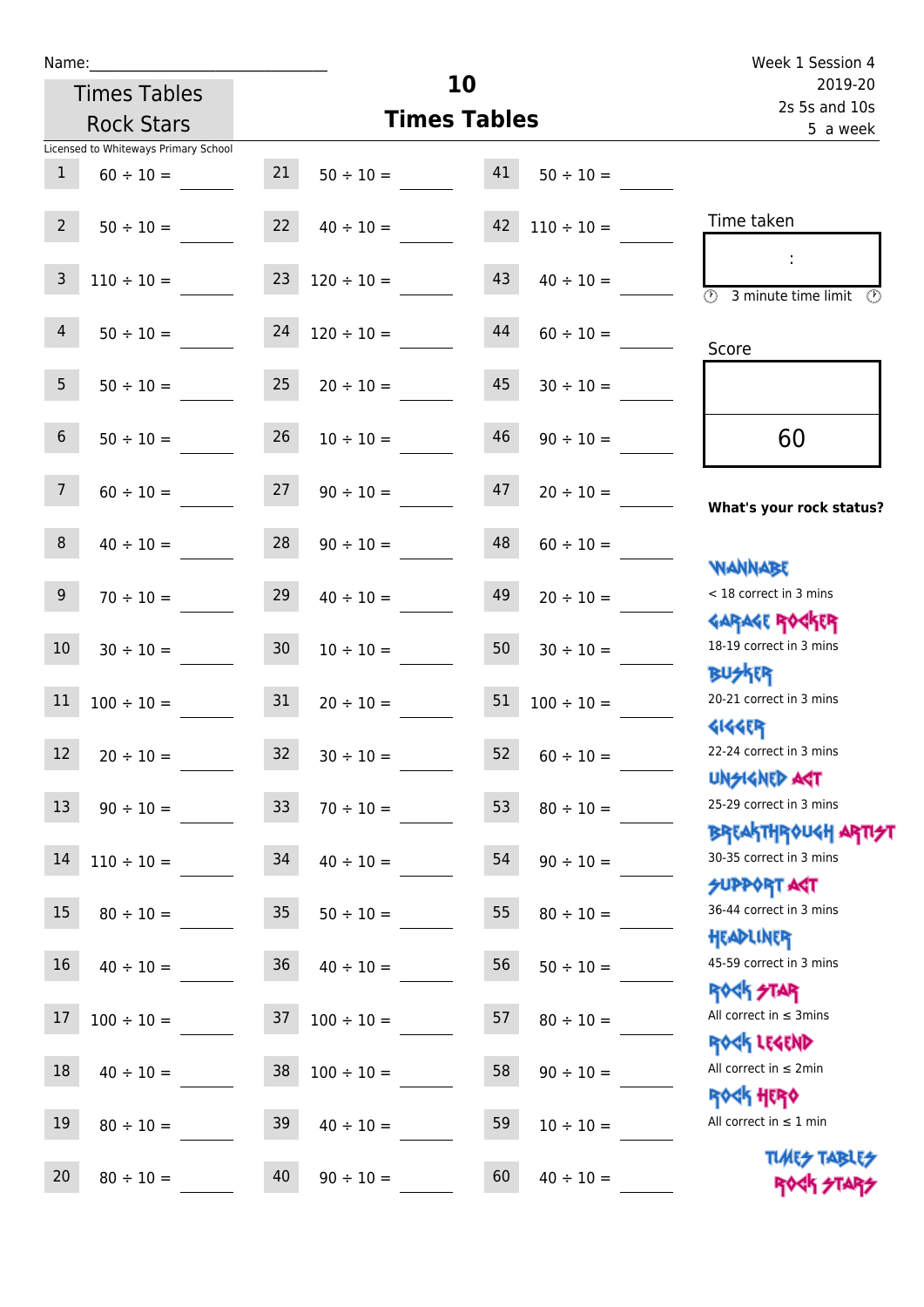| Name:           |                                      |                 | Week 1 Session 5                      |    |                          |                                        |
|-----------------|--------------------------------------|-----------------|---------------------------------------|----|--------------------------|----------------------------------------|
|                 | <b>Times Tables</b>                  |                 |                                       | 10 |                          | 2019-20<br>2s 5s and 10s               |
|                 | <b>Rock Stars</b>                    |                 | <b>Times Tables</b>                   |    |                          | 5 a week                               |
|                 | Licensed to Whiteways Primary School |                 |                                       |    |                          |                                        |
| 1               | $10 \times 6 =$                      | 21              | $10 \times 10 =$                      | 41 | $10 \div 10 =$           |                                        |
| $2^{\circ}$     | $10 \times 2 =$                      |                 | 22 $10 \times 12 =$ 42 $30 \div 10 =$ |    |                          | Time taken                             |
| 3 <sup>1</sup>  | $10 \times 7 =$                      |                 | $23 \t 10 \times 6 =$                 | 43 | $100 \div 10 =$          | $\sim$ 1.<br>3 minute time limit<br>-0 |
| 4               | $10 \times 3 =$                      | 24              | $10 \times 12 =$                      | 44 | $80 \div 10 =$           | Score                                  |
| 5 <sup>1</sup>  | $10 \times 2 =$                      |                 | $25 \t 10 \times 8 =$                 | 45 | $10 \div 10 =$           |                                        |
| 6 <sup>1</sup>  | $10 \times 2 =$                      | 26              | $10 \times 2 =$                       | 46 | $90 \div 10 =$           | 60                                     |
| 7 <sup>7</sup>  | $10 \times 9 =$                      |                 | $27 \t 10 \times 5 =$                 | 47 | $110 \div 10 =$          | Add up your time                       |
| 8               | $10 \times 7 =$                      |                 | $28$ $10 \times 8 =$                  | 48 | $30 \div 10 =$           | <b>Mins</b>                            |
| 9               | $10 \times 4 =$                      | 29              | $10 \times 1 =$                       | 49 | $70 \div 10 =$           | S2                                     |
| 10 <sup>°</sup> | $10 \times 10 =$                     | 30 <sub>o</sub> | $10 \times 11 =$                      | 50 | $60 \div 10 =$           |                                        |
| 11              | $10 \times 3 = 31$                   |                 | $20 \div 10 = 51$                     |    | $60 \div 10 =$           | S5<br>Total                            |
| 12 <sup>2</sup> | $10 \times 8 =$                      | 32 <sub>2</sub> | $10 \div 10 =$                        | 52 | $120 \div 10 =$          | <b>Secs</b>                            |
| 13              | $10 \times 4 =$                      | 33              | $30 \div 10 =$                        | 53 | $60 \div 10 =$           |                                        |
| 14              | $10 \times 6 =$                      | 34              | $20 \div 10 =$                        | 54 | $10 \div 10 =$           | S3                                     |
| 15 <sub>1</sub> | $10 \times 9 =$                      | 35              | $80 \div 10 =$                        | 55 | $90 \div 10 =$           |                                        |
| 16              | $10 \times 12 =$                     |                 | $36 \quad 100 \div 10 =$              | 56 |                          | Total $\_\_$<br>Add up your score      |
| 17 <sup>7</sup> |                                      |                 | $10 \times 6 =$ $37 \div 10 =$        |    | $57 \t 50 \div 10 =$     |                                        |
| 18              | $10 \times 9 =$                      | 38              | $20 \div 10 =$                        |    | $58 \quad 120 \div 10 =$ |                                        |
| 19              | $10 \times 6 =$                      | 39              | $60 \div 10 =$                        | 59 | $90 \div 10 =$           | S4<br>S5                               |

20 10 × 6 = 40 50 ÷ 10 = 60 20 ÷ 10 = **Total** \_\_\_\_\_\_\_\_\_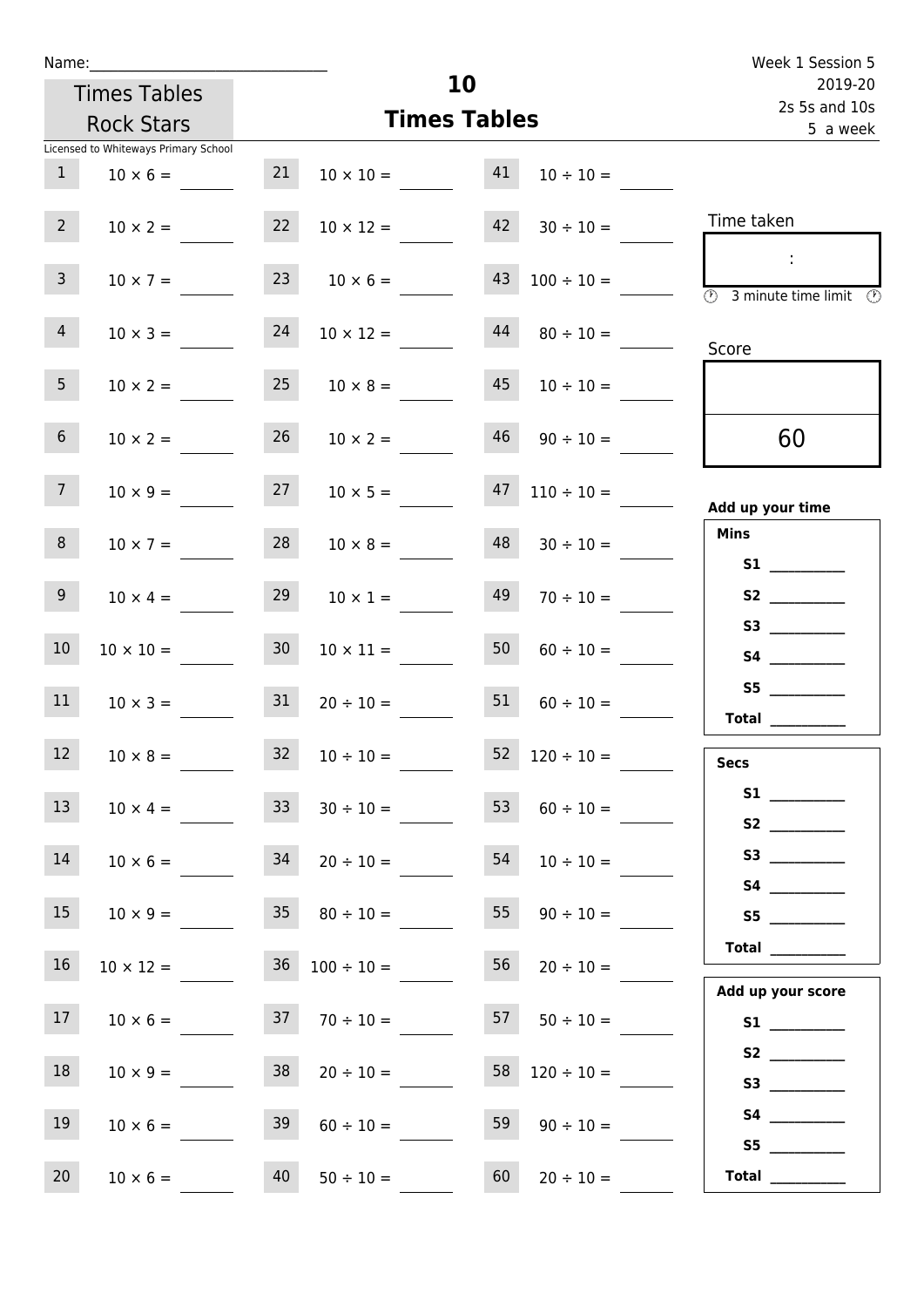| Name:           |                                      |                 |                     |    |                  | Week 2 Session 1                                                 |
|-----------------|--------------------------------------|-----------------|---------------------|----|------------------|------------------------------------------------------------------|
|                 | <b>Times Tables</b>                  |                 | 10                  |    |                  | 2019-20<br>2s 5s and 10s                                         |
|                 | <b>Rock Stars</b>                    |                 | <b>Times Tables</b> |    |                  | 5 a week                                                         |
|                 | Licensed to Whiteways Primary School |                 |                     |    |                  |                                                                  |
| 1               | $10 \times 9 =$                      | 21              | $10 \times 2 = 41$  |    | $6 \times 10 =$  |                                                                  |
| $2^{\circ}$     | $10 \times 5 =$                      | 22              | $10 \times 12 =$    | 42 | $5 \times 10 =$  | Time taken                                                       |
| 3 <sup>7</sup>  | $10 \times 9 =$                      | 23              | $10 \times 2 =$     | 43 | $8 \times 10 =$  | 3 minute time limit<br>O)                                        |
| $\overline{4}$  | $10 \times 2 = 24$                   |                 | $10 \times 8 =$     | 44 | $3 \times 10 =$  | Score                                                            |
| 5 <sub>1</sub>  | $10 \times 11 =$                     | 25              | $10 \times 9 =$     | 45 | $11 \times 10 =$ |                                                                  |
| 6 <sup>1</sup>  | $10 \times 5 =$                      | 26              | $10 \times 9 =$     | 46 | $12 \times 10 =$ | 60                                                               |
| 7 <sup>7</sup>  | $10 \times 7 = 27$                   |                 | $10 \times 9 =$     | 47 | $9 \times 10 =$  | What's your rock status?                                         |
| 8               | $10 \times 5 =$                      | 28              | $10 \times 4 =$     | 48 | $1 \times 10 =$  | <b>NANNABE</b>                                                   |
| 9 <sub>o</sub>  | $10 \times 6 =$                      | 29              | $10 \times 4 =$     | 49 | $7 \times 10 =$  | < 18 correct in 3 mins<br><b>GARAGE ROCKER</b>                   |
| 10 <sup>°</sup> | $10 \times 8 =$                      | 30              | $10 \times 12 =$    | 50 | $9 \times 10 =$  | 18-19 correct in 3 mins<br><b>BU外四</b>                           |
| 11              | $10 \times 5 = 31$                   |                 | $3 \times 10 =$     | 51 | $12 \times 10 =$ | 20-21 correct in 3 mins<br><b>4144ER</b>                         |
| 12              | $10 \times 5 =$                      | 32              | $6 \times 10 =$     | 52 | $1\times10=$     | 22-24 correct in 3 mins<br><b>UNSIGNED AGT</b>                   |
| 13              | $10 \times 9 =$                      | 33 <sup>°</sup> | $4 \times 10 =$     | 53 | $2 \times 10 =$  | 25-29 correct in 3 mins<br><b>BREAKTHROUGH ARTI<del>S</del>T</b> |
| 14              | $10 \times 6 =$                      | 34              | $1 \times 10 =$     | 54 | $5 \times 10 =$  | 30-35 correct in 3 mins<br><b>SUPPORT AGT</b>                    |
| 15              | $10 \times 10 =$                     | 35              | $6 \times 10 =$     | 55 | $3 \times 10 =$  | 36-44 correct in 3 mins<br>HEADLINER                             |
| 16              | $10 \times 11 =$                     | 36              | $7 \times 10 =$     | 56 | $12 \times 10 =$ | 45-59 correct in 3 mins<br><b>ROCK STAR</b>                      |
| 17              | $10 \times 5 =$                      | 37              | $8 \times 10 =$     | 57 | $4 \times 10 =$  | All correct in $\leq$ 3mins<br>ROCK LEGEND                       |
| 18              | $10 \times 9 =$                      | 38              | $7 \times 10 =$     | 58 | $9 \times 10 =$  | All correct in $\leq 2$ min<br><b>ROCK HERO</b>                  |
| 19              | $10 \times 3 =$                      | 39              | $2 \times 10 =$     | 59 | $7 \times 10 =$  | All correct in $\leq 1$ min                                      |
| 20              | $10 \times 2 =$                      | 40              | $10 \times 10 =$    | 60 | $1 \times 10 =$  | <b>TUARS TABLES</b><br>ROCK STARS                                |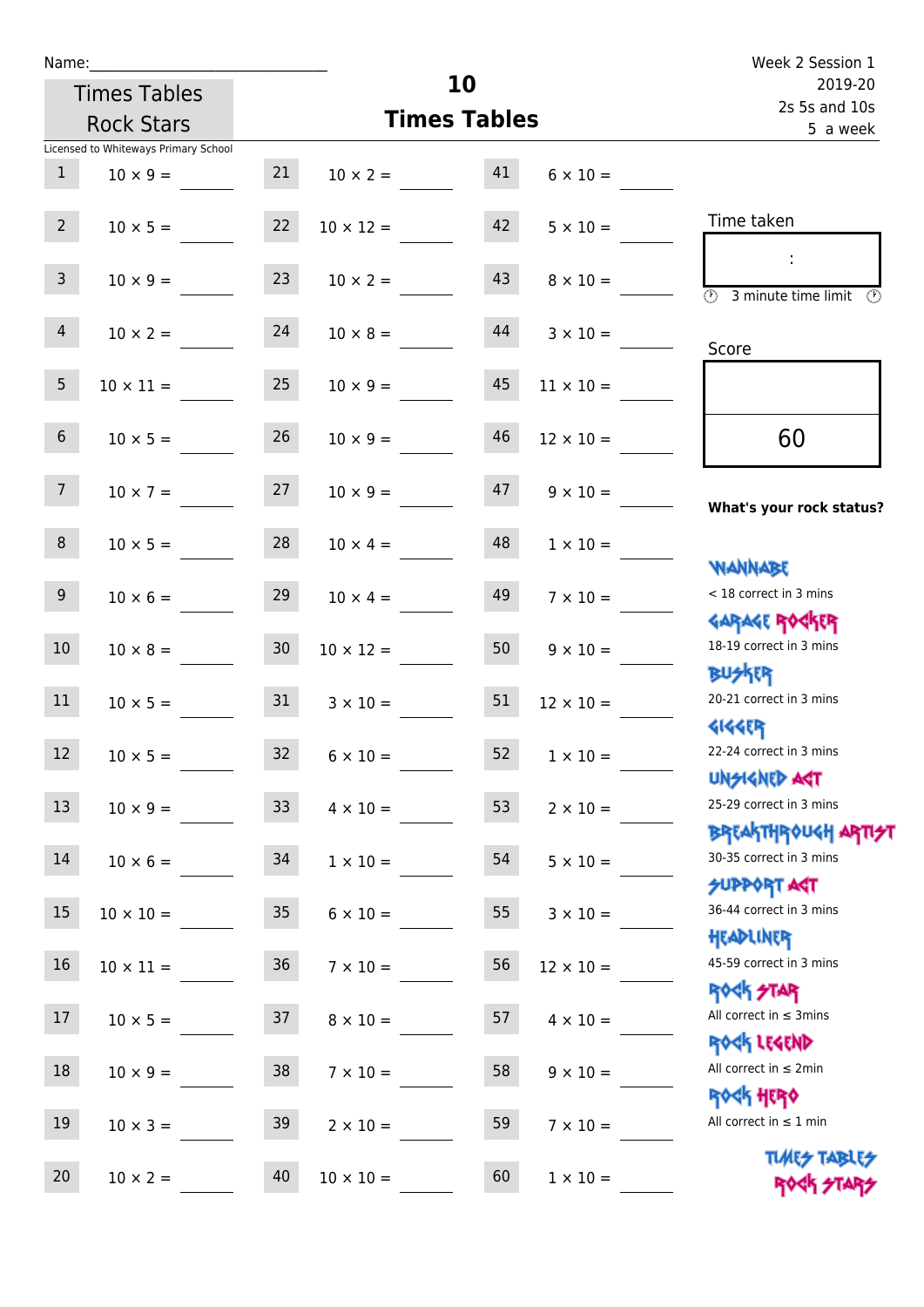| Name:            | <b>Times Tables</b>                  |    |                  |                         | 10                     |    |                           | Week 2 Session 2<br>2019-20                         |  |  |
|------------------|--------------------------------------|----|------------------|-------------------------|------------------------|----|---------------------------|-----------------------------------------------------|--|--|
|                  | <b>Rock Stars</b>                    |    |                  |                         | <b>Times Tables</b>    |    | 2s 5s and 10s<br>5 a week |                                                     |  |  |
|                  | Licensed to Whiteways Primary School |    |                  |                         |                        |    |                           |                                                     |  |  |
| $\mathbf{1}$     |                                      | 13 |                  | 25                      | 37                     | 49 |                           |                                                     |  |  |
|                  | 10 100                               |    | 90<br>10         | 60<br>$10\,$            | 10<br>10               |    | 50<br>10                  | Time taken                                          |  |  |
| $\overline{2}$   |                                      | 14 |                  | 26                      | 38                     | 50 |                           | ÷                                                   |  |  |
|                  | 10 110                               |    | $20\,$<br>$10\,$ | 10 110                  | 60<br>$10\,$           |    | 20<br>10                  | $\odot$<br>3 minute time limit                      |  |  |
| $\mathsf{3}$     |                                      | 15 |                  | 27                      | 39                     | 51 |                           | Score                                               |  |  |
|                  | 60<br>10                             |    | $70\,$<br>10     | 20<br>$10\,$            | 50<br>10               |    | 110<br>10                 |                                                     |  |  |
| 4                |                                      | 16 |                  | 28                      | 40                     | 52 |                           | 60                                                  |  |  |
|                  | 60<br>10                             |    | $30\,$<br>10     | 70<br>$10\,$            | 120<br>$10\,$          |    | $70\,$<br>10              |                                                     |  |  |
| 5                |                                      | 17 |                  | 29                      | 41                     | 53 |                           | What's your rock status                             |  |  |
|                  | $30\,$<br>10                         |    | 20<br>10         | 10 120                  | 120<br>10 <sup>°</sup> |    | 40<br>10                  | WANNABE                                             |  |  |
| $\boldsymbol{6}$ |                                      | 18 |                  | 30                      | 42                     | 54 |                           | < 18 correct in 3 mins                              |  |  |
|                  | $20\,$<br>10                         |    | 10 100           | $30\,$<br>$10\,$        | $30\,$<br>$10\,$       |    | 70<br>10                  | <b>GARAGE ROGKER</b><br>18-19 correct in 3 mins     |  |  |
|                  |                                      | 19 |                  | 31                      | 43                     | 55 |                           | 20-21 correct in 3 mins                             |  |  |
|                  | $10\,$<br>10                         |    | $30\,$<br>$10\,$ | $80\,$<br>$10\,$        | 60<br>10               |    | $90\,$<br>10              | <b>414459</b><br>22-24 correct in 3 mins            |  |  |
| 8                |                                      | 20 |                  | 32                      | 44                     | 56 |                           | <b>UNSIGNED AGT</b>                                 |  |  |
|                  | 40<br>10                             |    | 110<br>$10\,$    | 30<br>$10\,$            | 50<br>$10\,$           |    | 40<br>10                  | 25-29 correct in 3 mins<br><b>BREAKTHROUGH ARTH</b> |  |  |
| $9\,$            |                                      | 21 |                  | 33                      | 45                     | 57 |                           | 30-35 correct in 3 mins<br><b>SUPPORT AST</b>       |  |  |
|                  | 90<br>10                             |    | 40<br>$10\,$     | $ 110\rangle$<br>$10\,$ | 10<br>10               |    | 60<br>10                  | 36-44 correct in 3 mins                             |  |  |
| 10               |                                      | 22 |                  | 34                      | 46                     | 58 |                           | HEADLINER<br>45-59 correct in 3 mins                |  |  |
|                  | 20<br>10                             |    | 60<br>10         | $70\,$<br>$10\,$        | 90<br>$10\,$           |    | $20\,$<br>$10\,$          | <b>ROCK STAR</b><br>All correct in $\leq$ 3mins     |  |  |
| 11               |                                      | 23 |                  | 35                      | 47                     | 59 |                           | ROCK LEGEND<br>All correct in $\leq 2$ min          |  |  |
|                  | 10 120                               |    | $50\,$<br>$10\,$ | $10\,$<br>$10\,$        | $100\,$<br>$10\,$      |    | 120<br>$10\,$             | ale lieina                                          |  |  |

 $10 \mid 10$ 

 $10 \overline{)100}$ 

 $10 \vert 80$ 

 $10 \mid 80$ 

 $10 \overline{50}$ 

 $\overline{\circ}$ 

**your rock status?** 

 $\delta$ rthrough arti $\gamma$ t

Rock Hero All correct in ≤ 1 min

> **TLARS** ROCK STARS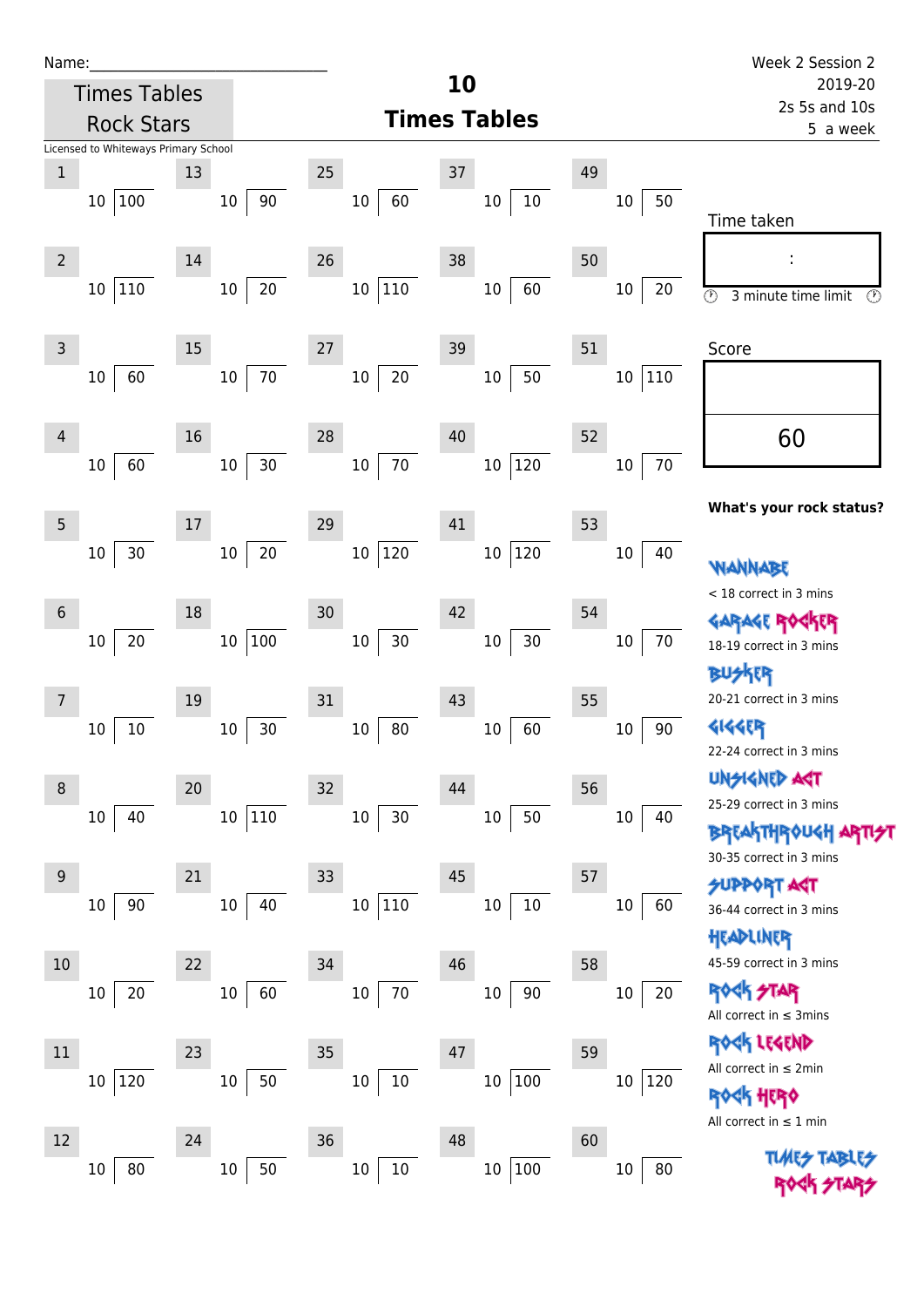| Name:            |                     |                                            |             |              |                     |    |             | Week 2 Session 3                                      |
|------------------|---------------------|--------------------------------------------|-------------|--------------|---------------------|----|-------------|-------------------------------------------------------|
|                  | <b>Times Tables</b> |                                            |             |              | 10                  |    |             | 2019-20<br>2s 5s and 10s                              |
|                  | <b>Rock Stars</b>   |                                            |             |              | <b>Times Tables</b> |    |             | 5 a week                                              |
| $\,1$            | 10                  | Licensed to Whiteways Primary School<br>13 | $10\,$      | 10<br>25     | 10<br>37            | 49 | 10          |                                                       |
|                  | $\times 2$          |                                            | $\times$ 5  | $\times$ 1   | $\times$ 9          |    | $\times$ 9  |                                                       |
|                  |                     |                                            |             |              |                     |    |             | Time taken                                            |
| $\overline{2}$   | 10                  | 14                                         | 10          | 10<br>26     | 10<br>38            | 50 | 10          |                                                       |
|                  | $\times$ 10         |                                            | $\times$ 5  | $\times$ 3   | $\times$ 10         |    | $\times$ 4  |                                                       |
|                  |                     |                                            |             |              |                     |    |             | $\circled{r}$<br>3 minute time limit<br>$\mathcal{O}$ |
| $\overline{3}$   | 10                  | 15                                         | 10          | 10<br>27     | 10<br>39            | 51 | 10          | Score                                                 |
|                  | $\times 8$          |                                            | $\times$ 12 | $\times$ 9   | $\times$ 10         |    | $\times$ 11 |                                                       |
|                  |                     |                                            |             |              |                     |    |             |                                                       |
| $\overline{4}$   | 10                  | 16                                         | $10\,$      | 10<br>28     | 10<br>40            | 52 | 10          | 60                                                    |
|                  | $\times 2$          |                                            | $\times$ 12 | $\times$ 1   | $\times 2$          |    | $\times 2$  |                                                       |
|                  |                     |                                            |             |              |                     |    |             |                                                       |
| 5                | $10\,$              | 17                                         | 10          | 10<br>29     | 10<br>41            | 53 | 10          | What's your rock status?                              |
|                  | $\times$ 7          |                                            | $\times$ 4  | $\times$ 7   | $\times$ 10         |    | $\times$ 3  |                                                       |
|                  |                     |                                            |             |              |                     |    |             | <b>NANNABE</b>                                        |
| $6\phantom{1}$   | $10\,$              | 18                                         | $10\,$      | 10<br>30     | 10<br>42            | 54 | 10          | < 18 correct in 3 mins                                |
|                  | $\times$ 10         |                                            | $\times$ 3  | $\times 8$   | $\times 2$          |    | $\times$ 5  | <b>GARAGE ROGKER</b><br>18-19 correct in 3 mins       |
|                  |                     |                                            |             |              |                     |    |             | <b>BUSKER</b>                                         |
| $\overline{7}$   | 10                  | 19                                         | 10          | 10<br>31     | 10<br>43            | 55 | 10          | 20-21 correct in 3 mins                               |
|                  | $\times$ 1          |                                            | $\times$ 4  | $\times 2$   | $\times$ 12         |    | $\times$ 7  | <b>4144EP</b>                                         |
|                  |                     |                                            |             |              |                     |    |             | 22-24 correct in 3 mins                               |
| $\, 8$           | $10\,$              | $20\,$                                     | $10\,$      | $10\,$<br>32 | $10\,$<br>44        | 56 | $10\,$      | <b>UNSIGNED AGT</b>                                   |
|                  | $\times$ 7          |                                            | $\times$ 3  | $\times$ 1   | $\times$ 5          |    | $\times$ 9  | 25-29 correct in 3 mins                               |
|                  |                     |                                            |             |              |                     |    |             | <b>BREAKTHROUGH ARTI<del>S</del>T</b>                 |
| $\boldsymbol{9}$ | $10\,$              | 21                                         | $10\,$      | 10<br>33     | 10<br>45            | 57 | $10\,$      | 30-35 correct in 3 mins                               |
|                  | $\times$ 6          |                                            | $\times$ 6  | $\times$ 1   | $\times$ 5          |    | $\times$ 7  | <b>SUPPORT ART</b><br>36-44 correct in 3 mins         |
|                  |                     |                                            |             |              |                     |    |             | HEADLINER                                             |
| 10               | $10\,$              | 22                                         | $10\,$      | $10\,$<br>34 | 10<br>46            | 58 | $10\,$      | 45-59 correct in 3 mins                               |
|                  | $\times$ 3          |                                            | $\times$ 12 | $\times$ 11  | $\times$ 2          |    | $\times$ 9  | <b>ROCK STAR</b>                                      |
|                  |                     |                                            |             |              |                     |    |             | All correct in $\leq$ 3mins                           |
| $11\,$           | $10\,$              | 23                                         | $10\,$      | $10\,$<br>35 | 10<br>47            | 59 | $10\,$      | ROCK LEGEND                                           |
|                  | $\times$ 3          |                                            | $\times 6$  | $\times 2$   | $\times 2$          |    | $\times$ 12 | All correct in $\leq 2$ min                           |
|                  |                     |                                            |             |              |                     |    |             | ROCK HERO                                             |
| 12               | $10\,$              | 24                                         | $10\,$      | $10\,$<br>36 | 10<br>48            | 60 | $10\,$      | All correct in $\leq 1$ min                           |
|                  | $\times$ 10         |                                            | $\times 8$  | $\times$ 5   | $\times$ 4          |    | $\times 8$  | <b>TUARS TABLES</b>                                   |
|                  |                     |                                            |             |              |                     |    |             | ROCK STARS                                            |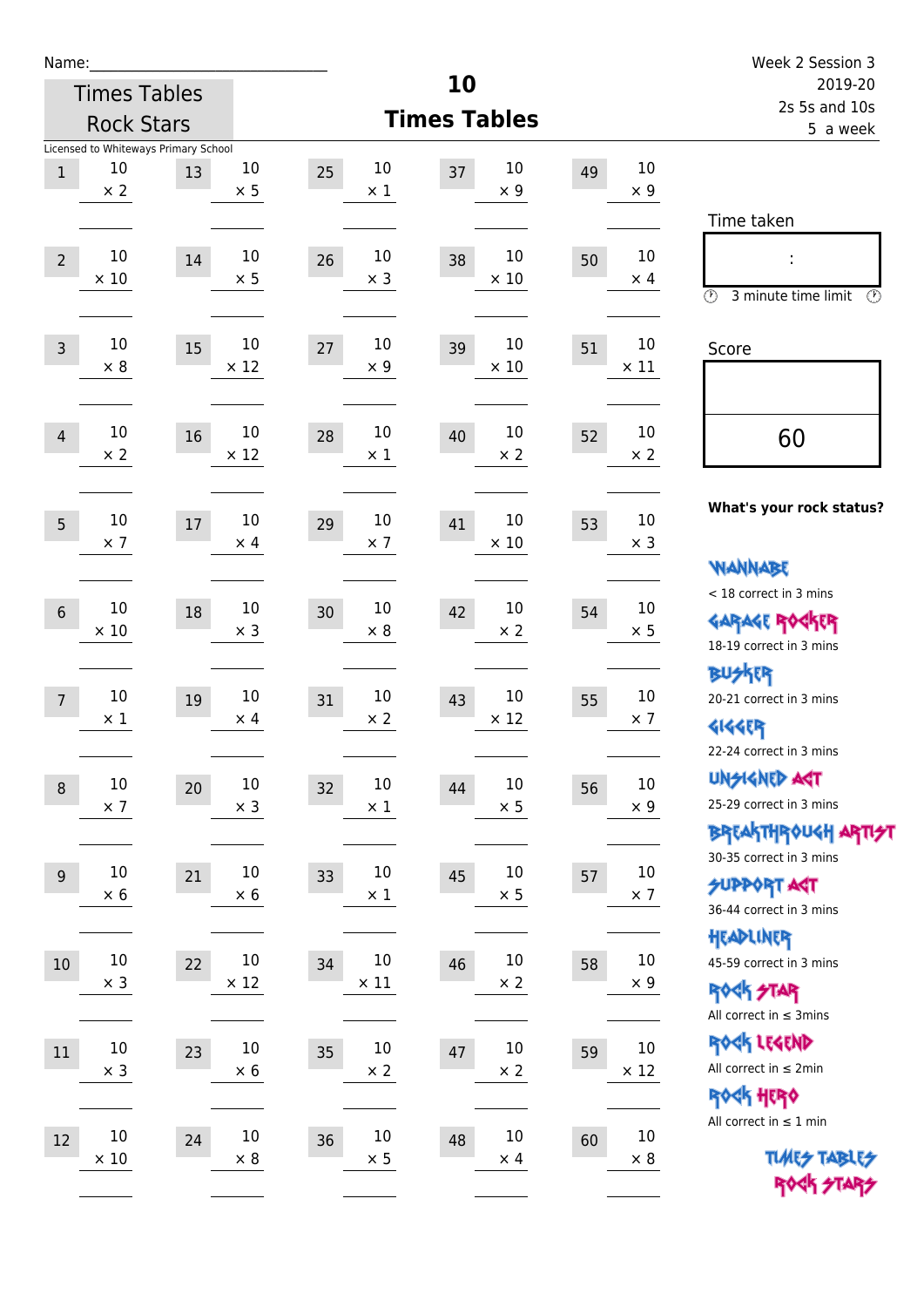|                 | <b>Times Tables</b>                  |                 | 10              | 2019-20             |                 |                                                          |
|-----------------|--------------------------------------|-----------------|-----------------|---------------------|-----------------|----------------------------------------------------------|
|                 | <b>Rock Stars</b>                    |                 |                 | <b>Times Tables</b> |                 | 2s 5s and 10s<br>5 a week                                |
|                 | Licensed to Whiteways Primary School |                 |                 |                     |                 |                                                          |
| $\mathbf{1}$    | $60 \div 10 =$                       | 21              | $50 \div 10 =$  | 41                  | $70 \div 10 =$  |                                                          |
| $2^{\circ}$     | $40 \div 10 =$                       | 22              | $120 \div 10 =$ | 42                  | $100 \div 10 =$ | Time taken                                               |
| $\mathbf{3}$    | $40 \div 10 =$                       | 23              | $120 \div 10 =$ | 43                  | $90 \div 10 =$  | $\overline{\mathcal{D}}$<br>3 minute time limit          |
| $\overline{4}$  | $40 \div 10 =$                       | 24              | $120 \div 10 =$ | 44                  | $30 \div 10 =$  | Score                                                    |
| $5\phantom{.}$  | $110 \div 10 =$                      | 25              | $80 \div 10 =$  | 45                  | $50 \div 10 =$  |                                                          |
| $6\overline{6}$ | $70 \div 10 =$                       | 26              | $40 \div 10 =$  | 46                  | $70 \div 10 =$  | 60                                                       |
| $7\overline{ }$ | $70 \div 10 =$                       | 27              | $90 \div 10 =$  | 47                  | $50 \div 10 =$  | What's your rock status?                                 |
| 8               | $80 \div 10 =$                       | 28              | $110 \div 10 =$ | 48                  | $70 \div 10 =$  | <b>JARNARY</b>                                           |
| 9               | $60 \div 10 =$                       | 29              | $90 \div 10 =$  | 49                  | $90 \div 10 =$  | < 18 correct in 3 mins<br><b>GARAGE ROGKER</b>           |
| $10$            | $100 \div 10 =$                      | 30 <sub>o</sub> | $120 \div 10 =$ | 50                  | $40 \div 10 =$  | 18-19 correct in 3 mins<br><b>BUSKER</b>                 |
| 11              | $70 \div 10 =$                       | 31              | $90 \div 10 =$  | 51                  | $120 \div 10 =$ | 20-21 correct in 3 mins                                  |
| 12              | $50 \div 10 =$                       | 32              | $40 \div 10 =$  | 52                  | $40 \div 10 =$  | <b>4144EP</b><br>22-24 correct in 3 mins<br>UNSIGNED AGT |
| 13              | $40 \div 10 =$                       | 33 <sup>°</sup> | $40 \div 10 =$  | 53                  | $80 \div 10 =$  | 25-29 correct in 3 mins                                  |
| 14              | $90 \div 10 =$                       | 34              | $10 \div 10 =$  | 54                  | $60 \div 10 =$  | <b>BREAKTHROUGH ARTH</b><br>30-35 correct in 3 mins      |
| 15              | $100 \div 10 =$                      | 35              | $50 \div 10 =$  | 55                  | $60 \div 10 =$  | <b>SUPPORT AST</b><br>36-44 correct in 3 mins            |
| 16 <sup>1</sup> | $90 \div 10 =$                       | 36              | $10 \div 10 =$  | 56                  | $30 \div 10 =$  | HEADLINER<br>45-59 correct in 3 mins                     |
| 17              | $60 \div 10 =$                       | 37              | $10 \div 10 =$  | 57                  | $80 \div 10 =$  | <b>ROCK STAR</b><br>All correct in $\leq$ 3mins          |
| 18              | $50 \div 10 =$                       | 38              | $60 \div 10 =$  | 58                  | $100 \div 10 =$ | ROCK LEGEND<br>All correct in $\leq 2$ min               |
| 19              | $120 \div 10 =$                      | 39              | $10 \div 10 =$  | 59                  | $70 \div 10 =$  | <b>ROCK HERO</b><br>All correct in $\leq 1$ min          |
| 20              | $100 \div 10 =$                      | 40              | $100 \div 10 =$ | 60                  | $60 \div 10 =$  | <b>TUARS TABLES</b><br>ROCK STARS                        |

**10**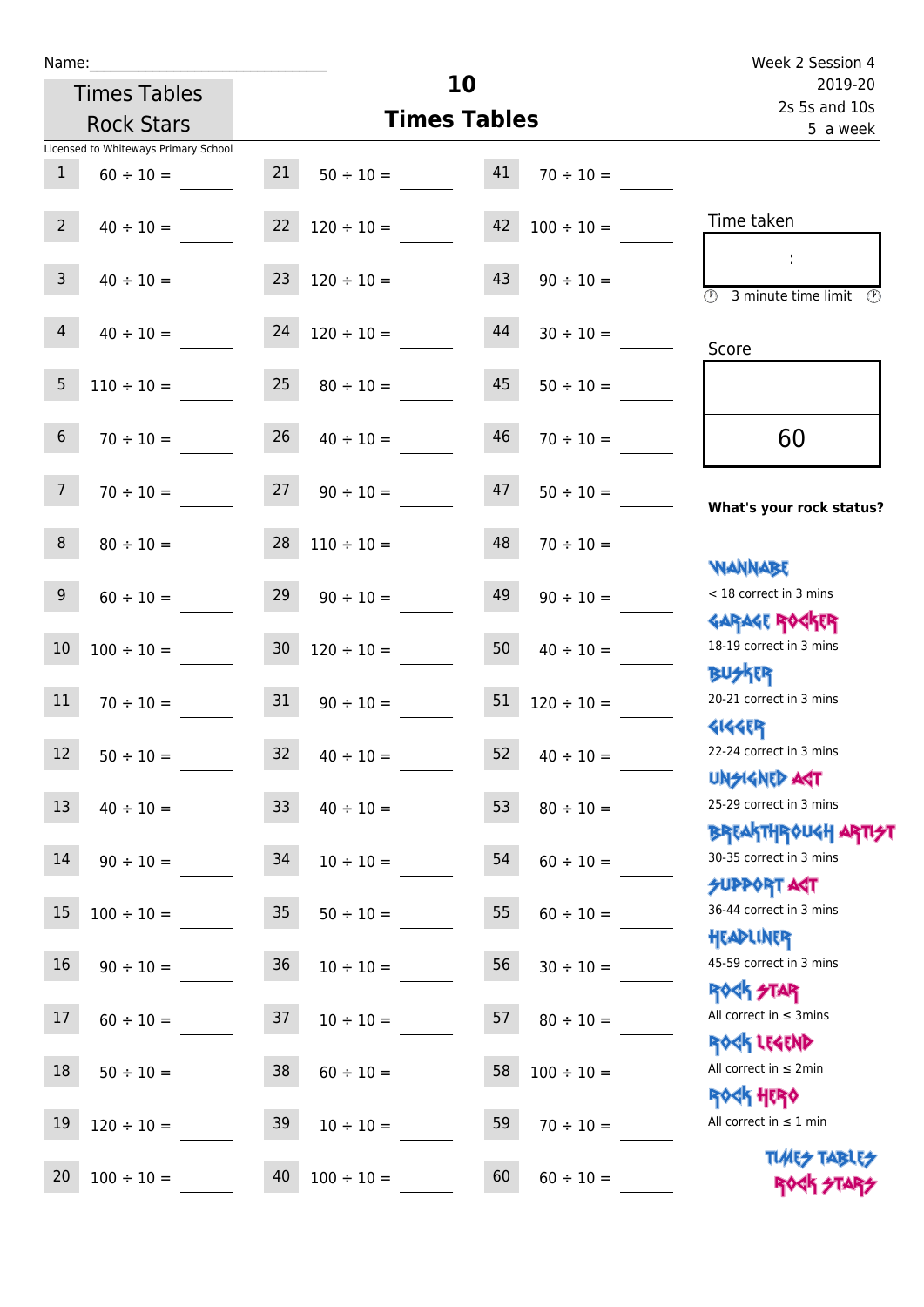| Name:           |                                                         |                 |                                   | Week 2 Session 5    |                                         |                                                                      |
|-----------------|---------------------------------------------------------|-----------------|-----------------------------------|---------------------|-----------------------------------------|----------------------------------------------------------------------|
|                 | <b>Times Tables</b>                                     |                 |                                   | 10                  |                                         | 2019-20<br>2s 5s and 10s                                             |
|                 | <b>Rock Stars</b>                                       |                 |                                   | <b>Times Tables</b> |                                         | 5 a week                                                             |
| 1               | Licensed to Whiteways Primary School<br>$10 \times 2 =$ | 21              |                                   |                     | $10 \times 1 =$ $41 \quad 30 \div 10 =$ |                                                                      |
| $2^{\circ}$     | $10 \times 3 =$                                         | 22              | $10 \times 8 =$                   |                     | $42 \t 80 \div 10 =$                    | Time taken                                                           |
| $\mathbf{3}$    | $10 \times 10 =$                                        | 23              | $10 \times 10 =$                  | 43                  | $100 \div 10 =$                         | $\sim$ 1.<br>$\overline{\textcircled{3}}$ 3 minute time limit<br>- O |
| $\overline{4}$  | $10 \times 3 =$                                         | 24              | $10 \times 8 =$                   | 44                  | $40 \div 10 =$                          | Score                                                                |
| 5 <sub>1</sub>  | $10 \times 9 =$                                         | 25              | $10 \times 6 =$                   |                     | $45$ 20 ÷ 10 =                          |                                                                      |
| 6 <sup>1</sup>  | $10 \times 3 =$                                         | 26              | $10 \times 5 =$                   | 46                  | $60 \div 10 =$                          | 60                                                                   |
| $7\overline{ }$ | $10 \times 8 =$                                         | 27              | $10 \times 2 =$                   |                     | $47$ $110 \div 10 =$                    | Add up your time                                                     |
| 8               | $10 \times 10 =$                                        | 28              | $10 \times 8 =$                   |                     | $48 \t10 \div 10 =$                     | <b>Mins</b>                                                          |
| 9 <sub>o</sub>  | $10 \times 10 =$                                        | 29              | $10 \times 3 =$                   |                     | $49$ $110 \div 10 =$                    | S2                                                                   |
| 10 <sup>°</sup> | $10 \times 10 =$                                        | 30 <sub>o</sub> | $10 \times 6 =$                   |                     | $50 \t 10 \div 10 =$                    |                                                                      |
| 11              | $10 \times 2 = 31$                                      |                 | $10 \div 10 = 51$ $120 \div 10 =$ |                     |                                         | S5<br>Total $\_\_$                                                   |
| 12 <sup>2</sup> | $10 \times 7 =$                                         | 32              | $30 \div 10 =$                    | 52                  | $100 \div 10 =$                         | <b>Secs</b>                                                          |
| 13              | $10 \times 9 =$                                         |                 | $33 \quad 100 \div 10 =$          |                     | 53 $90 \div 10 =$                       |                                                                      |
| 14              | $10 \times 9 =$                                         |                 | $34$ $30 \div 10 =$               | 54                  | $70 \div 10 =$                          | S3                                                                   |
| 15              | $10 \times 1 =$                                         |                 | $35 \t 30 \div 10 =$              | 55                  | $30 \div 10 =$                          |                                                                      |
| $16\,$          | $10 \times 12 =$                                        |                 | $36 \quad 120 \div 10 =$          | 56                  | $20 \div 10 =$                          | Add up your score                                                    |
| 17              | $10 \times 12 = 37$ $40 \div 10 =$                      |                 |                                   |                     | $57 \t 20 \div 10 =$                    |                                                                      |
| 18              | $10 \times 3 =$                                         |                 | $38$ $50 \div 10 =$               | 58                  | $30 \div 10 =$                          |                                                                      |
| 19              | $10 \times 2 =$                                         |                 | $39 \t100 \div 10 =$              | 59                  | $30 \div 10 =$                          |                                                                      |

20 10 × 12 = 40 110 ÷ 10 = 60 90 ÷ 10 = **Total** \_\_\_\_\_\_\_\_\_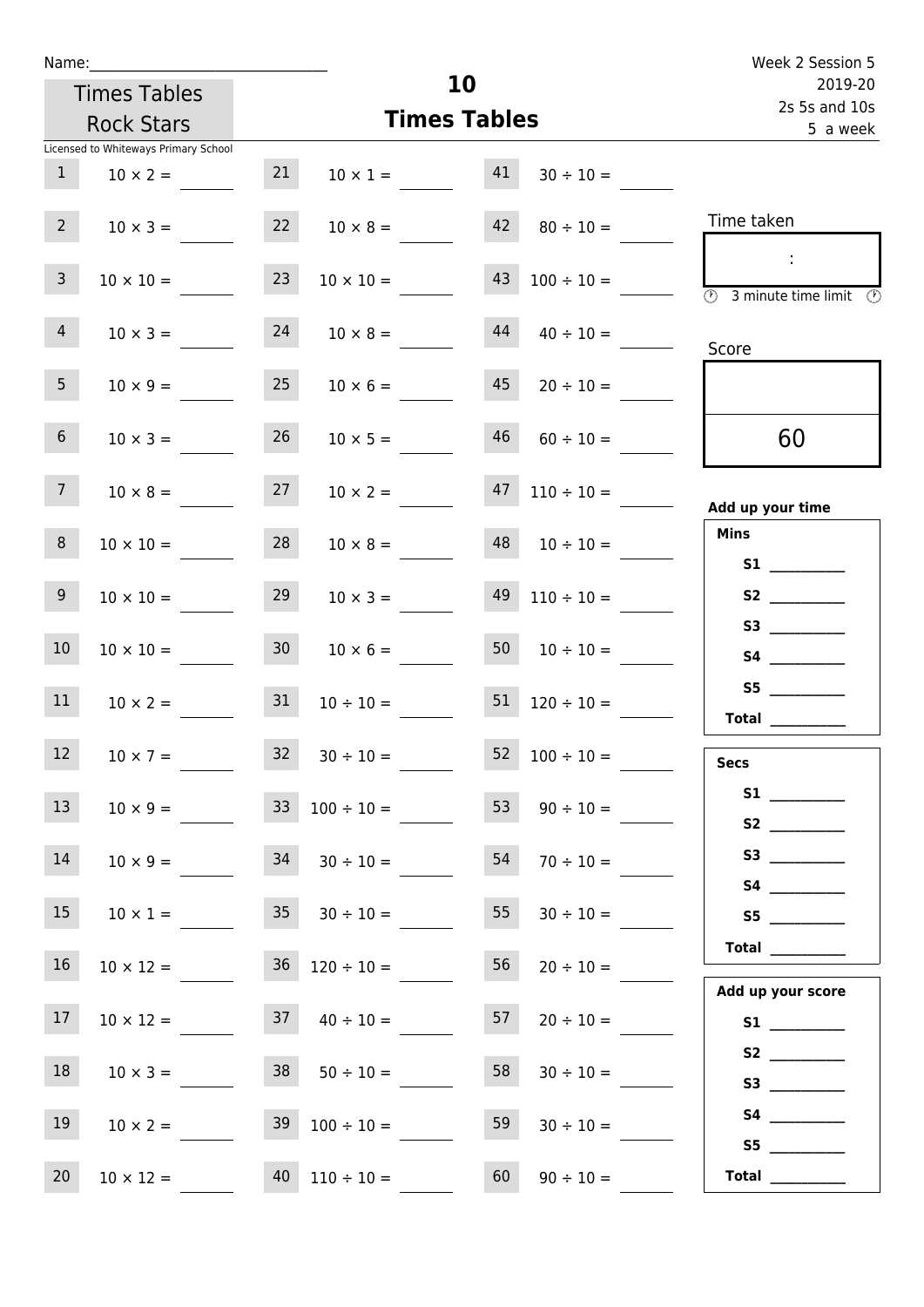| Name:           |                                      |                 |                 |                     |                 | Week 3 Session 1                                                   |
|-----------------|--------------------------------------|-----------------|-----------------|---------------------|-----------------|--------------------------------------------------------------------|
|                 | <b>Times Tables</b>                  |                 |                 | $\overline{2}$      |                 | 2019-20<br>2s 5s and 10s                                           |
|                 | <b>Rock Stars</b>                    |                 |                 | <b>Times Tables</b> |                 | 5 a week                                                           |
|                 | Licensed to Whiteways Primary School |                 |                 |                     |                 |                                                                    |
| $\mathbf{1}$    | $2 \times 5 =$                       | 21              | $2 \times 2 =$  | 41                  | $2 \times 2 =$  |                                                                    |
| $2^{\circ}$     | $2 \times 10 = 22$                   |                 | $2 \times 10 =$ | 42                  | $12 \times 2 =$ | Time taken                                                         |
| 3 <sup>7</sup>  | $2 \times 5 =$                       | 23              | $2 \times 9 =$  | 43                  | $10 \times 2 =$ | $\overline{\textcircled{2}}$ 3 minute time limit $\textcircled{2}$ |
| $\overline{4}$  | $2 \times 3 =$                       | 24              | $2 \times 6 =$  | 44                  | $11 \times 2 =$ | Score                                                              |
| 5 <sub>5</sub>  | $2 \times 7 = 25$                    |                 | $2 \times 3 =$  | 45                  | $7 \times 2 =$  |                                                                    |
| 6 <sup>1</sup>  | $2 \times 8 =$                       | 26              | $2 \times 3 =$  | 46                  | $4 \times 2 =$  | 60                                                                 |
| 7 <sup>7</sup>  | $2 \times 12 =$                      | 27              | $2 \times 12 =$ | 47                  | $10 \times 2 =$ | What's your rock status?                                           |
| 8               | $2 \times 8 = 28$                    |                 | $2 \times 2 =$  | 48                  | $10 \times 2 =$ | <b>WANNABE</b>                                                     |
| 9 <sub>o</sub>  | $2 \times 9 =$                       | 29              | $2 \times 9 =$  | 49                  | $7 \times 2 =$  | < 18 correct in 3 mins<br><b>GARAGE ROCKER</b>                     |
| 10 <sup>°</sup> | $2 \times 11 =$                      | 30 <sup>7</sup> | $2 \times 5 =$  | 50                  | $6 \times 2 =$  | 18-19 correct in 3 mins<br><b>BUSKER</b>                           |
| 11              | $2 \times 12 = 31$                   |                 | $11 \times 2 =$ | 51                  | $5 \times 2 =$  | 20-21 correct in 3 mins<br><b>4144EP</b>                           |
| 12              | $2 \times 8 =$                       | 32              | $10 \times 2 =$ | 52                  | $8 \times 2 =$  | 22-24 correct in 3 mins<br><b>UNSIGNED AGT</b>                     |
| 13              | $2 \times 4 =$                       | 33              | $1 \times 2 =$  | 53                  | $9 \times 2 =$  | 25-29 correct in 3 mins<br><b>BREAKTHROUGH ARTI</b>                |
| 14              | $2 \times 4 =$                       | 34              | $11 \times 2 =$ | 54                  | $12 \times 2 =$ | 30-35 correct in 3 mins<br><b>SUPPORT AGT</b>                      |
| 15              | $2 \times 7 =$                       | $35\,$          | $7 \times 2 =$  | 55                  | $11 \times 2 =$ | 36-44 correct in 3 mins<br>HEADLINER                               |
| 16              | $2 \times 9 =$                       | $36\,$          | $7 \times 2 =$  | 56                  | $7 \times 2 =$  | 45-59 correct in 3 mins<br><b>ROCK STAR</b>                        |
| 17              | $2 \times 3 =$                       | 37              | $8 \times 2 =$  | 57                  | $10 \times 2 =$ | All correct in $\leq$ 3mins<br>ROCK LEGEND                         |
| 18              | $2 \times 4 =$                       | $38\,$          | $5 \times 2 =$  | 58                  | $3 \times 2 =$  | All correct in $\leq 2$ min<br><b>ROCK HERO</b>                    |
| 19              | $2 \times 1 =$                       | 39              | $2 \times 2 =$  | 59                  | $5 \times 2 =$  | All correct in $\leq 1$ min                                        |
| 20              | $2 \times 6 =$                       | 40              | $6 \times 2 =$  | 60                  | $2 \times 2 =$  | <b>TUARS TABLES</b><br>ROCK STARS                                  |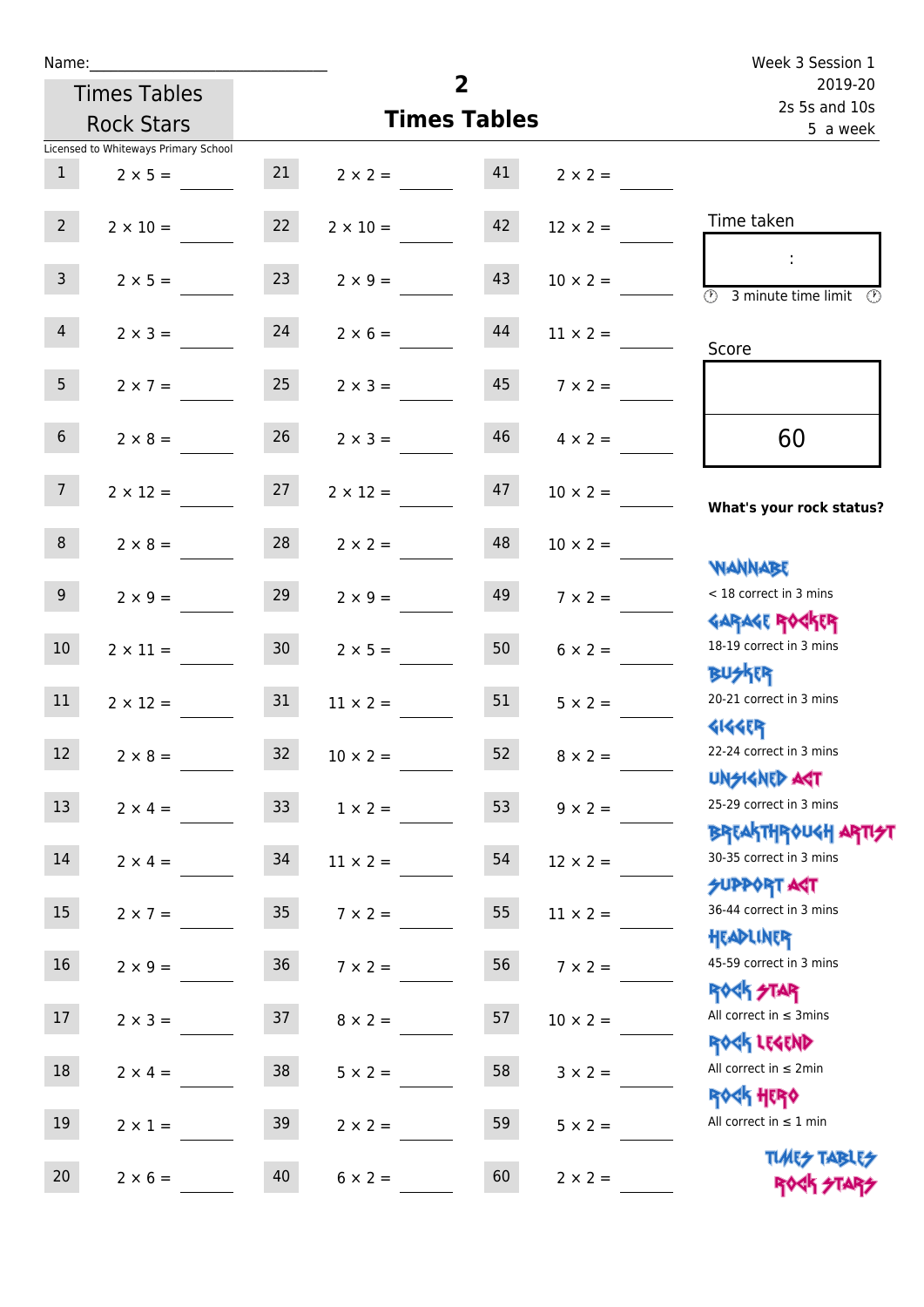| Name |  |  |  |
|------|--|--|--|
|      |  |  |  |

| Name:          |                                      |    |                                     |    |                                    |                         |                           |    |                                  | Week 3 Session 2                                          |
|----------------|--------------------------------------|----|-------------------------------------|----|------------------------------------|-------------------------|---------------------------|----|----------------------------------|-----------------------------------------------------------|
|                | <b>Times Tables</b>                  |    |                                     |    |                                    | $\overline{\mathbf{2}}$ |                           |    | 2019-20<br>2s 5s and 10s         |                                                           |
|                | <b>Rock Stars</b>                    |    |                                     |    |                                    |                         | <b>Times Tables</b>       |    |                                  | 5 a week                                                  |
|                | Licensed to Whiteways Primary School |    |                                     |    |                                    |                         |                           |    |                                  |                                                           |
| $1\,$          |                                      | 13 |                                     | 25 |                                    | 37                      |                           | 49 |                                  |                                                           |
|                | 20<br>$\overline{2}$                 |    | $\overline{2}$<br>14                |    | $\overline{2}$<br>14               |                         | $\overline{2}$<br>4       |    | $\overline{2}$<br>$\overline{2}$ | Time taken                                                |
| $\overline{2}$ |                                      | 14 |                                     | 26 |                                    | 38                      |                           | 50 |                                  |                                                           |
|                | 22<br>$\overline{2}$                 |    | $\,6\,$<br>$\overline{2}$           |    | $\overline{2}$<br>$18\,$           |                         | 14<br>$\overline{2}$      |    | 6<br>$\overline{2}$              | $\odot$<br>3 minute time limit<br>$\circled{r}$           |
| $\overline{3}$ |                                      | 15 |                                     | 27 |                                    | 39                      |                           | 51 |                                  | Score                                                     |
|                | $\,6\,$<br>$\overline{2}$            |    | 16<br>$\overline{2}$                |    | $\boldsymbol{6}$<br>$\overline{2}$ |                         | $6\,$<br>$\overline{2}$   |    | $\overline{2}$<br>24             |                                                           |
| 4              |                                      | 16 |                                     | 28 |                                    | 40                      |                           | 52 |                                  | 60                                                        |
|                | $\overline{2}$<br>$\overline{2}$     |    | $\boldsymbol{6}$<br>$\overline{2}$  |    | $\overline{2}$<br>$10\,$           |                         | $12\,$<br>$\overline{2}$  |    | $\overline{2}$<br>14             |                                                           |
| 5              |                                      | 17 |                                     | 29 |                                    | 41                      |                           | 53 |                                  | What's your rock status?                                  |
|                | $\, 8$<br>2                          |    | $\boldsymbol{6}$<br>$2\overline{ }$ |    | $\overline{2}$<br>$\overline{4}$   |                         | 18<br>$\overline{2}$      |    | $\, 8$<br>$\overline{2}$         | <b>NANNA</b>                                              |
|                |                                      |    |                                     |    |                                    |                         |                           |    |                                  | < 18 correct in 3 mins                                    |
| 6              |                                      | 18 |                                     | 30 |                                    | 42                      |                           | 54 |                                  |                                                           |
|                | 24<br>$\overline{2}$                 |    | $\,$ 6 $\,$<br>$\overline{2}$       |    | $\overline{2}$<br>$10\,$           |                         | $\bf 8$<br>$\overline{2}$ |    | $\overline{2}$<br>14             | 18-19 correct in 3 mins                                   |
|                |                                      |    |                                     |    |                                    |                         |                           |    |                                  | <b>BUSKER</b>                                             |
| $\overline{7}$ |                                      | 19 |                                     | 31 |                                    | 43                      |                           | 55 |                                  | 20-21 correct in 3 mins                                   |
|                | 16<br>2                              |    | 4<br>2                              |    | $\mathbf 2$<br>$10\,$              |                         | 6<br>2                    |    | $\overline{\mathbf{c}}$<br>18    | <b>4144EP</b>                                             |
|                |                                      |    |                                     |    |                                    |                         |                           |    |                                  | 22-24 correct in 3 mins                                   |
| 8              |                                      | 20 |                                     | 32 |                                    | 44                      |                           | 56 |                                  | <b>UNSIGNED AGT</b>                                       |
|                | $\overline{2}$<br>18                 |    | $10\,$<br>$\overline{2}$            |    | 12<br>$\overline{2}$               |                         | $\overline{2}$<br>$10\,$  |    | $\overline{2}$<br>20             | 25-29 correct in 3 mins                                   |
|                |                                      |    |                                     |    |                                    |                         |                           |    |                                  | <b>BREAKTHROUGH</b><br>30-35 correct in 3 mins            |
| $\overline{9}$ |                                      | 21 |                                     | 33 |                                    | 45                      |                           | 57 |                                  | <b>SUPPORT AGT</b>                                        |
|                | 24<br>$\overline{2}$                 |    | $10\,$<br>$\overline{2}$            |    | $\overline{2}$<br>$10\,$           |                         | $10\,$<br>$\overline{2}$  |    | 2<br>12                          | 36-44 correct in 3 mins                                   |
|                |                                      |    |                                     |    |                                    |                         |                           |    |                                  | HEADLINER                                                 |
| 10             |                                      | 22 |                                     | 34 |                                    | 46                      |                           | 58 |                                  | 45-59 correct in 3 mins                                   |
|                | 22<br>2                              |    | $10\,$<br>$\overline{2}$            |    | 22<br>$\overline{2}$               |                         | $\overline{2}$<br>14      |    | $\overline{2}$<br>$\bf 8$        | <b>STAR</b><br><b>ROGK</b><br>All correct in $\leq$ 3mins |
| $11\,$         |                                      | 23 |                                     | 35 |                                    | 47                      |                           | 59 |                                  | ROCK LEGEND                                               |
|                | $\overline{2}$<br>14                 |    | $18\,$<br>2                         |    | $12\,$<br>$\overline{2}$           |                         | 14<br>$\overline{2}$      |    | $\overline{2}$<br>24             | All correct in $\leq 2$ min                               |
|                |                                      |    |                                     |    |                                    |                         |                           |    |                                  | <b>ROCK HERO</b>                                          |
| 12             |                                      | 24 |                                     | 36 |                                    | 48                      |                           | 60 |                                  | All correct in $\leq 1$ min                               |
|                | 8<br>$\overline{2}$                  |    | $\,$ 6 $\,$<br>$\overline{2}$       |    | $\overline{2}$<br>$20\,$           |                         | 14<br>$\overline{2}$      |    | 8<br>2                           | <b>TLACES</b>                                             |
|                |                                      |    |                                     |    |                                    |                         |                           |    |                                  |                                                           |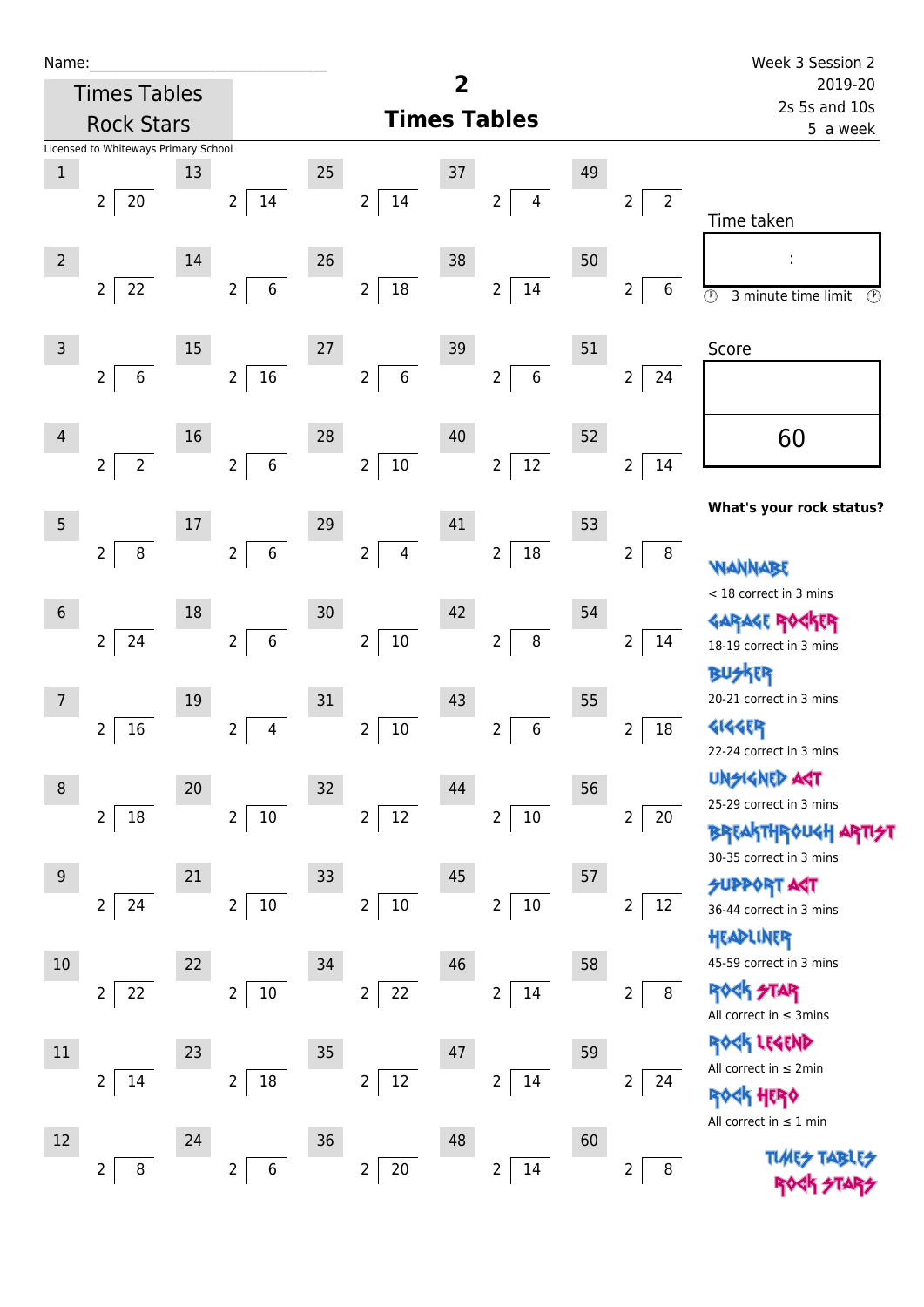| Name:          |                               |                                            |                               |                                     |                                     |    |                               | Week 3 Session 3                                                                        |
|----------------|-------------------------------|--------------------------------------------|-------------------------------|-------------------------------------|-------------------------------------|----|-------------------------------|-----------------------------------------------------------------------------------------|
|                |                               | <b>Times Tables</b>                        |                               |                                     | $\overline{2}$                      |    |                               | 2019-20<br>2s 5s and 10s                                                                |
|                |                               | <b>Rock Stars</b>                          |                               |                                     | <b>Times Tables</b>                 |    |                               | 5 a week                                                                                |
| $1\,$          | $\overline{2}$<br>$\times$ 11 | Licensed to Whiteways Primary School<br>13 | $\overline{2}$<br>$\times$ 5  | $\overline{2}$<br>25<br>$\times 8$  | 2<br>37<br>$\times$ 5               | 49 | $\overline{2}$<br>$\times$ 3  | Time taken                                                                              |
| $\overline{2}$ | $\overline{2}$<br>$\times$ 12 | 14                                         | $\overline{2}$<br>$\times$ 5  | $\overline{2}$<br>26<br>$\times$ 11 | $\overline{2}$<br>38<br>$\times$ 2  | 50 | $\overline{2}$<br>$\times 8$  | $\circled{r}$<br>3 minute time limit<br>$\circled{r}$                                   |
| $\overline{3}$ | $\overline{2}$<br>$\times$ 8  | 15                                         | $\overline{2}$<br>$\times$ 6  | $\overline{2}$<br>27<br>$\times$ 4  | $\overline{2}$<br>39<br>$\times$ 7  | 51 | $\overline{2}$<br>$\times$ 3  | Score                                                                                   |
| $\overline{4}$ | $\overline{2}$<br>$\times$ 10 | 16                                         | $\overline{2}$<br>$\times$ 6  | $\overline{2}$<br>28<br>$\times$ 9  | $\overline{2}$<br>40<br>$\times$ 11 | 52 | $\overline{2}$<br>$\times$ 12 | 60                                                                                      |
| 5              | $\overline{2}$<br>$\times$ 11 | $17\,$                                     | $\overline{c}$<br>$\times$ 1  | $\overline{2}$<br>29<br>$\times$ 11 | $\overline{c}$<br>41<br>$\times 2$  | 53 | $\overline{2}$<br>$\times$ 3  | What's your rock status?<br><b>NANNABE</b>                                              |
| $6\phantom{1}$ | $\overline{2}$<br>$\times 6$  | 18                                         | $\overline{2}$<br>$\times 2$  | $\overline{2}$<br>30<br>$\times$ 5  | $\overline{2}$<br>42<br>$\times$ 3  | 54 | $\overline{2}$<br>$\times$ 11 | < 18 correct in 3 mins<br><b>GARAGE ROCKER</b><br>18-19 correct in 3 mins               |
| $\overline{7}$ | $\overline{2}$<br>$\times$ 7  | 19                                         | $\overline{2}$<br>$\times$ 5  | $\overline{2}$<br>31<br>$\times$ 7  | $\overline{2}$<br>43<br>$\times$ 2  | 55 | $\overline{2}$<br>$\times 10$ | <b>BUSKER</b><br>20-21 correct in 3 mins<br><b>4144EP</b><br>22-24 correct in 3 mins    |
| $\,8\,$        | $\mathbf 2$<br>$\times$ 9     | 20                                         | $\mathbf 2$<br>$\times$ 8     | $\overline{2}$<br>32<br>$\times$ 1  | $\mathbf 2$<br>44<br>$\times$ 5     | 56 | $\overline{2}$<br>$\times$ 1  | <b>UNSIGNED AGT</b><br>25-29 correct in 3 mins<br>BREAKTHRÓUGH ARTI <del>2</del> 1      |
| $9\,$          | $\overline{2}$<br>$\times$ 7  | 21                                         | $\overline{2}$<br>$\times$ 4  | $\overline{2}$<br>33<br>$\times$ 11 | $\overline{2}$<br>45<br>$\times$ 3  | 57 | $\overline{2}$<br>$\times$ 11 | 30-35 correct in 3 mins<br><b>SUPPORT ART</b><br>36-44 correct in 3 mins                |
| $10$           | $\overline{2}$<br>$\times$ 2  | 22                                         | $\overline{2}$<br>$\times$ 11 | $\overline{2}$<br>34<br>$\times$ 5  | $\overline{2}$<br>46<br>$\times$ 7  | 58 | $\overline{2}$<br>$\times 8$  | HEADLINER<br>45-59 correct in 3 mins<br><b>ROCK STAR</b><br>All correct in $\leq$ 3mins |
| 11             | $\overline{2}$<br>$\times$ 10 | 23                                         | $\overline{2}$<br>$\times$ 7  | $\overline{c}$<br>35<br>$\times$ 1  | 2<br>47<br>$\times$ 10              | 59 | $\overline{2}$<br>$\times$ 1  | ROCK LEGEND<br>All correct in $\leq 2$ min<br>ROCK HERO                                 |
| 12             | $\overline{2}$<br>$\times$ 2  | 24                                         | $\overline{2}$<br>$\times$ 3  | $\overline{2}$<br>36<br>$\times$ 1  | $\overline{2}$<br>48<br>$\times$ 9  | 60 | $\overline{2}$<br>$\times$ 4  | All correct in $\leq 1$ min<br><b>TUARS TABLES</b><br>ROCK STARS                        |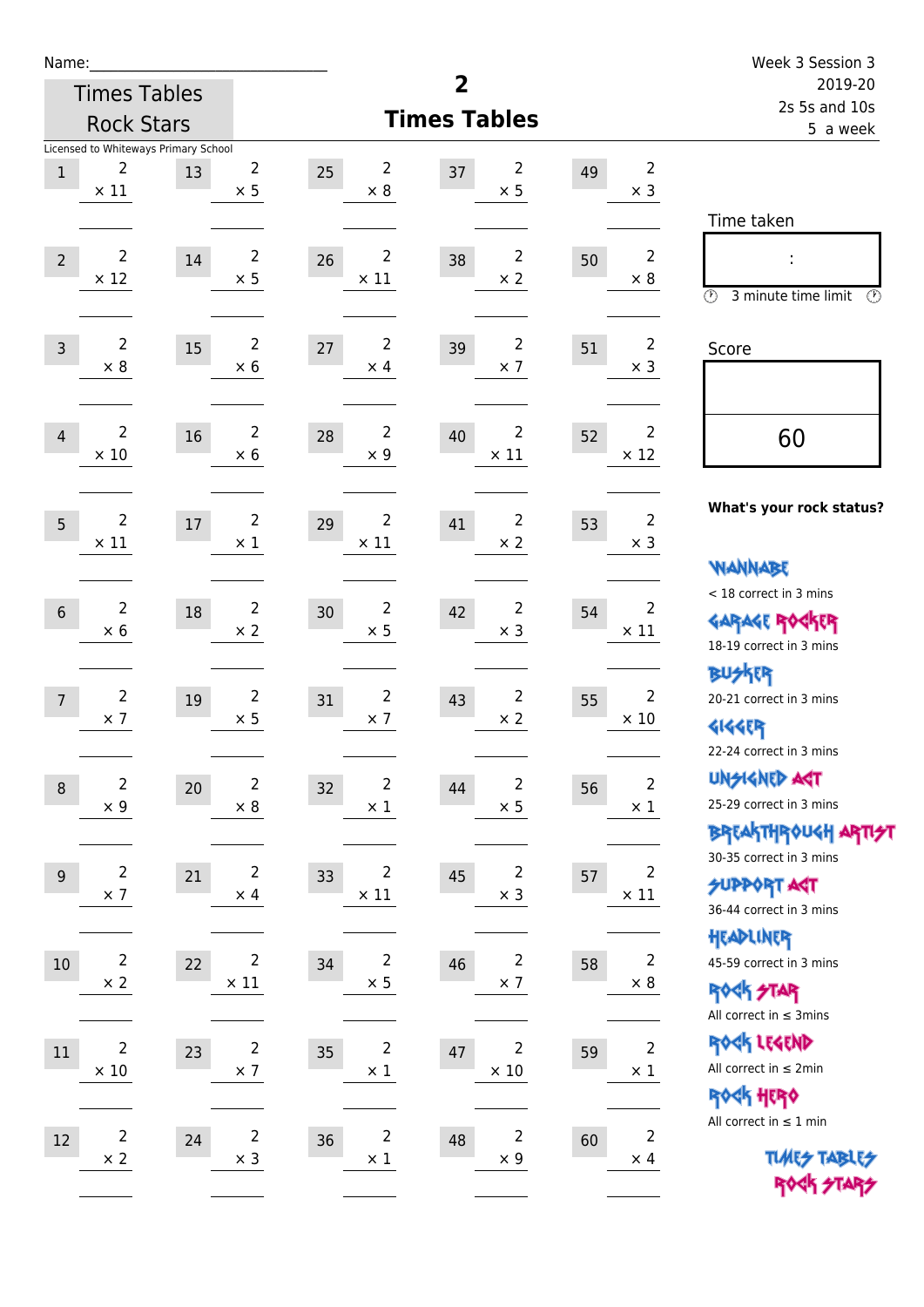| Name:           |                                      |                  |                     |                |               | Week 3 Session 4                                               |
|-----------------|--------------------------------------|------------------|---------------------|----------------|---------------|----------------------------------------------------------------|
|                 | <b>Times Tables</b>                  |                  |                     | $\overline{2}$ |               | 2019-20<br>2s 5s and 10s                                       |
|                 | <b>Rock Stars</b>                    |                  | <b>Times Tables</b> |                |               | 5 a week                                                       |
|                 | Licensed to Whiteways Primary School |                  |                     |                |               |                                                                |
| 1               | $4 \div 2 =$                         | 21               | $12 \div 2 =$       | 41             | $4 \div 2 =$  |                                                                |
| $2^{\circ}$     | $8 \div 2 =$                         |                  | $22 \t 6 \div 2 =$  | 42             | $24 \div 2 =$ | Time taken                                                     |
| 3 <sup>7</sup>  | $10 \div 2 =$                        | 23               | $16 \div 2 =$       | 43             | $24 \div 2 =$ | $\overline{\textcircled{1}}$ 3 minute time limit               |
| $4 -$           | $2 \div 2 =$                         | 24               | $12 \div 2 =$       | 44             | $2 \div 2 =$  | Score                                                          |
| 5 <sub>1</sub>  | $22 \div 2 = 25$                     |                  | $20 \div 2 =$       | 45             | $16 \div 2 =$ |                                                                |
| 6 <sup>1</sup>  | $10 \div 2 =$                        | 26               | $4 \div 2 =$        | 46             | $12 \div 2 =$ | 60                                                             |
| 7 <sup>7</sup>  | $12 \div 2 =$                        | 27               | $20 \div 2 =$       | 47             | $20 \div 2 =$ | What's your rock status?                                       |
| 8               | $10 \div 2 =$                        | 28               | $18 \div 2 =$       | 48             | $22 \div 2 =$ |                                                                |
| 9               | $18 \div 2 =$                        | 29               | $18 \div 2 =$       | 49             | $22 \div 2 =$ | WANNABE<br>< 18 correct in 3 mins                              |
| 10 <sup>°</sup> | $24 \div 2 =$                        | 30 <sup>°</sup>  | $24 \div 2 =$       | 50             | $18 \div 2 =$ | <b>GARAGE ROCKER</b><br>18-19 correct in 3 mins                |
| 11              | $14 \div 2 =$                        | 31               | $8 \div 2 =$        | 51             | $4 \div 2 =$  | <b>BUSKER</b><br>20-21 correct in 3 mins<br><b>4144EP</b>      |
| 12              | $10 \div 2 =$                        | 32               | $8 \div 2 =$        | 52             | $16 \div 2 =$ | 22-24 correct in 3 mins<br><b>UNSIGNED AST</b>                 |
| 13              | $24 \div 2 =$                        | 33 <sup>°</sup>  | $6 \div 2 =$        | 53             | $16 \div 2 =$ | 25-29 correct in 3 mins                                        |
| 14              | $22 \div 2 =$                        | 34               | $22 \div 2 =$       | 54             | $6 \div 2 =$  | <b>BREAKTHROUGH ARTH</b><br>30-35 correct in 3 mins            |
| 15              | $12 \div 2 =$                        | $35\phantom{.0}$ | $22 \div 2 =$       | 55             | $6 \div 2 =$  | SUPPORT ART<br>36-44 correct in 3 mins                         |
| 16              | $12 \div 2 =$                        | $36\,$           | $4 \div 2 =$        | 56             | $2 \div 2 =$  | HEADLINER<br>45-59 correct in 3 mins                           |
| 17              | $24 \div 2 =$                        | 37               | $4 \div 2 =$        | 57             | $22 \div 2 =$ | <b>ROCK STAR</b><br>All correct in $\leq$ 3mins<br>ROCK LEGEND |
| $18\,$          | $8 \div 2 =$                         | $38\,$           | $22 \div 2 =$       | 58             | $10 \div 2 =$ | All correct in $\leq 2$ min                                    |
| 19              | $10 \div 2 =$                        | 39               | $14 \div 2 =$       | 59             | $12 \div 2 =$ | <b>ROCK HERO</b><br>All correct in $\leq 1$ min                |
| 20              | $12 \div 2 =$                        | 40               | $14 \div 2 =$       | 60             | $10 \div 2 =$ | <b>TUARS TABLES</b><br>ROCK STARS                              |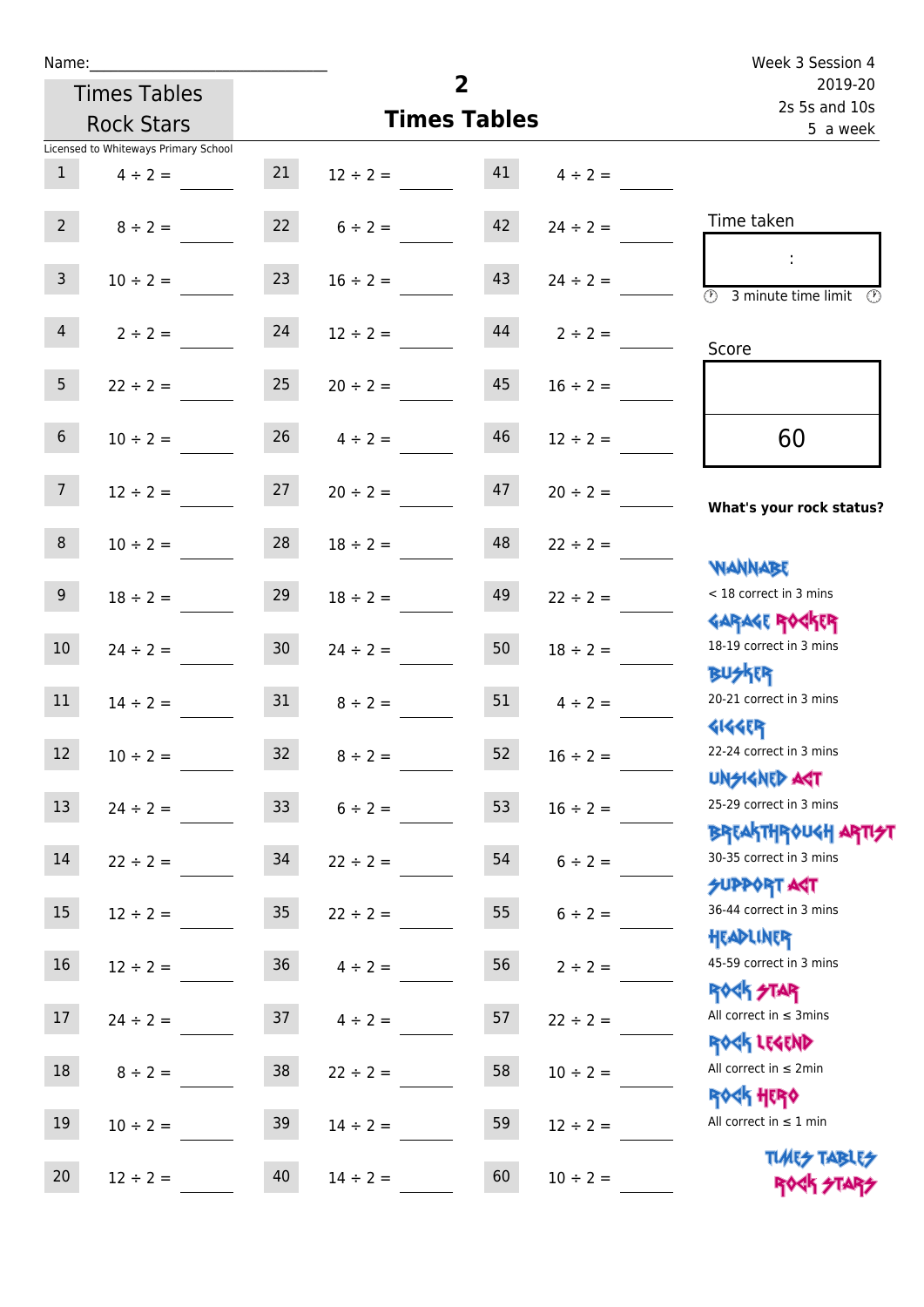| Name:                                |                 |                      |    |                                   | Week 3 Session 5                                                          |
|--------------------------------------|-----------------|----------------------|----|-----------------------------------|---------------------------------------------------------------------------|
| <b>Times Tables</b>                  |                 | $\overline{2}$       |    | 2019-20<br>2s 5s and 10s          |                                                                           |
| <b>Rock Stars</b>                    |                 | <b>Times Tables</b>  |    |                                   | 5 a week                                                                  |
| Licensed to Whiteways Primary School |                 |                      |    |                                   |                                                                           |
| 1<br>$2 \times 3 =$                  | 21              |                      |    | $2 \times 11 =$ $41$ $8 \div 2 =$ |                                                                           |
| $2^{\circ}$<br>$2 \times 10 =$       |                 | $22 \t 2 \times 7 =$ | 42 | $10 \div 2 =$                     | Time taken                                                                |
| $\mathbf{3}$<br>$2 \times 12 =$      | 23              | $2 \times 12 =$      | 43 | $24 \div 2 =$                     | $\sim 10$<br>$\overline{\circledcirc}$ 3 minute time limit $\circledcirc$ |
| $\overline{4}$<br>$2 \times 10 =$    |                 | $24$ $2 \times 2 =$  |    | $44$ $8 \div 2 =$                 | Score                                                                     |
| 5 <sub>1</sub><br>$2 \times 11 =$    | 25              | $2 \times 4 =$       |    | $45 \t 8 \div 2 =$                |                                                                           |
| 6 <sub>1</sub><br>$2 \times 1 =$     | 26              | $2 \times 8 =$       | 46 | $10 \div 2 =$                     | 60                                                                        |
| 7 <sup>7</sup><br>$2 \times 11 =$    | 27              | $2 \times 10 =$      |    | $47 \t 4 \div 2 =$                | Add up your time                                                          |
| 8<br>$2 \times 3 =$                  | 28              | $2 \times 2 =$       |    | $48$ $8 \div 2 =$                 | <b>Mins</b><br><b>S1 S1</b>                                               |
| 9 <sub>o</sub><br>$2 \times 4 =$     | 29              | $2 \times 6 =$       | 49 | $24 \div 2 =$                     | S2                                                                        |
| 10 <sup>°</sup><br>$2 \times 5 =$    | 30 <sup>1</sup> | $2 \times 8 =$       |    | $50 \t 2 \div 2 =$                | S4                                                                        |
| 11<br>$2 \times 7 =$                 | 31              | $16 \div 2 =$        | 51 | $22 \div 2 =$                     | S5<br>Total $\qquad$                                                      |
| 12 <sup>7</sup><br>$2 \times 6 =$    | 32              | $4 \div 2 =$         | 52 | $6 \div 2 =$                      | <b>Secs</b>                                                               |
| 13<br>$2 \times 2 =$                 | 33              | $10 \div 2 =$        | 53 | $6 \div 2 =$                      | S2                                                                        |
| 14<br>$2 \times 12 =$                | 34              | $12 \div 2 =$        | 54 | $8 \div 2 =$                      | S3                                                                        |
| 15 <sub>1</sub><br>$2 \times 2 =$    | 35 <sub>1</sub> | $22 \div 2 =$        | 55 | $12 \div 2 =$                     | S5                                                                        |
| 16<br>$2 \times 10 =$                |                 | $36 \t 6 \div 2 =$   | 56 | $22 \div 2 =$                     | Total<br>Add up your score                                                |
| 17<br>$2 \times 6 =$                 | 37              | $24 \div 2 =$        | 57 | $12 \div 2 =$                     |                                                                           |
| 18<br>$2 \times 11 =$                |                 | $38$ $2 \div 2 =$    | 58 | $24 \div 2 =$                     | S2<br>S3                                                                  |
| 19<br>$2 \times 2 =$                 | 39              | $6 \div 2 =$         | 59 | $12 \div 2 =$                     | S5                                                                        |
| 20<br>$2 \times 4 =$                 | 40              | $12 \div 2 =$        | 60 | $14 \div 2 =$                     | Total $\qquad$                                                            |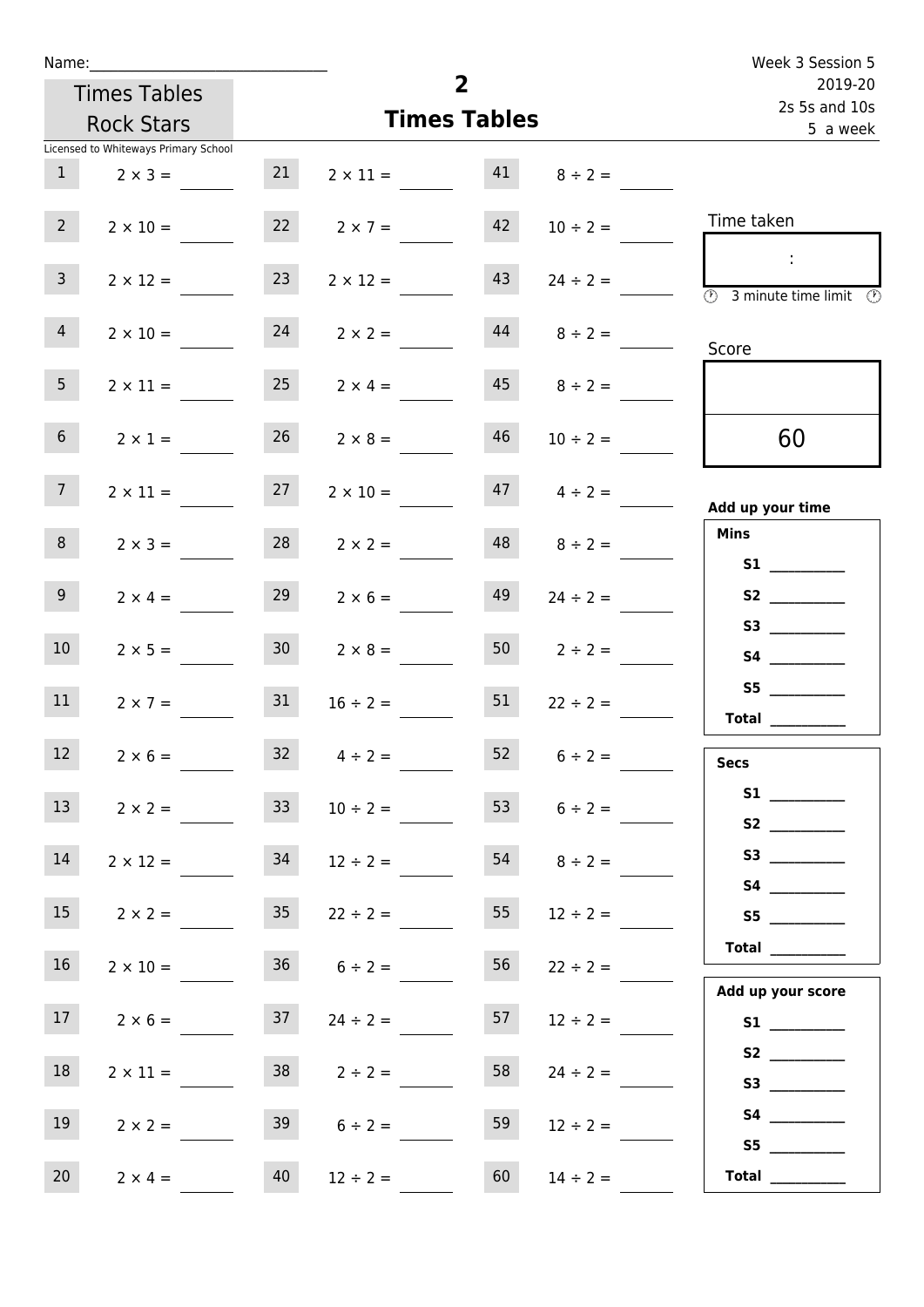| Name:           |                                      |                 |                      |                     |                 | Week 4 Session 1                                                 |
|-----------------|--------------------------------------|-----------------|----------------------|---------------------|-----------------|------------------------------------------------------------------|
|                 | <b>Times Tables</b>                  |                 |                      | $\overline{2}$      |                 | 2019-20<br>2s 5s and 10s                                         |
|                 | <b>Rock Stars</b>                    |                 |                      | <b>Times Tables</b> |                 | 5 a week                                                         |
|                 | Licensed to Whiteways Primary School |                 |                      |                     |                 |                                                                  |
| 1               | $2 \times 1 =$                       | 21              | $2 \times 12 = 41$   |                     | $2 \times 2 =$  |                                                                  |
| 2               | $2 \times 5 =$                       |                 | $22 \t 2 \times 9 =$ | 42                  | $6 \times 2 =$  | Time taken                                                       |
| 3 <sup>7</sup>  | $2 \times 10 =$                      | 23              | $2 \times 2 =$       | 43                  | $11 \times 2 =$ | $\overline{(\mathcal{V})}$<br>3 minute time limit<br>O)          |
| $\overline{4}$  | $2 \times 7 = 24$                    |                 | $2 \times 11 =$      | 44                  | $4 \times 2 =$  | Score                                                            |
| 5 <sub>1</sub>  | $2 \times 10 =$                      | 25              | $2 \times 9 =$       | 45                  | $9 \times 2 =$  |                                                                  |
| 6 <sup>1</sup>  | $2 \times 1 =$                       | 26              | $2 \times 3 =$       | 46                  | $9 \times 2 =$  | 60                                                               |
| 7 <sup>7</sup>  | $2 \times 10 = 27$                   |                 | $2 \times 7 =$       | 47                  | $12 \times 2 =$ | What's your rock status?                                         |
| 8               | $2 \times 10 =$                      | 28              | $2 \times 4 =$       | 48                  | $2 \times 2 =$  | <b>NANNABE</b>                                                   |
| 9 <sub>o</sub>  | $2 \times 10 =$                      | 29              | $2 \times 9 =$       | 49                  | $7 \times 2 =$  | < 18 correct in 3 mins<br><b>GARAGE ROCKER</b>                   |
| 10 <sup>1</sup> | $2 \times 1 =$                       | 30 <sub>o</sub> | $2 \times 8 =$       | 50                  | $5 \times 2 =$  | 18-19 correct in 3 mins<br><b>BU外科</b>                           |
| 11              | $2 \times 8 = 31$                    |                 | $2 \times 2 =$       | 51                  | $1 \times 2 =$  | 20-21 correct in 3 mins<br><b>4144EP</b>                         |
| 12              | $2 \times 3 =$                       | 32              | $10 \times 2 =$      | 52                  | $4 \times 2 =$  | 22-24 correct in 3 mins<br><b>UNSIGNED AST</b>                   |
| 13              | $2 \times 7 =$                       | 33 <sup>°</sup> | $5 \times 2 =$       | 53                  | $12 \times 2 =$ | 25-29 correct in 3 mins<br><b>BREAKTHROUGH ARTI<del>S</del>T</b> |
| 14              | $2 \times 2 =$                       | 34              | $9 \times 2 =$       | 54                  | $8 \times 2 =$  | 30-35 correct in 3 mins<br><b>SUPPORT AGT</b>                    |
| 15              | $2 \times 6 =$                       | 35              | $9 \times 2 =$       | 55                  | $4 \times 2 =$  | 36-44 correct in 3 mins<br>HEADLINER                             |
| 16              | $2 \times 1 =$                       | $36\,$          | $11 \times 2 =$      | 56                  | $9 \times 2 =$  | 45-59 correct in 3 mins<br><b>ROCK STAR</b>                      |
| 17              | $2 \times 10 =$                      | 37              | $11 \times 2 =$      | 57                  | $10 \times 2 =$ | All correct in $\leq$ 3mins<br>ROCK LEGEND                       |
| 18              | $2 \times 9 =$                       | $38\,$          | $5 \times 2 =$       | 58                  | $8 \times 2 =$  | All correct in $\leq 2$ min<br><b>ROCK HERO</b>                  |
| 19              | $2 \times 9 =$                       | 39              | $9 \times 2 =$       | 59                  | $5 \times 2 =$  | All correct in $\leq 1$ min                                      |
| 20              | $2 \times 12 =$                      | 40              | $11 \times 2 =$      | 60                  | $2 \times 2 =$  | <b>TUARS TABLES</b><br>ROCK STARS                                |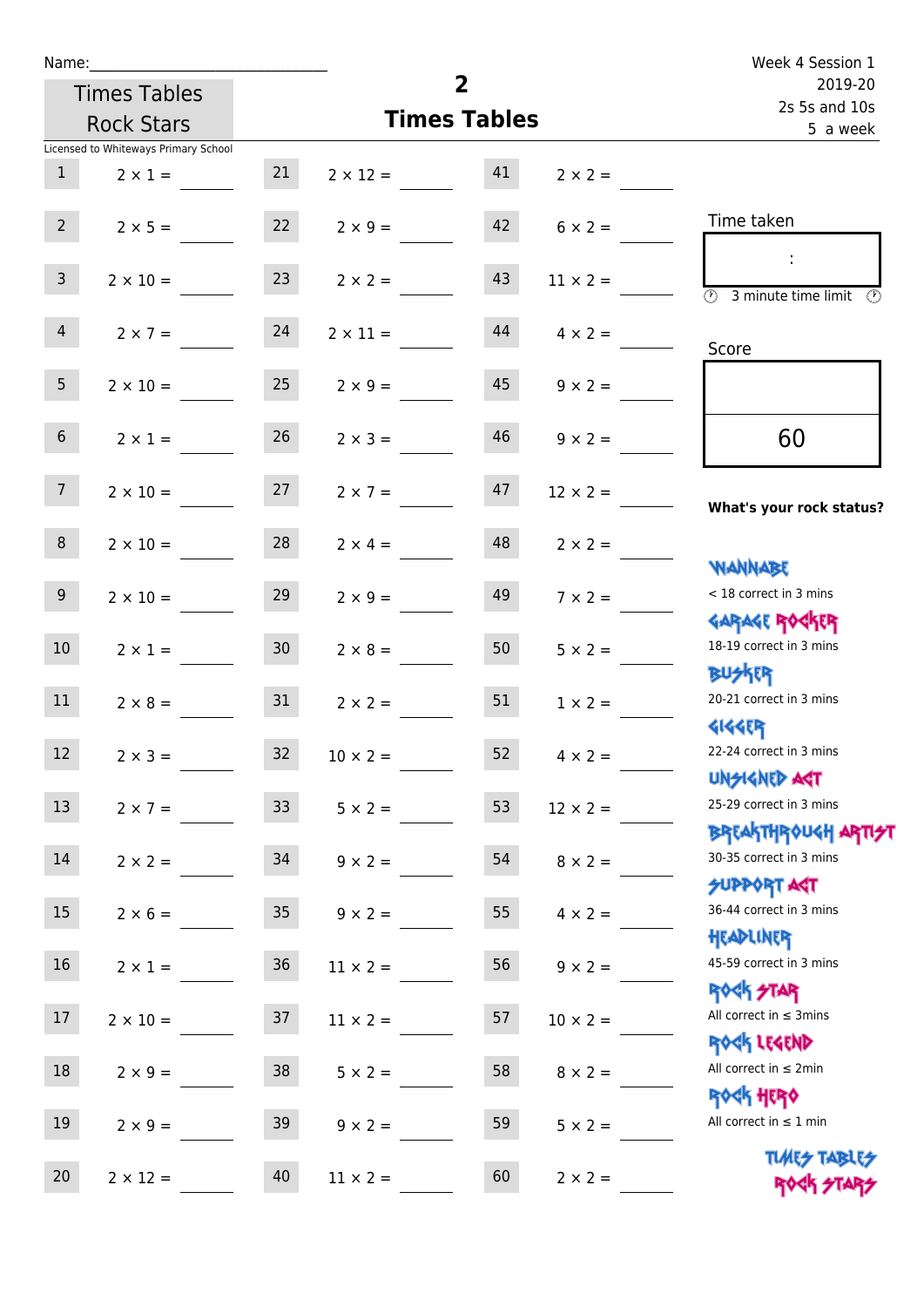| Name |  |  |  |
|------|--|--|--|
|      |  |  |  |

| Name:           |                                      |    |                          |        |                                    |                         |                                  |    |                                    | Week 4 Session 2                                |
|-----------------|--------------------------------------|----|--------------------------|--------|------------------------------------|-------------------------|----------------------------------|----|------------------------------------|-------------------------------------------------|
|                 | <b>Times Tables</b>                  |    |                          |        |                                    | $\overline{\mathbf{2}}$ |                                  |    |                                    | 2019-20<br>2s 5s and 10s                        |
|                 | <b>Rock Stars</b>                    |    |                          |        |                                    |                         | <b>Times Tables</b>              |    |                                    | 5 a week                                        |
|                 | Licensed to Whiteways Primary School |    |                          |        |                                    |                         |                                  |    |                                    |                                                 |
| $1\,$           |                                      | 13 |                          | 25     |                                    | 37                      |                                  | 49 |                                    |                                                 |
|                 | 12<br>$\overline{2}$                 |    | $16\,$<br>$\overline{2}$ |        | $\overline{2}$<br>$\overline{2}$   |                         | $\overline{2}$<br>$\,8\,$        |    | $\boldsymbol{6}$<br>$\overline{2}$ | Time taken                                      |
|                 |                                      |    |                          |        |                                    |                         |                                  |    |                                    |                                                 |
| $\overline{2}$  | $\bf 8$                              | 14 | $16\,$                   | 26     | $14\,$                             | 38                      | $\,8\,$                          | 50 |                                    |                                                 |
|                 | 2                                    |    | $\overline{2}$           |        | $\overline{2}$                     |                         | $\overline{2}$                   |    | $\overline{2}$<br>20               | $\odot$<br>3 minute time limit<br>$\circled{r}$ |
| $\overline{3}$  |                                      | 15 |                          | $27\,$ |                                    | 39                      |                                  | 51 |                                    | Score                                           |
|                 | $20\,$<br>$\overline{2}$             |    | $\overline{2}$<br>24     |        | $22\,$<br>$\overline{2}$           |                         | $\overline{2}$<br>$\overline{2}$ |    | $\overline{2}$<br>10               |                                                 |
|                 |                                      |    |                          |        |                                    |                         |                                  |    |                                    |                                                 |
| 4               |                                      | 16 |                          | 28     |                                    | $40\,$                  |                                  | 52 |                                    | 60                                              |
|                 | $12\,$<br>$\overline{2}$             |    | $12\,$<br>$\overline{2}$ |        | $\overline{2}$<br>$\overline{2}$   |                         | 14<br>$\overline{2}$             |    | $\,6\,$<br>$\overline{2}$          |                                                 |
|                 |                                      |    |                          |        |                                    |                         |                                  |    |                                    |                                                 |
| 5               |                                      | 17 |                          | 29     |                                    | 41                      |                                  | 53 |                                    | What's your rock status?                        |
|                 | 24<br>$\overline{2}$                 |    | $10\,$<br>$\overline{2}$ |        | $\,$ 6 $\,$<br>$\overline{2}$      |                         | $10\,$<br>$\overline{2}$         |    | 22<br>$\overline{2}$               |                                                 |
|                 |                                      |    |                          |        |                                    |                         |                                  |    |                                    | WANN<br>< 18 correct in 3 mins                  |
| $6\phantom{1}6$ |                                      | 18 |                          | 30     |                                    | 42                      |                                  | 54 |                                    |                                                 |
|                 | $12\,$<br>$\overline{2}$             |    | $18\,$<br>$\overline{2}$ |        | $\overline{2}$<br>$\boldsymbol{6}$ |                         | $10\,$<br>$\overline{2}$         |    | $\overline{2}$<br>20               | 18-19 correct in 3 mins                         |
|                 |                                      |    |                          |        |                                    |                         |                                  |    |                                    | <b>BUSKER</b>                                   |
| $\overline{7}$  |                                      | 19 |                          | 31     |                                    | 43                      |                                  | 55 |                                    | 20-21 correct in 3 mins                         |
|                 | 14<br>2                              |    | $10\,$<br>2              |        | 22<br>$\overline{2}$               |                         | $\overline{2}$<br>$\overline{2}$ |    | $\overline{2}$<br>$\overline{2}$   | <b>4144EP</b>                                   |
|                 |                                      |    |                          |        |                                    |                         |                                  |    |                                    | 22-24 correct in 3 mins                         |
| 8               |                                      | 20 |                          | 32     |                                    | 44                      |                                  | 56 |                                    | <b>UNGIGNED ART</b><br>25-29 correct in 3 mins  |
|                 | $\overline{2}$<br>$\,6$              |    | $\overline{2}$<br>4      |        | $18\,$<br>$\overline{2}$           |                         | $\overline{2}$<br>4              |    | $\overline{2}$<br>10               | <b>BREAKTHROUGH</b>                             |
|                 |                                      |    |                          |        |                                    |                         |                                  |    |                                    | 30-35 correct in 3 mins                         |
| $\overline{9}$  |                                      | 21 |                          | 33     |                                    | $45\,$                  |                                  | 57 |                                    | <b>SUPPORT AGT</b>                              |
|                 | $12\,$<br>$\overline{2}$             |    | $18\,$<br>$\overline{2}$ |        | $\overline{2}$<br>$\bf 8$          |                         | 14<br>$\overline{2}$             |    | 2<br>$\overline{2}$                | 36-44 correct in 3 mins                         |
|                 |                                      |    |                          |        |                                    |                         |                                  |    |                                    | HEADLINER                                       |
| 10              |                                      | 22 |                          | 34     |                                    | 46                      |                                  | 58 |                                    | 45-59 correct in 3 mins                         |
|                 | 22<br>$\overline{2}$                 |    | $\overline{2}$<br>4      |        | $\overline{2}$<br>$10\,$           |                         | 14<br>$\overline{2}$             |    | 22<br>$\overline{c}$               | <b>ROCK STAR</b><br>All correct in $\leq$ 3mins |
|                 |                                      |    |                          |        |                                    |                         |                                  |    |                                    | ROCK LEGEND                                     |
| $11\,$          |                                      | 23 |                          | 35     |                                    | 47                      |                                  | 59 |                                    | All correct in $\leq 2$ min                     |
|                 | $\, 8$<br>2                          |    | $\bf 8$<br>2             |        | $\overline{2}$<br>$\,6\,$          |                         | $12\,$<br>2                      |    | 2<br>14                            | <b>ROCK HERO</b>                                |
| 12              |                                      | 24 |                          | 36     |                                    | 48                      |                                  | 60 |                                    | All correct in $\leq 1$ min                     |
|                 |                                      |    | 14<br>2                  |        | $\overline{2}$                     |                         | $\overline{2}$                   |    | $\overline{2}$<br>$\overline{2}$   | <b>TLARES</b>                                   |
|                 | $10\,$<br>$\overline{2}$             |    |                          |        | $18\,$                             |                         | 20                               |    |                                    |                                                 |

ROCK STARS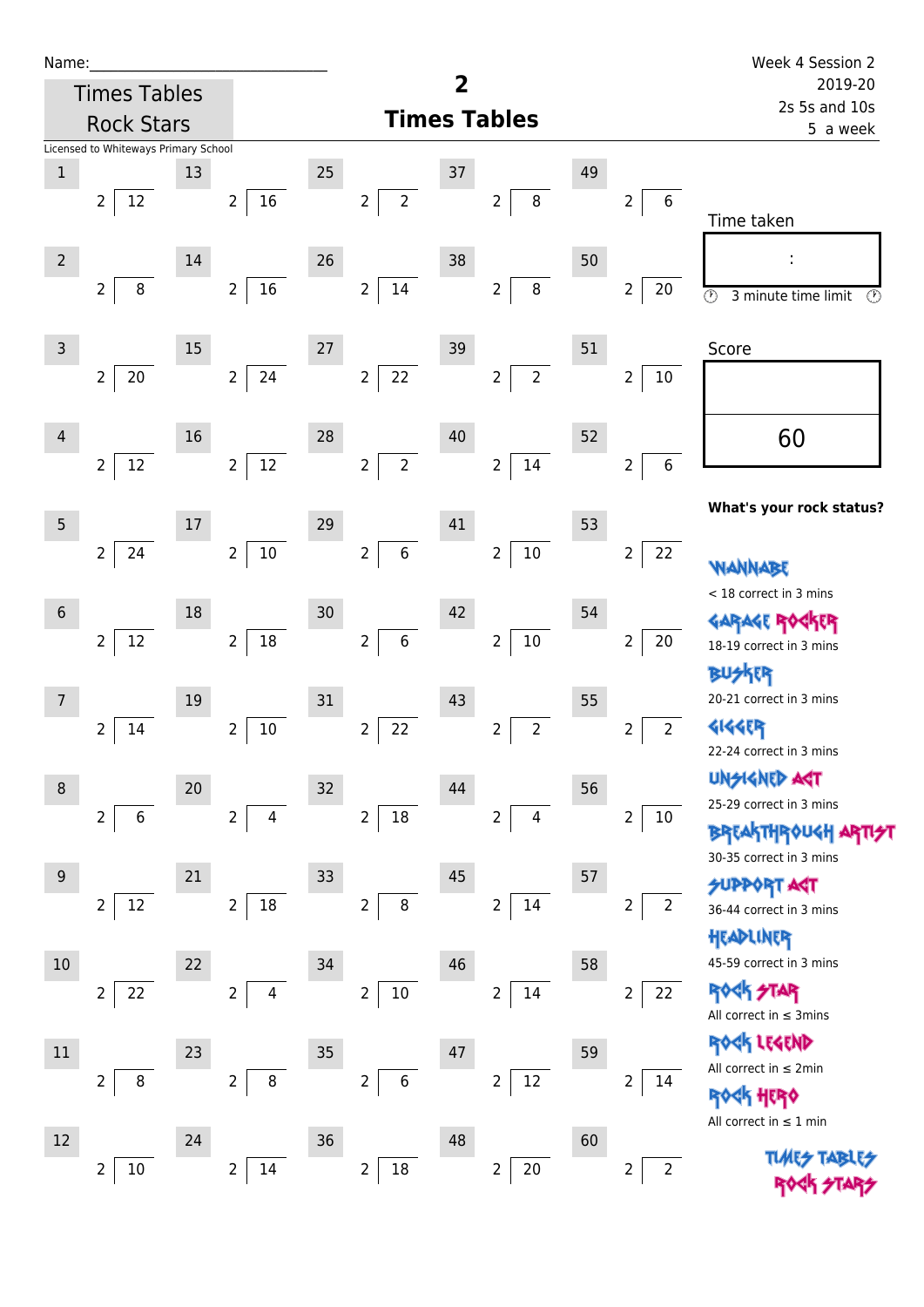| Name:          |                               |                                            |                               |    |                               |                |                               |    |                               | Week 4 Session 3                                                                        |
|----------------|-------------------------------|--------------------------------------------|-------------------------------|----|-------------------------------|----------------|-------------------------------|----|-------------------------------|-----------------------------------------------------------------------------------------|
|                |                               | <b>Times Tables</b>                        |                               |    |                               | $\overline{2}$ |                               |    |                               | 2019-20<br>2s 5s and 10s                                                                |
|                |                               | <b>Rock Stars</b>                          |                               |    |                               |                | <b>Times Tables</b>           |    |                               | 5 a week                                                                                |
| $1\,$          | $\overline{2}$<br>$\times 6$  | Licensed to Whiteways Primary School<br>13 | 2<br>$\times$ 4               | 25 | $\overline{2}$<br>$\times$ 1  | 37             | 2<br>$\times$ 10              | 49 | $\overline{2}$<br>$\times 8$  |                                                                                         |
| $\overline{2}$ | $\overline{2}$<br>$\times$ 8  | 14                                         | $\overline{2}$<br>$\times$ 10 | 26 | $\overline{2}$<br>$\times$ 12 | 38             | $\overline{2}$<br>$\times$ 9  | 50 | $\overline{2}$<br>$\times$ 11 | Time taken<br>$\circled{r}$<br>3 minute time limit<br>$\circled{r}$                     |
| $\overline{3}$ | $\overline{2}$<br>$\times 2$  | 15                                         | $\overline{2}$<br>$\times$ 9  | 27 | $\overline{2}$<br>$\times$ 7  | 39             | 2<br>$\times$ 10              | 51 | $\overline{2}$<br>$\times$ 7  | Score                                                                                   |
| $\overline{4}$ | $\overline{2}$<br>$\times$ 9  | 16                                         | $\overline{2}$<br>$\times$ 1  | 28 | $\overline{2}$<br>$\times$ 6  | 40             | $\overline{2}$<br>$\times$ 8  | 52 | $\overline{2}$<br>$\times 8$  | 60                                                                                      |
| 5              | $\overline{2}$<br>$\times$ 4  | $17\,$                                     | $\overline{c}$<br>$\times$ 5  | 29 | $\overline{2}$<br>$\times$ 6  | 41             | $\overline{2}$<br>$\times$ 8  | 53 | $\overline{2}$<br>$\times$ 3  | What's your rock status?<br><b>NANNABE</b>                                              |
| $6\phantom{1}$ | $\overline{2}$<br>$\times$ 12 | 18                                         | $\overline{2}$<br>$\times$ 3  | 30 | $\overline{2}$<br>$\times$ 4  | 42             | $\overline{2}$<br>$\times$ 1  | 54 | $\overline{2}$<br>$\times$ 1  | < 18 correct in 3 mins<br><b>GARAGE ROCKER</b><br>18-19 correct in 3 mins               |
| $\overline{7}$ | $\overline{2}$<br>$\times$ 3  | 19                                         | $\overline{2}$<br>$\times$ 9  | 31 | $\overline{2}$<br>$\times$ 12 | 43             | 2<br>$\times$ 8               | 55 | $\overline{2}$<br>$\times$ 1  | <b>BUSKER</b><br>20-21 correct in 3 mins<br><b>4144EP</b><br>22-24 correct in 3 mins    |
| $\,8\,$        | $\mathbf 2$<br>$\times$ 12    | 20                                         | $\overline{2}$<br>$\times$ 10 | 32 | $\overline{2}$<br>$\times$ 6  | 44             | $\mathbf 2$<br>$\times$ 2     | 56 | $\overline{c}$<br>$\times$ 6  | <b>UNSIGNED AGT</b><br>25-29 correct in 3 mins<br><b>BREAKTHROUGH ARTI<del>S</del>T</b> |
| $9\,$          | $\overline{2}$<br>$\times$ 9  | 21                                         | $\overline{2}$<br>$\times$ 10 | 33 | $\overline{2}$<br>$\times$ 7  | 45             | $\overline{2}$<br>$\times$ 11 | 57 | $\overline{2}$<br>$\times$ 1  | 30-35 correct in 3 mins<br><b>SUPPORT ART</b><br>36-44 correct in 3 mins                |
| $10\,$         | $\overline{2}$<br>$\times$ 2  | 22                                         | $\overline{2}$<br>$\times$ 12 | 34 | $\overline{2}$<br>$\times$ 11 | 46             | $\overline{2}$<br>$\times$ 2  | 58 | $\overline{2}$<br>$\times$ 7  | HEADLINER<br>45-59 correct in 3 mins<br><b>ROCK STAR</b><br>All correct in $\leq$ 3mins |
| 11             | $\overline{2}$<br>$\times$ 3  | 23                                         | $\overline{2}$<br>$\times$ 7  | 35 | 2<br>$\times$ 10              | 47             | $\overline{2}$<br>$\times$ 11 | 59 | $\mathbf 2$<br>$\times$ 9     | ROCK LEGEND<br>All correct in $\leq 2$ min<br>ROCK HERO                                 |
| 12             | $\overline{2}$<br>$\times$ 10 | 24                                         | $\overline{2}$<br>$\times$ 10 | 36 | $\overline{2}$<br>$\times$ 3  | 48             | $\overline{2}$<br>$\times$ 10 | 60 | $\overline{2}$<br>$\times$ 11 | All correct in $\leq 1$ min<br><b>TUARS TABLES</b><br>ROCK STARS                        |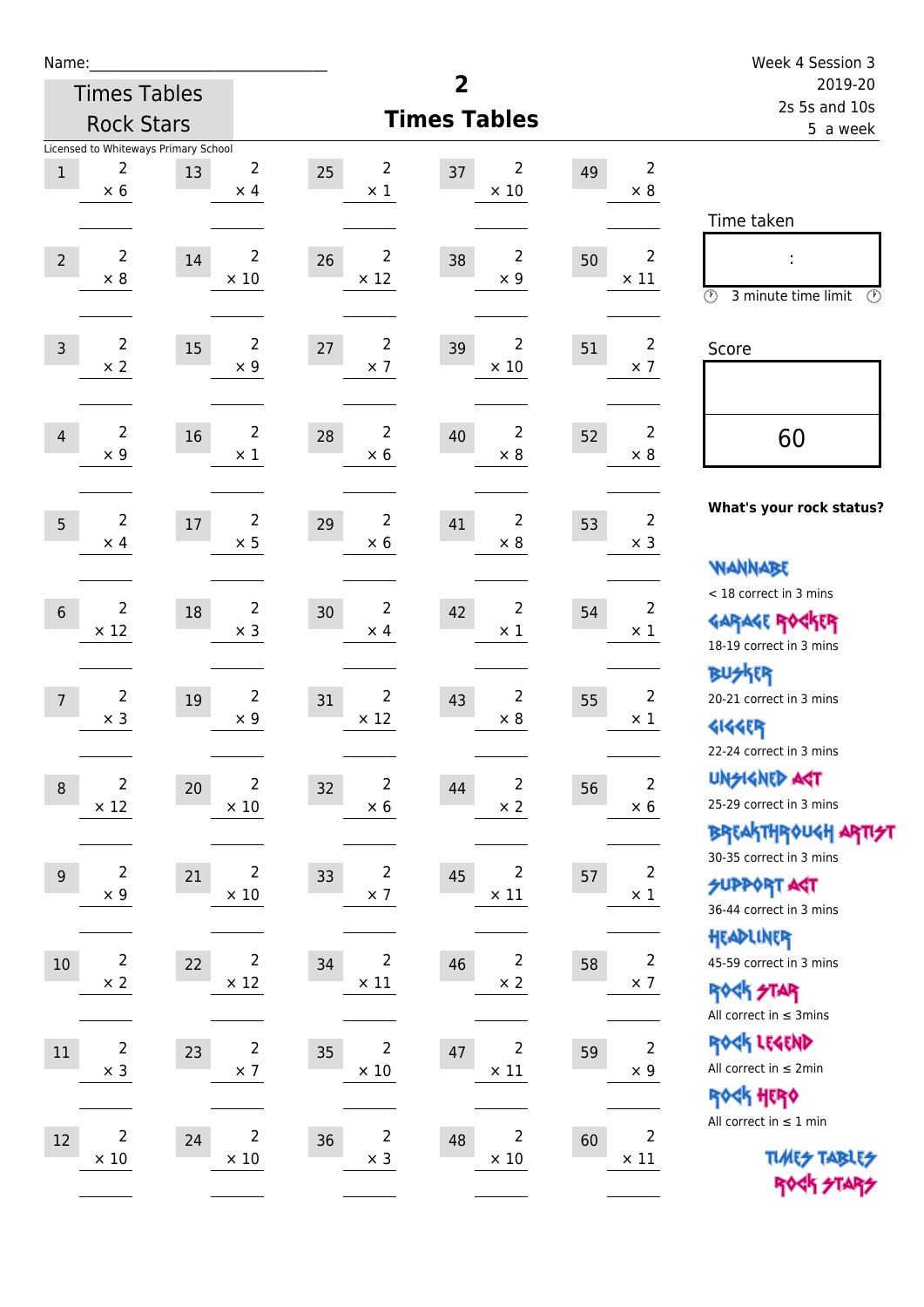| Name:           |                                      |                 |                    | Week 4 Session 4         |                    |                                                                  |
|-----------------|--------------------------------------|-----------------|--------------------|--------------------------|--------------------|------------------------------------------------------------------|
|                 | <b>Times Tables</b>                  |                 |                    | 2019-20<br>2s 5s and 10s |                    |                                                                  |
|                 | <b>Rock Stars</b>                    |                 |                    | <b>Times Tables</b>      |                    | 5 a week                                                         |
|                 | Licensed to Whiteways Primary School |                 |                    |                          |                    |                                                                  |
| 1               | $6 \div 2 =$                         |                 | 21 $2 \div 2 =$    | 41                       | $10 \div 2 =$      |                                                                  |
| $2^{\circ}$     | $6 \div 2 =$                         |                 | $22 \t 8 \div 2 =$ |                          | $42 \t 4 \div 2 =$ | Time taken                                                       |
| 3 <sup>1</sup>  | $24 \div 2 =$                        | 23              | $10 \div 2 =$      | 43                       | $16 \div 2 =$      | <b>3</b> minute time limit <b>3</b>                              |
| 4               | $6 \div 2 =$                         |                 | $24 \t 6 \div 2 =$ | 44                       | $8 \div 2 =$       | Score                                                            |
| 5 <sub>1</sub>  | $16 \div 2 = 25$                     |                 | $20 \div 2 =$      | 45                       | $24 \div 2 =$      |                                                                  |
| 6 <sup>1</sup>  | $18 \div 2 =$                        |                 | $26 \t 4 \div 2 =$ | 46                       | $18 \div 2 =$      | 60                                                               |
| 7 <sup>7</sup>  | $20 \div 2 =$                        | 27              | $24 \div 2 =$      | 47                       | $4 \div 2 =$       | What's your rock status?                                         |
| 8               | $10 \div 2 =$                        | 28              | $22 \div 2 =$      |                          | $48$ $6 \div 2 =$  | <b>NANNABE</b>                                                   |
| 9 <sub>o</sub>  | $12 \div 2 =$                        | 29              | $22 \div 2 =$      | 49                       | $6 \div 2 =$       | < 18 correct in 3 mins                                           |
| 10 <sup>°</sup> | $2 \div 2 =$                         | 30 <sub>o</sub> | $2 \div 2 =$       | 50                       | $4 \div 2 =$       | <b>GARAGE ROCKER</b><br>18-19 correct in 3 mins<br><b>BUSKER</b> |
| 11              | $24 \div 2 =$                        | 31              | $6 \div 2 =$       | 51                       | $14 \div 2 =$      | 20-21 correct in 3 mins<br><b>4144EP</b>                         |
| 12              | $16 \div 2 =$                        | 32              | $20 \div 2 =$      | 52                       | $22 \div 2 =$      | 22-24 correct in 3 mins<br><b>UNSIGNED AST</b>                   |
| 13              | $14 \div 2 =$                        | 33 <sup>°</sup> | $22 \div 2 =$      | 53                       | $12 \div 2 =$      | 25-29 correct in 3 mins<br><b>BREAKTHROUGH ARTI</b>              |
| 14              | $6 \div 2 =$                         | 34              | $12 \div 2 =$      | 54                       | $12 \div 2 =$      | 30-35 correct in 3 mins<br><b>SUPPORT AGT</b>                    |
| 15              | $8 \div 2 =$                         | 35 <sub>2</sub> | $6 \div 2 =$       | 55                       | $14 \div 2 =$      | 36-44 correct in 3 mins<br>HEADLINER                             |
| 16              | $22 \div 2 =$                        | 36              | $6 \div 2 =$       | 56                       | $8 \div 2 =$       | 45-59 correct in 3 mins<br><b>ROCK STAR</b>                      |
| 17              | $16 \div 2 =$                        | 37              | $12 \div 2 =$      | 57                       | $4 \div 2 =$       | All correct in $\leq$ 3mins<br>ROCK LEGEND                       |
| 18              | $4 \div 2 =$                         | 38              | $20 \div 2 =$      | 58                       | $20 \div 2 =$      | All correct in $\leq 2$ min<br><b>ROCK HERO</b>                  |
| 19              | $6 \div 2 =$                         | 39              | $16 \div 2 =$      | 59                       | $2 \div 2 =$       | All correct in $\leq 1$ min                                      |
| 20              | $4 \div 2 =$                         | 40              | $10 \div 2 =$      | 60                       | $14 \div 2 =$      | <b>TUARS TABLES</b><br>ROCK STARS                                |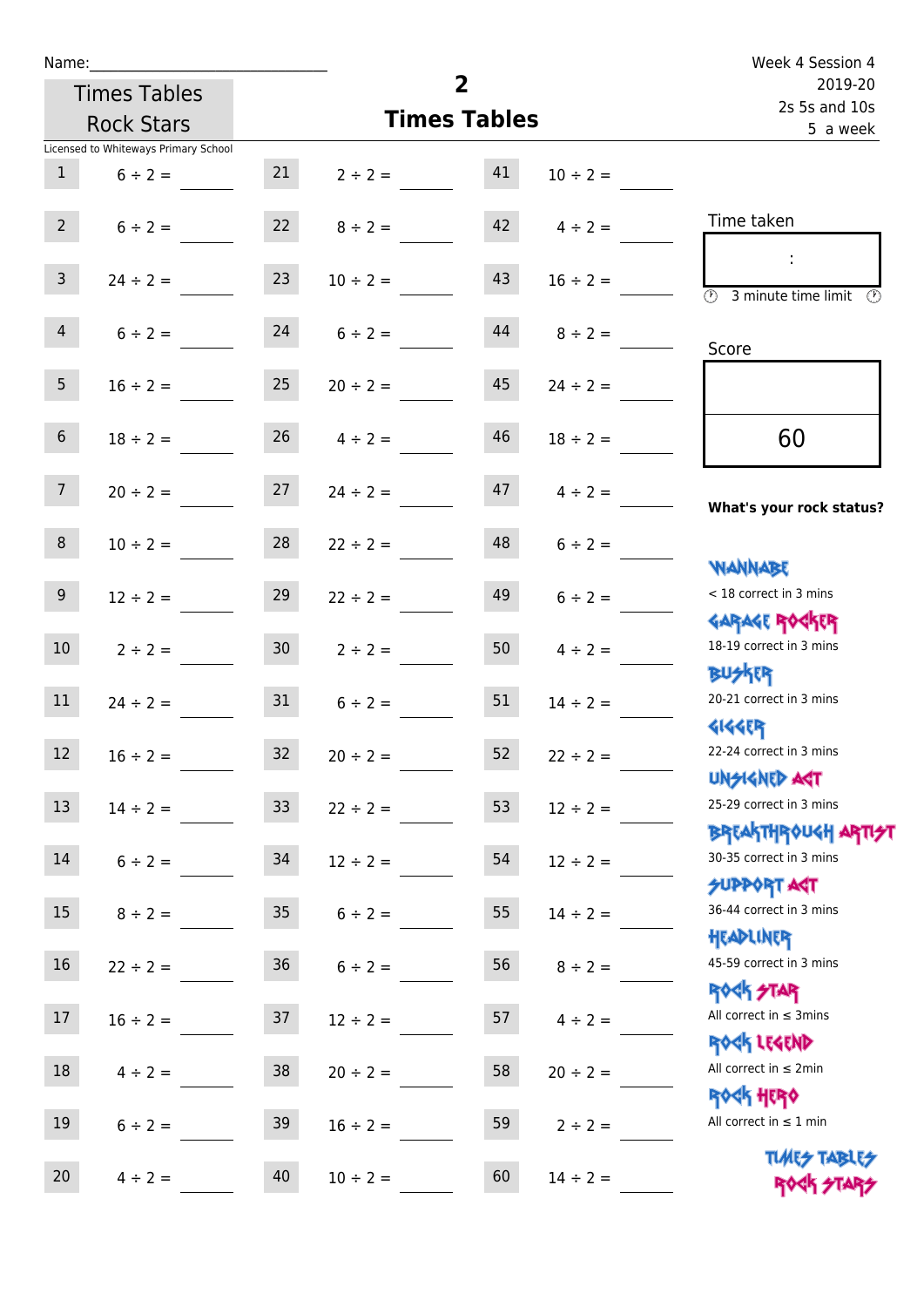| Name:           |                                      |                 |                         |                     |                          | Week 4 Session 5                                                                           |
|-----------------|--------------------------------------|-----------------|-------------------------|---------------------|--------------------------|--------------------------------------------------------------------------------------------|
|                 | <b>Times Tables</b>                  |                 |                         | $\overline{2}$      | 2019-20<br>2s 5s and 10s |                                                                                            |
|                 | <b>Rock Stars</b>                    |                 |                         | <b>Times Tables</b> | 5 a week                 |                                                                                            |
|                 | Licensed to Whiteways Primary School |                 |                         |                     |                          |                                                                                            |
| 1               | $2 \times 8 =$                       |                 | $21 \t 2 \times 5 = 41$ |                     | $14 \div 2 =$            |                                                                                            |
| $2^{\circ}$     | $2 \times 9 =$                       | 22              | $2 \times 12 =$         |                     | $42 \t 8 \div 2 =$       | Time taken                                                                                 |
| $\mathbf{3}$    | $2 \times 2 =$                       | 23              | $2 \times 12 =$         | 43                  | $18 \div 2 =$            | $\sim 10$<br>$\overline{\textcircled{2}}$ 3 minute time limit $\overline{\textcircled{2}}$ |
| $\overline{4}$  | $2 \times 9 =$                       | 24              | $2 \times 11 =$         | 44                  | $22 \div 2 =$            | Score                                                                                      |
| 5 <sub>1</sub>  | $2 \times 7 =$                       | 25              | $2 \times 6 =$          | 45                  | $18 \div 2 =$            |                                                                                            |
| 6 <sup>1</sup>  | $2 \times 8 =$                       | 26              | $2 \times 5 =$          | 46                  | $14 \div 2 =$            | 60                                                                                         |
| 7 <sup>7</sup>  | $2 \times 10 =$                      | 27              | $2 \times 2 =$          |                     | $47$ $6 \div 2 =$        | Add up your time                                                                           |
| 8               | $2 \times 1 =$                       | 28              | $2 \times 9 =$          | 48                  | $8 \div 2 =$             | <b>Mins</b><br><b>S1</b> and the set of $\sim$                                             |
| 9 <sub>o</sub>  | $2 \times 7 =$                       | 29              | $2 \times 2 =$          | 49                  | $8 \div 2 =$             | S2                                                                                         |
| 10 <sup>°</sup> | $2 \times 6 =$                       | 30 <sup>°</sup> | $2 \times 7 =$          | 50                  | $22 \div 2 =$            | S4                                                                                         |
| 11              | $2 \times 7 =$                       | 31              | $24 \div 2 =$           | 51                  | $22 \div 2 =$            | S5<br>Total $\qquad$                                                                       |
| 12              | $2 \times 6 =$                       | 32              | $16 \div 2 =$           | 52                  | $16 \div 2 =$            | <b>Secs</b>                                                                                |
| 13              | $2 \times 9 =$                       |                 | $33 \t 4 \div 2 =$      |                     | 53 $4 \div 2 =$          |                                                                                            |
| 14              | $2 \times 3 =$                       | 34              | $4 \div 2 =$            | 54                  | $20 \div 2 =$            | S3                                                                                         |
| 15              | $2 \times 10 =$                      | 35              | $8 \div 2 =$            | 55                  | $6 \div 2 =$             | S5                                                                                         |
| 16              | $2 \times 11 =$                      | 36              | $18 \div 2 =$           | 56                  | $18 \div 2 =$            | <b>Total</b><br>Add up your score                                                          |
| 17 <sup>7</sup> | $2 \times 12 =$                      | 37              | $24 \div 2 =$           | 57                  | $24 \div 2 =$            |                                                                                            |
| 18              | $2 \times 9 =$                       | 38              | $22 \div 2 =$           | 58                  | $6 \div 2 =$             | S2                                                                                         |
| 19              | $2 \times 9 =$                       | 39              | $24 \div 2 =$           | 59                  | $8 \div 2 =$             | S5                                                                                         |
| 20 <sub>2</sub> | $2 \times 9 =$                       | 40              | $6 \div 2 =$            | 60                  | $4 \div 2 =$             | Total $\qquad$                                                                             |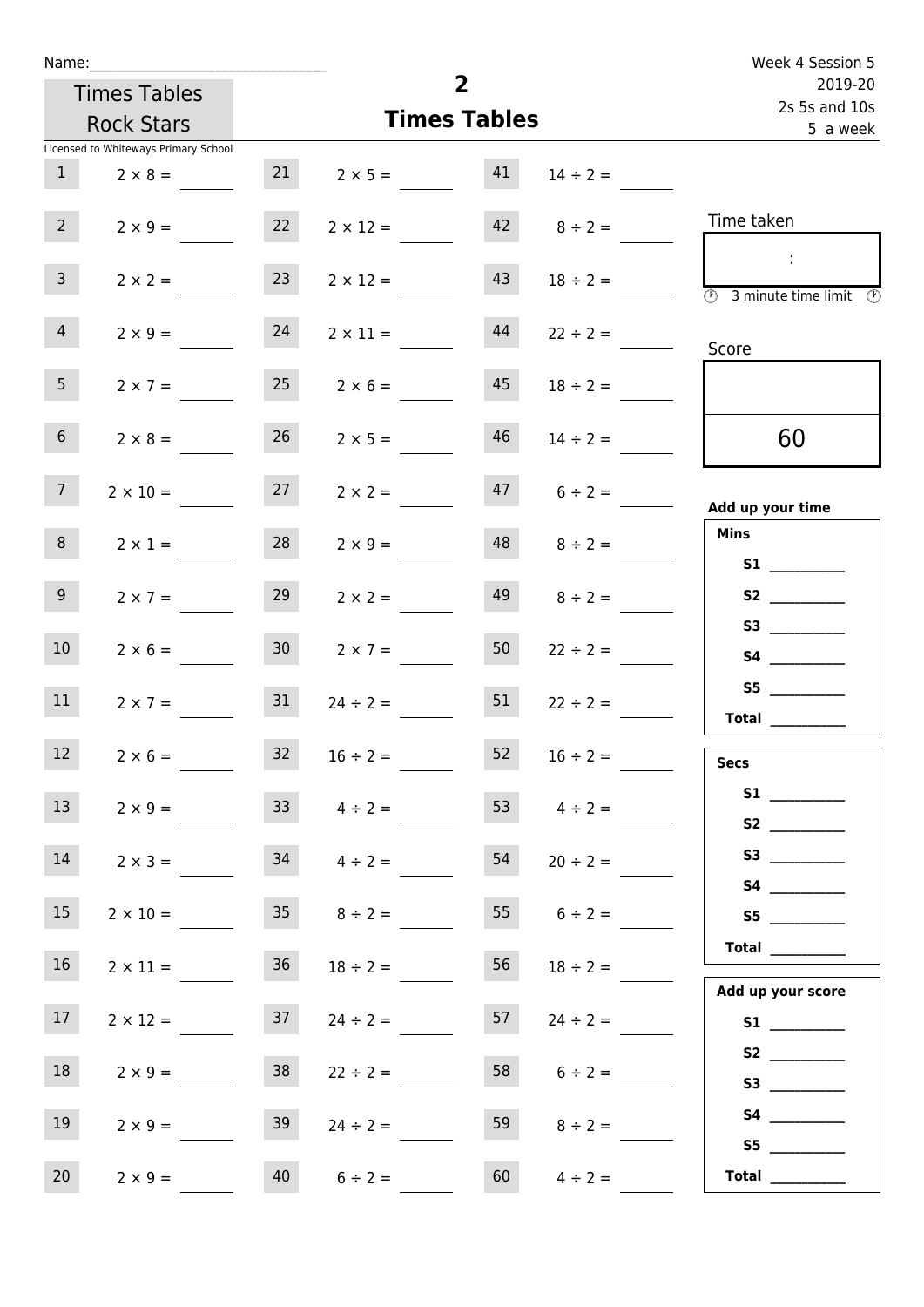| Name:          |                                      |                 |                       | Week 5 Session 1    |                  |                                                                    |
|----------------|--------------------------------------|-----------------|-----------------------|---------------------|------------------|--------------------------------------------------------------------|
|                | <b>Times Tables</b>                  |                 |                       | 2,10                |                  | 2019-20                                                            |
|                | <b>Rock Stars</b>                    |                 |                       | <b>Times Tables</b> |                  | 2s 5s and 10s<br>5 a week                                          |
|                | Licensed to Whiteways Primary School |                 |                       |                     |                  |                                                                    |
| $\mathbf{1}$   | $10 \times 3 =$                      | 21              | $2 \times 5 =$        | 41                  | $1 \times 2 =$   |                                                                    |
| 2 <sup>7</sup> | $2 \times 1 =$                       | 22              | $2 \times 5 =$        | 42                  | $9 \times 2 =$   | Time taken                                                         |
| $\mathbf{3}$   | $10 \times 10 =$                     | 23              | $2 \times 11 =$       | 43                  | $5 \times 2 =$   | $\overline{(\mathcal{V})}$<br>3 minute time limit<br>$\mathcal{O}$ |
| $\overline{4}$ | $10 \times 7 =$                      | 24              | $2 \times 4 =$        | 44                  | $5 \times 2 =$   | Score                                                              |
| 5 <sub>1</sub> | $2 \times 3 =$                       | 25              | $10 \times 5 =$       | 45                  | $3 \times 10 =$  |                                                                    |
| 6 <sup>1</sup> | $10 \times 4 =$                      | 26              | $2 \times 9 =$        | 46                  | $6 \times 2 =$   | 60                                                                 |
| 7 <sup>7</sup> | $2 \times 5 =$                       | 27              | $2 \times 8 =$        | 47                  | $12 \times 10 =$ | What's your rock status?                                           |
| 8              | $10 \times 7 =$                      | 28              | $2 \times 9 =$        | 48                  | $12 \times 2 =$  |                                                                    |
| 9 <sub>o</sub> | $10 \times 4 =$                      | 29              | $10 \times 3 =$       | 49                  | $11 \times 10 =$ | <b>NANNABE</b><br>< 18 correct in 3 mins                           |
| 10             | $10 \times 5 =$                      | 30 <sub>o</sub> | $2 \times 5 =$        | 50                  | $2 \times 10 =$  | <b>GARAGE ROGKER</b><br>18-19 correct in 3 mins                    |
| 11             | $2 \times 11 =$                      | 31              | $11 \times 2 =$       | 51                  | $9 \times 10 =$  | <b>BUSKER</b><br>20-21 correct in 3 mins<br><b>4144EP</b>          |
| 12             | $10 \times 2 =$                      |                 | $32 \t 4 \times 10 =$ | 52                  | $7 \times 2 =$   | 22-24 correct in 3 mins<br><b>UNSIGNED AST</b>                     |
| 13             | $10 \times 12 =$                     | 33 <sup>°</sup> | $10 \times 10 =$      | 53                  | $7 \times 10 =$  | 25-29 correct in 3 mins<br>ΒΡΓΑΚΤΗΡΟUGH ΑΡΤΙ <del>2</del> Τ        |
| 14             | $10 \times 9 = 34$                   |                 | $3 \times 10 =$       | 54                  | $7 \times 10 =$  | 30-35 correct in 3 mins<br><b>SUPPORT AGT</b>                      |
| 15             | $2 \times 11 =$                      | 35              | $6 \times 10 =$       | 55                  | $3 \times 2 =$   | 36-44 correct in 3 mins<br>HEADLINER                               |
| 16             | $10 \times 6 = 36$                   |                 | $8 \times 10 =$       | 56                  | $12 \times 10 =$ | 45-59 correct in 3 mins<br><b>ROCK STAR</b>                        |
| 17             | $10 \times 8 =$                      | 37              | $10 \times 10 =$      | 57                  | $3 \times 2 =$   | All correct in $\leq$ 3mins<br>ROCK LEGEND                         |
| 18             | $10 \times 3 =$                      | 38              | $8 \times 10 =$       | 58                  | $6 \times 10 =$  | All correct in $\leq 2$ min<br><b>ROCK HERO</b>                    |
| 19             | $2 \times 10 =$                      | 39              | $3 \times 10 =$       | 59                  | $11 \times 2 =$  | All correct in $\leq 1$ min                                        |
| 20             | $10 \times 3 =$                      | 40              | $7 \times 10 =$       | 60                  | $11 \times 10 =$ | <b>TUARS TABLES</b><br>ROCK STARS                                  |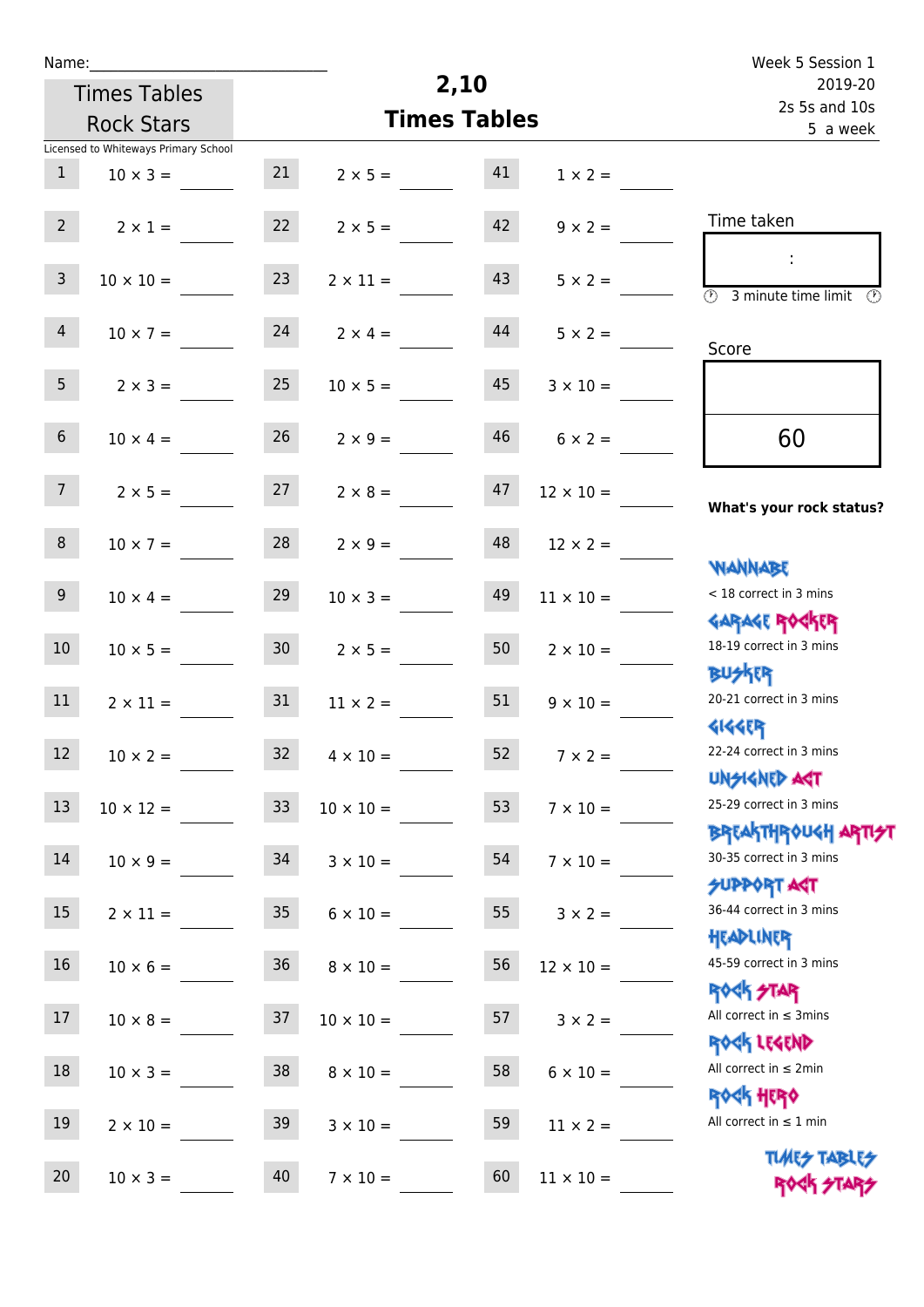| Name:          |                                      |        |                                  |                                  |                           |    |                          | Week 5 Session 2                                           |
|----------------|--------------------------------------|--------|----------------------------------|----------------------------------|---------------------------|----|--------------------------|------------------------------------------------------------|
|                | <b>Times Tables</b>                  |        |                                  |                                  | 2,10                      |    |                          | 2019-20<br>2s 5s and 10s                                   |
|                | <b>Rock Stars</b>                    |        |                                  |                                  | <b>Times Tables</b>       |    |                          | 5 a week                                                   |
|                | Licensed to Whiteways Primary School |        |                                  |                                  |                           |    |                          |                                                            |
| $\mathbf 1$    |                                      | 13     |                                  | 25                               | 37                        | 49 |                          |                                                            |
|                | 90<br>10                             |        | $\overline{2}$<br>$\overline{2}$ | $16\,$<br>$\overline{2}$         | $10\,$<br>40              |    | 10 120                   | Time taken                                                 |
| $\overline{2}$ |                                      | 14     |                                  | 26                               | 38                        | 50 |                          |                                                            |
|                | 60<br>10                             |        | 22<br>$\overline{2}$             | $10\,$<br>10                     | 22<br>$\overline{2}$      |    | $\overline{2}$<br>14     | $\overline{\odot}$<br>3 minute time limit<br>$\circled{r}$ |
| $\mathsf 3$    |                                      | $15\,$ |                                  | 27                               | 39                        | 51 |                          | Score                                                      |
|                | 80<br>10                             |        | $20\,$<br>$\overline{2}$         | 8<br>$\overline{2}$              | $\,6\,$<br>$\overline{2}$ |    | 30<br>10                 |                                                            |
| 4              |                                      | 16     |                                  | 28                               | 40                        | 52 |                          | 60                                                         |
|                | $110\,$<br>10                        |        | $80\,$<br>10 <sup>°</sup>        | $14\,$<br>$\overline{2}$         | $80\,$<br>$10\,$          |    | 40<br>10                 |                                                            |
| $\overline{5}$ |                                      | 17     |                                  | 29                               | 41                        | 53 |                          | What's your rock status?                                   |
|                | $\overline{2}$<br>6                  |        | 12<br>$\overline{2}$             | 100<br>$10\,$                    | 40<br>$10\,$              |    | $10\,$<br>60             | <b>WANNABE</b>                                             |
| $6\phantom{1}$ |                                      | 18     |                                  | 30                               | 42                        | 54 |                          | < 18 correct in 3 mins                                     |
|                | $90\,$<br>10                         |        | 50<br>$10\,$                     | $20\,$<br>$10\,$                 | $20\,$<br>$10\,$          |    | 22<br>$\overline{2}$     | <b>GARAGE RO</b><br>18-19 correct in 3 mins                |
| 7              |                                      | 19     |                                  | 31                               | 43                        | 55 |                          | <b>BUSKER</b><br>20-21 correct in 3 mins                   |
|                | 80<br>10                             |        | 14<br>2                          | $\overline{2}$<br>$\overline{2}$ | $10\,$<br>100             |    | 70<br>10                 | <b>4144EP</b>                                              |
|                |                                      |        |                                  |                                  |                           |    |                          | 22-24 correct in 3 mins                                    |
| $\,8\,$        |                                      | 20     |                                  | 32                               | 44                        | 56 |                          | UNSIGNED AGT                                               |
|                | 60<br>10                             |        | 10 100                           | $20\,$<br>10                     | $\,6\,$<br>2              |    | $10\,$<br>10             | 25-29 correct in 3 mins                                    |
|                |                                      |        |                                  |                                  |                           |    |                          | <b>BREAKTHROUGH</b><br>30-35 correct in 3 mins             |
| 9              |                                      | 21     |                                  | 33                               | 45                        | 57 |                          | <b>SUPPORT AGT</b>                                         |
|                | 20<br>2                              |        | $10\,$<br>50                     | $\overline{2}$<br>24             | $10\,$<br>$\overline{2}$  |    | $18\,$<br>2              | 36-44 correct in 3 mins<br>HEADLINER                       |
| $10$           |                                      | 22     |                                  | 34                               | 46                        | 58 |                          | 45-59 correct in 3 mins                                    |
|                | $\overline{2}$<br>8                  |        | 10 120                           | 22<br>$\overline{2}$             | 70<br>$10\,$              |    | $12\,$<br>$\overline{2}$ | <b>ROCK STAR</b><br>All correct in $\leq$ 3mins            |
| $11\,$         |                                      | 23     |                                  | 35                               | 47                        | 59 |                          | ROCK LEGEND                                                |
|                | $\overline{2}$<br>24                 |        | 22<br>$\overline{2}$             | $10\,$<br>$\vert$ 100            | 22<br>$\overline{2}$      |    | $\overline{2}$<br>2      | All correct in $\leq 2$ min                                |
|                |                                      |        |                                  |                                  |                           |    |                          | HERQ<br>All correct in $\leq 1$ min                        |
| 12             |                                      | 24     |                                  | 36                               | 48                        | 60 |                          |                                                            |
|                | $\overline{\mathbf{c}}$<br>18        |        | 18<br>$\overline{2}$             | 120<br>$10\,$                    | $18\,$<br>$\overline{2}$  |    | $10\,$                   |                                                            |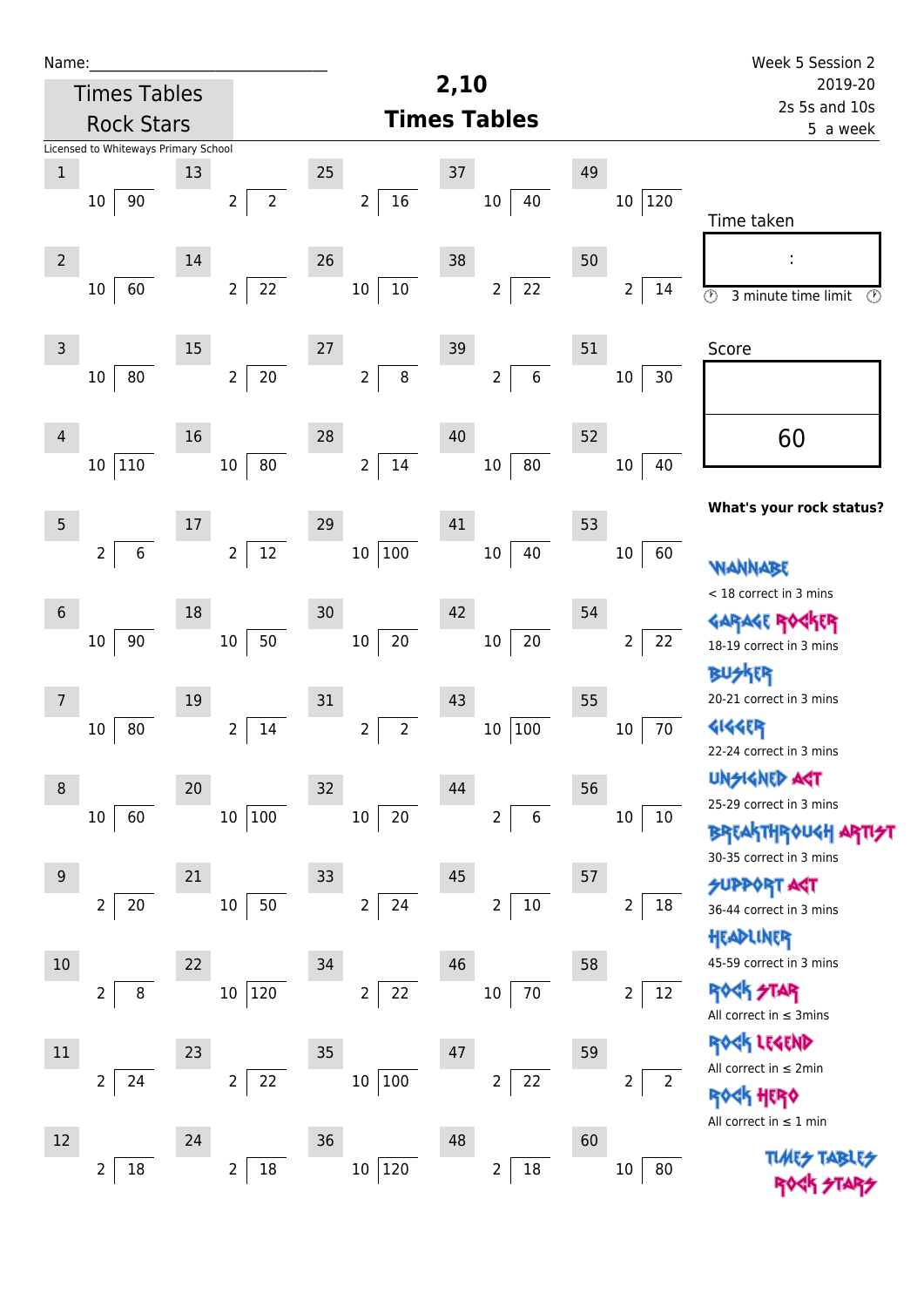| Name:            |                                                               |                                        |                                     |                                     | Week 5 Session 3                   |                                                                                                 |
|------------------|---------------------------------------------------------------|----------------------------------------|-------------------------------------|-------------------------------------|------------------------------------|-------------------------------------------------------------------------------------------------|
|                  | <b>Times Tables</b>                                           |                                        |                                     | 2,10                                |                                    | 2019-20<br>2s 5s and 10s                                                                        |
|                  | <b>Rock Stars</b>                                             |                                        |                                     | <b>Times Tables</b>                 |                                    | 5 a week                                                                                        |
| $\mathbf{1}$     | Licensed to Whiteways Primary School<br>2<br>13<br>$\times$ 6 | $10\,$<br>$\times$ 11                  | $\overline{2}$<br>25<br>$\times$ 4  | 10<br>37<br>$\times$ 4              | $10\,$<br>49<br>$\times 2$         |                                                                                                 |
| $\overline{2}$   | $\overline{2}$<br>$14\,$<br>$\times$ 1                        | $\overline{2}$<br>$\times$ 3           | $\overline{2}$<br>26<br>$\times$ 5  | 10<br>38<br>$\times$ 12             | 10<br>50<br>$\times$ 11            | Time taken<br>$\circled{r}$<br>3 minute time limit<br>$\circled{r}$                             |
| $\mathsf{3}$     | 10<br>15<br>$\times$ 4                                        | $10\,$<br>$\times$ 9                   | 10<br>27<br>$\times$ 11             | 10<br>39<br>$\times 2$              | $10\,$<br>51<br>$\times$ 7         | Score                                                                                           |
| $\overline{4}$   | 10<br>16<br>$\times$ 4                                        | $\overline{2}$<br>$\times 6$           | 10<br>28<br>$\times$ 2              | 2<br>40<br>$\times$ 3               | $\overline{2}$<br>52<br>$\times 2$ | 60                                                                                              |
| 5                | 2<br>17<br>$\times$ 1                                         | $10\,$<br>$\times 1$                   | $\overline{2}$<br>29<br>$\times$ 5  | 10<br>41<br>$\times$ 9              | $\overline{2}$<br>53<br>$\times$ 3 | What's your rock status?<br>WANNABE                                                             |
| $6\phantom{.}$   | 10<br>18<br>$\times 2$                                        | $\overline{2}$<br>$\times$ 11          | $\overline{2}$<br>30<br>$\times$ 10 | 2<br>42<br>$\times 6$               | 10<br>54<br>$\times$ 11            | < 18 correct in 3 mins<br><b>GARAGE ROCKER</b><br>18-19 correct in 3 mins                       |
| $7\overline{ }$  | 10<br>19<br>$\times 8$                                        | 10<br>$\times 9$                       | 10<br>31<br>$\times$ 10             | $\overline{2}$<br>43<br>$\times$ 11 | 10<br>55<br>$\times$ 4             | <b>BU外界</b><br>20-21 correct in 3 mins<br><b>4144EP</b><br>22-24 correct in 3 mins              |
| $\boldsymbol{8}$ | 10<br>20<br>$\times$ 9                                        | $10\,$<br>$\times$ 7                   | 10<br>32<br>$\times$ 12             | $\overline{c}$<br>44<br>$\times$ 4  | $\mathbf 2$<br>56<br>$\times$ 8    | <b>UNSIGNED AGT</b><br>25-29 correct in 3 mins<br>ΒΡΓΑ <sup>Κ</sup> ΤΗΡΟυΚΗ ΑΡΤΙ <del>2</del> Τ |
| $9\,$            | $\overline{2}$<br>21<br>$\times$ 2                            | $10\,$<br>$\times$ 3                   | $10\,$<br>33<br>$\times$ 2          | 10<br>45<br>$\times$ 9              | $\overline{2}$<br>57<br>$\times$ 9 | 30-35 correct in 3 mins<br><b>SUPPORT AGT</b><br>36-44 correct in 3 mins                        |
| 10               | $10\,$<br>22<br>$\times$ 7                                    | $10\,$<br>$\times 2$                   | $10\,$<br>34<br>$\times$ 3          | $10\,$<br>46<br>$\times$ 10         | $10\,$<br>58<br>$\times$ 10        | HEADLINER<br>45-59 correct in 3 mins<br><b>ROCK STAR</b><br>All correct in $\leq$ 3mins         |
| $11\,$           | $10\,$<br>23<br>$\times 8$                                    | $10\,$<br>$\times$ 5                   | 10<br>35<br>$\times$ 4              | 10<br>47<br>$\times$ 10             | $\mathbf 2$<br>59<br>$\times$ 1    | ROCK LEGEND<br>All correct in $\leq 2$ min<br>ROCK HERO                                         |
| 12               | $\overline{\mathbf{c}}$<br>24<br>$\times$ 6                   | $\overline{\mathbf{c}}$<br>$\times$ 12 | $\mathbf 2$<br>36<br>$\times$ 4     | $10\,$<br>48<br>$\times$ 3          | $10\,$<br>60<br>$\times$ 6         | All correct in $\leq 1$ min<br><b>TUARS TABLES</b><br>ROCK STARS                                |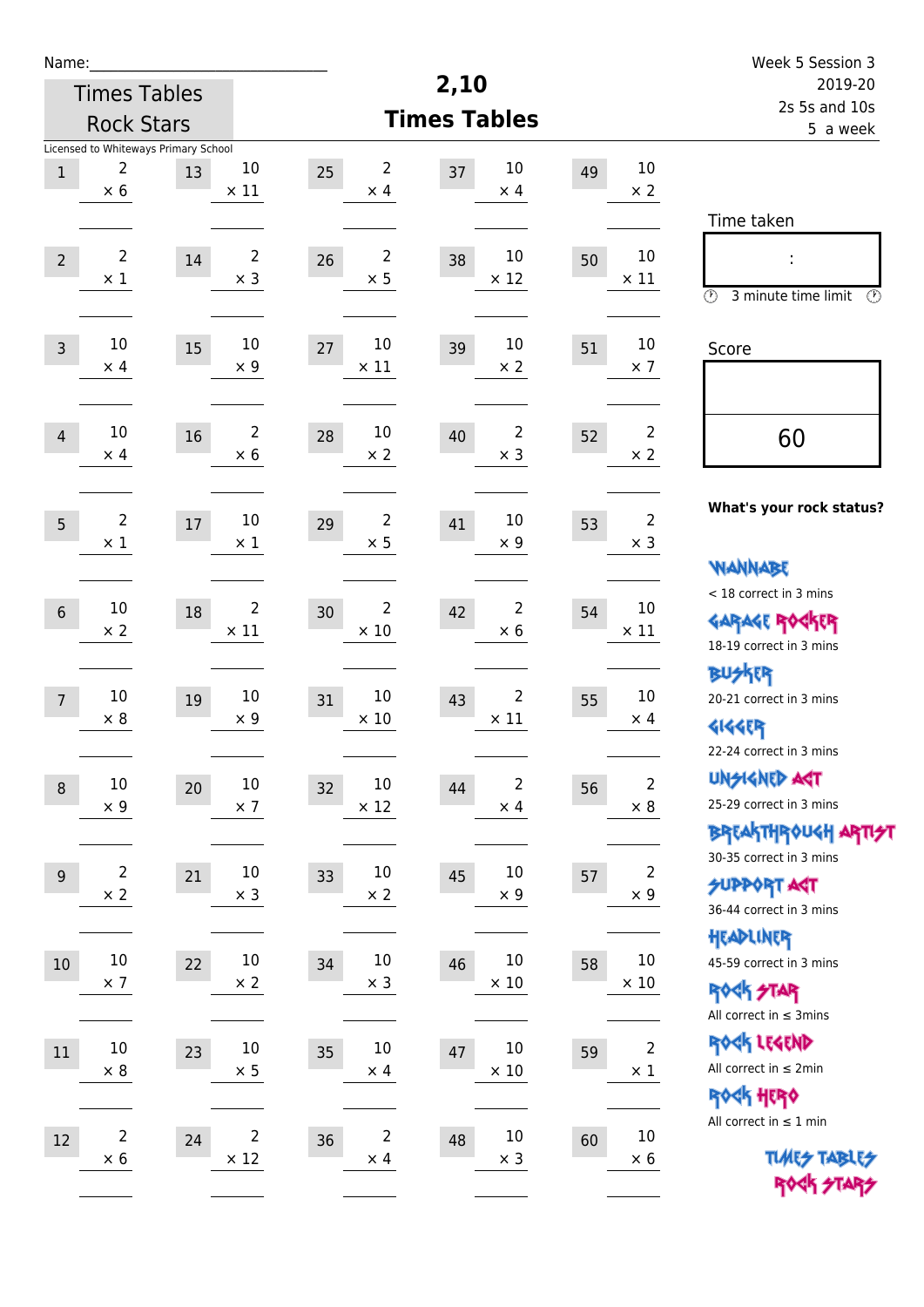| u | am |  |  |
|---|----|--|--|
|   |    |  |  |

## **2,10 Times Tables** Licensed to Whiteways Primary School Times Tables Rock Stars Week 5 Session 4 2s 5s and 10s 2019-20 5 a week Time taken :  $\overline{\textcircled{3}}$  3 minute time limit  $\overline{\textcircled{5}}$ Score **What's your rock status? WANNABE** Garage Rocker **BUSKER** Gigger Unsigned Act Breakthrough artist SUPPORT ACT Headliner ROCK STAR Rock Legend < 18 correct in 3 mins 18-19 correct in 3 mins 20-21 correct in 3 mins 22-24 correct in 3 mins 25-29 correct in 3 mins 30-35 correct in 3 mins 36-44 correct in 3 mins 45-59 correct in 3 mins All correct in ≤ 3mins All correct in ≤ 2min 60 1  $70 \div 10 =$  21  $30 \div 10 =$  41  $22 \div 2 =$ 2  $30 \div 10 =$  22  $4 \div 2 =$  42  $8 \div 2 =$ 3  $90 \div 10 =$  23  $22 \div 2 =$  43  $20 \div 10 =$  $4 \quad 120 \div 10 =$  24  $16 \div 2 =$  44  $120 \div 10 =$ 5  $80 \div 10 =$  25  $120 \div 10 =$  45  $10 \div 2 =$ 6  $2 \div 2 = 26$   $80 \div 10 = 46$   $4 \div 2 = 4$ 7  $10 \div 10 = 27$   $22 \div 2 = 47$   $30 \div 10 =$ 8  $120 \div 10 =$  28  $22 \div 2 =$  48  $8 \div 2 =$ 9 20 ÷ 10 = 29 18 ÷ 2 = 49 90 ÷ 10 = 10  $12 \div 2 = 30$   $10 \div 10 = 50$   $12 \div 2 =$ 11  $80 \div 10 =$  31  $12 \div 2 =$  51  $40 \div 10 =$ 12  $14 \div 2 = 32$   $12 \div 2 = 52$   $90 \div 10 = 52$ 13  $50 \div 10 =$  33  $40 \div 10 =$  53  $14 \div 2 =$ 14  $40 \div 10 =$  34  $50 \div 10 =$  54  $110 \div 10 =$ 15  $40 \div 10 =$  35  $20 \div 10 =$  55  $18 \div 2 =$ 16  $60 \div 10 =$  36  $12 \div 2 =$  56  $100 \div 10 =$ 17  $10 \div 10 =$  37  $70 \div 10 =$  57  $70 \div 10 =$ 18  $70 \div 10 =$  38  $14 \div 2 =$  58  $18 \div 2 =$

19  $50 \div 10 =$  39  $80 \div 10 =$  59  $12 \div 2 =$ 

20  $24 \div 2 = 40$   $14 \div 2 = 60$   $12 \div 2 =$ 

Rock Hero All correct in  $\leq 1$  min

> **TIMES TABLES** ROCK STARS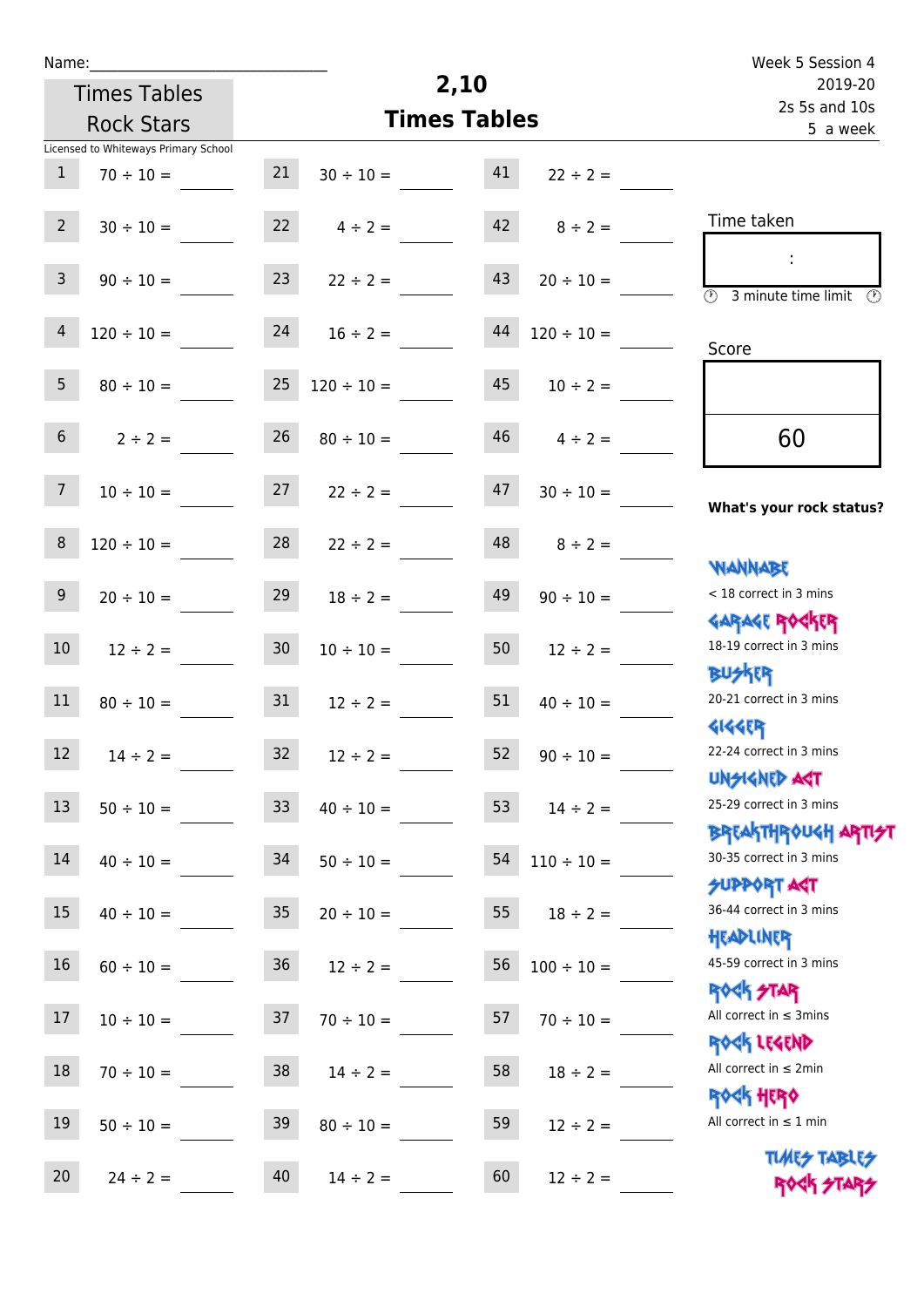| u | am |  |  |
|---|----|--|--|
|   |    |  |  |

Times Tables Rock Stars

|                                                                                     |                          |    |                      |    | Licensed to Whiteways Primary School |                 |
|-------------------------------------------------------------------------------------|--------------------------|----|----------------------|----|--------------------------------------|-----------------|
|                                                                                     | $41$ $60 \div 10 =$      |    | $10 \times 5 =$      | 21 | $10 \times 3 =$                      | $\mathbf{1}$    |
| Time taken                                                                          | $120 \div 10 =$          | 42 | $2 \times 3 =$       | 22 | $10 \times 5 =$                      | 2 <sup>7</sup>  |
| $\mathcal{L}$<br>$\overline{\textcircled{2}}$ 3 minute time limit $\textcircled{3}$ | $60 \div 10 =$           | 43 | $2 \times 12 =$      | 23 | $2 \times 6 =$                       | 3 <sup>7</sup>  |
| Score                                                                               | $10 \div 10 =$           | 44 | $2 \times 9 =$       | 24 | $2 \times 10 =$                      | $4 -$           |
|                                                                                     | $20 \div 10 =$           | 45 | $10 \times 4 =$      | 25 | $10 \times 12 =$                     | 5 <sub>1</sub>  |
| 60                                                                                  | $46$ $100 \div 10 =$     |    | $10 \times 2 =$      | 26 | $10 \times 6 =$                      | 6 <sub>1</sub>  |
| Add up your time                                                                    | $47 \quad 100 \div 10 =$ |    | $10 \times 5 =$      | 27 | $10 \times 4 =$                      | 7 <sup>7</sup>  |
| <b>Mins</b><br>S1                                                                   | $48 \quad 100 \div 10 =$ |    | $10 \times 3 =$      | 28 | $2 \times 4 =$                       | 8 <sub>1</sub>  |
|                                                                                     | $50 \div 10 =$           | 49 | $29$ $2 \times 4 =$  |    | $10 \times 10 =$                     | 9 <sub>o</sub>  |
|                                                                                     | $50 \t 10 \div 2 =$      |    | $2 \times 3 =$       | 30 | $2 \times 8 =$                       | 10 <sup>1</sup> |
| S5<br>Total $\qquad$                                                                | $51 \quad 100 \div 10 =$ |    | $20 \div 2 =$        | 31 | $10 \times 11 =$                     | 11              |
| <b>Secs</b>                                                                         | $52 \t 12 \div 2 =$      |    | $32 \t100 \div 10 =$ |    | $10 \times 5 =$                      | 12              |
| <b>S2 S2</b>                                                                        | $6 \div 2 =$             |    | $33 \t 10 \div 2 =$  |    | $2 \times 5 =$                       | 13 <sup>7</sup> |
|                                                                                     | $54$ $110 \div 10 =$     |    | $12 \div 2 =$        | 34 | $2 \times 9 =$                       | 14              |
| S5                                                                                  | 55 $12 \div 2 =$         |    | $20 \div 10 =$       | 35 | $2 \times 7 =$                       | 15              |
| Total $\_\_$                                                                        | $50 \div 10 =$           | 56 | $20 \div 10 =$       | 36 | $10 \times 11 =$                     | 16              |
| Add up your score                                                                   | 57 $4 \div 2 =$          |    | $30 \div 10 =$       | 37 | $10 \times 3 =$                      | 17              |
| S3                                                                                  | $90 \div 10 =$           | 58 | $90 \div 10 =$       | 38 | $10 \times 5 =$                      | 18              |
|                                                                                     | 59 $20 \div 2 =$         |    | $22 \div 2 =$        | 39 | $2 \times 6 =$                       | 19              |
| S5<br>Total $\_\_$                                                                  | $100 \div 10 =$          | 60 | $110 \div 10 =$      | 40 | $10 \times 6 =$                      | 20              |
|                                                                                     |                          |    |                      |    |                                      |                 |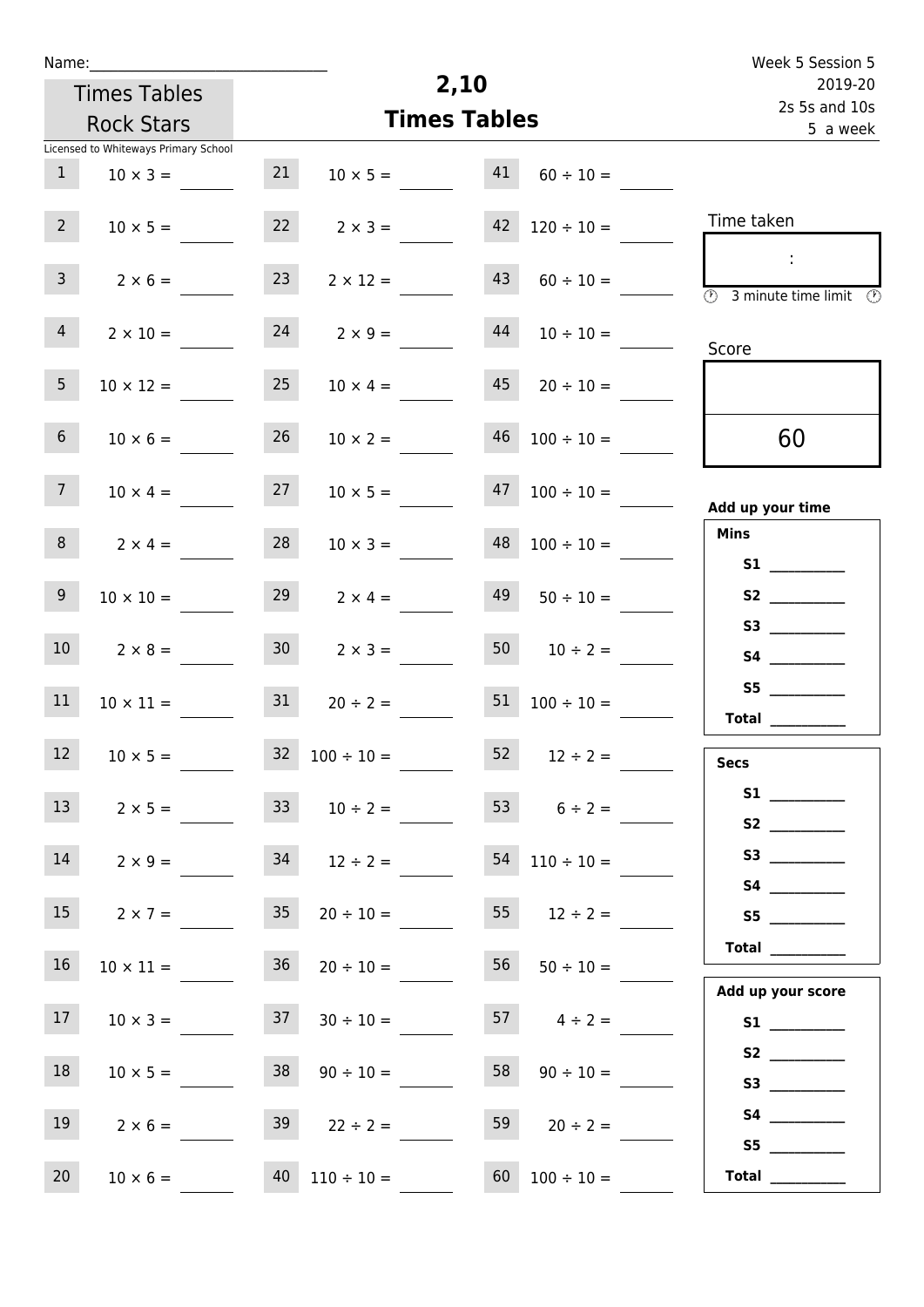| Name:            |                                      |                 |                 |                     |                                  | Week 6 Session 1                                                 |
|------------------|--------------------------------------|-----------------|-----------------|---------------------|----------------------------------|------------------------------------------------------------------|
|                  | <b>Times Tables</b>                  |                 |                 | 5                   |                                  | 2019-20<br>2s 5s and 10s                                         |
|                  | <b>Rock Stars</b>                    |                 |                 | <b>Times Tables</b> |                                  | 5 a week                                                         |
|                  | Licensed to Whiteways Primary School |                 |                 |                     |                                  |                                                                  |
| 1                | $5 \times 5 =$                       | 21              |                 |                     | $5 \times 2 =$ 41 $9 \times 5 =$ |                                                                  |
| $2^{\circ}$      | $5 \times 6 =$                       | 22              | $5 \times 7 =$  | 42                  | $10 \times 5 =$                  | Time taken                                                       |
| 3 <sup>7</sup>   | $5 \times 5 =$                       | 23              | $5 \times 6 =$  | 43                  | $7 \times 5 =$                   | (1)<br>3 minute time limit<br>(V)                                |
| 4                | $5 \times 7 =$                       | 24              | $5 \times 6 =$  | 44                  | $5 \times 5 =$                   | Score                                                            |
| 5 <sup>5</sup>   | $5 \times 3 =$                       | 25              | $5 \times 5 =$  | 45                  | $12 \times 5 =$                  |                                                                  |
| 6 <sup>1</sup>   | $5 \times 2 =$                       | 26              | $5 \times 6 =$  | 46                  | $7 \times 5 =$                   | 60                                                               |
| 7 <sup>7</sup>   | $5 \times 5 = 27$                    |                 | $5 \times 9 =$  | 47                  | $8 \times 5 =$                   | What's your rock status?                                         |
| 8                | $5 \times 2 =$                       | 28              | $5 \times 3 =$  | 48                  | $10 \times 5 =$                  | <b>NANNABE</b>                                                   |
| 9                | $5 \times 8 =$                       | 29              | $5 \times 1 =$  | 49                  | $11 \times 5 =$                  | < 18 correct in 3 mins<br><b>GARAGE ROCKER</b>                   |
| 10 <sup>1</sup>  | $5 \times 9 =$                       | 30 <sup>°</sup> | $5 \times 12 =$ | 50                  | $1 \times 5 =$                   | 18-19 correct in 3 mins<br><b>BUSKER</b>                         |
| 11               | $5 \times 3 =$                       | 31              | $1 \times 5 =$  | 51                  | $5 \times 5 =$                   | 20-21 correct in 3 mins<br><b>4144ER</b>                         |
| 12               | $5 \times 8 =$                       | 32              | $2 \times 5 =$  | 52                  | $11 \times 5 =$                  | 22-24 correct in 3 mins<br><b>UNSIGNED AGT</b>                   |
| 13               | $5 \times 6 =$                       | 33 <sup>°</sup> | $2 \times 5 =$  | 53                  | $12 \times 5 =$                  | 25-29 correct in 3 mins<br><b>BREAKTHROUGH ARTI<del>S</del>T</b> |
| 14               | $5 \times 7 =$                       | 34              | $1 \times 5 =$  | 54                  | $6 \times 5 =$                   | 30-35 correct in 3 mins<br><b>SUPPORT AGT</b>                    |
| 15 <sub>15</sub> | $5 \times 6 =$                       | 35              | $1 \times 5 =$  | 55                  | $5 \times 5 =$                   | 36-44 correct in 3 mins<br>HEADLINER                             |
| 16               | $5 \times 4 =$                       | $36\,$          | $10 \times 5 =$ | 56                  | $7 \times 5 =$                   | 45-59 correct in 3 mins<br>ROCK STAR                             |
| 17               | $5 \times 6 =$                       | 37              | $12 \times 5 =$ | 57                  | $4 \times 5 =$                   | All correct in $\leq$ 3mins<br>ROCK LEGEND                       |
| 18               | $5 \times 9 =$                       | 38              | $6 \times 5 =$  | 58                  | $9 \times 5 =$                   | All correct in $\leq 2$ min<br><b>ROCK HERO</b>                  |
| 19               | $5 \times 7 =$                       | 39              | $2 \times 5 =$  | 59                  | $9 \times 5 =$                   | All correct in $\leq 1$ min                                      |
| 20               | $5 \times 12 =$                      | 40              | $8 \times 5 =$  | 60                  | $5 \times 5 =$                   | <b>TUARS TABLES</b><br>ROCK STARS                                |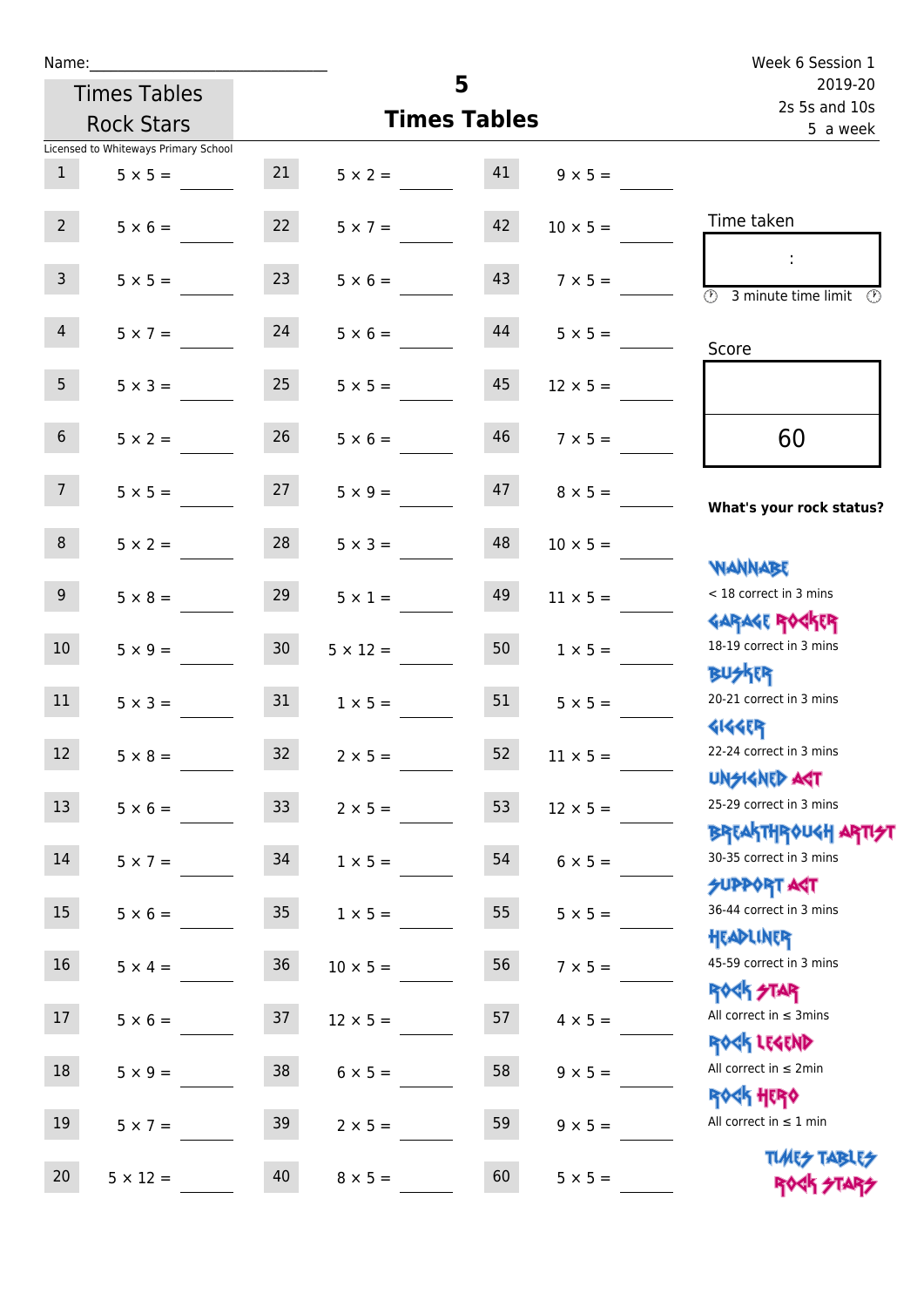| Name |  |  |  |
|------|--|--|--|
|      |  |  |  |

 $5\overline{5}$ 

 $5\overline{\smash{)}25}$ 

 $5 \overline{\smash{)}25}$ 

 $5 \overline{\smash)30}$ 

| Name:          |                                      |    |                      |        |             |    |                     |    |                      | Week 6 Session 2                                                 |  |
|----------------|--------------------------------------|----|----------------------|--------|-------------|----|---------------------|----|----------------------|------------------------------------------------------------------|--|
|                | <b>Times Tables</b>                  |    |                      |        |             | 5  |                     |    |                      | 2019-20<br>2s 5s and 10s                                         |  |
|                | <b>Rock Stars</b>                    |    |                      |        |             |    | <b>Times Tables</b> |    | 5 a week             |                                                                  |  |
|                | Licensed to Whiteways Primary School |    |                      |        |             |    |                     |    |                      |                                                                  |  |
| $\mathbf{1}$   |                                      | 13 |                      | 25     |             | 37 |                     | 49 |                      |                                                                  |  |
|                | 5<br>$10\,$                          |    | $25\,$<br>5          |        | 5<br>$15\,$ |    | 5<br>5              |    | 5<br>5               | Time taken                                                       |  |
| $\overline{2}$ |                                      | 14 |                      | 26     |             | 38 |                     | 50 |                      |                                                                  |  |
|                | $\overline{5}$<br>5                  |    | 55<br>5              |        | 5<br>5      |    | 15<br>5             |    | 5<br>45              | $\odot$<br>3 minute time limit<br>⊕                              |  |
| $\overline{3}$ |                                      | 15 |                      | 27     |             | 39 |                     | 51 |                      | Score                                                            |  |
|                | 5<br>$30$                            |    | 55<br>5              |        | $20\,$<br>5 |    | $10\,$<br>5         |    | 25<br>5              |                                                                  |  |
| $\overline{4}$ |                                      | 16 |                      | 28     |             | 40 |                     | 52 |                      | 60                                                               |  |
|                | 5<br>50                              |    | 50<br>5              |        | 5<br>$20\,$ |    | 5<br>5              |    | 60<br>$\overline{5}$ |                                                                  |  |
|                |                                      |    |                      |        |             |    |                     |    |                      |                                                                  |  |
| 5              |                                      | 17 |                      | 29     |             | 41 |                     | 53 |                      | What's your rock status?                                         |  |
|                | 55<br>5                              |    | $\overline{5}$<br>5  |        | 5<br>$35\,$ |    | 55<br>5             |    | 35<br>$\overline{5}$ | WANNABE                                                          |  |
| $\sqrt{6}$     |                                      | 18 |                      | 30     |             | 42 |                     | 54 |                      | < 18 correct in 3 mins                                           |  |
|                | 5<br>15                              |    | 55<br>5              |        | $15\,$<br>5 |    | 50<br>5             |    | 5<br>25              | GARAGE ROGKER                                                    |  |
|                |                                      |    |                      |        |             |    |                     |    |                      | 18-19 correct in 3 mins<br>木明                                    |  |
| $\overline{7}$ |                                      | 19 |                      | 31     |             | 43 |                     | 55 |                      | 20-21 correct in 3 mins                                          |  |
|                | 5<br>55                              |    | 5<br>5               |        | 5<br>45     |    | 5<br>5              |    | 25<br>5              | <b>4144EP</b>                                                    |  |
|                |                                      |    |                      |        |             |    |                     |    |                      | 22-24 correct in 3 mins                                          |  |
| 8              |                                      | 20 |                      | 32     |             | 44 |                     | 56 |                      | <b>UNSIGNED AGT</b>                                              |  |
|                | 5<br>60                              |    | 45<br>5              |        | 5<br>5      |    | 5<br>45             |    | 5<br>60              | 25-29 correct in 3 mins                                          |  |
|                |                                      |    |                      |        |             |    |                     |    |                      | <b>BREAKTHROUGH ARTI<del>S</del>T</b><br>30-35 correct in 3 mins |  |
| 9              |                                      | 21 |                      | 33     |             | 45 |                     | 57 |                      | <b>SUPPORT AST</b>                                               |  |
|                | 5<br>60                              |    | 15<br>5 <sub>5</sub> |        | 5<br>$25\,$ |    | $30\,$<br>5         |    | 55<br>5              | 36-44 correct in 3 mins                                          |  |
|                |                                      |    |                      |        |             |    |                     |    |                      | HEADLINER                                                        |  |
| 10             |                                      | 22 |                      | 34     |             | 46 |                     | 58 |                      | 45-59 correct in 3 mins                                          |  |
|                | 5<br>25                              |    | 60<br>$\overline{5}$ |        | 5<br>60     |    | 45<br>5             |    | 5<br>$20\,$          | <b>ROCK STAR</b><br>All correct in $\leq$ 3mins                  |  |
| 11             |                                      | 23 |                      | $35\,$ |             | 47 |                     | 59 |                      | ROCK LEGEND                                                      |  |
|                | 40<br>5                              |    | 30 <sub>o</sub><br>5 |        | 45<br>5     |    | $30\,$<br>5         |    | 5<br>60              | All correct in $\leq 2$ min<br>ROCK HERO                         |  |
|                |                                      |    |                      |        |             |    |                     |    |                      |                                                                  |  |

Rock Hero All correct in  $\leq 1$  min

 $5\sqrt{50}$ 

TUMES TABLES ROCK STARS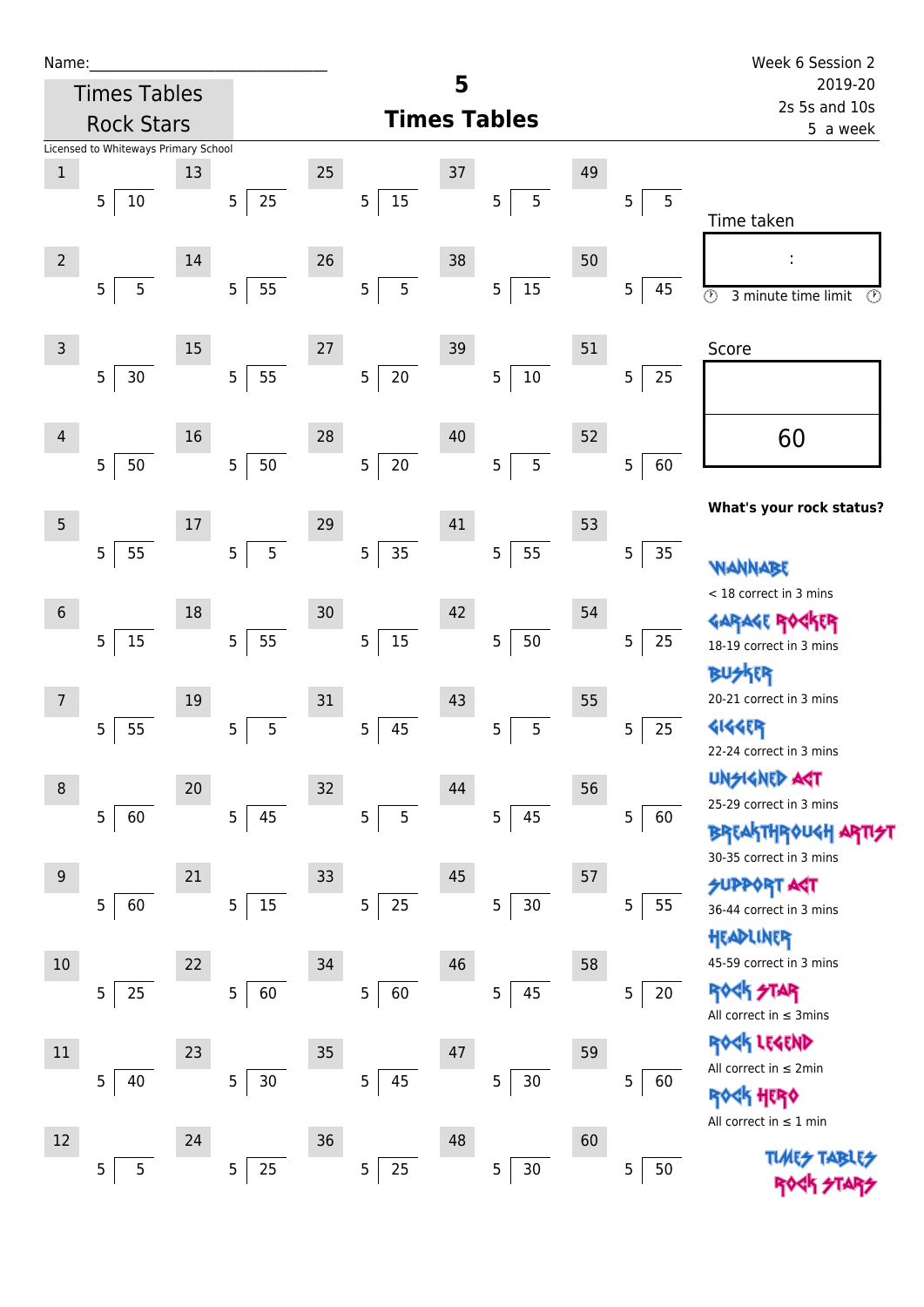| Name:            |                 |                                      |                 |                                |                        |    |                 | Week 6 Session 3                                            |  |
|------------------|-----------------|--------------------------------------|-----------------|--------------------------------|------------------------|----|-----------------|-------------------------------------------------------------|--|
|                  |                 | <b>Times Tables</b>                  |                 |                                | 5                      |    |                 | 2019-20<br>2s 5s and 10s                                    |  |
|                  |                 | <b>Rock Stars</b>                    |                 |                                | <b>Times Tables</b>    |    |                 | 5 a week                                                    |  |
|                  |                 | Licensed to Whiteways Primary School |                 |                                |                        |    |                 |                                                             |  |
| $\mathbf{1}$     | 5<br>$\times$ 5 | 13                                   | 5<br>$\times$ 7 | $\sqrt{5}$<br>25<br>$\times 8$ | 5<br>37<br>$\times$ 10 | 49 | 5<br>$\times$ 3 |                                                             |  |
|                  |                 |                                      |                 |                                |                        |    |                 | Time taken                                                  |  |
|                  | 5               |                                      | 5               | 5                              | 5                      |    | 5               |                                                             |  |
| $\overline{2}$   | $\times$ 9      | 14                                   | $\times 8$      | 26<br>$\times$ 3               | 38<br>$\times 8$       | 50 | $\times 9$      |                                                             |  |
|                  |                 |                                      |                 |                                |                        |    |                 | $\circled{r}$<br>3 minute time limit<br>$\mathcal{O}$       |  |
| $\overline{3}$   | 5               | 15                                   | 5               | 5<br>27                        | 5<br>39                | 51 | 5               | Score                                                       |  |
|                  | $\times$ 5      |                                      | $\times 2$      | $\times$ 9                     | $\times$ 12            |    | $\times 8$      |                                                             |  |
|                  |                 |                                      |                 |                                |                        |    |                 |                                                             |  |
| $\overline{4}$   | 5               | 16                                   | 5               | $\sqrt{5}$<br>28               | 5<br>40                | 52 | 5               | 60                                                          |  |
|                  | $\times$ 1      |                                      | $\times$ 11     | $\times$ 5                     | $\times$ 4             |    | $\times$ 7      |                                                             |  |
|                  |                 |                                      |                 |                                |                        |    |                 |                                                             |  |
| 5                | 5               | 17                                   | 5               | 5<br>29                        | 5<br>41                | 53 | 5               | What's your rock status?                                    |  |
|                  | $\times$ 10     |                                      | $\times$ 9      | $\times$ 12                    | $\times$ 11            |    | $\times 6$      |                                                             |  |
|                  |                 |                                      |                 |                                |                        |    |                 | <b>NANNABE</b>                                              |  |
| $6\phantom{1}$   | 5               | 18                                   | 5               | 5<br>30                        | 5<br>42                | 54 | 5               | < 18 correct in 3 mins                                      |  |
|                  | $\times$ 9      |                                      | $\times 2$      | $\times$ 6                     | $\times$ 5             |    | $\times$ 8      | <b>GARAGE ROGKER</b><br>18-19 correct in 3 mins             |  |
|                  |                 |                                      |                 |                                |                        |    |                 | <b>BUSKER</b>                                               |  |
| $\overline{7}$   | 5               | 19                                   | 5               | 5<br>31                        | 5<br>43                | 55 | 5               | 20-21 correct in 3 mins                                     |  |
|                  | $\times$ 8      |                                      | $\times$ 8      | $\times$ 3                     | $\times$ 2             |    | $\times$ 5      | <b>4144EP</b>                                               |  |
|                  |                 |                                      |                 |                                |                        |    |                 | 22-24 correct in 3 mins                                     |  |
| $\boldsymbol{8}$ | 5               | $20\,$                               | 5               | 5<br>32                        | 5<br>44                | 56 | 5               | <b>UNSIGNED AGT</b>                                         |  |
|                  | $\times$ 11     |                                      | $\times$ 11     | $\times$ 9                     | $\times$ 12            |    | $\times$ 10     | 25-29 correct in 3 mins                                     |  |
|                  |                 |                                      |                 |                                |                        |    |                 | BREAKTHRÓUGH ARTI <del>2</del> 1<br>30-35 correct in 3 mins |  |
| $9\,$            | 5               | 21                                   | 5               | $\sqrt{5}$<br>33               | 5<br>45                | 57 | 5               | <b>SUPPORT ART</b>                                          |  |
|                  | $\times$ 4      |                                      | $\times$ 3      | $\times$ 10                    | $\times$ 10            |    | $\times$ 10     | 36-44 correct in 3 mins                                     |  |
|                  |                 |                                      |                 |                                |                        |    |                 | HEADLINER                                                   |  |
| 10               | 5               | 22                                   | 5               | 5<br>34                        | 5<br>46                | 58 | 5               | 45-59 correct in 3 mins                                     |  |
|                  | $\times 8$      |                                      | $\times 8$      | $\times 9$                     | $\times$ 3             |    | $\times$ 1      | <b>ROCK STAR</b>                                            |  |
|                  |                 |                                      |                 |                                |                        |    |                 | All correct in $\leq$ 3mins                                 |  |
| $11\,$           | 5               | 23                                   | 5               | 5<br>35                        | 5<br>47                | 59 | 5               | ROCK LEGEND                                                 |  |
|                  | $\times 6$      |                                      | $\times$ 7      | $\times$ 5                     | $\times$ 10            |    | $\times$ 5      | All correct in $\leq 2$ min                                 |  |
|                  |                 |                                      |                 |                                |                        |    |                 | ROCK HERO<br>All correct in $\leq 1$ min                    |  |
| 12               | 5               | 24                                   | 5               | 5<br>36                        | 5<br>48                | 60 | 5               |                                                             |  |
|                  | $\times$ 3      |                                      | $\times$ 12     | $\times$ 7                     | $\times$ 6             |    | $\times$ 2      | <b>TUARS TABLES</b>                                         |  |
|                  |                 |                                      |                 |                                |                        |    |                 | ROCK STARS                                                  |  |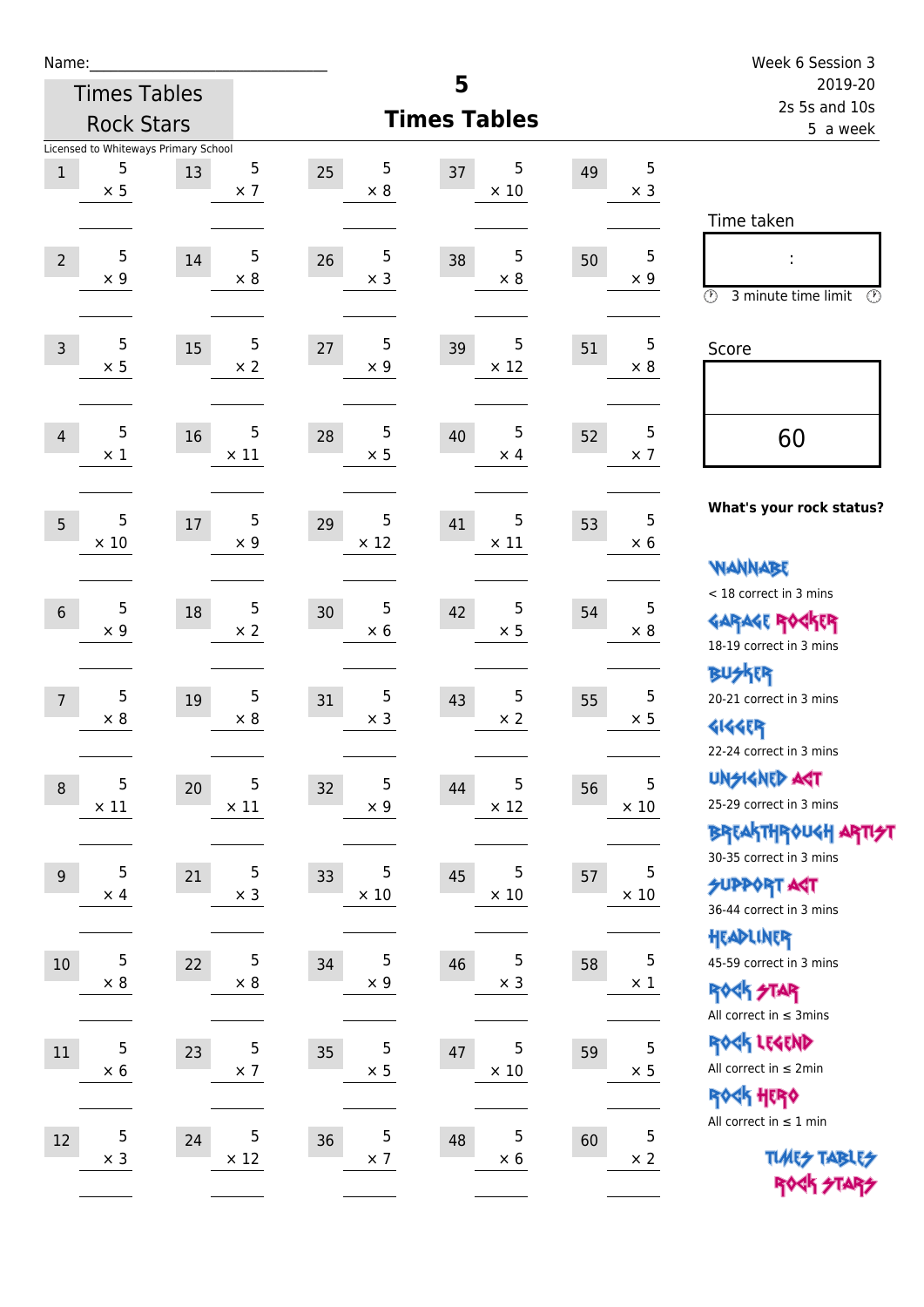| Name:           |                                                       |                  |               |                          |               | Week 6 Session 4                                                 |
|-----------------|-------------------------------------------------------|------------------|---------------|--------------------------|---------------|------------------------------------------------------------------|
|                 | <b>Times Tables</b>                                   |                  |               | 5<br><b>Times Tables</b> |               | 2019-20<br>2s 5s and 10s                                         |
|                 | <b>Rock Stars</b>                                     |                  |               |                          |               | 5 a week                                                         |
| 1               | Licensed to Whiteways Primary School<br>$30 \div 5 =$ | 21               | $20 \div 5 =$ | 41                       | $15 \div 5 =$ |                                                                  |
| $2^{\circ}$     | $5 \div 5 =$                                          | 22               | $55 \div 5 =$ | 42                       | $30 \div 5 =$ | Time taken                                                       |
| 3 <sup>7</sup>  | $25 \div 5 =$                                         | 23               | $30 \div 5 =$ | 43                       | $50 \div 5 =$ | $\overline{(\mathcal{V})}$<br>3 minute time limit<br>O)          |
| $\overline{4}$  | $40 \div 5 =$                                         | 24               | $60 \div 5 =$ | 44                       | $55 \div 5 =$ | Score                                                            |
| 5 <sub>1</sub>  | $30 \div 5 =$                                         | 25               | $30 \div 5 =$ | 45                       | $50 \div 5 =$ |                                                                  |
| 6 <sup>1</sup>  | $5 \div 5 =$                                          | 26               | $60 \div 5 =$ | 46                       | $45 \div 5 =$ | 60                                                               |
| 7 <sup>7</sup>  | $10 \div 5 =$                                         | 27               | $45 \div 5 =$ | 47                       | $15 \div 5 =$ | What's your rock status?                                         |
| 8 <sup>1</sup>  | $45 \div 5 =$                                         | 28               | $20 \div 5 =$ | 48                       | $25 \div 5 =$ |                                                                  |
| 9 <sup>°</sup>  | $35 \div 5 =$                                         | 29               | $10 \div 5 =$ | 49                       | $20 \div 5 =$ | <b>WANNABE</b><br>< 18 correct in 3 mins                         |
| 10 <sup>°</sup> | $35 \div 5 =$                                         | 30 <sub>o</sub>  | $45 \div 5 =$ | 50                       | $50 \div 5 =$ | <b>GARAGE ROCKER</b><br>18-19 correct in 3 mins                  |
| 11              | $10 \div 5 =$                                         | 31               | $40 \div 5 =$ | 51                       | $5 \div 5 =$  | <b>BUSKER</b><br>20-21 correct in 3 mins                         |
| 12              | $15 \div 5 =$                                         | 32               | $45 \div 5 =$ | 52                       | $15 \div 5 =$ | <b>4144EP</b><br>22-24 correct in 3 mins                         |
| 13              | $60 \div 5 =$                                         | 33               | $20 \div 5 =$ | 53                       | $25 \div 5 =$ | <b>UNSIGNED AST</b><br>25-29 correct in 3 mins                   |
| 14              | $60 \div 5 =$                                         | 34               | $50 \div 5 =$ | 54                       | $60 \div 5 =$ | <b>BREAKTHROUGH ARTI<del>S</del>T</b><br>30-35 correct in 3 mins |
| 15              | $10 \div 5 =$                                         | $35\phantom{.0}$ | $35 \div 5 =$ | 55                       | $15 \div 5 =$ | SUPPORT ART<br>36-44 correct in 3 mins                           |
| 16              | $45 \div 5 =$                                         | 36               | $10 \div 5 =$ | 56                       | $30 \div 5 =$ | HEADLINER<br>45-59 correct in 3 mins                             |
| 17              | $55 \div 5 =$                                         | 37               | $45 \div 5 =$ | 57                       | $35 \div 5 =$ | <b>ROCK STAR</b><br>All correct in $\leq$ 3mins                  |
| $18\,$          | $10 \div 5 =$                                         | 38               | $25 \div 5 =$ | 58                       | $55 \div 5 =$ | ROCK LEGEND<br>All correct in $\leq 2$ min                       |
| $19\,$          | $35 \div 5 =$                                         | 39               | $15 \div 5 =$ | 59                       | $10 \div 5 =$ | ROCK HERO<br>All correct in $\leq 1$ min                         |
| 20              | $45 \div 5 =$                                         | 40               | $55 \div 5 =$ | 60                       | $25 \div 5 =$ | <b>TUARS TABLES</b><br>ROCK STARS                                |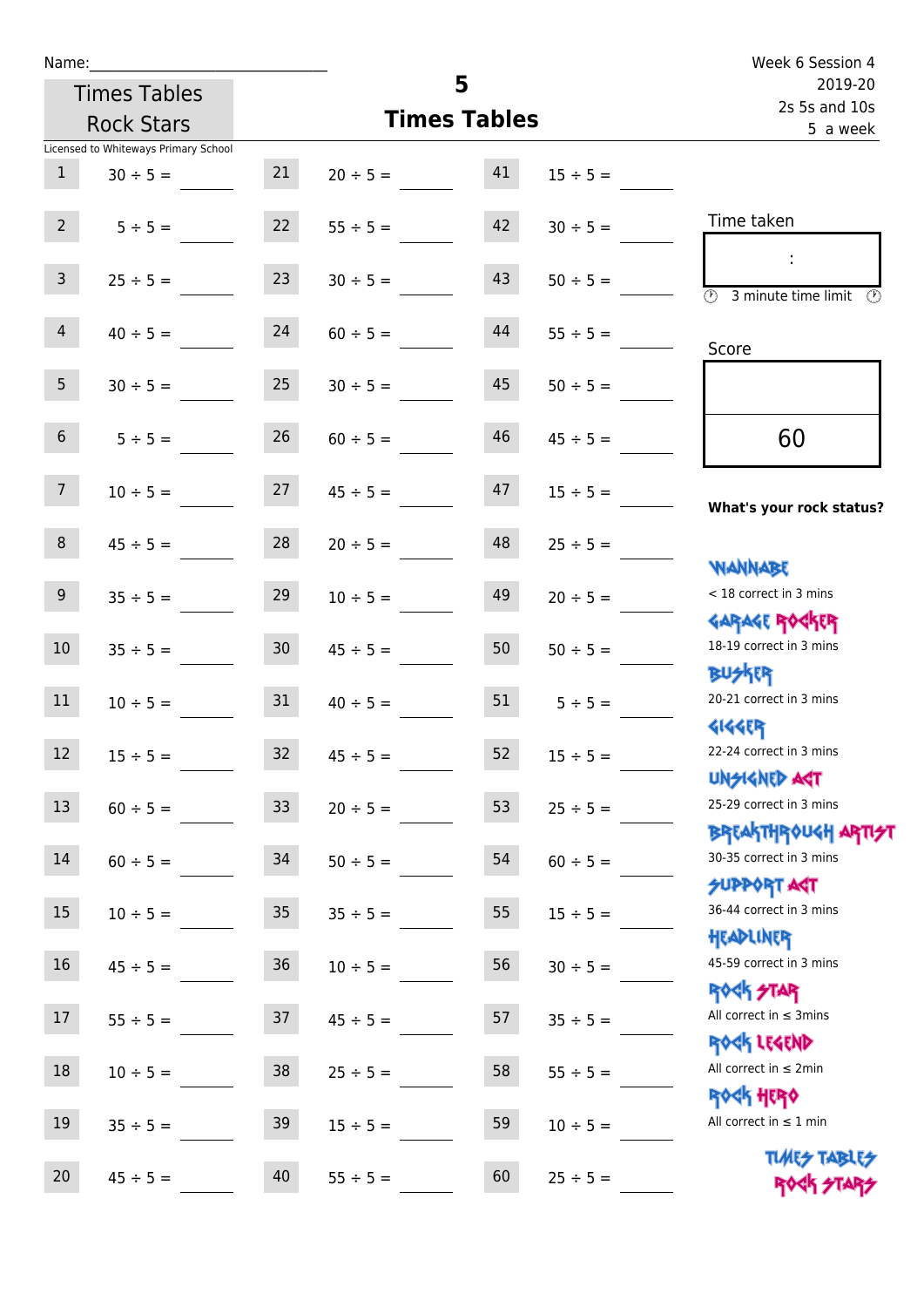| Name:                                |                                   |                      | Week 6 Session 5     |                     |                                                                         |
|--------------------------------------|-----------------------------------|----------------------|----------------------|---------------------|-------------------------------------------------------------------------|
| <b>Times Tables</b>                  |                                   |                      | 5                    |                     | 2019-20<br>2s 5s and 10s                                                |
| <b>Rock Stars</b>                    |                                   |                      | <b>Times Tables</b>  |                     | 5 a week                                                                |
| Licensed to Whiteways Primary School |                                   |                      |                      |                     |                                                                         |
| 1                                    | $5 \times 3 =$                    | 21                   | $5 \times 8 = 41$    | $15 \div 5 =$       |                                                                         |
| 2 <sup>7</sup>                       | $5 \times 6 =$                    | 22                   | 42<br>$5 \times 2 =$ | $25 \div 5 =$       | Time taken                                                              |
| 3 <sup>7</sup>                       | 23<br>$5 \times 5 =$              |                      | 43<br>$5 \times 1 =$ | $25 \div 5 =$       | $\sim$ 10 $\,$<br>$\overline{\textcircled{2}}$ 3 minute time limit<br>⊕ |
| $\overline{4}$                       | 24<br>$5 \times 12 =$             |                      | 44<br>$5 \times 8 =$ | $35 \div 5 =$       | Score                                                                   |
| 5 <sub>1</sub>                       | 25<br>$5 \times 12 =$             | $5 \times 10 =$      |                      | 45<br>$5 \div 5 =$  |                                                                         |
| 6 <sup>1</sup>                       | $5 \times 8 =$                    | $26 \t 5 \times 9 =$ | 46                   | $40 \div 5 =$       | 60                                                                      |
| 7 <sup>7</sup>                       | $5 \times 8 =$                    | $27 \t 5 \times 3 =$ |                      | $47 \t 55 \div 5 =$ | Add up your time                                                        |
| 8                                    | 28<br>$5 \times 4 =$              | $5 \times 12 =$      |                      | 48<br>$5 \div 5 =$  | <b>Mins</b><br><b>S1</b> and the set of $\mathbf{S}$                    |
| 9 <sub>o</sub>                       | 29<br>$5 \times 1 =$              | $5 \times 1 =$       | 49                   | $25 \div 5 =$       |                                                                         |
| 10 <sup>°</sup>                      | 30 <sup>1</sup><br>$5 \times 9 =$ | $5 \times 12 =$      | 50                   | $40 \div 5 =$       | S3<br><b>S4 S4</b>                                                      |
| 11                                   | $5 \times 8 =$                    | $31 \t 35 \div 5 =$  | 51                   | $50 \div 5 =$       | <b>Total</b>                                                            |
| 12 <sup>7</sup>                      | 32<br>$5 \times 7 =$              | $45 \div 5 =$        | 52                   | $35 \div 5 =$       | <b>Secs</b>                                                             |
| 13                                   | 33 <sup>°</sup><br>$5 \times 4 =$ | $35 \div 5 =$        | 53                   | $55 \div 5 =$       | S2                                                                      |
| 14                                   | 34<br>$5 \times 7 =$              | $30 \div 5 =$        | 54                   | $30 \div 5 =$       |                                                                         |
| 15                                   | 35<br>$5 \times 6 =$              | $60 \div 5 =$        | 55                   | $45 \div 5 =$       | S5                                                                      |
| 16 <sup>1</sup>                      | $5 \times 7 =$                    | $36$ $55 \div 5 =$   | 56                   | $40 \div 5 =$       | Total<br>Add up your score                                              |
| 17                                   | $5 \times 9 =$                    | $37 \t 5 \div 5 =$   |                      | $57 \t 5 \div 5 =$  |                                                                         |
| 18                                   | 38<br>$5 \times 12 =$             | $45 \div 5 =$        | 58                   | $25 \div 5 =$       | S2                                                                      |
| 19                                   | 39<br>$5 \times 6 =$              | $60 \div 5 =$        | 59                   | $25 \div 5 =$       | S5                                                                      |
| 20<br>$5 \times 1 =$                 | 40                                | $50 \div 5 =$        | 60                   | $5 \div 5 =$        | Total $\qquad$                                                          |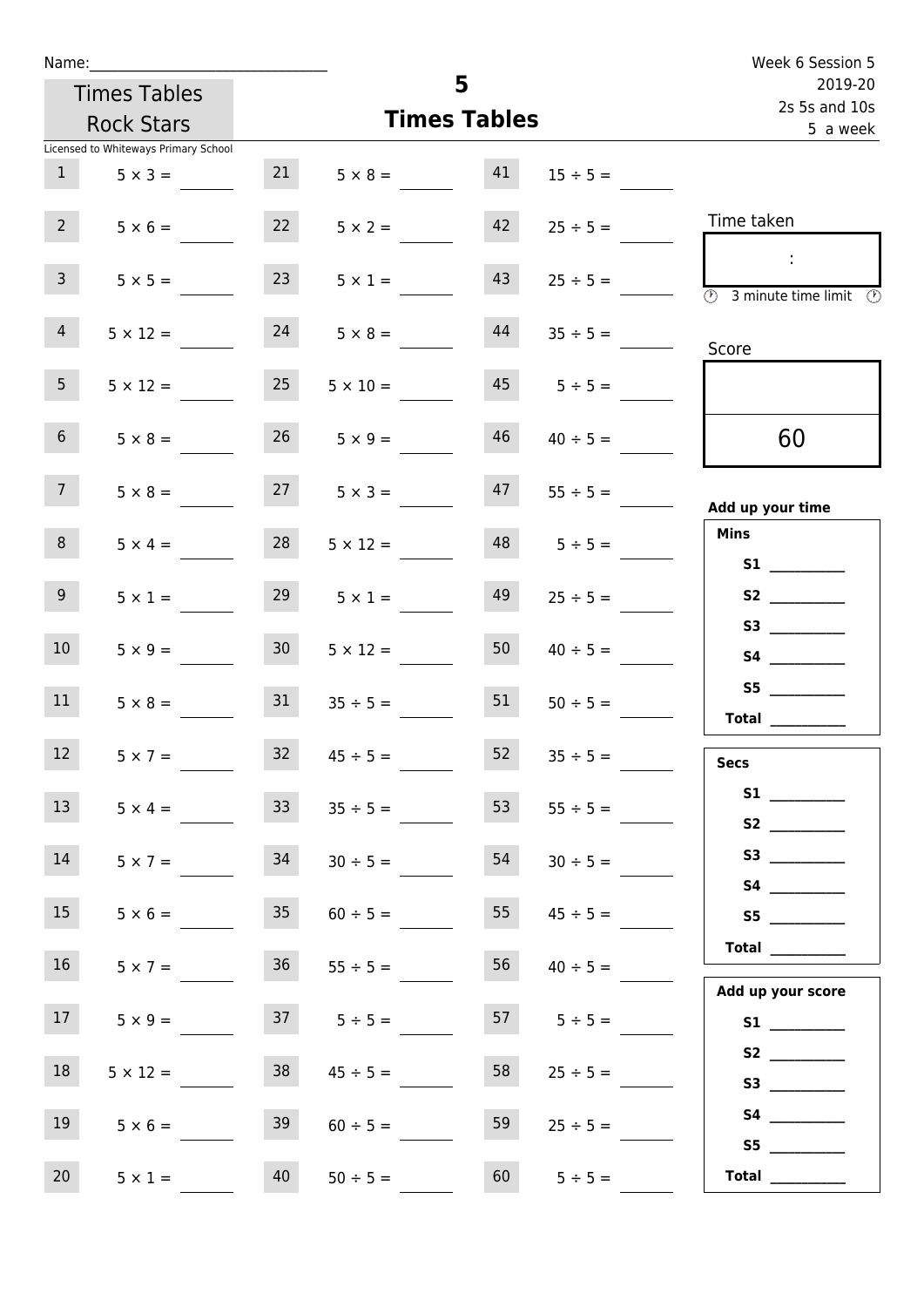| Name:           |                                          |                 |                 |                     |                      | Week 7 Session 1                                                 |
|-----------------|------------------------------------------|-----------------|-----------------|---------------------|----------------------|------------------------------------------------------------------|
|                 | <b>Times Tables</b>                      |                 |                 | 5                   |                      | 2019-20<br>2s 5s and 10s                                         |
|                 | <b>Rock Stars</b>                        |                 |                 | <b>Times Tables</b> |                      | 5 a week                                                         |
|                 | Licensed to Whiteways Primary School     |                 |                 |                     |                      |                                                                  |
| $\mathbf{1}$    | $5 \times 4 =$                           | 21              | $5 \times 4 =$  | 41                  | $1 \times 5 =$       |                                                                  |
|                 | $2 \t 5 \times 6 =$ $22 \t 5 \times 6 =$ |                 |                 |                     | $42 \t 2 \times 5 =$ | Time taken                                                       |
| 3 <sup>1</sup>  | $5 \times 10 =$                          | 23              | $5 \times 10 =$ | 43                  | $10 \times 5 =$      | <b>3</b> minute time limit <b>3</b>                              |
| 4               | $5 \times 10 =$                          | 24              | $5 \times 8 =$  | 44                  | $10 \times 5 =$      | Score                                                            |
| 5 <sup>1</sup>  | $5 \times 8 = 25$                        |                 | $5 \times 1 =$  |                     | $45$ $3 \times 5 =$  |                                                                  |
| 6 <sup>1</sup>  | $5 \times 10 =$                          | 26              | $5 \times 8 =$  | 46                  | $6 \times 5 =$       | 60                                                               |
| 7 <sup>7</sup>  | $5 \times 1 =$                           | 27              | $5 \times 4 =$  | 47                  | $9 \times 5 =$       | What's your rock status?                                         |
| 8               | $5 \times 3 = 28$                        |                 | $5 \times 8 =$  | 48                  | $2 \times 5 =$       | <b>NANNABE</b>                                                   |
| 9 <sub>o</sub>  | $5 \times 2 =$                           | 29              | $5 \times 6 =$  | 49                  | $7 \times 5 =$       | < 18 correct in 3 mins                                           |
| 10 <sup>1</sup> | $5 \times 5 =$                           | 30 <sup>7</sup> | $5 \times 7 =$  | 50 <sup>7</sup>     | $3 \times 5 =$       | <b>GARAGE ROCKER</b><br>18-19 correct in 3 mins<br><b>BUSKER</b> |
| 11              | $5 \times 8 =$                           | 31              | $3 \times 5 =$  | 51                  | $2 \times 5 =$       | 20-21 correct in 3 mins<br><b>4144EP</b>                         |
| 12              | $5 \times 5 =$                           | 32              | $6 \times 5 =$  | 52                  | $1 \times 5 =$       | 22-24 correct in 3 mins<br><b>UNSIGNED AGT</b>                   |
| 13              | $5 \times 12 =$                          | 33              | $12 \times 5 =$ | 53                  | $11 \times 5 =$      | 25-29 correct in 3 mins<br><b>BREAKTHROUGH ARTI</b>              |
| 14              | $5 \times 2 =$                           | 34              | $12 \times 5 =$ | 54                  | $1 \times 5 =$       | 30-35 correct in 3 mins<br><b>SUPPORT ART</b>                    |
| 15              | $5 \times 1 =$                           | $35\,$          | $5 \times 5 =$  | 55                  | $10 \times 5 =$      | 36-44 correct in 3 mins<br>HEADLINER                             |
| 16              | $5 \times 9 =$                           | $36\,$          | $8 \times 5 =$  | 56                  | $3 \times 5 =$       | 45-59 correct in 3 mins<br><b>ROCK STAR</b>                      |
| 17              | $5 \times 7 =$                           | 37              | $7 \times 5 =$  | 57                  | $11 \times 5 =$      | All correct in $\leq$ 3mins<br>ROCK LEGEND                       |
| 18              | $5 \times 12 =$                          | 38              | $3 \times 5 =$  | 58                  | $10 \times 5 =$      | All correct in $\leq 2$ min<br><b>ROCK HERO</b>                  |
| 19              | $5 \times 11 =$                          | 39              | $9 \times 5 =$  | 59                  | $4 \times 5 =$       | All correct in $\leq 1$ min                                      |
| 20              | $5 \times 7 =$                           | 40              | $6 \times 5 =$  | 60                  | $4 \times 5 =$       | <b>TUARS TABLES</b><br>ROCK STARS                                |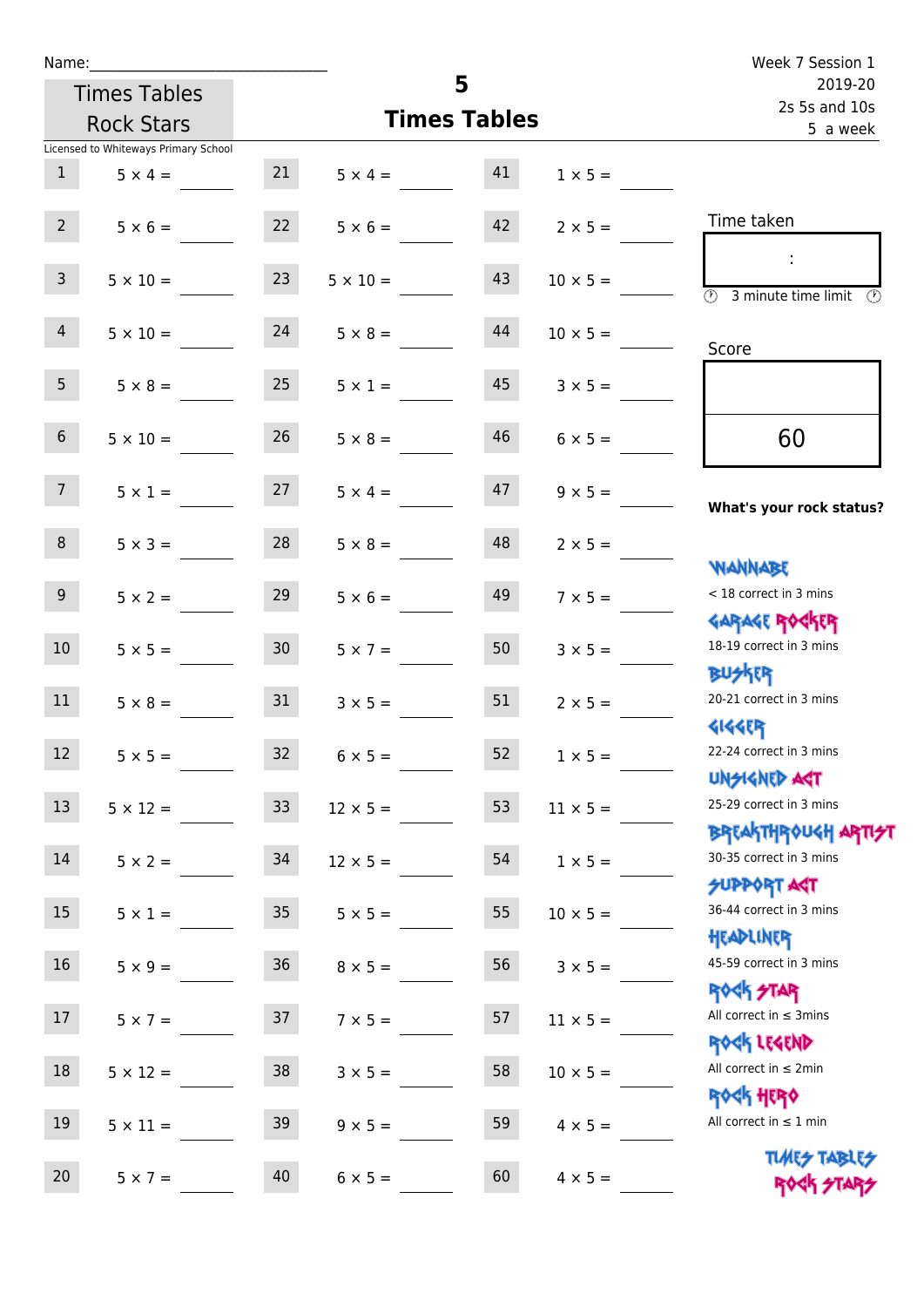| Name |  |  |  |
|------|--|--|--|
|      |  |  |  |

| Name:          |                |                     |                                      |                |        |                 |                |        |                     |                |        |    |                |      | Week 7 Session 2                                       |
|----------------|----------------|---------------------|--------------------------------------|----------------|--------|-----------------|----------------|--------|---------------------|----------------|--------|----|----------------|------|--------------------------------------------------------|
|                |                | <b>Times Tables</b> |                                      |                |        |                 |                |        | 5                   |                |        |    |                |      | 2019-20<br>2s 5s and 10s                               |
|                |                | <b>Rock Stars</b>   |                                      |                |        |                 |                |        | <b>Times Tables</b> |                |        |    |                |      | 5 a week                                               |
|                |                |                     | Licensed to Whiteways Primary School |                |        |                 |                |        |                     |                |        |    |                |      |                                                        |
| $\mathbf 1$    |                |                     | 13                                   |                |        | 25              |                |        | 37                  |                |        | 49 |                |      |                                                        |
|                | 5              | $10\,$              |                                      | $\mathbf 5$    | $30\,$ |                 | 5              | 50     |                     | 5              | $15\,$ |    | $\overline{5}$ | 50   | Time taken                                             |
|                |                |                     |                                      |                |        |                 |                |        |                     |                |        |    |                |      |                                                        |
| $\overline{2}$ |                |                     | 14                                   |                |        | 26              |                |        | 38                  |                |        | 50 |                |      | f,                                                     |
|                | 5              | 25                  |                                      | 5              | $25\,$ |                 | 5 <sub>5</sub> | $20\,$ |                     | 5              | 15     |    | 5              | 5    | $\circledcirc$<br>3 minute time limit<br>$\circled{r}$ |
|                |                |                     |                                      |                |        |                 |                |        |                     |                |        |    |                |      |                                                        |
| $\overline{3}$ |                |                     | 15                                   |                |        | $27\,$          |                |        | 39                  |                |        | 51 |                |      | Score                                                  |
|                | 5              | 5                   |                                      | $\overline{5}$ | 25     |                 | 5              | 5      |                     | 5              | 35     |    | 5              | 55   |                                                        |
|                |                |                     |                                      |                |        |                 |                |        |                     |                |        |    |                |      |                                                        |
| $\overline{4}$ |                |                     | 16                                   |                |        | 28              |                |        | 40                  |                |        | 52 |                |      | 60                                                     |
|                | 5              | 55                  |                                      | $\overline{5}$ | $20\,$ |                 | 5              | 25     |                     | 5              | 35     |    | 5              | 50   |                                                        |
|                |                |                     |                                      |                |        |                 |                |        |                     |                |        |    |                |      |                                                        |
| 5              |                |                     | 17                                   |                |        | 29              |                |        | 41                  |                |        | 53 |                |      | What's your rock status?                               |
|                | 5              | 45                  |                                      | $\mathbf 5$    | 45     |                 | 5              | $15\,$ |                     | 5              | $10\,$ |    | 5              | 60   |                                                        |
|                |                |                     |                                      |                |        |                 |                |        |                     |                |        |    |                |      | WANNABE                                                |
| $\sqrt{6}$     |                |                     | 18                                   |                |        | 30 <sub>o</sub> |                |        | 42                  |                |        | 54 |                |      | < 18 correct in 3 mins                                 |
|                | 5              |                     |                                      |                |        |                 | 5              |        |                     |                |        |    |                |      | GARAGE ROGKER                                          |
|                |                | 25                  |                                      | $\overline{5}$ | $50\,$ |                 |                | 55     |                     | 5              | $50\,$ |    | 5              | 50   | 18-19 correct in 3 mins                                |
|                |                |                     |                                      |                |        |                 |                |        |                     |                |        |    |                |      | R                                                      |
| 7              |                |                     | 19                                   |                |        | 31              |                |        | 43                  |                |        | 55 |                |      | 20-21 correct in 3 mins                                |
|                | 5              | 45                  |                                      | 5              | 35     |                 | 5              | 45     |                     | 5              | 15     |    | 5              | 55   | 4144ER<br>22-24 correct in 3 mins                      |
|                |                |                     |                                      |                |        |                 |                |        |                     |                |        |    |                |      | <b>UNSIGNED AGT</b>                                    |
| 8              |                |                     | 20                                   |                |        | 32              |                |        | 44                  |                |        | 56 |                |      | 25-29 correct in 3 mins                                |
|                | 5              | 40                  |                                      | $\overline{5}$ | 35     |                 | 5              | 5      |                     | 5 <sub>1</sub> | 45     |    | 5              | 5    | <b>BREAKTHROUGH</b>                                    |
|                |                |                     |                                      |                |        |                 |                |        |                     |                |        |    |                |      | 30-35 correct in 3 mins                                |
| 9              |                |                     | 21                                   |                |        | 33              |                |        | 45                  |                |        | 57 |                |      | <b>SUPPORT AGT</b>                                     |
|                | 5              | 35                  |                                      | 5              | 5      |                 | 5              | $50\,$ |                     | 5 <sub>5</sub> | 35     |    | 5              | 15   | 36-44 correct in 3 mins                                |
|                |                |                     |                                      |                |        |                 |                |        |                     |                |        |    |                |      | HEADLINER                                              |
| 10             |                |                     | 22                                   |                |        | 34              |                |        | 46                  |                |        | 58 |                |      | 45-59 correct in 3 mins                                |
|                | $\overline{5}$ | 40                  |                                      | 5              | 5      |                 | 5              | $10\,$ |                     | 5              | $10\,$ |    | 5              | 55   | ROCK STAR                                              |
|                |                |                     |                                      |                |        |                 |                |        |                     |                |        |    |                |      | All correct in $\leq$ 3mins                            |
| 11             |                |                     | 23                                   |                |        | 35              |                |        | 47                  |                |        | 59 |                |      | ROCK LEGEND                                            |
|                | 5              | 45                  |                                      | 5              | $15\,$ |                 | 5              | $50\,$ |                     | 5              | $15\,$ |    | 5              | 10   | All correct in $\leq 2$ min                            |
|                |                |                     |                                      |                |        |                 |                |        |                     |                |        |    |                |      | <b><k b="" her0<=""></k></b>                           |
| 12             |                |                     | 24                                   |                |        | $36$            |                |        | 48                  |                |        | 60 |                |      | All correct in $\leq 1$ min                            |
|                | 5              | 5                   |                                      | $\overline{5}$ | 55     |                 | 5              | 30     |                     | 5              | 40     |    | 5              | $30$ | <b>TLARS</b>                                           |
|                |                |                     |                                      |                |        |                 |                |        |                     |                |        |    |                |      |                                                        |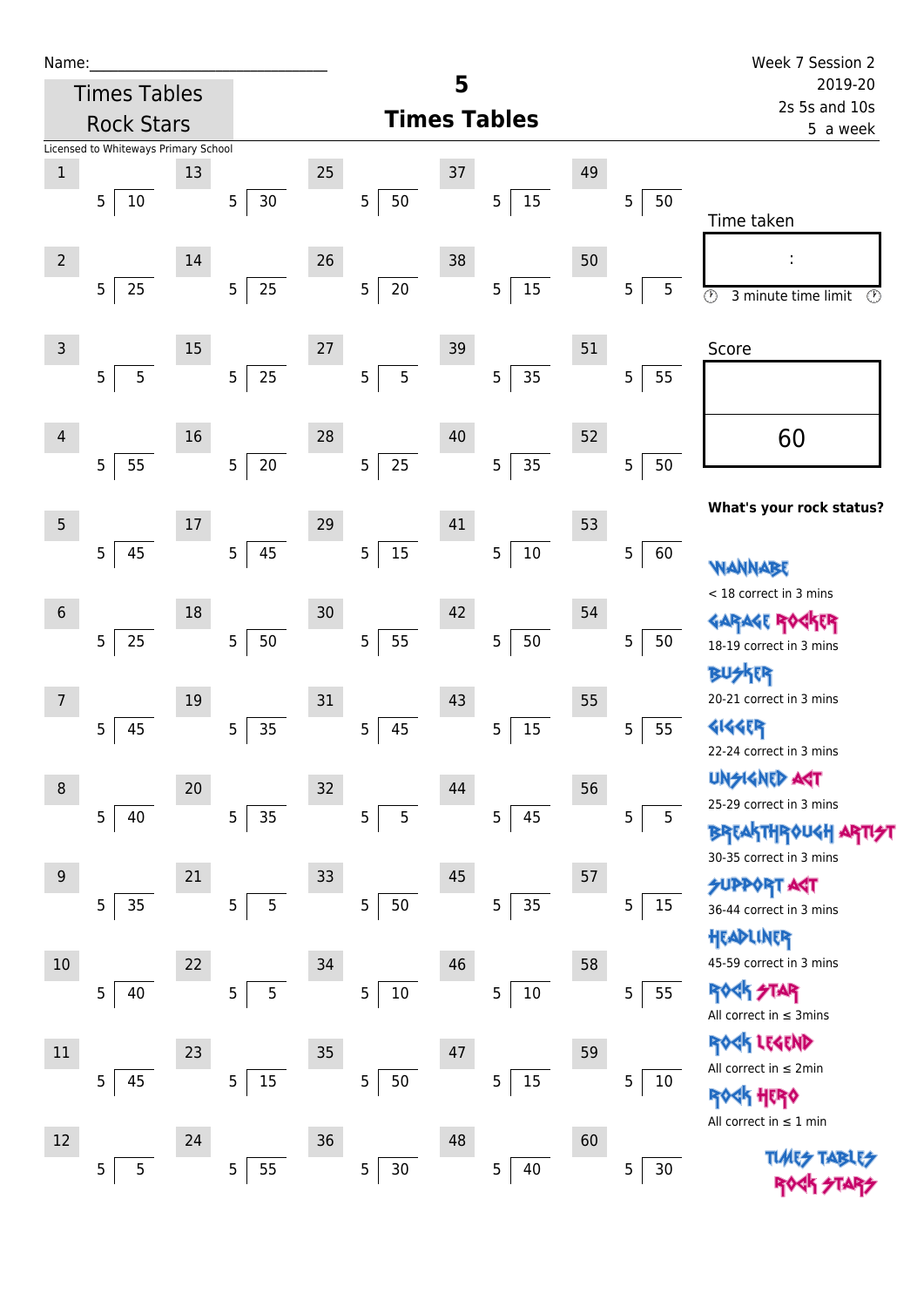| Name:            |                  |                                      |                  |        |                 |                     |                 |    |                  | Week 7 Session 3                                                 |
|------------------|------------------|--------------------------------------|------------------|--------|-----------------|---------------------|-----------------|----|------------------|------------------------------------------------------------------|
|                  |                  | <b>Times Tables</b>                  |                  |        |                 | 5                   |                 |    |                  | 2019-20<br>2s 5s and 10s                                         |
|                  |                  | <b>Rock Stars</b>                    |                  |        |                 | <b>Times Tables</b> |                 |    |                  | 5 a week                                                         |
|                  |                  | Licensed to Whiteways Primary School |                  |        |                 |                     |                 |    |                  |                                                                  |
| $\mathbf{1}$     | 5<br>$\times$ 6  | 13                                   | 5<br>$\times$ 4  | 25     | 5<br>$\times$ 3 | 37                  | 5<br>$\times$ 9 | 49 | 5<br>$\times$ 11 |                                                                  |
|                  |                  |                                      |                  |        |                 |                     |                 |    |                  | Time taken                                                       |
|                  | 5                |                                      |                  |        | 5               |                     | 5               |    | 5                |                                                                  |
| $\overline{2}$   | $\times$ 6       | 14                                   | 5<br>$\times$ 5  | 26     | $\times$ 3      | 38                  | $\times$ 6      | 50 | $\times$ 4       |                                                                  |
|                  |                  |                                      |                  |        |                 |                     |                 |    |                  | $\circled{r}$<br>3 minute time limit<br>$\circled{r}$            |
|                  |                  |                                      |                  |        |                 |                     |                 |    |                  |                                                                  |
| $\overline{3}$   | 5<br>$\times$ 11 | 15                                   | 5<br>$\times 2$  | $27\,$ | 5<br>$\times 8$ | 39                  | 5<br>$\times$ 8 | 51 | 5<br>$\times$ 5  | Score                                                            |
|                  |                  |                                      |                  |        |                 |                     |                 |    |                  |                                                                  |
|                  |                  |                                      |                  |        |                 |                     |                 |    |                  |                                                                  |
| 4                | 5<br>$\times$ 5  | 16                                   | 5<br>$\times$ 6  | 28     | 5<br>$\times$ 5 | 40                  | 5<br>$\times$ 6 | 52 | 5<br>$\times$ 2  | 60                                                               |
|                  |                  |                                      |                  |        |                 |                     |                 |    |                  |                                                                  |
|                  |                  |                                      |                  |        |                 |                     |                 |    |                  | What's your rock status?                                         |
| 5                | 5<br>$\times 8$  | 17                                   | 5<br>$\times$ 9  | 29     | 5<br>$\times$ 6 | 41                  | 5<br>$\times$ 9 | 53 | 5<br>$\times$ 5  |                                                                  |
|                  |                  |                                      |                  |        |                 |                     |                 |    |                  | <b>WANNABE</b>                                                   |
|                  |                  |                                      |                  |        |                 |                     |                 |    |                  | < 18 correct in 3 mins                                           |
| $6\phantom{1}6$  | 5<br>$\times$ 11 | 18                                   | 5<br>$\times$ 12 | 30     | 5<br>$\times 8$ | 42                  | 5<br>$\times 2$ | 54 | 5<br>$\times$ 11 | <b>GARAGE ROCKER</b>                                             |
|                  |                  |                                      |                  |        |                 |                     |                 |    |                  | 18-19 correct in 3 mins                                          |
|                  |                  |                                      |                  |        |                 |                     |                 |    |                  | <b>BUSKER</b>                                                    |
| $\overline{7}$   | 5                | 19                                   | 5                | 31     | 5               | 43                  | 5               | 55 | 5                | 20-21 correct in 3 mins                                          |
|                  | $\times$ 7       |                                      | $\times$ 12      |        | $\times$ 11     |                     | $\times$ 5      |    | $\times 6$       | <b>4144EP</b>                                                    |
|                  |                  |                                      |                  |        |                 |                     |                 |    |                  | 22-24 correct in 3 mins                                          |
| $\boldsymbol{8}$ | 5                | 20                                   | 5                | 32     | 5               | 44                  | 5               | 56 | 5                | <b>UNSIGNED AGT</b>                                              |
|                  | $\times$ 7       |                                      | $\times$ 10      |        | $\times$ 6      |                     | $\times$ 8      |    | $\times$ 10      | 25-29 correct in 3 mins                                          |
|                  |                  |                                      |                  |        |                 |                     |                 |    |                  | <b>BREAKTHROUGH ARTI<del>S</del>T</b><br>30-35 correct in 3 mins |
| $9\,$            | 5                | 21                                   | 5                | 33     | 5               | 45                  | 5               | 57 | 5                | <b>SUPPORT AGT</b>                                               |
|                  | $\times$ 3       |                                      | $\times$ 7       |        | $\times$ 12     |                     | $\times$ 7      |    | $\times$ 9       | 36-44 correct in 3 mins                                          |
|                  |                  |                                      |                  |        |                 |                     |                 |    |                  | HEADLINER                                                        |
| $10\,$           | 5                | 22                                   | 5                | 34     | 5               | 46                  | 5               | 58 | 5                | 45-59 correct in 3 mins                                          |
|                  | $\times$ 12      |                                      | $\times$ 1       |        | $\times$ 4      |                     | $\times$ 10     |    | $\times$ 2       | <b>ROCK STAR</b>                                                 |
|                  |                  |                                      |                  |        |                 |                     |                 |    |                  | All correct in $\leq$ 3mins                                      |
| 11               | 5                | 23                                   | 5                | 35     | 5               | 47                  | 5               | 59 | 5                | ROCK LEGEND                                                      |
|                  | $\times$ 9       |                                      | $\times$ 12      |        | $\times$ 9      |                     | $\times$ 1      |    | $\times 6$       | All correct in $\leq 2$ min                                      |
|                  |                  |                                      |                  |        |                 |                     |                 |    |                  | ROCK HERO                                                        |
| 12               | 5                | 24                                   | 5                | 36     | 5               | 48                  | 5               | 60 | 5                | All correct in $\leq 1$ min                                      |
|                  | $\times 8$       |                                      | $\times$ 5       |        | $\times$ 12     |                     | $\times$ 9      |    | $\times$ 7       | <b>TUARS TABLES</b>                                              |
|                  |                  |                                      |                  |        |                 |                     |                 |    |                  | ROCK STARS                                                       |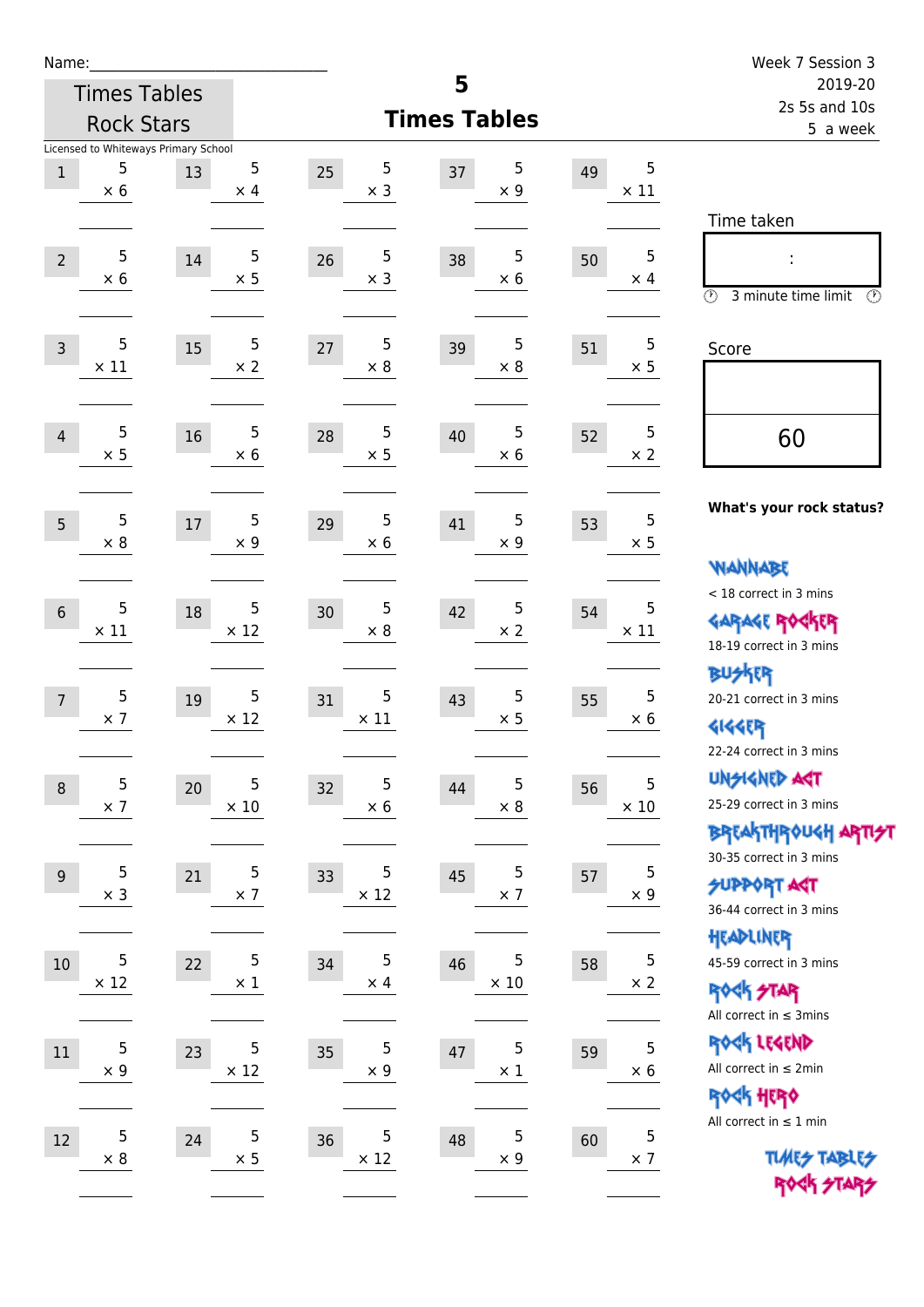| Name:           |                                      |                 |               |                     |                          | Week 7 Session 4                                                 |
|-----------------|--------------------------------------|-----------------|---------------|---------------------|--------------------------|------------------------------------------------------------------|
|                 | <b>Times Tables</b>                  |                 |               | 5                   | 2019-20<br>2s 5s and 10s |                                                                  |
|                 | <b>Rock Stars</b>                    |                 |               | <b>Times Tables</b> | 5 a week                 |                                                                  |
|                 | Licensed to Whiteways Primary School |                 |               |                     |                          |                                                                  |
| 1               | $45 \div 5 =$                        | 21              | $35 \div 5 =$ | 41                  | $40 \div 5 =$            |                                                                  |
| $2^{\circ}$     | $10 \div 5 =$                        | 22              | $60 \div 5 =$ | 42                  | $25 \div 5 =$            | Time taken                                                       |
| 3 <sup>7</sup>  | $15 \div 5 =$                        | 23              | $15 \div 5 =$ | 43                  | $20 \div 5 =$            | $\overline{\mathcal{D}}$<br>3 minute time limit<br>$\mathcal{O}$ |
| $\overline{4}$  | $50 \div 5 =$                        | 24              | $40 \div 5 =$ | 44                  | $50 \div 5 =$            | Score                                                            |
| 5 <sup>5</sup>  | $25 \div 5 =$                        | 25              | $5 \div 5 =$  | 45                  | $30 \div 5 =$            |                                                                  |
| 6 <sup>1</sup>  | $50 \div 5 =$                        | 26              | $60 \div 5 =$ | 46                  | $40 \div 5 =$            | 60                                                               |
| 7 <sup>7</sup>  | $5 \div 5 =$                         | 27              | $45 \div 5 =$ | 47                  | $10 \div 5 =$            | What's your rock status?                                         |
| 8 <sup>°</sup>  | $20 \div 5 =$                        | 28              | $20 \div 5 =$ | 48                  | $10 \div 5 =$            | <b>NANNABE</b>                                                   |
| 9               | $30 \div 5 =$                        | 29              | $40 \div 5 =$ | 49                  | $25 \div 5 =$            | < 18 correct in 3 mins<br><b>GARAGE ROCKER</b>                   |
| 10 <sup>°</sup> | $45 \div 5 =$                        | 30 <sup>°</sup> | $45 \div 5 =$ | 50                  | $35 \div 5 =$            | 18-19 correct in 3 mins<br><b>BUSKER</b>                         |
| 11              | $10 \div 5 =$                        | 31              | $30 \div 5 =$ | 51                  | $30 \div 5 =$            | 20-21 correct in 3 mins<br><b>4144ER</b>                         |
| 12              | $40 \div 5 =$                        | 32              | $20 \div 5 =$ | 52                  | $30 \div 5 =$            | 22-24 correct in 3 mins<br><b>UNSIGNED AST</b>                   |
| $13\,$          | $15 \div 5 =$                        | 33              | $15 \div 5 =$ | 53                  | $10 \div 5 =$            | 25-29 correct in 3 mins<br><b>BREAKTHROUGH ARTI<del>S</del>T</b> |
| $14\,$          | $25 \div 5 =$                        | 34              | $10 \div 5 =$ | 54                  | $10 \div 5 =$            | 30-35 correct in 3 mins<br>SUPPORT ART                           |
| 15              | $45 \div 5 =$                        | 35              | $55 \div 5 =$ | 55                  | $45 \div 5 =$            | 36-44 correct in 3 mins<br>HEADLINER                             |
| 16              | $50 \div 5 =$                        | $36\,$          | $15 \div 5 =$ | 56                  | $35 ÷ 5 =$               | 45-59 correct in 3 mins<br><b>ROCK STAR</b>                      |
| 17              | $55 \div 5 =$                        | 37              | $35 \div 5 =$ | 57                  | $5 ÷ 5 =$                | All correct in $\leq$ 3mins<br>ROCK LEGEND                       |
| 18              | $15 \div 5 =$                        | 38              | $50 \div 5 =$ | 58                  | $40 \div 5 =$            | All correct in $\leq 2$ min<br>ROCK HERO                         |
| 19              | $5 \div 5 =$                         | 39              | $55 \div 5 =$ | 59                  | $25 \div 5 =$            | All correct in $\leq 1$ min                                      |
| 20              | $50 \div 5 =$                        | 40              | $5 ÷ 5 =$     | 60                  | $20 \div 5 =$            | <b>TUARS TABLES</b><br>ROCK STARS                                |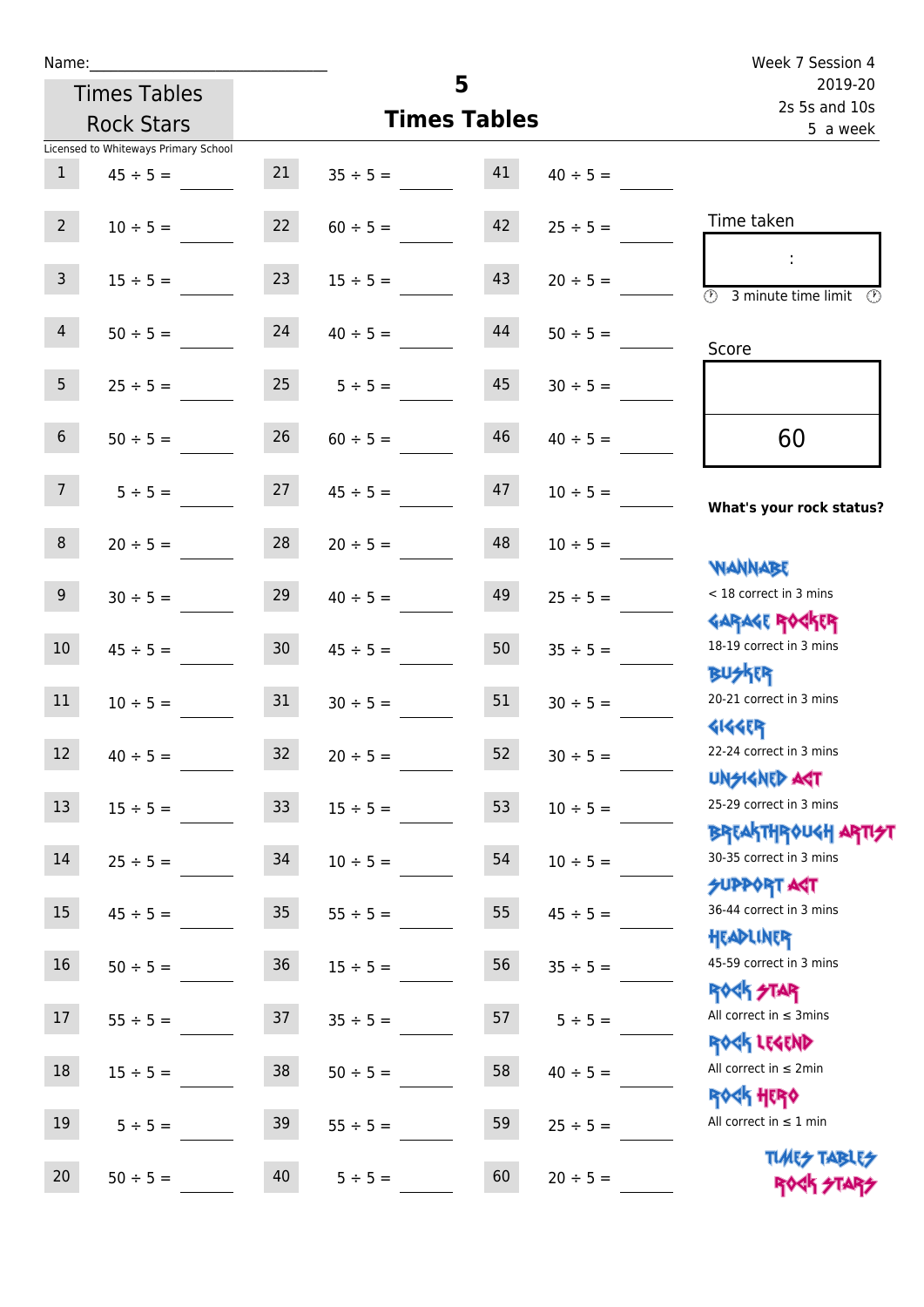| Week 7 Session 5                                                                                                                                                                                                                        |               |                     |                      |                 |                                      | Name:             |  |  |
|-----------------------------------------------------------------------------------------------------------------------------------------------------------------------------------------------------------------------------------------|---------------|---------------------|----------------------|-----------------|--------------------------------------|-------------------|--|--|
| 2019-20<br>2s 5s and 10s                                                                                                                                                                                                                |               | 5                   | <b>Times Tables</b>  |                 |                                      |                   |  |  |
| 5 a week                                                                                                                                                                                                                                |               | <b>Times Tables</b> | <b>Rock Stars</b>    |                 |                                      |                   |  |  |
|                                                                                                                                                                                                                                         |               |                     |                      |                 | Licensed to Whiteways Primary School |                   |  |  |
|                                                                                                                                                                                                                                         | $15 \div 5 =$ |                     | $5 \times 10 = 41$   | 21              | $1 \t 5 \times 9 =$                  |                   |  |  |
| Time taken                                                                                                                                                                                                                              | $25 \div 5 =$ | 42                  | $5 \times 7 =$       | 22              | $5 \times 8 =$                       | 2 <sup>7</sup>    |  |  |
| $\mathbb{R}^n$<br>$\overline{\circledcirc}$ 3 minute time limit $\overline{\circledcirc}$                                                                                                                                               | $30 \div 5 =$ | 43                  | $5 \times 5 =$       | 23              | $5 \times 12 =$                      | $\mathbf{3}$      |  |  |
| Score                                                                                                                                                                                                                                   | $25 \div 5 =$ | 44                  | $5 \times 8 =$       | 24              | $5 \times 8 =$                       | $\overline{4}$    |  |  |
|                                                                                                                                                                                                                                         | $40 \div 5 =$ | 45                  | $5 \times 11 =$      | 25              | $5 \times 2 =$                       | 5 <sub>1</sub>    |  |  |
| 60                                                                                                                                                                                                                                      | $55 \div 5 =$ | 46                  | $26 \t 5 \times 8 =$ |                 | $5 \times 1 =$                       | 6 <sup>1</sup>    |  |  |
| Add up your time                                                                                                                                                                                                                        | $25 \div 5 =$ | 47                  | $5 \times 11 =$      | 27              | $5 \times 4 =$                       | 7 <sup>7</sup>    |  |  |
| Mins<br><b>S1 S1</b>                                                                                                                                                                                                                    | $55 \div 5 =$ | 48                  | $28 \t 5 \times 4 =$ |                 | $5 \times 4 =$                       | 8                 |  |  |
| S2                                                                                                                                                                                                                                      | $30 \div 5 =$ | 49                  | $5 \times 6 =$       | 29              | $5 \times 4 =$                       | 9 <sub>o</sub>    |  |  |
|                                                                                                                                                                                                                                         | $15 \div 5 =$ | 50                  | $5 \times 10 =$      | 30 <sup>°</sup> | $5 \times 2 =$                       | 10 <sup>1</sup>   |  |  |
| S5<br>Total $\qquad$                                                                                                                                                                                                                    | $45 \div 5 =$ | 51                  | $50 \div 5 =$        | 31              | $5 \times 10 =$                      | 11                |  |  |
| <b>Secs</b>                                                                                                                                                                                                                             | $35 \div 5 =$ | 52                  | $40 \div 5 =$        | 32              | $5 \times 1 =$                       | $12 \overline{ }$ |  |  |
| S2                                                                                                                                                                                                                                      | $55 \div 5 =$ | 53                  | $25 \div 5 =$        | 33              | $5 \times 1 =$                       | 13 <sup>7</sup>   |  |  |
| S3                                                                                                                                                                                                                                      | $60 \div 5 =$ | 54                  | $5 \div 5 =$         | 34              | $5 \times 9 =$                       | 14                |  |  |
| S5 <sub>c</sub> and the state of the state of the state of the state of the state of the state of the state of the state of the state of the state of the state of the state of the state of the state of the state of the state of the | $35 \div 5 =$ | 55                  | $40 \div 5 =$        | 35              | $5 \times 6 =$                       | 15                |  |  |
| Total                                                                                                                                                                                                                                   | $20 \div 5 =$ | 56                  | $35 \div 5 =$        | 36              | $5 \times 3 =$                       | 16 <sup>1</sup>   |  |  |
| Add up your score                                                                                                                                                                                                                       | $55 \div 5 =$ | 57                  | $20 \div 5 =$        | 37              | $5 \times 4 =$                       | 17                |  |  |
| S2<br>S3                                                                                                                                                                                                                                | $55 \div 5 =$ | 58                  | $20 \div 5 =$        | 38              | $5 \times 5 =$                       | 18                |  |  |
| S4<br>S5                                                                                                                                                                                                                                | $55 \div 5 =$ | 59                  | $50 \div 5 =$        | 39              | $5 \times 6 =$                       | 19                |  |  |
| Total $\qquad$                                                                                                                                                                                                                          | $10 \div 5 =$ | 60                  | $15 \div 5 =$        | 40              | $5 \times 12 =$                      | 20                |  |  |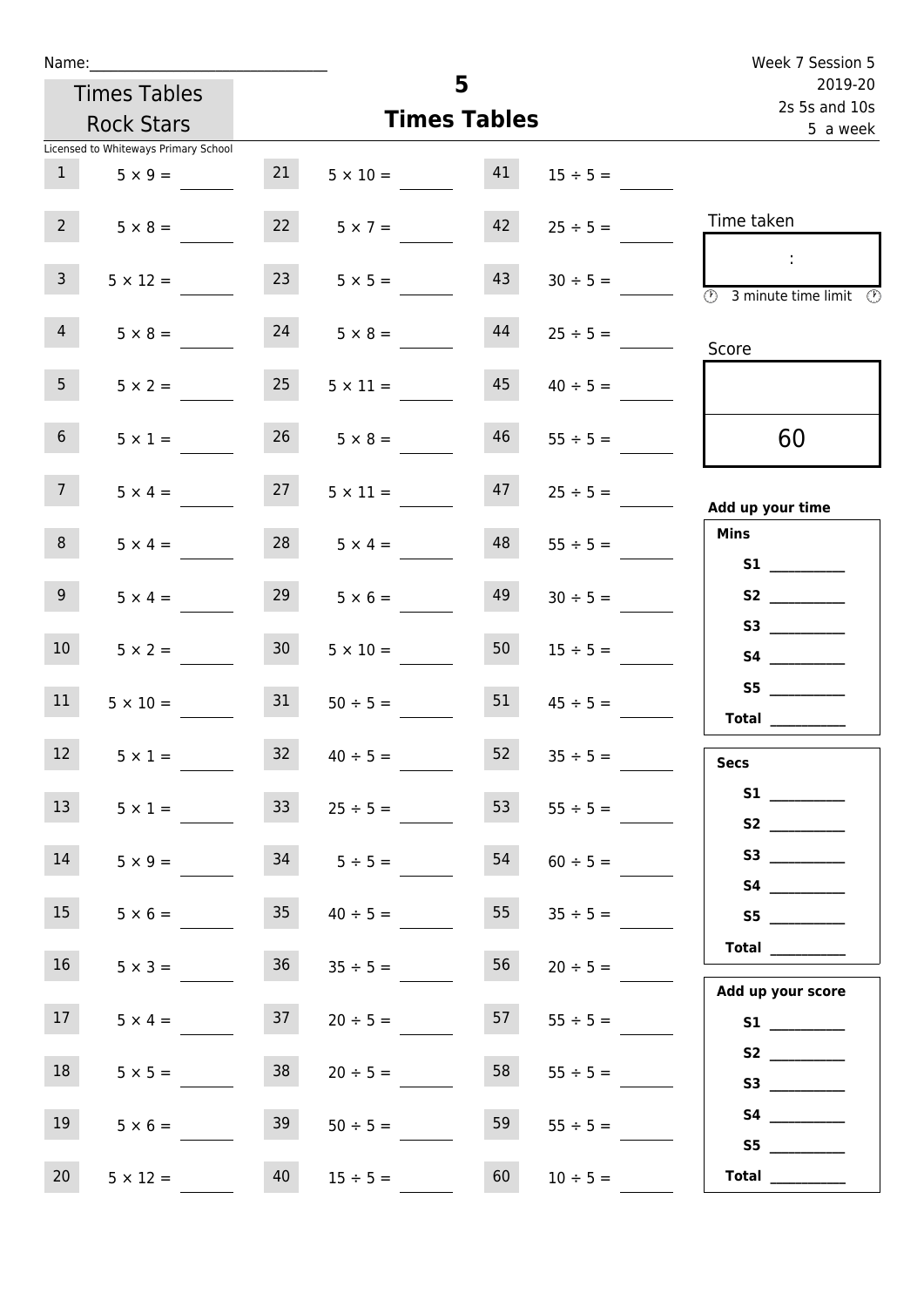| Name:           |                                      |                 |                     |                          |                      | Week 8 Session 1                                                              |
|-----------------|--------------------------------------|-----------------|---------------------|--------------------------|----------------------|-------------------------------------------------------------------------------|
|                 | <b>Times Tables</b>                  |                 | 10                  | 2019-20<br>2s 5s and 10s |                      |                                                                               |
|                 | <b>Rock Stars</b>                    |                 | <b>Times Tables</b> | 5 a week                 |                      |                                                                               |
|                 | Licensed to Whiteways Primary School |                 |                     |                          |                      |                                                                               |
| $\mathbf{1}$    | $10 \times 1 =$                      | 21              | $10 \times 7 =$     | 41                       | $12 \times 10 =$     |                                                                               |
| $2^{\circ}$     | $10 \times 11 =$                     | 22              | $10 \times 1 = 42$  |                          | $11 \times 10 =$     | Time taken                                                                    |
| 3 <sup>7</sup>  | $10 \times 3 =$                      | 23              | $10 \times 6 =$     | 43                       | $6 \times 10 =$      | $\overline{\textcircled{2}}$ 3 minute time limit $\overline{\textcircled{2}}$ |
| $\overline{4}$  | $10 \times 11 =$                     | 24              | $10 \times 8 =$     | 44                       | $11 \times 10 =$     | Score                                                                         |
| 5 <sub>1</sub>  | $10 \times 5 = 25$                   |                 | $10 \times 5 =$     | 45                       | $11 \times 10 =$     |                                                                               |
| 6 <sup>1</sup>  | $10 \times 5 =$                      | 26              | $10 \times 8 =$     | 46                       | $11 \times 10 =$     | 60                                                                            |
| 7 <sup>7</sup>  | $10 \times 11 =$                     | 27              | $10 \times 2 =$     | 47                       | $4 \times 10 =$      | What's your rock status?                                                      |
| 8               | $10 \times 10 = 28$                  |                 | $10 \times 1 =$     |                          | $48$ $3 \times 10 =$ | <b>JARNARY</b>                                                                |
| 9 <sub>o</sub>  | $10 \times 10 =$                     | 29              | $10 \times 4 =$     | 49                       | $11 \times 10 =$     | < 18 correct in 3 mins<br><b>GARAGE ROCKER</b>                                |
| 10 <sup>°</sup> | $10 \times 2 =$                      | 30              | $10 \times 2 =$     | 50                       | $4 \times 10 =$      | 18-19 correct in 3 mins<br><b>BUSKER</b>                                      |
| 11              | $10 \times 5 = 31$                   |                 | $3 \times 10 = 51$  |                          | $1 \times 10 =$      | 20-21 correct in 3 mins<br><b>4144ER</b>                                      |
| 12              | $10 \times 11 =$                     | 32              | $10 \times 10 =$    | 52                       | $1\times10=$         | 22-24 correct in 3 mins<br><b>UNSIGNED AGT</b>                                |
| 13              | $10 \times 10 =$                     | 33 <sup>°</sup> | $7 \times 10 =$     | 53                       | $1 \times 10 =$      | 25-29 correct in 3 mins<br><b>BREAKTHROUGH ARTI<del>S</del>T</b>              |
| 14              | $10 \times 8 =$                      | 34              | $2 \times 10 =$     | 54                       | $3 \times 10 =$      | 30-35 correct in 3 mins<br><b>SUPPORT AGT</b>                                 |
| 15              | $10 \times 2 =$                      | $35\,$          | $12 \times 10 =$    | 55                       | $2 \times 10 =$      | 36-44 correct in 3 mins<br>HEADLINER                                          |
| 16              | $10 \times 10 =$                     | $36\phantom{.}$ | $12 \times 10 =$    | 56                       | $1 \times 10 =$      | 45-59 correct in 3 mins<br><b>ROCK STAR</b>                                   |
| 17              | $10 \times 1 =$                      | 37              | $9 \times 10 =$     | 57                       | $6 \times 10 =$      | All correct in $\leq$ 3mins<br>ROCK LEGEND                                    |
| 18              | $10 \times 1 =$                      | 38              | $3 \times 10 =$     | 58                       | $5 \times 10 =$      | All correct in $\leq 2$ min<br><b>ROCK HERO</b>                               |
| 19              | $10 \times 8 =$                      | 39              | $5 \times 10 =$     | 59                       | $2 \times 10 =$      | All correct in $\leq 1$ min<br><b>TUARS TABLES</b>                            |
| 20              | $10 \times 4 =$                      | 40              | $12 \times 10 =$    | 60                       | $12 \times 10 =$     | ROCK STARS                                                                    |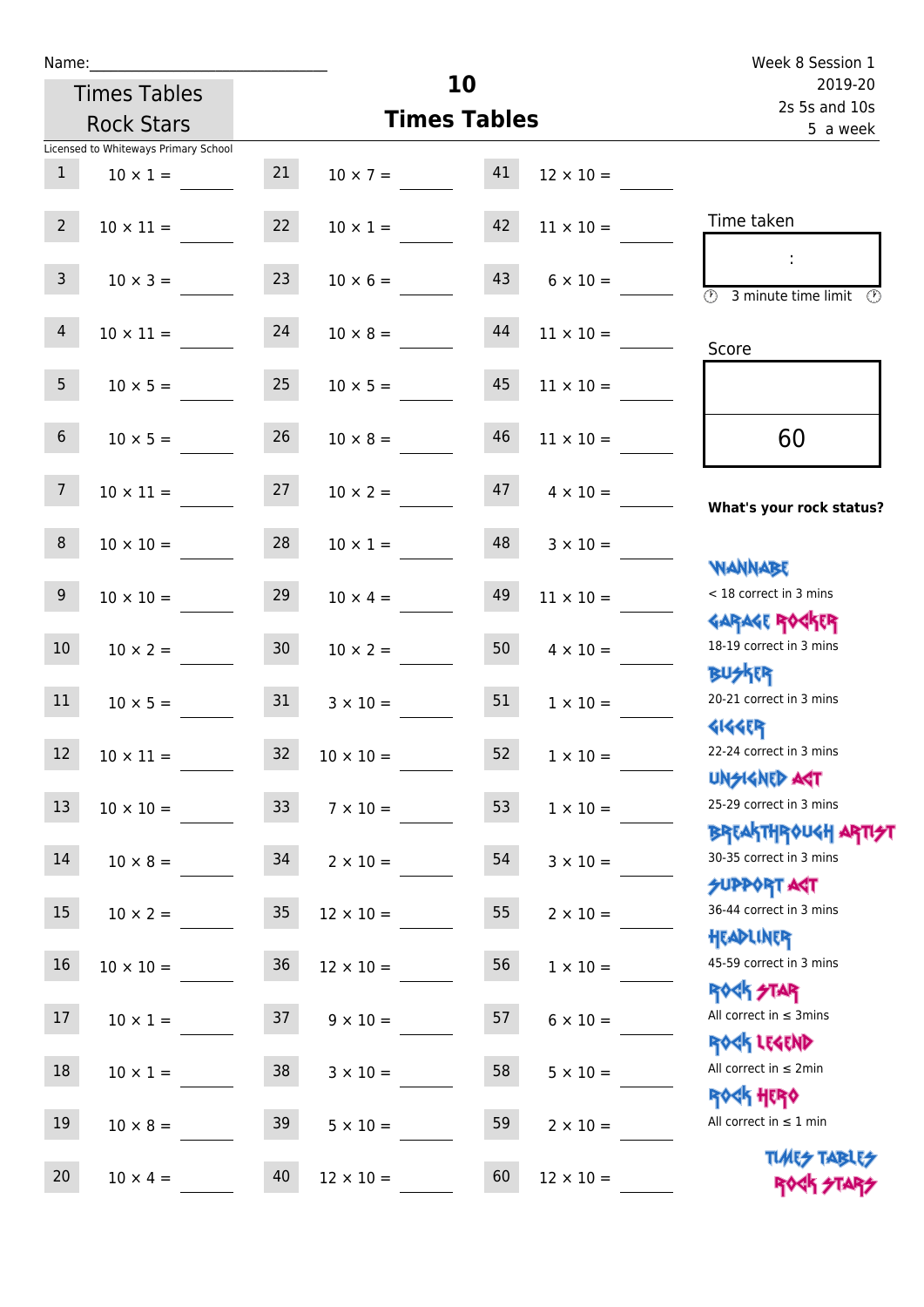| Name |  |  |  |
|------|--|--|--|
|      |  |  |  |

|                | <b>Times Tables</b>                  |    |                  |        |                   | 10 |                           |    |               | 2019-20                                                            |
|----------------|--------------------------------------|----|------------------|--------|-------------------|----|---------------------------|----|---------------|--------------------------------------------------------------------|
|                | <b>Rock Stars</b>                    |    |                  |        |                   |    | <b>Times Tables</b>       |    |               | 2s 5s and 10s<br>5 a week                                          |
|                | Licensed to Whiteways Primary School |    |                  |        |                   |    |                           |    |               |                                                                    |
| $1\,$          |                                      | 13 |                  | 25     |                   | 37 |                           | 49 |               |                                                                    |
|                | 90<br>10                             |    | 90<br>10         |        | $70\,$<br>10      |    | 90<br>$10\,$              |    | 30<br>10      | Time taken                                                         |
| $\overline{2}$ | 90<br>$10\,$                         | 14 | $70\,$<br>10     | 26     | $110\,$<br>$10\,$ | 38 | 20<br>$10\,$              | 50 | 50<br>10      | :<br>$\circledcirc$<br>3 minute time limit<br>Ø                    |
| $\overline{3}$ |                                      | 15 |                  | 27     |                   | 39 |                           | 51 |               | Score                                                              |
|                | 20<br>$10\,$                         |    | 70<br>10         |        | $10\,$<br>$10\,$  |    | 70<br>$10\,$              |    | 20<br>10      |                                                                    |
| 4              |                                      | 16 |                  | 28     |                   | 40 |                           | 52 |               | 60                                                                 |
|                | 100<br>$10\,$                        |    | 80<br>$10\,$     |        | 120<br>$10\,$     |    | 60<br>$10\,$              |    | 100<br>$10\,$ | What's your rock status?                                           |
| 5              |                                      | 17 |                  | 29     | 50                | 41 |                           | 53 |               |                                                                    |
|                | $30$<br>$10\,$                       |    | $50\,$<br>10     |        | $10\,$            |    | 70<br>$10\,$              |    | $10\,$<br>90  | WANNABE<br>< 18 correct in 3 mins                                  |
| 6              | 30<br>$10\,$                         | 18 | 50<br>$10\,$     | 30     | $110\,$<br>$10\,$ | 42 | 50<br>$10\,$              | 54 | 10<br>30      | GARAGE ROGKER<br>18-19 correct in 3 mins                           |
| $\overline{7}$ |                                      | 19 |                  | 31     |                   | 43 |                           | 55 |               | 20-21 correct in 3 mins                                            |
|                | 90<br>$10\,$                         |    | 110<br>10        |        | 20<br>10          |    | $30\,$<br>$10\,$          |    | 80<br>$10\,$  | <b>4144ER</b><br>22-24 correct in 3 mins                           |
| 8              |                                      | 20 |                  | 32     |                   | 44 |                           | 56 |               | UNSIGNED ACT<br>25-29 correct in 3 mins                            |
|                | 110<br>$10\,$                        |    | 80<br>10         |        | 10 100            |    | 60<br>$10\,$              |    | 10<br>$10\,$  | <b>BREAKTHROUGH ARTIST</b><br>30-35 correct in 3 mins              |
| 9              | 50<br>$10\,$                         | 21 | 80<br>10         | 33     | $10\,$<br>$10\,$  | 45 | 40<br>$10\,$              | 57 | 20<br>10      | <b>SUPPORT AST</b><br>36-44 correct in 3 mins                      |
| 10             |                                      | 22 |                  | 34     |                   | 46 |                           | 58 |               | HEADLINER<br>45-59 correct in 3 mins<br><b>ROCK STAR</b>           |
|                | $10\,$<br>$10\,$                     |    | $70\,$<br>10     |        | 80<br>10          |    | 110<br>10                 |    | 80<br>$10\,$  | All correct in $\leq$ 3mins<br>EK LEGEND                           |
| 11             | $10\,$<br>10                         | 23 | $50\,$<br>$10\,$ | $35\,$ | $100\,$<br>$10\,$ | 47 | 50<br>$10\,$              | 59 | 10<br>90      | All correct in $\leq 2$ min<br>HERQ<br>All correct in $\leq 1$ min |
| 12             | $10\,$<br>10                         | 24 | 10 120           | 36     | $10\,$<br>10      | 48 | 30 <sub>o</sub><br>$10\,$ | 60 | 50<br>10      | <b>TUARS TABLIS</b>                                                |

Rock STARS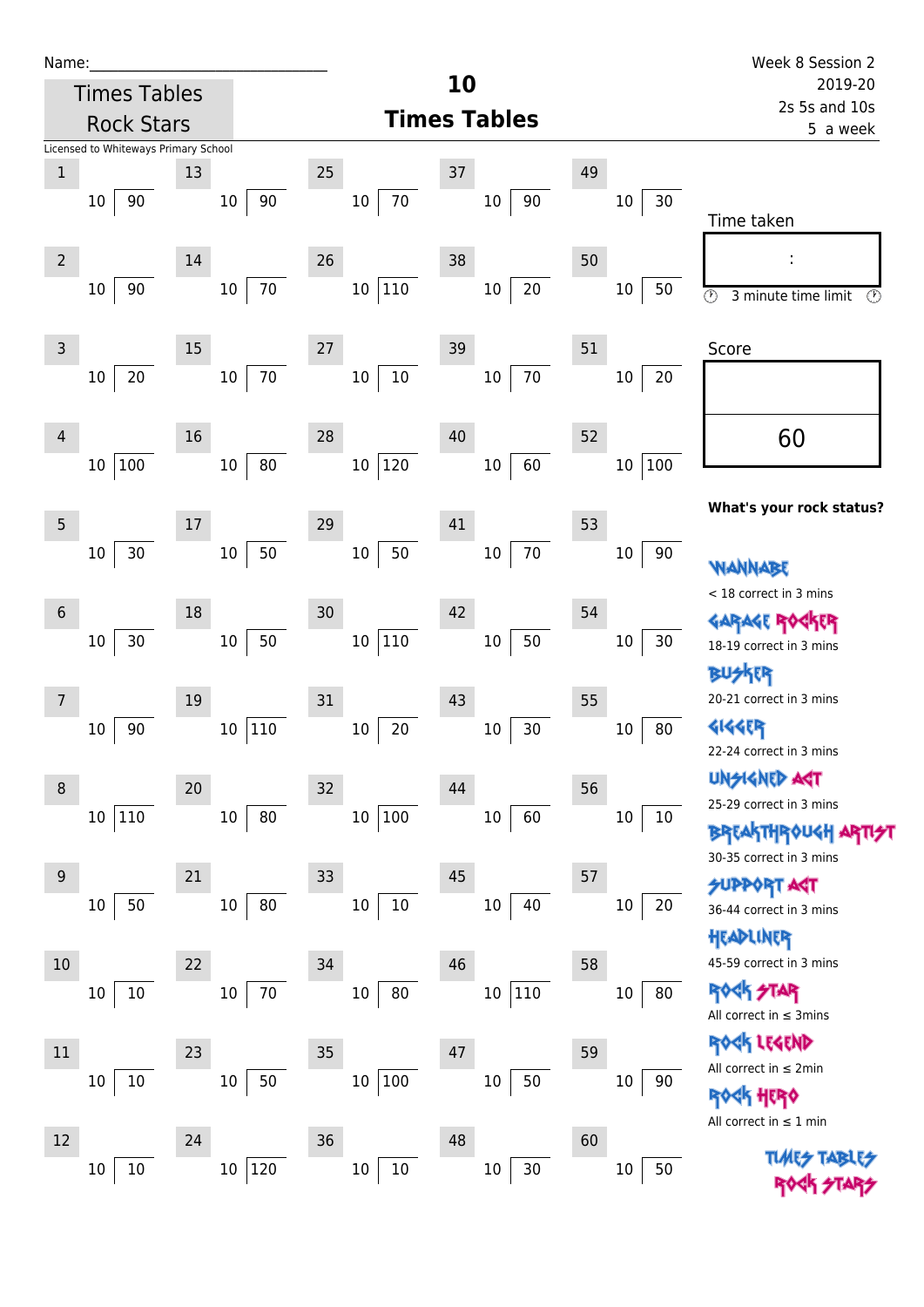| Name:            |                      |                                      |                       |                            |                            |                          |                      | Week 8 Session 3                                        |
|------------------|----------------------|--------------------------------------|-----------------------|----------------------------|----------------------------|--------------------------|----------------------|---------------------------------------------------------|
|                  |                      | <b>Times Tables</b>                  |                       |                            | 10                         | 2019-20<br>2s 5s and 10s |                      |                                                         |
|                  |                      | <b>Rock Stars</b>                    |                       |                            | <b>Times Tables</b>        |                          |                      | 5 a week                                                |
|                  | 10                   | Licensed to Whiteways Primary School |                       |                            |                            |                          | 10                   |                                                         |
| $\mathbf{1}$     | $\times$ 12          | 13                                   | 10<br>$\times$ 12     | 10<br>25<br>$\times$ 3     | 10<br>37<br>$\times$ 3     | 49                       | $\times 6$           |                                                         |
|                  |                      |                                      |                       |                            |                            |                          |                      | Time taken                                              |
|                  | 10                   |                                      | 10                    | 10                         | 10                         |                          | $10\,$               |                                                         |
| $\overline{2}$   | $\times$ 6           | 14                                   | $\times$ 5            | 26<br>$\times$ 10          | 38<br>$\times$ 1           | 50                       | $\times$ 12          |                                                         |
|                  |                      |                                      |                       |                            |                            |                          |                      | $\circled{r}$<br>3 minute time limit<br>$(\mathcal{F})$ |
| $\overline{3}$   | 10                   | 15                                   | 10                    | 10<br>27                   | 10<br>39                   | 51                       | 10                   | Score                                                   |
|                  | $\times$ 5           |                                      | $\times$ 8            | $\times$ 7                 | $\times$ 12                |                          | $\times 9$           |                                                         |
|                  |                      |                                      |                       |                            |                            |                          |                      |                                                         |
| $\overline{4}$   | 10                   | 16                                   | 10                    | 10<br>28                   | 10<br>40                   | 52                       | 10                   | 60                                                      |
|                  | $\times$ 10          |                                      | $\times 2$            | $\times 2$                 | $\times$ 12                |                          | $\times$ 12          |                                                         |
|                  |                      |                                      |                       |                            |                            |                          |                      |                                                         |
| 5                | 10                   | 17                                   | 10                    | 10<br>29                   | 10<br>41                   | 53                       | 10                   | What's your rock status?                                |
|                  | $\times 2$           |                                      | $\times$ 12           | $\times$ 9                 | $\times 6$                 |                          | $\times$ 7           |                                                         |
|                  |                      |                                      |                       |                            |                            |                          |                      | <b>VIANNABE</b><br>< 18 correct in 3 mins               |
| $6\,$            | 10                   | 18                                   | 10                    | 10<br>30                   | 10<br>42                   | 54                       | 10                   | <b>GARAGE ROCKER</b>                                    |
|                  | $\times$ 3           |                                      | $\times 10$           | $\times$ 6                 | $\times$ 11                |                          | $\times$ 7           | 18-19 correct in 3 mins                                 |
|                  |                      |                                      |                       |                            |                            |                          |                      | <b>BUSKER</b>                                           |
| $\overline{7}$   | 10<br>$\times$ 7     | 19                                   | 10<br>$\times 2$      | 10<br>31<br>$\times 2$     | 10<br>43<br>$\times 8$     | 55                       | 10<br>$\times 9$     | 20-21 correct in 3 mins                                 |
|                  |                      |                                      |                       |                            |                            |                          |                      | <b>4144EP</b>                                           |
|                  |                      |                                      |                       |                            |                            |                          |                      | 22-24 correct in 3 mins<br><b>UNSIGNED AGT</b>          |
| $\boldsymbol{8}$ | $10\,$<br>$\times$ 6 | 20                                   | $10\,$<br>$\times$ 4  | $10\,$<br>32<br>$\times 8$ | $10\,$<br>44<br>$\times$ 6 | 56                       | $10\,$<br>$\times$ 4 | 25-29 correct in 3 mins                                 |
|                  |                      |                                      |                       |                            |                            |                          |                      | BREAKTHROUGH ARTI <del>S</del> T                        |
|                  |                      |                                      |                       |                            | 10                         |                          | $10\,$               | 30-35 correct in 3 mins                                 |
| 9                | $10\,$<br>$\times$ 1 | 21                                   | $10\,$<br>$\times$ 12 | 10<br>33<br>$\times 8$     | 45<br>$\times$ 1           | 57                       | $\times$ 11          | <b>SUPPORT ART</b>                                      |
|                  |                      |                                      |                       |                            |                            |                          |                      | 36-44 correct in 3 mins                                 |
| $10\,$           | $10\,$               | 22                                   | $10\,$                | $10\,$<br>34               | 10<br>46                   | 58                       | $10\,$               | HEADLINER<br>45-59 correct in 3 mins                    |
|                  | $\times$ 7           |                                      | $\times 2$            | $\times$ 8                 | $\times$ 1                 |                          | $\times$ 4           | ROCK STAR                                               |
|                  |                      |                                      |                       |                            |                            |                          |                      | All correct in $\leq$ 3mins                             |
| 11               | $10\,$               | 23                                   | $10\,$                | $10\,$<br>35               | $10\,$<br>47               | 59                       | $10\,$               | ROCK LEGEND                                             |
|                  | $\times$ 11          |                                      | $\times 10$           | $\times$ 7                 | $\times$ 3                 |                          | $\times$ 6           | All correct in $\leq 2$ min                             |
|                  |                      |                                      |                       |                            |                            |                          |                      | ROCK HERO                                               |
| 12               | $10\,$               | 24                                   | $10\,$                | 10<br>36                   | 10<br>48                   | 60                       | 10                   | All correct in $\leq 1$ min                             |
|                  | $\times$ 5           |                                      | $\times$ 3            | $\times$ 10                | $\times$ 4                 |                          | $\times$ 10          | <b>TUARS TABLES</b>                                     |
|                  |                      |                                      |                       |                            |                            |                          |                      | ROCK STARS                                              |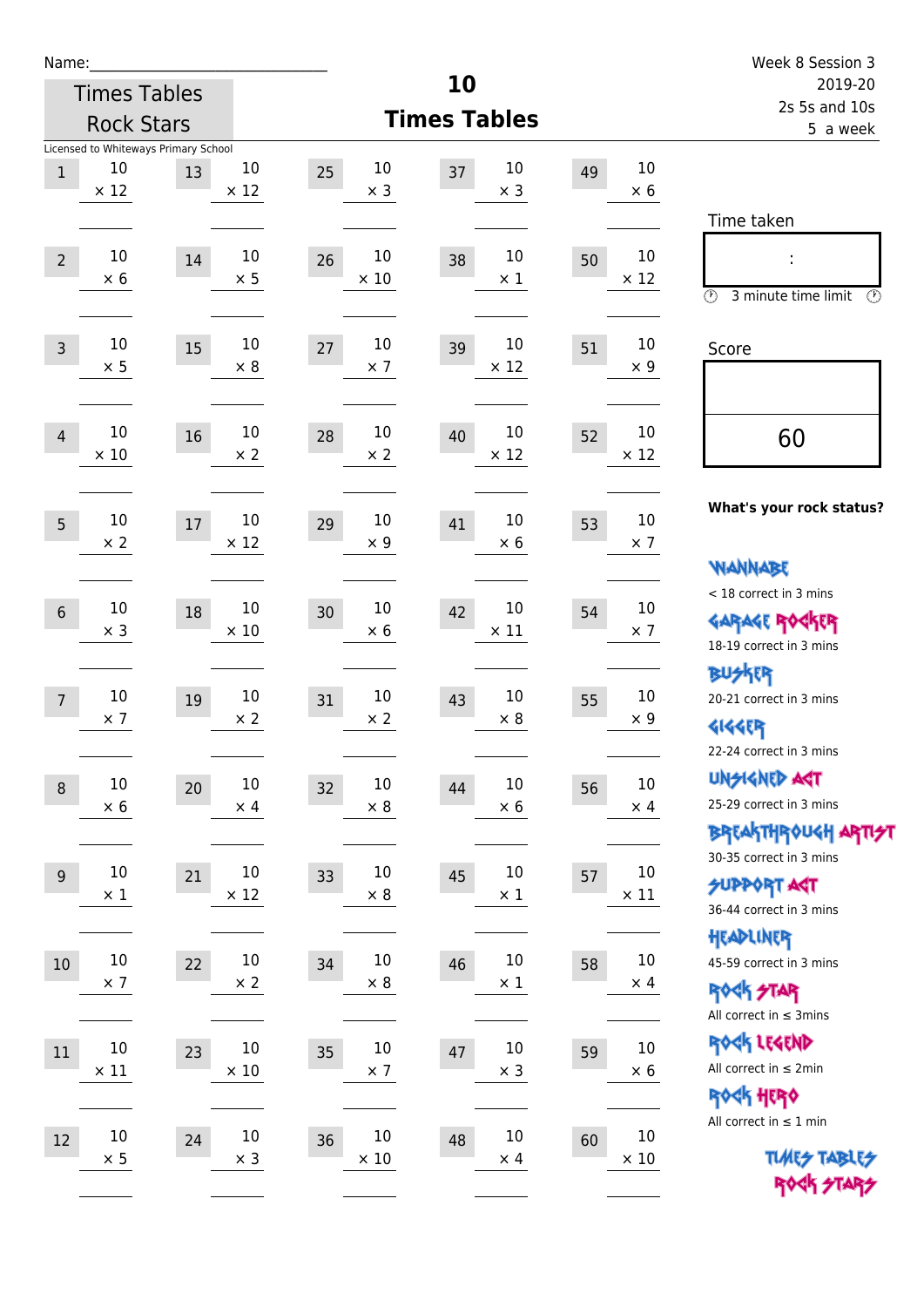Times Tables

|                | <b>Rock Stars</b>                    |                 |                      | <b>Times Tables</b> |                          | 5 a week                                                           |
|----------------|--------------------------------------|-----------------|----------------------|---------------------|--------------------------|--------------------------------------------------------------------|
|                | Licensed to Whiteways Primary School |                 |                      |                     |                          |                                                                    |
| $\mathbf{1}$   | $60 \div 10 =$                       | 21              | $20 \div 10 =$       | 41                  | $20 \div 10 =$           |                                                                    |
| $\overline{2}$ | $100 \div 10 =$                      | 22              | $80 \div 10 =$       | 42                  | $50 \div 10 =$           | Time taken                                                         |
|                |                                      |                 |                      |                     |                          | ÷                                                                  |
| $\mathbf{3}$   | $10 \div 10 =$                       | 23              | $50 \div 10 =$       | 43                  | $120 \div 10 =$          | $\overline{\textcircled{2}}$ 3 minute time limit $\textcircled{2}$ |
| $\overline{4}$ | $10 \div 10 =$                       | 24              | $60 \div 10 =$       | 44                  | $110 \div 10 =$          |                                                                    |
|                |                                      |                 |                      |                     |                          | Score                                                              |
| 5 <sup>5</sup> | $80 \div 10 =$                       | 25              | $30 \div 10 =$       | 45                  | $70 \div 10 =$           |                                                                    |
| $\sqrt{6}$     |                                      | 26              |                      | 46                  |                          |                                                                    |
|                | $120 \div 10 =$                      |                 | $110 \div 10 =$      |                     | $10 \div 10 =$           | 60                                                                 |
| 7 <sup>7</sup> | $50 \div 10 =$                       | 27              | $30 \div 10 =$       | 47                  | $40 \div 10 =$           |                                                                    |
|                |                                      |                 |                      |                     |                          | What's your rock status?                                           |
| 8              | $40 \div 10 =$                       | 28              | $90 \div 10 =$       | 48                  | $100 \div 10 =$          |                                                                    |
| 9 <sup>°</sup> |                                      |                 |                      |                     |                          | <b>NANNABE</b><br>< 18 correct in 3 mins                           |
|                | $30 \div 10 =$                       | 29              | $110 \div 10 =$      | 49                  | $60 \div 10 =$           | <b>GARAGE ROGKER</b>                                               |
| 10             | $70 \div 10 =$                       | 30 <sub>o</sub> | $40 \div 10 =$       | 50                  | $50 \div 10 =$           | 18-19 correct in 3 mins                                            |
|                |                                      |                 |                      |                     |                          | <b>BUSKRR</b>                                                      |
| 11             | $60 \div 10 =$                       | 31              | $60 \div 10 =$       | 51                  | $70 \div 10 =$           | 20-21 correct in 3 mins                                            |
|                |                                      |                 |                      |                     |                          | <b>4144ER</b>                                                      |
| 12             | $70 \div 10 =$                       | 32              | $110 \div 10 =$      | 52                  | $60 \div 10 =$           | 22-24 correct in 3 mins                                            |
|                |                                      |                 |                      |                     |                          | <b>TPA GJIAPICIU</b><br>25-29 correct in 3 mins                    |
| 13             | $30 \div 10 =$                       |                 | $33 \t 40 \div 10 =$ |                     | $53 \quad 120 \div 10 =$ | <b>BREAKTHROUGH ARTI<del>S</del>T</b>                              |
| 14             | $80 \div 10 =$                       | 34              | $10 \div 10 =$       | 54                  | $80 \div 10 =$           | 30-35 correct in 3 mins                                            |
|                |                                      |                 |                      |                     |                          | <b>SUPPORT AGT</b>                                                 |
| 15             | $30 \div 10 =$                       | 35              | $30 \div 10 =$       | 55                  | $20 \div 10 =$           | 36-44 correct in 3 mins                                            |
|                |                                      |                 |                      |                     |                          | HEADLINER                                                          |
| 16             | $40 \div 10 =$                       | 36              | $30 \div 10 =$       | 56                  | $80 \div 10 =$           | 45-59 correct in 3 mins                                            |
| 17             |                                      |                 |                      | 57                  |                          | <b>ROCK STAR</b><br>All correct in $\leq$ 3mins                    |
|                | $70 \div 10 =$                       | 37              | $60 \div 10 =$       |                     | $40 \div 10 =$           | ROCK LEGEND                                                        |
| 18             | $100 \div 10 =$                      | 38              | $60 \div 10 =$       | 58                  | $70 \div 10 =$           | All correct in $\leq 2$ min                                        |
|                |                                      |                 |                      |                     |                          | ROCK HERO                                                          |
| 19             | $20 \div 10 =$                       | 39              | $10 \div 10 =$       | 59                  | $70 \div 10 =$           | All correct in $\leq 1$ min                                        |
|                |                                      |                 |                      |                     |                          | <b>TUARS TABLES</b>                                                |
| 20             | $60 \div 10 =$                       | 40              | $120 \div 10 =$      | 60                  | $10 \div 10 =$           | ROCK STARS                                                         |

**10**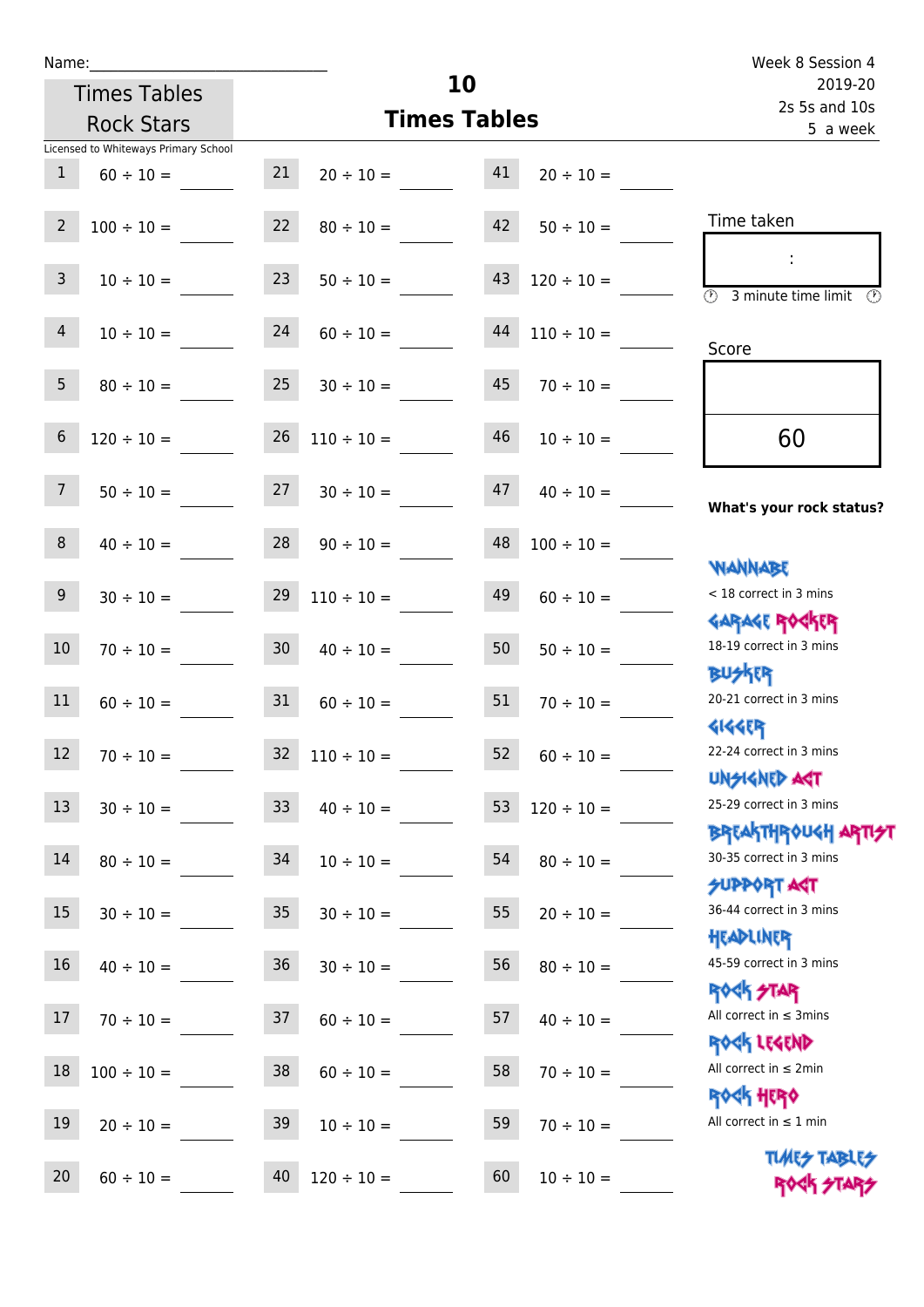| Name:                          |                                      |    |                                    | Week 8 Session 5         |                     |                                          |
|--------------------------------|--------------------------------------|----|------------------------------------|--------------------------|---------------------|------------------------------------------|
|                                | <b>Times Tables</b>                  |    |                                    | 2019-20<br>2s 5s and 10s |                     |                                          |
|                                | <b>Rock Stars</b>                    |    |                                    | <b>Times Tables</b>      |                     | 5 a week                                 |
|                                | Licensed to Whiteways Primary School |    |                                    |                          |                     |                                          |
| 1                              | $10 \times 11 =$                     | 21 | $10 \times 11 = 41$                |                          | $70 \div 10 =$      |                                          |
| $2-1$                          | $10 \times 9 =$                      |    | $22 \t 10 \times 6 =$              |                          | $42 \t10 \div 10 =$ | Time taken                               |
| 3 <sup>7</sup>                 | $10 \times 6 =$                      | 23 | $10 \times 11 =$                   | 43                       | $90 \div 10 =$      | $\sim 10$<br>3 minute time limit<br>- 09 |
| 4                              |                                      |    | $10 \times 4 = 24$ $10 \times 7 =$ | 44                       | $100 \div 10 =$     | Score                                    |
| 5 <sub>1</sub>                 | $10 \times 11 =$                     | 25 | $10 \times 12 =$                   | 45                       | $50 \div 10 =$      |                                          |
| 6 <sup>1</sup>                 | $10 \times 1 =$                      | 26 | $10 \times 11 =$                   | 46                       | $60 \div 10 =$      | 60                                       |
| 7 <sup>7</sup>                 |                                      |    | $10 \times 9 = 27$ $10 \times 5 =$ | 47                       | $50 \div 10 =$      | Add up your time                         |
| 8                              | $10 \times 3 =$                      |    | $28 \t 10 \times 1 =$              | 48                       | $50 \div 10 =$      | <b>Mins</b><br><b>S1</b>                 |
| 9 <sub>o</sub>                 | $10 \times 6 =$                      | 29 | $10 \times 12 =$                   | 49                       | $20 \div 10 =$      | S2                                       |
| 10 <sup>°</sup>                |                                      |    | $10 \times 7 = 30$ $10 \times 7 =$ | 50                       | $20 \div 10 =$      | S4 __________                            |
| 11                             | $10 \times 7 =$                      |    | $31 \quad 110 \div 10 = 51$        |                          | $50 \div 10 =$      | S5<br>Total $\_\_$                       |
| <b>Contract Contract</b><br>12 | $10 \times 5 =$                      | 32 | $120 \div 10 =$                    | 52                       | $20 \div 10 =$      | <b>Secs</b>                              |
| 13 <sup>7</sup>                | $10 \times 4 =$                      | 33 | $70 \div 10 =$                     | 53                       | $90 \div 10 =$      |                                          |
| 14                             | $10 \times 8 =$                      | 34 | $20 \div 10 =$                     | 54                       | $60 \div 10 =$      | S3                                       |
| 15                             | $10 \times 11 =$                     | 35 | $60 \div 10 =$                     | 55                       | $10 \div 10 =$      | S5                                       |
| 16 <sup>1</sup>                | $10 \times 5 =$                      | 36 | $60 \div 10 =$                     | 56                       | $90 \div 10 =$      | Total $\_\_$<br>Add up your score        |
| 17                             | $10 \times 3 =$                      |    | $37 \t 70 \div 10 =$               |                          | 57 $110 \div 10 =$  |                                          |
| 18                             | $10 \times 2 =$                      |    | $38$ $20 \div 10 =$                | 58                       | $50 \div 10 =$      |                                          |
| 19                             | $10 \times 7 =$                      |    | $39 \t100 \div 10 =$               | 59                       | $80 \div 10 =$      | S5                                       |
| 20 <sub>2</sub>                | $10 \times 4 =$                      |    | $40 \mid 110 \div 10 =$            | 60                       | $60 \div 10 =$      | Total $\_\_$                             |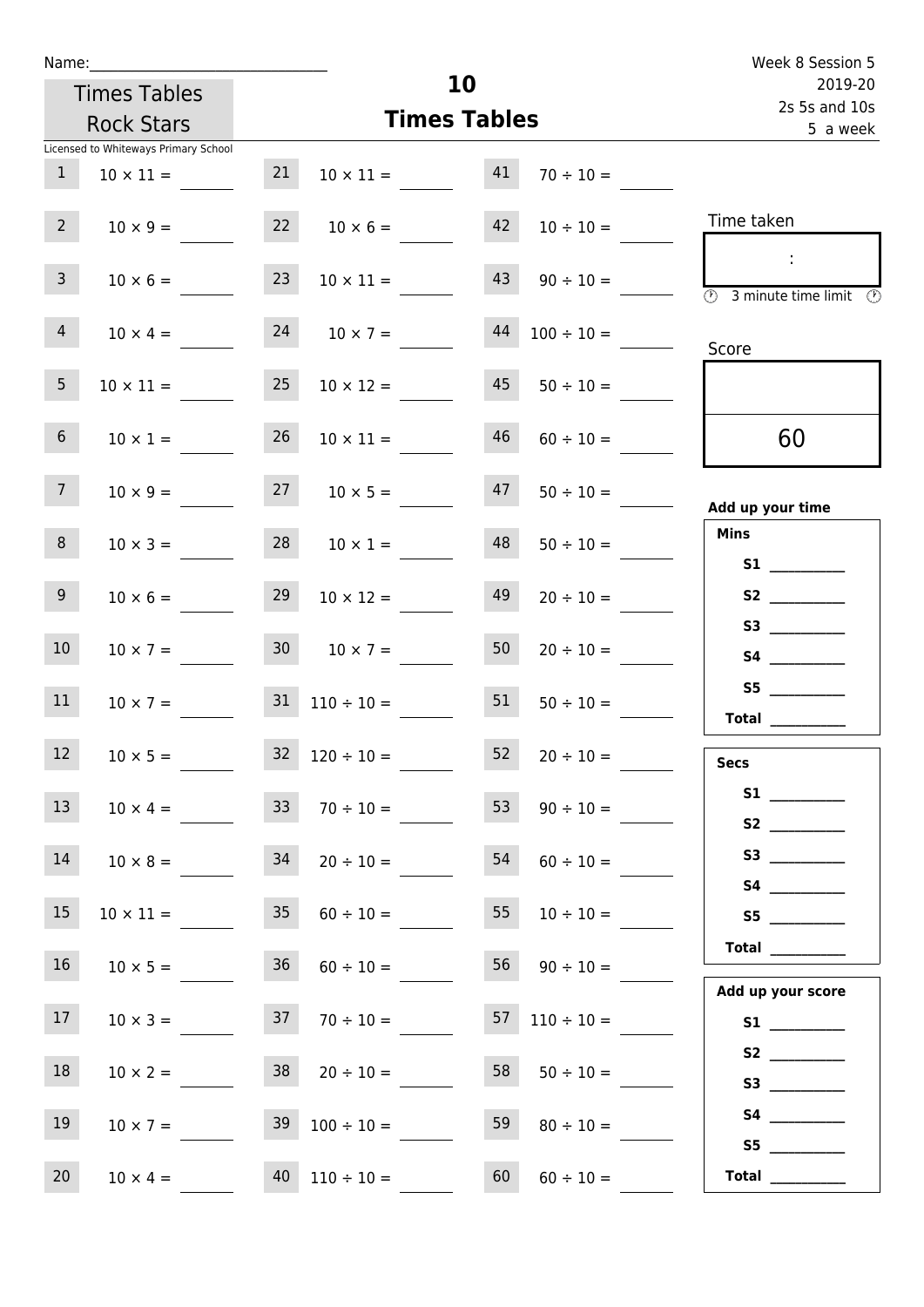| Name:           |                                      |                 |                 |                     |                 | Week 9 Session 1                                                                               |  |
|-----------------|--------------------------------------|-----------------|-----------------|---------------------|-----------------|------------------------------------------------------------------------------------------------|--|
|                 | <b>Times Tables</b>                  |                 |                 | 2,5,10              |                 | 2019-20                                                                                        |  |
|                 | <b>Rock Stars</b>                    |                 |                 | <b>Times Tables</b> |                 | 2s 5s and 10s<br>5 a week                                                                      |  |
|                 | Licensed to Whiteways Primary School |                 |                 |                     |                 |                                                                                                |  |
| $\mathbf{1}$    | $10 \times 7 =$                      | 21              | $2 \times 7 =$  | 41                  | $4 \times 2 =$  |                                                                                                |  |
| $2^{\circ}$     | $2 \times 7 =$                       | 22              | $10 \times 8 =$ | 42                  | $4 \times 5 =$  | Time taken                                                                                     |  |
| $\mathbf{3}$    | $2 \times 11 =$                      | 23              | $10 \times 1 =$ | 43                  | $8 \times 10 =$ | $\mathcal{L}_{\mathcal{A}}$<br>$\overline{(\mathcal{V})}$<br>3 minute time limit $\circled{0}$ |  |
| $\overline{4}$  | $2 \times 11 =$                      | 24              | $2 \times 2 =$  | 44                  | $7 \times 2 =$  | Score                                                                                          |  |
| 5 <sub>1</sub>  | $5 \times 11 =$                      | 25              | $5 \times 3 =$  | 45                  | $5 \times 5 =$  |                                                                                                |  |
| 6 <sup>1</sup>  | $5 \times 7 =$                       | 26              | $10 \times 4 =$ | 46                  | $12 \times 2 =$ | 60                                                                                             |  |
| 7 <sup>7</sup>  | $5 \times 9 =$                       | 27              | $10 \times 9 =$ | 47                  | $8 \times 10 =$ | What's your rock status?                                                                       |  |
| 8               | $2 \times 1 =$                       | 28              | $5 \times 6 =$  | 48                  | $7 \times 2 =$  | <b>NANNABE</b>                                                                                 |  |
| 9 <sup>°</sup>  | $2 \times 9 =$                       | 29              | $2 \times 11 =$ | 49                  | $4 \times 2 =$  | < 18 correct in 3 mins                                                                         |  |
| 10 <sup>°</sup> | $2 \times 1 =$                       | 30 <sub>2</sub> | $2 \times 1 =$  | 50                  | $1 \times 5 =$  | <b>GARAGE ROCKER</b><br>18-19 correct in 3 mins                                                |  |
| 11              | $5 \times 12 =$                      | 31              | $10 \times 5 =$ | 51                  | $2 \times 10 =$ | <b>BUSKRR</b><br>20-21 correct in 3 mins<br><b>4144ER</b>                                      |  |
| 12              | $10 \times 10 =$                     | 32              | $11\times10=$   | 52                  | $6 \times 2 =$  | 22-24 correct in 3 mins<br><b>UNSIGNED AST</b>                                                 |  |
| 13              | $2 \times 9 =$                       | 33 <sup>°</sup> | $11 \times 2 =$ | 53                  | $4 \times 5 =$  | 25-29 correct in 3 mins                                                                        |  |
| 14              | $10 \times 7 =$                      | 34              | $11 \times 5 =$ | 54                  | $2 \times 10 =$ | <b>BREAKTHROUGH ARTI<del>S</del>T</b><br>30-35 correct in 3 mins                               |  |
| 15              | $2 \times 11 =$                      | 35 <sub>1</sub> | $10 \times 5 =$ | 55                  | $11 \times 2 =$ | <b>SUPPORT AGT</b><br>36-44 correct in 3 mins                                                  |  |
| 16              | $5 \times 4 =$                       | 36              | $12 \times 2 =$ | 56                  | $6 \times 10 =$ | HEADLINER<br>45-59 correct in 3 mins<br><b>ROCK STAR</b>                                       |  |
| 17              | $2 \times 2 =$                       | 37              | $6 \times 5 =$  | 57                  | $9 \times 2 =$  | All correct in $\leq$ 3mins<br>ROCK LEGEND                                                     |  |
| 18              | $10 \times 4 =$                      | 38              | $10 \times 2 =$ | 58                  | $9 \times 2 =$  | All correct in $\leq 2$ min<br><b>ROCK HERO</b>                                                |  |
| 19              | $2 \times 1 =$                       | 39              | $1 \times 2 =$  | 59                  | $8 \times 2 =$  | All correct in $\leq 1$ min                                                                    |  |
| 20              | $10 \times 4 =$                      | 40              | $6 \times 2 =$  | 60                  | $1 \times 10 =$ | <b>TUARS TABLES</b><br>ROCK STARS                                                              |  |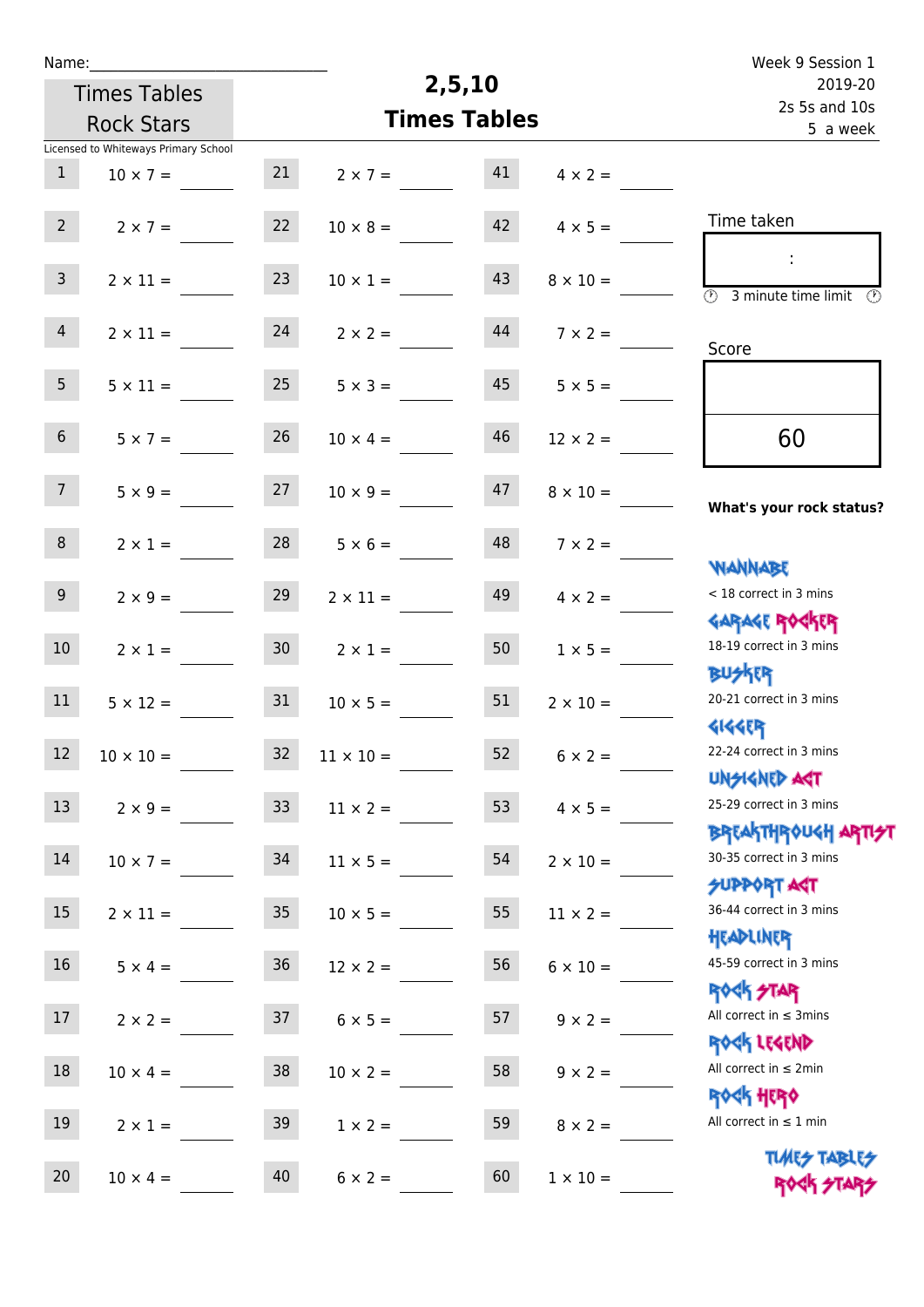| Name:           |                                      |        |                                  |                           | 2,5,10                   |    |                                  | Week 9 Session 2                                        |  |
|-----------------|--------------------------------------|--------|----------------------------------|---------------------------|--------------------------|----|----------------------------------|---------------------------------------------------------|--|
|                 | <b>Times Tables</b>                  |        |                                  |                           | 2019-20<br>2s 5s and 10s |    |                                  |                                                         |  |
|                 | <b>Rock Stars</b>                    |        |                                  |                           | <b>Times Tables</b>      |    | 5 a week                         |                                                         |  |
|                 | Licensed to Whiteways Primary School |        |                                  |                           |                          |    |                                  |                                                         |  |
| $\mathbf 1$     |                                      | 13     |                                  | 25                        | 37                       | 49 |                                  |                                                         |  |
|                 | $70\,$<br>10                         |        | 55<br>5 <sub>1</sub>             | $12\,$<br>$\overline{2}$  | 5<br>5                   |    | 6<br>$\overline{2}$              | Time taken                                              |  |
|                 |                                      |        |                                  |                           |                          |    |                                  |                                                         |  |
| $\overline{2}$  |                                      | 14     |                                  | 26                        | 38                       | 50 |                                  |                                                         |  |
|                 | $\overline{2}$<br>$\overline{4}$     |        | 5 <sub>5</sub><br>$50\,$         | 5<br>60                   | $110\,$<br>$10\,$        |    | 5<br>5                           | $\overline{\odot}$<br>$\bigcirc$<br>3 minute time limit |  |
|                 |                                      |        |                                  |                           |                          |    |                                  |                                                         |  |
| $\mathsf 3$     |                                      | 15     |                                  | 27                        | 39                       | 51 |                                  | Score                                                   |  |
|                 | 5<br>40                              |        | $\overline{5}$<br>5              | 25<br>5                   | $10\,$<br>$10\,$         |    | 5<br>20                          |                                                         |  |
| 4               |                                      | 16     |                                  | 28                        | 40                       | 52 |                                  |                                                         |  |
|                 | 50<br>10                             |        | 60<br>$10\,$                     | $30\,$<br>10 <sup>°</sup> | 16<br>$\overline{2}$     |    | 24<br>$\overline{2}$             | 60                                                      |  |
|                 |                                      |        |                                  |                           |                          |    |                                  |                                                         |  |
| $5\phantom{.0}$ |                                      | $17\,$ |                                  | 29                        | 41                       | 53 |                                  | What's your rock status?                                |  |
|                 | 5<br>25                              |        | 15<br>5 <sub>5</sub>             | 25<br>5                   | $20\,$<br>$10\,$         |    | 5<br>45                          |                                                         |  |
|                 |                                      |        |                                  |                           |                          |    |                                  | <b><i>NANNABE</i></b>                                   |  |
| $6\,$           |                                      | 18     |                                  | 30                        | 42                       | 54 |                                  | < 18 correct in 3 mins                                  |  |
|                 | $30\,$<br>$10\,$                     |        | $\overline{2}$<br>$\overline{4}$ | 5<br>$15\,$               | 25<br>$\overline{5}$     |    | 5<br>45                          |                                                         |  |
|                 |                                      |        |                                  |                           |                          |    |                                  | 18-19 correct in 3 mins                                 |  |
|                 |                                      |        |                                  |                           |                          |    |                                  | <b>BUSKER</b><br>20-21 correct in 3 mins                |  |
| 7               |                                      | 19     |                                  | 31                        | 43                       | 55 |                                  |                                                         |  |
|                 | 5<br>45                              |        | 5<br>40                          | 6<br>$\overline{2}$       | 5<br>$10\,$              |    | 6<br>2                           | 4144ER<br>22-24 correct in 3 mins                       |  |
|                 |                                      |        |                                  |                           |                          |    |                                  | <b>UNSIGNED AST</b>                                     |  |
| 8               |                                      | 20     |                                  | 32                        | 44                       | 56 |                                  | 25-29 correct in 3 mins                                 |  |
|                 | $\overline{2}$<br>$\overline{2}$     |        | 60<br>$10\,$                     | $\overline{2}$<br>$20\,$  | $18\,$<br>$\overline{2}$ |    | 10 <sub>1</sub><br> 100          | <b>BREAKTHROUGH</b>                                     |  |
|                 |                                      |        |                                  |                           |                          |    |                                  | 30-35 correct in 3 mins                                 |  |
| 9               |                                      | 21     |                                  | 33                        | 45                       | 57 |                                  | <b>SUPPORT AGT</b>                                      |  |
|                 | 5<br>60                              |        | 60<br>$10\,$                     | $\vert$ 100<br>$10\,$     | 50<br>$10\,$             |    | 18<br>$\overline{2}$             | 36-44 correct in 3 mins                                 |  |
|                 |                                      |        |                                  |                           |                          |    |                                  | HEADLINER                                               |  |
| 10              |                                      | 22     |                                  | 34                        | 46                       | 58 |                                  | 45-59 correct in 3 mins                                 |  |
|                 | $\overline{2}$<br>16                 |        | 12<br>$2^{\circ}$                | 5<br>30                   | 15<br>5                  |    | $\overline{2}$<br>$\overline{2}$ | <b>ROCK STAR</b><br>All correct in $\leq$ 3mins         |  |
|                 |                                      |        |                                  |                           |                          |    |                                  | ROCK LEGEND                                             |  |
| 11              |                                      | 23     |                                  | 35                        | 47                       | 59 |                                  | All correct in $\leq 2$ min                             |  |
|                 | 20<br>$10\,$                         |        | 40<br>5                          | 8<br>$\overline{2}$       | $70\,$<br>$10\,$         |    | 5<br>40                          | ROCK HERO                                               |  |
|                 |                                      |        |                                  |                           |                          |    |                                  | All correct in $\leq 1$ min                             |  |
| 12              |                                      | 24     |                                  | 36                        | 48                       | 60 |                                  | TUAR <del>S</del> TABI                                  |  |
|                 | 35<br>5                              |        | 60<br>5                          | $\bf 8$<br>$\overline{2}$ | 5<br>5                   |    | 25<br>5                          |                                                         |  |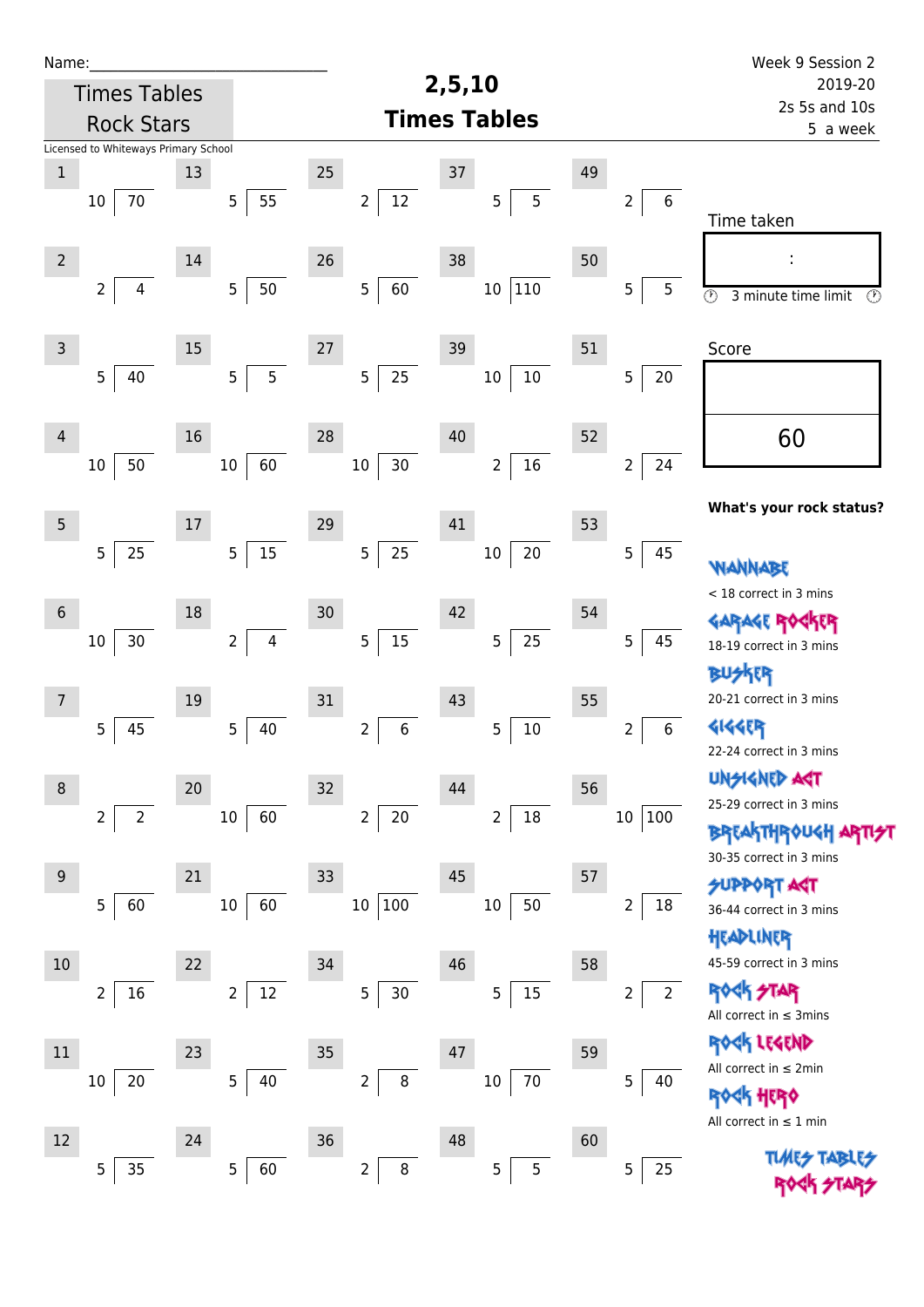| Name:            |                                      |        |                      |                        |                         |    |                   | Week 9 Session 3                              |
|------------------|--------------------------------------|--------|----------------------|------------------------|-------------------------|----|-------------------|-----------------------------------------------|
|                  | <b>Times Tables</b>                  |        |                      |                        | 2,5,10                  |    |                   | 2019-20                                       |
|                  | <b>Rock Stars</b>                    |        |                      |                        | <b>Times Tables</b>     |    |                   | 2s 5s and 10s<br>5 a week                     |
|                  | Licensed to Whiteways Primary School |        |                      |                        |                         |    |                   |                                               |
| $\mathbf{1}$     | 5<br>$\times$ 9                      | 13     | $10\,$<br>$\times$ 1 | 10<br>25<br>$\times$ 4 | 10<br>37<br>$\times$ 11 | 49 | 10<br>$\times$ 11 |                                               |
|                  |                                      |        |                      |                        |                         |    |                   | Time taken                                    |
|                  |                                      |        |                      |                        |                         |    |                   |                                               |
| $\overline{2}$   | $\overline{2}$<br>$\times$ 7         | $14\,$ | 5<br>$\times$ 3      | 5<br>26<br>$\times$ 10 | 10<br>38<br>$\times$ 7  | 50 | 5<br>$\times$ 12  | ÷                                             |
|                  |                                      |        |                      |                        |                         |    |                   | $\circled{r}$<br>3 minute time limit<br>⊕     |
|                  | $\overline{2}$                       |        | 5                    | $\overline{2}$         | 5                       |    | 10                |                                               |
| $\mathsf{3}$     | $\times$ 9                           | 15     | $\times$ 11          | 27<br>$\times$ 3       | 39<br>$\times 8$        | 51 | $\times 2$        | Score                                         |
|                  |                                      |        |                      |                        |                         |    |                   |                                               |
| $\overline{4}$   | 10                                   | 16     | 10                   | 10<br>28               | 10<br>40                | 52 | 5                 |                                               |
|                  | $\times 2$                           |        | $\times$ 9           | $\times$ 2             | $\times$ 12             |    | $\times$ 10       | 60                                            |
|                  |                                      |        |                      |                        |                         |    |                   |                                               |
| 5                | $\overline{2}$                       | 17     | 5                    | 5<br>29                | $\overline{2}$<br>41    | 53 | $\overline{2}$    | What's your rock status?                      |
|                  | $\times 2$                           |        | $\times$ 3           | $\times$ 7             | $\times 2$              |    | $\times 8$        |                                               |
|                  |                                      |        |                      |                        |                         |    |                   | WANNABE                                       |
| $\sqrt{6}$       | 5                                    | $18\,$ | $\overline{2}$       | 10<br>30               | 2<br>42                 | 54 | 5                 | < 18 correct in 3 mins                        |
|                  | $\times$ 7                           |        | $\times$ 4           | $\times$ 5             | $\times$ 10             |    | $\times$ 10       | <b>GARAGE ROCKER</b>                          |
|                  |                                      |        |                      |                        |                         |    |                   | 18-19 correct in 3 mins<br><b>BU外界</b>        |
| $\overline{7}$   | $10\,$                               | 19     | 5                    | $\sqrt{5}$<br>31       | 2<br>43                 | 55 | $\overline{2}$    | 20-21 correct in 3 mins                       |
|                  | $\times$ 1                           |        | $\times$ 3           | $\times$ 3             | $\times 6$              |    | $\times$ 3        | <b>4144EP</b>                                 |
|                  |                                      |        |                      |                        |                         |    |                   | 22-24 correct in 3 mins                       |
| $\boldsymbol{8}$ | $10\,$                               | 20     | 5                    | $\sqrt{5}$<br>32       | 5<br>44                 | 56 | $\overline{2}$    | <b>UNSIGNED AGT</b>                           |
|                  | $\times$ 11                          |        | $\times$ 3           | $\times$ 3             | $\times$ 12             |    | $\times$ 12       | 25-29 correct in 3 mins                       |
|                  |                                      |        |                      |                        |                         |    |                   | ΒΡΓΑ <sup>Κ</sup> ΤΗΡΟυΚΗ ΑΡΤΙ <del>2</del> Τ |
| $9$              | 5                                    | 21     | $\overline{2}$       | 10<br>33               | 5<br>45                 | 57 | 10                | 30-35 correct in 3 mins                       |
|                  | $\times$ 1                           |        | $\times 2$           | $\times$ 4             | $\times$ 11             |    | $\times$ 4        | <b>SUPPORT ART</b><br>36-44 correct in 3 mins |
|                  |                                      |        |                      |                        |                         |    |                   | HEADLINER                                     |
| $10\,$           | $\overline{\mathbf{c}}$              | 22     | $\overline{2}$       | $\overline{c}$<br>34   | 5<br>46                 | 58 | $\mathbf 5$       | 45-59 correct in 3 mins                       |
|                  | $\times 8$                           |        | $\times$ 8           | $\times$ 10            | $\times$ 9              |    | $\times$ 2        | <b>ROCK STAR</b>                              |
|                  |                                      |        |                      |                        |                         |    |                   | All correct in $\leq$ 3mins                   |
| 11               | 5                                    | 23     | $\overline{5}$       | 10<br>35               | 5<br>$47\,$             | 59 | $10\,$            | ROCK LEGEND                                   |
|                  | $\times$ 10                          |        | $\times$ 12          | $\times$ 12            | $\times$ 8              |    | $\times$ 3        | All correct in $\leq 2$ min                   |
|                  |                                      |        |                      |                        |                         |    |                   | ROCK HERO                                     |
| 12               | $\overline{\mathbf{c}}$              | 24     | $\overline{5}$       | $\sqrt{5}$<br>36       | $10\,$<br>48            | 60 | $10\,$            | All correct in $\leq 1$ min                   |
|                  | $\times$ 2                           |        | $\times$ 6           | $\times$ 5             | $\times$ 10             |    | $\times$ 11       | <b>TUARS TABLES</b>                           |
|                  |                                      |        |                      |                        |                         |    |                   | ROCK STARS                                    |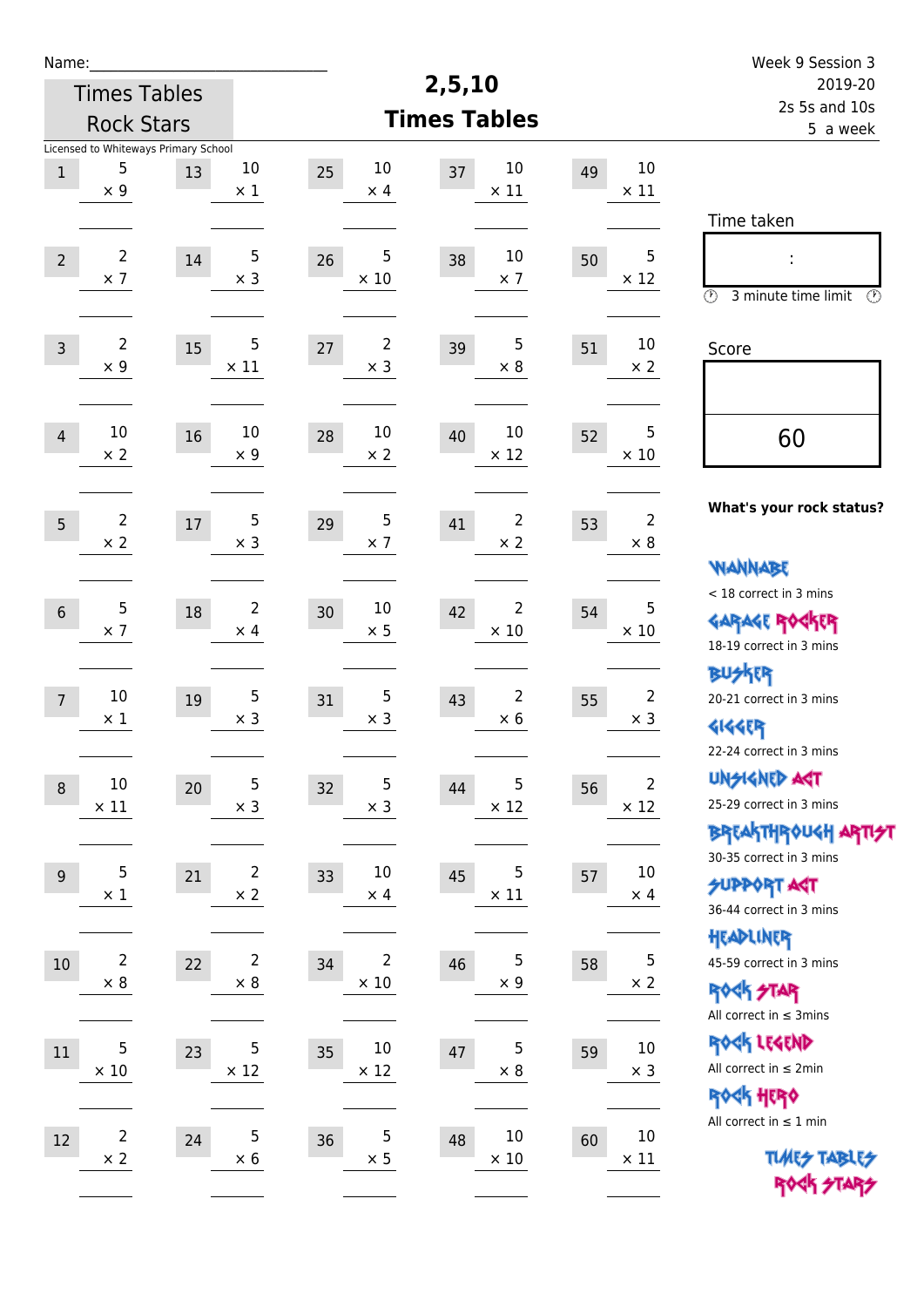| Name:           |                                      |                 | Week 9 Session 4    |        |                 |                                                                  |
|-----------------|--------------------------------------|-----------------|---------------------|--------|-----------------|------------------------------------------------------------------|
|                 | <b>Times Tables</b>                  |                 |                     | 2,5,10 |                 | 2019-20<br>2s 5s and 10s                                         |
|                 | <b>Rock Stars</b>                    |                 | <b>Times Tables</b> |        | 5 a week        |                                                                  |
|                 | Licensed to Whiteways Primary School |                 |                     |        |                 |                                                                  |
| $\mathbf{1}$    | $20 \div 2 =$                        | 21              | $50 \div 5 =$       | 41     | $22 \div 2 =$   |                                                                  |
| 2 <sup>7</sup>  | $8 \div 2 =$                         | 22              | $20 \div 10 =$      | 42     | $50 \div 5 =$   | Time taken                                                       |
| 3 <sup>7</sup>  | $12 \div 2 =$                        | 23              | $16 \div 2 =$       | 43     | $15 \div 5 =$   | $\overline{\mathcal{O}}$<br>3 minute time limit                  |
| 4               | $8 \div 2 =$                         | 24              | $110 \div 10 =$     | 44     | $24 \div 2 =$   | Score                                                            |
| 5 <sub>1</sub>  | $14 \div 2 =$                        | 25              | $20 \div 2 =$       | 45     | $5 \div 5 =$    |                                                                  |
| 6               | $70 \div 10 =$                       | 26              | $25 \div 5 =$       | 46     | $20 \div 5 =$   | 60                                                               |
| $7\overline{ }$ | $25 \div 5 =$                        | 27              | $25 \div 5 =$       | 47     | $80 \div 10 =$  | What's your rock status?                                         |
| 8               | $10 \div 2 =$                        | 28              | $20 \div 10 =$      | 48     | $15 \div 5 =$   |                                                                  |
| 9 <sup>°</sup>  | $60 \div 10 =$                       | 29              | $20 \div 5 =$       | 49     | $60 \div 5 =$   | <b>NANNABE</b><br>< 18 correct in 3 mins                         |
| 10 <sup>°</sup> | $4 \div 2 =$                         | 30 <sub>o</sub> | $100 \div 10 =$     | 50     | $10 \div 5 =$   | <b>GARAGE ROGKER</b><br>18-19 correct in 3 mins                  |
| 11              | $50 \div 10 =$                       | 31              | $55 \div 5 =$       | 51     | $120 \div 10 =$ | <b>BUSKER</b><br>20-21 correct in 3 mins                         |
| 12              | $120 \div 10 =$                      | 32              | $16 \div 2 =$       | 52     | $25 \div 5 =$   | <b>4144EP</b><br>22-24 correct in 3 mins                         |
| 13              | $22 \div 2 =$                        | 33 <sup>°</sup> | $18 \div 2 =$       | 53     | $70 \div 10 =$  | <b>UNSIGNED AGT</b><br>25-29 correct in 3 mins                   |
| 14              | $35 \div 5 =$                        | 34              | $2 \div 2 =$        | 54     | $5 \div 5 =$    | <b>BREAKTHROUGH ARTI<del>S</del>T</b><br>30-35 correct in 3 mins |
| 15              | $22 \div 2 =$                        | 35              | $70 \div 10 =$      | 55     | $10 \div 5 =$   | <b>SUPPORT AGT</b><br>36-44 correct in 3 mins                    |
| 16              | $10 \div 10 =$                       | 36 <sup>°</sup> | $20 \div 5 =$       | 56     | $40 \div 5 =$   | HEADLINER<br>45-59 correct in 3 mins                             |
| 17              | $70 \div 10 =$                       | 37              | $16 \div 2 =$       | 57     | $10 \div 10 =$  | ROCK STAR<br>All correct in $\leq$ 3mins                         |
| 18              | $60 \div 5 =$                        | 38              | $14 \div 2 =$       | 58     | $80 \div 10 =$  | ROCK LEGEND<br>All correct in $\leq 2$ min                       |
| 19              | $24 \div 2 =$                        | 39              | $30 \div 10 =$      | 59     | $8 \div 2 =$    | ROCK HERO<br>All correct in $\leq 1$ min                         |
| 20 <sub>2</sub> | $50 \div 5 =$                        | 40              | $50 \div 5 =$       | 60     | $6 \div 2 =$    | <b>TUARS TABLES</b><br>ROCK STARS                                |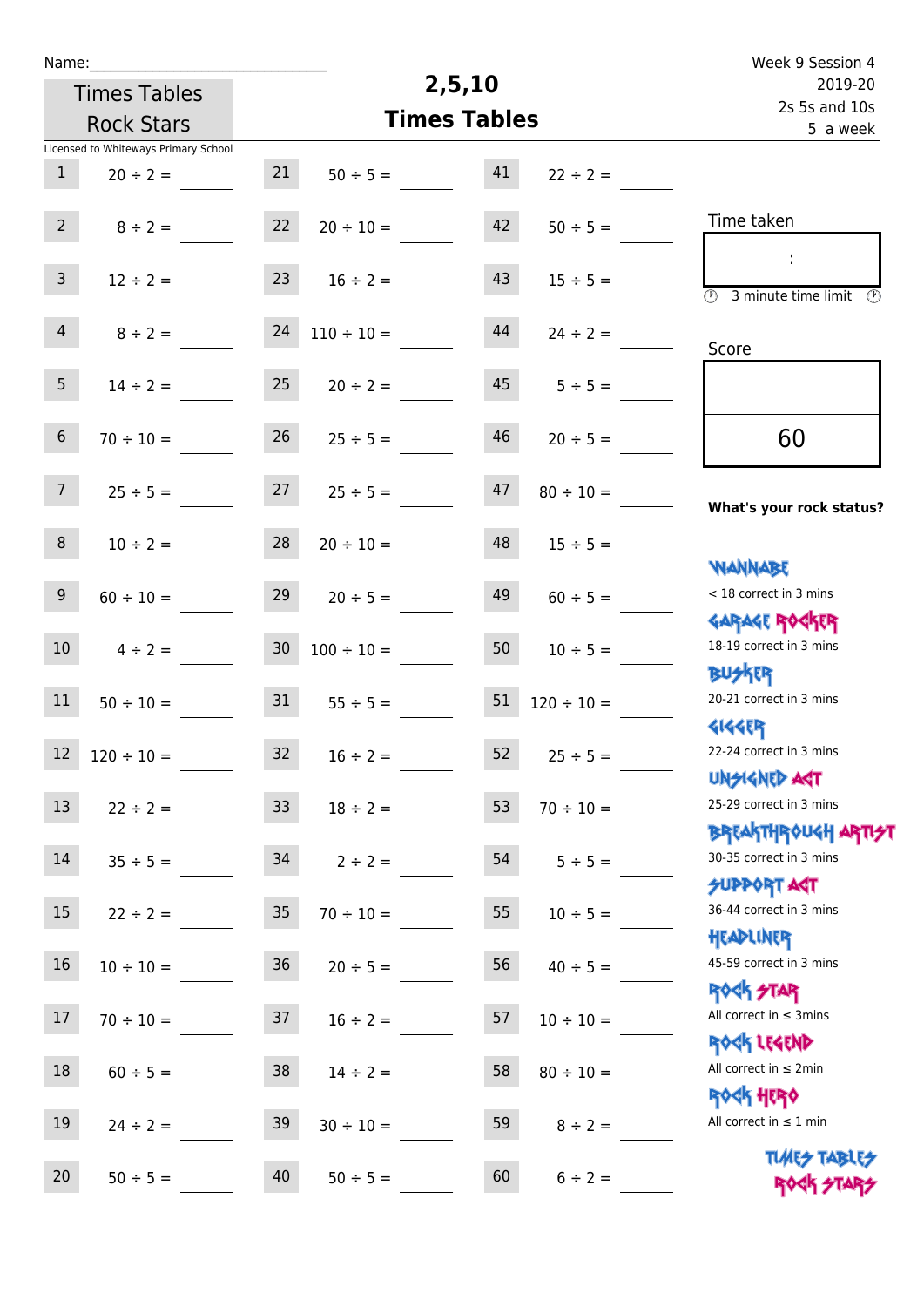| Name:                                |                 |                      |                     |                      | Week 9 Session 5                                                                           |
|--------------------------------------|-----------------|----------------------|---------------------|----------------------|--------------------------------------------------------------------------------------------|
| <b>Times Tables</b>                  |                 |                      | 2,5,10              |                      | 2019-20                                                                                    |
| <b>Rock Stars</b>                    |                 |                      | <b>Times Tables</b> |                      | 2s 5s and 10s<br>5 a week                                                                  |
| Licensed to Whiteways Primary School |                 |                      |                     |                      |                                                                                            |
| 1<br>$5 \times 5 =$                  | 21              | $10 \times 2 =$      | 41                  | $40 \div 10 =$       |                                                                                            |
| $2^{\circ}$<br>$10 \times 4 =$       | 22              | $2 \times 7 =$       |                     | $42 \t 6 \div 2 =$   | Time taken                                                                                 |
| 3 <sup>7</sup><br>$5 \times 8 =$     | 23              | $10 \times 4 =$      | 43                  | $50 \div 5 =$        | $\sim 10$<br>$\overline{\textcircled{2}}$ 3 minute time limit $\overline{\textcircled{5}}$ |
| 4<br>$5 \times 4 =$                  | 24              | $10 \times 1 =$      | 44                  | $10 \div 2 =$        | Score                                                                                      |
| 5 <sub>1</sub><br>$5 \times 12 =$    |                 | $25 \t 5 \times 5 =$ | 45                  | $60 \div 10 =$       |                                                                                            |
| 6 <sup>1</sup><br>$10 \times 6 =$    |                 | $26$ $2 \times 4 =$  |                     | $46$ $22 \div 2 =$   | 60                                                                                         |
| 7 <sup>7</sup><br>$10 \times 11 =$   | 27              | $5 \times 4 =$       | 47                  | $16 \div 2 =$        | Add up your time                                                                           |
| 8 <sub>1</sub><br>$2 \times 12 =$    | 28              | $10 \times 3 =$      | 48                  | $40 \div 10 =$       | <b>Mins</b><br>S1                                                                          |
| 9<br>$5 \times 11 =$                 | 29              | $2 \times 2 =$       | 49                  | $18 \div 2 =$        | S2                                                                                         |
| 10 <sup>°</sup><br>$2 \times 11 =$   | 30 <sup>1</sup> | $2 \times 1 =$       | 50                  | $12 \div 2 =$        | S3                                                                                         |
| 11<br>$10 \times 8 =$                | 31              | $60 \div 10 =$       | 51                  | $15 \div 5 =$        | S5<br>Total $\_\_$                                                                         |
| 12<br>$10 \times 6 =$                |                 | $32 \t35 \div 5 =$   | 52                  | $24 \div 2 =$        | <b>Secs</b>                                                                                |
| 13<br>$5 \times 11 =$                | 33              | $6 \div 2 =$         | 53                  | $18 \div 2 =$        | <b>S2 S2</b>                                                                               |
| 14<br>$2 \times 6 =$                 | 34              | $40 \div 5 =$        |                     | $54 \t 8 \div 2 =$   | S3                                                                                         |
| 15<br>$5 \times 7 =$                 |                 | $35 \t 45 \div 5 =$  | 55                  | $10 \div 10 =$       | S5                                                                                         |
| 16 <sup>1</sup><br>$2 \times 6 =$    | 36              | $70 \div 10 =$       |                     | 56 $24 \div 2 =$     | Total                                                                                      |
| 17<br>$2 \times 10 =$                | 37              | $20 \div 10 =$       |                     | 57 $16 \div 2 =$     | Add up your score                                                                          |
| 18<br>$5 \times 8 =$                 | 38              | $24 \div 2 =$        | 58                  | $60 \div 5 =$        | S3                                                                                         |
| 19<br>$5 \times 9 =$                 | 39              | $60 \div 10 =$       | 59                  | $60 \div 5 =$        |                                                                                            |
| 20<br>$2 \times 7 =$                 | 40              | $40 \div 5 =$        |                     | $60$ $110 \div 10 =$ | S5<br>Total $\_\_$                                                                         |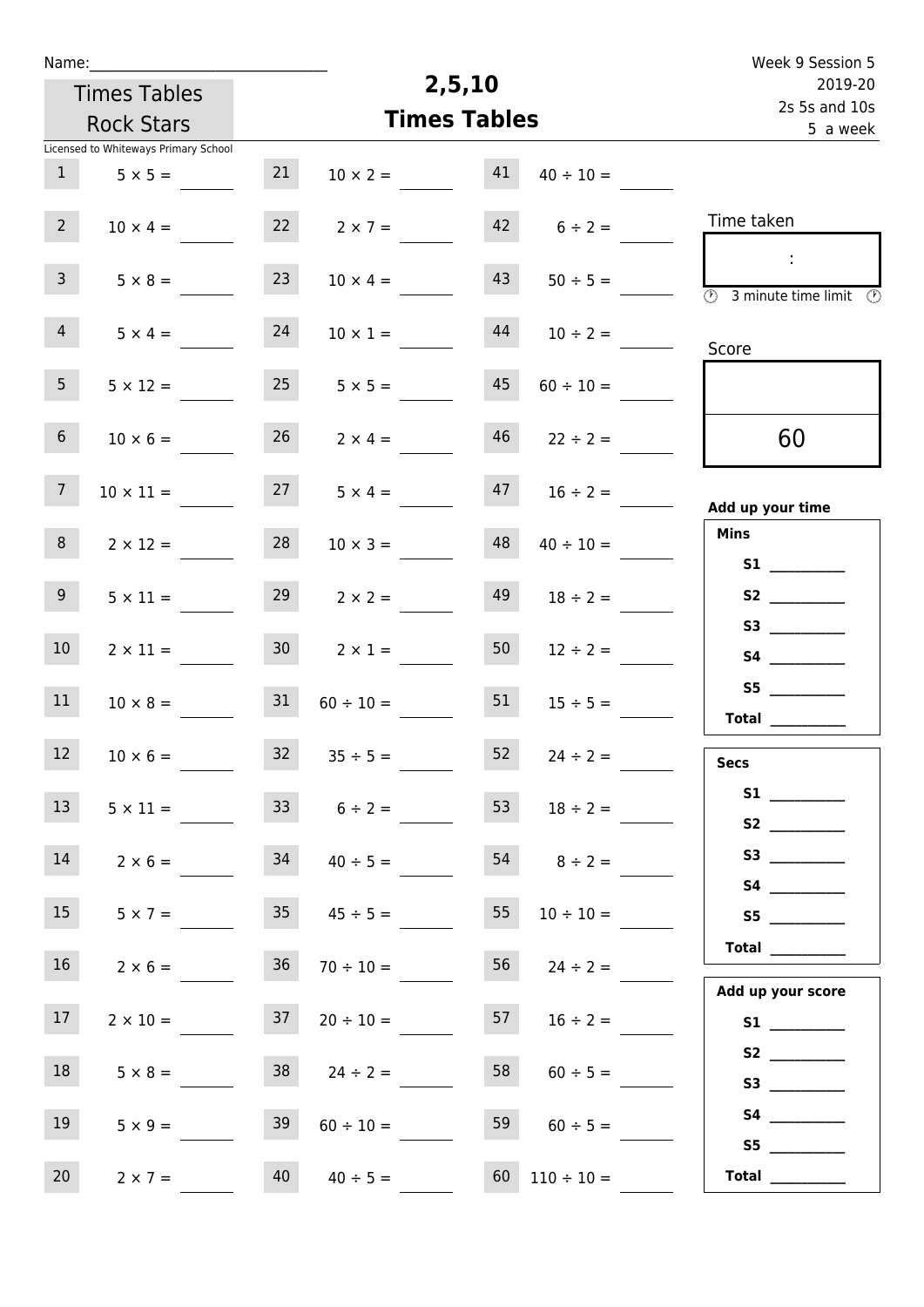| Name:           |                                      |                 |                 |                     |                  | Week 10 Session 1                                                |
|-----------------|--------------------------------------|-----------------|-----------------|---------------------|------------------|------------------------------------------------------------------|
|                 | <b>Times Tables</b>                  |                 |                 | 2,5,10              |                  | 2019-20                                                          |
|                 | <b>Rock Stars</b>                    |                 |                 | <b>Times Tables</b> |                  | 2s 5s and 10s<br>5 a week                                        |
|                 | Licensed to Whiteways Primary School |                 |                 |                     |                  |                                                                  |
| 1               | $5 \times 9 =$                       | 21              | $2 \times 6 =$  | 41                  | $12 \times 10 =$ |                                                                  |
| $2^{\circ}$     | $10 \times 7 =$                      | 22              | $10 \times 1 =$ | 42                  | $12 \times 10 =$ | Time taken                                                       |
| 3 <sup>7</sup>  | $5 \times 8 =$                       | 23              | $2 \times 2 =$  | 43                  | $5 \times 2 =$   | $\overline{(\mathcal{V})}$<br>3 minute time limit $\circled{b}$  |
| $\overline{4}$  | $5 \times 7 =$                       | 24              | $10 \times 8 =$ | 44                  | $9 \times 5 =$   | Score                                                            |
| 5 <sub>1</sub>  | $2 \times 7 =$                       | 25              | $10 \times 2 =$ | 45                  | $9 \times 2 =$   |                                                                  |
| 6 <sup>1</sup>  | $10 \times 4 =$                      | 26              | $2 \times 9 =$  | 46                  | $11 \times 5 =$  | 60                                                               |
| 7 <sup>7</sup>  | $10 \times 12 =$                     | 27              | $10 \times 3 =$ | 47                  | $3 \times 2 =$   | What's your rock status?                                         |
| 8               | $5 \times 9 =$                       | 28              | $2 \times 2 =$  | 48                  | $9 \times 5 =$   | <b>NANNABE</b>                                                   |
| 9               | $2 \times 2 =$                       | 29              | $10 \times 4 =$ | 49                  | $1 \times 2 =$   | < 18 correct in 3 mins<br><b>GARAGE ROCKER</b>                   |
| 10 <sup>°</sup> | $2 \times 6 =$                       | 30 <sub>o</sub> | $2 \times 7 =$  | 50                  | $1 \times 5 =$   | 18-19 correct in 3 mins<br><b>BUSKRR</b>                         |
| 11              | $10 \times 10 =$                     | 31              | $6 \times 10 =$ | 51                  | $5 \times 5 =$   | 20-21 correct in 3 mins<br><b>4144ER</b>                         |
| 12              | $10 \times 5 =$                      | 32              | $7 \times 10 =$ | 52                  | $12 \times 5 =$  | 22-24 correct in 3 mins<br><b>UNSIGNED AST</b>                   |
| 13              | $2 \times 11 =$                      | 33              | $1 \times 2 =$  | 53                  | $10 \times 2 =$  | 25-29 correct in 3 mins                                          |
| 14              | $5 \times 7 =$                       | 34              | $7 \times 5 =$  | 54                  | $11 \times 2 =$  | <b>BREAKTHROUGH ARTI<del>S</del>T</b><br>30-35 correct in 3 mins |
| 15              | $10 \times 1 =$                      | 35 <sub>o</sub> | $2 \times 10 =$ | 55                  | $4 \times 2 =$   | <b>SUPPORT AGT</b><br>36-44 correct in 3 mins                    |
| 16              | $5 \times 4 =$                       | 36              | $10 \times 5 =$ | 56                  | $2 \times 5 =$   | HEADLINER<br>45-59 correct in 3 mins                             |
| 17              | $2 \times 6 =$                       | 37              | $6 \times 2 =$  | 57                  | $7 \times 5 =$   | <b>ROCK STAR</b><br>All correct in $\leq$ 3mins<br>ROCK LEGEND   |
| 18              | $10 \times 3 =$                      | 38              | $6 \times 5 =$  | 58                  | $11 \times 5 =$  | All correct in $\leq 2$ min                                      |
| 19              | $5 \times 2 =$                       | 39              | $9 \times 5 =$  | 59                  | $4 \times 10 =$  | <b>ROCK HERO</b><br>All correct in $\leq 1$ min                  |
| 20              | $2 \times 4 =$                       | 40              | $6 \times 5 =$  | 60                  | $12 \times 10 =$ | <b>TUARS TABLES</b><br>ROCK STA                                  |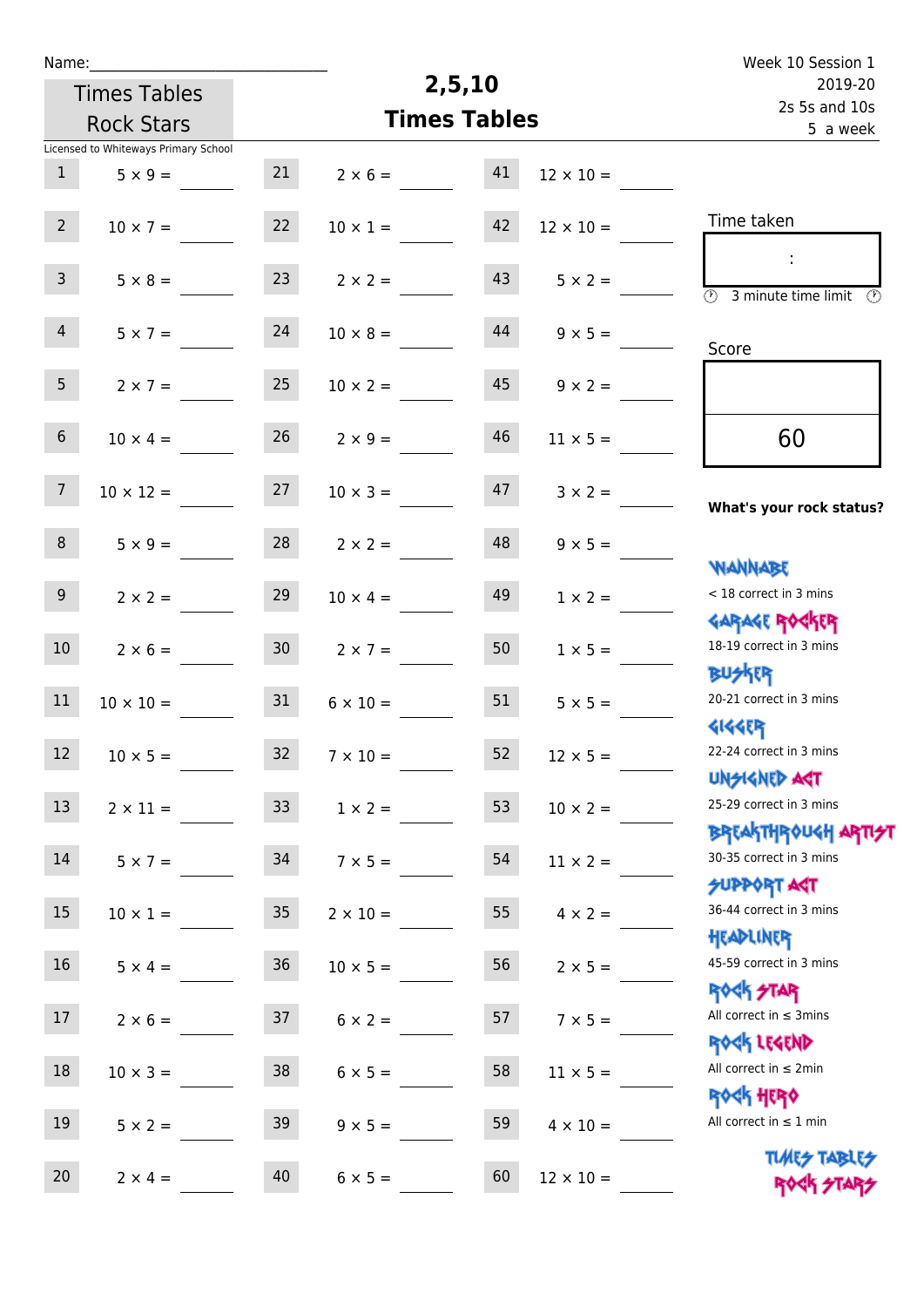| Name:          |                                      |        |                           |                                  |                          |                           |                         | Week 10 Session 2                                                |
|----------------|--------------------------------------|--------|---------------------------|----------------------------------|--------------------------|---------------------------|-------------------------|------------------------------------------------------------------|
|                | <b>Times Tables</b>                  |        |                           | 2,5,10                           | 2019-20                  |                           |                         |                                                                  |
|                | <b>Rock Stars</b>                    |        |                           |                                  | <b>Times Tables</b>      | 2s 5s and 10s<br>5 a week |                         |                                                                  |
|                | Licensed to Whiteways Primary School |        |                           |                                  |                          |                           |                         |                                                                  |
| $\mathbf 1$    |                                      | 13     |                           | 25                               | 37                       | 49                        |                         |                                                                  |
|                | $\overline{2}$<br>6                  |        | $10\,$<br>5 <sub>5</sub>  | $\overline{2}$<br>$\overline{2}$ | $10\,$<br>60             |                           | 10<br>50                | Time taken                                                       |
| $\overline{2}$ |                                      | 14     |                           | 26                               | 38                       | 50                        |                         |                                                                  |
|                | $\overline{2}$<br>16                 |        | 5 <sub>5</sub><br>25      | 40<br>10                         | 25<br>$\sqrt{5}$         |                           | 10<br>10                | $\overline{\odot}$<br>3 minute time limit<br>$\circled{r}$       |
| $\mathsf 3$    |                                      | 15     |                           | 27                               | 39                       | 51                        |                         | Score                                                            |
|                | $\overline{2}$<br>4                  |        | 100<br>$10\,$             | $\overline{5}$<br>60             | $10\,$<br>$10\,$         |                           | 35<br>5                 |                                                                  |
| $\overline{4}$ |                                      | 16     |                           | 28                               | 40                       | 52                        |                         | 60                                                               |
|                | $\overline{2}$<br>$\overline{2}$     |        | 45<br>5 <sub>1</sub>      | $18\,$<br>$\overline{2}$         | 60<br>$\overline{5}$     |                           | 14<br>$\overline{2}$    |                                                                  |
| $\overline{5}$ |                                      | 17     |                           | 29                               | 41                       | 53                        |                         | What's your rock status?                                         |
|                | 120<br>10                            |        | 30<br>5                   | $10\,$<br>$\overline{2}$         | $12\,$<br>$\overline{2}$ |                           | 12<br>$\overline{2}$    | WANNABE                                                          |
| $6\phantom{1}$ |                                      | 18     |                           | 30                               | 42                       | 54                        |                         | < 18 correct in 3 mins                                           |
|                | $15\,$<br>$\overline{5}$             |        | 10 110                    | 5<br>60                          | $18\,$<br>$\mathbf 2$    |                           | 20<br>10                | <b>GARAGE RO</b><br>18-19 correct in 3 mins                      |
|                |                                      |        |                           |                                  |                          |                           |                         | <b>BUSKER</b><br>20-21 correct in 3 mins                         |
| $\overline{7}$ | 5<br>55                              | 19     | 18<br>2                   | 31<br>60<br>$10\,$               | 43<br>10<br>$10\,$       | 55                        | 5<br>35                 | <b>4144EP</b>                                                    |
|                |                                      |        |                           |                                  |                          |                           |                         | 22-24 correct in 3 mins                                          |
| $\,8\,$        |                                      | $20\,$ |                           | 32                               | 44                       | 56                        |                         | <b>UNSIGNED AGT</b>                                              |
|                | $\overline{2}$<br>18                 |        | 2 <sup>1</sup><br>24      | $\overline{2}$<br>24             | $20\,$<br>$10\,$         |                           | $\overline{2}$<br>16    | 25-29 correct in 3 mins                                          |
|                |                                      |        |                           |                                  |                          |                           |                         | <b>BREAKTHROUGH ARTI<del>S</del>T</b><br>30-35 correct in 3 mins |
| 9              |                                      | 21     |                           | 33                               | $45\,$                   | 57                        |                         | <b>SUPPORT AGT</b>                                               |
|                | 50<br>5                              |        | 10<br>$10\,$              | 20<br>10                         | 45<br>5                  |                           | 2<br>4                  | 36-44 correct in 3 mins                                          |
|                |                                      |        |                           |                                  |                          |                           |                         | HEADLINER                                                        |
| 10             |                                      | 22     |                           | 34                               | 46                       | 58                        |                         | 45-59 correct in 3 mins                                          |
|                | $\overline{2}$<br>8                  |        | 10 120                    | $\overline{2}$<br>16             | 5<br>5                   |                           | $ 120\rangle$<br>$10\,$ | <b>ROCK STAR</b><br>All correct in $\leq$ 3mins                  |
| $11\,$         |                                      | 23     |                           | 35                               | 47                       | 59                        |                         | ROCK LEGEND                                                      |
|                | $\overline{2}$<br>4                  |        | $5\phantom{.0}$<br>$10\,$ | $10\,$<br>50                     | 40<br>$10\,$             |                           | $10\,$<br>60            | All correct in $\leq 2$ min                                      |
| 12             |                                      |        |                           | 36                               | 48                       | 60                        |                         | <b>ROGH HERO</b><br>All correct in $\leq 1$ min                  |
|                |                                      | 24     | 16<br>$\overline{2}$      | 90                               | 14<br>$\overline{2}$     |                           |                         |                                                                  |
|                | $\overline{2}$<br>14                 |        |                           | $10\,$                           |                          |                           | $10\,$                  |                                                                  |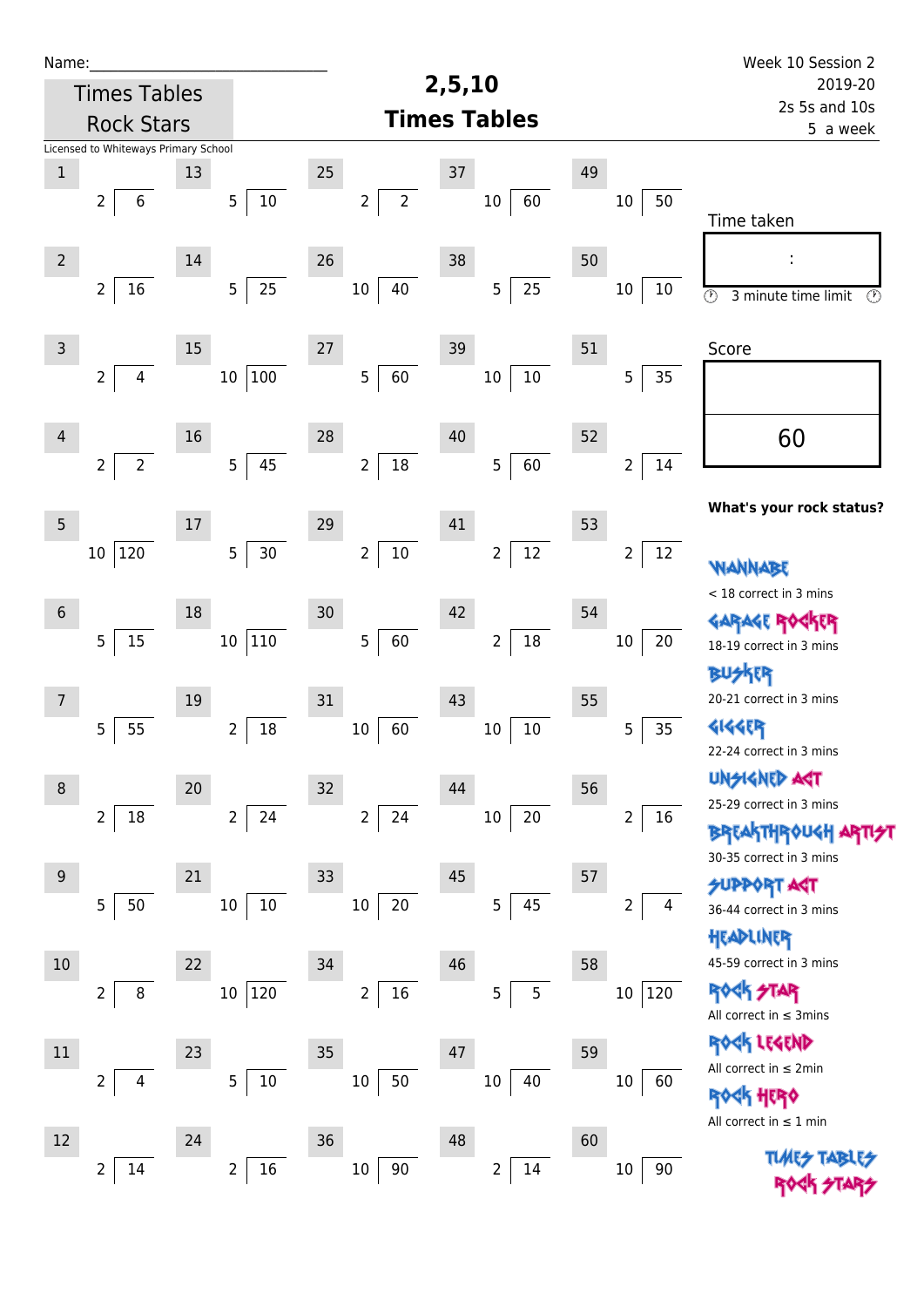| Name:                                |                         |                               |                          |                     |                              |    |                  | Week 10 Session 3                               |
|--------------------------------------|-------------------------|-------------------------------|--------------------------|---------------------|------------------------------|----|------------------|-------------------------------------------------|
|                                      | <b>Times Tables</b>     |                               |                          | 2,5,10              |                              |    |                  | 2019-20                                         |
|                                      | <b>Rock Stars</b>       |                               |                          | <b>Times Tables</b> |                              |    |                  | 2s 5s and 10s<br>5 a week                       |
| Licensed to Whiteways Primary School |                         |                               |                          |                     |                              |    |                  |                                                 |
| $\mathbf 1$                          | 5                       | $10\,$<br>13                  | $\sqrt{5}$<br>25         | 37                  | 2                            | 49 | $\overline{2}$   |                                                 |
| $\times 8$                           |                         | $\times$ 11                   | $\times$ 3               |                     | $\times$ 11                  |    | $\times$ 9       |                                                 |
|                                      |                         |                               |                          |                     |                              |    |                  | Time taken                                      |
| $\overline{2}$                       | 5                       | 5<br>14                       | 5<br>26                  | 38                  | 2                            | 50 | 10               | Ì,                                              |
| $\times$ 1                           |                         | $\times$ 12                   | $\times 8$               |                     | $\times 2$                   |    | $\times$ 7       | $\circled{r}$<br>3 minute time limit<br>⊕       |
|                                      |                         |                               |                          |                     |                              |    |                  |                                                 |
| $\overline{3}$                       | $\overline{2}$          | $\overline{2}$<br>15          | $\overline{2}$<br>$27\,$ | 39                  | 5                            | 51 | 5                | Score                                           |
| $\times$ 6                           |                         | $\times$ 12                   | $\times$ 2               |                     | $\times$ 11                  |    | $\times 8$       |                                                 |
|                                      |                         |                               |                          |                     |                              |    |                  |                                                 |
| $\overline{4}$                       | 2                       | 5<br>16                       | $\overline{2}$<br>28     | 40                  | 10                           | 52 | 5                |                                                 |
| $\times 8$                           |                         | $\times 1$                    | $\times$ 3               |                     | $\times$ 5                   |    | $\times 10$      | 60                                              |
|                                      |                         |                               |                          |                     |                              |    |                  |                                                 |
|                                      |                         |                               |                          |                     |                              |    |                  | What's your rock status?                        |
| $5\overline{)}$<br>$\times 10$       | 5                       | 5<br>$17\,$<br>$\times$ 11    | 2<br>29<br>$\times 10$   | 41                  | 2<br>$\times 8$              | 53 | 10<br>$\times$ 9 |                                                 |
|                                      |                         |                               |                          |                     |                              |    |                  | WANNABE                                         |
|                                      |                         |                               |                          |                     |                              |    |                  | < 18 correct in 3 mins                          |
| $6\phantom{1}6$                      | 5                       | $\overline{2}$<br>18          | 5<br>30                  | 42                  | 5                            | 54 | 10               | <b>GARAGE ROGKER</b>                            |
| $\times$ 10                          |                         | $\times$ 3                    | $\times$ 9               |                     | $\times$ 10                  |    | $\times$ 4       | 18-19 correct in 3 mins                         |
|                                      |                         |                               |                          |                     |                              |    |                  | BUSKER                                          |
| $\overline{7}$                       | 2                       | 10<br>19                      | 10<br>31                 | 43                  | 2                            | 55 | 5                | 20-21 correct in 3 mins                         |
| $\times$ 12                          |                         | $\times$ 10                   | $\times$ 9               |                     | $\times$ 10                  |    | $\times$ 11      | <b>4144EP</b>                                   |
|                                      |                         |                               |                          |                     |                              |    |                  | 22-24 correct in 3 mins                         |
| 10<br>$\,8\,$                        |                         | $\overline{\mathbf{c}}$<br>20 | $10\,$<br>32             | 44                  | $\overline{2}$               | 56 | $10\,$           | <b>UNSIGNED AGT</b>                             |
| $\times$ 4                           |                         | $\times$ 11                   | $\times$ 7               |                     | $\times$ 10                  |    | $\times$ 8       | 25-29 correct in 3 mins                         |
|                                      |                         |                               |                          |                     |                              |    |                  | ΒΡΓΑ <sup>Κ</sup> ΤΗΡΟυΚΗ ΑΡΤΙ <del>2</del> Τ   |
| 10<br>9                              |                         | 5<br>21                       | 10<br>33                 | 45                  | 5                            | 57 | 5                | 30-35 correct in 3 mins                         |
| $\times$ 12                          |                         | $\times$ 4                    | $\times$ 7               |                     | $\times$ 9                   |    | $\times$ 8       | <b>SUPPORT AGT</b>                              |
|                                      |                         |                               |                          |                     |                              |    |                  | 36-44 correct in 3 mins                         |
|                                      | 2                       | $\overline{2}$                | $10\,$                   |                     |                              |    | $10\,$           | HEADLINER                                       |
| 10<br>$\times$ 10                    |                         | 22<br>$\times$ 3              | 34<br>$\times$ 10        | 46                  | $\overline{2}$<br>$\times$ 3 | 58 | $\times$ 4       | 45-59 correct in 3 mins                         |
|                                      |                         |                               |                          |                     |                              |    |                  | <b>ROCK STAR</b><br>All correct in $\leq$ 3mins |
|                                      |                         |                               |                          |                     |                              |    |                  |                                                 |
| 11                                   | 5                       | $10\,$<br>23                  | 5<br>35                  | 47                  | 5                            | 59 | 5                | ROCK LEGEND<br>All correct in $\leq 2$ min      |
| $\times$ 6                           |                         | $\times$ 4                    | $\times$ 7               |                     | $\times$ 10                  |    | $\times$ 1       | <b>ROCK HERO</b>                                |
|                                      |                         |                               |                          |                     |                              |    |                  | All correct in $\leq 1$ min                     |
| 12                                   | $\overline{\mathbf{c}}$ | 5<br>24                       | 5<br>36                  | 48                  | 2                            | 60 | $\overline{5}$   |                                                 |
| $\times$ 11                          |                         | $\times 2$                    | $\times$ 4               |                     | $\times$ 12                  |    | $\times 6$       | <b>TUARS TABLES</b>                             |
|                                      |                         |                               |                          |                     |                              |    |                  | ROCK STARS                                      |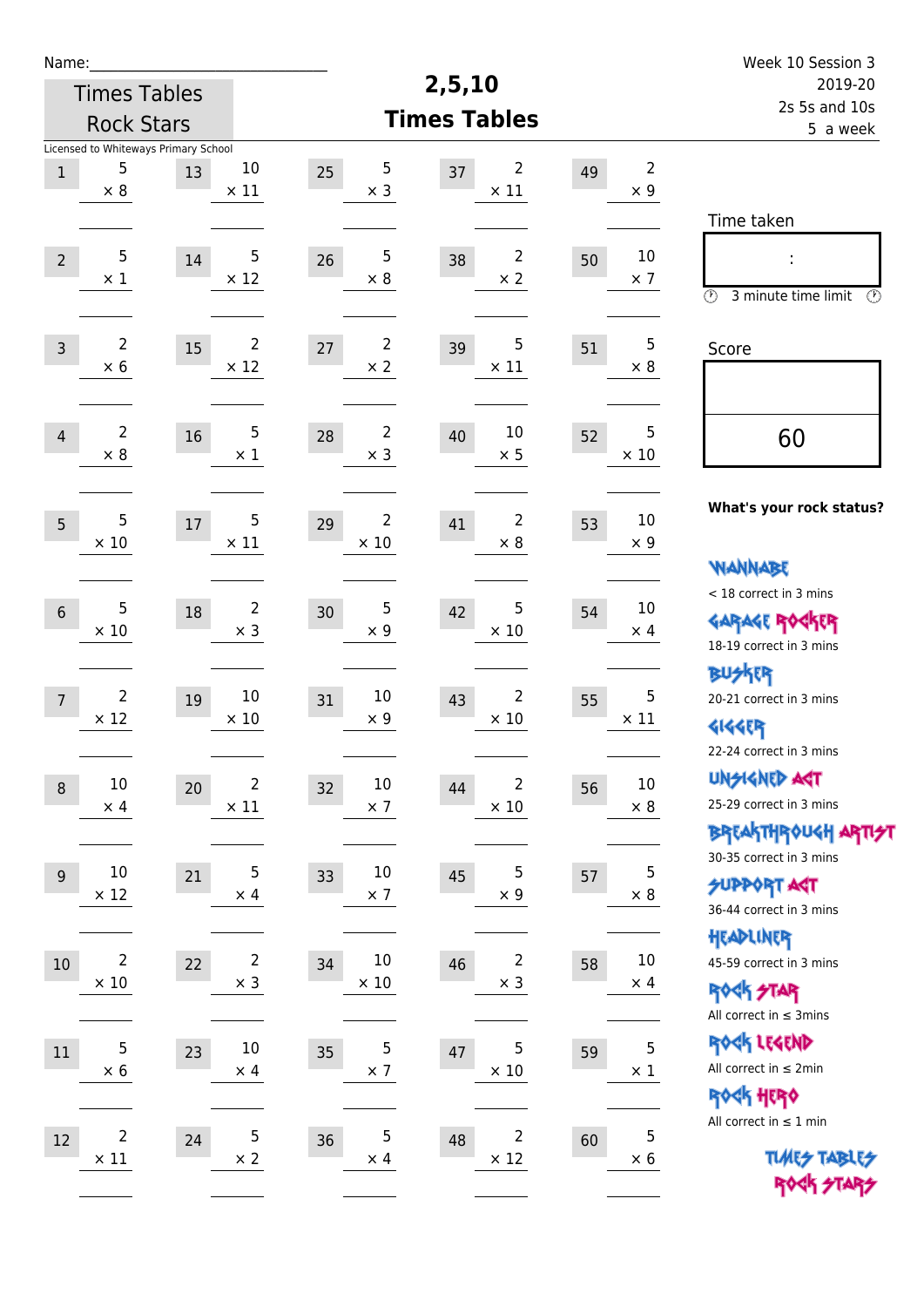| Name:            |                                      |                 |                 |                     |                 | Week 10 Session 4                                                |
|------------------|--------------------------------------|-----------------|-----------------|---------------------|-----------------|------------------------------------------------------------------|
|                  | <b>Times Tables</b>                  |                 |                 | 2,5,10              |                 | 2019-20                                                          |
|                  | <b>Rock Stars</b>                    |                 |                 | <b>Times Tables</b> |                 | 2s 5s and 10s<br>5 a week                                        |
|                  | Licensed to Whiteways Primary School |                 |                 |                     |                 |                                                                  |
| $\mathbf{1}$     | $20 \div 10 =$                       | 21              | $20 \div 2 =$   | 41                  | $90 \div 10 =$  |                                                                  |
|                  |                                      |                 |                 |                     |                 |                                                                  |
| $2^{\circ}$      | $18 \div 2 =$                        | 22              | $2 \div 2 =$    | 42                  | $45 \div 5 =$   | Time taken                                                       |
| $\mathbf{3}$     |                                      |                 |                 | 43                  |                 | ÷                                                                |
|                  | $14 \div 2 =$                        | 23              | $45 \div 5 =$   |                     | $14 \div 2 =$   | (1)<br>3 minute time limit<br>$\mathcal{O}$                      |
| $\overline{4}$   | $45 \div 5 =$                        | 24              | $120 \div 10 =$ | 44                  | $22 \div 2 =$   |                                                                  |
|                  |                                      |                 |                 |                     |                 | Score                                                            |
| 5 <sub>1</sub>   | $18 \div 2 =$                        | 25              | $20 \div 10 =$  | 45                  | $45 \div 5 =$   |                                                                  |
|                  |                                      |                 |                 |                     |                 |                                                                  |
| $6\overline{6}$  | $45 \div 5 =$                        | 26              | $50 \div 10 =$  | 46                  | $22 \div 2 =$   | 60                                                               |
|                  |                                      |                 |                 |                     |                 |                                                                  |
| 7 <sup>7</sup>   | $14 \div 2 =$                        | 27              | $22 \div 2 =$   | 47                  | $50 \div 5 =$   | What's your rock status?                                         |
| 8                |                                      | 28              |                 | 48                  |                 |                                                                  |
|                  | $8 \div 2 =$                         |                 | $15 \div 5 =$   |                     | $50 \div 5 =$   | <b>NANNABE</b>                                                   |
| $9\phantom{.0}$  | $18 \div 2 =$                        | 29              | $16 \div 2 =$   | 49                  | $50 \div 10 =$  | < 18 correct in 3 mins                                           |
|                  |                                      |                 |                 |                     |                 | <b>GARAGE ROGKER</b>                                             |
| $10\,$           | $110 \div 10 =$                      | 30 <sub>o</sub> | $45 \div 5 =$   | 50                  | $4 \div 2 =$    | 18-19 correct in 3 mins                                          |
|                  |                                      |                 |                 |                     |                 | <b>BUSKER</b>                                                    |
| 11               | $6 \div 2 =$                         | 31              | $100 \div 10 =$ | 51                  | $100 \div 10 =$ | 20-21 correct in 3 mins                                          |
|                  |                                      |                 |                 |                     |                 | <b>4144ER</b>                                                    |
| 12               | $10 \div 2 =$                        | 32              | $35 \div 5 =$   | 52                  | $30 \div 5 =$   | 22-24 correct in 3 mins                                          |
|                  |                                      |                 |                 |                     |                 | <b>UNSIGNED AGT</b>                                              |
| 13               | $14 \div 2 =$                        | 33 <sup>°</sup> | $8 \div 2 =$    | 53                  | $10 \div 5 =$   | 25-29 correct in 3 mins                                          |
| 14               |                                      |                 |                 |                     |                 | <b>BREAKTHROUGH ARTI<del>S</del>T</b><br>30-35 correct in 3 mins |
|                  | $50 \div 10 =$                       | 34              | $8 \div 2 =$    | 54                  | $12 \div 2 =$   | <b>SUPPORT AGT</b>                                               |
| 15 <sub>15</sub> | $55 \div 5 =$                        | 35 <sub>1</sub> | $35 \div 5 =$   | 55                  | $50 \div 10 =$  | 36-44 correct in 3 mins                                          |
|                  |                                      |                 |                 |                     |                 | HEADLINER                                                        |
| 16               | $5 \div 5 =$                         | 36              | $20 \div 10 =$  | 56                  | $4 \div 2 =$    | 45-59 correct in 3 mins                                          |
|                  |                                      |                 |                 |                     |                 | <b>ROCK STAR</b>                                                 |
| 17               | $50 \div 5 =$                        | 37              | $30 \div 10 =$  | 57                  | $90 \div 10 =$  | All correct in $\leq$ 3mins                                      |
|                  |                                      |                 |                 |                     |                 | ROCK LEGEND                                                      |
| 18               | $10 \div 5 =$                        | 38              | $35 \div 5 =$   | 58                  | $16 \div 2 =$   | All correct in $\leq 2$ min                                      |
|                  |                                      |                 |                 |                     |                 | <b>ROGH HERO</b>                                                 |
| 19               | $10 \div 5 =$                        | 39              | $35 \div 5 =$   | 59                  | $10 \div 10 =$  | All correct in $\leq 1$ min                                      |
|                  |                                      |                 |                 |                     |                 | <b>TUARS TABLES</b>                                              |
| 20               | $60 \div 10 =$                       | 40              | $14 \div 2 =$   | 60                  | $80 \div 10 =$  | ROCK STARS                                                       |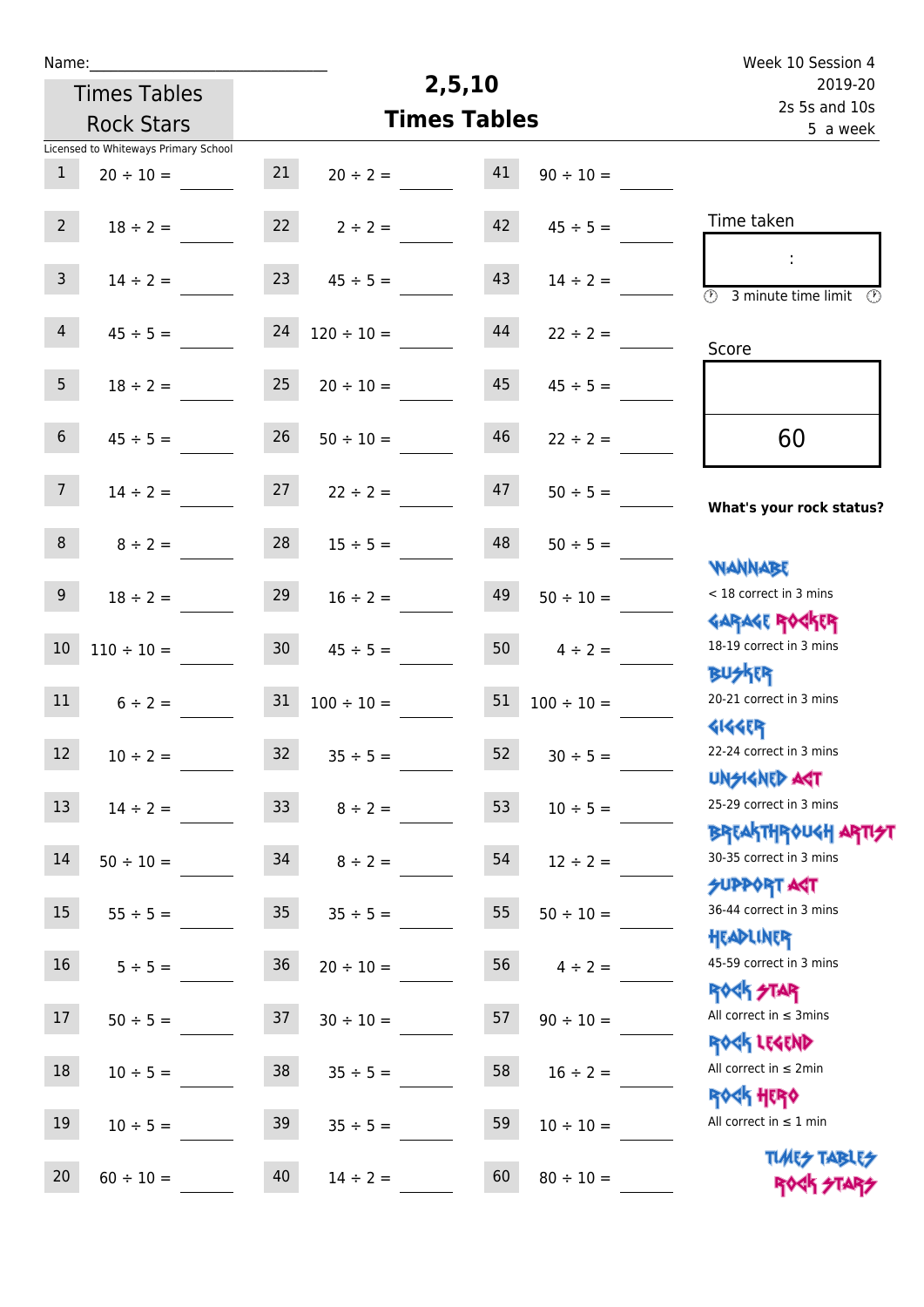| Name:                                |                    |                            |                      | Week 10 Session 5                                                                                        |
|--------------------------------------|--------------------|----------------------------|----------------------|----------------------------------------------------------------------------------------------------------|
| <b>Times Tables</b>                  |                    | 2,5,10                     |                      | 2019-20                                                                                                  |
| <b>Rock Stars</b>                    |                    | <b>Times Tables</b>        |                      | 2s 5s and 10s<br>5 a week                                                                                |
| Licensed to Whiteways Primary School |                    |                            |                      |                                                                                                          |
| $\mathbf{1}$<br>$2 \times 4 =$       | 21                 | 41<br>$2 \times 10 =$      | $100 \div 10 =$      |                                                                                                          |
| $2^{\circ}$<br>$2 \times 9 =$        | 22                 | 42<br>$5 \times 6 =$       | $10 \div 5 =$        | Time taken                                                                                               |
| 3 <sup>7</sup><br>$10 \times 8 =$    | 23                 | 43<br>$10 \times 10 =$     | $10 \div 10 =$       | $\langle \cdot \rangle$<br>$\overline{\textcircled{2}}$ 3 minute time limit $\overline{\textcircled{2}}$ |
| 4<br>$10 \times 3 =$                 | 24                 | 44<br>$10 \times 4 =$      | $16 \div 2 =$        | Score                                                                                                    |
| 5 <sub>1</sub><br>$2 \times 9 =$     |                    | $25 \t 2 \times 6 =$<br>45 | $40 \div 10 =$       |                                                                                                          |
| 6 <sup>1</sup><br>$5 \times 12 =$    | 26                 | 46<br>$5 \times 5 =$       | $50 \div 10 =$       | 60                                                                                                       |
| 7 <sup>7</sup><br>$5 \times 1 =$     | 27                 | 47<br>$2 \times 9 =$       | $20 \div 10 =$       | Add up your time                                                                                         |
| 8<br>$2 \times 8 =$                  | 28                 | 48<br>$5 \times 5 =$       | $40 \div 5 =$        | <b>Mins</b>                                                                                              |
| 9<br>$2 \times 10 =$                 | 29                 | 49<br>$10 \times 4 =$      | $120 \div 10 =$      | S2                                                                                                       |
| 10 <sup>°</sup><br>$5 \times 7 =$    | 30 <sup>1</sup>    | 50<br>$5 \times 6 =$       | $55 \div 5 =$        | S4 __________                                                                                            |
| 11<br>$2 \times 11 =$                | 31                 | $70 \div 10 =$             | 51<br>$20 \div 5 =$  | S5                                                                                                       |
| 12<br>$10 \times 5 =$                |                    | $32 \t 12 \div 2 =$        | $52 \t 20 \div 5 =$  | <b>Secs</b>                                                                                              |
| 13<br>$2 \times 12 =$                | 33                 | $25 \div 5 =$              | 53 $2 \div 2 =$      |                                                                                                          |
| 14<br>$2 \times 11 =$                |                    | $34$ $25 \div 5 =$         | $54 \t 90 \div 10 =$ |                                                                                                          |
| 15 <sub>1</sub><br>$10 \times 12 =$  |                    | $35 \t 24 \div 2 =$        | 55<br>$10 \div 5 =$  | S5                                                                                                       |
| 16<br>$10 \times 2 =$                | $36 \t 6 \div 2 =$ | 56                         | $16 \div 2 =$        |                                                                                                          |
| 17<br>$2 \times 6 =$                 |                    | $37 \t 40 \div 5 =$<br>57  | $10 \div 5 =$        | Add up your score                                                                                        |
| 18<br>$5 \times 7 =$                 | 38                 | 58<br>$80 \div 10 =$       | $2 \div 2 =$         |                                                                                                          |
| 19<br>$10 \times 9 =$                | 39                 | 59<br>$10 \div 5 =$        | $30 \div 5 =$        | S5                                                                                                       |
| 20<br>$5 \times 3 =$                 | 40                 | $18 \div 2 =$              | 60<br>$5 \div 5 =$   | Total $\_\_$                                                                                             |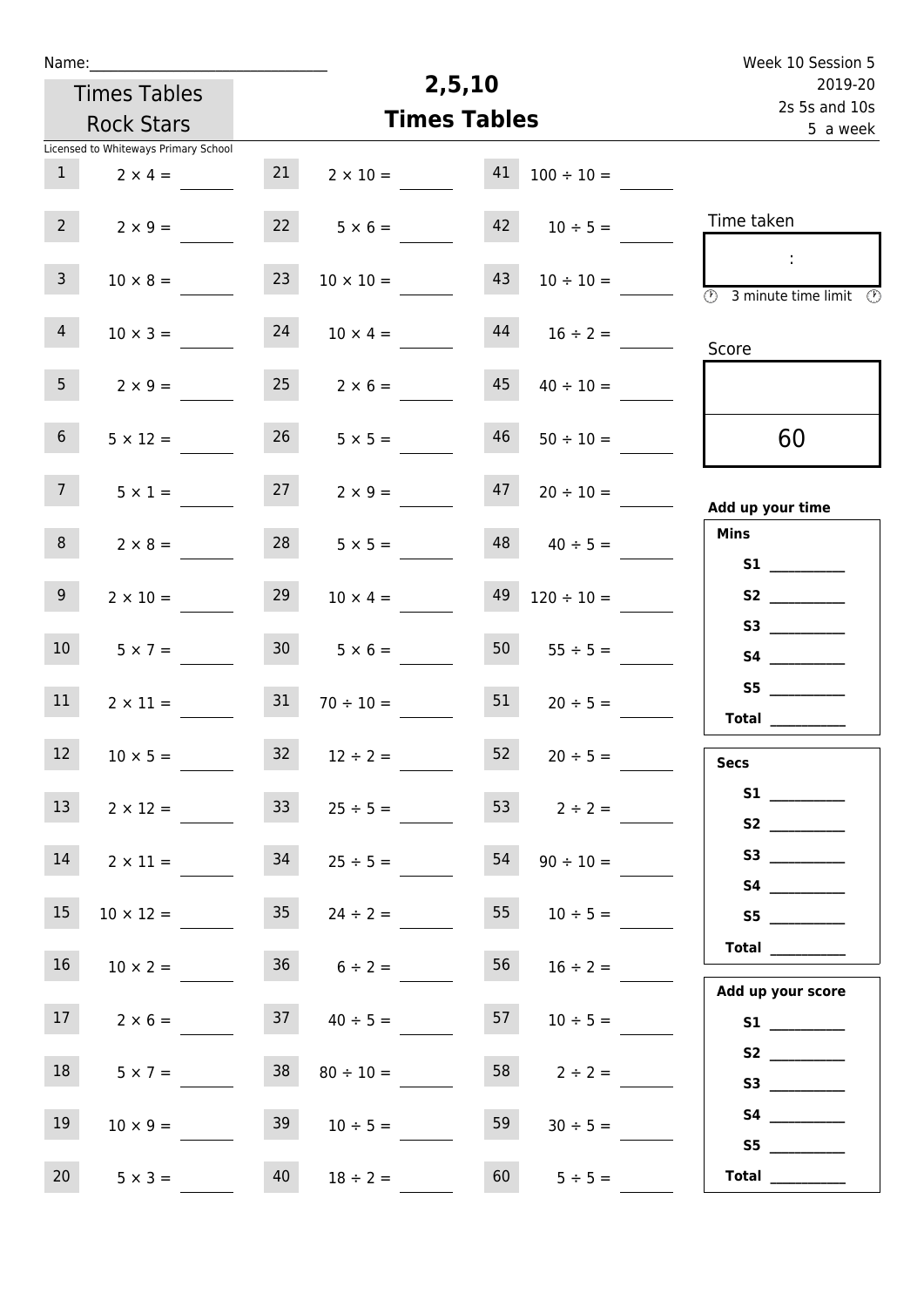| Name:            |                                      |                 |                 |                     |                 | Week 11 Session 1                                                |  |
|------------------|--------------------------------------|-----------------|-----------------|---------------------|-----------------|------------------------------------------------------------------|--|
|                  | <b>Times Tables</b>                  |                 |                 | 2,5,10              |                 | 2019-20<br>2s 5s and 10s                                         |  |
|                  | <b>Rock Stars</b>                    |                 |                 | <b>Times Tables</b> |                 | 5 a week                                                         |  |
|                  | Licensed to Whiteways Primary School |                 |                 |                     |                 |                                                                  |  |
| 1                | $5 \times 8 =$                       | 21              | $5 \times 6 =$  | 41                  | $1 \times 10 =$ |                                                                  |  |
| $2^{\circ}$      | $2 \times 12 =$                      | 22              | $2 \times 11 =$ | 42                  | $2 \times 5 =$  | Time taken                                                       |  |
| 3 <sup>7</sup>   | $2 \times 5 =$                       | 23              | $2 \times 3 =$  | 43                  | $2 \times 10 =$ | $\overline{(\mathcal{V})}$<br>3 minute time limit $\circled{b}$  |  |
| $\overline{4}$   | $5 \times 4 =$                       | 24              | $2 \times 10 =$ | 44                  | $7 \times 2 =$  | Score                                                            |  |
| 5 <sub>1</sub>   | $10 \times 3 =$                      | 25              | $5 \times 7 =$  | 45                  | $5 \times 10 =$ |                                                                  |  |
| 6 <sup>1</sup>   | $10 \times 5 =$                      | 26              | $2 \times 5 =$  | 46                  | $9 \times 5 =$  | 60                                                               |  |
| 7 <sup>7</sup>   | $2 \times 1 =$                       | 27              | $10 \times 5 =$ | 47                  | $7 \times 10 =$ | What's your rock status?                                         |  |
| 8                | $5 \times 6 =$                       | 28              | $2 \times 6 =$  | 48                  | $5 \times 5 =$  | <b>NANNABE</b>                                                   |  |
| 9 <sup>°</sup>   | $2 \times 4 =$                       | 29              | $5 \times 12 =$ | 49                  | $3 \times 5 =$  | < 18 correct in 3 mins<br><b>GARAGE ROCKER</b>                   |  |
| 10               | $10 \times 12 =$                     | 30 <sub>2</sub> | $5 \times 10 =$ | 50                  | $12 \times 5 =$ | 18-19 correct in 3 mins<br><b>BUSKRR</b>                         |  |
| 11               | $2 \times 3 =$                       | 31              | $12 \times 5 =$ | 51                  | $11 \times 2 =$ | 20-21 correct in 3 mins<br><b>4144ER</b>                         |  |
| 12 <sup>12</sup> | $5 \times 12 =$                      | 32              | $6 \times 5 =$  | 52                  | $4 \times 2 =$  | 22-24 correct in 3 mins<br><b>UNSIGNED AST</b>                   |  |
| $13\,$           | $10 \times 11 =$                     | 33              | $12 \times 5 =$ | 53                  | $7 \times 10 =$ | 25-29 correct in 3 mins                                          |  |
| 14               | $10 \times 6 =$                      | 34              | $6 \times 10 =$ | 54                  | $3 \times 2 =$  | <b>BREAKTHROUGH ARTI<del>S</del>T</b><br>30-35 correct in 3 mins |  |
| 15               | $2 \times 7 =$                       | 35              | $3 \times 10 =$ | 55                  | $6 \times 2 =$  | <b>SUPPORT AGT</b><br>36-44 correct in 3 mins                    |  |
| 16               | $10 \times 9 =$                      | 36              | $3 \times 5 =$  | 56                  | $7 \times 5 =$  | HEADLINER<br>45-59 correct in 3 mins                             |  |
| 17               | $10 \times 1 =$                      | 37              | $5 \times 10 =$ | 57                  | $2 \times 2 =$  | <b>ROCK STAR</b><br>All correct in $\leq$ 3mins                  |  |
| 18               | $10 \times 9 =$                      | 38              | $10 \times 5 =$ | 58                  | $10 \times 5 =$ | ROCK LEGEND<br>All correct in $\leq 2$ min                       |  |
| 19               | $10 \times 7 =$                      | 39              | $1 \times 10 =$ | 59                  | $1 \times 5 =$  | <b>ROCK HERO</b><br>All correct in $\leq 1$ min                  |  |
| 20               | $5 \times 3 =$                       | 40              | $4 \times 5 =$  | 60                  | $1 \times 2 =$  | <b>TUARS TABLES</b><br>ROCK STAP                                 |  |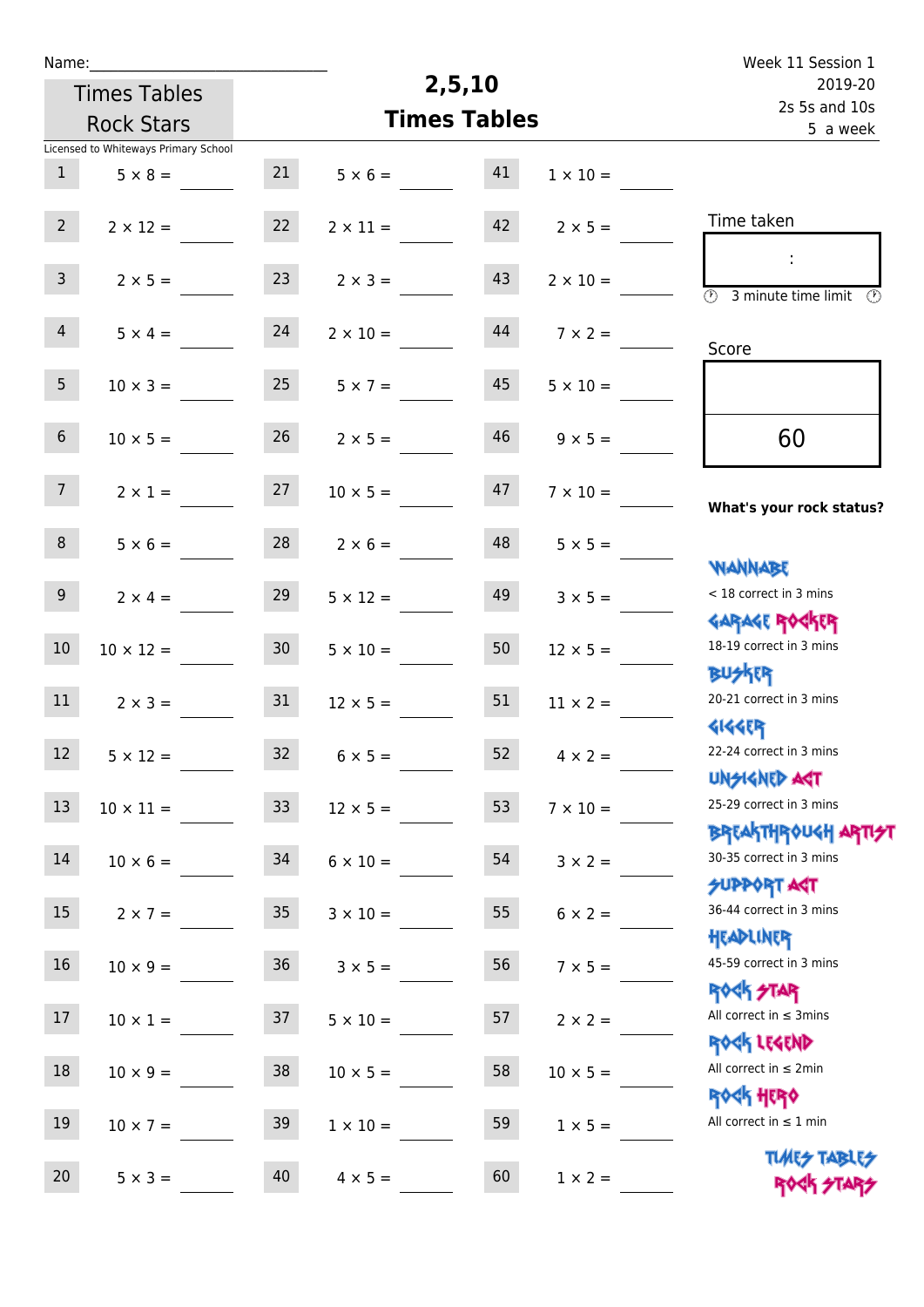| Name:          |                                      |        |                          |                      |                      |                                           |    |                                  | Week 11 Session 2                                                       |  |
|----------------|--------------------------------------|--------|--------------------------|----------------------|----------------------|-------------------------------------------|----|----------------------------------|-------------------------------------------------------------------------|--|
|                | <b>Times Tables</b>                  |        |                          |                      | 2,5,10               | 2019-20                                   |    |                                  |                                                                         |  |
|                | <b>Rock Stars</b>                    |        |                          |                      | <b>Times Tables</b>  |                                           |    |                                  | 2s 5s and 10s<br>5 a week                                               |  |
|                | Licensed to Whiteways Primary School |        |                          |                      |                      |                                           |    |                                  |                                                                         |  |
| $\mathbf 1$    |                                      | 13     |                          | 25                   | 37                   |                                           | 49 |                                  |                                                                         |  |
|                | 10 100                               |        | $20\,$<br>$10\,$         | 10                   | 80                   | 4<br>$\overline{2}$                       |    | 18<br>2                          | Time taken                                                              |  |
| $\overline{2}$ |                                      | $14\,$ |                          | 26                   | 38                   |                                           | 50 |                                  |                                                                         |  |
|                | $\overline{2}$<br>$\overline{4}$     |        | 40<br>$10\,$             | 10                   | 80                   | $10\,$<br>$\overline{2}$                  |    | 5<br>45                          | $\overline{\circ}$<br>3 minute time limit<br>$\circled{r}$              |  |
| $\mathsf{3}$   |                                      | 15     |                          | 27                   | 39                   |                                           | 51 |                                  | Score                                                                   |  |
|                | 20<br>$10\,$                         |        | 50<br>$10\,$             | $10\,$               | $100\,$              | $\overline{\mathbf{4}}$<br>$\overline{2}$ |    | 12<br>$\overline{2}$             |                                                                         |  |
| $\overline{4}$ | $20\,$<br>5                          | 16     | 40<br>5                  | 28<br>$\overline{2}$ | 40<br>$\overline{4}$ | $10\,$<br>5                               | 52 | $\overline{2}$<br>24             | 60                                                                      |  |
|                |                                      |        |                          |                      |                      |                                           |    |                                  |                                                                         |  |
| $\overline{5}$ |                                      | 17     |                          | 29                   | 41                   |                                           | 53 |                                  | What's your rock status?                                                |  |
|                | 8<br>$\overline{2}$                  |        | 90<br>$10\,$             | $\overline{5}$       | 40                   | $10\,$<br>5                               |    | $10\,$<br>$ 120\rangle$          | WANNABE                                                                 |  |
| $6\,$          |                                      | 18     |                          | 30                   | 42                   |                                           | 54 |                                  | < 18 correct in 3 mins<br><b>GARAGE RO</b>                              |  |
|                | $18\,$<br>$\overline{2}$             |        | $90\,$<br>$10\,$         | $\overline{5}$       | $25\,$               | ${\bf 80}$<br>$10\,$                      |    | 6<br>$\overline{2}$              | 18-19 correct in 3 mins                                                 |  |
| 7              |                                      | 19     |                          | 31                   | 43                   |                                           | 55 |                                  | <b>BUSKER</b><br>20-21 correct in 3 mins                                |  |
|                | $\overline{2}$<br>4                  |        | 5<br>45                  | $\overline{2}$       | 20                   | 5<br>30                                   |    | 16<br>$\overline{2}$             | 4144EP                                                                  |  |
|                |                                      |        |                          |                      |                      |                                           |    |                                  | 22-24 correct in 3 mins                                                 |  |
| $\,8\,$        |                                      | 20     |                          | 32                   | 44                   |                                           | 56 |                                  | <b>UNSIGNED AGT</b><br>25-29 correct in 3 mins                          |  |
|                | 5<br>15                              |        | $\overline{2}$<br>16     | 5                    | $10\,$               | 100<br>$10\,$                             |    | 10 <sup>°</sup><br>$ 120\rangle$ | <b>BREAKTHROUGH</b><br>30-35 correct in 3 mins                          |  |
| $9\,$          |                                      | 21     |                          | 33                   | $45\,$               |                                           | 57 |                                  | <b>SUPPORT AGT</b>                                                      |  |
|                | 90<br>10                             |        | 5<br>55                  | $\mathbf 2$          | $10\,$               | 22<br>$\overline{2}$                      |    | 5<br>$10\,$                      | 36-44 correct in 3 mins<br>HEADLINER                                    |  |
| 10             |                                      | 22     |                          | 34                   | 46                   |                                           | 58 |                                  | 45-59 correct in 3 mins                                                 |  |
|                | $\overline{2}$<br>22                 |        | 110<br>$10\,$            | $\mathsf{2}\,$       | 22                   | $20\,$<br>5                               |    | $\boldsymbol{6}$<br>2            | <b>ROCK STAR</b><br>All correct in $\leq$ 3mins                         |  |
| 11             |                                      | 23     |                          | 35                   | 47                   |                                           | 59 |                                  | ROCK LEGEND                                                             |  |
|                | 5<br>55                              |        | $\overline{2}$<br>$14\,$ | $\overline{2}$       | 24                   | 45<br>5                                   |    | $\overline{2}$<br>22             | All correct in $\leq 2$ min                                             |  |
|                |                                      |        |                          |                      |                      |                                           |    |                                  | <b><k b="" her0<=""><br/>All correct in <math>\leq 1</math> min</k></b> |  |
| 12             |                                      | 24     |                          | 36                   | 48                   |                                           | 60 |                                  |                                                                         |  |
|                | 5<br>60                              |        | 5<br>40                  | 5                    | 50                   | $10\,$<br>$20\,$                          |    | 6<br>2                           |                                                                         |  |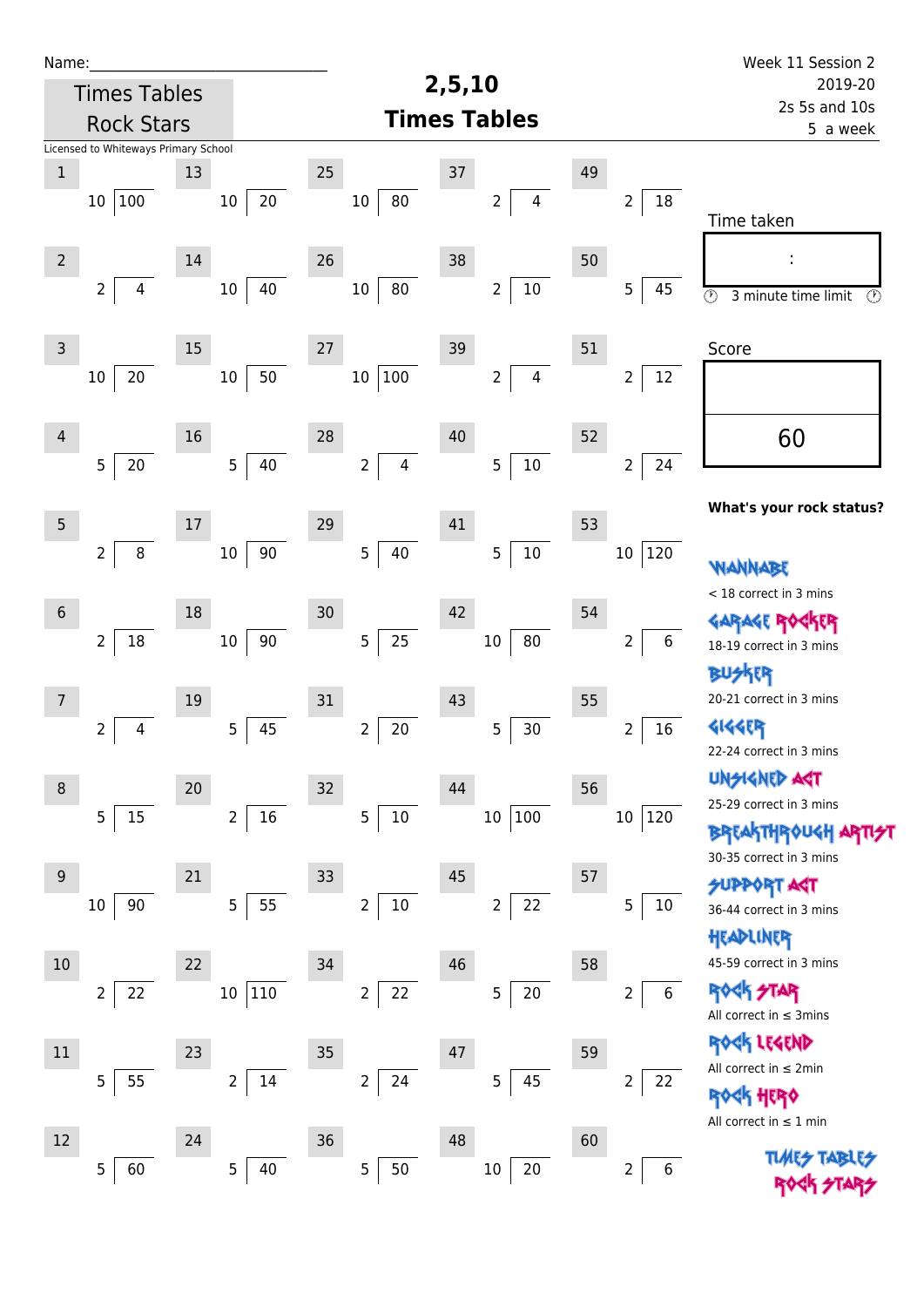| Name:          |                                           |        |                |                               |                               |    |                | Week 11 Session 3                               |
|----------------|-------------------------------------------|--------|----------------|-------------------------------|-------------------------------|----|----------------|-------------------------------------------------|
|                | <b>Times Tables</b>                       |        |                |                               | 2,5,10                        |    |                | 2019-20                                         |
|                | <b>Rock Stars</b>                         |        |                |                               | <b>Times Tables</b>           |    |                | 2s 5s and 10s<br>5 a week                       |
| $\,1$          | Licensed to Whiteways Primary School<br>5 | 13     | $10\,$         | 2<br>25                       | $\overline{2}$<br>37          | 49 | 5              |                                                 |
|                | $\times$ 12                               |        | $\times$ 5     | $\times$ 11                   | $\times 8$                    |    | $\times$ 11    |                                                 |
|                |                                           |        |                |                               |                               |    |                | Time taken                                      |
| $\overline{2}$ | $\overline{2}$                            | 14     | 5              | 10<br>26                      | 5<br>38                       | 50 | $\overline{2}$ | İ,                                              |
|                | $\times$ 5                                |        | $\times$ 12    | $\times$ 4                    | $\times$ 4                    |    | $\times$ 1     |                                                 |
|                |                                           |        |                |                               |                               |    |                | $\circled{r}$<br>3 minute time limit<br>⊕       |
| $\overline{3}$ | $10\,$                                    | 15     | $\overline{2}$ | 5<br>27                       | 10<br>39                      | 51 | 5              | Score                                           |
|                | $\times$ 4                                |        | $\times$ 6     | $\times$ 12                   | $\times 8$                    |    | $\times 10$    |                                                 |
|                |                                           |        |                |                               |                               |    |                |                                                 |
| $\overline{4}$ | 2                                         | 16     | 2              | 10<br>28                      | 10<br>40                      | 52 | 10             | 60                                              |
|                | $\times$ 7                                |        | $\times 1$     | $\times 1$                    | $\times 8$                    |    | $\times$ 7     |                                                 |
|                |                                           |        |                |                               |                               |    |                |                                                 |
| 5              | $10\,$                                    | $17\,$ | 5              | $\overline{\mathbf{c}}$<br>29 | 2<br>41                       | 53 | 10             | What's your rock status?                        |
|                | $\times$ 1                                |        | $\times 8$     | $\times$ 5                    | $\times$ 11                   |    | $\times$ 9     |                                                 |
|                |                                           |        |                |                               |                               |    |                | <b>NANNABE</b>                                  |
| $6\,$          | $10\,$                                    | 18     | $\overline{2}$ | 5<br>30                       | $\overline{2}$<br>42          | 54 | 10             | < 18 correct in 3 mins                          |
|                | $\times$ 3                                |        | $\times$ 4     | $\times$ 11                   | $\times$ 2                    |    | $\times$ 10    | <b>GARAGE ROCKER</b><br>18-19 correct in 3 mins |
|                |                                           |        |                |                               |                               |    |                | <b>BU外界</b>                                     |
| $\overline{7}$ | 10                                        | 19     | 10             | 2<br>31                       | $\overline{\mathbf{c}}$<br>43 | 55 | 10             | 20-21 correct in 3 mins                         |
|                | $\times 8$                                |        | $\times 6$     | $\times$ 11                   | $\times$ 5                    |    | $\times$ 4     | <b>4144EP</b>                                   |
|                |                                           |        |                |                               |                               |    |                | 22-24 correct in 3 mins                         |
| $\,8\,$        | $\overline{c}$                            | 20     | $\overline{2}$ | $\overline{2}$<br>32          | $10\,$<br>44                  | 56 | $10\,$         | <b>UNSIGNED AGT</b>                             |
|                | $\times$ 3                                |        | $\times$ 4     | $\times$ 3                    | $\times$ 3                    |    | $\times$ 11    | 25-29 correct in 3 mins                         |
|                |                                           |        |                |                               |                               |    |                | <b>BREAKTHROUGH ARTI<del>S</del>T</b>           |
| 9              | 2                                         | 21     | 5              | 10<br>33                      | $\overline{2}$<br>45          | 57 | 5              | 30-35 correct in 3 mins                         |
|                | $\times$ 1                                |        | $\times$ 8     | $\times$ 10                   | $\times$ 9                    |    | $\times$ 10    | <b>SUPPORT AGT</b><br>36-44 correct in 3 mins   |
|                |                                           |        |                |                               |                               |    |                | HEADLINER                                       |
| $10$           | $10\,$                                    | 22     | $\overline{2}$ | $\overline{2}$<br>34          | 5<br>46                       | 58 | 5              | 45-59 correct in 3 mins                         |
|                | $\times$ 5                                |        | $\times$ 3     | $\times$ 1                    | $\times$ 12                   |    | $\times$ 1     | <b>ROCK STAR</b>                                |
|                |                                           |        |                |                               |                               |    |                | All correct in $\leq$ 3mins                     |
| 11             | $10\,$                                    | 23     | $10\,$         | $\overline{2}$<br>35          | 5<br>47                       | 59 | $10\,$         | ROCK LEGEND                                     |
|                | $\times$ 7                                |        | $\times$ 5     | $\times$ 11                   | $\times$ 12                   |    | $\times$ 11    | All correct in $\leq 2$ min                     |
|                |                                           |        |                |                               |                               |    |                | ROCK HERO                                       |
| $12\,$         | $\overline{c}$                            | 24     | $10\,$         | 10<br>36                      | 5<br>48                       | 60 | $\mathbf 5$    | All correct in $\leq 1$ min                     |
|                | $\times$ 4                                |        | $\times$ 9     | $\times$ 4                    | $\times$ 4                    |    | $\times$ 1     | <b>TUARS TABLES</b>                             |
|                |                                           |        |                |                               |                               |    |                | ROCK STARS                                      |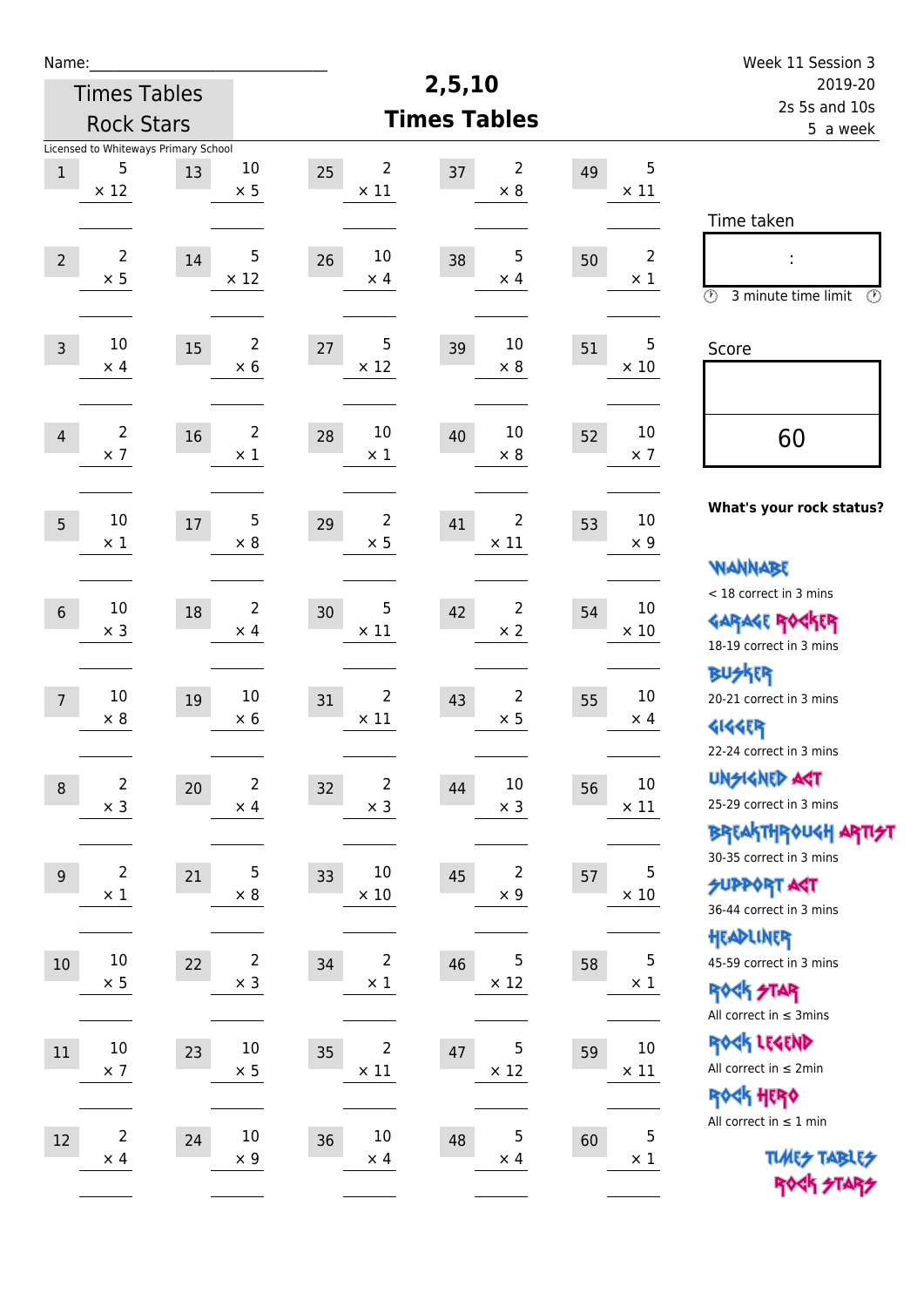| Week 11 Session 4                                             |                     |                     |                     |                 | Name:                                |                 |  |  |  |
|---------------------------------------------------------------|---------------------|---------------------|---------------------|-----------------|--------------------------------------|-----------------|--|--|--|
| 2019-20                                                       |                     | 2,5,10              |                     |                 | <b>Times Tables</b>                  |                 |  |  |  |
| 2s 5s and 10s<br>5 a week                                     |                     | <b>Times Tables</b> |                     |                 | <b>Rock Stars</b>                    |                 |  |  |  |
|                                                               |                     |                     |                     |                 | Licensed to Whiteways Primary School |                 |  |  |  |
|                                                               | $10 \div 2 =$       | 41                  | $55 \div 5 =$       | 21              | $90 \div 10 =$                       | $\mathbf{1}$    |  |  |  |
| Time taken                                                    | $35 \div 5 =$       | 42                  | $40 \div 10 =$      | 22              | $50 \div 5 =$                        | $2^{\circ}$     |  |  |  |
| $\overline{\mathcal{D}}$<br>3 minute time limit $\circled{0}$ | $18 \div 2 =$       | 43                  | $18 \div 2 =$       | 23              | $70 \div 10 =$                       | $\mathsf{3}$    |  |  |  |
| Score                                                         | $8 \div 2 =$        | 44                  | $5 \div 5 =$        | 24              | $70 \div 10 =$                       | $\overline{4}$  |  |  |  |
|                                                               | $55 \div 5 =$       | 45                  | $4 \div 2 =$        | 25              | $6 \div 2 =$                         | 5 <sup>1</sup>  |  |  |  |
| 60                                                            | $25 \div 5 =$       | 46                  | $55 \div 5 =$       | 26              | $100 \div 10 =$                      | $6\phantom{.}$  |  |  |  |
| What's your rock status?                                      | $80 \div 10 =$      | 47                  | $15 \div 5 =$       | 27              | $100 \div 10 =$                      | $\overline{7}$  |  |  |  |
| <b>NANNABE</b>                                                | $50 \div 5 =$       | 48                  | $70 \div 10 =$      | 28              | $5 ÷ 5 =$                            | 8               |  |  |  |
| < 18 correct in 3 mins<br><b>GARAGE ROCKER</b>                | $60 \div 10 =$      | 49                  | $2 \div 2 =$        | 29              | $15 \div 5 =$                        | 9               |  |  |  |
| 18-19 correct in 3 mins<br><b>BUSKER</b>                      | $10 \div 2 =$       | 50                  | $22 \div 2 =$       | 30 <sub>o</sub> | $30 \div 5 =$                        | 10 <sup>°</sup> |  |  |  |
| 20-21 correct in 3 mins<br><b>4144EP</b>                      | $110 \div 10 =$     | 51                  | $8 \div 2 =$        | 31              | $2 \div 2 =$                         | 11              |  |  |  |
| 22-24 correct in 3 mins<br><b>UNSIGNED AGT</b>                | $52 \t 10 \div 2 =$ |                     | $35 \div 5 =$       | 32              | $12 \t100 \div 10 =$                 |                 |  |  |  |
| 25-29 correct in 3 mins                                       | $14 \div 2 =$       | 53                  | $20 \div 10 =$      | 33 <sup>°</sup> | $110 \div 10 =$                      | 13              |  |  |  |
| ΒΡΓΑΚΤΗΡΟUGH ΑΡΤΙ <del>2</del> Τ<br>30-35 correct in 3 mins   | $80 \div 10 =$      | 54                  | $10 \div 2 =$       | 34              | $22 \div 2 =$                        | 14              |  |  |  |
| SUPPORT AGT<br>36-44 correct in 3 mins<br>HEADLINER           | $60 \div 5 =$       | 55                  | $20 \div 10 =$      | 35              | $10 \div 10 =$                       | 15              |  |  |  |
| 45-59 correct in 3 mins<br><b>ROCK STAR</b>                   | $20 \div 5 =$       | 56                  | $36 \t 22 \div 2 =$ |                 | $12 \div 2 =$                        | 16              |  |  |  |
| All correct in $\leq$ 3mins<br>ROCK LEGEND                    | $80 \div 10 =$      | 57                  | $120 \div 10 =$     | 37              | $30 \div 5 =$                        | 17              |  |  |  |
| All correct in $\leq 2$ min<br><b>ROCK HERO</b>               | $12 \div 2 =$       | 58                  | $18 \div 2 =$       | 38              | $22 \div 2 =$                        | 18              |  |  |  |
| All correct in $\leq 1$ min                                   | $22 \div 2 =$       | 59                  | $10 \div 10 =$      | 39              | $40 \div 10 =$                       | 19              |  |  |  |
| <b>TUARS TABLES</b><br>ROCK STARS                             | $40 \div 5 =$       | 60                  | $50 \div 10 =$      | 40              | $4 \div 2 =$                         | 20              |  |  |  |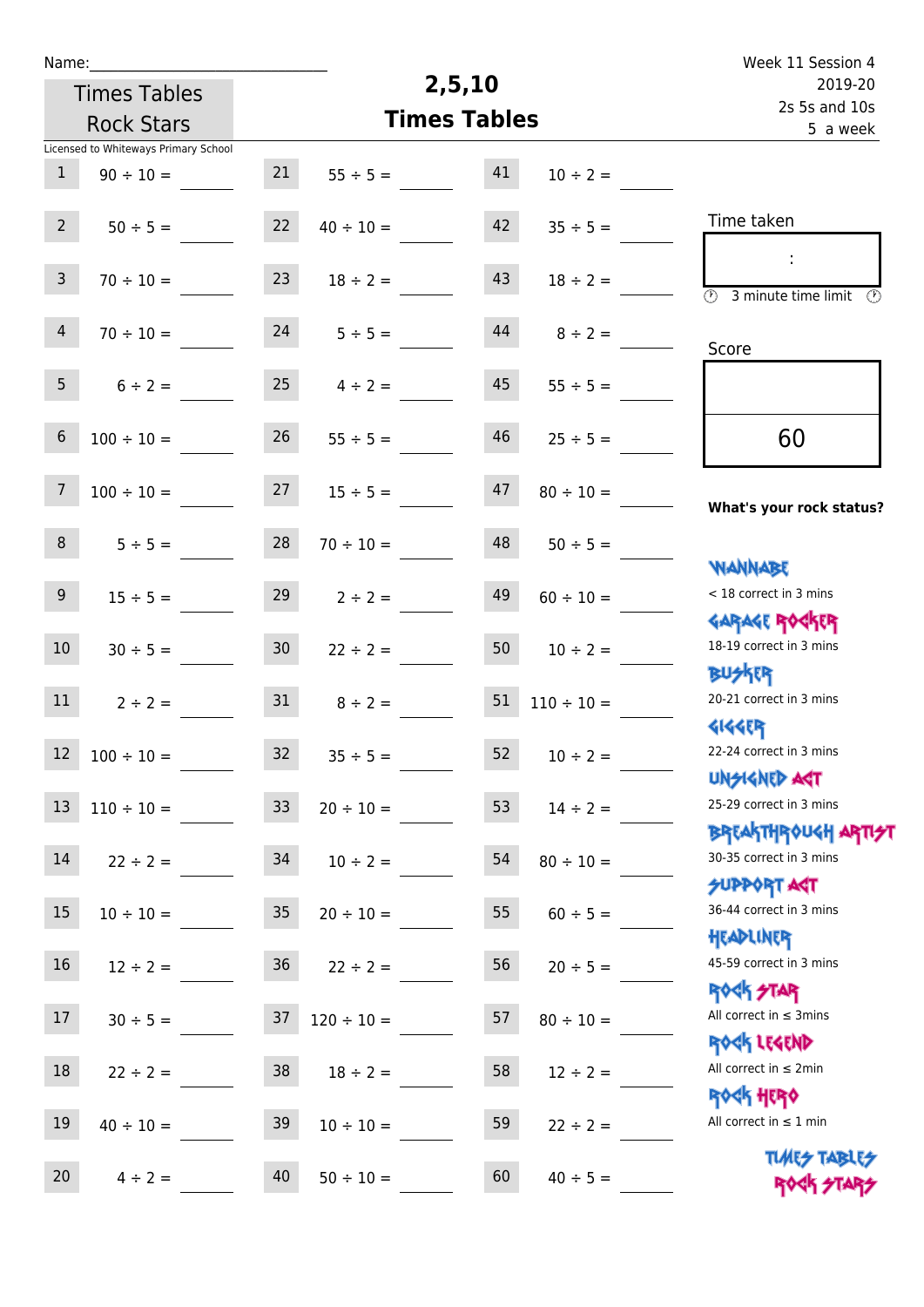| Week 11 Session 5                                                                                 |                          |        |                                |                 |                                      | Name:           |
|---------------------------------------------------------------------------------------------------|--------------------------|--------|--------------------------------|-----------------|--------------------------------------|-----------------|
| 2019-20                                                                                           |                          | 2,5,10 |                                |                 | <b>Times Tables</b>                  |                 |
| 2s 5s and 10s<br>5 a week                                                                         |                          |        | <b>Times Tables</b>            |                 | <b>Rock Stars</b>                    |                 |
|                                                                                                   |                          |        |                                |                 | Licensed to Whiteways Primary School |                 |
|                                                                                                   | $110 \div 10 =$          | 41     | $10 \times 5 =$                | 21              | $10 \times 2 =$                      | $\mathbf{1}$    |
| Time taken                                                                                        | $42 \t 5 \div 5 =$       |        | $10 \times 2 =$                | 22              | $10 \times 10 =$                     | 2 <sup>7</sup>  |
| $\mathcal{L}_{\mathcal{A}}$<br>$\overline{\textcircled{2}}$ 3 minute time limit $\textcircled{2}$ | $40 \div 5 =$            | 43     | $10 \times 10 =$               | 23              | $5 \times 6 =$                       | 3 <sup>7</sup>  |
| Score                                                                                             | $30 \div 10 =$           | 44     | $10 \times 12 =$               | 24              | $5 \times 11 =$                      | 4               |
|                                                                                                   | $90 \div 10 =$           | 45     | $25 \t 5 \times 2 =$           |                 | $5 \times 4 =$                       | 5 <sup>1</sup>  |
| 60                                                                                                | $20 \div 10 =$           | 46     | $5 \times 9 =$                 | 26              | $5 \times 9 =$                       | 6 <sup>1</sup>  |
| Add up your time                                                                                  | $110 \div 10 =$          | 47     | $2 \times 5 =$                 | 27              | $2 \times 9 =$                       | 7 <sup>7</sup>  |
| <b>Mins</b>                                                                                       | $40 \div 5 =$            | 48     | $5 \times 10 =$                | 28              | $2 \times 7 =$                       | 8               |
|                                                                                                   | $40 \div 10 =$           | 49     | $2 \times 10 =$                | 29              | $5 \times 8 =$                       | 9 <sub>o</sub>  |
|                                                                                                   | $10 \div 10 =$           | 50     | $10 \times 8 =$                | 30 <sub>o</sub> | $10 \times 6 =$                      | 10 <sub>1</sub> |
| S5<br>$\begin{tabular}{c} Total \end{tabular}$                                                    | $40 \div 10 =$           | 51     | $2 \div 2 =$                   | 31              | $5 \times 12 =$                      | 11              |
| <b>Secs</b>                                                                                       | $52 \t 60 \div 5 =$      |        | $32 \t 55 \div 5 =$            |                 | $2 \times 12 =$                      | 12              |
|                                                                                                   | 53 $15 \div 5 =$         |        | $33 \t 30 \div 10 =$           |                 | $2 \times 7 =$                       | 13              |
|                                                                                                   | $54$ $10 \div 10 =$      |        | $2 \times 1 =$ 34 $4 \div 2 =$ |                 |                                      | 14              |
| S5                                                                                                | 55 $15 \div 5 =$         |        | $35 \quad 120 \div 10 =$       |                 | $10 \times 5 =$                      | 15              |
| Total                                                                                             | $56 \quad 110 \div 10 =$ |        | $36 \t 40 \div 10 =$           |                 | $5 \times 1 =$                       | 16              |
| Add up your score                                                                                 | $16 \div 2 =$            |        | $60 \div 5 =$                  | 37              | $2 \times 8 =$                       | 17              |
|                                                                                                   | $58 \quad 120 \div 10 =$ |        | $18 \div 2 =$                  | 38              | $2 \times 4 =$                       | 18              |
|                                                                                                   | $60 \div 5 =$            | 59     | $6 \div 2 =$                   | 39              | $10 \times 11 =$                     | 19              |
| S5<br>Total $\qquad$                                                                              | $20 \div 2 =$            | 60     | $2 \div 2 =$                   | 40              | $2 \times 4 =$                       | 20              |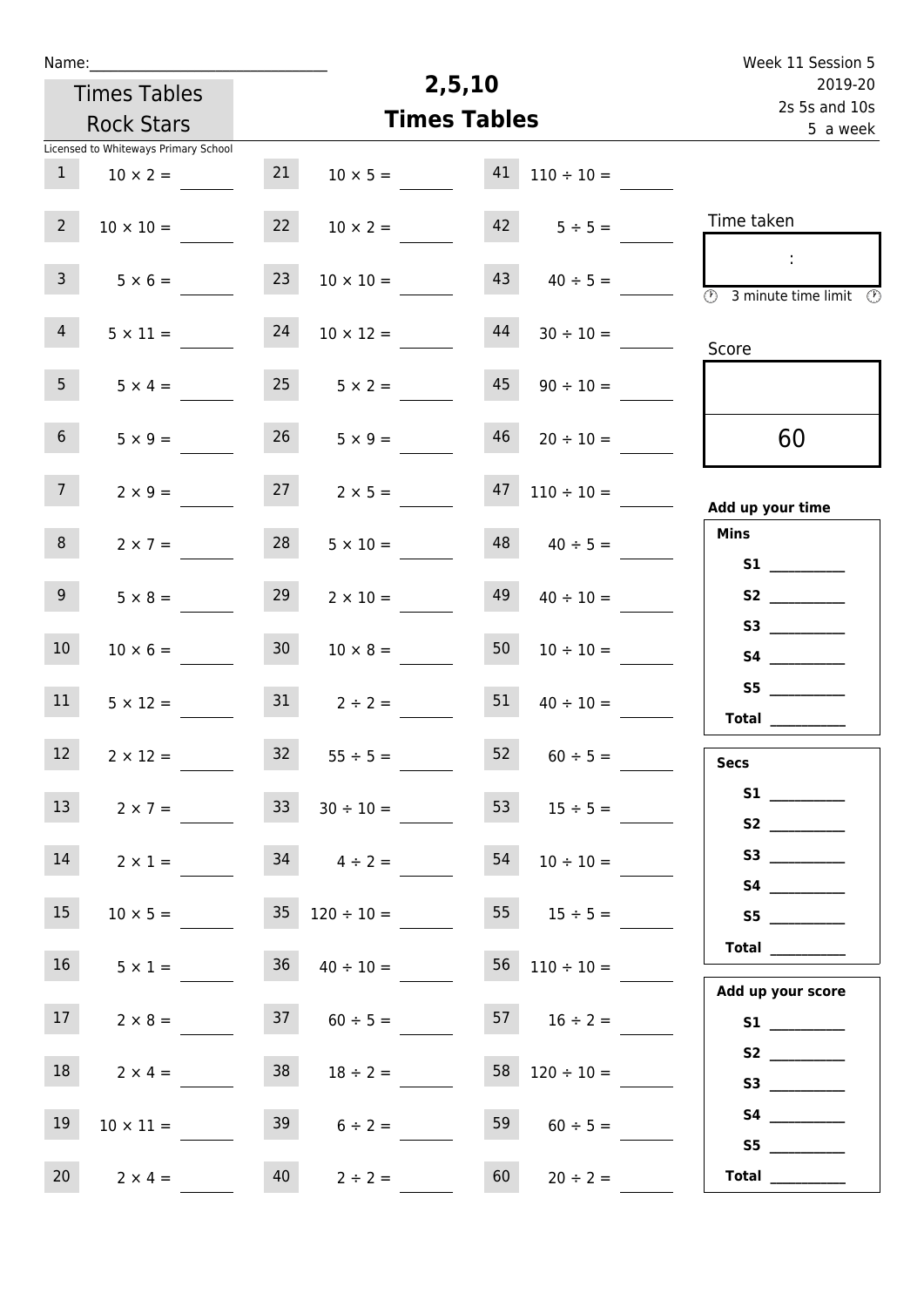| Name:            |                                      |                 |                   | Week 12 Session 1   |                      |                                                                  |
|------------------|--------------------------------------|-----------------|-------------------|---------------------|----------------------|------------------------------------------------------------------|
|                  | <b>Times Tables</b>                  |                 |                   | $\overline{2}$      |                      | 2019-20<br>2s 5s and 10s                                         |
|                  | <b>Rock Stars</b>                    |                 |                   | <b>Times Tables</b> |                      | 5 a week                                                         |
|                  | Licensed to Whiteways Primary School |                 |                   |                     |                      |                                                                  |
| $\mathbf{1}$     | $2 \times 5 =$                       | 21              | $2 \times 2 = 41$ |                     | $1 \times 2 =$       |                                                                  |
| $2^{\circ}$      | $2 \times 10 =$                      | 22              | $2 \times 6 =$    |                     | $42 \t 4 \times 2 =$ | Time taken                                                       |
| 3 <sup>7</sup>   | $2 \times 4 =$                       | 23              | $2 \times 8 =$    | 43                  | $12 \times 2 =$      | $\overline{(\mathcal{V})}$<br>3 minute time limit<br>O)          |
| $\overline{4}$   | $2 \times 4 =$                       | 24              | $2 \times 4 =$    | 44                  | $10 \times 2 =$      | Score                                                            |
| 5 <sub>1</sub>   | $2 \times 8 =$                       | 25              | $2 \times 2 =$    | 45                  | $3 \times 2 =$       |                                                                  |
| 6 <sup>1</sup>   | $2 \times 12 =$                      | 26              | $2 \times 7 =$    | 46                  | $2 \times 2 =$       | 60                                                               |
| 7 <sup>7</sup>   | $2 \times 3 = 27$                    |                 | $2 \times 3 =$    | 47                  | $11 \times 2 =$      | What's your rock status?                                         |
| 8                | $2 \times 1 =$                       | 28              | $2 \times 6 =$    | 48                  | $10 \times 2 =$      |                                                                  |
| 9 <sub>o</sub>   | $2 \times 9 =$                       | 29              | $2 \times 5 =$    | 49                  | $12 \times 2 =$      | <b>NANNABE</b><br>< 18 correct in 3 mins                         |
| 10 <sup>1</sup>  | $2 \times 4 =$                       | 30 <sub>o</sub> | $2 \times 12 =$   | 50                  | $11 \times 2 =$      | <b>GARAGE ROGKER</b><br>18-19 correct in 3 mins                  |
| 11               | $2 \times 7 = 31$                    |                 | $10 \times 2 =$   | 51                  | $9 \times 2 =$       | <b>BUSKER</b><br>20-21 correct in 3 mins                         |
| 12               | $2 \times 4 =$                       | 32              | $12 \times 2 =$   | 52                  | $4 \times 2 =$       | <b>4144EP</b><br>22-24 correct in 3 mins<br><b>UNSIGNED AGT</b>  |
| 13               | $2 \times 6 =$                       | 33 <sup>°</sup> | $3 \times 2 =$    | 53                  | $4 \times 2 =$       | 25-29 correct in 3 mins<br><b>BREAKTHROUGH ARTI<del>S</del>T</b> |
| 14               | $2 \times 1 =$                       | 34              | $12 \times 2 =$   | 54                  | $4 \times 2 =$       | 30-35 correct in 3 mins<br><b>SUPPORT AGT</b>                    |
| 15 <sub>15</sub> | $2 \times 5 =$                       | 35 <sub>o</sub> | $1 \times 2 =$    | 55                  | $12 \times 2 =$      | 36-44 correct in 3 mins<br>HEADLINER                             |
| 16               | $2 \times 11 =$                      | 36              | $2 \times 2 =$    | 56                  | $3 \times 2 =$       | 45-59 correct in 3 mins<br><b>ROCK STAR</b>                      |
| 17               | $2 \times 8 =$                       | 37              | $1 \times 2 =$    | 57                  | $2 \times 2 =$       | All correct in $\leq$ 3mins<br>ROCK LEGEND                       |
| 18               | $2 \times 7 =$                       | 38              | $6 \times 2 =$    | 58                  | $11 \times 2 =$      | All correct in $\leq 2$ min<br><b>ROCK HERO</b>                  |
| 19               | $2 \times 7 =$                       | 39              | $1 \times 2 =$    | 59                  | $12 \times 2 =$      | All correct in $\leq 1$ min                                      |
| 20               | $2 \times 11 =$                      | 40              | $3 \times 2 =$    | 60                  | $6 \times 2 =$       | <b>TUARS TABLES</b><br>ROCK STARS                                |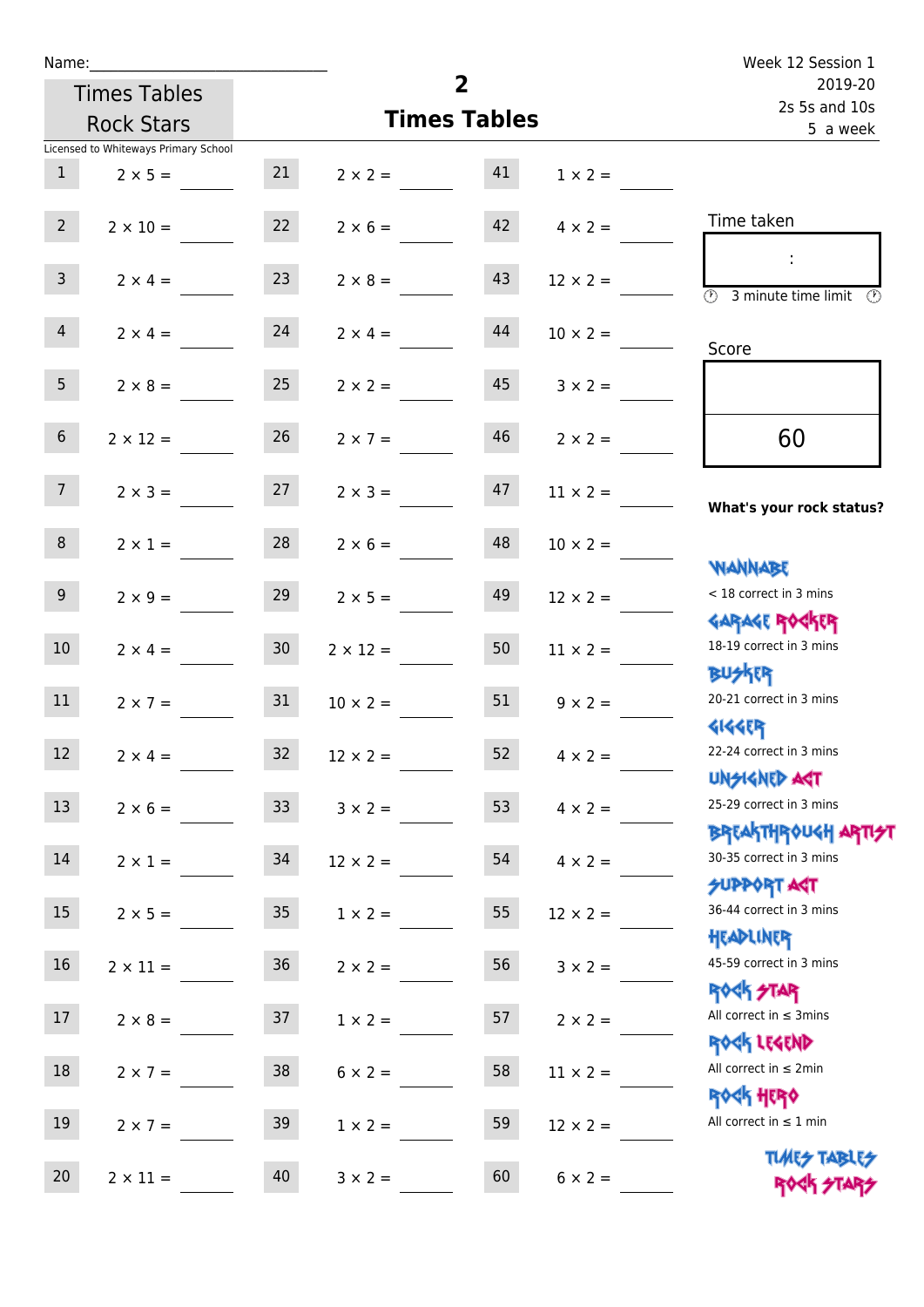| Name |  |  |  |
|------|--|--|--|
|      |  |  |  |

12 2 24

2 24

 $2 | 22$ 

| Name:          |                                      |    |                                  |    |                                    |    |                                    |    |                          | Week 12 Session 2                                          |  |  |
|----------------|--------------------------------------|----|----------------------------------|----|------------------------------------|----|------------------------------------|----|--------------------------|------------------------------------------------------------|--|--|
|                | <b>Times Tables</b>                  |    |                                  |    |                                    | 2  |                                    |    |                          | 2019-20                                                    |  |  |
|                | <b>Rock Stars</b>                    |    |                                  |    |                                    |    | <b>Times Tables</b>                |    |                          | 2s 5s and 10s<br>5 a week                                  |  |  |
|                | Licensed to Whiteways Primary School |    |                                  |    |                                    |    |                                    |    |                          |                                                            |  |  |
| $1\,$          |                                      | 13 |                                  | 25 |                                    | 37 |                                    | 49 |                          |                                                            |  |  |
|                | $\overline{2}$<br>20                 |    | 24<br>$2\overline{ }$            |    | $10\,$<br>$\overline{2}$           |    | $18\,$<br>$\overline{2}$           |    | 20<br>$\overline{2}$     | Time taken                                                 |  |  |
|                |                                      |    |                                  |    |                                    |    |                                    |    |                          |                                                            |  |  |
| $\overline{2}$ |                                      | 14 |                                  | 26 |                                    | 38 |                                    | 50 |                          |                                                            |  |  |
|                | $\overline{2}$<br>10                 |    | $20\,$<br>$\overline{2}$         |    | $\overline{2}$<br>$\overline{4}$   |    | $\overline{2}$<br>$\overline{4}$   |    | 12<br>$\overline{2}$     | $\overline{\odot}$<br>3 minute time limit<br>$\mathcal{O}$ |  |  |
| $\overline{3}$ |                                      | 15 |                                  | 27 |                                    | 39 |                                    | 51 |                          | Score                                                      |  |  |
|                | $\overline{2}$<br>$2\overline{ }$    |    | $\overline{2}$<br>$20\,$         |    | $20\,$<br>$\overline{2}$           |    | $20\,$<br>$\overline{2}$           |    | $\overline{2}$<br>16     |                                                            |  |  |
|                |                                      |    |                                  |    |                                    |    |                                    |    |                          |                                                            |  |  |
| 4              |                                      | 16 |                                  | 28 |                                    | 40 |                                    | 52 |                          | 60                                                         |  |  |
|                | $12\,$<br>$\overline{2}$             |    | $10\,$<br>$\overline{2}$         |    | $\overline{2}$<br>$\overline{2}$   |    | $18\,$<br>$\overline{2}$           |    | $16\,$<br>$\overline{2}$ |                                                            |  |  |
|                |                                      |    |                                  |    |                                    |    |                                    |    |                          |                                                            |  |  |
| 5              |                                      | 17 |                                  | 29 |                                    | 41 |                                    | 53 |                          | What's your rock status?                                   |  |  |
|                | $\overline{2}$<br>$\overline{2}$     |    | 18<br>$\overline{2}$             |    | 14<br>$\overline{2}$               |    | $\boldsymbol{6}$<br>$\overline{2}$ |    | 16<br>$\overline{2}$     |                                                            |  |  |
|                |                                      |    |                                  |    |                                    |    |                                    |    |                          | <b>NANNA</b>                                               |  |  |
| $\sqrt{6}$     |                                      | 18 |                                  | 30 |                                    | 42 |                                    | 54 |                          | < 18 correct in 3 mins                                     |  |  |
|                | $\overline{2}$<br>$\overline{2}$     |    | $24\,$<br>$\overline{2}$         |    | $10\,$<br>$\overline{2}$           |    | $10\,$<br>$\overline{2}$           |    | 22<br>$\overline{2}$     | <b>GARAGE ROGKER</b><br>18-19 correct in 3 mins            |  |  |
|                |                                      |    |                                  |    |                                    |    |                                    |    |                          | <b>BUSKER</b>                                              |  |  |
| $\overline{7}$ |                                      | 19 |                                  | 31 |                                    | 43 |                                    | 55 |                          | 20-21 correct in 3 mins                                    |  |  |
|                | $\overline{2}$<br>4                  |    | $\, 8$<br>$\overline{2}$         |    | 6<br>$\overline{2}$                |    | $\overline{2}$<br>14               |    | $\overline{2}$<br>14     | <b>4144EP</b>                                              |  |  |
|                |                                      |    |                                  |    |                                    |    |                                    |    |                          | 22-24 correct in 3 mins                                    |  |  |
| 8              |                                      | 20 |                                  | 32 |                                    | 44 |                                    | 56 |                          | <b>UNSIGNED AGT</b>                                        |  |  |
|                | $\overline{2}$<br>$\overline{2}$     |    | $\overline{2}$<br>$\,6$          |    | 24<br>$\overline{2}$               |    | $16\,$<br>$\overline{2}$           |    | 2<br>20                  | 25-29 correct in 3 mins                                    |  |  |
|                |                                      |    |                                  |    |                                    |    |                                    |    |                          | <b>BREAKTHROUGH</b><br>30-35 correct in 3 mins             |  |  |
| $9\,$          |                                      | 21 |                                  | 33 |                                    | 45 |                                    | 57 |                          | <b>SUPPORT AGT</b>                                         |  |  |
|                | $\overline{2}$<br>24                 |    | $\overline{2}$<br>24             |    | $\overline{2}$<br>24               |    | $20\,$<br>$\overline{2}$           |    | 2<br>$10\,$              | 36-44 correct in 3 mins                                    |  |  |
|                |                                      |    |                                  |    |                                    |    |                                    |    |                          | HEADLINER                                                  |  |  |
| 10             |                                      | 22 |                                  | 34 |                                    | 46 |                                    | 58 |                          | 45-59 correct in 3 mins                                    |  |  |
|                | $10\,$<br>$\overline{2}$             |    | $\overline{2}$<br>20             |    | $\overline{2}$<br>14               |    | $12\,$<br>$\overline{2}$           |    | $\overline{2}$<br>6      | <b>ROCK STAR</b>                                           |  |  |
|                |                                      |    |                                  |    |                                    |    |                                    |    |                          | All correct in $\leq$ 3mins                                |  |  |
| $11\,$         |                                      | 23 |                                  | 35 |                                    | 47 |                                    | 59 |                          | <b>KAK LEGEND</b><br>All correct in $\leq 2$ min           |  |  |
|                | 16<br>$\overline{2}$                 |    | $\overline{2}$<br>$\overline{4}$ |    | $\boldsymbol{6}$<br>$\overline{2}$ |    | $\,6$<br>$\overline{2}$            |    | 22<br>$\overline{2}$     | <b>ROCK HERO</b>                                           |  |  |
|                |                                      |    |                                  |    |                                    |    |                                    |    |                          |                                                            |  |  |

All correct in  $\leq 1$  min

 $2 \mid 2$ 

**TIMES TABLES** ROCK STARS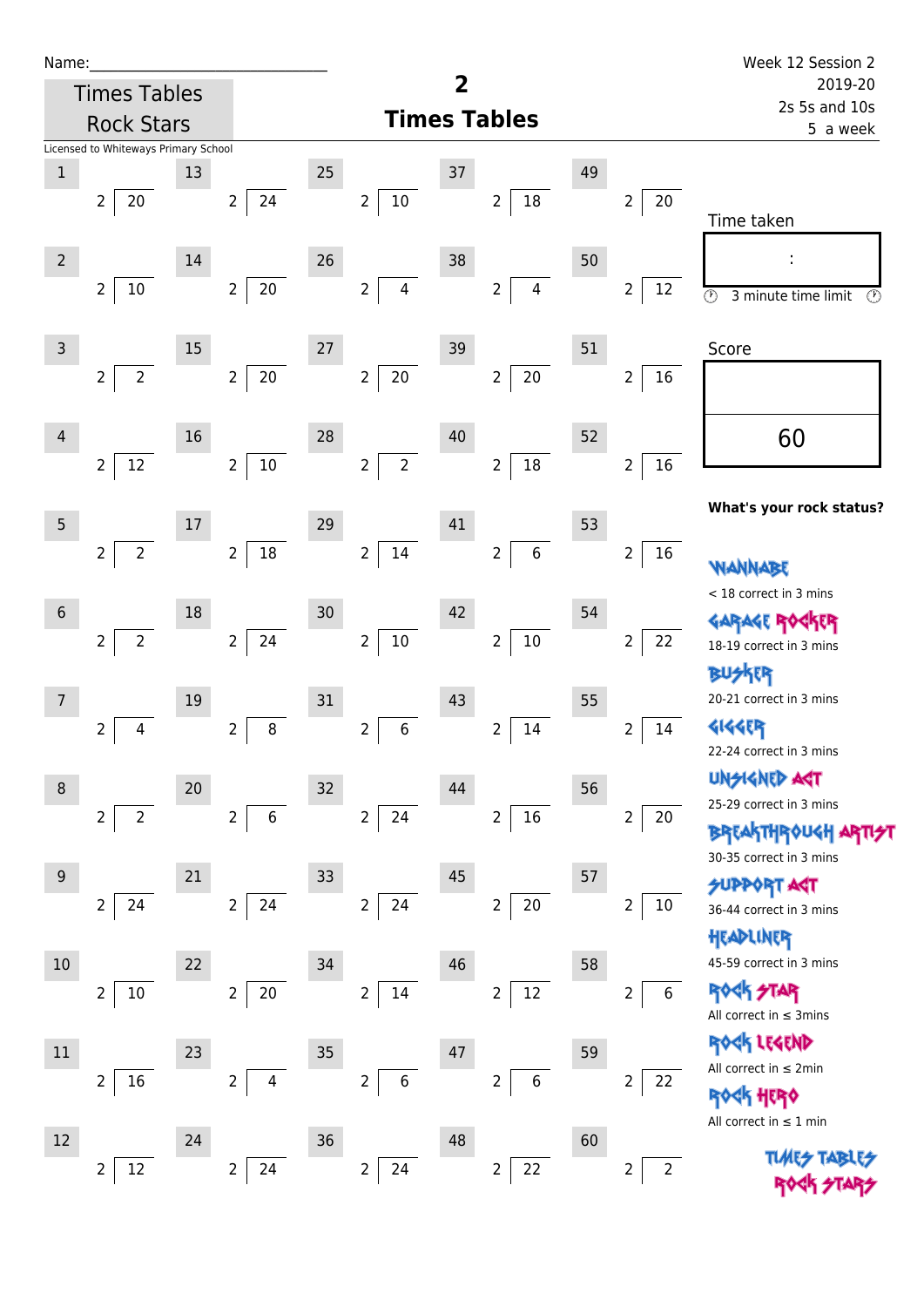| Name:          |                               |                                            |                               |    |                                       |                         |                               |    |                               | Week 12 Session 3                                                                    |  |
|----------------|-------------------------------|--------------------------------------------|-------------------------------|----|---------------------------------------|-------------------------|-------------------------------|----|-------------------------------|--------------------------------------------------------------------------------------|--|
|                |                               | <b>Times Tables</b>                        |                               |    |                                       | $\overline{\mathbf{2}}$ |                               |    |                               | 2019-20                                                                              |  |
|                |                               | <b>Rock Stars</b>                          |                               |    |                                       | <b>Times Tables</b>     |                               |    |                               | 2s 5s and 10s<br>5 a week                                                            |  |
| $\mathbf{1}$   | 2<br>$\times$ 11              | Licensed to Whiteways Primary School<br>13 | $\overline{2}$<br>$\times$ 12 | 25 | $\overline{2}$<br>$\times$ 3          | 37                      | $\overline{2}$<br>$\times$ 5  | 49 | $\overline{2}$<br>$\times$ 8  |                                                                                      |  |
| $\overline{2}$ | $\overline{2}$<br>$\times$ 11 | 14                                         | $\overline{2}$<br>$\times$ 11 | 26 | $\overline{2}$<br>$\times 2$          | 38                      | $\overline{2}$<br>$\times$ 5  | 50 | $\overline{2}$<br>$\times$ 7  | Time taken<br>$\circledcirc$<br>3 minute time limit<br>$\mathcal{O}$                 |  |
| $\overline{3}$ | $\overline{2}$<br>$\times$ 8  | 15                                         | $\overline{2}$<br>$\times$ 6  | 27 | $\overline{2}$<br>$\times$ 6          | 39                      | $\overline{2}$<br>$\times$ 1  | 51 | $\overline{2}$<br>$\times$ 12 | Score                                                                                |  |
| $\overline{4}$ | $\overline{2}$<br>$\times$ 12 | 16                                         | $\overline{2}$<br>$\times$ 5  | 28 | $\overline{2}$<br>$\times$ 1          | 40                      | $\overline{2}$<br>$\times$ 9  | 52 | $\overline{2}$<br>$\times 8$  | 60                                                                                   |  |
| 5              | $\overline{2}$<br>$\times$ 7  | 17                                         | $\overline{2}$<br>$\times 2$  | 29 | 2<br>$\times$ 6                       | 41                      | $\overline{2}$<br>$\times$ 5  | 53 | $\overline{2}$<br>$\times 8$  | What's your rock status?<br><b>WANNABE</b>                                           |  |
| $6\phantom{1}$ | $\overline{2}$<br>$\times$ 10 | 18                                         | 2<br>$\times 10$              | 30 | $\overline{2}$<br>$\times$ 4          | 42                      | $\overline{2}$<br>$\times$ 9  | 54 | 2<br>$\times 6$               | < 18 correct in 3 mins<br><b>GARAGE ROCKER</b><br>18-19 correct in 3 mins            |  |
| $\overline{7}$ | $\overline{2}$<br>$\times$ 1  | 19                                         | $\overline{2}$<br>$\times$ 1  | 31 | $\overline{2}$<br>$\times$ 11         | 43                      | $\overline{2}$<br>$\times$ 8  | 55 | $\overline{2}$<br>$\times$ 7  | <b>BUSKER</b><br>20-21 correct in 3 mins<br><b>4144EP</b><br>22-24 correct in 3 mins |  |
| $\,8\,$        | $\overline{2}$<br>$\times$ 5  | 20                                         | $\overline{2}$<br>$\times$ 3  | 32 | $\overline{2}$<br>$\times$ 9          | 44                      | $\overline{2}$<br>$\times$ 9  | 56 | $\overline{2}$<br>$\times$ 8  | <b>UNSIGNED AGT</b><br>25-29 correct in 3 mins<br>BREAKTHRÓUGH ARTI <del>2</del> 1   |  |
| $9$            | $\overline{2}$<br>$\times$ 3  | 21                                         | $\overline{2}$<br>$\times$ 12 | 33 | $\overline{2}$<br>$\times$ 12         | 45                      | $\overline{c}$<br>$\times$ 5  | 57 | $\overline{2}$<br>$\times$ 8  | 30-35 correct in 3 mins<br><b>SUPPORT AGT</b><br>36-44 correct in 3 mins             |  |
| $10\,$         | $\overline{2}$<br>$\times$ 9  | 22                                         | $\overline{2}$<br>$\times$ 7  | 34 | $\overline{2}$<br>$\times$ 5          | 46                      | $\overline{2}$<br>$\times$ 5  | 58 | $\overline{2}$<br>$\times$ 7  | HEADLINER<br>45-59 correct in 3 mins<br>ROCK STAR<br>All correct in $\leq$ 3mins     |  |
| 11             | $\overline{2}$<br>$\times$ 12 | 23                                         | $\overline{2}$<br>$\times$ 8  | 35 | $\overline{\mathbf{c}}$<br>$\times$ 9 | 47                      | $\mathbf 2$<br>$\times$ 4     | 59 | $\mathbf 2$<br>$\times$ 1     | ROCK LEGEND<br>All correct in $\leq 2$ min<br>ROCK HERO                              |  |
| 12             | $\overline{2}$<br>$\times$ 3  | 24                                         | $\overline{2}$<br>$\times$ 9  | 36 | $\overline{2}$<br>$\times$ 1          | 48                      | $\overline{2}$<br>$\times$ 10 | 60 | $\overline{2}$<br>$\times$ 4  | All correct in $\leq 1$ min<br><b>TUARS TABLES</b><br>ROCK STARS                     |  |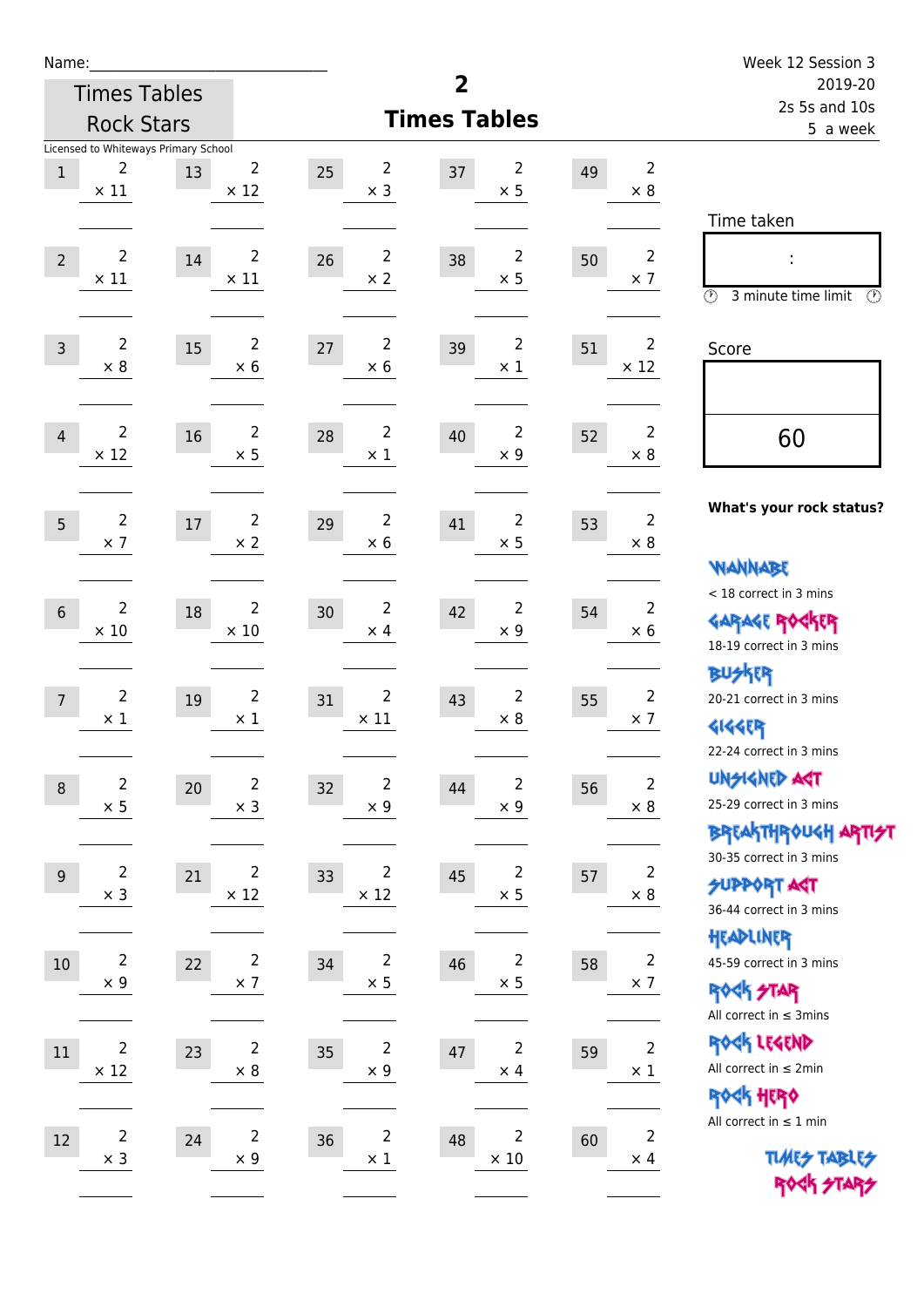| Name:           |                                      |                 |                    |                     |                    | Week 12 Session 4                                                |
|-----------------|--------------------------------------|-----------------|--------------------|---------------------|--------------------|------------------------------------------------------------------|
|                 | <b>Times Tables</b>                  |                 |                    | $\overline{2}$      |                    | 2019-20<br>2s 5s and 10s                                         |
|                 | <b>Rock Stars</b>                    |                 |                    | <b>Times Tables</b> |                    | 5 a week                                                         |
|                 | Licensed to Whiteways Primary School |                 |                    |                     |                    |                                                                  |
| $\mathbf{1}$    | $6 \div 2 =$                         | 21              | $18 \div 2 = 41$   |                     | $8 \div 2 =$       |                                                                  |
| $2^{\circ}$     | $2 \div 2 =$                         |                 | $22 \t 4 \div 2 =$ |                     | $42 \t2 \div 2 =$  | Time taken                                                       |
| 3 <sup>1</sup>  | $12 \div 2 =$                        | 23              | $24 \div 2 =$      | 43                  | $16 \div 2 =$      | $\overline{(\mathcal{V})}$<br>3 minute time limit $\circledcirc$ |
| $\overline{4}$  | $20 \div 2 =$                        | 24              | $14 \div 2 =$      | 44                  | $20 \div 2 =$      | Score                                                            |
| 5 <sup>5</sup>  | $10 \div 2 = 25$                     |                 | $10 \div 2 =$      | 45                  | $12 \div 2 =$      |                                                                  |
| 6 <sup>1</sup>  | $22 \div 2 =$                        | 26              | $20 \div 2 =$      | 46                  | $10 \div 2 =$      | 60                                                               |
| 7 <sup>7</sup>  | $20 \div 2 =$                        | 27              | $14 \div 2 =$      |                     | $47$ $2 \div 2 =$  | What's your rock status?                                         |
| 8 <sup>1</sup>  | $8 \div 2 =$                         | 28              | $18 \div 2 =$      | 48                  | $20 \div 2 =$      | <b>NANNABE</b>                                                   |
| 9 <sub>o</sub>  | $12 \div 2 =$                        | 29              | $24 \div 2 =$      | 49                  | $4 \div 2 =$       | < 18 correct in 3 mins<br><b>GARAGE ROCKER</b>                   |
| 10 <sup>°</sup> | $6 \div 2 =$                         | 30 <sub>o</sub> | $14 \div 2 =$      | 50                  | $20 \div 2 =$      | 18-19 correct in 3 mins<br><b>BUSKRY</b>                         |
| 11              | $24 \div 2 = 31$                     |                 | $18 \div 2 =$      |                     | $51 \t 2 \div 2 =$ | 20-21 correct in 3 mins<br><b>4144EP</b>                         |
| 12              | $10 \div 2 =$                        | 32              | $18 \div 2 =$      | 52                  | $18 \div 2 =$      | 22-24 correct in 3 mins<br><b>UNSIGNED AST</b>                   |
| 13              | $8 \div 2 =$                         | 33              | $16 \div 2 =$      | 53                  | $16 \div 2 =$      | 25-29 correct in 3 mins<br><b>BREAKTHROUGH ARTH</b>              |
| 14              | $6 \div 2 =$                         | 34              | $2 \div 2 =$       | 54                  | $20 \div 2 =$      | 30-35 correct in 3 mins<br><b>SUPPORT AGT</b>                    |
| 15              | $14 \div 2 =$                        | $35\,$          | $12 \div 2 =$      | 55                  | $8 \div 2 =$       | 36-44 correct in 3 mins<br>HEADLINER                             |
| 16              | $10 \div 2 =$                        | 36              | $20 \div 2 =$      | 56                  | $18 \div 2 =$      | 45-59 correct in 3 mins<br><b>ROCK STAR</b>                      |
| 17              | $8 \div 2 =$                         | 37              | $6 \div 2 =$       | 57                  | $6 \div 2 =$       | All correct in $\leq$ 3mins<br>ROCK LEGEND                       |
| 18              | $22 \div 2 =$                        | 38              | $22 \div 2 =$      | 58                  | $18 \div 2 =$      | All correct in $\leq 2$ min<br><b>ROCK HERO</b>                  |
| 19              | $6 \div 2 =$                         | 39              | $22 \div 2 =$      | 59                  | $10 \div 2 =$      | All correct in $\leq 1$ min                                      |
| 20              | $24 \div 2 =$                        | 40              | $6 \div 2 =$       | 60                  | $22 \div 2 =$      | <b>TUARS TABLES</b><br>ROCK STARS                                |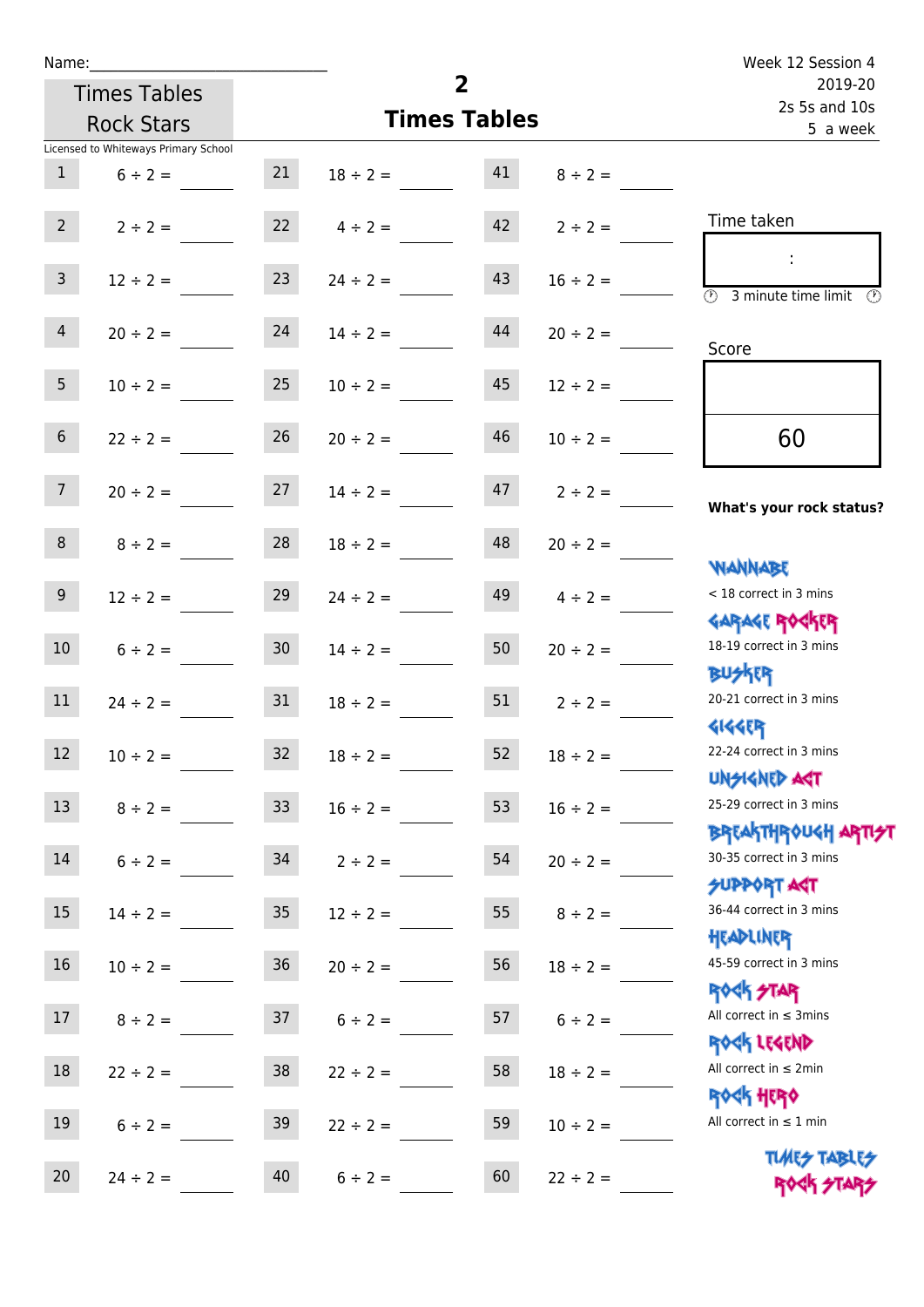| Week 12 Session 5                                      |                    |    |                     |                 |                                      | Name:           |
|--------------------------------------------------------|--------------------|----|---------------------|-----------------|--------------------------------------|-----------------|
| 2019-20<br>2s 5s and 10s                               |                    |    | $\overline{2}$      |                 | <b>Times Tables</b>                  |                 |
| 5 a week                                               |                    |    | <b>Times Tables</b> |                 | <b>Rock Stars</b>                    |                 |
|                                                        |                    |    |                     |                 | Licensed to Whiteways Primary School |                 |
|                                                        | $24 \div 2 =$      | 41 | $2 \times 3 =$      | 21              | $2 \times 8 =$                       | 1               |
| Time taken                                             | $16 \div 2 =$      | 42 | $2 \times 6 =$      | 22              | $2 \times 1 =$                       | 2 <sup>7</sup>  |
| $\mathcal{L}$<br><b>3</b> minute time limit<br>$\odot$ | $43 \t 8 \div 2 =$ |    | $2 \times 7 =$      | 23              | $2 \times 5 =$                       | 3 <sup>7</sup>  |
| Score                                                  | $6 \div 2 =$       | 44 | $2 \times 10 =$     | 24              | $2 \times 6 =$                       | $\overline{4}$  |
|                                                        | $22 \div 2 =$      | 45 | $2 \times 1 =$      | 25              | $2 \times 6 =$                       | 5 <sub>1</sub>  |
| 60                                                     | $46$ $6 \div 2 =$  |    | $26$ $2 \times 5 =$ |                 | $2 \times 11 =$                      | 6 <sup>1</sup>  |
| Add up your time                                       | $20 \div 2 =$      | 47 | $2 \times 10 =$     | 27              | $2 \times 1 =$                       | 7 <sup>7</sup>  |
| <b>Mins</b><br><b>S1</b>                               | $4 \div 2 =$       | 48 | $2 \times 11 =$     | 28              | $2 \times 10 =$                      | 8               |
| S2                                                     | $8 \div 2 =$       | 49 | $2 \times 7 =$      | 29              | $2 \times 3 =$                       | 9 <sub>o</sub>  |
| S3                                                     | $18 \div 2 =$      | 50 | $2 \times 4 =$      | 30 <sup>7</sup> | $2 \times 4 =$                       | 10 <sup>°</sup> |
| <b>Total</b>                                           | $24 \div 2 =$      | 51 | $12 \div 2 =$       | 31              | $2 \times 6 =$                       | 11              |
| <b>Secs</b>                                            | $8 \div 2 =$       | 52 | $8 \div 2 =$        | 32              | $2 \times 11 =$                      | $12$            |
|                                                        | $12 \div 2 =$      | 53 | $10 \div 2 =$       | 33              | $2 \times 6 =$                       | 13              |
|                                                        | $4 \div 2 =$       | 54 | $16 \div 2 =$       | 34              | $2 \times 4 =$                       | 14              |
| S5                                                     | $20 \div 2 =$      | 55 | $35 \t 8 \div 2 =$  |                 | $2 \times 1 =$                       | 15              |
| Total<br>Add up your score                             | $18 \div 2 =$      | 56 | $36 \t 4 \div 2 =$  |                 | $2 \times 4 =$                       | 16              |
|                                                        | $24 \div 2 =$      | 57 | $37 \t 4 \div 2 =$  |                 | $2 \times 12 =$                      | 17 <sub>1</sub> |
|                                                        | $8 \div 2 =$       | 58 | $8 \div 2 =$        | 38              | $2 \times 3 =$                       | 18              |
| <b>S4 S4</b><br>S5                                     | $4 \div 2 =$       | 59 | $2 \div 2 =$        | 39              | $2 \times 11 =$                      | 19              |
| Total $\qquad$                                         | $12 \div 2 =$      | 60 | $18 \div 2 =$       | 40              | $2 \times 6 =$                       | 20              |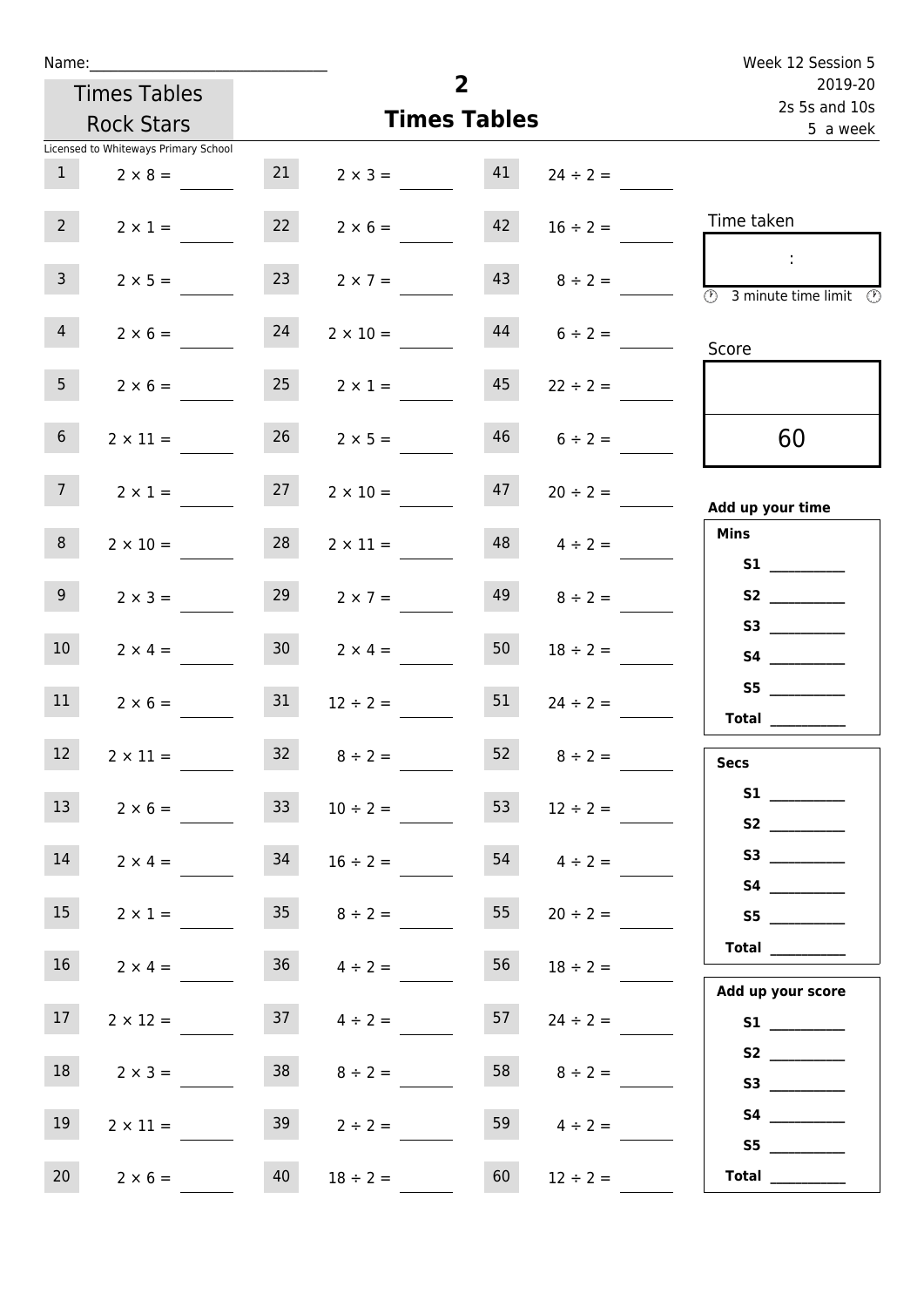| Name:           |                                      |                 |                                   |                     |                 | Week 13 Session 1                                                |  |  |
|-----------------|--------------------------------------|-----------------|-----------------------------------|---------------------|-----------------|------------------------------------------------------------------|--|--|
|                 | <b>Times Tables</b>                  |                 |                                   | $\overline{2}$      |                 | 2019-20<br>2s 5s and 10s                                         |  |  |
|                 | <b>Rock Stars</b>                    |                 |                                   | <b>Times Tables</b> |                 | 5 a week                                                         |  |  |
|                 | Licensed to Whiteways Primary School |                 |                                   |                     |                 |                                                                  |  |  |
| 1               | $2 \times 6 =$                       | 21              | $2 \times 12 = 41$                |                     | $4 \times 2 =$  |                                                                  |  |  |
| $2^{\circ}$     | $2 \times 8 =$                       | 22              | $2 \times 7 =$                    | 42                  | $9 \times 2 =$  | Time taken                                                       |  |  |
| 3 <sup>7</sup>  | $2 \times 12 =$                      | 23              | $2 \times 3 =$                    | 43                  | $10 \times 2 =$ | $\overline{\textcircled{2}}$ 3 minute time limit                 |  |  |
| $\overline{4}$  | $2 \times 4 = 24$                    |                 | $2 \times 12 =$                   | 44                  | $4 \times 2 =$  | Score                                                            |  |  |
| 5 <sub>1</sub>  | $2 \times 5 =$                       | 25              | $2 \times 12 =$                   | 45                  | $2 \times 2 =$  |                                                                  |  |  |
| 6 <sup>1</sup>  | $2 \times 5 =$                       | 26              | $2 \times 4 =$                    | 46                  | $7 \times 2 =$  | 60                                                               |  |  |
| 7 <sup>7</sup>  |                                      |                 | $2 \times 11 = 27$ $2 \times 2 =$ | 47                  | $1 \times 2 =$  | What's your rock status?                                         |  |  |
| 8               | $2 \times 4 =$                       | 28              | $2 \times 10 =$                   | 48                  | $8 \times 2 =$  | <b>NANNABE</b>                                                   |  |  |
| 9 <sub>o</sub>  | $2 \times 9 =$                       | 29              | $2 \times 5 =$                    | 49                  | $12 \times 2 =$ | < 18 correct in 3 mins<br><b>GARAGE ROCKER</b>                   |  |  |
| 10 <sup>°</sup> | $2 \times 5 =$                       | 30              | $2 \times 7 =$                    | 50                  | $7 \times 2 =$  | 18-19 correct in 3 mins<br><b>BUSKER</b>                         |  |  |
| 11              | $2 \times 8 =$                       | 31              | $4 \times 2 =$                    | 51                  | $11 \times 2 =$ | 20-21 correct in 3 mins<br><b>4144ER</b>                         |  |  |
| 12              | $2 \times 5 =$                       | 32              | $8 \times 2 =$                    | 52                  | $11 \times 2 =$ | 22-24 correct in 3 mins<br><b>UNSIGNED AGT</b>                   |  |  |
| 13              | $2 \times 11 =$                      | 33 <sup>°</sup> | $8 \times 2 =$                    | 53                  | $2 \times 2 =$  | 25-29 correct in 3 mins<br><b>BREAKTHROUGH ARTI<del>S</del>T</b> |  |  |
| 14              | $2 \times 11 =$                      | 34              | $8 \times 2 =$                    | 54                  | $1 \times 2 =$  | 30-35 correct in 3 mins<br><b>SUPPORT AGT</b>                    |  |  |
| 15              | $2 \times 8 =$                       | 35              | $10 \times 2 =$                   | 55                  | $3 \times 2 =$  | 36-44 correct in 3 mins<br>HEADLINER                             |  |  |
| 16              | $2 \times 7 =$                       | 36              | $5 \times 2 =$                    | 56                  | $3 \times 2 =$  | 45-59 correct in 3 mins<br>ROCK STAR                             |  |  |
| 17              | $2 \times 4 =$                       | 37              | $2 \times 2 =$                    | 57                  | $9 \times 2 =$  | All correct in $\leq$ 3mins<br>ROCK LEGEND                       |  |  |
| 18              | $2 \times 2 =$                       | 38              | $1 \times 2 =$                    | 58                  | $8 \times 2 =$  | All correct in $\leq 2$ min<br><b>ROCK HERO</b>                  |  |  |
| 19              | $2 \times 11 =$                      | 39              | $1 \times 2 =$                    | 59                  | $6 \times 2 =$  | All correct in $\leq 1$ min                                      |  |  |
| 20              | $2 \times 12 =$                      | 40              | $4 \times 2 =$                    | 60                  | $5 \times 2 =$  | <b>TUARS TABLES</b><br>ROCK STARS                                |  |  |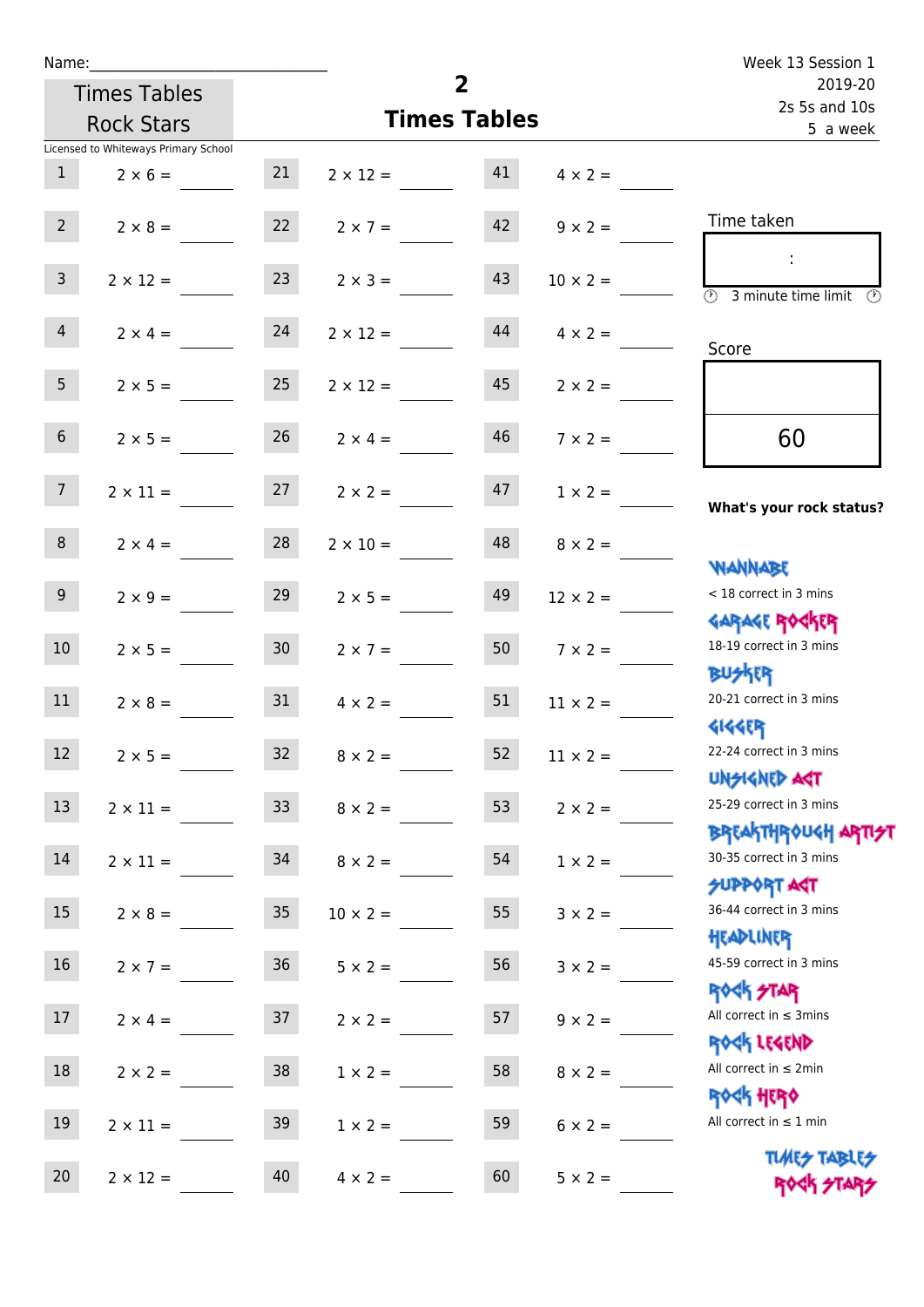| Name |  |  |  |
|------|--|--|--|
|      |  |  |  |

22 2 18

| Name:                                                |                                                                        | Week 13 Session 2                                                                                          |               |
|------------------------------------------------------|------------------------------------------------------------------------|------------------------------------------------------------------------------------------------------------|---------------|
| <b>Times Tables</b>                                  | $\overline{\mathbf{2}}$                                                | 2019-20<br>2s 5s and 10s                                                                                   |               |
| <b>Rock Stars</b>                                    | <b>Times Tables</b>                                                    | 5 a week                                                                                                   |               |
| Licensed to Whiteways Primary School                 |                                                                        |                                                                                                            |               |
| $\mathbf 1$<br>13                                    | 25<br>37                                                               | 49                                                                                                         |               |
| $20\,$<br>$\overline{2}$<br>$\overline{2}$<br>4      | $12 \overline{ }$<br>$\overline{2}$<br>$2^{\circ}$                     | 24<br>$\overline{2}$<br>$\overline{4}$<br>Time taken                                                       |               |
| $\overline{2}$<br>14                                 | 26<br>38                                                               | 50                                                                                                         |               |
| $10\,$<br>$\mathbf{2}$<br>14<br>$\overline{2}$       | $\bf 8$<br>$\overline{2}$<br>$\overline{2}$                            | $\overline{\mathbf{4}}$<br>$\overline{2}$<br>4<br>$\overline{\circlearrowright}$<br>3 minute time limit    | $\circled{r}$ |
| 15<br>3                                              | $27\,$<br>39                                                           | 51<br>Score                                                                                                |               |
| $16\,$<br>$\bf 8$<br>$\mathbf 2$<br>$\overline{2}$   | $\bf 8$<br>$\overline{2}$<br>$\overline{2}$                            | $12\,$<br>$\overline{2}$<br>$18\,$                                                                         |               |
| 16<br>4                                              | 28<br>40                                                               | 60<br>52                                                                                                   |               |
| 22<br>24<br>$\overline{2}$<br>$\overline{2}$         | $\overline{2}$<br>$\overline{4}$<br>$\overline{2}$                     | $\overline{2}$<br>$\overline{2}$<br>20                                                                     |               |
|                                                      |                                                                        | What's your rock status?                                                                                   |               |
| $5\phantom{.0}$<br>17                                | 29<br>41                                                               | 53                                                                                                         |               |
| $18\,$<br>$12\,$<br>$\overline{2}$<br>$\overline{2}$ | $\overline{2}$<br>$20\,$<br>$\overline{2}$                             | $\,$ 6 $\,$<br>$\overline{2}$<br>$10\,$<br>WANNABE<br>< 18 correct in 3 mins                               |               |
| 18<br>$6\phantom{1}6$                                | 42<br>30                                                               | 54                                                                                                         |               |
| $20\,$<br>24<br>$\overline{2}$<br>$\overline{2}$     | $\overline{2}$<br>$\overline{2}$<br>$\overline{2}$                     | $16\,$<br>22<br>$\overline{2}$<br>18-19 correct in 3 mins<br><b>BUSKER</b>                                 |               |
| $\overline{7}$<br>19                                 | 31<br>43                                                               | 20-21 correct in 3 mins<br>55                                                                              |               |
| 8<br>$\overline{2}$<br>$\overline{2}$                | $\overline{2}$<br>$\,6\,$<br>$\overline{2}$<br>2                       | <b>4144EP</b><br>$18\,$<br>12<br>2<br>22-24 correct in 3 mins                                              |               |
| 20<br>$\,8\,$                                        | 32<br>44                                                               | <b>UNSIGNED ART</b><br>56                                                                                  |               |
| $16\,$<br>18<br>$\overline{2}$<br>$\overline{2}$     | $\overline{2}$<br>$\overline{4}$<br>$\overline{2}$                     | 25-29 correct in 3 mins<br>$18\,$<br>$\overline{2}$<br>6<br><b>BREAKTHROUGH</b><br>30-35 correct in 3 mins |               |
| 21<br>$9\,$                                          | 45<br>33                                                               | 57<br><b>SUPPORT AGT</b>                                                                                   |               |
| $12\,$<br>$\overline{2}$<br>$\overline{2}$           | $\overline{2}$<br>$\boldsymbol{6}$<br>$\overline{2}$<br>$\overline{2}$ | 6<br>2<br>14<br>36-44 correct in 3 mins<br>HEADLINER                                                       |               |
| 10<br>22                                             | 46<br>34                                                               | 45-59 correct in 3 mins<br>58                                                                              |               |
| 8<br>$\overline{2}$<br>$\overline{2}$                | $\boldsymbol{6}$<br>$\bf 8$<br>$\overline{2}$<br>$\overline{2}$        | <b>ROCK STAR</b><br>6<br>$18\,$<br>$\overline{2}$<br>All correct in $\leq$ 3mins                           |               |
|                                                      |                                                                        | ROCK LEGEND                                                                                                |               |
| $11\,$<br>23                                         | 35<br>47                                                               | 59<br>All correct in $\leq 2$ min                                                                          |               |
| $\overline{2}$<br>$\overline{2}$<br>$\overline{2}$   | 22<br>$\, 8$<br>$\overline{2}$<br>$\overline{2}$                       | $12\,$<br>$\overline{2}$<br>18<br><b>ROCK HERO</b><br>All correct in $\leq 1$ min                          |               |
| 12<br>24                                             | 48<br>36                                                               | 60<br><b>TABLE</b>                                                                                         |               |

16

 $2 | 22$ 

 $2 | 22$ 

**TIMES TABLES RA** 274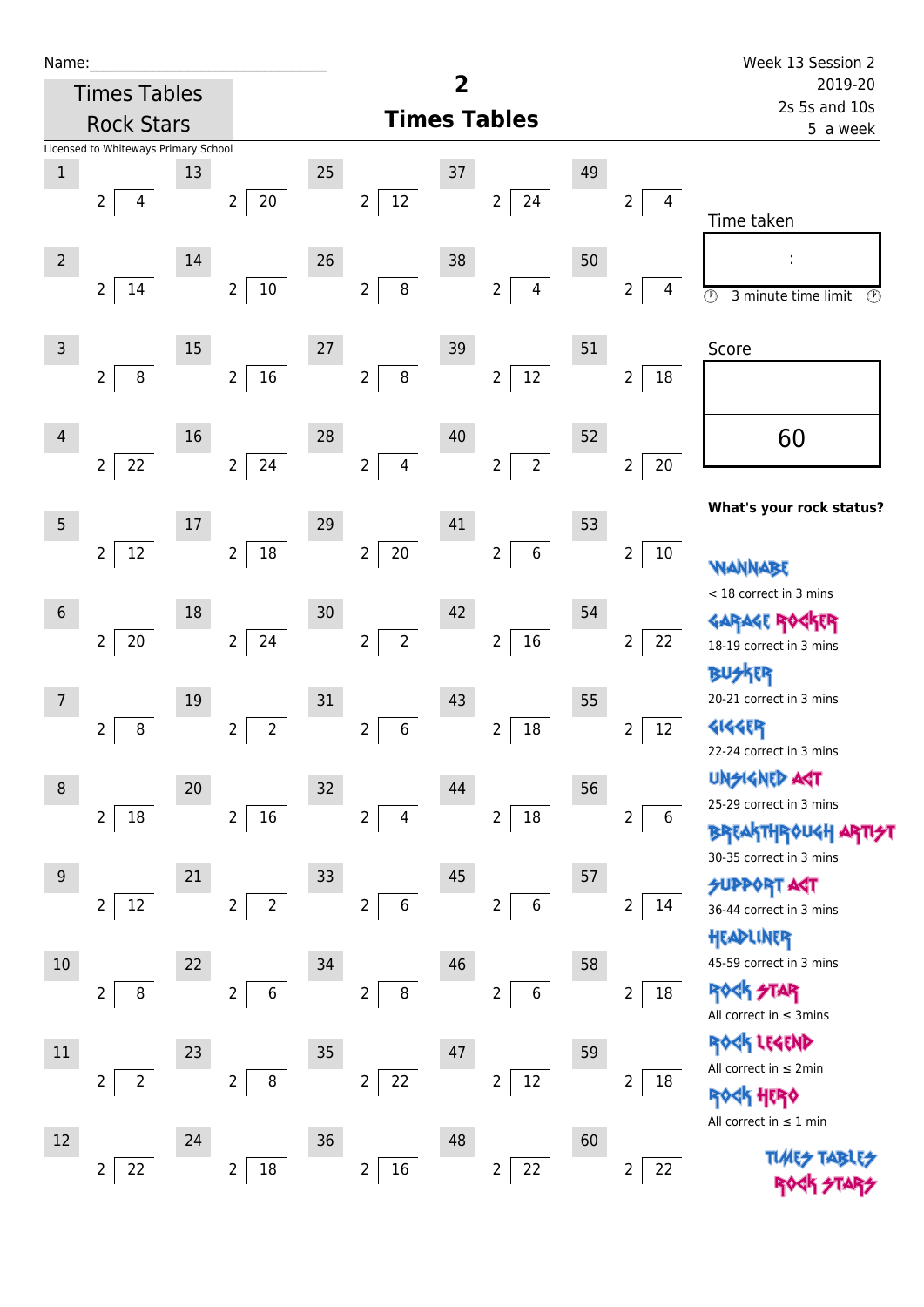| Name:            |                               |                                            |                               |    |                               |                     |                               |    |                               | Week 13 Session 3                                                                       |
|------------------|-------------------------------|--------------------------------------------|-------------------------------|----|-------------------------------|---------------------|-------------------------------|----|-------------------------------|-----------------------------------------------------------------------------------------|
|                  |                               | <b>Times Tables</b>                        |                               |    |                               | 2                   |                               |    |                               | 2019-20<br>2s 5s and 10s                                                                |
|                  |                               | <b>Rock Stars</b>                          |                               |    |                               | <b>Times Tables</b> |                               |    |                               | 5 a week                                                                                |
| $1\,$            | 2<br>$\times$ 5               | Licensed to Whiteways Primary School<br>13 | 2<br>$\times$ 12              | 25 | 2<br>$\times$ 6               | 37                  | 2<br>$\times$ 5               | 49 | $\overline{2}$<br>$\times$ 9  | Time taken                                                                              |
| $\overline{2}$   | $\overline{2}$<br>$\times$ 11 | 14                                         | $\overline{2}$<br>$\times$ 2  | 26 | $\overline{2}$<br>$\times 6$  | 38                  | $\overline{2}$<br>$\times$ 4  | 50 | $\overline{2}$<br>$\times$ 11 | $\circled{r}$<br>3 minute time limit<br>$\circled{r}$                                   |
| $\overline{3}$   | $\overline{2}$<br>$\times$ 1  | 15                                         | $\overline{2}$<br>$\times$ 11 | 27 | $\overline{2}$<br>$\times$ 9  | 39                  | $\overline{2}$<br>$\times$ 10 | 51 | $\overline{2}$<br>$\times$ 1  | Score                                                                                   |
| $\overline{4}$   | $\overline{2}$<br>$\times$ 10 | 16                                         | $\overline{2}$<br>$\times$ 9  | 28 | $\overline{2}$<br>$\times$ 3  | 40                  | $\overline{2}$<br>$\times$ 11 | 52 | $\overline{2}$<br>$\times 6$  | 60                                                                                      |
| 5                | $\overline{2}$<br>$\times 2$  | 17                                         | $\overline{2}$<br>$\times$ 1  | 29 | $\overline{2}$<br>$\times$ 10 | 41                  | 2<br>$\times$ 7               | 53 | $\overline{2}$<br>$\times$ 11 | What's your rock status?<br><b>NANNABE</b>                                              |
| $6\phantom{1}$   | $\overline{2}$<br>$\times$ 5  | 18                                         | $\overline{2}$<br>$\times$ 12 | 30 | $\overline{2}$<br>$\times$ 12 | 42                  | 2<br>$\times$ 7               | 54 | 2<br>$\times$ 4               | < 18 correct in 3 mins<br><b>GARAGE ROCKER</b><br>18-19 correct in 3 mins               |
| $\overline{7}$   | $\overline{2}$<br>$\times$ 5  | 19                                         | $\overline{2}$<br>$\times$ 3  | 31 | $\overline{2}$<br>$\times$ 1  | 43                  | 2<br>$\times$ 12              | 55 | $\overline{2}$<br>$\times 6$  | <b>BUSKER</b><br>20-21 correct in 3 mins<br><b>4144ER</b><br>22-24 correct in 3 mins    |
| $\boldsymbol{8}$ | $\overline{2}$<br>$\times$ 4  | 20                                         | $\mathbf 2$<br>$\times$ 9     | 32 | $\overline{2}$<br>$\times$ 4  | 44                  | 2<br>$\times$ 10              | 56 | $\overline{2}$<br>$\times$ 9  | <b>UNSIGNED AGT</b><br>25-29 correct in 3 mins<br>BREAKTHRÓUGH ARTI <del>2</del> 1      |
| 9                | $\overline{2}$<br>$\times$ 6  | 21                                         | $\overline{2}$<br>$\times$ 3  | 33 | 2<br>$\times$ 4               | 45                  | 2<br>$\times$ 10              | 57 | $\overline{2}$<br>$\times$ 10 | 30-35 correct in 3 mins<br><b>SUPPORT ART</b><br>36-44 correct in 3 mins                |
| $10\,$           | $\overline{2}$<br>$\times$ 12 | 22                                         | $\overline{c}$<br>$\times$ 3  | 34 | $\overline{2}$<br>$\times$ 10 | 46                  | $\overline{2}$<br>$\times$ 12 | 58 | $\overline{2}$<br>$\times$ 11 | HEADLINER<br>45-59 correct in 3 mins<br><b>ROCK STAR</b><br>All correct in $\leq$ 3mins |
| 11               | $\overline{2}$<br>$\times$ 12 | 23                                         | $\overline{c}$<br>$\times$ 1  | 35 | $\overline{c}$<br>$\times$ 3  | 47                  | $\overline{2}$<br>$\times$ 11 | 59 | $\overline{2}$<br>$\times$ 10 | ROCK LEGEND<br>All correct in $\leq 2$ min<br>ROCK HERO                                 |
| $12\,$           | $\overline{2}$<br>$\times$ 11 | 24                                         | 2<br>$\times$ 10              | 36 | $\overline{c}$<br>$\times$ 7  | 48                  | $\overline{2}$<br>$\times$ 7  | 60 | $\overline{2}$<br>$\times$ 9  | All correct in $\leq 1$ min<br><b>TUARS TABLES</b><br>ROCK STARS                        |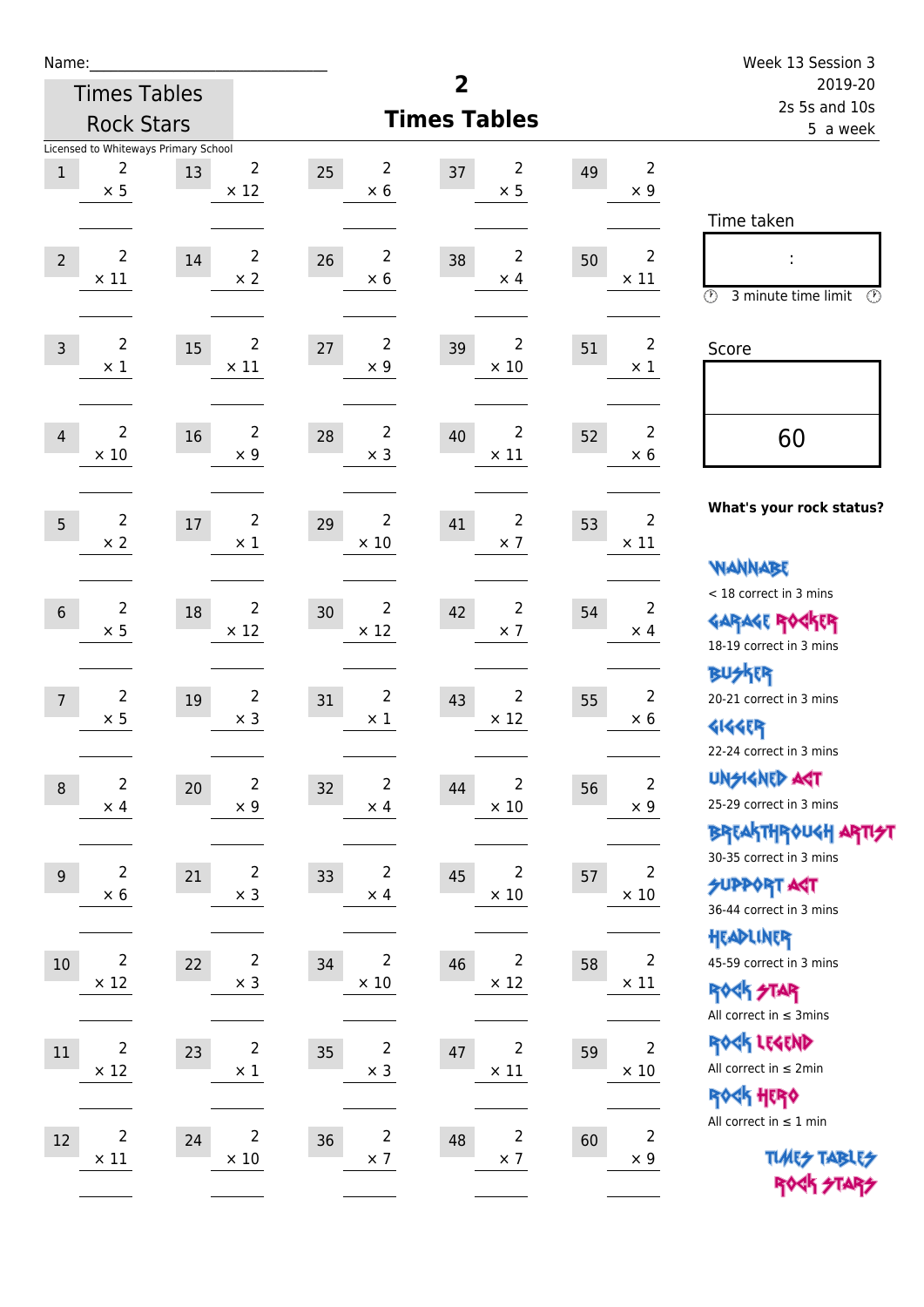| Name:           |                                      |                 |                               |                     |                   | Week 13 Session 4                                   |
|-----------------|--------------------------------------|-----------------|-------------------------------|---------------------|-------------------|-----------------------------------------------------|
|                 | <b>Times Tables</b>                  |                 |                               | $\overline{2}$      |                   | 2019-20<br>2s 5s and 10s                            |
|                 | <b>Rock Stars</b>                    |                 |                               | <b>Times Tables</b> |                   | 5 a week                                            |
|                 | Licensed to Whiteways Primary School |                 |                               |                     |                   |                                                     |
| 1               | $16 \div 2 =$                        | 21              | $20 \div 2 = 41$ $2 \div 2 =$ |                     |                   |                                                     |
| $2^{\circ}$     | $8 \div 2 =$                         | 22              | $20 \div 2 =$                 | 42                  | $14 \div 2 =$     | Time taken                                          |
| 3 <sup>7</sup>  | $14 \div 2 =$                        | 23              | $20 \div 2 =$                 | 43                  | $10 \div 2 =$     | $\overline{(\mathcal{V})}$<br>3 minute time limit   |
| 4               | $2 \div 2 =$                         | 24              | $20 \div 2 =$                 | 44                  | $20 \div 2 =$     | Score                                               |
| 5 <sub>1</sub>  | $4 \div 2 = 25$                      |                 | $12 \div 2 = 45$ $6 \div 2 =$ |                     |                   |                                                     |
| 6 <sup>1</sup>  | $22 \div 2 =$                        | 26              | $24 \div 2 =$                 | 46                  | $16 \div 2 =$     | 60                                                  |
| 7 <sup>7</sup>  | $6 \div 2 = 27$                      |                 | $10 \div 2 =$                 |                     | $47$ $4 \div 2 =$ | What's your rock status?                            |
| 8 <sup>1</sup>  | $18 \div 2 =$                        |                 | $28$ $2 \div 2 =$             | 48                  | $12 \div 2 =$     | <b>NANNABE</b>                                      |
| 9 <sub>o</sub>  | $4 \div 2 =$                         | 29              | $20 \div 2 =$                 | 49                  | $14 \div 2 =$     | < 18 correct in 3 mins<br><b>GARAGE ROCKER</b>      |
| 10 <sup>°</sup> | $10 \div 2 =$                        | 30              | $14 \div 2 =$                 | 50                  | $16 \div 2 =$     | 18-19 correct in 3 mins<br><b>BUSKER</b>            |
| 11              | $10 \div 2 = 31$                     |                 | $24 \div 2 =$                 | 51                  | $24 \div 2 =$     | 20-21 correct in 3 mins<br><b>4144EP</b>            |
| 12              | $18 \div 2 =$                        | 32              | $12 \div 2 =$                 | 52                  | $2 \div 2 =$      | 22-24 correct in 3 mins<br><b>UNSIGNED AST</b>      |
| 13              | $12 \div 2 =$                        | 33 <sup>°</sup> | $4 \div 2 =$                  | 53                  | $12 \div 2 =$     | 25-29 correct in 3 mins<br><b>BREAKTHROUGH ARTH</b> |
| 14              | $8 \div 2 =$                         | 34              | $4 \div 2 =$                  | 54                  | $6 \div 2 =$      | 30-35 correct in 3 mins<br><b>SUPPORT AGT</b>       |
| 15              | $16 \div 2 =$                        | $35\,$          | $4 \div 2 =$                  | 55                  | $22 \div 2 =$     | 36-44 correct in 3 mins<br>HEADLINER                |
| 16              | $20 \div 2 =$                        | $36\,$          | $10 \div 2 =$                 | 56                  | $20 \div 2 =$     | 45-59 correct in 3 mins<br><b>ROCK STAR</b>         |
| 17              | $12 \div 2 =$                        | 37              | $12 \div 2 =$                 | 57                  | $18 \div 2 =$     | All correct in $\leq$ 3mins<br>ROCK LEGEND          |
| 18              | $10 \div 2 =$                        | 38              | $20 \div 2 =$                 | 58                  | $16 \div 2 =$     | All correct in $\leq 2$ min<br><b>ROCK HERO</b>     |
| 19              | $16 \div 2 =$                        | 39              | $18 \div 2 =$                 | 59                  | $16 \div 2 =$     | All correct in $\leq 1$ min<br><b>TUARS TABLES</b>  |
| 20              | $12 \div 2 =$                        | 40              | $22 \div 2 =$                 | 60                  | $6 \div 2 =$      | ROCK STARS                                          |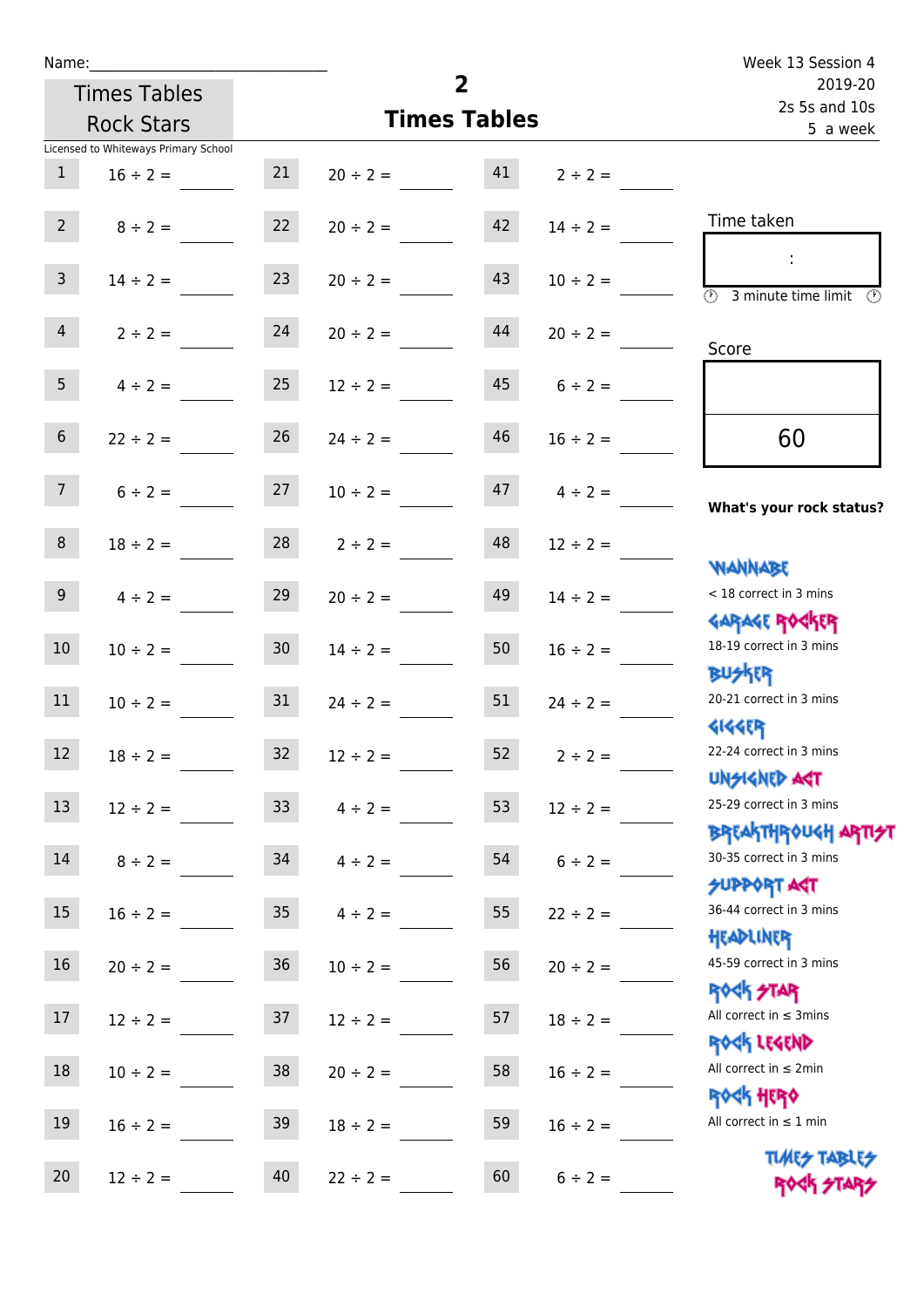| Name:                                |                                   |                      |                      |                          | Week 13 Session 5                                |
|--------------------------------------|-----------------------------------|----------------------|----------------------|--------------------------|--------------------------------------------------|
| <b>Times Tables</b>                  |                                   |                      | $\overline{2}$       | 2019-20<br>2s 5s and 10s |                                                  |
| <b>Rock Stars</b>                    |                                   |                      | <b>Times Tables</b>  |                          | 5 a week                                         |
| Licensed to Whiteways Primary School |                                   |                      |                      |                          |                                                  |
| 1<br>$2 \times 6 =$                  |                                   | 21                   | 41<br>$2 \times 3 =$ | $18 \div 2 =$            |                                                  |
| 2 <sup>7</sup><br>$2 \times 8 =$     | 22                                | $2 \times 11 =$      | 42                   | $22 \div 2 =$            | Time taken                                       |
| 3 <sup>7</sup><br>$2 \times 5 =$     | 23                                |                      | 43<br>$2 \times 8 =$ | $24 \div 2 =$            | $\mathbb{R}^n$<br>3 minute time limit<br>$\odot$ |
| $\overline{4}$<br>$2 \times 7 =$     | 24                                | $2 \times 5 =$       | 44                   | $8 \div 2 =$             | Score                                            |
| 5 <sub>1</sub><br>$2 \times 7 =$     | 25                                | $2 \times 4 =$       | 45                   | $14 \div 2 =$            |                                                  |
| 6 <sup>1</sup>                       | $2 \times 9 =$                    | 26<br>$2 \times 8 =$ | 46                   | $12 \div 2 =$            | 60                                               |
| 7 <sup>7</sup>                       | 27<br>$2 \times 3 =$              | $2 \times 11 =$      | 47                   | $12 \div 2 =$            | Add up your time                                 |
| 8                                    | 28<br>$2 \times 2 =$              | $2 \times 12 =$      | 48                   | $14 \div 2 =$            | <b>Mins</b><br><b>S1 S1</b>                      |
| 9 <sub>o</sub><br>$2 \times 2 =$     | 29                                | $2 \times 3 =$       | 49                   | $10 \div 2 =$            | S2                                               |
| 10 <sup>°</sup><br>$2 \times 1 =$    | 30 <sub>o</sub>                   | $2 \times 2 =$       | 50                   | $20 \div 2 =$            | S3                                               |
| 11<br>$2 \times 12 =$                | 31                                | $14 \div 2 =$        | 51                   | $6 \div 2 =$             | S5<br>Total                                      |
| 12<br>$2 \times 11 =$                | 32                                | $2 \div 2 =$         | 52                   | $12 \div 2 =$            | <b>Secs</b>                                      |
| 13                                   | 33 <sup>2</sup><br>$2 \times 7 =$ | $24 \div 2 =$        | 53                   | $6 \div 2 =$             |                                                  |
| 14                                   | 34<br>$2 \times 8 =$              | $22 \div 2 =$        | 54                   | $6 \div 2 =$             |                                                  |
| 15                                   | 35 <sub>1</sub><br>$2 \times 1 =$ | $14 \div 2 =$        |                      | 55 $8 \div 2 =$          | S5                                               |
| 16                                   | $2 \times 6 =$                    | $36 \t 12 \div 2 =$  | 56                   | $24 \div 2 =$            | Total<br>Add up your score                       |
| 17 <sub>1</sub>                      | $2 \times 7 =$                    | $37 \t 6 \div 2 =$   | 57                   | $12 \div 2 =$            |                                                  |
| 18<br>$2 \times 5 =$                 | 38                                | $22 \div 2 =$        | 58                   | $20 \div 2 =$            |                                                  |
| 19<br>$2 \times 1 =$                 | 39                                | $14 \div 2 =$        | 59                   | $2 \div 2 =$             | S5                                               |
| 20<br>$2 \times 6 =$                 | 40                                | $2 \div 2 =$         | 60                   | $6 \div 2 =$             | Total $\_\_$                                     |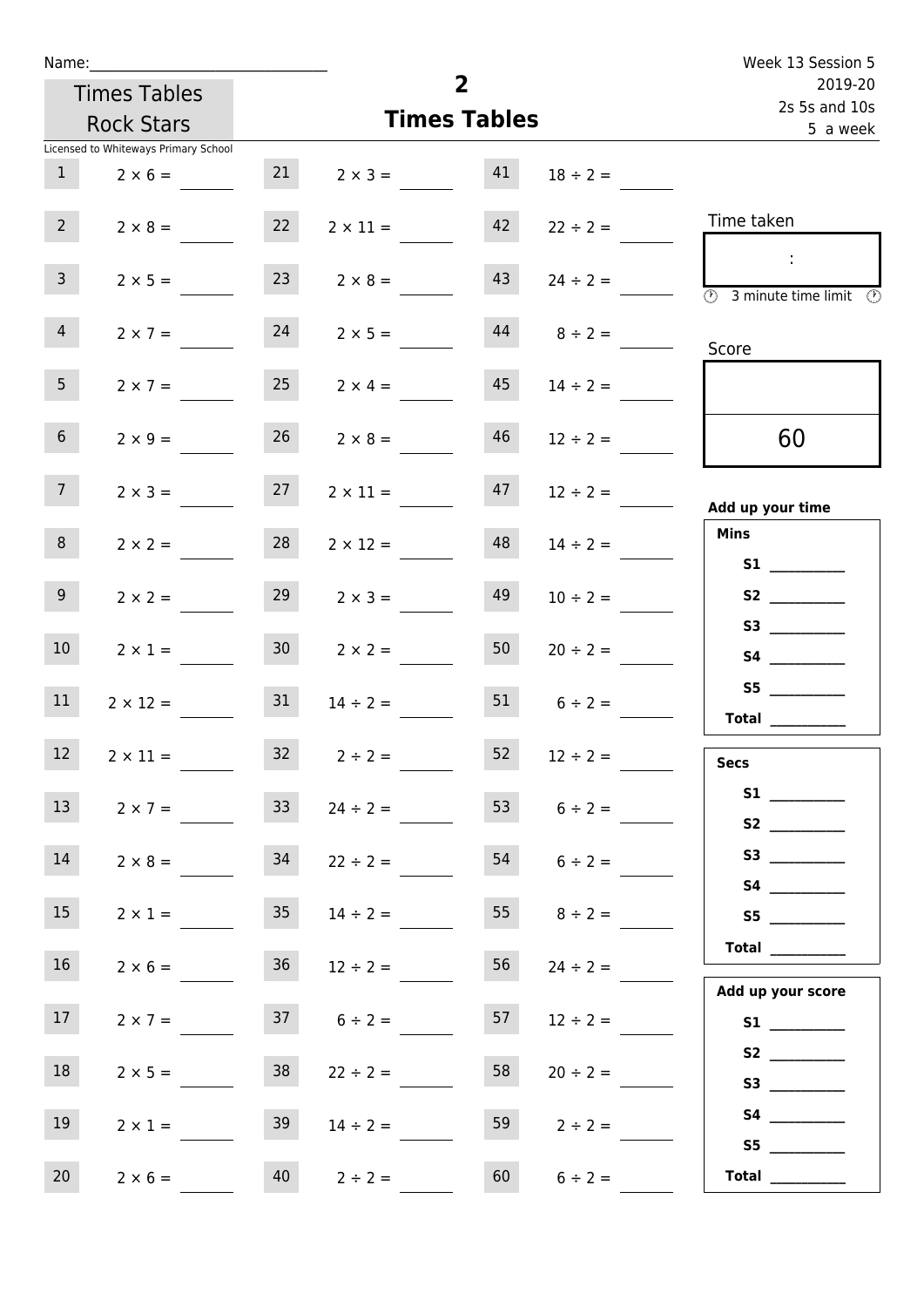| Name:           |                                      |                 |                    | Week 14 Session 1   |                                  |                                                                              |  |
|-----------------|--------------------------------------|-----------------|--------------------|---------------------|----------------------------------|------------------------------------------------------------------------------|--|
|                 | <b>Times Tables</b>                  |                 |                    | 5                   |                                  | 2019-20<br>2s 5s and 10s                                                     |  |
|                 | <b>Rock Stars</b>                    |                 |                    | <b>Times Tables</b> |                                  | 5 a week                                                                     |  |
|                 | Licensed to Whiteways Primary School |                 |                    |                     |                                  |                                                                              |  |
| 1               | $5 \times 1 =$                       | 21              | $5 \times 11 = 41$ |                     | $3 \times 5 =$                   |                                                                              |  |
| $2^{\circ}$     | $5 \times 2 =$                       | 22              | $5 \times 1 =$     | 42                  | $7 \times 5 =$                   | Time taken                                                                   |  |
| $\mathbf{3}$    | $5 \times 12 =$                      | 23              | $5 \times 6 =$     | 43                  | $7 \times 5 =$                   | $\sim$<br>$\overline{(\mathcal{V})}$<br>3 minute time limit<br>$\mathcal{O}$ |  |
| $\overline{4}$  | $5 \times 9 =$                       | 24              | $5 \times 6 =$     | 44                  | $7 \times 5 =$                   | Score                                                                        |  |
| 5 <sub>1</sub>  | $5 \times 11 =$                      | 25              | $5 \times 2 =$     | 45                  | $8 \times 5 =$                   |                                                                              |  |
| $6\overline{6}$ | $5 \times 10 =$                      | 26              | $5 \times 9 =$     | 46                  | $2 \times 5 =$                   | 60                                                                           |  |
| 7 <sup>7</sup>  | $5 \times 7 = 27$                    |                 | $5 \times 9 =$     | 47                  | $10 \times 5 =$                  | What's your rock status?                                                     |  |
| 8               | $5 \times 9 =$                       | 28              | $5 \times 7 =$     | 48                  | $7 \times 5 =$                   | <b>JARNAM</b>                                                                |  |
| 9 <sub>o</sub>  | $5 \times 2 =$                       | 29              | $5 \times 9 =$     | 49                  | $12 \times 5 =$                  | < 18 correct in 3 mins<br><b>GARAGE ROGKER</b>                               |  |
| 10 <sup>1</sup> | $5 \times 6 = 30$                    |                 |                    |                     | $5 \times 5 = 50$ $3 \times 5 =$ | 18-19 correct in 3 mins<br><b>BUSKER</b>                                     |  |
| 11              | $5 \times 3 =$                       | 31              | $5 \times 5 =$     | 51                  | $10 \times 5 =$                  | 20-21 correct in 3 mins<br><b>4144ER</b>                                     |  |
| 12 <sup>7</sup> | $5 \times 7 =$                       | 32 <sup>°</sup> | $6 \times 5 =$     | 52                  | $2 \times 5 =$                   | 22-24 correct in 3 mins<br><b>UNSIGNED AGT</b>                               |  |
| 13              | $5 \times 5 =$                       | 33 <sup>°</sup> | $11 \times 5 =$    | 53                  | $12 \times 5 =$                  | 25-29 correct in 3 mins<br>BREAKTHRÓUGH ARTI <del>2</del> 1                  |  |
| 14              | $5 \times 11 =$                      | 34              | $10 \times 5 =$    | 54                  | $7 \times 5 =$                   | 30-35 correct in 3 mins<br><b>SUPPORT AGT</b>                                |  |
| 15              | $5 \times 2 =$                       | 35              | $1 \times 5 =$     | 55                  | $7 \times 5 =$                   | 36-44 correct in 3 mins<br>HEADLINER                                         |  |
| 16              | $5 \times 6 =$                       | 36              | $5 \times 5 =$     | 56                  | $5 \times 5 =$                   | 45-59 correct in 3 mins<br>ROCK STAR                                         |  |
| 17              | $5 \times 4 =$                       | 37              | $11 \times 5 =$    | 57                  | $5 \times 5 =$                   | All correct in $\leq$ 3mins<br>ROCK LEGEND                                   |  |
| 18              | $5 \times 4 =$                       | 38              | $9 \times 5 =$     | 58                  | $9 \times 5 =$                   | All correct in $\leq 2$ min<br>ROCK HERO                                     |  |
| 19              | $5 \times 4 =$                       | 39              | $2 \times 5 =$     | 59                  | $11 \times 5 =$                  | All correct in $\leq 1$ min                                                  |  |
| 20              | $5 \times 2 =$                       | 40              | $12 \times 5 =$    | 60                  | $11 \times 5 =$                  | <b>TUARS TABLES</b><br>ROCK STARS                                            |  |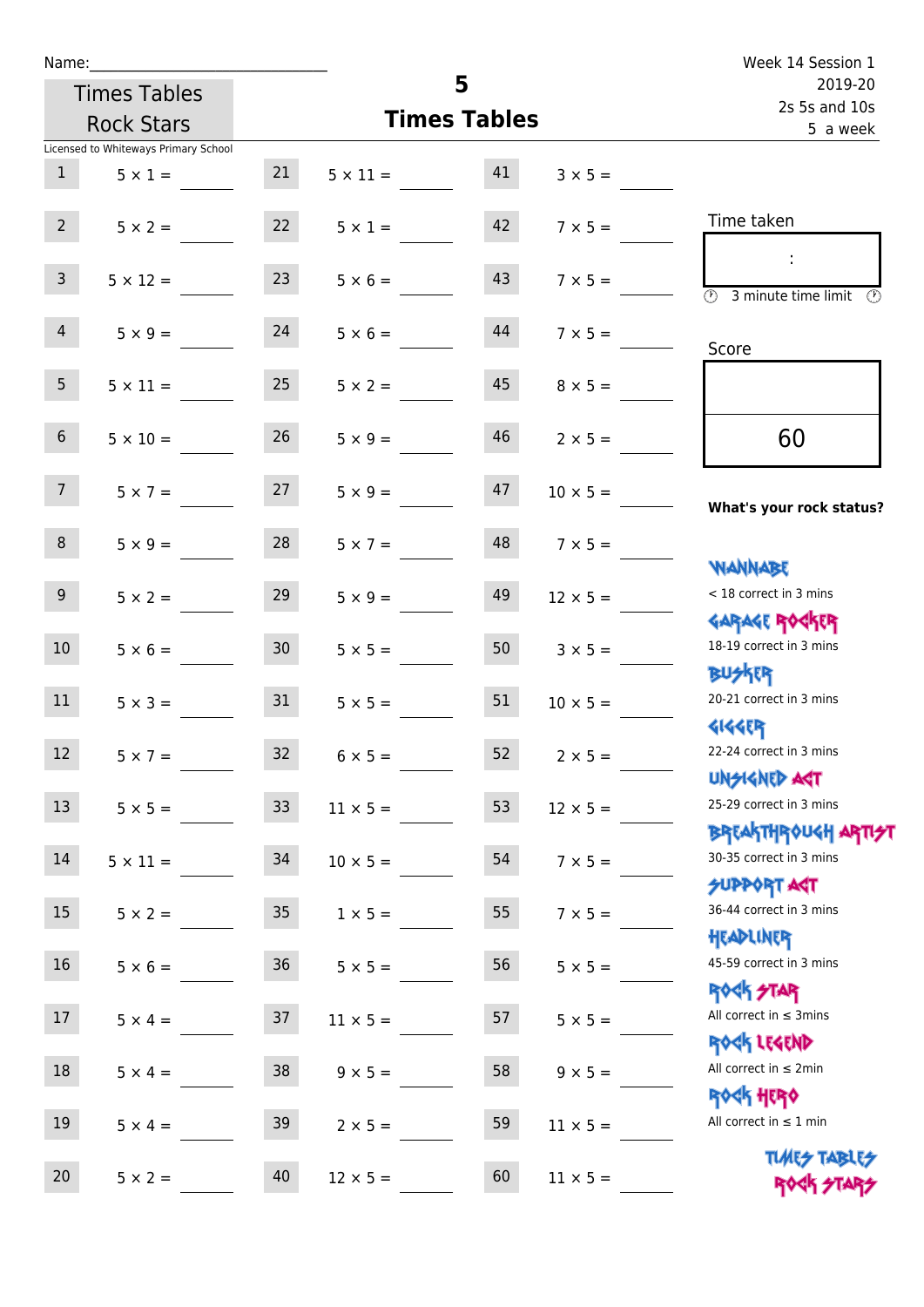| Name |  |  |  |
|------|--|--|--|
|      |  |  |  |

| Name:          |                                      |    |                          |        |                      |    |                          |    |             | Week 14 Session 2                               |
|----------------|--------------------------------------|----|--------------------------|--------|----------------------|----|--------------------------|----|-------------|-------------------------------------------------|
|                | <b>Times Tables</b>                  |    |                          |        |                      | 5  |                          |    |             | 2019-20                                         |
|                | <b>Rock Stars</b>                    |    |                          |        |                      |    | <b>Times Tables</b>      |    |             | 2s 5s and 10s<br>5 a week                       |
|                | Licensed to Whiteways Primary School |    |                          |        |                      |    |                          |    |             |                                                 |
| $\mathbf{1}$   | 5                                    | 13 |                          | 25     | 5<br>55              | 37 |                          | 49 | $10\,$      |                                                 |
|                | 60                                   |    | 60<br>5                  |        |                      |    | $10\,$<br>$\overline{5}$ |    | 5           | Time taken                                      |
|                |                                      |    |                          | 26     |                      |    |                          |    |             |                                                 |
| $\overline{2}$ | 5<br>40                              | 14 | $15\,$<br>$\sqrt{5}$     |        | 5<br>55              | 38 | 55<br>5                  | 50 | 5<br>$10\,$ | İ,                                              |
|                |                                      |    |                          |        |                      |    |                          |    |             | $\odot$<br>3 minute time limit<br>$\circled{r}$ |
| 3              |                                      | 15 |                          | 27     |                      | 39 |                          | 51 |             | Score                                           |
|                | 35<br>5                              |    | 25<br>$\overline{5}$     |        | 5<br>45              |    | 60<br>$5\phantom{.0}$    |    | 5<br>25     |                                                 |
|                |                                      |    |                          |        |                      |    |                          |    |             |                                                 |
| $\overline{4}$ |                                      | 16 |                          | 28     |                      | 40 |                          | 52 |             | 60                                              |
|                | 20<br>5                              |    | $20\,$<br>$\overline{5}$ |        | 5<br>45              |    | $10\,$<br>5              |    | 5<br>50     |                                                 |
|                |                                      |    |                          |        |                      |    |                          |    |             |                                                 |
| 5              |                                      | 17 |                          | 29     |                      | 41 |                          | 53 |             | What's your rock status?                        |
|                | 35<br>$\overline{5}$                 |    | $15\,$<br>$\sqrt{5}$     |        | 5<br>25              |    | $50\,$<br>5              |    | 5<br>50     |                                                 |
|                |                                      |    |                          |        |                      |    |                          |    |             | wannabe<br>< 18 correct in 3 mins               |
| $\,$ 6 $\,$    |                                      | 18 |                          | $30\,$ |                      | 42 |                          | 54 |             | GARAGE ROGKER                                   |
|                | $20\,$<br>5                          |    | $10\,$<br>$\sqrt{5}$     |        | 5<br>30 <sub>o</sub> |    | 60<br>5                  |    | 5<br>55     | 18-19 correct in 3 mins                         |
|                |                                      |    |                          |        |                      |    |                          |    |             | 化                                               |
| 7              |                                      | 19 |                          | $31\,$ |                      | 43 |                          | 55 |             | 20-21 correct in 3 mins                         |
|                | 40<br>5                              |    | $10\,$<br>$\overline{5}$ |        | 5<br>45              |    | $\mathsf S$<br>30        |    | 5<br>5      | 4144ER                                          |
|                |                                      |    |                          |        |                      |    |                          |    |             | 22-24 correct in 3 mins                         |
| 8              |                                      | 20 |                          | $32\,$ |                      | 44 |                          | 56 |             | <b>UNSIGNED AST</b><br>25-29 correct in 3 mins  |
|                | 5<br>40                              |    | 35<br>$\overline{5}$     |        | 5<br>20              |    | $15\,$<br>5              |    | 5<br>25     | <b>BREAKTHROUGH</b>                             |
|                |                                      |    |                          |        |                      |    |                          |    |             | 30-35 correct in 3 mins                         |
| $9$            |                                      | 21 |                          | 33     |                      | 45 |                          | 57 |             | <b>SUPPORT AGT</b>                              |
|                | 5<br>30                              |    | $15\,$<br>5              |        | 5<br>$15\,$          |    | 15<br>5                  |    | 5<br>35     | 36-44 correct in 3 mins                         |
|                |                                      |    |                          |        |                      |    |                          |    |             | HEADLINER                                       |
| 10             |                                      | 22 |                          | 34     |                      | 46 |                          | 58 |             | 45-59 correct in 3 mins                         |
|                | 5<br>5                               |    | $10\,$<br>$\mathsf S$    |        | 5<br>$10\,$          |    | 25<br>5                  |    | 5<br>$10\,$ | <b>ROCK STAR</b><br>All correct in $\leq$ 3mins |
|                |                                      |    |                          |        |                      |    |                          |    |             | ROCK LEGEND                                     |
| 11             |                                      | 23 |                          | 35     |                      | 47 |                          | 59 |             | All correct in $\leq 2$ min                     |
|                | 35<br>5                              |    | $\mathsf S$<br>45        |        | 5<br>50              |    | 15<br>5                  |    | 5<br>15     | <b>HERQ</b>                                     |
|                |                                      |    |                          |        |                      |    |                          |    |             | All correct in $\leq 1$ min                     |
| 12             |                                      | 24 |                          | 36     |                      | 48 |                          | 60 |             | <b>TIMES TABI</b>                               |
|                | 50<br>5                              |    | 45<br>$\overline{5}$     |        | 5<br>5               |    | 5<br>$\overline{5}$      |    | $20\,$<br>5 | ROCK STA                                        |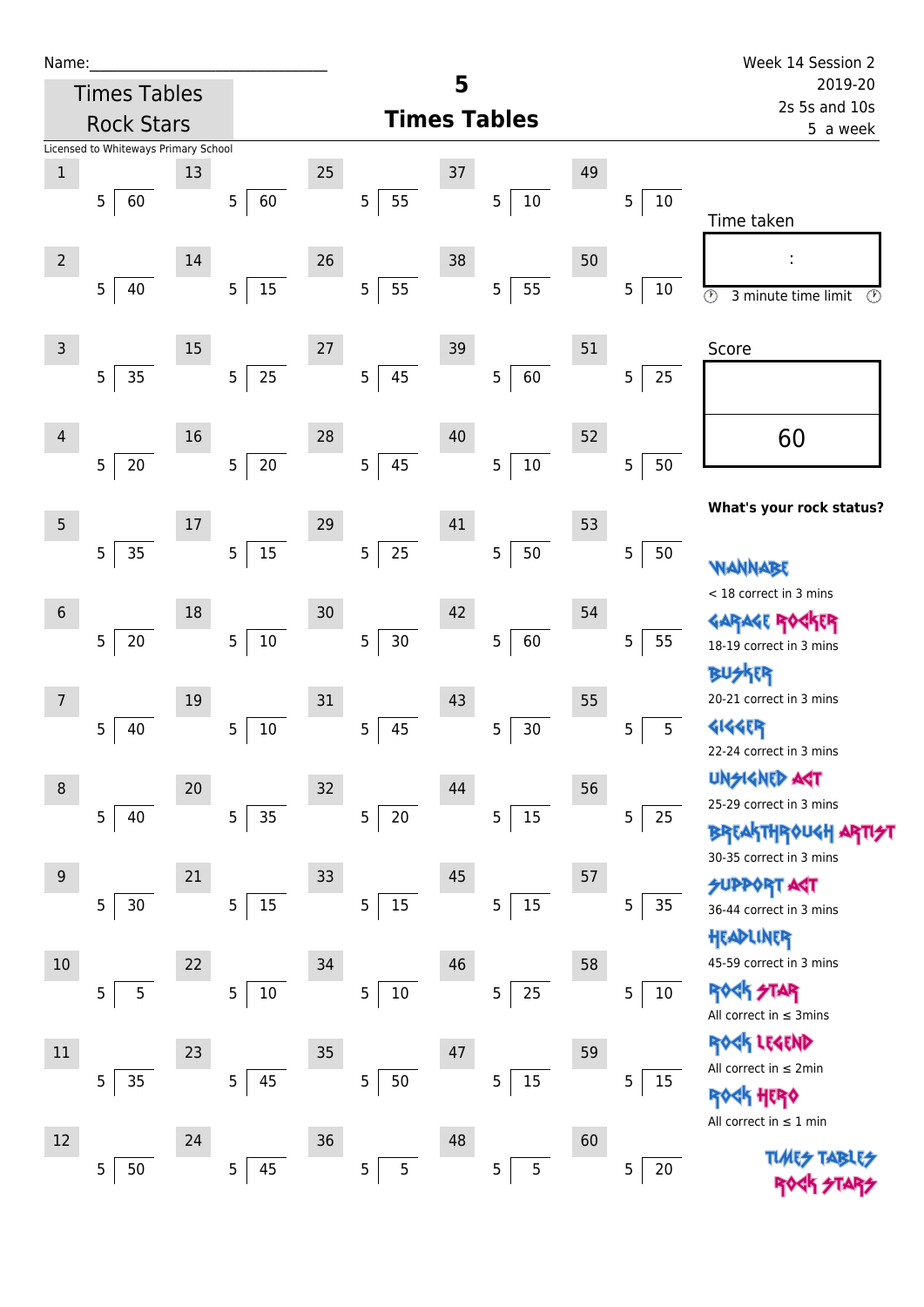| Name:            |                     |                                            |             |                  |                     |    |             | Week 14 Session 3                                       |  |
|------------------|---------------------|--------------------------------------------|-------------|------------------|---------------------|----|-------------|---------------------------------------------------------|--|
|                  | <b>Times Tables</b> |                                            |             |                  | 5                   |    |             | 2019-20<br>2s 5s and 10s                                |  |
|                  | <b>Rock Stars</b>   |                                            |             |                  | <b>Times Tables</b> |    |             | 5 a week                                                |  |
| $1\,$            | 5                   | Licensed to Whiteways Primary School<br>13 | 5           | 5<br>25          | 5<br>37             | 49 | 5           |                                                         |  |
|                  | $\times$ 7          |                                            | $\times$ 8  | $\times$ 11      | $\times$ 12         |    | $\times$ 3  |                                                         |  |
|                  |                     |                                            |             |                  |                     |    |             | Time taken                                              |  |
| $\overline{2}$   | 5                   | 14                                         | 5           | 5<br>26          | 5<br>38             | 50 | 5           |                                                         |  |
|                  | $\times$ 11         |                                            | $\times$ 5  | $\times$ 9       | $\times$ 7          |    | $\times$ 10 | $\circled{r}$<br>3 minute time limit<br>$(\mathcal{F})$ |  |
| $\overline{3}$   | 5                   | 15                                         | 5           | 5<br>27          | 5<br>39             | 51 | 5           | Score                                                   |  |
|                  | $\times$ 10         |                                            | $\times$ 10 | $\times$ 11      | $\times$ 1          |    | $\times 8$  |                                                         |  |
| $\overline{4}$   | 5                   | 16                                         | $\sqrt{5}$  | 5<br>28          | 5<br>40             | 52 | 5           | 60                                                      |  |
|                  | $\times$ 5          |                                            | $\times$ 8  | $\times$ 9       | $\times$ 1          |    | $\times$ 4  |                                                         |  |
|                  | 5                   |                                            | 5           | 5                | 5                   |    | 5           | What's your rock status?                                |  |
| 5                | $\times$ 7          | $17\,$                                     | $\times$ 9  | 29<br>$\times$ 7 | 41<br>$\times$ 6    | 53 | $\times$ 3  |                                                         |  |
|                  |                     |                                            |             |                  |                     |    |             | <b>WANNABE</b>                                          |  |
| $6\,$            | 5                   | 18                                         | 5           | 5<br>30          | 5<br>42             | 54 | 5           | < 18 correct in 3 mins                                  |  |
|                  | $\times 2$          |                                            | $\times$ 7  | $\times$ 6       | $\times$ 11         |    | $\times 2$  | <b>GARAGE ROCKER</b><br>18-19 correct in 3 mins         |  |
|                  |                     |                                            |             |                  |                     |    |             | <b>BUSKER</b>                                           |  |
| $\overline{7}$   | 5                   | 19                                         | 5           | 5<br>31          | 5<br>43             | 55 | 5           | 20-21 correct in 3 mins                                 |  |
|                  | $\times$ 9          |                                            | $\times$ 7  | $\times$ 10      | $\times$ 8          |    | $\times$ 9  | <b>4144ER</b>                                           |  |
|                  |                     |                                            |             |                  |                     |    |             | 22-24 correct in 3 mins                                 |  |
| $\boldsymbol{8}$ | 5                   | $20\,$                                     | 5           | 5<br>32          | 5<br>44             | 56 | 5           | <b>UNGIGNED AGT</b>                                     |  |
|                  | $\times$ 5          |                                            | $\times$ 1  | $\times$ 8       | $\times$ 5          |    | $\times$ 9  | 25-29 correct in 3 mins                                 |  |
|                  |                     |                                            |             |                  |                     |    |             | <b>BREAKTHR0UGH ARTI<del>S</del>T</b>                   |  |
| 9                | 5                   | 21                                         | 5           | 5<br>33          | 5<br>45             | 57 | 5           | 30-35 correct in 3 mins<br><b>SUPPORT ART</b>           |  |
|                  | $\times$ 3          |                                            | $\times$ 6  | $\times$ 7       | $\times$ 6          |    | $\times$ 4  | 36-44 correct in 3 mins                                 |  |
|                  |                     |                                            |             |                  |                     |    |             | HEADLINER                                               |  |
| $10$             | 5                   | 22                                         | 5           | 5<br>34          | 5<br>46             | 58 | 5           | 45-59 correct in 3 mins                                 |  |
|                  | $\times$ 8          |                                            | $\times$ 4  | $\times$ 9       | $\times$ 3          |    | $\times$ 5  | <b>ROCK STAR</b>                                        |  |
|                  |                     |                                            |             |                  |                     |    |             | All correct in $\leq$ 3mins                             |  |
| 11               | 5                   | 23                                         | 5           | 5<br>35          | 5<br>47             | 59 | 5           | ROCK LEGEND                                             |  |
|                  | $\times$ 4          |                                            | $\times$ 4  | $\times$ 1       | $\times$ 9          |    | $\times$ 10 | All correct in $\leq 2$ min                             |  |
|                  |                     |                                            |             |                  |                     |    |             | ROCK HERO<br>All correct in $\leq 1$ min                |  |
| 12               | 5                   | 24                                         | 5           | 5<br>36          | 5<br>48             | 60 | 5           |                                                         |  |
|                  | $\times$ 3          |                                            | $\times$ 3  | $\times$ 4       | $\times$ 4          |    | $\times 10$ | <b>TUARS TABLES</b>                                     |  |
|                  |                     |                                            |             |                  |                     |    |             | ROCK STARS                                              |  |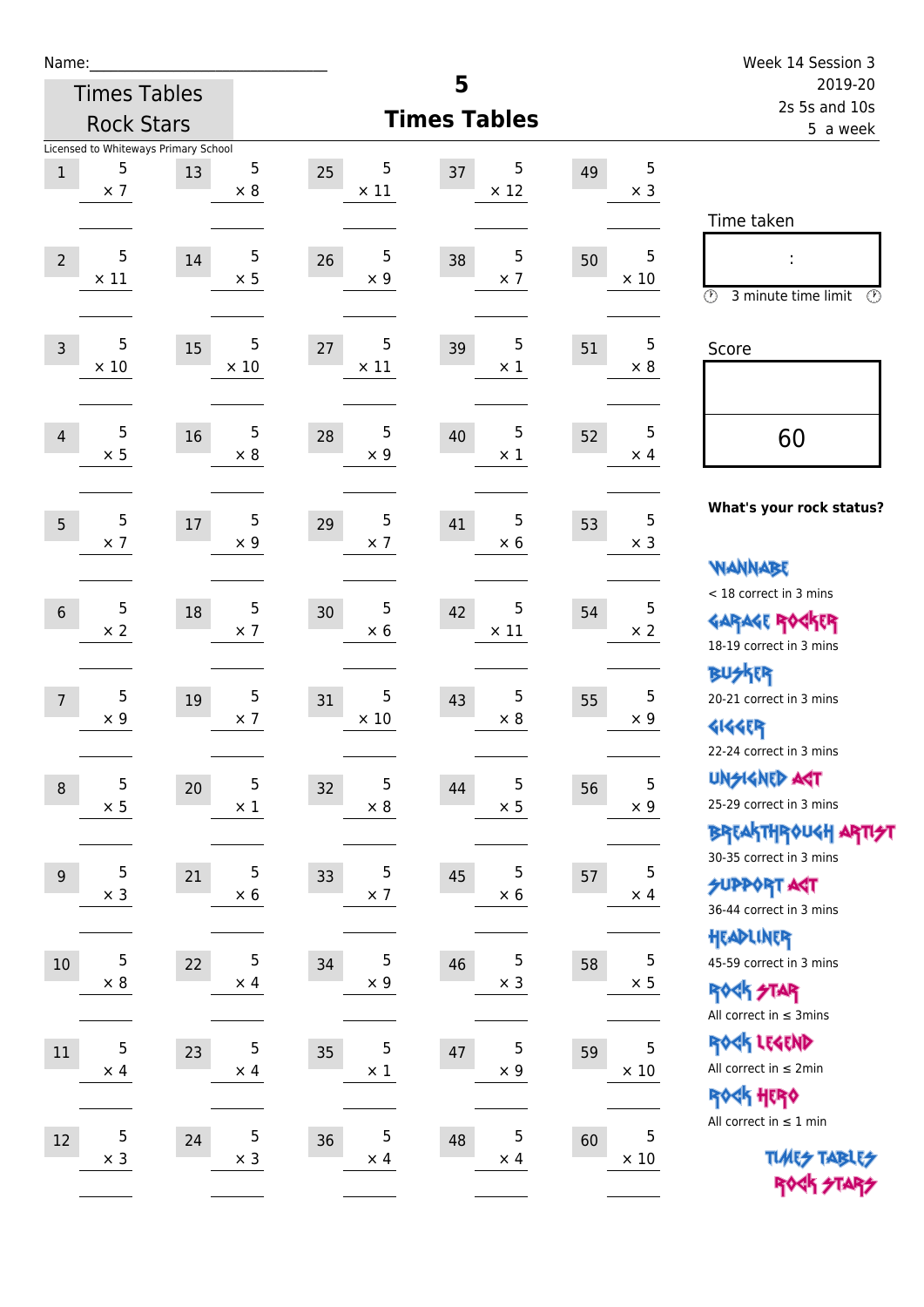| Name:           |                                      |                 |                     | Week 14 Session 4         |               |                                                     |
|-----------------|--------------------------------------|-----------------|---------------------|---------------------------|---------------|-----------------------------------------------------|
|                 | <b>Times Tables</b>                  |                 | 5                   | 2019-20                   |               |                                                     |
|                 | <b>Rock Stars</b>                    |                 | <b>Times Tables</b> | 2s 5s and 10s<br>5 a week |               |                                                     |
|                 | Licensed to Whiteways Primary School |                 |                     |                           |               |                                                     |
| $\mathbf{1}$    | $10 \div 5 =$                        | 21              | $60 \div 5 =$       | 41                        | $60 \div 5 =$ |                                                     |
| $2^{\circ}$     | $10 \div 5 =$                        | 22              | $15 \div 5 =$       | 42                        | $25 \div 5 =$ | Time taken                                          |
| 3 <sup>7</sup>  | $50 \div 5 =$                        | 23              | $35 \div 5 =$       | 43                        | $60 \div 5 =$ | $\overline{\textcircled{2}}$ 3 minute time limit    |
| $\overline{4}$  | $45 \div 5 =$                        | 24              | $55 \div 5 =$       | 44                        | $55 \div 5 =$ | Score                                               |
| 5 <sub>1</sub>  | $55 \div 5 =$                        | 25              | $10 \div 5 =$       | 45                        | $5 \div 5 =$  |                                                     |
| 6 <sup>1</sup>  | $60 \div 5 =$                        | 26              | $30 \div 5 =$       | 46                        | $10 \div 5 =$ | 60                                                  |
| 7 <sup>7</sup>  | $55 \div 5 =$                        | 27              | $15 \div 5 =$       | 47                        | $30 \div 5 =$ | What's your rock status?                            |
| 8               | $15 \div 5 =$                        |                 | $28$ $5 \div 5 =$   | 48                        | $45 \div 5 =$ |                                                     |
| 9 <sub>o</sub>  | $45 \div 5 =$                        | 29              | $60 \div 5 =$       | 49                        | $40 \div 5 =$ | <b>NANNABE</b><br>< 18 correct in 3 mins            |
| 10 <sup>°</sup> | $35 \div 5 =$                        | 30 <sub>2</sub> | $20 \div 5 =$       | 50                        | $45 \div 5 =$ | <b>GARAGE ROGKER</b><br>18-19 correct in 3 mins     |
| 11              | $30 \div 5 =$                        | 31              | $50 \div 5 =$       | 51                        | $60 \div 5 =$ | <b>BUSKER</b><br>20-21 correct in 3 mins            |
| 12              | $60 \div 5 =$                        | 32              | $40 \div 5 =$       | 52                        | $40 \div 5 =$ | <b>4144EP</b><br>22-24 correct in 3 mins            |
| 13              | $50 \div 5 =$                        | 33              | $30 \div 5 =$       | 53                        | $15 \div 5 =$ | <b>UNSIGNED AGT</b><br>25-29 correct in 3 mins      |
| 14              | $5 ÷ 5 =$                            | 34              | $30 \div 5 =$       | 54                        | $5 ÷ 5 =$     | <b>BREAKTHROUGH ARTH</b><br>30-35 correct in 3 mins |
| 15              | $60 \div 5 =$                        | 35              | $10 \div 5 =$       | 55                        | $20 \div 5 =$ | SUPPORT ART<br>36-44 correct in 3 mins              |
| 16              | $25 \div 5 =$                        | 36              | $40 \div 5 =$       | 56                        | $55 \div 5 =$ | HEADLINER<br>45-59 correct in 3 mins                |
| 17              | $40 \div 5 =$                        | 37              | $20 \div 5 =$       | 57                        | $25 \div 5 =$ | <b>ROCK STAR</b><br>All correct in $\leq$ 3mins     |
| $18\,$          | $40 \div 5 =$                        | 38              | $30 \div 5 =$       | 58                        | $5 ÷ 5 =$     | ROCK LEGEND<br>All correct in $\leq 2$ min          |
| $19\,$          | $30 \div 5 =$                        | 39              | $20 \div 5 =$       | 59                        | $55 \div 5 =$ | ROCK HERO<br>All correct in $\leq 1$ min            |
| 20              | $55 \div 5 =$                        | 40              | $45 \div 5 =$       | 60                        | $55 \div 5 =$ | <b>TUARS TABLES</b><br>ROCK STARS                   |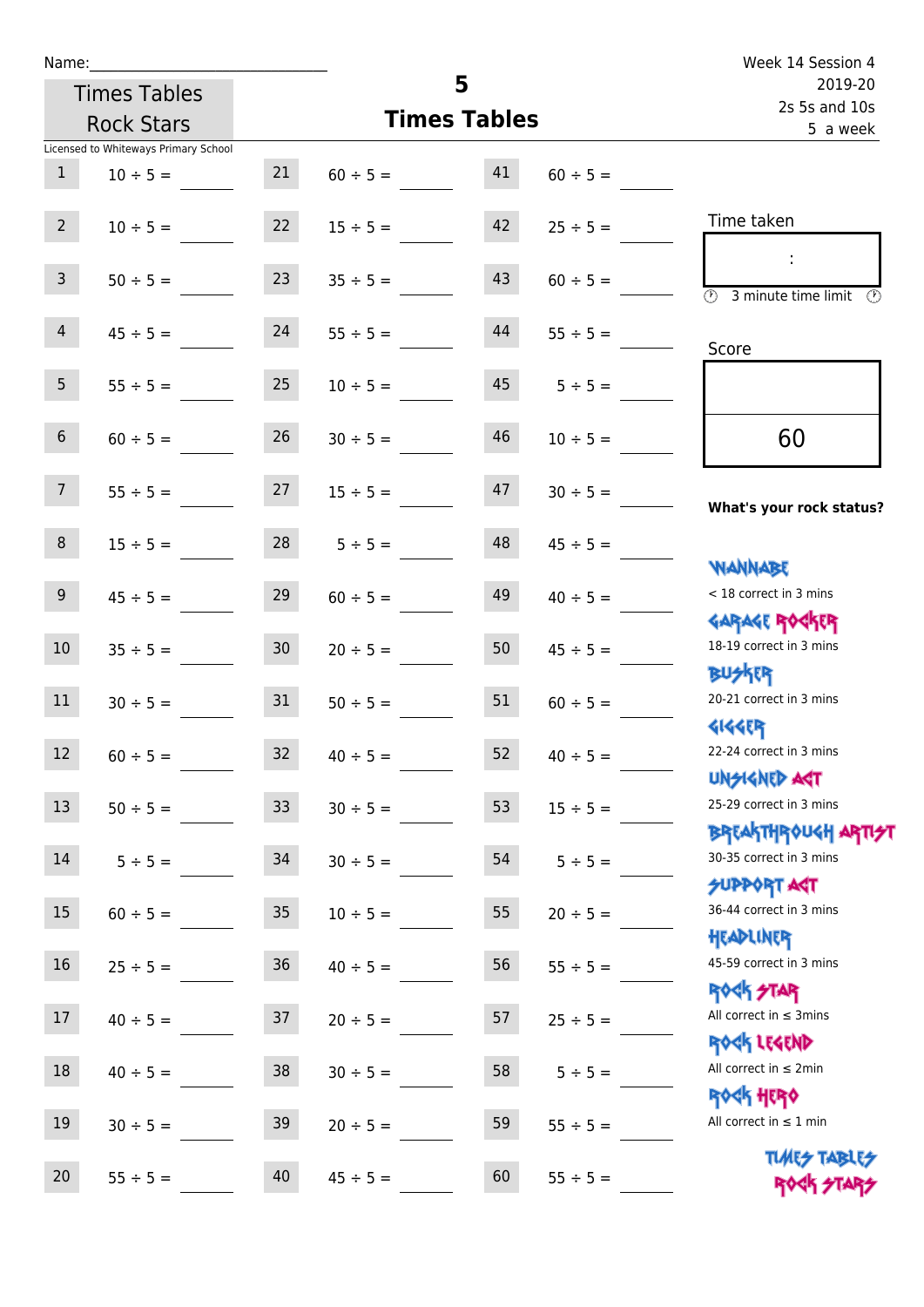| Name:                                |                                   |                                   |                      |                           | Week 14 Session 5                  |
|--------------------------------------|-----------------------------------|-----------------------------------|----------------------|---------------------------|------------------------------------|
| <b>Times Tables</b>                  |                                   |                                   | 5                    | 2019-20                   |                                    |
| <b>Rock Stars</b>                    |                                   |                                   | <b>Times Tables</b>  | 2s 5s and 10s<br>5 a week |                                    |
| Licensed to Whiteways Primary School |                                   |                                   |                      |                           |                                    |
| 1                                    | 21<br>$5 \times 5 =$              |                                   | 41<br>$5 \times 3 =$ | $15 \div 5 =$             |                                    |
| $2^{\circ}$                          | 22<br>$5 \times 3 =$              | $5 \times 1 =$                    | 42                   | $35 \div 5 =$             | Time taken                         |
| $\mathbf{3}$                         | 23<br>$5 \times 4 =$              |                                   | 43<br>$5 \times 6 =$ | $50 \div 5 =$             | $\sim$<br>3 minute time limit<br>⊙ |
| $\overline{4}$                       | 24<br>$5 \times 11 =$             | $5 \times 8 =$                    | 44                   | $35 \div 5 =$             | Score                              |
| 5 <sub>1</sub>                       | 25<br>$5 \times 11 =$             | $5 \times 2 =$                    | 45                   | $25 \div 5 =$             |                                    |
| 6 <sup>1</sup>                       | $5 \times 11 =$                   | 26<br>$5 \times 3 =$              | 46                   | $40 \div 5 =$             | 60                                 |
| 7 <sup>7</sup>                       | $5 \times 11 =$                   | $27 \t 5 \times 5 =$              | 47                   | $50 \div 5 =$             | Add up your time                   |
| 8                                    | 28<br>$5 \times 12 =$             | $5 \times 12 =$                   | 48                   | $50 \div 5 =$             | <b>Mins</b><br><b>S1 S1</b>        |
| 9 <sub>o</sub>                       | 29<br>$5 \times 11 =$             | $5 \times 6 =$                    | 49                   | $60 \div 5 =$             |                                    |
| 10 <sup>°</sup>                      | $5 \times 10 =$                   | 30 <sub>2</sub><br>$5 \times 6 =$ | 50                   | $50 \div 5 =$             |                                    |
| 11                                   | 31<br>$5 \times 1 =$              | $60 \div 5 =$                     | 51                   | $10 \div 5 =$             | <b>Total</b>                       |
| 12                                   | 32<br>$5 \times 12 =$             | $50 \div 5 =$                     | 52                   | $40 \div 5 =$             | <b>Secs</b>                        |
| 13                                   | $5 \times 9 =$                    | 33<br>$5 \div 5 =$                | 53                   | $50 \div 5 =$             |                                    |
| 14                                   | 34<br>$5 \times 10 =$             | $50 \div 5 =$                     | 54                   | $60 \div 5 =$             | S3                                 |
| 15                                   | 35 <sub>1</sub><br>$5 \times 4 =$ | $40 \div 5 =$                     | 55                   | $45 \div 5 =$             | S5                                 |
| 16                                   | 36<br>$5 \times 5 =$              | $30 \div 5 =$                     | 56                   | $45 \div 5 =$             | Total                              |
| 17 <sub>1</sub>                      | 37<br>$5 \times 12 =$             | $35 \div 5 =$                     | 57                   | $25 \div 5 =$             | Add up your score                  |
| 18                                   | 38<br>$5 \times 10 =$             | $40 \div 5 =$                     | 58                   | $50 \div 5 =$             |                                    |
| 19                                   | 39<br>$5 \times 9 =$              | $35 \div 5 =$                     | 59                   | $30 \div 5 =$             | S5                                 |
| 20<br>$5 \times 10 =$                | 40                                | $50 \div 5 =$                     | 60                   | $20 \div 5 =$             |                                    |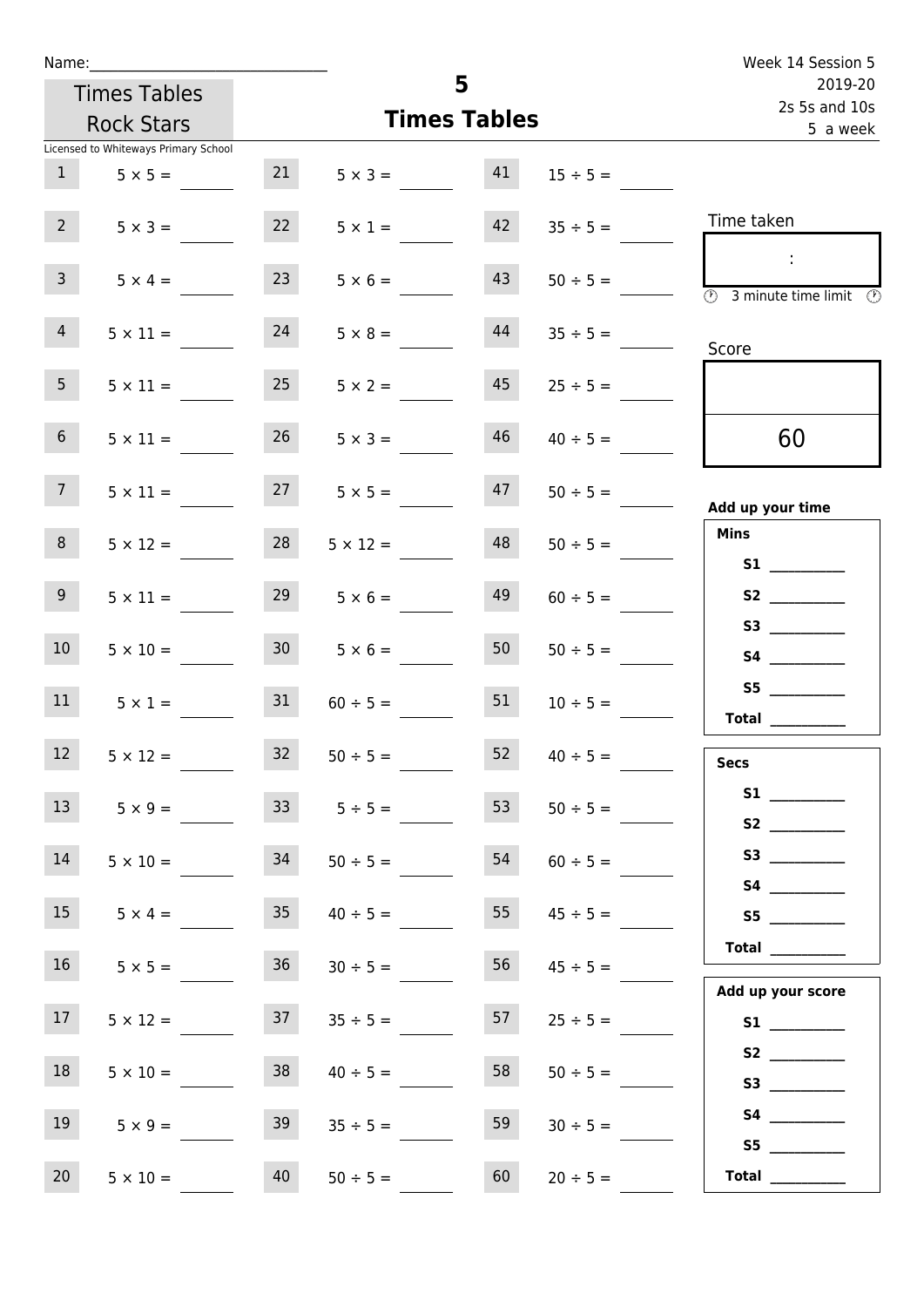| Name:           |                                      |                 |                     | Week 15 Session 1        |                 |                                                                   |
|-----------------|--------------------------------------|-----------------|---------------------|--------------------------|-----------------|-------------------------------------------------------------------|
|                 | <b>Times Tables</b>                  |                 |                     | 2019-20<br>2s 5s and 10s |                 |                                                                   |
|                 | <b>Rock Stars</b>                    |                 | <b>Times Tables</b> | 5 a week                 |                 |                                                                   |
|                 | Licensed to Whiteways Primary School |                 |                     |                          |                 |                                                                   |
| 1               | $5 \times 4 =$                       | 21              | $5 \times 4 = 41$   |                          | $5 \times 5 =$  |                                                                   |
| $2^{\circ}$     | $5 \times 6 =$                       | 22              | $5 \times 2 =$      | 42                       | $9 \times 5 =$  | Time taken                                                        |
| $\mathsf{3}$    | $5 \times 12 =$                      | 23              | $5 \times 12 =$     | 43                       | $9 \times 5 =$  | $\overline{\textcircled{2}}$ 3 minute time limit<br>$\mathcal{O}$ |
| $\overline{4}$  | $5 \times 9 = 24$                    |                 | $5 \times 10 =$     | 44                       | $6 \times 5 =$  | Score                                                             |
| 5 <sub>1</sub>  | $5 \times 3 =$                       | 25              | $5 \times 9 =$      | 45                       | $6 \times 5 =$  |                                                                   |
| 6 <sup>1</sup>  | $5 \times 3 =$                       | 26              | $5 \times 8 =$      | 46                       | $2 \times 5 =$  | 60                                                                |
| 7 <sup>7</sup>  | $5 \times 9 = 27$                    |                 | $5 \times 8 =$      | 47                       | $5 \times 5 =$  | What's your rock status?                                          |
| 8               | $5 \times 11 =$                      | 28              | $5 \times 11 =$     | 48                       | $7 \times 5 =$  | <b>JARNARY</b>                                                    |
| 9 <sub>o</sub>  | $5 \times 4 =$                       | 29              | $5 \times 5 =$      | 49                       | $6 \times 5 =$  | < 18 correct in 3 mins<br><b>GARAGE ROCKER</b>                    |
| 10 <sup>1</sup> | $5 \times 12 = 30$                   |                 | $5 \times 5 =$      | 50                       | $10 \times 5 =$ | 18-19 correct in 3 mins<br><b>BUSKER</b>                          |
| 11              | $5 \times 11 =$                      | 31              | $10 \times 5 =$     | 51                       | $10 \times 5 =$ | 20-21 correct in 3 mins<br><b>4144EP</b>                          |
| 12              | $5 \times 2 =$                       | 32              | $9 \times 5 =$      | 52                       | $10 \times 5 =$ | 22-24 correct in 3 mins<br><b>UNSIGNED AGT</b>                    |
| 13              | $5 \times 10 =$                      | 33 <sup>°</sup> | $2 \times 5 =$      | 53                       | $6 \times 5 =$  | 25-29 correct in 3 mins<br><b>BREAKTHROUGH ARTI<del>S</del>T</b>  |
| 14              | $5 \times 6 =$                       | 34              | $4 \times 5 =$      | 54                       | $12 \times 5 =$ | 30-35 correct in 3 mins<br><b>SUPPORT AGT</b>                     |
| 15              | $5 \times 2 =$                       | 35 <sub>o</sub> | $12 \times 5 =$     | 55                       | $3 \times 5 =$  | 36-44 correct in 3 mins<br>HEADLINER                              |
| 16              | $5 \times 6 =$                       | $36\,$          | $11 \times 5 =$     | 56                       | $11 \times 5 =$ | 45-59 correct in 3 mins<br>ROCK STAR                              |
| 17              | $5 \times 4 =$                       | 37              | $11 \times 5 =$     | 57                       | $8 \times 5 =$  | All correct in $\leq$ 3mins<br>ROCK LEGEND                        |
| 18              | $5 \times 5 =$                       | 38              | $4 \times 5 =$      | 58                       | $6 \times 5 =$  | All correct in $\leq 2$ min<br><b>ROCK HERO</b>                   |
| 19              | $5 \times 7 =$                       | 39              | $7 \times 5 =$      | 59                       | $11 \times 5 =$ | All correct in $\leq 1$ min                                       |
| 20              | $5 \times 10 =$                      | 40              | $10 \times 5 =$     | 60                       | $11 \times 5 =$ | <b>TUARS TABLES</b><br>ROCK STARS                                 |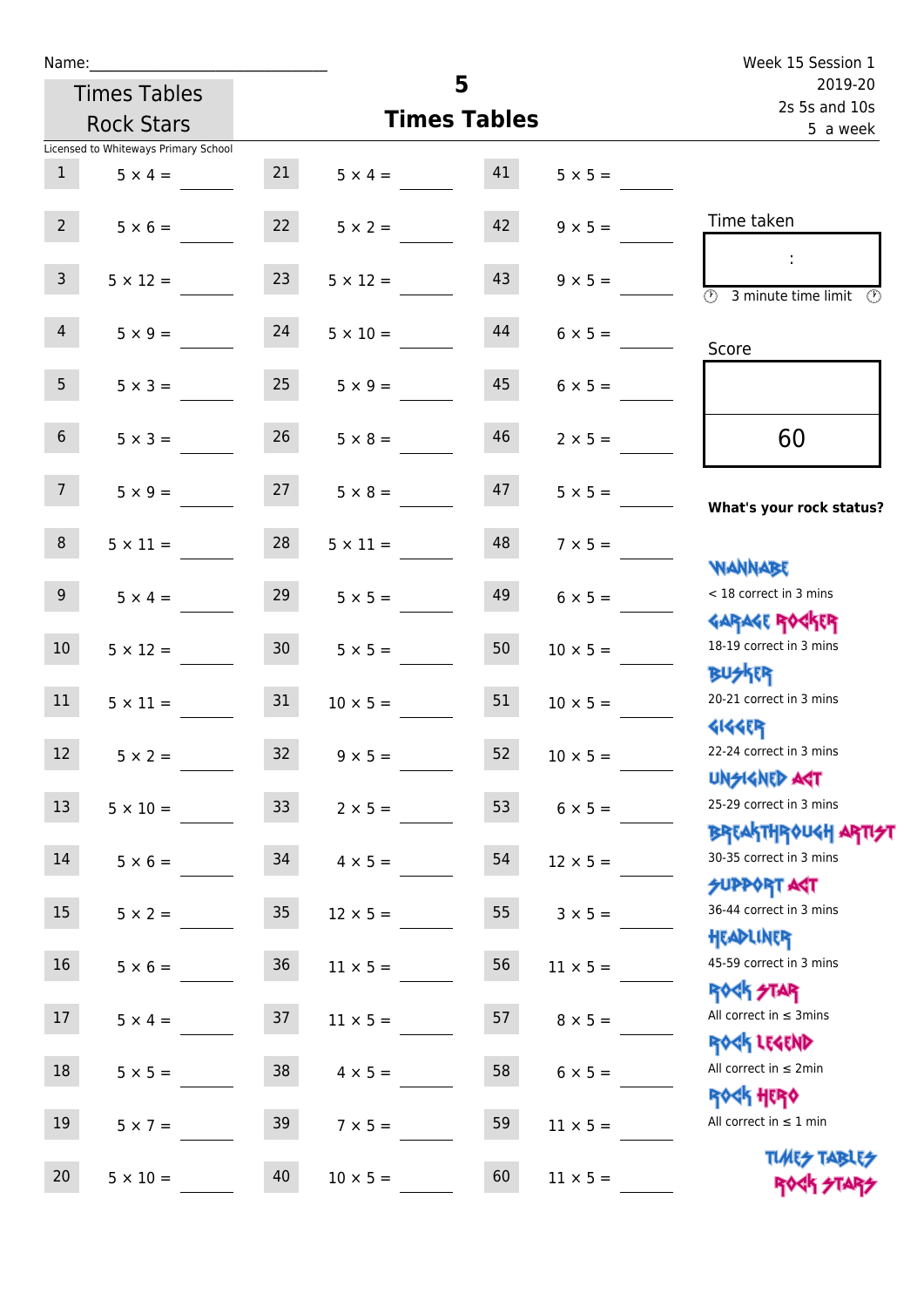| Name |  |  |  |
|------|--|--|--|
|      |  |  |  |

| Name:          |                                      |    |                          |        |                                   |    |                      |    |                           | Week 15 Session 2                               |  |
|----------------|--------------------------------------|----|--------------------------|--------|-----------------------------------|----|----------------------|----|---------------------------|-------------------------------------------------|--|
|                | <b>Times Tables</b>                  |    |                          |        |                                   | 5  |                      |    |                           | 2019-20                                         |  |
|                | <b>Rock Stars</b>                    |    |                          |        | <b>Times Tables</b>               |    |                      |    | 2s 5s and 10s<br>5 a week |                                                 |  |
|                | Licensed to Whiteways Primary School |    |                          |        |                                   |    |                      |    |                           |                                                 |  |
| $\mathbf 1$    |                                      | 13 |                          | 25     |                                   | 37 |                      | 49 |                           |                                                 |  |
|                | 5<br>10                              |    | 25<br>$\sqrt{5}$         |        | 5<br>45                           |    | 15<br>5              |    | 5<br>25                   | Time taken                                      |  |
|                |                                      |    |                          |        |                                   |    |                      |    |                           |                                                 |  |
| $\overline{2}$ |                                      | 14 |                          | 26     |                                   | 38 |                      | 50 |                           | f,                                              |  |
|                | 5<br>30                              |    | $25\,$<br>$\overline{5}$ |        | 5<br>35                           |    | $10\,$<br>5          |    | 5<br>45                   | $\odot$<br>3 minute time limit<br>$\circled{r}$ |  |
|                |                                      |    |                          |        |                                   |    |                      |    |                           |                                                 |  |
| 3              |                                      | 15 |                          | $27\,$ |                                   | 39 |                      | 51 |                           | Score                                           |  |
|                | 5<br>5                               |    | $10\,$<br>$\overline{5}$ |        | 5                                 | 5  | 55<br>5              |    | 25<br>5                   |                                                 |  |
|                |                                      |    |                          |        |                                   |    |                      |    |                           |                                                 |  |
| $\overline{4}$ |                                      | 16 |                          | 28     |                                   | 40 |                      | 52 |                           | 60                                              |  |
|                | 40<br>5                              |    | 35<br>5                  |        | 5<br>50                           |    | 50<br>5              |    | 55<br>5                   |                                                 |  |
|                |                                      |    |                          |        |                                   |    |                      |    |                           | What's your rock status?                        |  |
| $5\phantom{.}$ |                                      | 17 |                          | 29     |                                   | 41 |                      | 53 |                           |                                                 |  |
|                | 25<br>$\overline{5}$                 |    | 60<br>$\sqrt{5}$         |        | 5<br>35                           |    | 25<br>$\overline{5}$ |    | 5<br>15                   | WANNABE                                         |  |
|                |                                      |    |                          |        |                                   |    |                      |    |                           | < 18 correct in 3 mins                          |  |
| $\sqrt{6}$     |                                      | 18 |                          | 30     |                                   | 42 |                      | 54 |                           | GARAGE ROGKER                                   |  |
|                | $\overline{5}$<br>60                 |    | $20\,$<br>$\sqrt{5}$     |        | 5<br>60                           |    | 55<br>$\overline{5}$ |    | 5<br>5                    | 18-19 correct in 3 mins                         |  |
|                |                                      |    |                          |        |                                   |    |                      |    |                           | R                                               |  |
| 7              |                                      | 19 |                          | 31     |                                   | 43 |                      | 55 |                           | 20-21 correct in 3 mins                         |  |
|                | 5<br>40                              |    | $30$<br>$\overline{5}$   |        | $\overline{5}$<br>30 <sub>o</sub> |    | 5<br>20              |    | 5<br>10                   | <b>4144EP</b>                                   |  |
|                |                                      |    |                          |        |                                   |    |                      |    |                           | 22-24 correct in 3 mins                         |  |
| 8              |                                      | 20 |                          | 32     |                                   | 44 |                      | 56 |                           | <b>UNGIGNED ART</b>                             |  |
|                | 30<br>5                              |    | $20\,$<br>5              |        | 5<br>45                           |    | $20\,$<br>5          |    | 5<br>20                   | 25-29 correct in 3 mins                         |  |
|                |                                      |    |                          |        |                                   |    |                      |    |                           | BREAKTHROUGH<br>30-35 correct in 3 mins         |  |
| $9$            |                                      | 21 |                          | 33     |                                   | 45 |                      | 57 |                           | <b>SUPPORT AGT</b>                              |  |
|                | 5<br>40                              |    | 5<br>40                  |        | 5<br>30 <sub>o</sub>              |    | 45<br>5              |    | 5<br>55                   | 36-44 correct in 3 mins                         |  |
|                |                                      |    |                          |        |                                   |    |                      |    |                           | HEADLINER                                       |  |
| 10             |                                      | 22 |                          | 34     |                                   | 46 |                      | 58 |                           | 45-59 correct in 3 mins                         |  |
|                | 5<br>40                              |    | 45<br>$\mathsf S$        |        | 5<br>35                           |    | 45<br>5              |    | 5<br>35                   | <b>ROCK STAR</b>                                |  |
|                |                                      |    |                          |        |                                   |    |                      |    |                           | All correct in $\leq$ 3mins                     |  |
| 11             |                                      | 23 |                          | $35\,$ |                                   | 47 |                      | 59 |                           | ROCK LEGEND                                     |  |
|                | $15\,$<br>5                          |    | $10\,$<br>5              |        | 5<br>40                           |    | 5<br>40              |    | 5<br>45                   | All correct in $\leq 2$ min                     |  |
|                |                                      |    |                          |        |                                   |    |                      |    |                           | HERQ<br>All correct in $\leq 1$ min             |  |
| 12             |                                      | 24 |                          | $36\,$ |                                   | 48 |                      | 60 |                           |                                                 |  |
|                | 60<br>5                              |    | $\overline{5}$<br>60     |        | 5<br>20                           |    | 50<br>$\overline{5}$ |    | 5<br>45                   | <b>TLARS</b>                                    |  |
|                |                                      |    |                          |        |                                   |    |                      |    |                           |                                                 |  |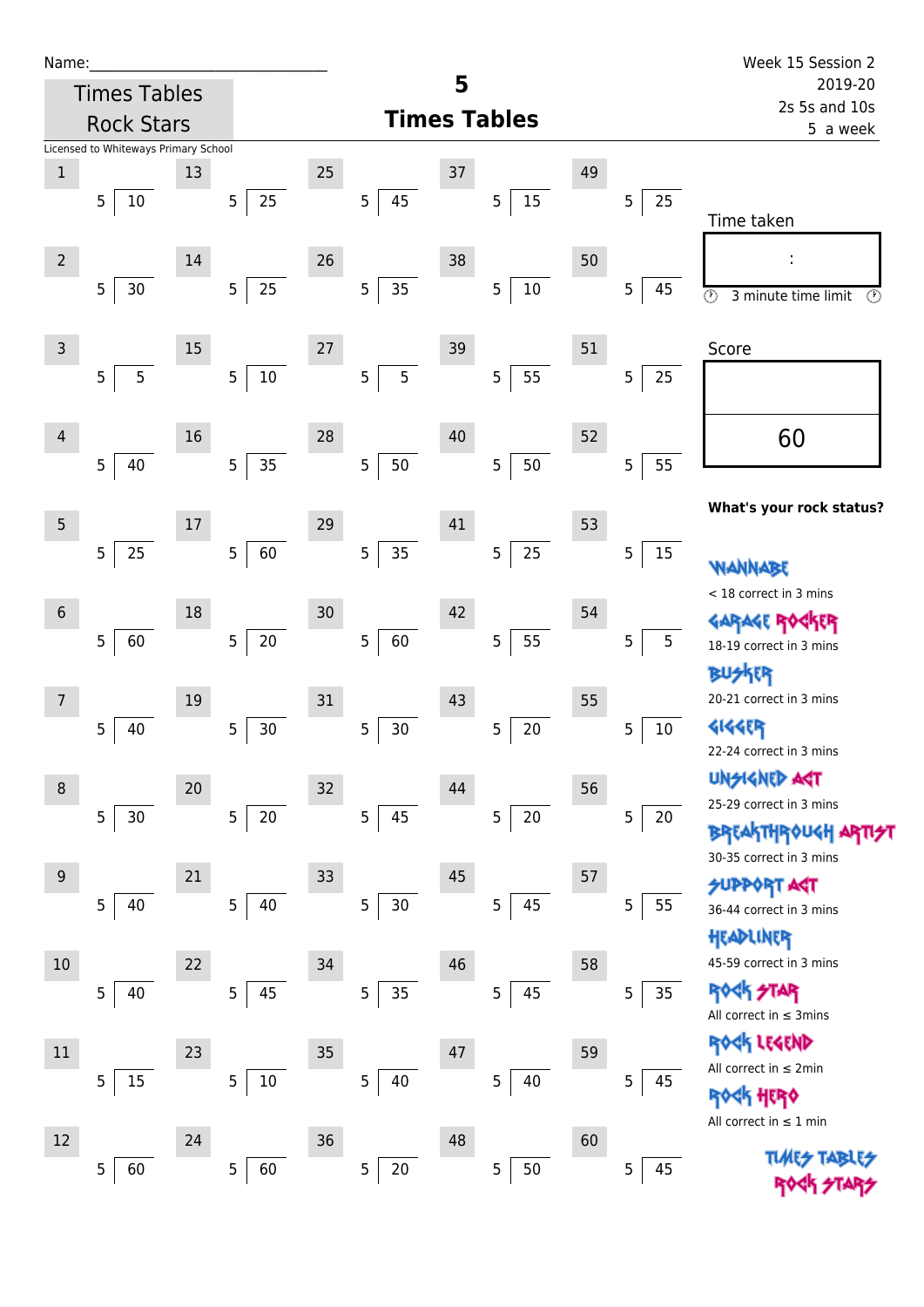| Name:          |                     |                                            |                          |                        |                        |    |                  | Week 15 Session 3                                                                                                  |
|----------------|---------------------|--------------------------------------------|--------------------------|------------------------|------------------------|----|------------------|--------------------------------------------------------------------------------------------------------------------|
|                | <b>Times Tables</b> |                                            |                          |                        | 5                      |    |                  | 2019-20<br>2s 5s and 10s                                                                                           |
|                | <b>Rock Stars</b>   |                                            |                          |                        | <b>Times Tables</b>    |    |                  | 5 a week                                                                                                           |
| $1\,$          | 5<br>$\times$ 5     | Licensed to Whiteways Primary School<br>13 | 5<br>$\times$ 7          | 5<br>25<br>$\times$ 6  | 5<br>37<br>$\times$ 11 | 49 | 5<br>$\times 2$  | Time taken                                                                                                         |
| $\overline{2}$ | 5<br>$\times$ 11    | 14                                         | 5<br>$\times$ 5          | 5<br>26<br>$\times$ 11 | 5<br>38<br>$\times$ 10 | 50 | 5<br>$\times 8$  | $\circled{r}$<br>3 minute time limit<br>$(\mathcal{F})$                                                            |
| $\overline{3}$ | 5<br>$\times 2$     | 15                                         | 5<br>$\times$ 11         | 5<br>27<br>$\times$ 9  | 5<br>39<br>$\times$ 1  | 51 | 5<br>$\times$ 11 | Score                                                                                                              |
| 4              | 5<br>$\times$ 4     | 16                                         | $\sqrt{5}$<br>$\times$ 5 | 5<br>28<br>$\times$ 3  | 5<br>40<br>$\times$ 9  | 52 | 5<br>$\times 8$  | 60                                                                                                                 |
| 5              | 5<br>$\times$ 11    | 17                                         | 5<br>$\times$ 12         | 5<br>29<br>$\times$ 4  | 5<br>41<br>$\times$ 1  | 53 | 5<br>$\times 8$  | What's your rock status?<br><b>WANNABE</b>                                                                         |
| $6\phantom{1}$ | 5<br>$\times$ 4     | 18                                         | 5<br>$\times 10$         | 5<br>30<br>$\times$ 9  | 5<br>42<br>$\times$ 1  | 54 | 5<br>$\times$ 4  | < 18 correct in 3 mins<br><b>GARAGE ROCKER</b><br>18-19 correct in 3 mins<br><b>BUSKER</b>                         |
| $\overline{7}$ | 5<br>$\times$ 2     | 19                                         | 5<br>$\times$ 12         | 5<br>31<br>$\times$ 3  | 5<br>43<br>$\times$ 1  | 55 | 5<br>$\times$ 1  | 20-21 correct in 3 mins<br><b>4144EP</b><br>22-24 correct in 3 mins                                                |
| $\,8\,$        | 5<br>$\times$ 12    | 20                                         | 5<br>$\times$ 5          | 5<br>32<br>$\times$ 11 | 5<br>44<br>$\times$ 5  | 56 | 5<br>$\times$ 8  | <b>UNGIGNED AST</b><br>25-29 correct in 3 mins<br><b>BREAKTHR0UGH ARTI<del>S</del>T</b><br>30-35 correct in 3 mins |
| 9              | 5<br>$\times$ 3     | 21                                         | 5<br>$\times$ 5          | 5<br>33<br>$\times$ 6  | 5<br>45<br>$\times$ 4  | 57 | 5<br>$\times$ 11 | <b>SUPPORT ART</b><br>36-44 correct in 3 mins<br>HEADLINER                                                         |
| 10             | 5<br>$\times$ 12    | 22                                         | 5<br>$\times$ 10         | 5<br>34<br>$\times$ 11 | 5<br>46<br>$\times$ 10 | 58 | 5<br>$\times$ 5  | 45-59 correct in 3 mins<br>ROCK STAR<br>All correct in $\leq$ 3mins                                                |
| 11             | 5<br>$\times$ 4     | 23                                         | 5<br>$\times$ 1          | 5<br>35<br>$\times$ 3  | 5<br>47<br>$\times$ 1  | 59 | 5<br>$\times 2$  | ROCK LEGEND<br>All correct in $\leq 2$ min<br>ROCK HERO                                                            |
| 12             | 5<br>$\times$ 10    | 24                                         | 5<br>$\times$ 1          | 5<br>36<br>$\times$ 9  | 5<br>48<br>$\times$ 10 | 60 | 5<br>$\times 8$  | All correct in $\leq 1$ min<br><b>TUARS TABLES</b><br>ROCK STARS                                                   |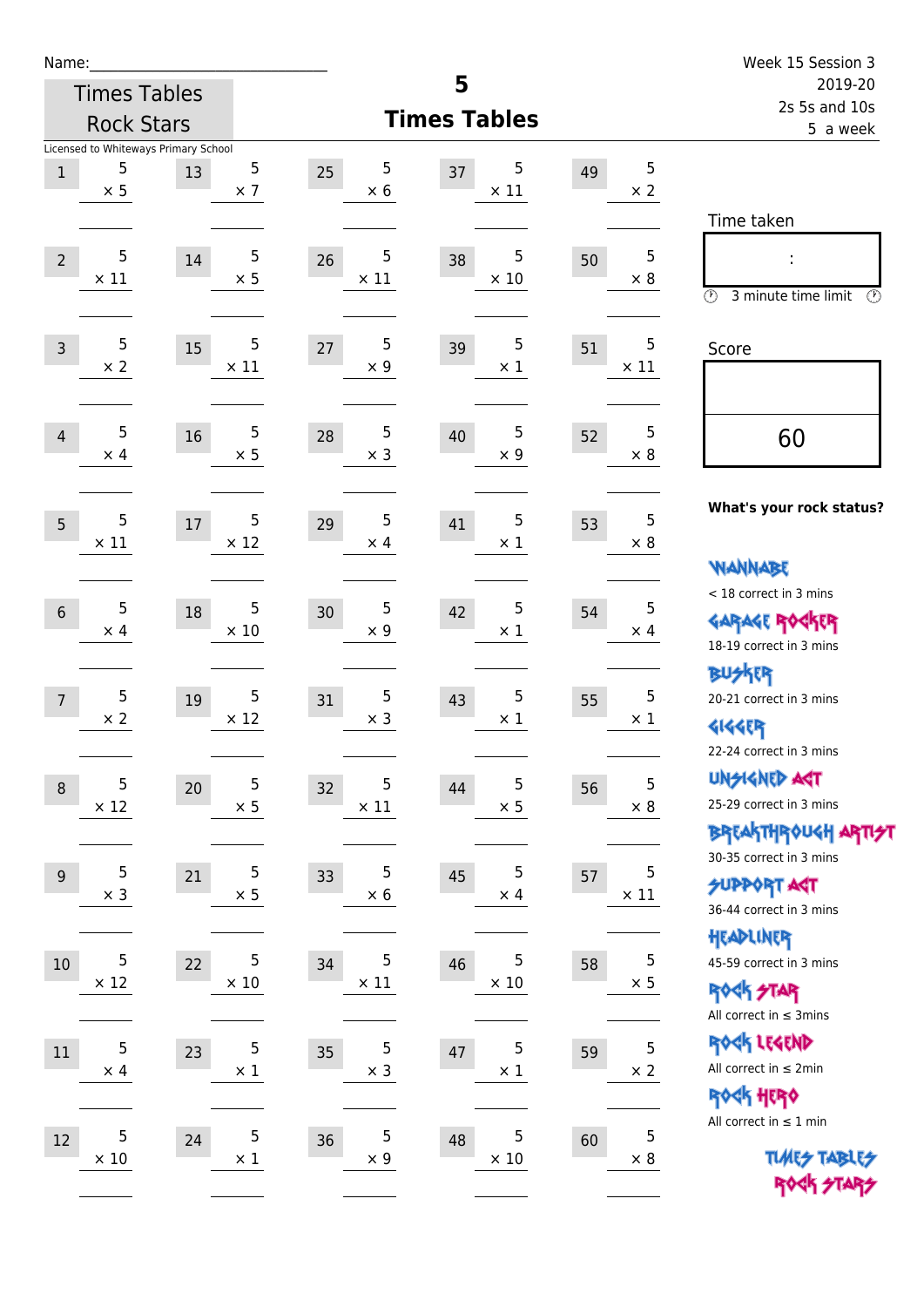| Name:           |                                      |                 |                     |    |                    | Week 15 Session 4                                                |
|-----------------|--------------------------------------|-----------------|---------------------|----|--------------------|------------------------------------------------------------------|
|                 | <b>Times Tables</b>                  |                 |                     | 5  |                    | 2019-20<br>2s 5s and 10s                                         |
|                 | <b>Rock Stars</b>                    |                 | <b>Times Tables</b> |    |                    | 5 a week                                                         |
|                 | Licensed to Whiteways Primary School |                 |                     |    |                    |                                                                  |
| 1               | $5 \div 5 =$                         |                 | $21 \t 35 \div 5 =$ | 41 | $15 \div 5 =$      |                                                                  |
| 2 <sup>1</sup>  | $5 \div 5 =$                         | 22              | $10 \div 5 =$       | 42 | $55 \div 5 =$      | Time taken                                                       |
| 3 <sup>7</sup>  | $20 \div 5 =$                        | 23              | $55 \div 5 =$       | 43 | $55 \div 5 =$      | $\overline{(\mathcal{V})}$<br>3 minute time limit                |
| 4               | $30 \div 5 =$                        | 24              | $20 \div 5 =$       |    | $44$ $5 \div 5 =$  | Score                                                            |
| 5 <sub>5</sub>  | $15 \div 5 =$                        | 25              | $60 \div 5 =$       |    | $45 \t 5 \div 5 =$ |                                                                  |
| 6 <sup>1</sup>  | $35 \div 5 =$                        | 26              | $55 \div 5 =$       | 46 | $10 \div 5 =$      | 60                                                               |
| 7 <sup>7</sup>  | $50 \div 5 =$                        |                 | $27 \t 35 \div 5 =$ | 47 | $10 \div 5 =$      | What's your rock status?                                         |
| 8               | $25 \div 5 =$                        | 28              | $10 \div 5 =$       | 48 | $25 \div 5 =$      | <b>NANNABE</b>                                                   |
| 9 <sub>o</sub>  | $35 \div 5 =$                        | 29              | $55 \div 5 =$       | 49 | $30 \div 5 =$      | < 18 correct in 3 mins                                           |
| 10 <sup>°</sup> | $35 \div 5 =$                        | 30 <sup>°</sup> | $60 \div 5 =$       | 50 | $50 \div 5 =$      | <b>GARAGE ROCKER</b><br>18-19 correct in 3 mins<br><b>BU外科</b>   |
| 11              | $60 \div 5 = 31$                     |                 | $25 \div 5 =$       |    | $51 \t 5 \div 5 =$ | 20-21 correct in 3 mins                                          |
| 12              | $50 \div 5 =$                        | 32              | $10 \div 5 =$       | 52 | $30 \div 5 =$      | <b>4144ER</b><br>22-24 correct in 3 mins<br><b>UNSIGNED AST</b>  |
| 13              | $35 ÷ 5 =$                           | 33              | $55 \div 5 =$       | 53 | $30 \div 5 =$      | 25-29 correct in 3 mins<br><b>BREAKTHROUGH ARTI<del>S</del>T</b> |
| 14              | $25 \div 5 =$                        | 34              | $60 \div 5 =$       | 54 | $15 \div 5 =$      | 30-35 correct in 3 mins<br><b>SUPPORT AGT</b>                    |
| 15              | $40 \div 5 =$                        | 35              | $25 \div 5 =$       | 55 | $40 \div 5 =$      | 36-44 correct in 3 mins<br>HEADLINER                             |
| 16              | $10 \div 5 =$                        | 36              | $50 \div 5 =$       | 56 | $15 \div 5 =$      | 45-59 correct in 3 mins<br><b>ROCK STAR</b>                      |
| 17              | $40 \div 5 =$                        | 37              | $35 ÷ 5 =$          | 57 | $5 ÷ 5 =$          | All correct in $\leq$ 3mins<br>ROCK LEGEND                       |
| $18\,$          | $60 \div 5 =$                        | 38              | $50 \div 5 =$       | 58 | $15 \div 5 =$      | All correct in $\leq 2$ min<br>ROCK HERO                         |
| 19              | $25 \div 5 =$                        | 39              | $60 \div 5 =$       | 59 | $15 \div 5 =$      | All correct in $\leq 1$ min                                      |
| 20              | $20 \div 5 =$                        | 40              | $20 \div 5 =$       | 60 | $25 \div 5 =$      | <b>TUARS TABLES</b><br>ROCK STARS                                |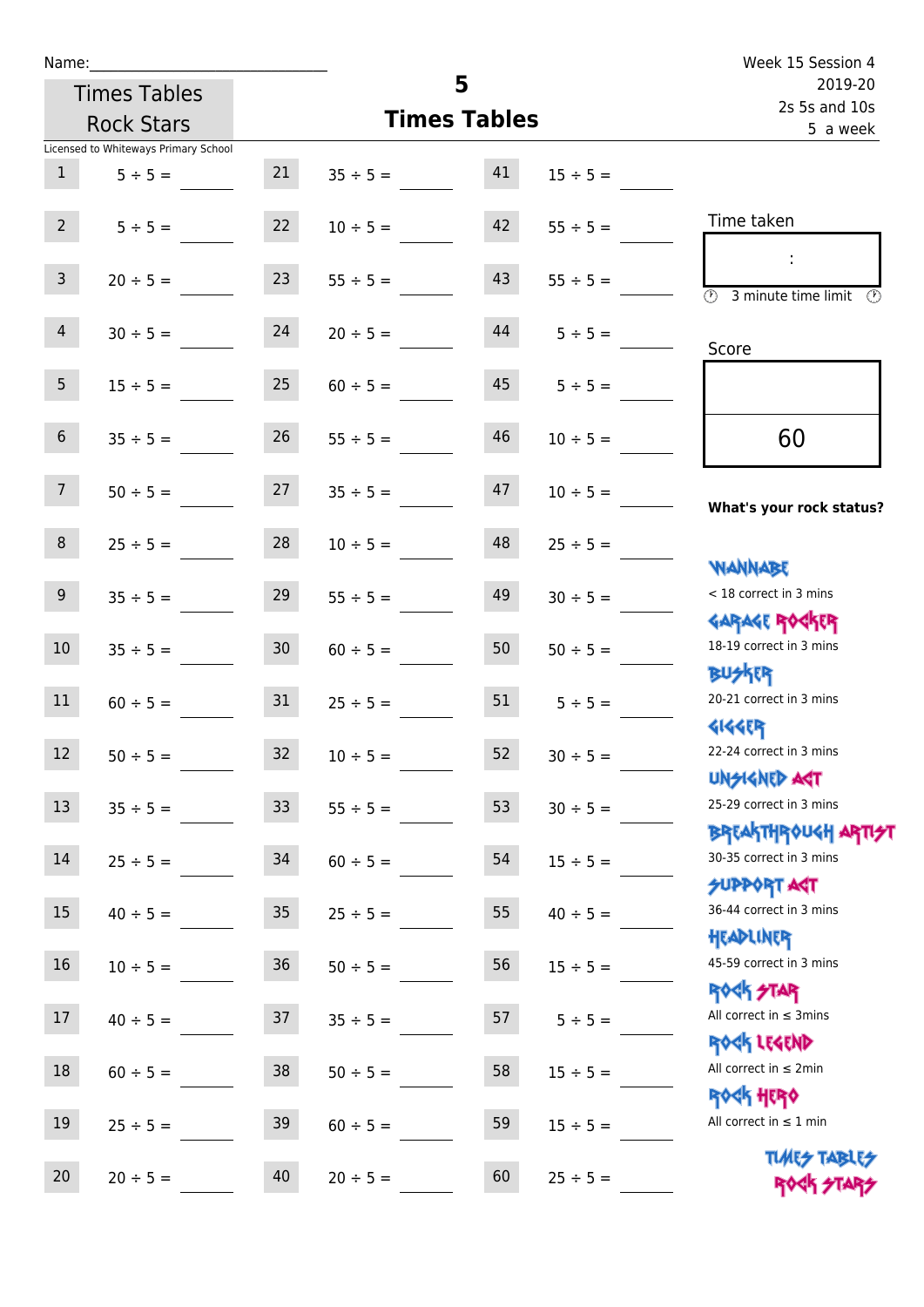| Week 15 Session 5                                                       |                     |                      |                   |                                      | Name:           |  |  |  |
|-------------------------------------------------------------------------|---------------------|----------------------|-------------------|--------------------------------------|-----------------|--|--|--|
| 5<br>2019-20<br>2s 5s and 10s                                           |                     |                      |                   | <b>Times Tables</b>                  |                 |  |  |  |
| 5 a week                                                                | <b>Times Tables</b> |                      | <b>Rock Stars</b> |                                      |                 |  |  |  |
|                                                                         |                     |                      |                   | Licensed to Whiteways Primary School |                 |  |  |  |
| 41<br>$35 \div 5 =$                                                     |                     | $21 \t 5 \times 7 =$ |                   | $5 \times 6 =$                       | 1               |  |  |  |
| Time taken<br>$42 \t 5 \div 5 =$                                        |                     | $5 \times 11 =$      | 22                | $5 \times 6 =$                       | 2 <sup>7</sup>  |  |  |  |
| $\mathbb{R}^n$<br>43<br>$45 \div 5 =$<br>3 minute time limit<br>$\odot$ |                     | $5 \times 11 =$      | 23                | $5 \times 8 =$                       | $\mathbf{3}$    |  |  |  |
| 44<br>$60 \div 5 =$<br>Score                                            |                     | $5 \times 7 =$       | 24                | $5 \times 6 =$                       | 4               |  |  |  |
| 45<br>$35 \div 5 =$                                                     |                     | $5 \times 4 =$       | 25                | $5 \times 7 =$                       | 5 <sub>1</sub>  |  |  |  |
| 46<br>60<br>$50 \div 5 =$                                               |                     | $5 \times 4 =$       | 26                | $5 \times 11 =$                      | 6 <sup>1</sup>  |  |  |  |
| 47<br>$45 \div 5 =$<br>Add up your time                                 |                     | $27 \t 5 \times 4 =$ |                   | $5 \times 9 =$                       | 7 <sup>7</sup>  |  |  |  |
| <b>Mins</b><br>48<br>$60 \div 5 =$<br><b>S1 S1</b>                      |                     | $5 \times 11 =$      | 28                | $5 \times 10 =$                      | 8               |  |  |  |
| 49<br>$40 \div 5 =$                                                     |                     | $5 \times 4 =$       | 29                | $5 \times 7 =$                       | 9 <sub>o</sub>  |  |  |  |
| 50<br>$55 \div 5 =$                                                     |                     | $5 \times 4 =$       | 30 <sub>1</sub>   | $5 \times 7 =$                       | 10 <sup>°</sup> |  |  |  |
| S5<br>51<br>$10 \div 5 =$<br><b>Total</b>                               |                     | $15 \div 5 =$        | 31                | $5 \times 9 =$                       | 11              |  |  |  |
| 52<br>$40 \div 5 =$<br><b>Secs</b>                                      |                     | $25 \div 5 =$        | 32                | $5 \times 5 =$                       | 12              |  |  |  |
| 53<br>$35 \div 5 =$                                                     |                     | $20 \div 5 =$        | 33                | $5 \times 3 =$                       | 13              |  |  |  |
| 54<br>$10 \div 5 =$                                                     |                     | $20 \div 5 =$        | 34                | $5 \times 11 =$                      | 14              |  |  |  |
| 55<br>$35 \div 5 =$<br>S5                                               |                     | $45 \div 5 =$        | 35                | $5 \times 8 =$                       | 15              |  |  |  |
| Total<br>56<br>$50 \div 5 =$<br>Add up your score                       |                     | $50 \div 5 =$        | 36                | $5 \times 11 =$                      | 16              |  |  |  |
| 57<br>$45 \div 5 =$                                                     |                     | $60 \div 5 =$        | 37                | $5 \times 4 =$                       | 17 <sub>1</sub> |  |  |  |
| 58<br>$20 \div 5 =$                                                     |                     | $38$ $5 \div 5 =$    |                   | $5 \times 3 =$                       | 18              |  |  |  |
| 59<br>$35 \div 5 =$<br>S5                                               |                     | $10 \div 5 =$        | 39                | $5 \times 4 =$                       | 19              |  |  |  |
| 60<br>Total $\_\_$<br>$15 \div 5 =$                                     |                     | $40 \div 5 =$        | 40                | $5 \times 6 =$                       | 20              |  |  |  |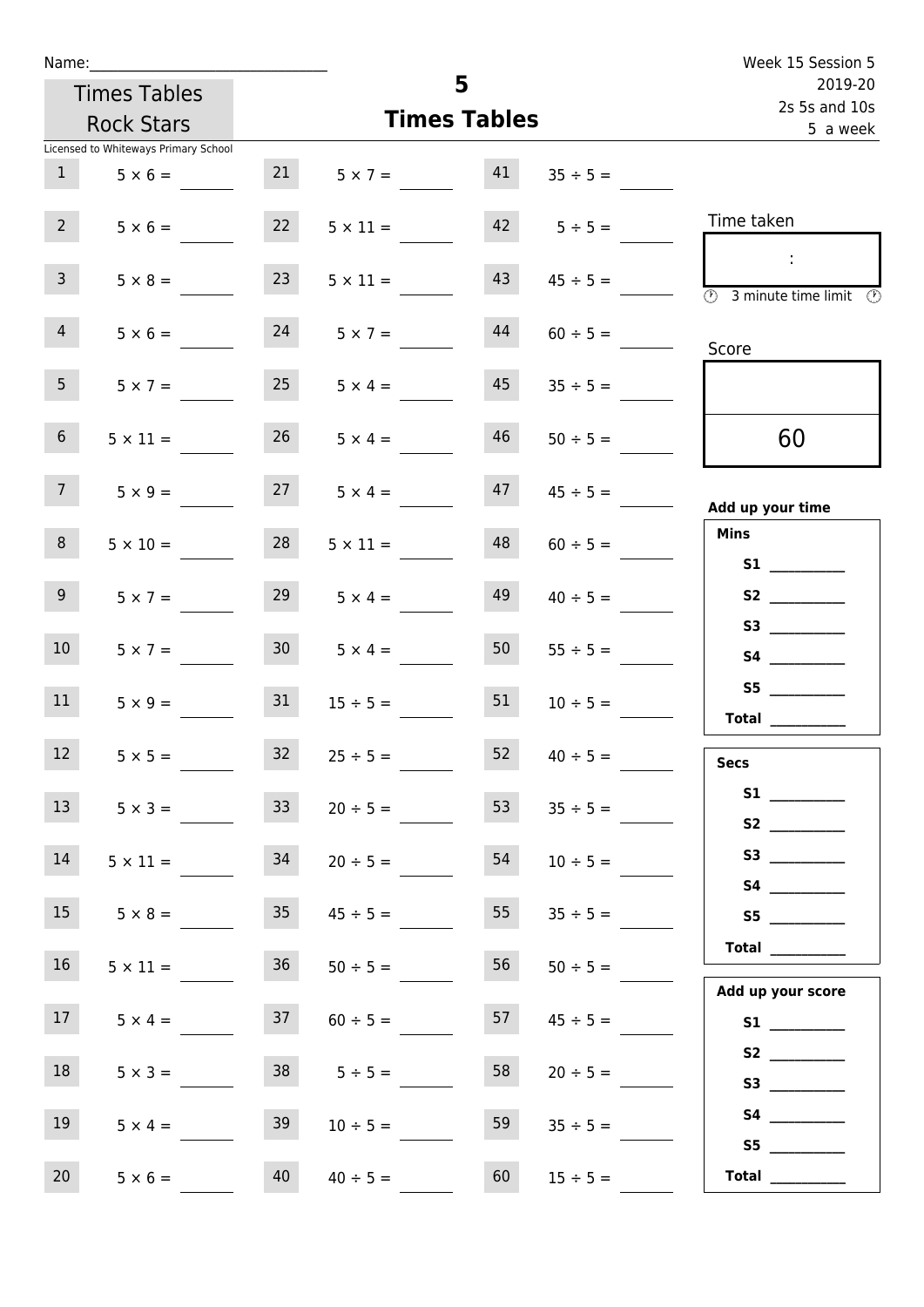| Name:           |                                      |                 |                  |                     |                  | Week 16 Session 1                                   |  |
|-----------------|--------------------------------------|-----------------|------------------|---------------------|------------------|-----------------------------------------------------|--|
|                 | <b>Times Tables</b>                  |                 |                  | 10                  |                  | 2019-20<br>2s 5s and 10s                            |  |
|                 | <b>Rock Stars</b>                    |                 |                  | <b>Times Tables</b> |                  | 5 a week                                            |  |
|                 | Licensed to Whiteways Primary School |                 |                  |                     |                  |                                                     |  |
| $\mathbf{1}$    | $10 \times 10 =$                     | 21              | $10 \times 12 =$ | 41                  | $10 \times 10 =$ |                                                     |  |
| $2^{\circ}$     | $10 \times 7 =$                      | 22              | $10 \times 11 =$ | 42                  | $7 \times 10 =$  | Time taken                                          |  |
| 3 <sup>7</sup>  | $10 \times 8 =$                      | 23              | $10 \times 3 =$  | 43                  | $8 \times 10 =$  | (1)<br>3 minute time limit $\circled{0}$            |  |
| $\overline{4}$  | $10 \times 11 =$                     | 24              | $10 \times 7 =$  | 44                  | $1 \times 10 =$  | Score                                               |  |
| 5 <sub>1</sub>  | $10 \times 1 = 25$                   |                 | $10 \times 2 =$  | 45                  | $4 \times 10 =$  |                                                     |  |
| 6 <sup>1</sup>  | $10 \times 6 =$                      | 26              | $10 \times 8 =$  | 46                  | $2 \times 10 =$  | 60                                                  |  |
| 7 <sup>7</sup>  | $10 \times 6 =$                      | 27              | $10 \times 8 =$  | 47                  | $11 \times 10 =$ | What's your rock status?                            |  |
| 8               | $10 \times 10 = 28$                  |                 | $10 \times 4 =$  | 48                  | $7 \times 10 =$  | <b>NANNABE</b>                                      |  |
| 9 <sub>o</sub>  | $10 \times 9 =$                      | 29              | $10 \times 9 =$  | 49                  | $5 \times 10 =$  | < 18 correct in 3 mins<br><b>GARAGE ROCKER</b>      |  |
| 10 <sup>°</sup> | $10 \times 6 =$                      | 30 <sub>o</sub> | $10 \times 9 =$  | 50                  | $1 \times 10 =$  | 18-19 correct in 3 mins<br><b>BUSKER</b>            |  |
| 11              | $10 \times 11 = 31$                  |                 | $8 \times 10 =$  | 51                  | $11 \times 10 =$ | 20-21 correct in 3 mins<br><b>4144ER</b>            |  |
| 12              | $10 \times 4 =$                      | 32              | $5 \times 10 =$  | 52                  | $6 \times 10 =$  | 22-24 correct in 3 mins<br><b>UNSIGNED AST</b>      |  |
| 13              | $10 \times 5 =$                      | 33              | $5 \times 10 =$  | 53                  | $7 \times 10 =$  | 25-29 correct in 3 mins<br><b>BREAKTHROUGH ARTH</b> |  |
| 14              | $10 \times 12 =$                     | 34              | $11 \times 10 =$ | 54                  | $3 \times 10 =$  | 30-35 correct in 3 mins<br><b>SUPPORT AGT</b>       |  |
| 15              | $10 \times 8 =$                      | 35              | $1 \times 10 =$  | 55                  | $7 \times 10 =$  | 36-44 correct in 3 mins<br>HEADLINER                |  |
| 16              | $10 \times 7 =$                      | 36              | $5 \times 10 =$  | 56                  | $7 \times 10 =$  | 45-59 correct in 3 mins<br><b>ROCK STAR</b>         |  |
| 17              | $10 \times 5 =$                      | 37              | $10 \times 10 =$ | 57                  | $3 \times 10 =$  | All correct in $\leq$ 3mins<br>ROCK LEGEND          |  |
| 18              | $10 \times 5 =$                      | 38              | $7 \times 10 =$  | 58                  | $9 \times 10 =$  | All correct in $\leq 2$ min<br><b>ROCK HERO</b>     |  |
| 19              | $10 \times 5 =$                      | 39              | $8 \times 10 =$  | 59                  | $5 \times 10 =$  | All correct in $\leq 1$ min                         |  |
| 20              | $10 \times 12 =$                     | 40              | $3 \times 10 =$  | 60                  | $9 \times 10 =$  | <b>TUARS TABLES</b><br>ROCK STARS                   |  |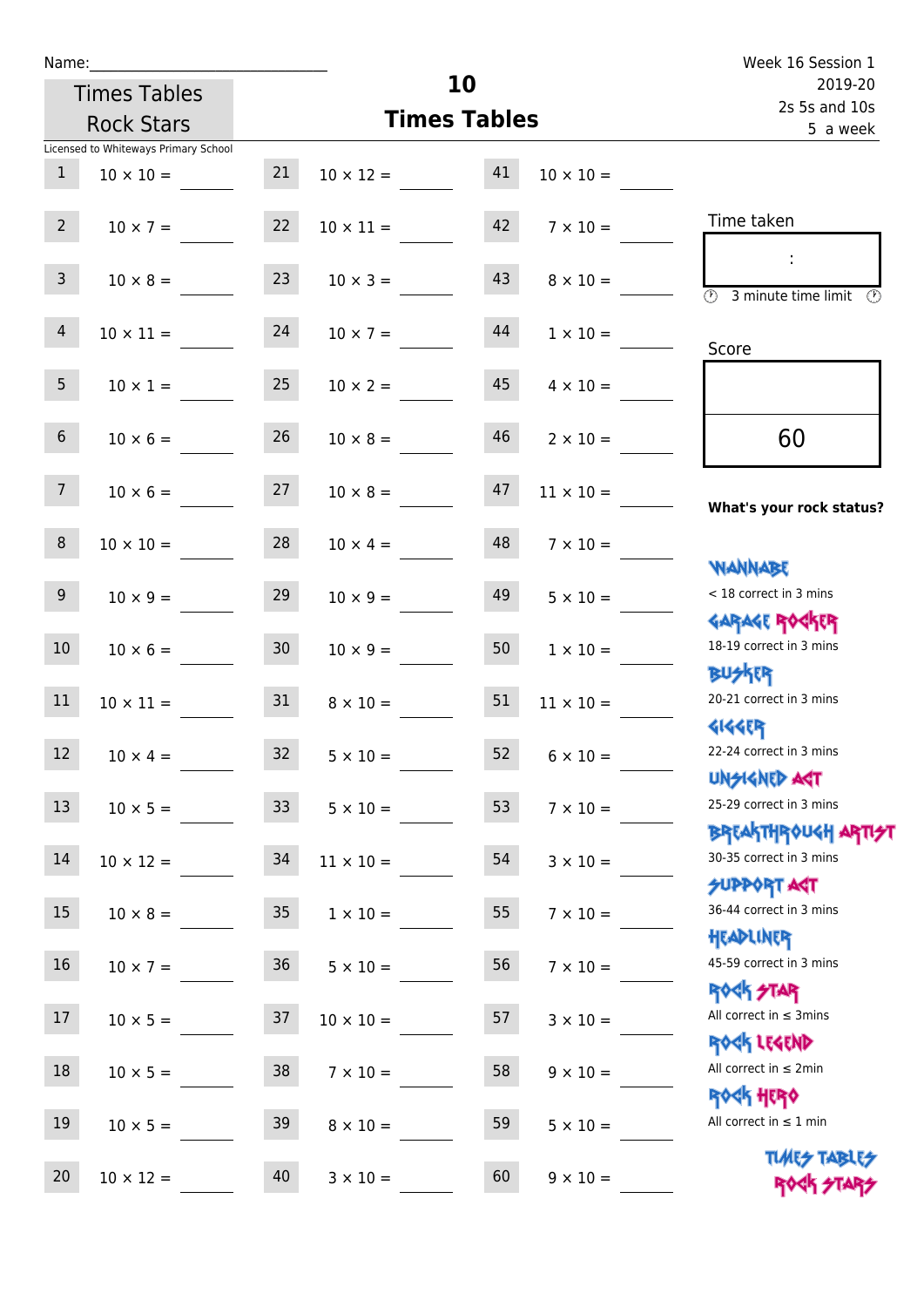| Name |  |  |  |
|------|--|--|--|
|      |  |  |  |

|                | <b>Times Tables</b>                  |              |                       |              | 10                  |                      |    |               | 2019-20                                                                        |
|----------------|--------------------------------------|--------------|-----------------------|--------------|---------------------|----------------------|----|---------------|--------------------------------------------------------------------------------|
|                | <b>Rock Stars</b>                    |              |                       |              | <b>Times Tables</b> |                      |    |               | 2s 5s and 10s<br>5 a week                                                      |
|                | Licensed to Whiteways Primary School |              |                       |              |                     |                      |    |               |                                                                                |
| $\,1$          |                                      | 13           |                       | 25           | 37                  |                      | 49 |               |                                                                                |
|                | 100<br>10                            |              | 10 100                | $10\,$       | $30\,$              | 100<br>10            |    | $10\,$<br>10  | Time taken                                                                     |
| $\overline{2}$ | 50<br>$10\,$                         | 14<br>$10\,$ | 10                    | 26<br>$10\,$ | 38<br>90            | 100<br>$10\,$        | 50 | 50<br>10      | :<br>$\odot$<br>3 minute time limit<br>Ø                                       |
| 3              | 90<br>10                             | 15<br>$10\,$ | 50                    | 27<br>10 100 | 39                  | 80<br>10             | 51 | 30<br>10      | Score                                                                          |
| 4              | 120<br>$10\,$                        | 16<br>10     | $20\,$                | 28<br>$10\,$ | 40<br>$30$          | 40<br>$10\,$         | 52 | 110<br>$10\,$ | 60                                                                             |
| 5              |                                      | 17           |                       | 29           | 41                  |                      | 53 |               | What's your rock status?                                                       |
| 6              | 50<br>10                             | 18           | 60<br>10 <sub>1</sub> | 10 120<br>30 | 42                  | ${\bf 80}$<br>$10\,$ | 54 | 10<br>10      | NANNABE<br>< 18 correct in 3 mins                                              |
|                | $70\,$<br>$10\,$                     | 10           | 40                    | 10           | 40                  | 30<br>$10\,$         |    | 110<br>$10\,$ | <b>GARAGE ROGKER</b><br>18-19 correct in 3 mins                                |
| 7              | 20<br>$10\,$                         | 19           | 10 120                | 31<br>10     | 43<br>$90\,$        | 110<br>$10\,$        | 55 | 110<br>$10\,$ | 20-21 correct in 3 mins<br><b>4144ER</b><br>22-24 correct in 3 mins            |
| 8              | 90<br>10                             | 20<br>$10\,$ | $10\,$                | 32<br>10 110 | 44                  | $10\,$<br>$10\,$     | 56 | $10\,$<br>40  | UNSIGNED ACT<br>25-29 correct in 3 mins<br><b>BREAKTHROUGH ARTIST</b>          |
| 9              | 20<br>$10\,$                         | 21<br>10     | 40                    | 33<br>$10\,$ | 45<br>$90\,$        | $20\,$<br>$10\,$     | 57 | 30<br>10      | 30-35 correct in 3 mins<br><b>SUPPORT AST</b><br>36-44 correct in 3 mins       |
| 10             | 100<br>10                            | 22<br>10     | 30                    | 34<br>10     | 46<br>$70\,$        | 10<br>40             | 58 | 10<br>40      | HEADLINER<br>45-59 correct in 3 mins<br><b>ROCK STAR</b>                       |
| 11             |                                      | 23           |                       | 35           | 47                  |                      | 59 |               | All correct in $\leq$ 3mins<br><b>ER LEGEND</b><br>All correct in $\leq 2$ min |
| 12             | 120<br>$10\,$                        | $10\,$<br>24 | $80\,$                | $10\,$<br>36 | 40<br>48            | $30\,$<br>$10\,$     | 60 | 10<br>80      | HERQ<br>All correct in $\leq 1$ min                                            |
|                | $20\,$<br>10                         | 10           | 60                    | 10 110       |                     | 110<br>$10\,$        |    | $30\,$<br>10  | <b>TUARS TABLES</b>                                                            |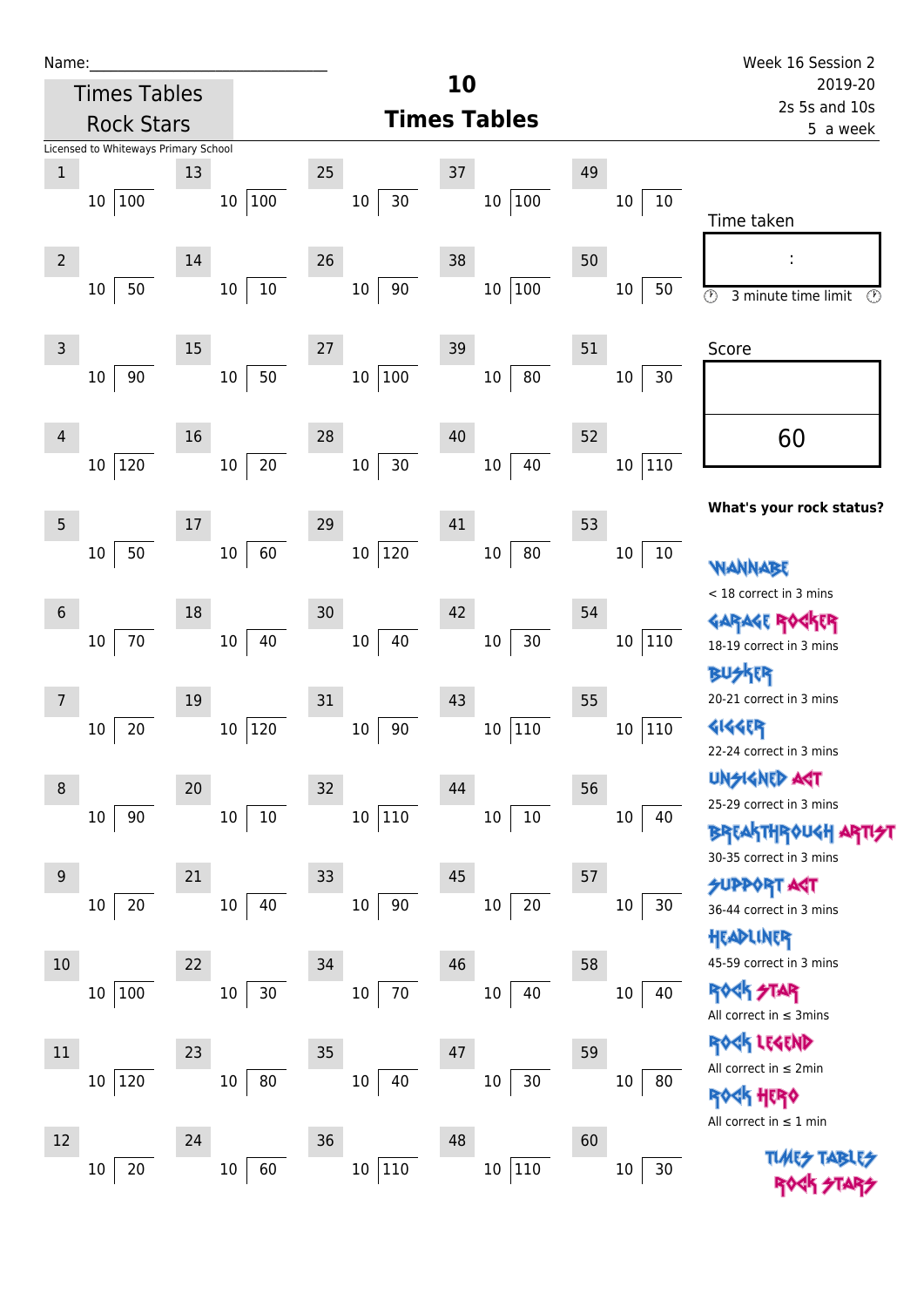| Name:            |             |                                      |             |                  |                     |    |             | Week 16 Session 3                                       |
|------------------|-------------|--------------------------------------|-------------|------------------|---------------------|----|-------------|---------------------------------------------------------|
|                  |             | <b>Times Tables</b>                  |             |                  | 10                  |    |             | 2019-20<br>2s 5s and 10s                                |
|                  |             | <b>Rock Stars</b>                    |             |                  | <b>Times Tables</b> |    |             | 5 a week                                                |
|                  | 10          | Licensed to Whiteways Primary School | 10          | 10               | 10                  |    | 10          |                                                         |
| $\mathbf{1}$     | $\times$ 6  | 13                                   | $\times$ 12 | 25<br>$\times$ 7 | 37<br>$\times$ 5    | 49 | $\times$ 12 |                                                         |
|                  |             |                                      |             |                  |                     |    |             | Time taken                                              |
|                  | 10          | 14                                   | 10          | 10<br>26         | 10<br>38            |    | $10\,$      |                                                         |
| $\overline{2}$   | $\times$ 12 |                                      | $\times$ 7  | $\times$ 7       | $\times$ 9          | 50 | $\times$ 4  |                                                         |
|                  |             |                                      |             |                  |                     |    |             | $\circled{r}$<br>3 minute time limit<br>$(\mathcal{F})$ |
| $\overline{3}$   | 10          | 15                                   | 10          | 10<br>27         | 10<br>39            | 51 | 10          | Score                                                   |
|                  | $\times 8$  |                                      | $\times$ 10 | $\times$ 10      | $\times$ 5          |    | $\times$ 5  |                                                         |
|                  |             |                                      |             |                  |                     |    |             |                                                         |
| $\overline{4}$   | 10          | 16                                   | $10\,$      | 10<br>28         | 10<br>40            | 52 | $10\,$      | 60                                                      |
|                  | $\times$ 2  |                                      | $\times$ 11 | $\times$ 3       | $\times 2$          |    | $\times 2$  |                                                         |
|                  |             |                                      |             |                  |                     |    |             |                                                         |
| 5                | 10          | 17                                   | 10          | 10<br>29         | 10<br>41            | 53 | 10          | What's your rock status?                                |
|                  | $\times$ 4  |                                      | $\times$ 4  | $\times$ 12      | $\times$ 3          |    | $\times$ 3  |                                                         |
|                  |             |                                      |             |                  |                     |    |             | <b>WANNABE</b>                                          |
| $\sqrt{6}$       | 10          | 18                                   | $10\,$      | 10<br>30         | 10<br>42            | 54 | 10          | < 18 correct in 3 mins                                  |
|                  | $\times$ 4  |                                      | $\times$ 4  | $\times$ 3       | $\times$ 4          |    | $\times$ 5  | <b>GARAGE ROCKER</b><br>18-19 correct in 3 mins         |
|                  |             |                                      |             |                  |                     |    |             | <b>BUSKER</b>                                           |
| $\overline{7}$   | 10          | 19                                   | 10          | 10<br>31         | 10<br>43            | 55 | 10          | 20-21 correct in 3 mins                                 |
|                  | $\times 8$  |                                      | $\times 2$  | $\times 9$       | $\times$ 11         |    | $\times$ 4  | <b>4144EP</b>                                           |
|                  |             |                                      |             |                  |                     |    |             | 22-24 correct in 3 mins                                 |
| $\boldsymbol{8}$ | $10\,$      | 20                                   | $10\,$      | $10\,$<br>32     | $10\,$<br>44        | 56 | $10\,$      | <b>UNSIGNED AGT</b>                                     |
|                  | $\times 2$  |                                      | $\times 6$  | $\times$ 10      | $\times$ 8          |    | $\times$ 8  | 25-29 correct in 3 mins                                 |
|                  |             |                                      |             |                  |                     |    |             | <b>BREAKTHR0UGH ARTI<del>S</del>T</b>                   |
| 9                | $10\,$      | 21                                   | $10\,$      | 10<br>33         | $10\,$<br>45        | 57 | $10\,$      | 30-35 correct in 3 mins<br><b>SUPPORT ART</b>           |
|                  | $\times$ 5  |                                      | $\times$ 7  | $\times$ 12      | $\times$ 3          |    | $\times$ 2  | 36-44 correct in 3 mins                                 |
|                  |             |                                      |             |                  |                     |    |             | HEADLINER                                               |
| $10\,$           | $10\,$      | 22                                   | $10\,$      | 10<br>34         | 10<br>46            | 58 | $10\,$      | 45-59 correct in 3 mins                                 |
|                  | $\times$ 5  |                                      | $\times$ 10 | $\times$ 7       | $\times$ 9          |    | $\times$ 9  | ROCK STAR                                               |
|                  |             |                                      |             |                  |                     |    |             | All correct in $\leq$ 3mins                             |
| 11               | $10\,$      | 23                                   | $10\,$      | $10\,$<br>35     | $10\,$<br>47        | 59 | $10\,$      | ROCK LEGEND                                             |
|                  | $\times$ 9  |                                      | $\times$ 7  | $\times$ 12      | $\times$ 3          |    | $\times$ 3  | All correct in $\leq 2$ min                             |
|                  |             |                                      |             |                  |                     |    |             | ROCK HERO<br>All correct in $\leq 1$ min                |
| 12               | $10\,$      | 24                                   | $10\,$      | $10\,$<br>36     | 10<br>48            | 60 | $10\,$      |                                                         |
|                  | $\times$ 5  |                                      | $\times$ 3  | $\times$ 5       | $\times$ 7          |    | $\times$ 5  | <b>TUARS TABLES</b>                                     |
|                  |             |                                      |             |                  |                     |    |             | ROCK STARS                                              |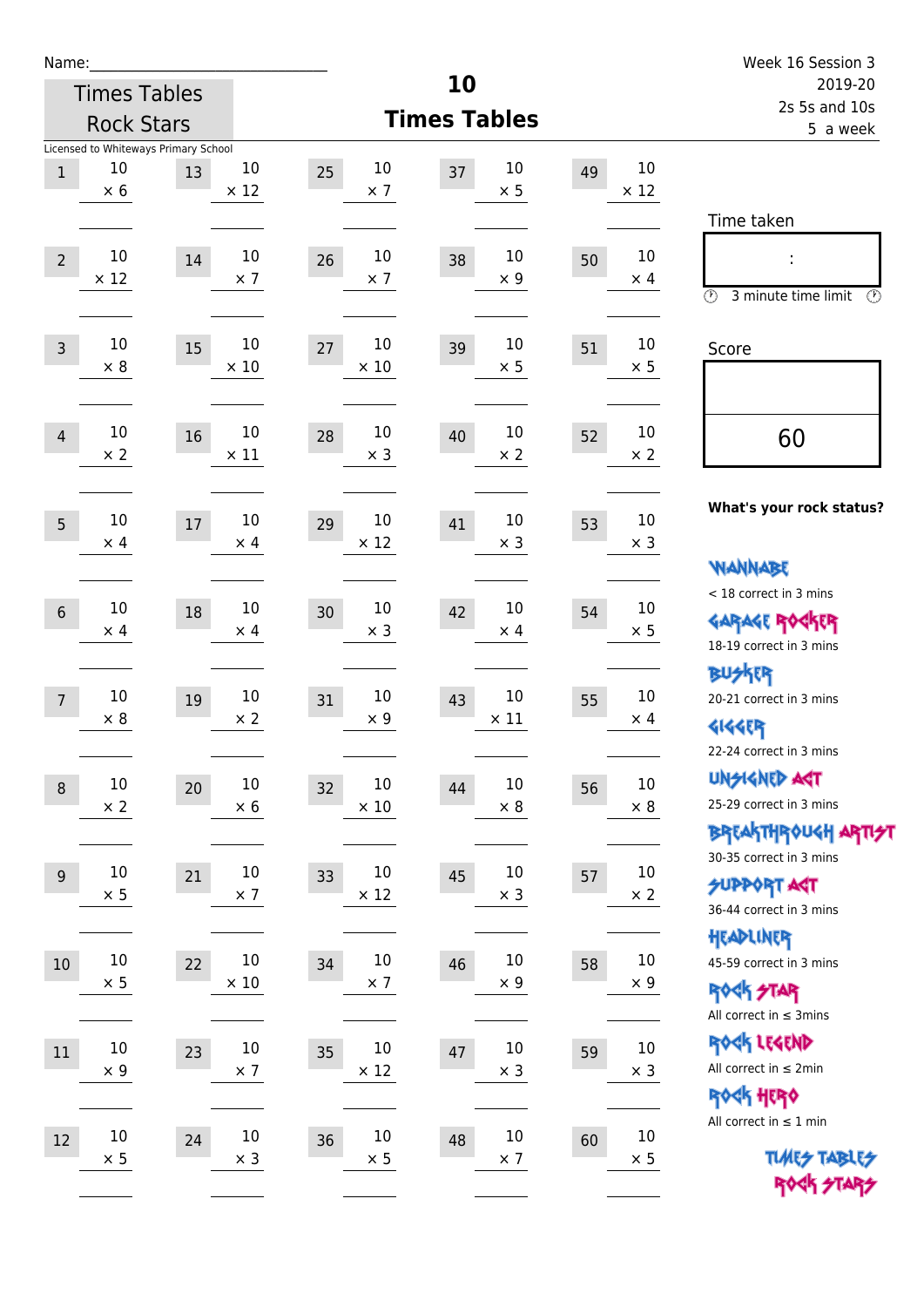|                 | <b>Times Tables</b>                  |                 | 10                   | 2019-20                   |                 |                                                             |
|-----------------|--------------------------------------|-----------------|----------------------|---------------------------|-----------------|-------------------------------------------------------------|
|                 | <b>Rock Stars</b>                    |                 | <b>Times Tables</b>  | 2s 5s and 10s<br>5 a week |                 |                                                             |
|                 | Licensed to Whiteways Primary School |                 |                      |                           |                 |                                                             |
| $\mathbf{1}$    | $40 \div 10 =$                       | 21              | $50 \div 10 =$       | 41                        | $100 \div 10 =$ |                                                             |
| $\overline{2}$  | $100 \div 10 =$                      | 22              | $110 \div 10 =$      | 42                        | $30 \div 10 =$  | Time taken                                                  |
| $\overline{3}$  | $10 \div 10 =$                       | 23              | $20 \div 10 =$       | 43                        | $30 \div 10 =$  | $\overline{\mathcal{D}}$<br>3 minute time limit             |
| $\overline{4}$  | $10 \div 10 =$                       | 24              | $50 \div 10 =$       | 44                        | $110 \div 10 =$ | Score                                                       |
| 5 <sub>1</sub>  | $60 \div 10 =$                       | 25              | $30 \div 10 =$       | 45                        | $100 \div 10 =$ |                                                             |
| $6\overline{6}$ | $10 \div 10 =$                       | 26              | $70 \div 10 =$       | 46                        | $60 \div 10 =$  | 60                                                          |
| 7 <sup>7</sup>  | $80 \div 10 =$                       | 27              | $20 \div 10 =$       | 47                        | $30 \div 10 =$  | What's your rock status?                                    |
| 8               | $50 \div 10 =$                       | 28              | $20 \div 10 =$       | 48                        | $30 \div 10 =$  | <b>JARNARY</b>                                              |
| 9 <sup>°</sup>  | $30 \div 10 =$                       | 29              | $80 \div 10 =$       | 49                        | $40 \div 10 =$  | < 18 correct in 3 mins<br><b>GARAGE ROGKER</b>              |
| 10              | $70 \div 10 =$                       | 30 <sub>o</sub> | $70 \div 10 =$       | 50                        | $30 \div 10 =$  | 18-19 correct in 3 mins<br><b>BUSKER</b>                    |
| 11              | $80 \div 10 =$                       | 31              | $50 \div 10 =$       | 51                        | $80 \div 10 =$  | 20-21 correct in 3 mins<br><b>4144ER</b>                    |
| 12              | $60 \div 10 =$                       | 32              | $40 \div 10 =$       | 52                        | $110 \div 10 =$ | 22-24 correct in 3 mins<br>UNSIGNED AGT                     |
| 13              | $50 \div 10 = 33$                    |                 | $90 \div 10 =$       | 53                        | $110 \div 10 =$ | 25-29 correct in 3 mins<br>ΒΡΓΑΚΤΗΡΟUGH ΑΡΤΙ <del>2</del> Τ |
| 14              | $110 \div 10 =$                      | 34              | $30 \div 10 =$       | 54                        | $20 \div 10 =$  | 30-35 correct in 3 mins<br><b>SUPPORT AST</b>               |
| 15              | $100 \div 10 =$                      | 35              | $110 \div 10 =$      | 55                        | $110 \div 10 =$ | 36-44 correct in 3 mins<br>HEADLINER                        |
| 16 <sup>1</sup> | $30 \div 10 =$                       |                 | $36 \t100 \div 10 =$ | 56                        | $90 \div 10 =$  | 45-59 correct in 3 mins<br><b>ROCK STAR</b>                 |
| 17              | $110 \div 10 =$                      | 37              | $80 \div 10 =$       | 57                        | $80 \div 10 =$  | All correct in $\leq$ 3mins<br>ROCK LEGEND                  |
| 18              | $70 \div 10 =$                       | 38              | $100 \div 10 =$      | 58                        | $90 \div 10 =$  | All correct in $\leq 2$ min<br><b>ROCK HERO</b>             |
| 19              | $120 \div 10 =$                      | 39              | $10 \div 10 =$       | 59                        | $30 \div 10 =$  | All correct in $\leq 1$ min                                 |
| 20              | $20 \div 10 =$                       | 40              | $70 \div 10 =$       | 60                        | $40 \div 10 =$  | <b>TUARS TABLES</b><br>ROCK STARS                           |

**10**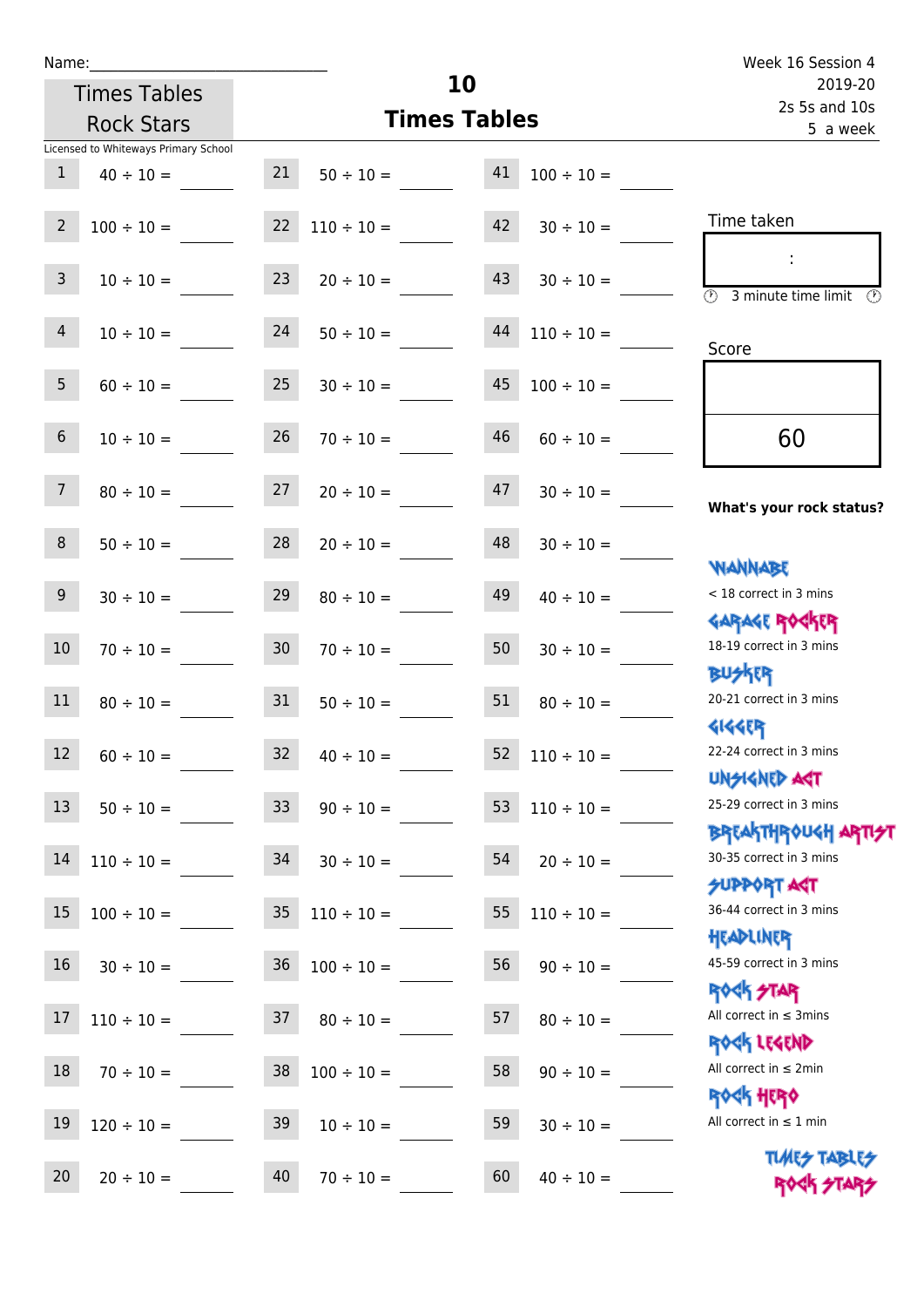| Name:           |                                      |    |                                                      |                     |                                          | Week 16 Session 5                                       |  |  |
|-----------------|--------------------------------------|----|------------------------------------------------------|---------------------|------------------------------------------|---------------------------------------------------------|--|--|
|                 | <b>Times Tables</b>                  |    |                                                      | 10                  |                                          | 2019-20<br>2s 5s and 10s                                |  |  |
|                 | <b>Rock Stars</b>                    |    |                                                      | <b>Times Tables</b> |                                          | 5 a week                                                |  |  |
|                 | Licensed to Whiteways Primary School |    |                                                      |                     |                                          |                                                         |  |  |
| $\mathbf{1}$    | $10 \times 10 =$                     | 21 | $10 \times 6 = 41$                                   |                     | $20 \div 10 =$                           |                                                         |  |  |
| $2^{\circ}$     | $10 \times 10 =$                     | 22 |                                                      |                     | $10 \times 1 =$ $42 \times 40 \div 10 =$ | Time taken                                              |  |  |
| $\mathbf{3}$    | $10 \times 10 =$                     | 23 | $10 \times 5 =$                                      | 43                  | $110 \div 10 =$                          |                                                         |  |  |
|                 |                                      |    |                                                      |                     |                                          | $\overline{\textcircled{2}}$ 3 minute time limit<br>-09 |  |  |
| $\overline{4}$  | $10 \times 11 =$                     | 24 | $10 \times 2 =$                                      | 44                  | $50 \div 10 =$                           | Score                                                   |  |  |
| 5 <sub>1</sub>  | $10 \times 1 = 25$                   |    | $10 \times 11 =$                                     | 45                  | $110 \div 10 =$                          |                                                         |  |  |
| 6 <sup>1</sup>  | $10 \times 8 =$                      | 26 | $10 \times 8 =$                                      | 46                  | $30 \div 10 =$                           | 60                                                      |  |  |
| 7 <sup>7</sup>  | $10 \times 2 =$                      |    | $27 \t 10 \times 9 =$                                | 47                  | $40 \div 10 =$                           | Add up your time                                        |  |  |
| 8               | $10 \times 1 =$                      |    | $28 \t 10 \times 5 =$                                | 48                  | $80 \div 10 =$                           | <b>Mins</b>                                             |  |  |
| 9 <sup>°</sup>  | $10 \times 7 =$                      | 29 | $10 \times 10 =$                                     | 49                  | $70 \div 10 =$                           |                                                         |  |  |
| 10 <sup>°</sup> | $10 \times 11 =$                     | 30 | $10 \times 7 =$                                      | 50                  | $30 \div 10 =$                           |                                                         |  |  |
| 11              |                                      |    | $10 \times 5 =$ 31 $30 \div 10 =$ 51 $120 \div 10 =$ |                     |                                          |                                                         |  |  |
|                 |                                      |    |                                                      |                     |                                          | Total $\qquad$                                          |  |  |
| 12              | $10 \times 7 =$                      | 32 | $80 \div 10 =$                                       | 52                  | $60 \div 10 =$                           | <b>Secs</b>                                             |  |  |
| 13              | $10 \times 9 =$                      |    | $33 \t100 \div 10 =$                                 | 53                  | $100 \div 10 =$                          |                                                         |  |  |
| 14              | $10 \times 6 =$                      | 34 | $60 \div 10 =$                                       | 54                  | $50 \div 10 =$                           | S3                                                      |  |  |
| 15 <sub>1</sub> | $10 \times 9 =$                      | 35 | $70 \div 10 =$                                       | 55                  | $50 \div 10 =$                           |                                                         |  |  |
|                 |                                      |    |                                                      |                     |                                          | $\begin{tabular}{c} Total \end{tabular}$                |  |  |
| 16              | $10 \times 9 =$                      | 36 | $50 \div 10 =$                                       | 56                  | $70 \div 10 =$                           | Add up your score                                       |  |  |
| 17              |                                      |    | $10 \times 7 = 37$ $20 \div 10 =$                    | 57                  | $60 \div 10 =$                           |                                                         |  |  |
| 18              | $10 \times 7 =$                      |    | $38 \t 40 \div 10 =$                                 | 58                  | $10 \div 10 =$                           |                                                         |  |  |
|                 |                                      |    |                                                      |                     |                                          |                                                         |  |  |
| 19              | $10 \times 7 =$                      |    | $39 \quad 110 \div 10 =$                             | 59                  | $40 \div 10 =$                           | S4 __________                                           |  |  |

20  $10 \times 3 = 40$   $80 \div 10 = 60$   $20 \div 10 =$ 

 **S5 \_\_\_\_\_\_\_\_\_\_\_\_ Total \_\_\_\_\_\_\_\_\_\_\_\_**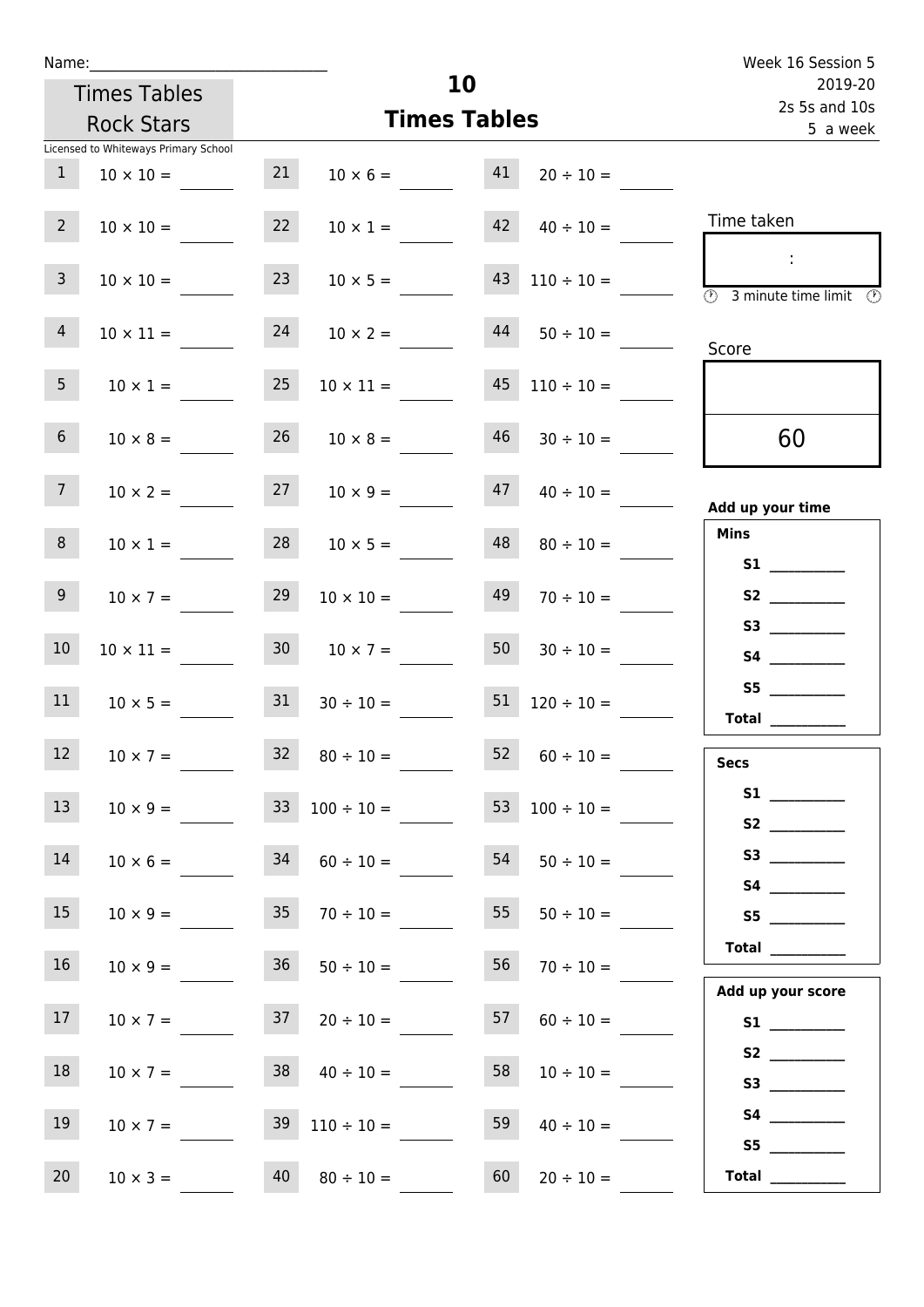| ٠ | а | m |  |  |
|---|---|---|--|--|
|   |   |   |  |  |

Times Tables

|                | <b>Rock Stars</b>                                       |                 | <b>Times Tables</b> | 5 a week |                  |                                                                  |
|----------------|---------------------------------------------------------|-----------------|---------------------|----------|------------------|------------------------------------------------------------------|
| $\mathbf{1}$   | Licensed to Whiteways Primary School<br>$2 \times 11 =$ | 21              | $10 \times 6 =$     | 41       | $3 \times 10 =$  |                                                                  |
| 2 <sup>7</sup> | $2 \times 5 =$                                          | 22              | $10 \times 3 =$     | 42       | $11 \times 10 =$ | Time taken                                                       |
| $\mathbf{3}$   | $10 \times 12 =$                                        | 23              | $2 \times 6 =$      | 43       | $7 \times 2 =$   | $\overline{(\Omega)}$<br>3 minute time limit $\circled{0}$       |
| $\overline{4}$ | $10 \times 1 =$                                         | 24              | $10 \times 12 =$    | 44       | $11 \times 2 =$  | Score                                                            |
| 5 <sup>1</sup> | $10 \times 12 =$                                        | 25              | $2 \times 9 =$      | 45       | $2 \times 2 =$   |                                                                  |
| 6              | $10 \times 7 =$                                         | 26              | $2 \times 1 =$      | 46       | $3 \times 2 =$   | 60                                                               |
| 7 <sup>7</sup> | $10 \times 7 =$                                         | 27              | $10 \times 10 =$    | 47       | $9 \times 10 =$  | What's your rock status?                                         |
| 8              | $10 \times 2 =$                                         | 28              | $2 \times 2 =$      | 48       | $3 \times 10 =$  | <b>NANNABE</b>                                                   |
| 9 <sup>1</sup> | $2 \times 11 =$                                         | 29              | $2 \times 6 =$      | 49       | $2 \times 10 =$  | < 18 correct in 3 mins                                           |
| $10\,$         | $2 \times 12 =$                                         | 30 <sub>o</sub> | $2 \times 7 =$      | 50       | $1 \times 10 =$  | <b>GARAGE ROCKER</b><br>18-19 correct in 3 mins                  |
| 11             | $10 \times 2 =$                                         | 31              | $4 \times 2 =$      | 51       | $4 \times 2 =$   | <b>BUSKRR</b><br>20-21 correct in 3 mins                         |
| 12             | $10 \times 8 =$                                         | 32              | $2 \times 10 =$     | 52       | $1 \times 2 =$   | <b>4144ER</b><br>22-24 correct in 3 mins                         |
| 13             | $10 \times 2 =$                                         | 33              | $1 \times 2 =$      | 53       | $8 \times 10 =$  | <b>UNSIGNED AGT</b><br>25-29 correct in 3 mins                   |
| $14\,$         | $10 \times 2 =$                                         | 34              | $8 \times 2 =$      | 54       | $12 \times 2 =$  | <b>BREAKTHROUGH ARTI<del>S</del>T</b><br>30-35 correct in 3 mins |
| 15             | $2 \times 12 =$                                         | 35 <sub>1</sub> | $11 \times 2 =$     | 55       | $6 \times 10 =$  | SUPPORT ART<br>36-44 correct in 3 mins<br>HEADLINER              |
| 16             | $2 \times 2 =$                                          | 36 <sup>°</sup> | $1 \times 2 =$      | 56       | $8 \times 10 =$  | 45-59 correct in 3 mins                                          |
| 17             | $2 \times 11 =$                                         | 37              | $10 \times 10 =$    | 57       | $1 \times 10 =$  | <b>ROCK STAR</b><br>All correct in $\leq$ 3mins                  |
| 18             | $10 \times 11 =$                                        | 38              | $1 \times 10 =$     | 58       | $4 \times 2 =$   | ROCK LEGEND<br>All correct in $\leq 2$ min                       |
| 19             | $2 \times 8 =$                                          | 39              | $1 \times 2 =$      | 59       | $9 \times 2 =$   | <b>ROCK HERO</b><br>All correct in $\leq 1$ min                  |
| 20             | $10 \times 10 =$                                        | 40              | $5 \times 2 =$      | 60       | $9 \times 10 =$  | <b>TUARS TABLES</b><br>ROCK STA                                  |

**2,10**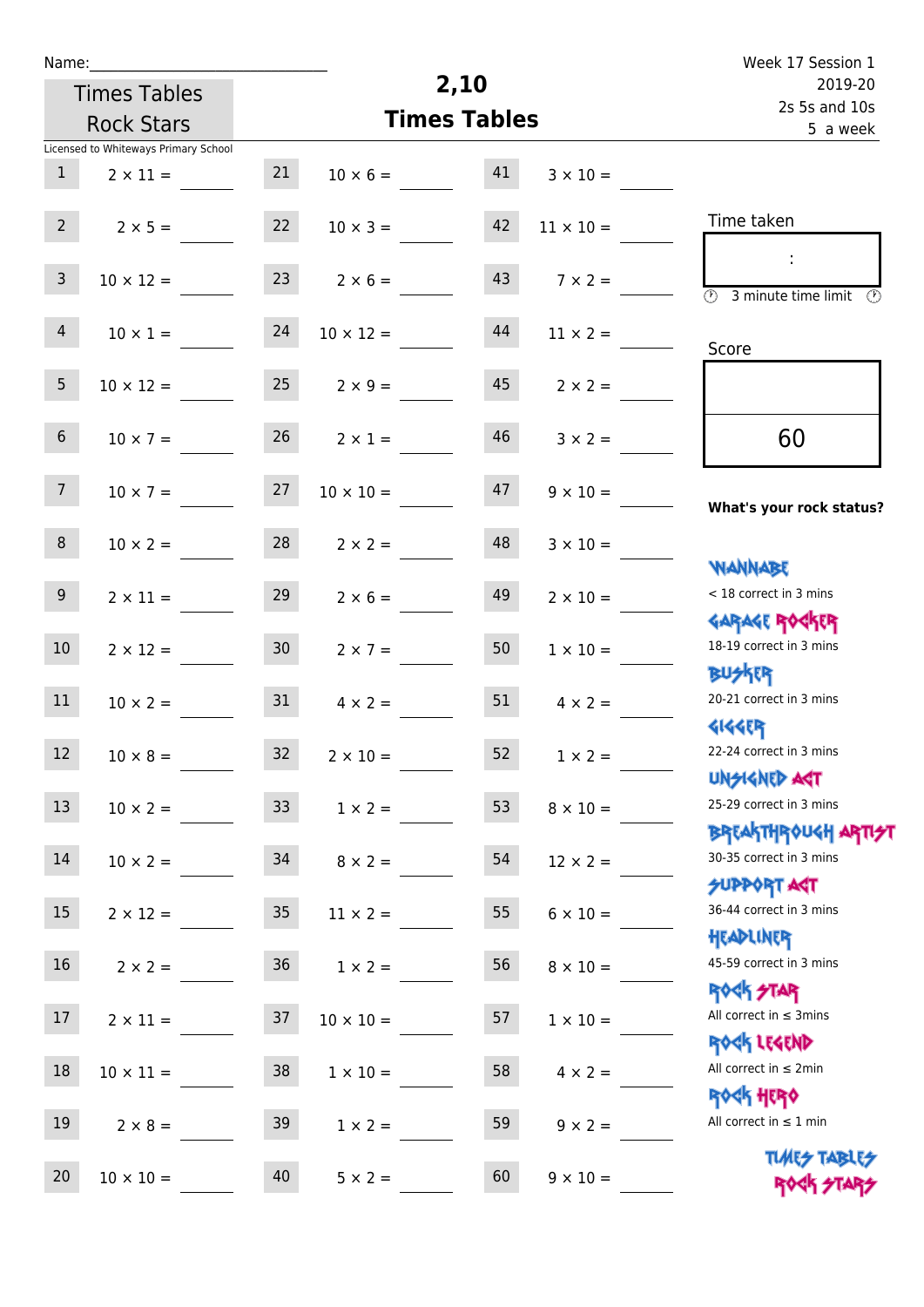| Name:           |                                      |        |                               |    |                                  |      |                          |    |                                   | Week 17 Session 2                                          |
|-----------------|--------------------------------------|--------|-------------------------------|----|----------------------------------|------|--------------------------|----|-----------------------------------|------------------------------------------------------------|
|                 | <b>Times Tables</b>                  |        |                               |    |                                  | 2,10 |                          |    |                                   | 2019-20<br>2s 5s and 10s                                   |
|                 | <b>Rock Stars</b>                    |        |                               |    | <b>Times Tables</b>              |      |                          |    |                                   | 5 a week                                                   |
|                 | Licensed to Whiteways Primary School |        |                               |    |                                  |      |                          |    |                                   |                                                            |
| $\,1$           |                                      | 13     |                               | 25 |                                  | 37   |                          | 49 |                                   |                                                            |
|                 | 10 110                               |        | 10 110                        |    | 50<br>10                         |      | $20\,$<br>$\overline{2}$ |    | $\,6\,$<br>$\overline{2}$         | Time taken                                                 |
| $\overline{2}$  |                                      | 14     |                               | 26 |                                  | 38   |                          | 50 |                                   |                                                            |
|                 | $\overline{2}$<br>24                 |        | $\,$ 6 $\,$<br>$\overline{2}$ |    | $\overline{2}$<br>$\overline{2}$ |      | 40<br>$10\,$             |    | $\overline{2}$<br>$\overline{2}$  | $\overline{\odot}$<br>$\circled{r}$<br>3 minute time limit |
| $\mathsf 3$     |                                      | 15     |                               | 27 |                                  | 39   |                          | 51 |                                   | Score                                                      |
|                 | 10 100                               |        | 40<br>$10\,$                  |    | 120<br>10 <sub>1</sub>           |      | 50<br>$10\,$             |    | $16\,$<br>$\overline{2}$          |                                                            |
| 4               |                                      | 16     |                               | 28 |                                  | 40   |                          | 52 |                                   | 60                                                         |
|                 | 60<br>10                             |        | 110<br>10 <sub>1</sub>        |    | $70\,$<br>$10\,$                 |      | 60<br>$10\,$             |    | $\overline{2}$<br>$\overline{2}$  |                                                            |
| $5\phantom{.0}$ |                                      | $17\,$ |                               | 29 |                                  | 41   |                          | 53 |                                   | What's your rock status?                                   |
|                 | 10 100                               |        | 80<br>$10\,$                  |    | 20<br>10                         |      | $20\,$<br>$10\,$         |    | $\overline{2}$<br>$\overline{2}$  | <b>WANNABE</b>                                             |
|                 |                                      |        |                               |    |                                  |      |                          |    |                                   | < 18 correct in 3 mins                                     |
| $6\,$           | 60<br>10                             | 18     | $14\,$<br>$2^{\circ}$         | 30 | 10 110                           | 42   | 100<br>$10\,$            | 54 | 110<br>10                         | <b>GARAGE RO</b><br>18-19 correct in 3 mins                |
|                 |                                      |        |                               |    |                                  |      |                          |    |                                   | <b>BUSKER</b>                                              |
|                 |                                      | 19     |                               | 31 |                                  | 43   |                          | 55 |                                   | 20-21 correct in 3 mins                                    |
|                 | $\overline{2}$<br>24                 | $10\,$ | 40                            |    | 60<br>$10\,$                     |      | $10\,$<br>$\overline{2}$ |    | 22<br>$\overline{2}$              | <b>4144ER</b>                                              |
|                 |                                      |        |                               |    |                                  |      |                          |    |                                   | 22-24 correct in 3 mins                                    |
| 8               |                                      | 20     |                               | 32 |                                  | 44   |                          | 56 |                                   | UNSIGNED AGT<br>25-29 correct in 3 mins                    |
|                 | $\overline{2}$<br>24                 |        | $10\,$<br>10                  |    | 12<br>$\overline{2}$             |      | $20\,$<br>$10\,$         |    | 10 <sub>1</sub><br> 100           | <b>BREAKTHROUGH</b><br>30-35 correct in 3 mins             |
| 9               |                                      | 21     |                               | 33 |                                  | 45   |                          | 57 |                                   | <b>SUPPORT AGT</b>                                         |
|                 | 90<br>$10\,$                         | $10\,$ | $10\,$                        |    | $\overline{2}$<br>14             |      | 24<br>$\overline{2}$     |    | 20<br>10                          | 36-44 correct in 3 mins<br>HEADLINER                       |
| 10              |                                      | 22     |                               | 34 |                                  | 46   |                          | 58 |                                   | 45-59 correct in 3 mins                                    |
|                 | $10\,$<br>10                         |        | 110<br>10 <sup>1</sup>        |    | 20<br>$10\,$                     |      | 60<br>$10\,$             |    | $16\,$<br>2                       | ROCK STAR<br>All correct in $\leq$ 3mins                   |
| 11              |                                      | 23     |                               | 35 |                                  | 47   |                          | 59 |                                   | ROCK LEGEND                                                |
|                 | $\overline{2}$<br>6                  |        | $18\,$                        |    | 8<br>$\overline{2}$              |      | 20                       |    | $20\,$                            | All correct in $\leq 2$ min                                |
|                 |                                      |        | $\overline{2}$                |    |                                  |      | $10\,$                   |    | 2                                 | <b>ROGK HERO</b><br>All correct in $\leq 1$ min            |
| 12              |                                      | 24     |                               | 36 |                                  | 48   |                          | 60 |                                   |                                                            |
|                 | $\overline{2}$<br>$10\,$             |        | $\overline{2}$<br>22          |    | $\overline{2}$<br>$\bf 8$        |      | $20\,$<br>$\overline{2}$ |    | $\overline{\mathbf{c}}$<br>$18\,$ |                                                            |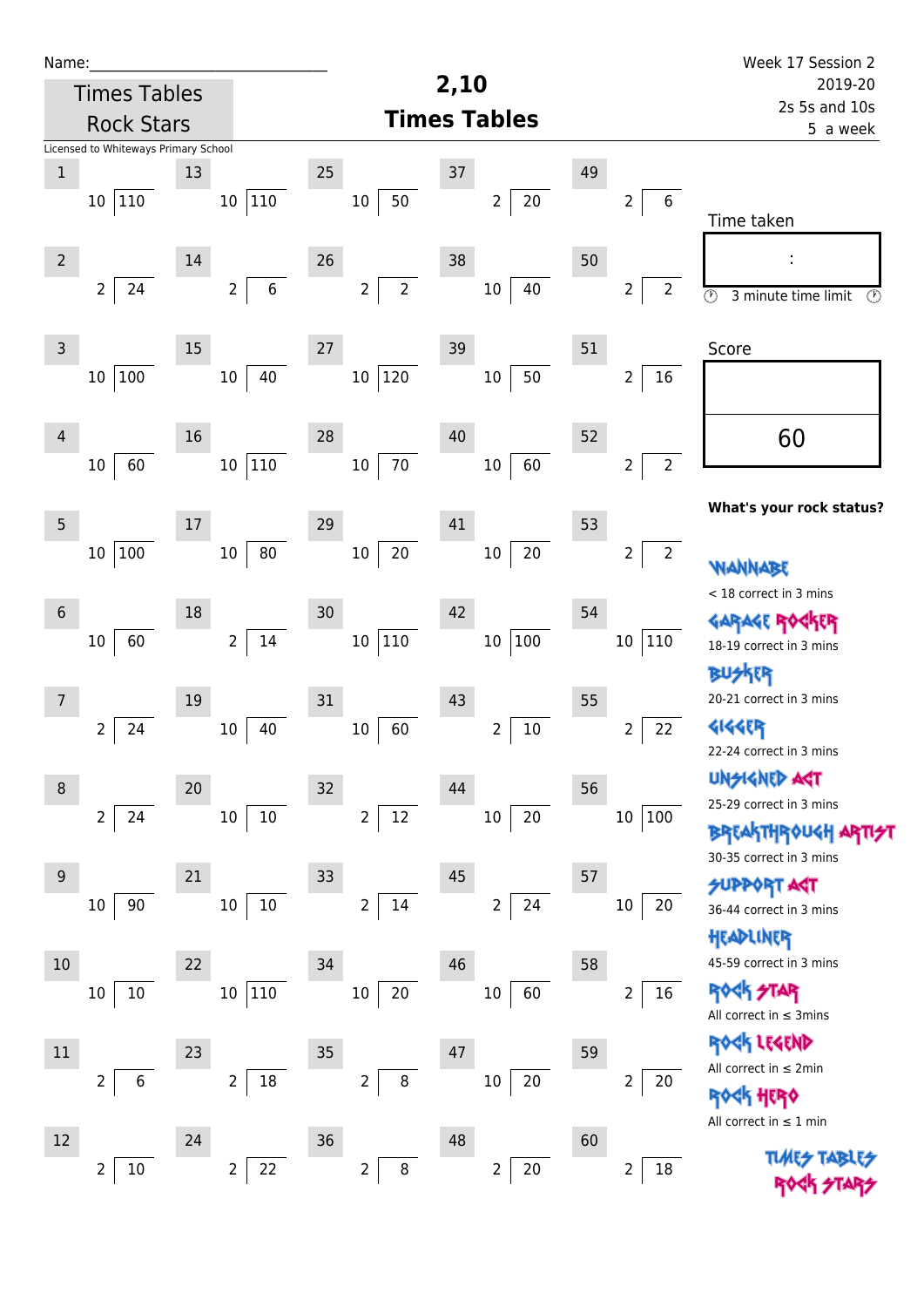| Name:                                           |                                            |                               |                                    |                             |                                    | Week 17 Session 3                                                                       |
|-------------------------------------------------|--------------------------------------------|-------------------------------|------------------------------------|-----------------------------|------------------------------------|-----------------------------------------------------------------------------------------|
|                                                 | <b>Times Tables</b>                        |                               |                                    | 2,10                        |                                    | 2019-20<br>2s 5s and 10s                                                                |
|                                                 | <b>Rock Stars</b>                          |                               |                                    | <b>Times Tables</b>         |                                    | 5 a week                                                                                |
| 2<br>$\,1$<br>$\times$ 7                        | Licensed to Whiteways Primary School<br>13 | 10<br>$\times$ 7              | $\overline{2}$<br>25<br>$\times$ 1 | 2<br>37<br>$\times$ 5       | 10<br>49<br>$\times$ 10            | Time taken                                                                              |
| $\overline{2}$<br>$\overline{2}$<br>$\times$ 11 | 14                                         | $\overline{2}$<br>$\times$ 7  | 10<br>26<br>$\times$ 5             | 10<br>38<br>$\times 2$      | 10<br>50<br>$\times 8$             | $\circled{r}$<br>3 minute time limit<br>⊕                                               |
| 10<br>$\overline{3}$<br>$\times$ 11             | 15                                         | 10<br>$\times$ 3              | 10<br>27<br>$\times$ 4             | 10<br>39<br>$\times$ 4      | 10<br>51<br>$\times$ 12            | Score                                                                                   |
| $\overline{2}$<br>$\overline{4}$<br>$\times 2$  | 16                                         | $\overline{2}$<br>$\times$ 9  | 10<br>28<br>$\times$ 5             | 2<br>40<br>$\times 8$       | 10<br>52<br>$\times 6$             | 60                                                                                      |
| 10<br>5<br>$\times$ 9                           | 17                                         | 10<br>$\times 6$              | 10<br>29<br>$\times$ 6             | 10<br>41<br>$\times$ 5      | 10<br>53<br>$\times$ 7             | What's your rock status?                                                                |
| 10<br>$6\,$<br>$\times$ 4                       | 18                                         | 10<br>$\times 10$             | $\overline{2}$<br>30<br>$\times 2$ | 2<br>42<br>$\times$ 10      | 10<br>54<br>$\times$ 2             | <b>NANNABE</b><br>< 18 correct in 3 mins<br><b>GARAGE RO</b><br>18-19 correct in 3 mins |
| 10<br>$\overline{7}$<br>$\times$ 4              | 19                                         | $\overline{2}$<br>$\times$ 4  | 10<br>31<br>$\times$ 3             | 2<br>43<br>$\times$ 7       | $\overline{2}$<br>55<br>$\times$ 5 | <b>BUSKER</b><br>20-21 correct in 3 mins<br><b>4144EP</b><br>22-24 correct in 3 mins    |
| $10\,$<br>$\boldsymbol{8}$<br>$\times$ 2        | 20                                         | $\overline{2}$<br>$\times$ 4  | $10\,$<br>32<br>$\times$ 9         | $10\,$<br>44<br>$\times$ 2  | $10\,$<br>56<br>$\times$ 4         | <b>UNSIGNED AGT</b><br>25-29 correct in 3 mins<br>BREAKTHRÓUGH ARTI <del>S</del> T      |
| $\overline{2}$<br>9<br>$\times$ 11              | 21                                         | $\overline{2}$<br>$\times$ 6  | $10\,$<br>33<br>$\times$ 8         | $10\,$<br>45<br>$\times$ 1  | $\overline{2}$<br>57<br>$\times$ 5 | 30-35 correct in 3 mins<br><b>SUPPORT ART</b><br>36-44 correct in 3 mins                |
| $\overline{2}$<br>$10\,$<br>$\times$ 7          | 22                                         | $10\,$<br>$\times$ 6          | $\overline{2}$<br>34<br>$\times$ 5 | 10<br>46<br>$\times$ 10     | $10\,$<br>58<br>$\times$ 9         | HEADLINER<br>45-59 correct in 3 mins<br><b>ROCK STAR</b><br>All correct in $\leq$ 3mins |
| $10\,$<br>$11\,$<br>$\times$ 9                  | 23                                         | $\overline{2}$<br>$\times$ 1  | $10\,$<br>35<br>$\times$ 4         | $10\,$<br>47<br>$\times$ 12 | $10\,$<br>59<br>$\times 6$         | ROCK LEGEND<br>All correct in $\leq 2$ min<br>ROCK HERO                                 |
| 10<br>12<br>$\times$ 10                         | 24                                         | $\overline{2}$<br>$\times$ 10 | $\overline{c}$<br>36<br>$\times$ 7 | 10<br>48<br>$\times$ 12     | $10\,$<br>60<br>$\times$ 4         | All correct in $\leq 1$ min<br><b>TUARS TABLES</b><br>ROCK STARS                        |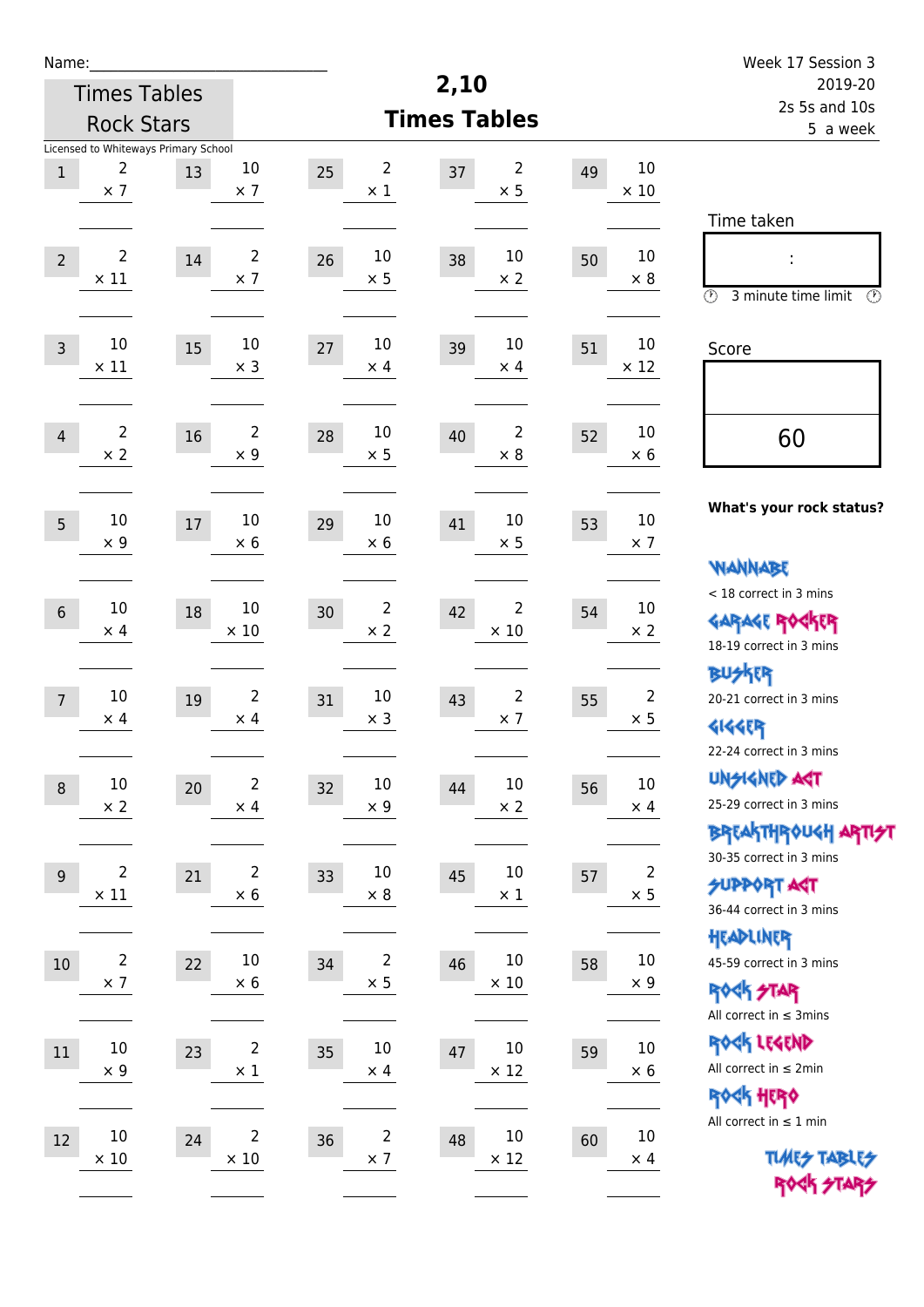| u | am |  |  |
|---|----|--|--|
|   |    |  |  |

| Name:          |                                      |                 |                 |                     |                 | Week 17 Session 4                                                |
|----------------|--------------------------------------|-----------------|-----------------|---------------------|-----------------|------------------------------------------------------------------|
|                | <b>Times Tables</b>                  |                 |                 | 2,10                |                 | 2019-20<br>2s 5s and 10s                                         |
|                | <b>Rock Stars</b>                    |                 |                 | <b>Times Tables</b> |                 | 5 a week                                                         |
|                | Licensed to Whiteways Primary School |                 |                 |                     |                 |                                                                  |
| $\mathbf{1}$   | $40 \div 10 =$                       | 21              | $18 \div 2 =$   | 41                  | $8 \div 2 =$    |                                                                  |
| $2^{\circ}$    | $20 \div 2 =$                        | 22              | $70 \div 10 =$  | 42                  | $100 \div 10 =$ | Time taken                                                       |
| $\mathbf{3}$   | $10 \div 2 =$                        | 23              | $2 \div 2 =$    | 43                  | $50 \div 10 =$  | 3 minute time limit<br>(V)                                       |
| $\overline{4}$ | $10 \div 10 =$                       | 24              | $80 \div 10 =$  | 44                  | $90 \div 10 =$  | Score                                                            |
| 5 <sup>5</sup> | $20 \div 10 =$                       | 25              | $24 \div 2 =$   | 45                  | $20 \div 10 =$  |                                                                  |
| 6 <sup>1</sup> | $8 \div 2 =$                         | 26              | $16 \div 2 =$   | 46                  | $6 \div 2 =$    | 60                                                               |
| 7 <sup>7</sup> | $24 \div 2 =$                        | 27              | $80 \div 10 =$  | 47                  | $10 \div 10 =$  | What's your rock status?                                         |
| 8              | $10 \div 10 =$                       | 28              | $2 \div 2 =$    | 48                  | $8 \div 2 =$    |                                                                  |
| 9              | $10 \div 2 =$                        | 29              | $2 \div 2 =$    | 49                  | $60 \div 10 =$  | WANNABE<br>< 18 correct in 3 mins                                |
| 10             | $50 \div 10 =$                       | 30 <sub>o</sub> | $12 \div 2 =$   | 50                  | $40 \div 10 =$  | <b>GARAGE ROCKER</b><br>18-19 correct in 3 mins                  |
| 11             | $2 \div 2 =$                         | 31              | $10 \div 10 =$  | 51                  | $110 \div 10 =$ | 20-21 correct in 3 mins                                          |
| 12             | $10 \div 2 =$                        | 32              | $120 \div 10 =$ | 52                  | $20 \div 2 =$   | <b>4144EP</b><br>22-24 correct in 3 mins                         |
| 13             | $10 \div 10 =$                       | 33 <sup>°</sup> | $20 \div 2 =$   | 53                  | $30 \div 10 =$  | <b>UNSIGNED AGT</b><br>25-29 correct in 3 mins                   |
| 14             | $20 \div 10 =$                       | 34              | $24 \div 2 =$   | 54                  | $120 \div 10 =$ | <b>BREAKTHROUGH ARTI<del>S</del>T</b><br>30-35 correct in 3 mins |
| 15             | $60 \div 10 =$                       | 35 <sub>2</sub> | $12 \div 2 =$   | 55                  | $10 \div 2 =$   | <b>SUPPORT ART</b><br>36-44 correct in 3 mins<br>HEADLINER       |
| 16             | $10 \div 2 =$                        | 36              | $60 \div 10 =$  | 56                  | $10 \div 2 =$   | 45-59 correct in 3 mins                                          |

17  $10 \div 10 =$  37  $20 \div 10 =$  57  $60 \div 10 =$ 

18  $10 \div 2 =$  38  $6 \div 2 =$  58  $16 \div 2 =$ 

19  $12 \div 2 =$  39  $8 \div 2 =$  59  $4 \div 2 =$ 

20  $12 \div 2 =$  40  $8 \div 2 =$  60  $110 \div 10 =$ 

**ROCK STAR** All correct in  $\leq$  3mins

Rock Legend All correct in ≤ 2min

Rock Hero All correct in  $\leq 1$  min

> **TIMES TABLES** ROCK STARS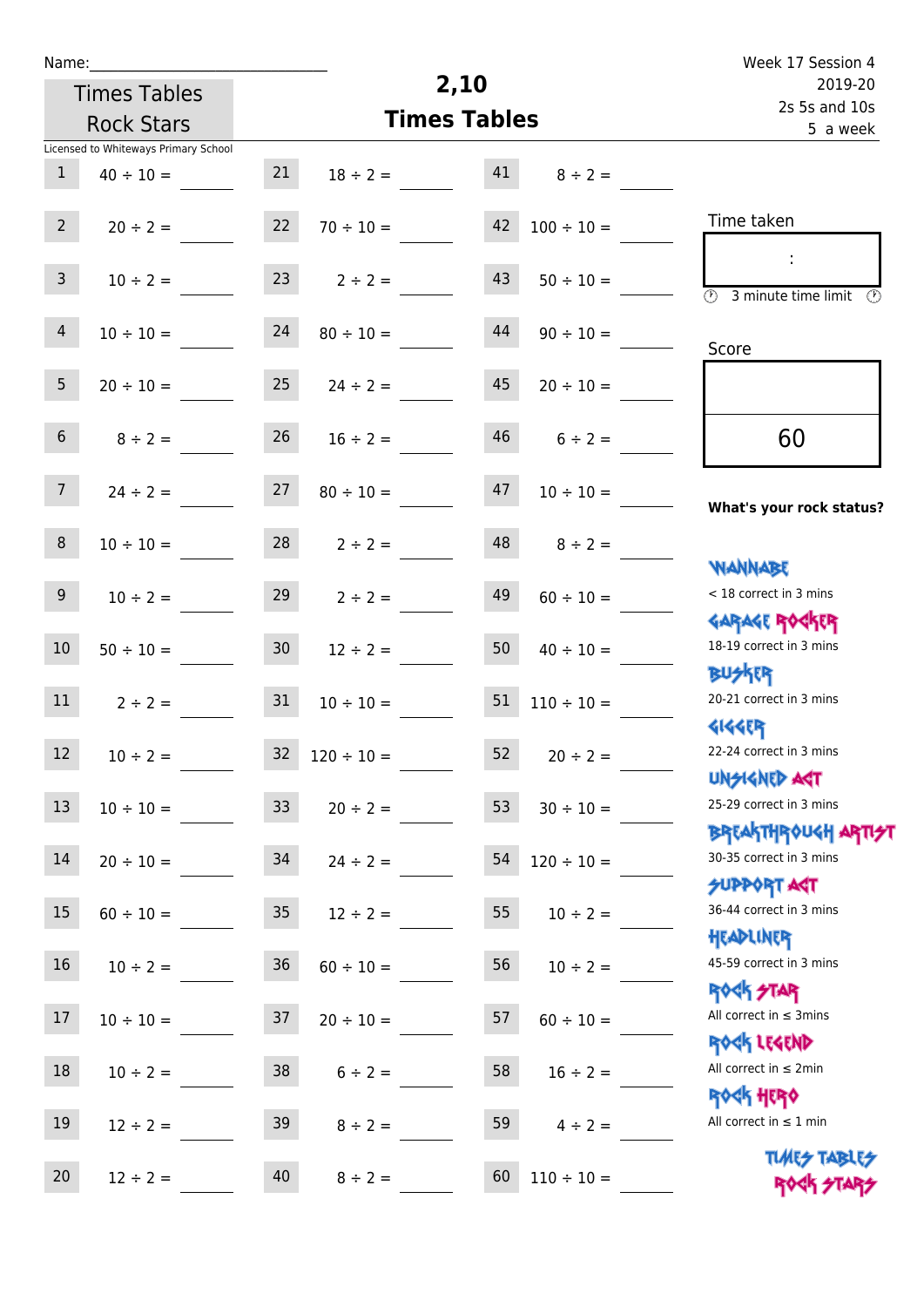| Name:          |                                      |                 |                      |                     |                    | Week 17 Session 5                                                               |
|----------------|--------------------------------------|-----------------|----------------------|---------------------|--------------------|---------------------------------------------------------------------------------|
|                | <b>Times Tables</b>                  |                 |                      | 2,10                |                    | 2019-20                                                                         |
|                | <b>Rock Stars</b>                    |                 |                      | <b>Times Tables</b> |                    | 2s 5s and 10s<br>5 a week                                                       |
|                | Licensed to Whiteways Primary School |                 |                      |                     |                    |                                                                                 |
| 1              | $10 \times 9 =$                      | 21              | $2 \times 4 =$       | 41                  | $80 \div 10 =$     |                                                                                 |
| $2^{\circ}$    | $10 \times 3 =$                      | 22              | $2 \times 4 =$       | 42                  | $110 \div 10 =$    | Time taken                                                                      |
| 3 <sup>7</sup> | $10 \times 6 =$                      | 23              | $2 \times 1 =$       | 43                  | $40 \div 10 =$     | $\sim 10$<br>$\overline{\textcircled{1}}$ 3 minute time limit $\textcircled{1}$ |
| $\overline{4}$ | $10 \times 12 =$                     | 24              | $2 \times 11 =$      | 44                  | $10 \div 2 =$      | Score                                                                           |
| 5 <sub>1</sub> | $2 \times 4 =$                       | 25              | $10 \times 9 =$      |                     | $45 \t 4 \div 2 =$ |                                                                                 |
| 6 <sup>1</sup> | $2 \times 7 =$                       | 26              | $10 \times 1 =$      | 46                  | $30 \div 10 =$     | 60                                                                              |
| 7 <sup>7</sup> | $10 \times 3 =$                      |                 | $27 \t 2 \times 3 =$ | 47                  | $50 \div 10 =$     | Add up your time                                                                |
| 8              | $10 \times 7 =$                      | 28              | $2 \times 11 =$      | 48                  | $18 \div 2 =$      | <b>Mins</b><br><b>S1 S1</b>                                                     |
| 9 <sub>o</sub> | $2 \times 9 =$                       | 29              | $2 \times 2 =$       | 49                  | $22 \div 2 =$      |                                                                                 |
| 10             | $10 \times 11 =$                     | 30 <sup>1</sup> | $2 \times 1 =$       |                     | $50 \t 6 \div 2 =$ | S3                                                                              |
| 11             | $2 \times 6 =$                       | 31              | $60 \div 10 =$       | 51                  | $2 \div 2 =$       | <b>Total</b>                                                                    |
| $12$           | $10 \times 4 =$                      | $32$            | $20 \div 10 =$       | 52                  | $24 \div 2 =$      | <b>Secs</b>                                                                     |
| 13             | $2 \times 12 =$                      |                 | $33 \t 4 \div 2 =$   | 53                  | $40 \div 10 =$     | S1                                                                              |
| 14             | $10 \times 8 =$                      | 34              | $10 \div 2 =$        | 54                  | $20 \div 10 =$     | S3                                                                              |
| 15             | $10 \times 3 =$                      |                 | $35 \t 2 \div 2 =$   | 55                  | $80 \div 10 =$     | S5                                                                              |
| 16             | $2 \times 10 =$                      | 36              | $70 \div 10 =$       |                     | $56$ $14 \div 2 =$ | Total $\qquad$                                                                  |
| 17             | $10 \times 11 =$                     |                 | $37 \t 70 \div 10 =$ | 57                  | $50 \div 10 =$     | Add up your score<br>S1                                                         |
| 18             | $10 \times 11 =$                     |                 | $38$ $2 \div 2 =$    | 58                  | $24 \div 2 =$      |                                                                                 |
| 19             | $2 \times 12 =$                      | 39              | $80 \div 10 =$       | 59                  | $24 \div 2 =$      | S5                                                                              |
| 20             | $10 \times 6 =$                      | 40              | $90 \div 10 =$       | 60                  | $8 \div 2 =$       | Total $\qquad$                                                                  |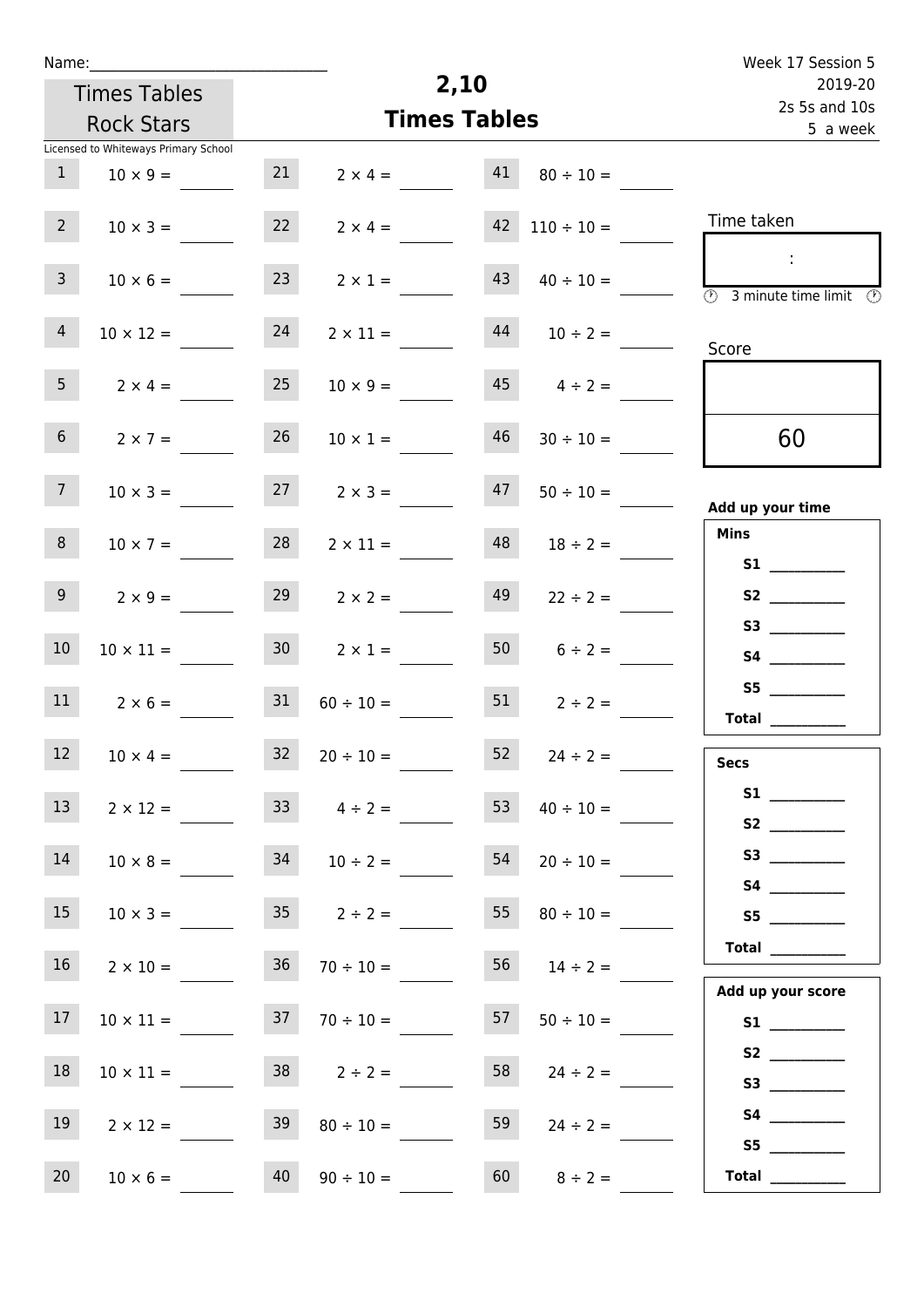| Name:           |                                      |                 |                                  |                     |                      | Week 18 Session 1                                                |
|-----------------|--------------------------------------|-----------------|----------------------------------|---------------------|----------------------|------------------------------------------------------------------|
|                 | <b>Times Tables</b>                  |                 |                                  | 5                   |                      | 2019-20<br>2s 5s and 10s                                         |
|                 | <b>Rock Stars</b>                    |                 |                                  | <b>Times Tables</b> |                      | 5 a week                                                         |
|                 | Licensed to Whiteways Primary School |                 |                                  |                     |                      |                                                                  |
| 1               | $5 \times 3 =$                       | 21              | $5 \times 6 = 41$                |                     | $12 \times 5 =$      |                                                                  |
| $2^{\circ}$     | $5 \times 1 =$                       | 22              | $5 \times 7 =$                   |                     | $42 \t 4 \times 5 =$ | Time taken                                                       |
| 3 <sup>7</sup>  | $5 \times 10 =$                      | 23              | $5 \times 10 =$                  | 43                  | $11 \times 5 =$      | $\overline{(\mathcal{V})}$<br>3 minute time limit<br>O)          |
| $\overline{4}$  | $5 \times 6 = 24$                    |                 | $5 \times 12 =$                  | 44                  | $4 \times 5 =$       | Score                                                            |
| 5 <sub>1</sub>  | $5 \times 3 =$                       | 25              | $5 \times 1 =$                   | 45                  | $9 \times 5 =$       |                                                                  |
| 6 <sup>1</sup>  | $5 \times 6 =$                       | 26              | $5 \times 12 =$                  | 46                  | $5 \times 5 =$       | 60                                                               |
| 7 <sup>7</sup>  |                                      |                 | $5 \times 9 = 27$ $5 \times 1 =$ | 47                  | $2 \times 5 =$       | What's your rock status?                                         |
| 8               | $5 \times 9 =$                       | 28              | $5 \times 2 =$                   | 48                  | $5 \times 5 =$       | <b>NANNABE</b>                                                   |
| 9 <sub>o</sub>  | $5 \times 9 =$                       | 29              | $5 \times 12 =$                  | 49                  | $7 \times 5 =$       | < 18 correct in 3 mins<br><b>GARAGE ROGKER</b>                   |
| 10 <sup>1</sup> | $5 \times 8 =$                       | 30              | $5 \times 2 =$                   | 50                  | $11 \times 5 =$      | 18-19 correct in 3 mins<br><b>BUSKER</b>                         |
| 11              | $5 \times 6 = 31$                    |                 | $11 \times 5 =$                  | 51                  | $5 \times 5 =$       | 20-21 correct in 3 mins<br><b>4144ER</b>                         |
| 12              | $5 \times 6 =$                       | 32              | $11 \times 5 =$                  | 52                  | $8 \times 5 =$       | 22-24 correct in 3 mins<br><b>UNSIGNED AST</b>                   |
| 13              | $5 \times 10 =$                      | 33 <sup>°</sup> | $2 \times 5 =$                   | 53                  | $6 \times 5 =$       | 25-29 correct in 3 mins<br><b>BREAKTHROUGH ARTI<del>S</del>T</b> |
| 14              | $5 \times 3 =$                       | 34              | $6 \times 5 =$                   | 54                  | $12 \times 5 =$      | 30-35 correct in 3 mins<br><b>SUPPORT ART</b>                    |
| 15              | $5 \times 3 =$                       | 35              | $7 \times 5 =$                   | 55                  | $6 \times 5 =$       | 36-44 correct in 3 mins<br>HEADLINER                             |
| 16              | $5 \times 9 =$                       | $36\,$          | $11 \times 5 =$                  | 56                  | $3 \times 5 =$       | 45-59 correct in 3 mins<br>ROCK STAR                             |
| 17              | $5 \times 4 =$                       | 37              | $9 \times 5 =$                   | 57                  | $3 \times 5 =$       | All correct in $\leq$ 3mins<br>ROCK LEGEND                       |
| 18              | $5 \times 12 =$                      | 38              | $6 \times 5 =$                   | 58                  | $7 \times 5 =$       | All correct in $\leq 2$ min<br><b>ROCK HERO</b>                  |
| 19              | $5 \times 6 =$                       | 39              | $1 \times 5 =$                   | 59                  | $11 \times 5 =$      | All correct in $\leq 1$ min                                      |
| 20              | $5 \times 1 =$                       | 40              | $10 \times 5 =$                  | 60                  | $10 \times 5 =$      | <b>TUARS TABLES</b><br>ROCK STARS                                |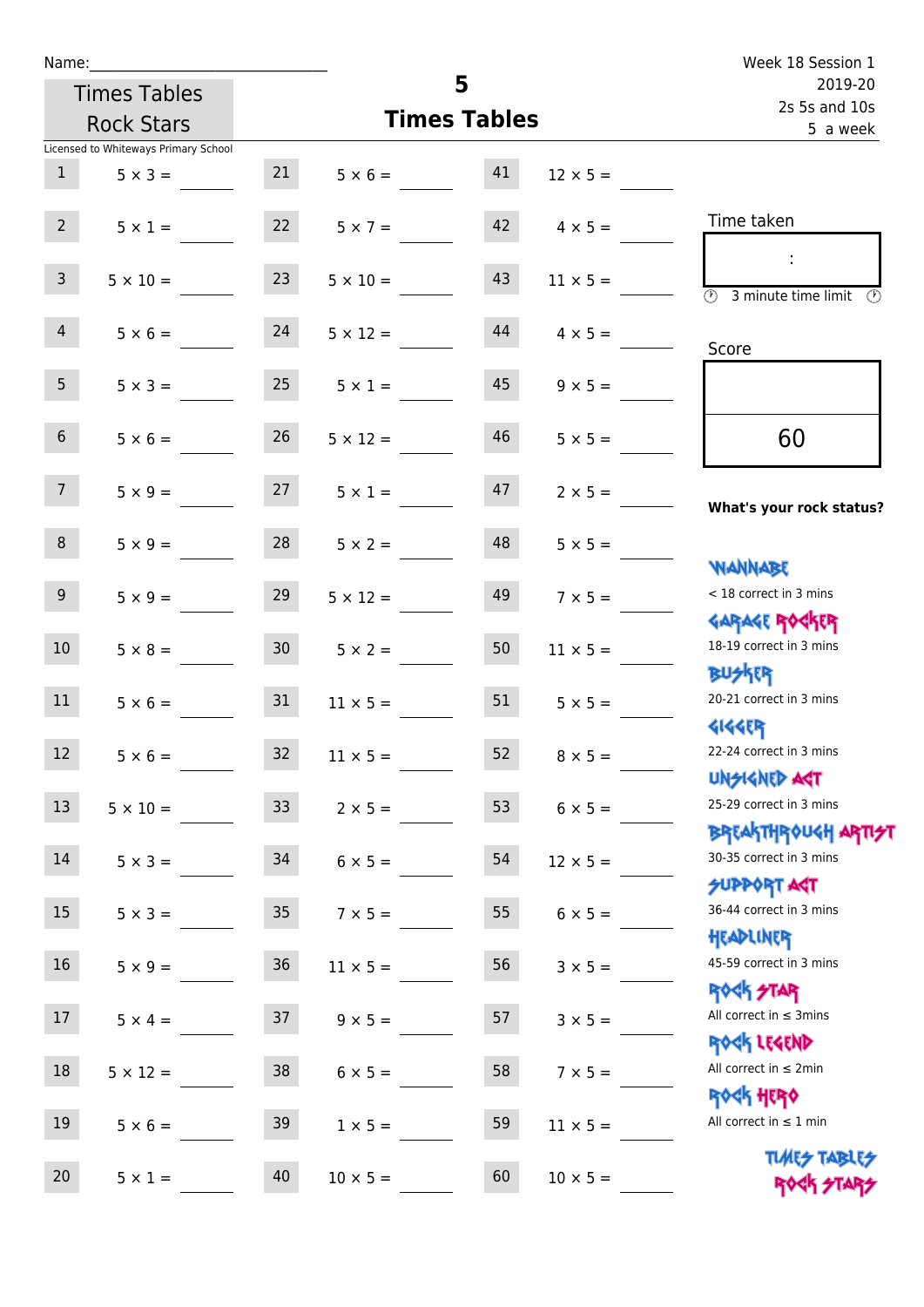| N | arr |  | ı |  |
|---|-----|--|---|--|
|   |     |  |   |  |

| Name:          |                                      |    |                          |        |                       |    |                          |    |             | Week 18 Session 2                              |
|----------------|--------------------------------------|----|--------------------------|--------|-----------------------|----|--------------------------|----|-------------|------------------------------------------------|
|                | <b>Times Tables</b>                  |    |                          |        |                       | 5  |                          |    |             | 2019-20                                        |
|                | <b>Rock Stars</b>                    |    |                          |        |                       |    | <b>Times Tables</b>      |    |             | 2s 5s and 10s<br>5 a week                      |
|                | Licensed to Whiteways Primary School |    |                          |        |                       |    |                          |    |             |                                                |
| $\mathbf 1$    | 5<br>$30$                            | 13 | 30<br>$\sqrt{5}$         | 25     | 5<br>40               | 37 | 5<br>$10\,$              | 49 | 15<br>5     |                                                |
|                |                                      |    |                          |        |                       |    |                          |    |             | Time taken                                     |
| $\overline{2}$ |                                      | 14 |                          | 26     |                       | 38 |                          | 50 |             | f,                                             |
|                | 50<br>5                              |    | 60<br>$\overline{5}$     |        | 50<br>5               |    | $30\,$<br>5              |    | 5<br>25     | $\odot$<br>3 minute time limit<br>$\odot$      |
|                |                                      |    |                          |        |                       |    |                          |    |             |                                                |
| $\overline{3}$ |                                      | 15 |                          | 27     |                       | 39 |                          | 51 |             | Score                                          |
|                | $10\,$<br>5                          |    | 35<br>$\overline{5}$     |        | 5<br>55               |    | 15<br>5                  |    | 5<br>55     |                                                |
|                |                                      |    |                          |        |                       |    |                          |    |             |                                                |
| $\overline{4}$ |                                      | 16 |                          | 28     |                       | 40 |                          | 52 |             | 60                                             |
|                | 55<br>5                              |    | $15\,$<br>$\overline{5}$ |        | $25\,$<br>5           |    | 40<br>5                  |    | 5<br>$10\,$ |                                                |
|                |                                      |    |                          |        |                       |    |                          |    |             | What's your rock status?                       |
| 5              |                                      | 17 |                          | 29     |                       | 41 |                          | 53 |             |                                                |
|                | $15\,$<br>5                          |    | $35\,$<br>$\sqrt{5}$     |        | $25\phantom{.0}$<br>5 |    | 15<br>5                  |    | 5<br>30     | WANNABE                                        |
|                |                                      |    |                          |        |                       |    |                          |    |             | < 18 correct in 3 mins                         |
| $6\,$          |                                      | 18 |                          | 30     |                       | 42 |                          | 54 |             | GARAGE ROGKER                                  |
|                | 5<br>$30$                            |    | 45<br>$\overline{5}$     |        | 5<br>5                |    | 50<br>5                  |    | 5<br>60     | 18-19 correct in 3 mins                        |
| 7              |                                      | 19 |                          | 31     |                       | 43 |                          | 55 |             | <b>FR</b><br>20-21 correct in 3 mins           |
|                | 5<br>5                               |    | 45<br>5                  |        | 55<br>5               |    | 25<br>5                  |    | 5<br>60     | 4144ER                                         |
|                |                                      |    |                          |        |                       |    |                          |    |             | 22-24 correct in 3 mins                        |
| 8              |                                      | 20 |                          | $32\,$ |                       | 44 |                          | 56 |             | <b>UNSIGNED AST</b>                            |
|                | 50<br>5                              |    | $30\,$<br>$\overline{5}$ |        | 5<br>50               |    | $15\,$<br>5 <sub>5</sub> |    | 5<br>60     | 25-29 correct in 3 mins                        |
|                |                                      |    |                          |        |                       |    |                          |    |             | <b>BREAKTHROUGH</b><br>30-35 correct in 3 mins |
| 9              |                                      | 21 |                          | 33     |                       | 45 |                          | 57 |             | <b>SUPPORT AGT</b>                             |
|                | $\overline{5}$<br>20                 |    | $15\,$<br>$\mathsf S$    |        | 5<br>$10\,$           |    | 5<br>60                  |    | 5<br>5      | 36-44 correct in 3 mins                        |
|                |                                      |    |                          |        |                       |    |                          |    |             | HEADLINER                                      |
| 10             |                                      | 22 |                          | 34     |                       | 46 |                          | 58 |             | 45-59 correct in 3 mins                        |
|                | 25<br>$\overline{5}$                 |    | $15\,$<br>5              |        | 5<br>$10\,$           |    | $30\,$<br>5              |    | 5<br>60     | ROCK STAR                                      |
|                |                                      |    |                          |        |                       |    |                          |    |             | All correct in $\leq$ 3mins<br>ROCK LEGEND     |
| $11\,$         |                                      | 23 |                          | 35     |                       | 47 |                          | 59 |             | All correct in $\leq 2$ min                    |
|                | $15\,$<br>5                          |    | $\mathsf S$<br>$30\,$    |        | $15\,$<br>5           |    | $50\,$<br>5              |    | 5<br>60     | <b><htp: <="" b=""></htp:></b>                 |
|                |                                      |    |                          |        |                       |    |                          |    |             | All correct in $\leq 1$ min                    |
| 12             | 15<br>5                              | 24 | 35<br>$\overline{5}$     | 36     | 5<br>5                | 48 | 35<br>5                  | 60 | 35<br>5     | <b>TLARES</b>                                  |
|                |                                      |    |                          |        |                       |    |                          |    |             |                                                |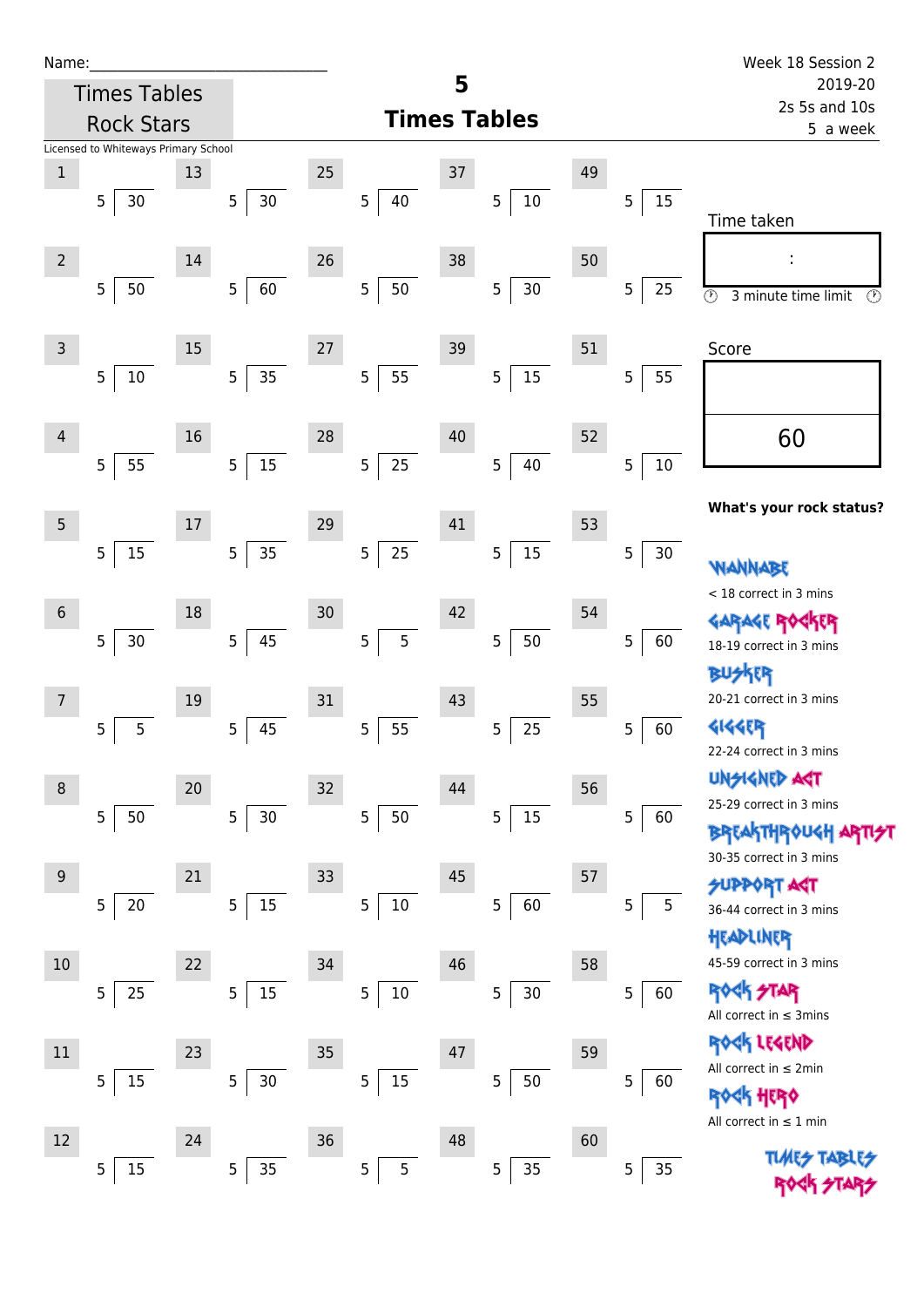| Name:            |                               |                                            |                           |                                 |                        |    |                  | Week 18 Session 3                                                                    |
|------------------|-------------------------------|--------------------------------------------|---------------------------|---------------------------------|------------------------|----|------------------|--------------------------------------------------------------------------------------|
|                  | <b>Times Tables</b>           |                                            |                           |                                 | 5                      |    |                  | 2019-20<br>2s 5s and 10s                                                             |
|                  | <b>Rock Stars</b>             |                                            |                           |                                 | <b>Times Tables</b>    |    |                  | 5 a week                                                                             |
| $\mathbf{1}$     | 5<br>$\times 10$              | Licensed to Whiteways Primary School<br>13 | 5<br>$\times$ 11          | 5<br>25<br>$\times 8$           | 5<br>37<br>$\times$ 3  | 49 | 5<br>$\times$ 3  | Time taken                                                                           |
| $\overline{2}$   | 5<br>$\times$ 4               | 14                                         | 5<br>$\times$ 5           | 5<br>26<br>$\times$ 1           | 5<br>38<br>$\times$ 9  | 50 | 5<br>$\times$ 1  | $\circled{r}$<br>3 minute time limit<br>$\circled{r}$                                |
| $\overline{3}$   | 5<br>$\times$ 7               | 15                                         | 5<br>$\times$ 10          | 5<br>27<br>$\times$ 6           | 5<br>39<br>$\times$ 6  | 51 | 5<br>$\times 9$  | Score                                                                                |
| $\overline{4}$   | 5<br>$\times 2$               | 16                                         | $\sqrt{5}$<br>$\times$ 1  | $\sqrt{5}$<br>28<br>$\times 2$  | 5<br>40<br>$\times$ 9  | 52 | 5<br>$\times 2$  | 60                                                                                   |
| 5                | 5<br>$\times 2$               | 17                                         | 5<br>$\times$ 12          | 5<br>29<br>$\times$ 9           | 5<br>41<br>$\times$ 11 | 53 | 5<br>$\times$ 10 | What's your rock status?<br><b>NANNABE</b>                                           |
| $6\phantom{1}$   | 5<br>$\times$ 4               | 18                                         | 5<br>$\times 2$           | $\mathbf 5$<br>30<br>$\times$ 4 | 5<br>42<br>$\times$ 2  | 54 | 5<br>$\times$ 7  | < 18 correct in 3 mins<br><b>GARAGE ROCKER</b><br>18-19 correct in 3 mins            |
| $\overline{7}$   | 5<br>$\times$ 12              | 19                                         | 5<br>$\times$ 11          | 5<br>31<br>$\times$ 6           | 5<br>43<br>$\times$ 3  | 55 | 5<br>$\times$ 10 | <b>BUSKER</b><br>20-21 correct in 3 mins<br><b>4144ER</b><br>22-24 correct in 3 mins |
| $\boldsymbol{8}$ | 5<br>$\times$ 5               | $20\,$                                     | 5<br>$\times$ 12          | $\mathbf 5$<br>32<br>$\times$ 2 | 5<br>44<br>$\times$ 1  | 56 | 5<br>$\times$ 9  | <b>UNGIGNED AST</b><br>25-29 correct in 3 mins<br>BREAKTHRÓUGH ARTI <del>2</del> 1   |
| $\overline{9}$   | $\overline{5}$<br>$\times$ 11 | 21                                         | $\mathsf 5$<br>$\times$ 7 | 5<br>33<br>$\times$ 1           | 5<br>45<br>$\times$ 3  | 57 | 5<br>$\times$ 12 | 30-35 correct in 3 mins<br><b>SUPPORT ART</b><br>36-44 correct in 3 mins             |
| $10\,$           | 5<br>$\times$ 7               | 22                                         | 5<br>$\times$ 2           | 5<br>34<br>$\times$ 7           | 5<br>46<br>$\times$ 4  | 58 | 5<br>$\times$ 1  | HEADLINER<br>45-59 correct in 3 mins<br>ROCK STAR<br>All correct in $\leq$ 3mins     |
| 11               | 5<br>$\times$ 5               | 23                                         | $\mathbf 5$<br>$\times$ 6 | $\mathsf 5$<br>35<br>$\times$ 3 | 5<br>47<br>$\times$ 4  | 59 | 5<br>$\times$ 1  | ROCK LEGEND<br>All correct in $\leq 2$ min<br>ROCK HERO                              |
| 12               | 5<br>$\times$ 6               | 24                                         | 5<br>$\times$ 7           | 5<br>36<br>$\times$ 10          | 5<br>48<br>$\times$ 6  | 60 | 5<br>$\times$ 9  | All correct in $\leq 1$ min<br><b>TUARS TABLES</b><br>ROCK STARS                     |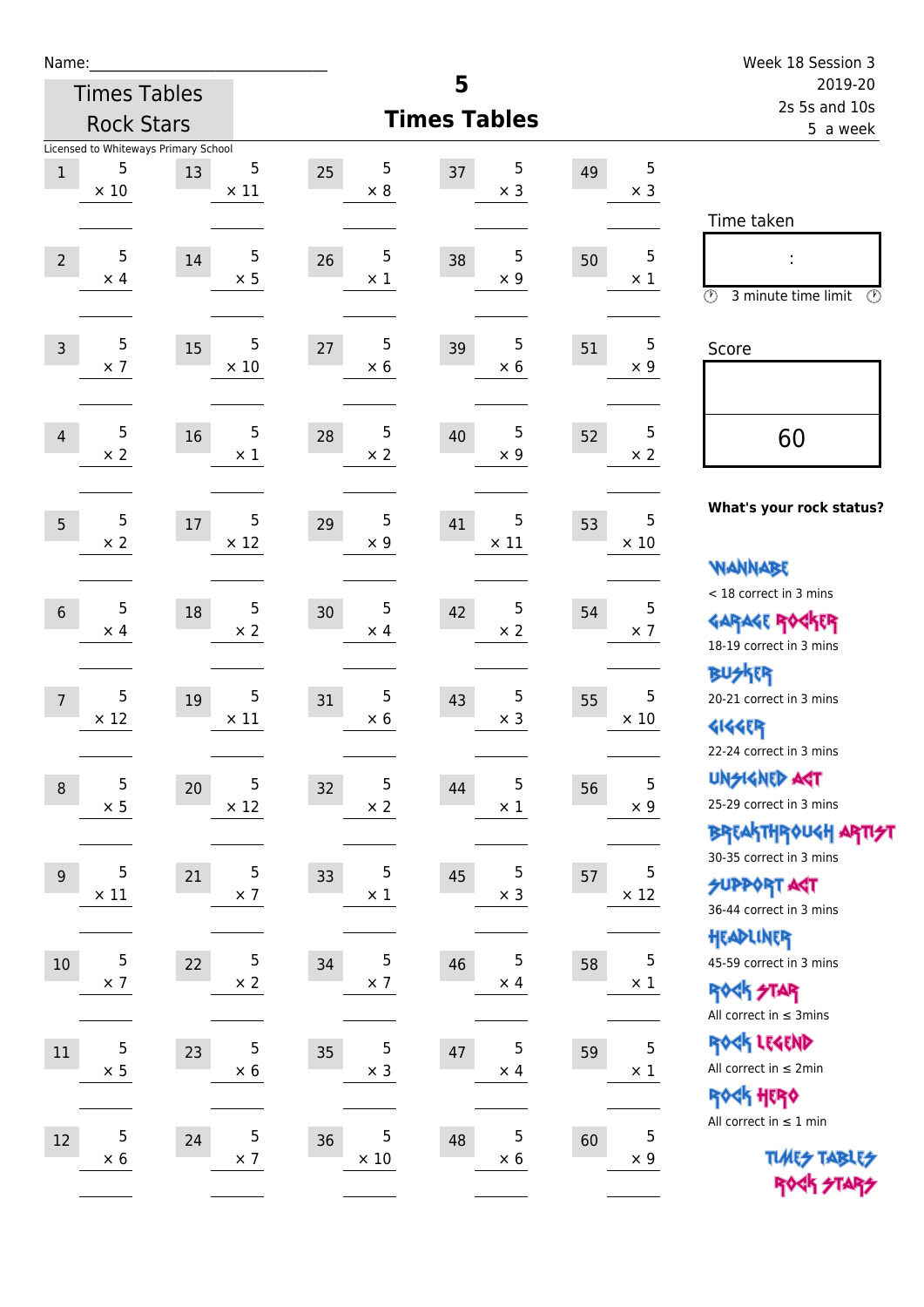| Name:                                |                 |                     |    |               | Week 18 Session 4                                              |
|--------------------------------------|-----------------|---------------------|----|---------------|----------------------------------------------------------------|
| <b>Times Tables</b>                  |                 | 5                   |    |               | 2019-20<br>2s 5s and 10s                                       |
| <b>Rock Stars</b>                    |                 | <b>Times Tables</b> |    |               | 5 a week                                                       |
| Licensed to Whiteways Primary School |                 |                     |    |               |                                                                |
| 1<br>$25 \div 5 =$                   | 21              | $25 \div 5 =$       | 41 | $5 \div 5 =$  |                                                                |
| $2^{\circ}$<br>$50 \div 5 =$         | 22              | $15 \div 5 =$       | 42 | $10 \div 5 =$ | Time taken                                                     |
| 3 <sup>7</sup><br>$40 \div 5 =$      | 23              | $10 \div 5 =$       | 43 | $25 \div 5 =$ | <b>3</b> minute time limit <b>3</b>                            |
| $\overline{4}$<br>$50 \div 5 =$      | 24              | $30 \div 5 =$       | 44 | $55 \div 5 =$ | Score                                                          |
| 5 <sub>1</sub><br>$30 \div 5 =$      | 25              | $10 \div 5 =$       | 45 | $60 \div 5 =$ |                                                                |
| 6 <sup>1</sup><br>$50 \div 5 =$      | 26              | $55 \div 5 =$       | 46 | $45 \div 5 =$ | 60                                                             |
| 7 <sup>7</sup><br>$40 \div 5 =$      | 27              | $15 \div 5 =$       | 47 | $30 \div 5 =$ | What's your rock status?                                       |
| 8<br>$10 \div 5 =$                   | 28              | $45 \div 5 =$       | 48 | $55 \div 5 =$ |                                                                |
| 9<br>$20 \div 5 =$                   | 29              | $40 \div 5 =$       | 49 | $35 \div 5 =$ | <b>NANNABE</b><br>< 18 correct in 3 mins                       |
| 10 <sup>°</sup><br>$55 \div 5 =$     | 30 <sup>7</sup> | $50 \div 5 =$       | 50 | $10 \div 5 =$ | <b>GARAGE ROCKER</b><br>18-19 correct in 3 mins                |
| 11<br>$45 \div 5 =$                  | 31              | $5 \div 5 =$        | 51 | $5 \div 5 =$  | <b>BUSKER</b><br>20-21 correct in 3 mins                       |
| 12<br>$30 \div 5 =$                  | 32              | $30 \div 5 =$       | 52 | $45 \div 5 =$ | <b>4144EP</b><br>22-24 correct in 3 mins                       |
| 13<br>$20 \div 5 =$                  | 33              | $20 \div 5 =$       | 53 | $30 \div 5 =$ | <b>UNSIGNED AGT</b><br>25-29 correct in 3 mins                 |
| 14<br>$55 \div 5 =$                  | 34              | $45 \div 5 =$       | 54 | $55 \div 5 =$ | <b>BREAKTHROUGH ARTI</b><br>30-35 correct in 3 mins            |
| 15<br>$50 \div 5 =$                  | 35              | $55 \div 5 =$       | 55 | $40 \div 5 =$ | <b>SUPPORT AGT</b><br>36-44 correct in 3 mins                  |
| 16<br>$60 \div 5 =$                  | 36              | $5 ÷ 5 =$           | 56 | $55 \div 5 =$ | HEADLINER<br>45-59 correct in 3 mins                           |
| 17<br>$40 \div 5 =$                  | 37              | $55 \div 5 =$       | 57 | $55 \div 5 =$ | <b>ROCK STAR</b><br>All correct in $\leq$ 3mins<br>ROCK LEGEND |
| 18<br>$60 \div 5 =$                  | 38              | $40 \div 5 =$       | 58 | $10 \div 5 =$ | All correct in $\leq 2$ min<br><b>ROCK HERO</b>                |
| 19<br>$40 \div 5 =$                  | 39              | $15 \div 5 =$       | 59 | $30 \div 5 =$ | All correct in $\leq 1$ min                                    |
| 20<br>$50 \div 5 =$                  | 40              | $30 \div 5 =$       | 60 | $40 \div 5 =$ | <b>TUARS TABLES</b><br>ROCK STARS                              |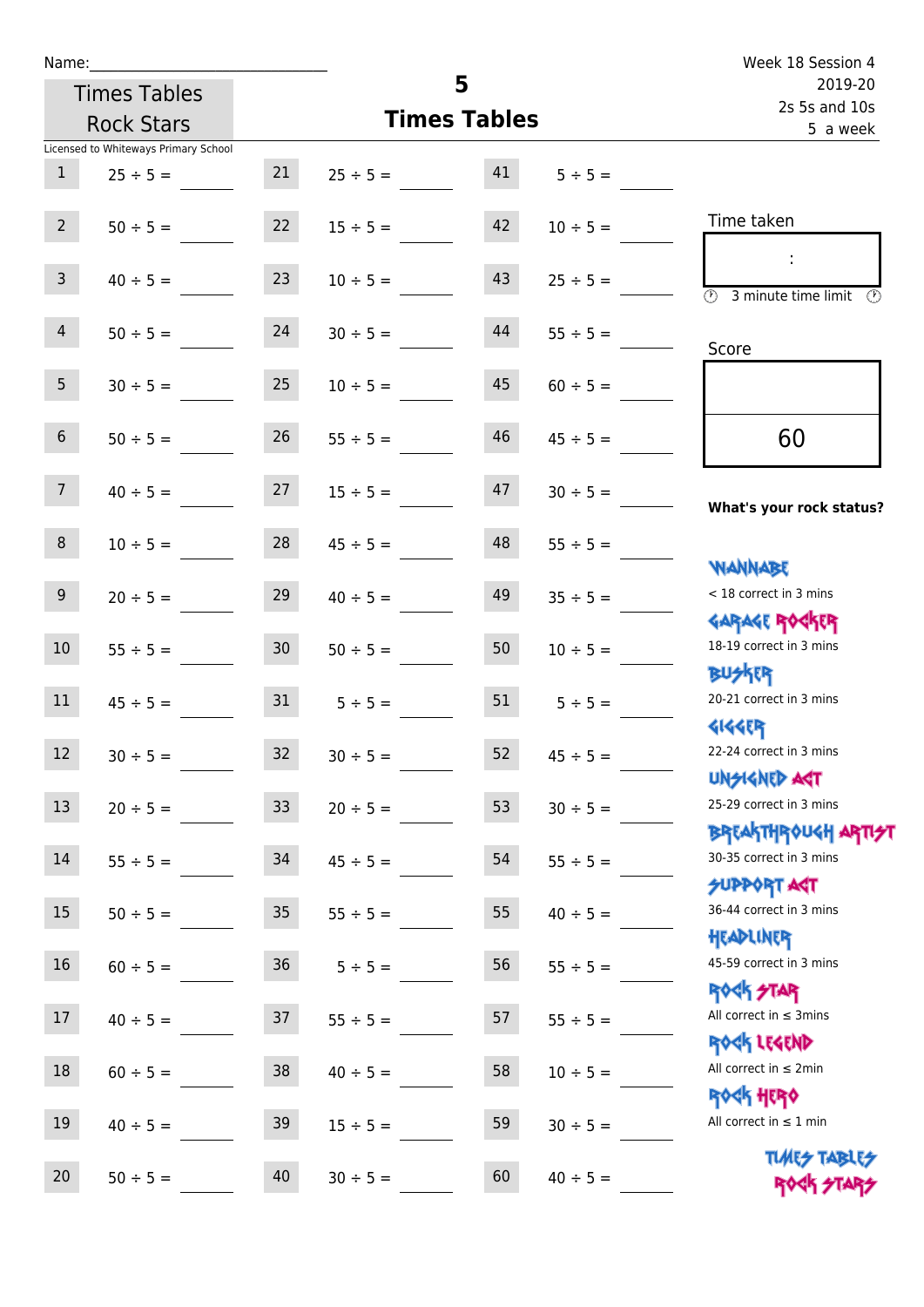| Week 18 Session 5                    |               |                     |                 |                 |                                      | Name:           |
|--------------------------------------|---------------|---------------------|-----------------|-----------------|--------------------------------------|-----------------|
| 2019-20                              |               | 5                   |                 |                 | <b>Times Tables</b>                  |                 |
| 2s 5s and 10s<br>5 a week            |               | <b>Times Tables</b> |                 |                 | <b>Rock Stars</b>                    |                 |
|                                      |               |                     |                 |                 | Licensed to Whiteways Primary School |                 |
|                                      | $10 \div 5 =$ | 41                  | $5 \times 4 =$  | 21              | $5 \times 2 =$                       | 1               |
| Time taken                           | $60 \div 5 =$ | 42                  | $5 \times 3 =$  | 22              | $5 \times 3 =$                       | $2^{\circ}$     |
| 3 minute time limit<br>$\circled{r}$ | $5 \div 5 =$  | 43                  | $5 \times 11 =$ | 23              | $5 \times 12 =$                      | 3 <sup>7</sup>  |
| Score                                | $55 \div 5 =$ | 44                  | $5 \times 2 =$  | 24              | $5 \times 3 =$                       | $\overline{4}$  |
|                                      | $25 \div 5 =$ | 45                  | $5 \times 1 =$  | 25              | $5 \times 11 =$                      | 5 <sub>1</sub>  |
| 60                                   | $20 \div 5 =$ | 46                  | $5 \times 7 =$  | 26              | $5 \times 4 =$                       | 6 <sup>1</sup>  |
| Add up your time                     | $30 \div 5 =$ | 47                  | $5 \times 6 =$  | 27              | $5 \times 7 =$                       | 7 <sup>7</sup>  |
| <b>Mins</b><br><b>S1</b>             | $50 \div 5 =$ | 48                  | $5 \times 2 =$  | 28              | $5 \times 10 =$                      | 8               |
| S2                                   | $50 \div 5 =$ | 49                  | $5 \times 7 =$  | 29              | $5 \times 9 =$                       | 9 <sub>o</sub>  |
|                                      | $60 \div 5 =$ | 50                  | $5 \times 5 =$  | 30 <sup>1</sup> | $5 \times 3 =$                       | 10 <sup>°</sup> |
| Total                                | $25 \div 5 =$ | 51                  | $5 \div 5 =$    | 31              | $5 \times 2 =$                       | 11              |
| <b>Secs</b>                          | $5 \div 5 =$  | 52                  | $55 \div 5 =$   | 32              | $5 \times 1 =$                       | 12              |
|                                      | $30 \div 5 =$ | 53                  | $40 \div 5 =$   | 33 <sup>1</sup> | $5 \times 9 =$                       | 13              |
|                                      | $60 \div 5 =$ | 54                  | $30 \div 5 =$   | 34              | $5 \times 4 =$                       | 14              |
| S5                                   | $5 \div 5 =$  | 55                  | $45 \div 5 =$   | 35              | $5 \times 7 =$                       | 15              |
| Total<br>Add up your score           | $55 \div 5 =$ | 56                  | $25 \div 5 =$   | 36              | $5 \times 4 =$                       | 16 <sup>1</sup> |
|                                      | $25 \div 5 =$ | 57                  | $25 \div 5 =$   | 37              | $5 \times 6 =$                       | 17 <sup>7</sup> |
|                                      | $30 \div 5 =$ | 58                  | $40 \div 5 =$   | 38              | $5 \times 12 =$                      | 18              |
| <b>S4 S4</b><br>S5                   | $35 \div 5 =$ | 59                  | $20 \div 5 =$   | 39              | $5 \times 3 =$                       | 19              |
| Total $\_\_$                         | $15 \div 5 =$ | 60                  | $10 \div 5 =$   | 40              | $5 \times 3 =$                       | 20 <sup>°</sup> |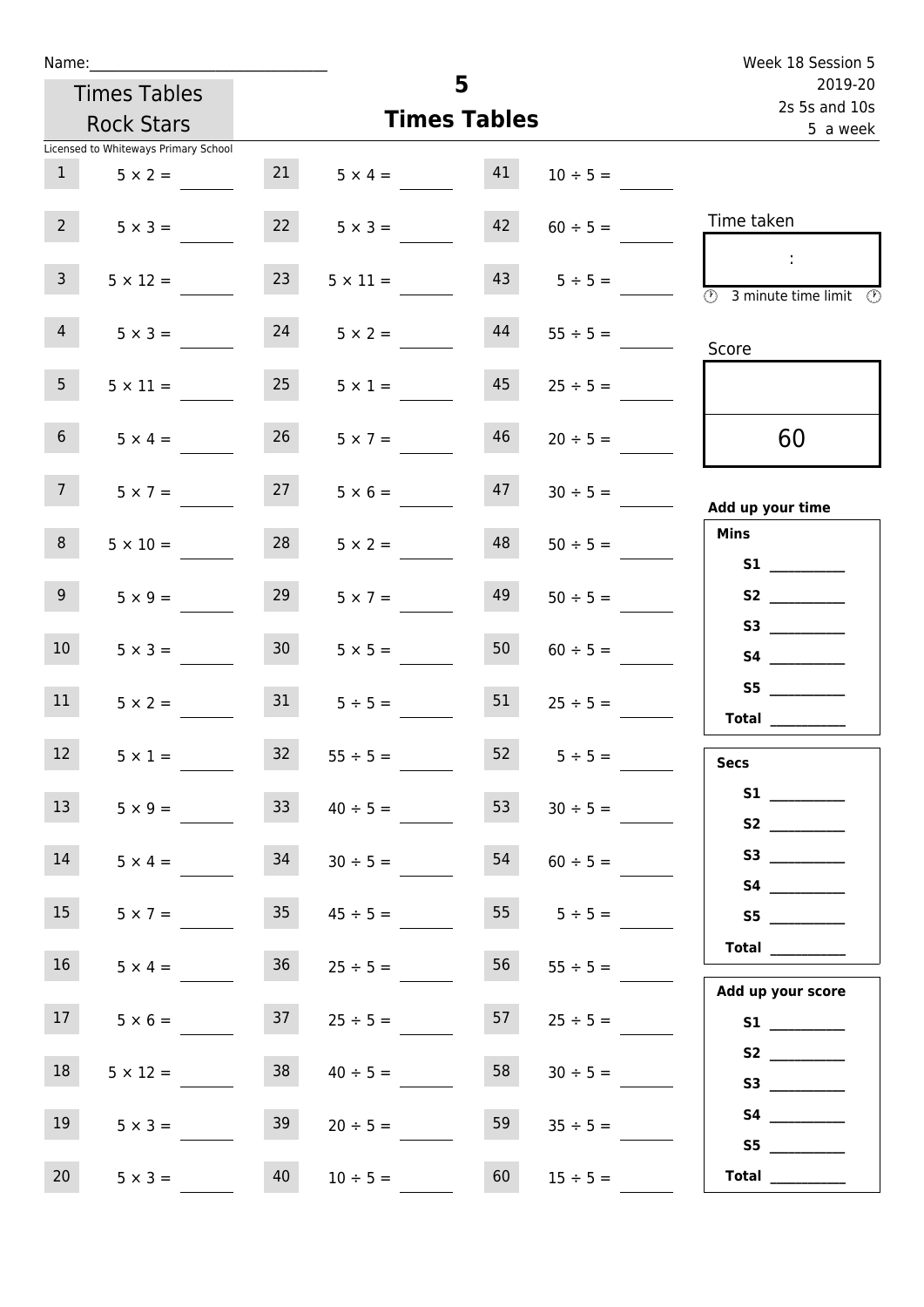| Week 19 Session 1                                                |                  |    |                     |                 |                                      | Name:           |
|------------------------------------------------------------------|------------------|----|---------------------|-----------------|--------------------------------------|-----------------|
| 2019-20<br>2s 5s and 10s                                         |                  |    | 10                  |                 | <b>Times Tables</b>                  |                 |
| 5 a week                                                         |                  |    | <b>Times Tables</b> |                 | <b>Rock Stars</b>                    |                 |
|                                                                  |                  |    |                     |                 | Licensed to Whiteways Primary School |                 |
|                                                                  | $3 \times 10 =$  |    | $10 \times 1 = 41$  | 21              | $10 \times 10 =$                     | $\mathbf{1}$    |
| Time taken                                                       | $6 \times 10 =$  | 42 | $10 \times 10 =$    | 22              | $10 \times 7 =$                      | 2 <sup>7</sup>  |
| <b>3</b> minute time limit<br>$\mathcal{O}$                      | $4 \times 10 =$  | 43 | $10 \times 8 =$     | 23              | $10 \times 1 =$                      | 3 <sup>7</sup>  |
| Score                                                            | $4 \times 10 =$  | 44 | $10 \times 7 =$     |                 | $10 \times 2 = 24$                   | $\overline{4}$  |
|                                                                  | $11 \times 10 =$ | 45 | $10 \times 2 =$     | 25              | $10 \times 3 =$                      | 5 <sup>5</sup>  |
| 60                                                               | $2 \times 10 =$  | 46 | $10 \times 8 =$     | 26              | $10 \times 2 =$                      | 6 <sup>1</sup>  |
| What's your rock status?                                         | $5 \times 10 =$  | 47 | $10 \times 10 =$    |                 | $10 \times 1 = 27$                   | 7 <sup>7</sup>  |
| <b>NANNABE</b>                                                   | $8 \times 10 =$  | 48 | $10 \times 8 =$     | 28              | $10 \times 3 =$                      | 8               |
| < 18 correct in 3 mins<br><b>GARAGE ROCKER</b>                   | $9 \times 10 =$  | 49 | $10 \times 8 =$     | 29              | $10 \times 11 =$                     | 9               |
| 18-19 correct in 3 mins<br><b>BU外界</b>                           | $1 \times 10 =$  | 50 | $10 \times 8 =$     |                 | $10 \times 2 = 30$                   | 10 <sup>°</sup> |
| 20-21 correct in 3 mins<br>41445                                 | $12 \times 10 =$ | 51 | $12 \times 10 =$    | 31              | $10 \times 2 =$                      | 11              |
| 22-24 correct in 3 mins<br><b>UNSIGNED AGT</b>                   | $2 \times 10 =$  | 52 | $6 \times 10 =$     | 32              | $10 \times 4 =$                      | $12\,$          |
| 25-29 correct in 3 mins                                          | $6 \times 10 =$  | 53 | $5 \times 10 =$     | 33 <sup>°</sup> | $10 \times 3 =$                      | 13              |
| <b>BREAKTHROUGH ARTI<del>S</del>T</b><br>30-35 correct in 3 mins | $9 \times 10 =$  | 54 | $12 \times 10 =$    | 34              | $10 \times 5 =$                      | 14              |
| <b>SUPPORT AGT</b><br>36-44 correct in 3 mins<br>HEADLINER       | $4 \times 10 =$  | 55 | $10 \times 10 =$    | 35              | $10 \times 3 =$                      | 15              |
| 45-59 correct in 3 mins<br><b>ROCK STAR</b>                      | $8 \times 10 =$  | 56 | $3 \times 10 =$     | 36              | $10 \times 11 =$                     | 16              |
| All correct in $\leq$ 3mins<br>ROCK LEGEND                       | $2 \times 10 =$  | 57 | $10 \times 10 =$    | 37              | $10 \times 12 =$                     | 17              |
| All correct in $\leq 2$ min<br><b>ROCK HERO</b>                  | $5 \times 10 =$  | 58 | $12 \times 10 =$    | 38              | $10 \times 8 =$                      | $18\,$          |
| All correct in $\leq 1$ min                                      | $2 \times 10 =$  | 59 | $4 \times 10 =$     | 39              | $10 \times 1 =$                      | 19              |
| <b>TUARS TABLES</b><br>ROCK STARS                                | $9 \times 10 =$  | 60 | $6 \times 10 =$     | 40              | $10 \times 8 =$                      | 20              |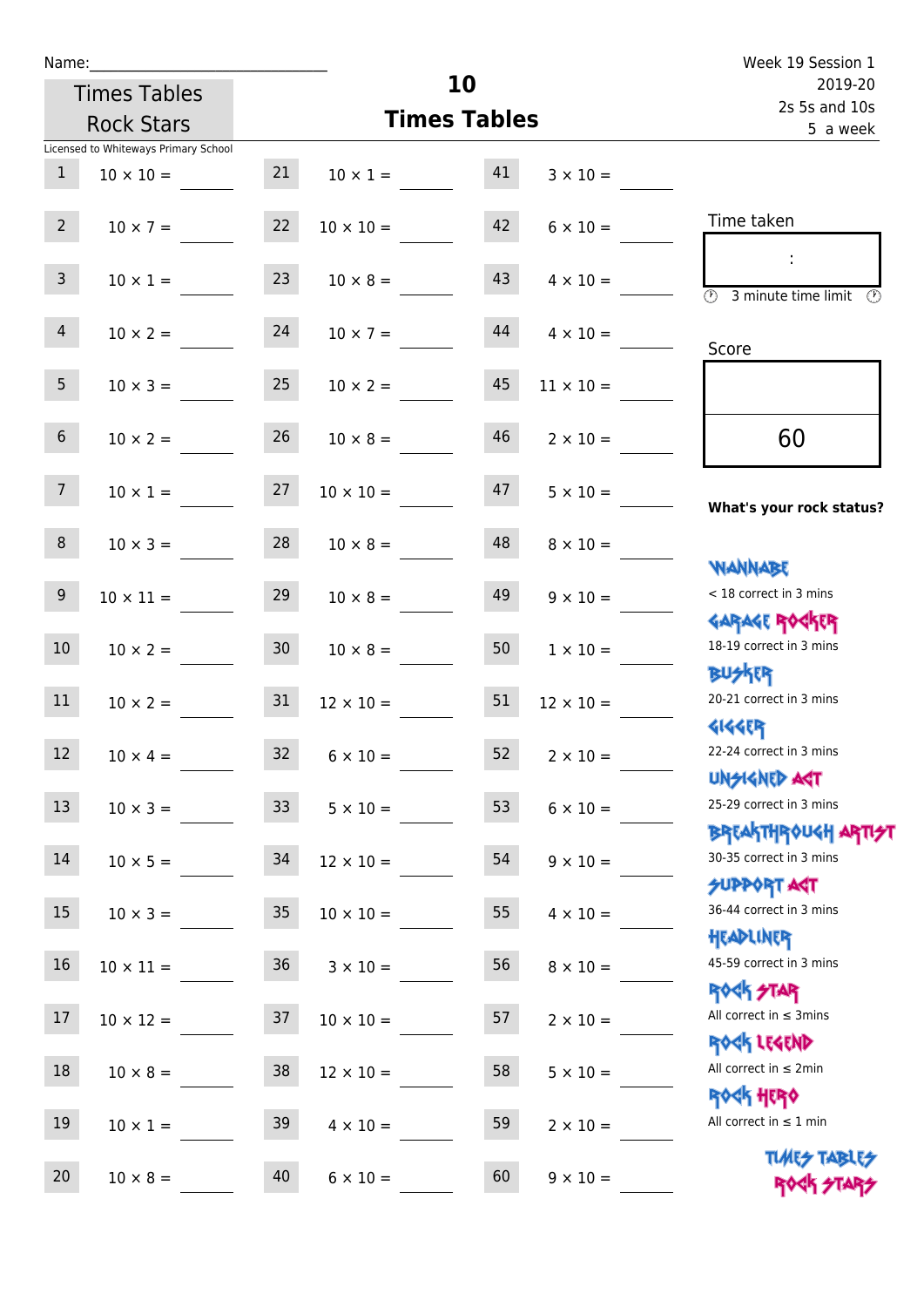| Name |  |  |  |
|------|--|--|--|
|      |  |  |  |

|                | <b>Times Tables</b>                  |    |                      |    |                  | 10 |                     |    |                         | 2019-20                                                                                                                      |
|----------------|--------------------------------------|----|----------------------|----|------------------|----|---------------------|----|-------------------------|------------------------------------------------------------------------------------------------------------------------------|
|                | <b>Rock Stars</b>                    |    |                      |    |                  |    | <b>Times Tables</b> |    |                         | 2s 5s and 10s<br>5 a week                                                                                                    |
|                | Licensed to Whiteways Primary School |    |                      |    |                  |    |                     |    |                         |                                                                                                                              |
| $\mathbf 1$    | 60<br>10                             | 13 | 60<br>$10\,$         | 25 | 100<br>10        | 37 | $70\,$<br>$10\,$    | 49 | $ 120\rangle$<br>$10\,$ | Time taken                                                                                                                   |
| $\overline{2}$ | 120<br>$10\,$                        | 14 | 20<br>$10\,$         | 26 | 20<br>$10\,$     | 38 | 80<br>$10\,$        | 50 | $10\,$<br>100           | $\odot$<br>3 minute time limit<br>Ø                                                                                          |
| 3              | 110<br>10                            | 15 | 100<br>$10\,$        | 27 | 80<br>$10\,$     | 39 | 120<br>$10\,$       | 51 | $20\,$<br>10            | Score                                                                                                                        |
| 4              | 20<br>$10\,$                         | 16 | $10\,$<br>$10\,$     | 28 | 20<br>$10\,$     | 40 | 100<br>$10\,$       | 52 | $10\,$<br>$10\,$        | 60                                                                                                                           |
| 5              | $10\,$<br>$10\,$                     | 17 | $10\,$<br>$10\,$     | 29 | $30\,$<br>$10\,$ | 41 | $20\,$<br>$10\,$    | 53 | $10\,$<br>20            | What's your rock status?<br><b>WANNABE</b>                                                                                   |
| 6              | 110<br>$10\,$                        | 18 | $10\,$<br>$10\,$     | 30 | 120<br>$10\,$    | 42 | 80<br>$10\,$        | 54 | 10<br>10                | < 18 correct in 3 mins<br><b>GARAGE ROGKER</b><br>18-19 correct in 3 mins                                                    |
| 7              | 110<br>10                            | 19 | 110<br>$10\,$        | 31 | $20\,$<br>$10\,$ | 43 | 50<br>$10\,$        | 55 | $10\,$<br>10            | 20-21 correct in 3 mins<br><b>4144ER</b><br>22-24 correct in 3 mins                                                          |
| 8              | 70<br>10                             | 20 | 70<br>$10\,$         | 32 | 120<br>10        | 44 | $80\,$<br>$10\,$    | 56 | 40<br>$10\,$            | UNSIGNED ACT<br>25-29 correct in 3 mins<br><b>BREAKTHROUGH ARTI<del>S</del>T</b><br>30-35 correct in 3 mins                  |
| 9              | 80<br>10                             | 21 | $70\,$<br>$10\,$     | 33 | $10\,$<br>$10\,$ | 45 | $20\,$<br>$10\,$    | 57 | $10\,$<br>$\vert$ 100   | <b>SUPPORT AGT</b><br>36-44 correct in 3 mins<br>HEADLINER                                                                   |
| 10             | 70<br>10                             | 22 | 110<br>$10\,$        | 34 | $70\,$<br>$10\,$ | 46 | $70\,$<br>$10\,$    | 58 | 110<br>10               | 45-59 correct in 3 mins<br><b>ROCK STAR</b><br>All correct in $\leq$ 3mins                                                   |
| 11             | 120<br>$10\,$                        | 23 | ${\bf 80}$<br>$10\,$ | 35 | 100<br>$10\,$    | 47 | 60<br>$10\,$        | 59 | $10\,$<br>60            | <b><h b="" lesend<=""><br/>All correct in <math>\leq 2</math>min<br/>HERQ<br/>All correct in <math>\leq 1</math> min</h></b> |
| 12             | 60<br>10                             | 24 | 20<br>10             | 36 | 40<br>$10\,$     | 48 | $90\,$<br>$10\,$    | 60 | $80\,$<br>10            | <b>TLMES</b>                                                                                                                 |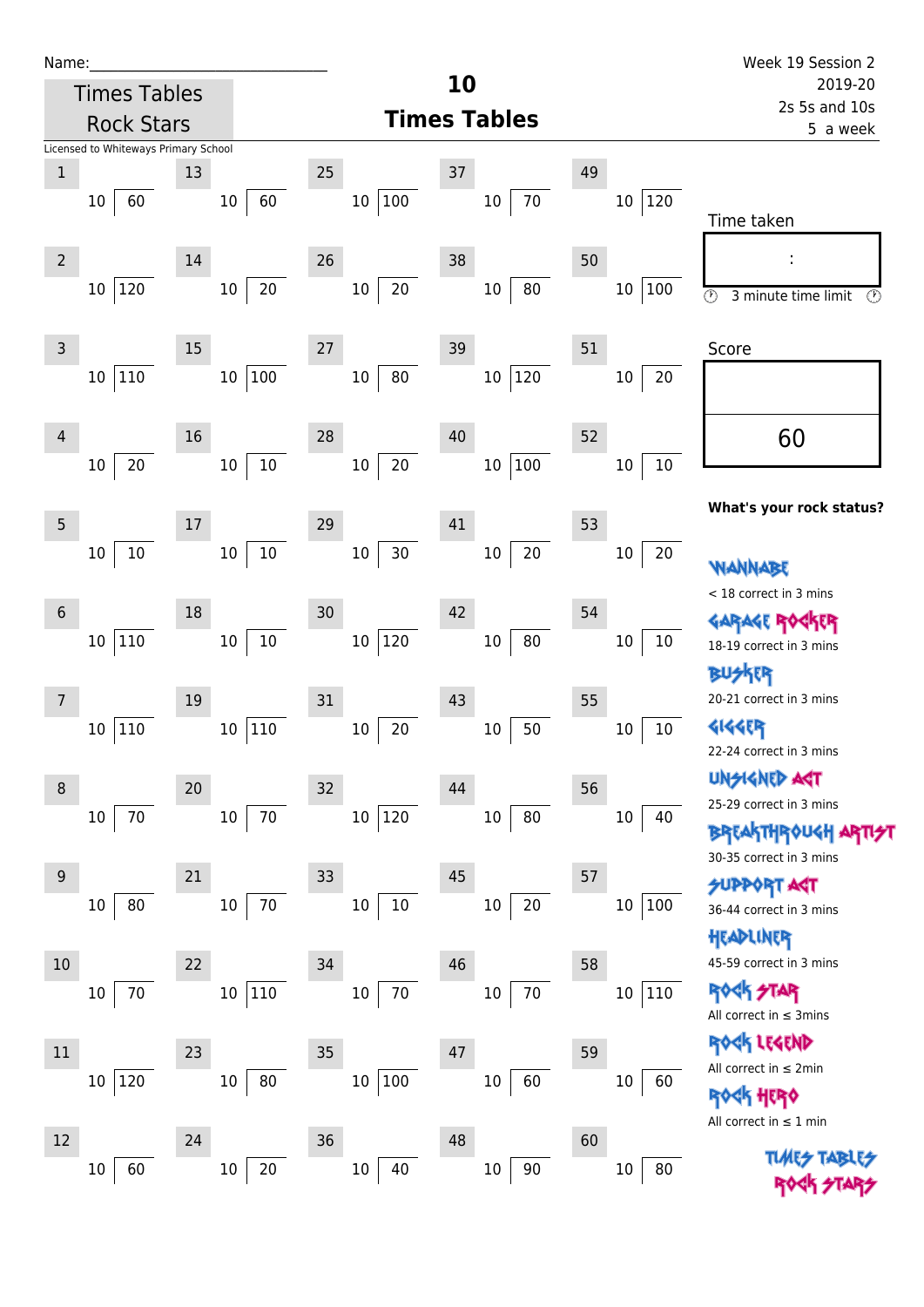| Name:          |                                                          |    |                       |                   |                     |                       |    |                       | Week 19 Session 3                                                                               |  |
|----------------|----------------------------------------------------------|----|-----------------------|-------------------|---------------------|-----------------------|----|-----------------------|-------------------------------------------------------------------------------------------------|--|
|                | <b>Times Tables</b>                                      |    |                       |                   | 10                  |                       |    |                       | 2019-20                                                                                         |  |
|                | <b>Rock Stars</b>                                        |    |                       |                   | <b>Times Tables</b> |                       |    |                       | 2s 5s and 10s<br>5 a week                                                                       |  |
| $1\,$          | Licensed to Whiteways Primary School<br>10<br>$\times$ 4 | 13 | 10<br>$\times$ 3      | 25<br>$\times$ 9  | 10<br>37            | 10<br>$\times$ 5      | 49 | 10<br>$\times$ 6      |                                                                                                 |  |
| $\overline{2}$ | 10<br>$\times$ 11                                        | 14 | 10<br>$\times$ 11     | 26<br>$\times 8$  | 10<br>38            | 10<br>$\times 9$      | 50 | 10<br>$\times$ 7      | Time taken<br>t,<br>$\circled{r}$<br>3 minute time limit<br>$\mathcal{O}$                       |  |
| $\overline{3}$ | 10<br>$\times 10$                                        | 15 | 10<br>$\times 8$      | 27<br>$\times 8$  | 10<br>39            | 10<br>$\times$ 7      | 51 | 10<br>$\times$ 10     | Score                                                                                           |  |
| $\overline{4}$ | 10<br>$\times$ 11                                        | 16 | 10<br>$\times$ 1      | 28<br>$\times$ 5  | 10<br>40            | 10<br>$\times$ 10     | 52 | 10<br>$\times$ 4      | 60                                                                                              |  |
| 5              | 10<br>$\times 6$                                         | 17 | 10<br>$\times 8$      | 29<br>$\times$ 5  | 10<br>41            | 10<br>$\times$ 3      | 53 | 10<br>$\times 1$      | What's your rock status?<br><b>NANNABE</b>                                                      |  |
| $6\,$          | 10<br>$\times$ 9                                         | 18 | 10<br>$\times$ 12     | 30<br>$\times 2$  | 10<br>42            | $10\,$<br>$\times$ 11 | 54 | 10<br>$\times$ 9      | < 18 correct in 3 mins<br><b>GARAGE ROGKER</b><br>18-19 correct in 3 mins                       |  |
| $\overline{7}$ | 10<br>$\times$ 1                                         | 19 | 10<br>$\times 2$      | 31<br>$\times$ 3  | 10<br>43            | 10<br>$\times$ 3      | 55 | 10<br>$\times$ 10     | <b>BUSKER</b><br>20-21 correct in 3 mins<br><b>4144EP</b><br>22-24 correct in 3 mins            |  |
| $\,8\,$        | $10\,$<br>$\times$ 9                                     | 20 | $10\,$<br>$\times$ 10 | 32<br>$\times$ 11 | $10\,$<br>44        | $10\,$<br>$\times$ 12 | 56 | $10\,$<br>$\times$ 12 | <b>UNSIGNED AGT</b><br>25-29 correct in 3 mins<br>ΒΡΓΑ <sup>Κ</sup> ΤΗΡΟυΚΗ ΑΡΤΙ <del>2</del> Τ |  |
| $\overline{9}$ | 10<br>$\times$ 4                                         | 21 | 10<br>$\times$ 3      | 33<br>$\times$ 2  | $10\,$<br>45        | $10\,$<br>$\times$ 7  | 57 | $10\,$<br>$\times$ 6  | 30-35 correct in 3 mins<br><b>SUPPORT AGT</b><br>36-44 correct in 3 mins                        |  |
| 10             | $10\,$<br>$\times$ 8                                     | 22 | $10\,$<br>$\times$ 5  | 34<br>$\times$ 5  | 10<br>46            | $10\,$<br>$\times$ 11 | 58 | $10\,$<br>$\times$ 3  | HEADLINER<br>45-59 correct in 3 mins<br><b>ROCK STAR</b><br>All correct in $\leq$ 3mins         |  |
| 11             | $10\,$<br>$\times$ 6                                     | 23 | 10<br>$\times$ 3      | 35<br>$\times$ 1  | $10\,$<br>47        | $10\,$<br>$\times$ 10 | 59 | 10<br>$\times$ 1      | ROCK LEGEND<br>All correct in $\leq 2$ min<br><b>ROCK HERO</b>                                  |  |
| 12             | $10\,$<br>$\times$ 6                                     | 24 | $10\,$<br>$\times$ 7  | 36<br>$\times$ 5  | $10\,$<br>48        | $10\,$<br>$\times$ 10 | 60 | $10\,$<br>$\times$ 4  | All correct in $\leq 1$ min<br><b>TUARS TABLES</b><br>ROCK STARS                                |  |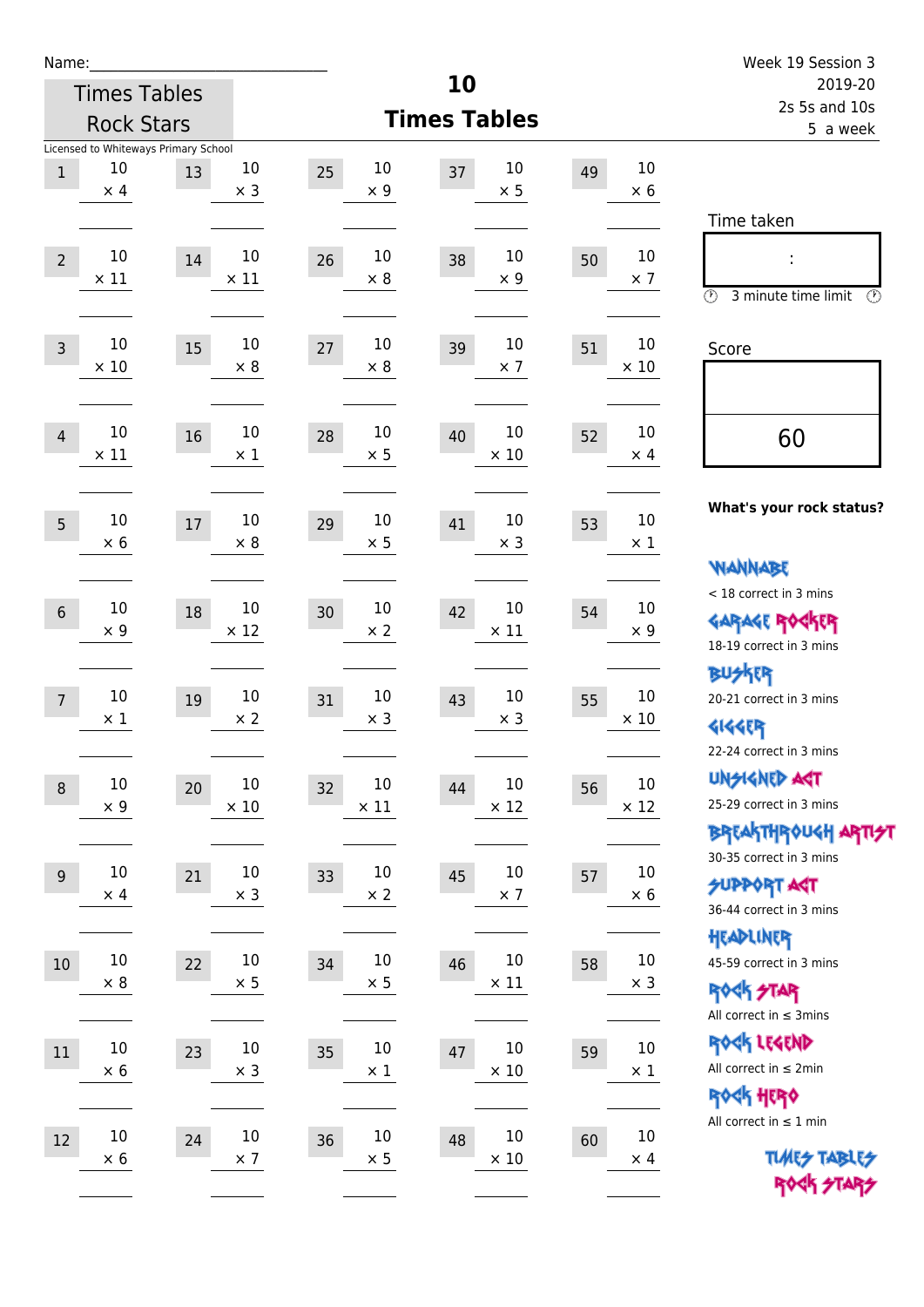| Name:                                   |                                                            | Week 19 Session 4                                                              |
|-----------------------------------------|------------------------------------------------------------|--------------------------------------------------------------------------------|
| <b>Times Tables</b>                     | 10                                                         | 2019-20<br>2s 5s and 10s                                                       |
| <b>Rock Stars</b>                       | <b>Times Tables</b>                                        | 5 a week                                                                       |
| Licensed to Whiteways Primary School    |                                                            |                                                                                |
| $\mathbf{1}$<br>$90 \div 10 =$          | 21<br>41<br>$100 \div 10 =$<br>$110 \div 10 =$             |                                                                                |
| $2^{\circ}$<br>$40 \div 10 =$           | $42 \t 40 \div 10 =$<br>22<br>$70 \div 10 =$               | Time taken                                                                     |
| $\mathsf{3}$<br>$30 \div 10 =$          | 23<br>$43 \t20 \div 10 =$<br>$30 \div 10 =$                | $\sim 10$<br>$\overline{\textcircled{2}}$ 3 minute time limit<br>$\mathcal{L}$ |
| $\overline{4}$<br>$50 \div 10 =$        | 24<br>$44$ $110 \div 10 =$<br>$30 \div 10 =$               | Score                                                                          |
| 5 <sub>5</sub><br>$10 \div 10 =$        | 25<br>$45$ $100 \div 10 =$<br>$70 \div 10 =$               |                                                                                |
| $6\phantom{1}$<br>$70 \div 10 =$        | 26<br>$46$ $110 \div 10 =$<br>$80 \div 10 =$               | 60                                                                             |
| $40 \div 10 =$ 27<br>$\overline{7}$     | 47<br>$100 \div 10 =$<br>$60 \div 10 =$                    | What's your rock status?                                                       |
| 8<br>$10 \div 10 =$                     | 48<br>28<br>$60 \div 10 =$<br>$60 \div 10 =$               | <b>NANNABE</b>                                                                 |
| 9<br>$70 \div 10 =$                     | 29<br>49<br>$30 \div 10 =$<br>$40 \div 10 =$               | < 18 correct in 3 mins                                                         |
| 10<br>$120 \div 10 =$                   | 30 <sub>1</sub><br>50<br>$50 \div 10 =$<br>$120 \div 10 =$ | <b>GARAGE ROGKER</b><br>18-19 correct in 3 mins<br><b>BUSKER</b>               |
| $50 \div 10 = 31$<br>11                 | $100 \div 10 = 51$<br>$20 \div 10 =$                       | 20-21 correct in 3 mins<br><b>4144ER</b>                                       |
| <b>Contract</b><br>12<br>$50 \div 10 =$ | $30 \div 10 =$<br>52<br>32<br>$30 \div 10 =$               | 22-24 correct in 3 mins<br><b>UNSIGNED AGT</b>                                 |
| 13<br>$30 \div 10 =$                    | 33<br>53<br>$80 \div 10 =$<br>$80 \div 10 =$               | 25-29 correct in 3 mins<br><b>BREAKTHROUGH ARTI<del>S</del>T</b>               |
| 14<br>$10 \div 10 =$                    | 34<br>54<br>$70 \div 10 =$<br>$110 \div 10 =$              | 30-35 correct in 3 mins<br>SUPPORT AST                                         |
| 15<br>$90 \div 10 =$                    | $35\phantom{.0}$<br>55<br>$10 \div 10 =$<br>$80 \div 10 =$ | 36-44 correct in 3 mins<br>HEADLINER                                           |
| 16<br>$50 \div 10 =$                    | $36\,$<br>56<br>$120 \div 10 =$<br>$70 \div 10 =$          | 45-59 correct in 3 mins<br><b>ROCK STAR</b>                                    |
| 17<br>$90 \div 10 =$                    | 37<br>57<br>$80 \div 10 =$<br>$10 \div 10 =$               | All correct in $\leq$ 3mins<br>ROCK LEGEND                                     |
| 18<br>$100 \div 10 =$                   | 38<br>58<br>$30 \div 10 =$<br>$120 \div 10 =$              | All correct in $\leq 2$ min<br><b>ROCK HERO</b>                                |
| 19<br>$70 \div 10 =$                    | 39<br>59<br>$100 \div 10 =$<br>$40 \div 10 =$              | All correct in $\leq 1$ min                                                    |
| 20<br>$110 \div 10 =$                   | 40<br>60<br>$70 \div 10 =$<br>$20 \div 10 =$               | <b>TUARS TABLES</b><br>ROCK STARS                                              |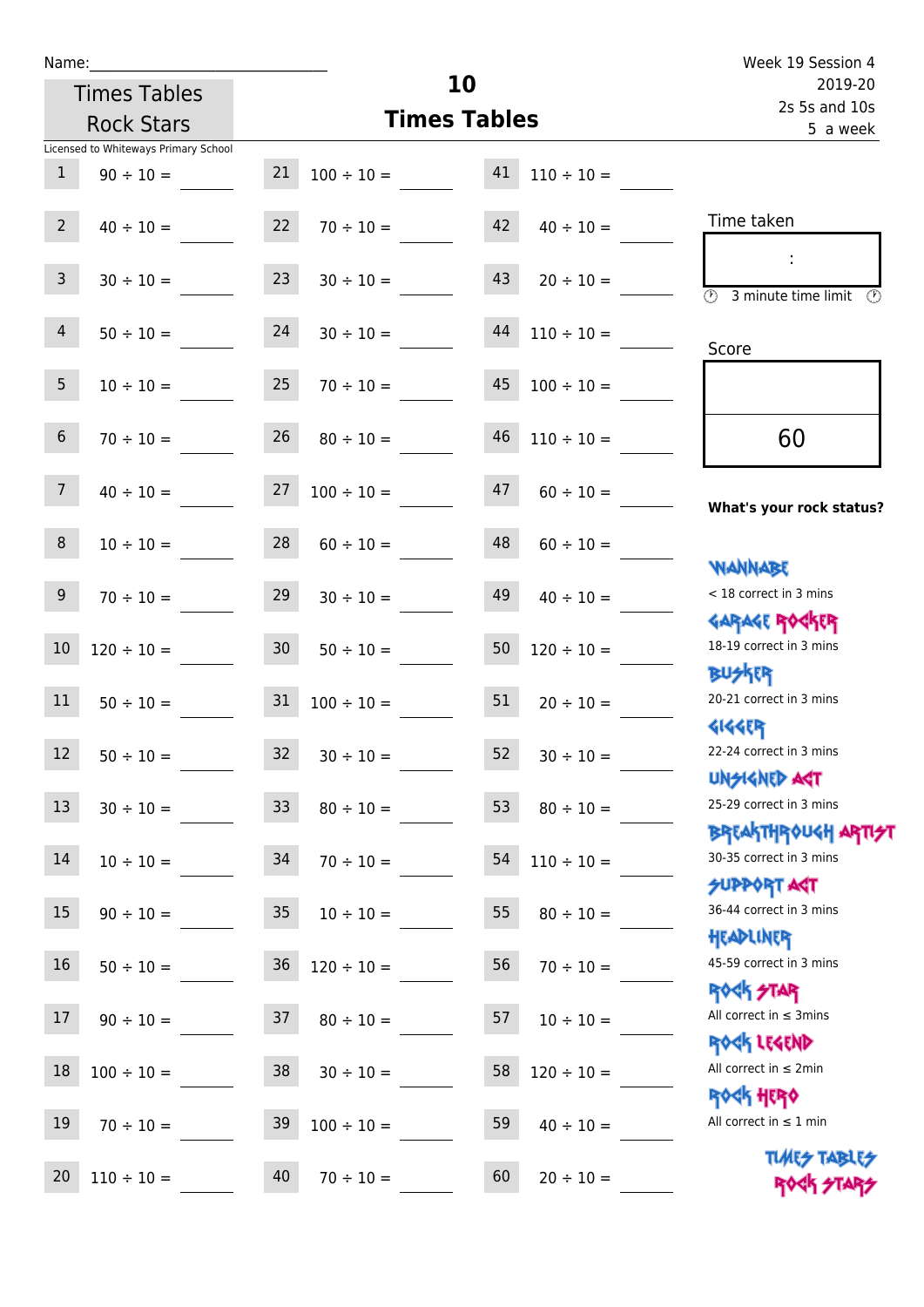| Name:           |                                      |    |                                    | Week 19 Session 5   |                                          |                                                                                            |
|-----------------|--------------------------------------|----|------------------------------------|---------------------|------------------------------------------|--------------------------------------------------------------------------------------------|
|                 | <b>Times Tables</b>                  |    |                                    | 10                  |                                          | 2019-20                                                                                    |
|                 | <b>Rock Stars</b>                    |    |                                    | <b>Times Tables</b> |                                          | 2s 5s and 10s<br>5 a week                                                                  |
|                 | Licensed to Whiteways Primary School |    |                                    |                     |                                          |                                                                                            |
| 1               | $10 \times 6 =$                      | 21 |                                    |                     | $10 \times 4 =$ $41 \quad 110 \div 10 =$ |                                                                                            |
| $2^{\circ}$     | $10 \times 4 =$                      | 22 | $10 \times 4 =$                    |                     | $42 \t 20 \div 10 =$                     | Time taken                                                                                 |
| 3 <sup>7</sup>  | $10 \times 7 =$                      | 23 | $10 \times 9 =$                    | 43                  | $70 \div 10 =$                           | $\sim 10$<br>$\overline{\textcircled{1}}$ 3 minute time limit $\overline{\textcircled{1}}$ |
| 4               | $10 \times 9 =$                      | 24 | $10 \times 10 =$                   | 44                  | $70 \div 10 =$                           | Score                                                                                      |
| 5 <sub>1</sub>  | $10 \times 2 =$                      | 25 | $10 \times 10 =$                   | 45                  | $30 \div 10 =$                           |                                                                                            |
| 6 <sup>1</sup>  | $10 \times 6 =$                      | 26 | $10 \times 10 =$                   | 46                  | $80 \div 10 =$                           | 60                                                                                         |
| 7 <sup>7</sup>  |                                      |    | $10 \times 3 = 27$ $10 \times 4 =$ |                     | $47 \quad 100 \div 10 =$                 | Add up your time                                                                           |
| 8               | $10 \times 8 =$                      | 28 | $10 \times 6 =$                    |                     | $48 \t 90 \div 10 =$                     | <b>Mins</b>                                                                                |
| 9 <sub>o</sub>  | $10 \times 7 =$                      | 29 | $10 \times 6 =$                    | 49                  | $10 \div 10 =$                           | S2                                                                                         |
| 10 <sup>°</sup> | $10 \times 7 =$                      | 30 | $10 \times 4 =$                    | 50                  | $60 \div 10 =$                           |                                                                                            |
| 11              | $10 \times 8 = 31$                   |    | $20 \div 10 = 51$                  |                     | $80 \div 10 =$                           | S5<br>Total $\_\_$                                                                         |
| 12 <sup>2</sup> | $10 \times 8 =$                      |    | $32 \t 40 \div 10 =$               |                     | 52 $90 \div 10 =$                        | <b>Secs</b>                                                                                |
| 13              | $10 \times 10 =$                     |    | $33 \quad 110 \div 10 =$           |                     | 53 $120 \div 10 =$                       |                                                                                            |
| 14              | $10 \times 9 =$                      |    | $34$ $110 \div 10 =$               |                     | $54$ 110 ÷ 10 =                          |                                                                                            |
| 15              | $10 \times 11 =$                     | 35 | $60 \div 10 =$                     |                     | 55 $80 \div 10 =$                        | S5                                                                                         |
| 16              | $10 \times 9 =$                      | 36 | $10 \div 10 =$                     |                     | $56 \quad 100 \div 10 =$                 | Total $\_\_$<br>Add up your score                                                          |
| 17              | $10 \times 11 =$                     |    | $37$ $20 \div 10 =$                |                     | $57 \t 30 \div 10 =$                     |                                                                                            |
| 18              | $10 \times 12 =$                     | 38 | $20 \div 10 =$                     | 58                  | $10 \div 10 =$                           |                                                                                            |
| 19              | $10 \times 4 =$                      | 39 | $50 \div 10 =$                     | 59                  | $70 \div 10 =$                           |                                                                                            |
| 20              | $10 \times 9 =$                      | 40 | $40 \div 10 =$                     | 60                  | $80 \div 10 =$                           | Total $\_\_$                                                                               |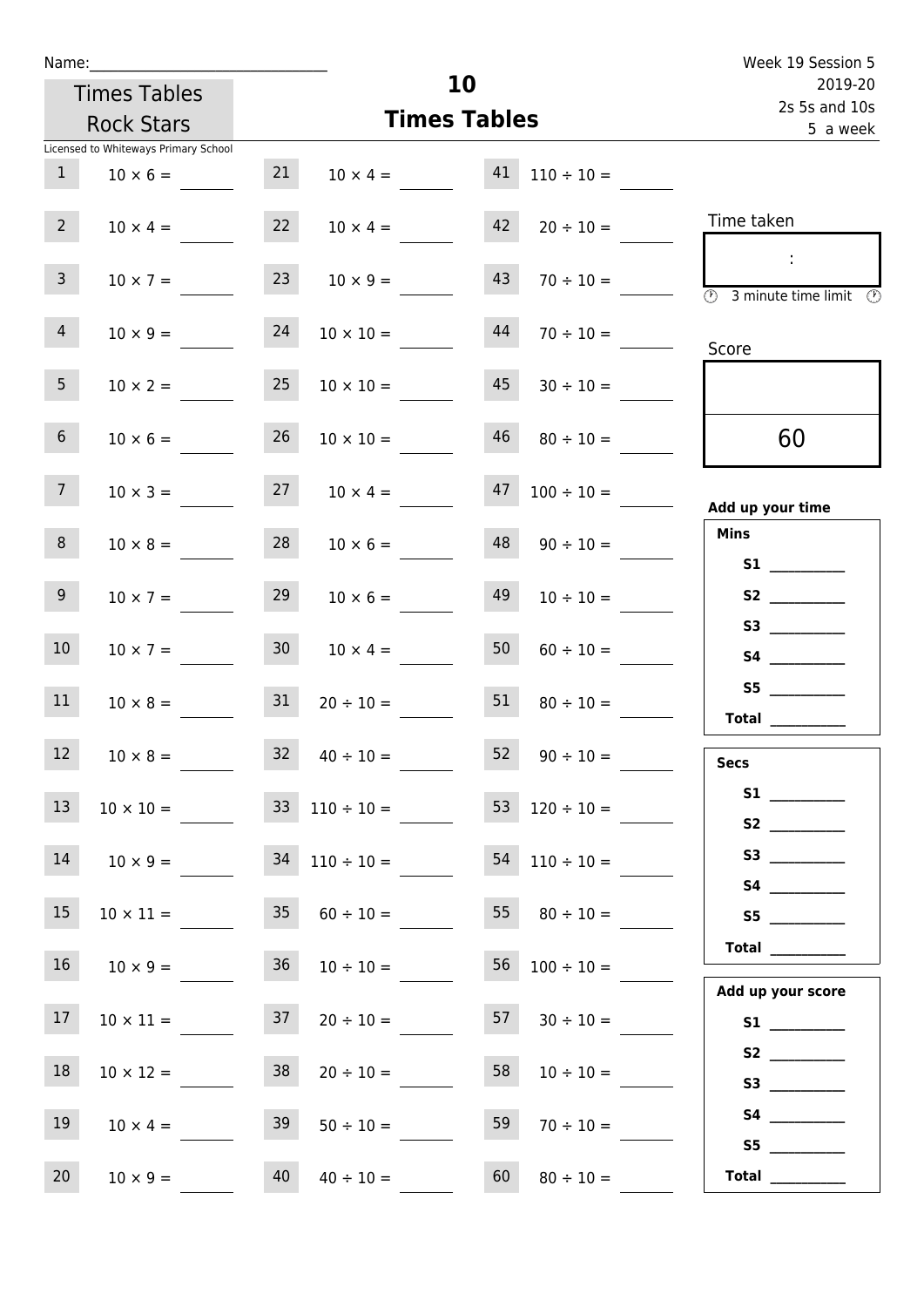| Name:            |                                      |                 |                  |                     |                  | Week 20 Session 1                                                             |
|------------------|--------------------------------------|-----------------|------------------|---------------------|------------------|-------------------------------------------------------------------------------|
|                  | <b>Times Tables</b>                  |                 |                  | 2,5,10              |                  | 2019-20                                                                       |
|                  | <b>Rock Stars</b>                    |                 |                  | <b>Times Tables</b> |                  | 2s 5s and 10s<br>5 a week                                                     |
|                  | Licensed to Whiteways Primary School |                 |                  |                     |                  |                                                                               |
| $\mathbf{1}$     | $2 \times 12 =$                      | 21              | $10 \times 8 =$  | 41                  | $12 \times 10 =$ |                                                                               |
| $2^{\circ}$      | $5 \times 10 =$                      | 22              | $10 \times 6 =$  | 42                  | $12 \times 5 =$  | Time taken                                                                    |
| 3 <sup>7</sup>   | $10 \times 5 =$                      | 23              | $5 \times 8 =$   | 43                  | $2 \times 5 =$   | $\overline{\textcircled{2}}$ 3 minute time limit $\overline{\textcircled{2}}$ |
| $\overline{4}$   | $10 \times 8 =$                      | 24              | $10 \times 10 =$ | 44                  | $11 \times 2 =$  | Score                                                                         |
| 5 <sub>1</sub>   | $10 \times 1 =$                      | 25              | $2 \times 2 =$   | 45                  | $4 \times 2 =$   |                                                                               |
| 6 <sup>1</sup>   | $5 \times 12 =$                      | 26              | $10 \times 7 =$  | 46                  | $8 \times 10 =$  | 60                                                                            |
| 7 <sup>7</sup>   | $10 \times 8 =$                      | 27              | $5 \times 9 =$   | 47                  | $4 \times 2 =$   | What's your rock status?                                                      |
| 8                | $10 \times 9 =$                      | 28              | $5 \times 2 =$   | 48                  | $3 \times 10 =$  | <b>NANNABE</b>                                                                |
| 9 <sub>o</sub>   | $10 \times 7 =$                      | 29              | $10 \times 1 =$  | 49                  | $8 \times 5 =$   | < 18 correct in 3 mins                                                        |
| 10               | $10 \times 10 =$                     | 30 <sub>2</sub> | $10 \times 3 =$  | 50                  | $2 \times 2 =$   | <b>GARAGE ROCKER</b><br>18-19 correct in 3 mins<br><b>BUSKRR</b>              |
| 11               | $5 \times 11 =$                      | 31              | $10 \times 10 =$ | 51                  | $6 \times 2 =$   | 20-21 correct in 3 mins<br><b>4144EP</b>                                      |
| 12 <sup>12</sup> | $2 \times 1 =$                       | 32              | $3 \times 5 =$   | 52                  | $5 \times 5 =$   | 22-24 correct in 3 mins<br><b>UNSIGNED AST</b>                                |
| 13               | $2 \times 8 =$                       | 33              | $3 \times 2 =$   | 53                  | $3 \times 5 =$   | 25-29 correct in 3 mins                                                       |
| 14               | $2 \times 1 =$                       | 34              | $1 \times 5 =$   | 54                  | $5 \times 2 =$   | <b>BREAKTHROUGH ARTI<del>S</del>T</b><br>30-35 correct in 3 mins              |
| 15 <sub>1</sub>  | $10 \times 9 =$                      | 35 <sub>1</sub> | $11 \times 2 =$  | 55                  | $9 \times 10 =$  | <b>SUPPORT ART</b><br>36-44 correct in 3 mins                                 |
| 16               | $10 \times 7 =$                      | 36              | $2 \times 10 =$  | 56                  | $6 \times 2 =$   | HEADLINER<br>45-59 correct in 3 mins                                          |
| 17               | $10 \times 6 =$                      | 37              | $12 \times 5 =$  | 57                  | $9 \times 5 =$   | <b>ROCK STAR</b><br>All correct in $\leq$ 3mins                               |
| 18               | $2 \times 8 =$                       | 38              | $6 \times 10 =$  | 58                  | $7 \times 5 =$   | ROCK LEGEND<br>All correct in $\leq 2$ min                                    |
| 19               | $2 \times 5 =$                       | 39              | $1 \times 2 =$   | 59                  | $5 \times 10 =$  | <b>ROCK HERO</b><br>All correct in $\leq 1$ min                               |
| 20               | $5 \times 10 =$                      | 40              | $1 \times 2 =$   | 60                  | $10 \times 2 =$  | <b>TUARS TABLES</b><br>ROCK STAP                                              |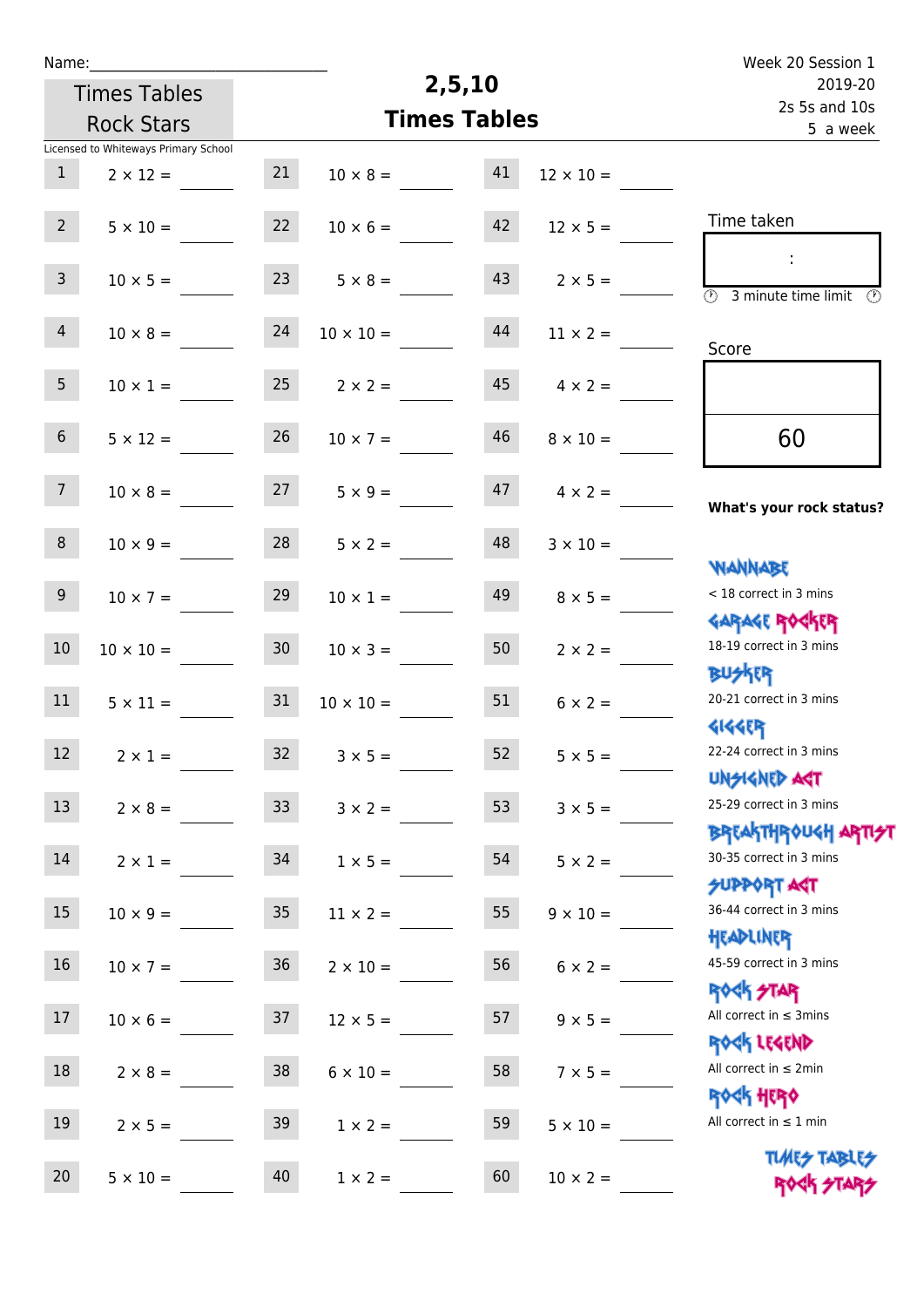| Name:           |                                      |        |                          |                                  |                                  |    |                     | Week 20 Session 2                                          |  |
|-----------------|--------------------------------------|--------|--------------------------|----------------------------------|----------------------------------|----|---------------------|------------------------------------------------------------|--|
|                 | <b>Times Tables</b>                  |        |                          |                                  | 2,5,10                           |    |                     | 2019-20                                                    |  |
|                 | <b>Rock Stars</b>                    |        |                          |                                  | <b>Times Tables</b>              |    |                     | 2s 5s and 10s<br>5 a week                                  |  |
|                 | Licensed to Whiteways Primary School |        |                          |                                  |                                  |    |                     |                                                            |  |
| $\,1$           |                                      | 13     |                          | 25                               | 37                               | 49 |                     |                                                            |  |
|                 | $\overline{2}$<br>24                 |        | 20<br>5 <sub>1</sub>     | $10\,$<br>10                     | $\overline{2}$<br>$\overline{2}$ |    | 35<br>5             | Time taken                                                 |  |
| $\overline{2}$  |                                      | 14     |                          | 26                               | 38                               | 50 |                     |                                                            |  |
|                 | $\overline{5}$<br>10                 |        | 30<br>$10\,$             | $18\,$<br>$\overline{2}$         | 120<br>$10\,$                    |    | 10<br>60            | $\overline{\odot}$<br>3 minute time limit<br>$\circled{r}$ |  |
| $\mathsf 3$     |                                      | $15\,$ |                          | 27                               | 39                               | 51 |                     | Score                                                      |  |
|                 | 60<br>10                             |        | 22<br>$\overline{2}$     | 50<br>$10\,$                     | 8<br>$\overline{2}$              |    | 5<br>$20\,$         |                                                            |  |
| $\overline{4}$  |                                      | 16     |                          | 28                               | 40                               | 52 |                     | 60                                                         |  |
|                 | 5<br>55                              |        | $10\,$<br>$\overline{2}$ | 12<br>$\overline{2}$             | 22<br>$\overline{2}$             |    | 5<br>50             |                                                            |  |
| $5\phantom{.0}$ |                                      | 17     |                          | 29                               | 41                               | 53 |                     | What's your rock status?                                   |  |
|                 | $\overline{5}$<br>25                 |        | 45<br>5                  | 25<br>5                          | $\, 8$<br>$\overline{2}$         |    | $\overline{5}$<br>5 | WANNABE                                                    |  |
|                 |                                      |        |                          |                                  |                                  |    |                     | < 18 correct in 3 mins                                     |  |
| $6\,$           |                                      | 18     |                          | 30                               | 42                               | 54 |                     | <b>GARAGE RO</b>                                           |  |
|                 | $\overline{5}$<br>$20\,$             |        | $\, 8$<br>$\overline{2}$ | $\overline{2}$<br>$\overline{2}$ | 25<br>5                          |    | 5<br>$10\,$         | 18-19 correct in 3 mins                                    |  |
|                 |                                      |        |                          |                                  |                                  |    |                     | <b>BUSKER</b>                                              |  |
| $\overline{7}$  |                                      | 19     |                          | 31                               | 43                               | 55 |                     | 20-21 correct in 3 mins                                    |  |
|                 | 5<br>50                              |        | 22<br>2                  | $\mathbf 2$<br>22                | 5<br>30                          |    | 40<br>$10\,$        | <b>4144EP</b>                                              |  |
|                 |                                      |        |                          |                                  |                                  |    |                     | 22-24 correct in 3 mins                                    |  |
| $\,8\,$         |                                      | 20     |                          | 32                               | 44                               | 56 |                     | <b>UNSIGNED AGT</b>                                        |  |
|                 | 5<br>5                               |        | 30<br>5 <sub>1</sub>     | 5<br>40                          | 100<br>$10\,$                    |    | $10\,$<br>50        | 25-29 correct in 3 mins                                    |  |
|                 |                                      |        |                          |                                  |                                  |    |                     | <b>BREAKTHROUGH</b>                                        |  |
| 9               |                                      | 21     |                          | 33                               | 45                               | 57 |                     | 30-35 correct in 3 mins                                    |  |
|                 | 5<br>40                              |        | $\,$ 6<br>$\overline{2}$ | 12<br>$\overline{2}$             | 35<br>5                          |    | $15\,$<br>5         | <b>SUPPORT AGT</b>                                         |  |
|                 |                                      |        |                          |                                  |                                  |    |                     | 36-44 correct in 3 mins                                    |  |
| 10              |                                      | 22     |                          | 34                               | 46                               | 58 |                     | HEADLINER<br>45-59 correct in 3 mins                       |  |
|                 | 90<br>10                             |        | 22<br>$\overline{2}$     | 5<br>$20\,$                      | $10\,$<br>$\overline{c}$         |    | 5<br>5              | <b>ROCK STAR</b>                                           |  |
|                 |                                      |        |                          |                                  |                                  |    |                     | All correct in $\leq$ 3mins                                |  |
|                 |                                      |        |                          |                                  |                                  |    |                     | ROCK LEGEND                                                |  |
| $11\,$          |                                      | 23     |                          | 35                               | 47                               | 59 |                     | All correct in $\leq 2$ min                                |  |
|                 | $\overline{5}$<br>55                 |        | $10\,$<br>$10\,$         | 80<br>10                         | $20\,$<br>5                      |    | $10\,$<br>20        | <b><htps: <="" b=""></htps:></b>                           |  |
|                 |                                      |        |                          |                                  |                                  |    |                     | All correct in $\leq 1$ min                                |  |
| 12              |                                      | 24     |                          | 36                               | 48                               | 60 |                     | <b>TUARS TABLES</b>                                        |  |
|                 | $100\,$<br>$10\,$                    |        | $10\,$<br>60             | 5<br>5                           | 120<br>$10\,$                    |    | 120<br>$10\,$       |                                                            |  |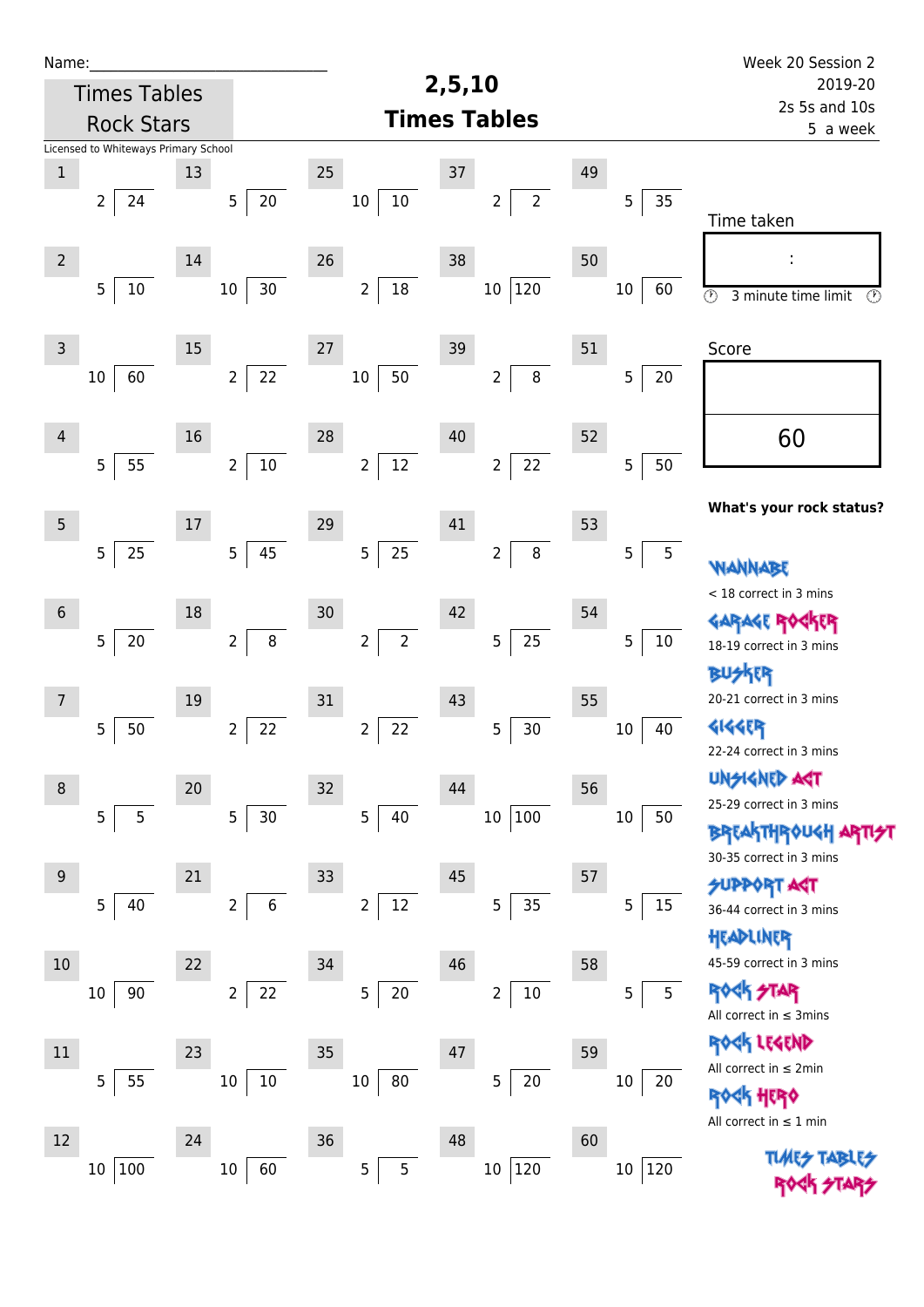| Name:             |                                                         |    |                               |                                    |                     |                              |    |                               | Week 20 Session 3                                                                           |  |
|-------------------|---------------------------------------------------------|----|-------------------------------|------------------------------------|---------------------|------------------------------|----|-------------------------------|---------------------------------------------------------------------------------------------|--|
|                   | <b>Times Tables</b>                                     |    |                               |                                    | 2,5,10              |                              |    |                               | 2019-20                                                                                     |  |
| <b>Rock Stars</b> |                                                         |    |                               |                                    | <b>Times Tables</b> |                              |    | 2s 5s and 10s<br>5 a week     |                                                                                             |  |
| $\mathbf 1$       | Licensed to Whiteways Primary School<br>5<br>$\times$ 7 | 13 | 5<br>$\times 2$               | 5<br>25<br>$\times$ 1              | 37                  | 2<br>$\times$ 6              | 49 | $\overline{2}$<br>$\times 2$  |                                                                                             |  |
| $\overline{2}$    | 10<br>$\times$ 10                                       | 14 | 5<br>$\times$ 11              | 5<br>26<br>$\times$ 1              | 38                  | 10<br>$\times$ 5             | 50 | $\overline{2}$<br>$\times$ 10 | Time taken<br>Ì,<br>$\circled{r}$<br>3 minute time limit<br>$\mathcal{O}$                   |  |
| $\overline{3}$    | $10\,$<br>$\times$ 7                                    | 15 | 5<br>$\times$ 4               | 5<br>27<br>$\times$ 6              | 39                  | 10<br>$\times 8$             | 51 | $\overline{2}$<br>$\times$ 9  | Score                                                                                       |  |
| $\overline{4}$    | 10<br>$\times$ 12                                       | 16 | $\overline{5}$<br>$\times 2$  | $\overline{2}$<br>28<br>$\times 8$ | 40                  | 10<br>$\times$ 12            | 52 | $\overline{2}$<br>$\times 1$  | 60                                                                                          |  |
| 5                 | $\overline{2}$<br>$\times$ 7                            | 17 | $\overline{2}$<br>$\times$ 10 | 2<br>29<br>$\times$ 11             | 41                  | 5<br>$\times$ 9              | 53 | 5<br>$\times 8$               | What's your rock status?                                                                    |  |
| $6\,$             | 10<br>$\times$ 3                                        | 18 | 5<br>$\times$ 9               | 5<br>30<br>$\times$ 7              | 42                  | 2<br>$\times 6$              | 54 | 10<br>$\times$ 5              | <b>WANNABE</b><br>< 18 correct in 3 mins<br><b>GARAGE ROCKER</b><br>18-19 correct in 3 mins |  |
| $\overline{7}$    | $\overline{2}$<br>$\times$ 1                            | 19 | 5<br>$\times$ 5               | 10<br>31<br>$\times 2$             | 43                  | 5<br>$\times$ 8              | 55 | 10<br>$\times 6$              | BU外界<br>20-21 correct in 3 mins<br><b>4144EP</b><br>22-24 correct in 3 mins                 |  |
| $\,8\,$           | 5<br>$\times$ 7                                         | 20 | $10\,$<br>$\times$ 8          | 10<br>32<br>$\times$ 8             | 44                  | 2<br>$\times$ 9              | 56 | 5<br>$\times$ 10              | <b>UNSIGNED AGT</b><br>25-29 correct in 3 mins<br>ΒΡΓΑΚΤΗΡΟUGH ΑΡΤΙ <del>2</del> Τ          |  |
| 9                 | 2<br>$\times$ 12                                        | 21 | $10\,$<br>$\times$ 9          | 5<br>33<br>$\times 8$              | 45                  | 2<br>$\times$ 8              | 57 | $\overline{c}$<br>$\times$ 8  | 30-35 correct in 3 mins<br><b>SUPPORT AGT</b><br>36-44 correct in 3 mins                    |  |
| 10                | 5<br>$\times$ 12                                        | 22 | $10\,$<br>$\times$ 5          | $10\,$<br>34<br>$\times$ 3         | 46                  | $10\,$<br>$\times$ 7         | 58 | $10\,$<br>$\times$ 2          | HEADLINER<br>45-59 correct in 3 mins<br><b>ROCK STAR</b><br>All correct in $\leq$ 3mins     |  |
| 11                | $\overline{2}$<br>$\times$ 2                            | 23 | $\overline{2}$<br>$\times$ 3  | 5<br>35<br>$\times$ 9              | 47                  | 2<br>$\times$ 3              | 59 | $\mathbf 2$<br>$\times$ 4     | ROCK LEGEND<br>All correct in $\leq 2$ min<br>ROCK HERO                                     |  |
| $12\,$            | $10\,$<br>$\times$ 2                                    | 24 | $\mathbf 5$<br>$\times$ 7     | $\mathbf 2$<br>36<br>$\times$ 7    | 48                  | $\overline{c}$<br>$\times$ 2 | 60 | $\mathbf 5$<br>$\times$ 5     | All correct in $\leq 1$ min<br><b>TUARS TABLES</b><br>ROCK STARS                            |  |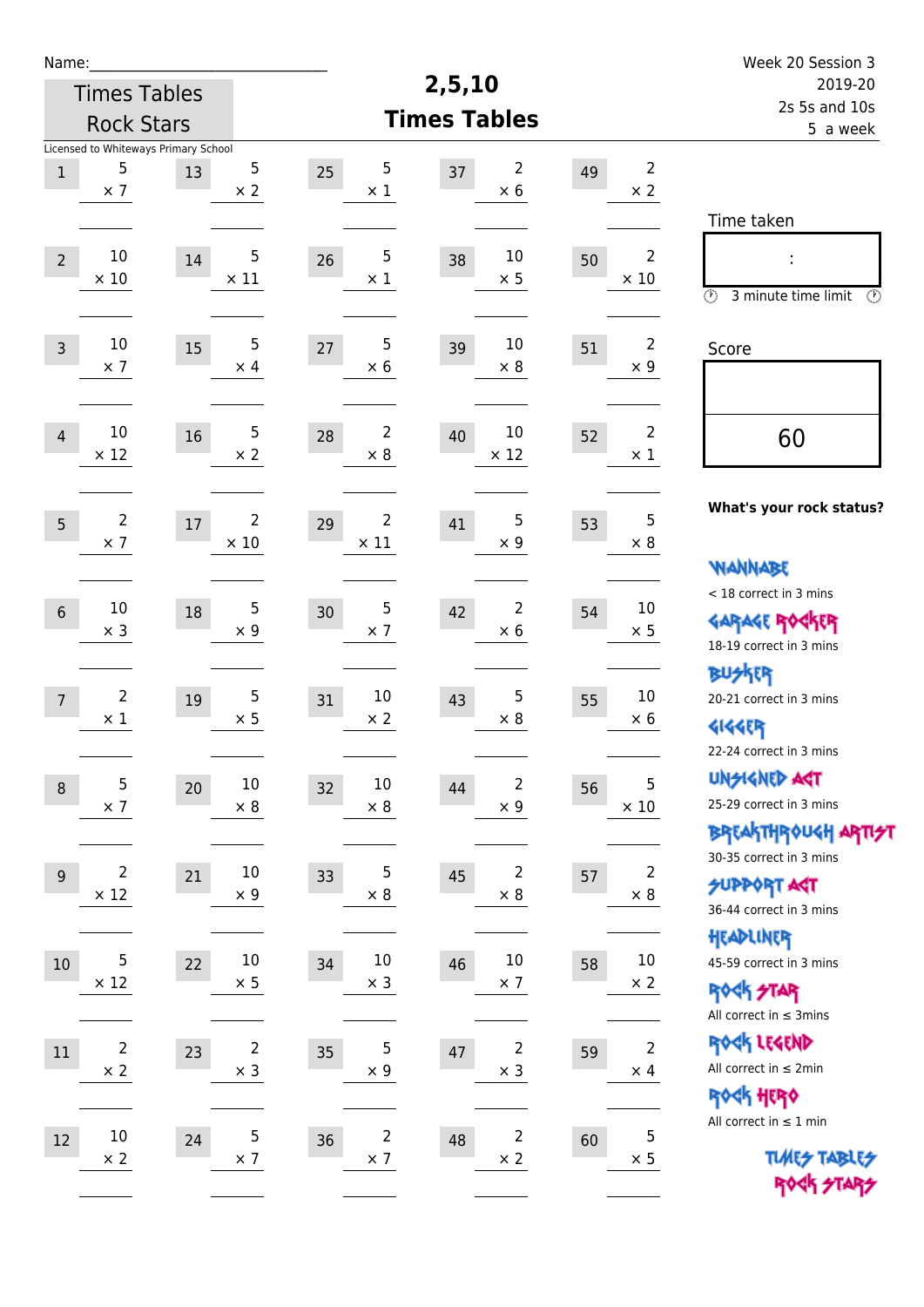| Name:           |                                      |                 |                 |                     |                | Week 20 Session 4                                                |
|-----------------|--------------------------------------|-----------------|-----------------|---------------------|----------------|------------------------------------------------------------------|
|                 | <b>Times Tables</b>                  |                 |                 | 2,5,10              |                | 2019-20                                                          |
|                 | <b>Rock Stars</b>                    |                 |                 | <b>Times Tables</b> |                | 2s 5s and 10s<br>5 a week                                        |
|                 | Licensed to Whiteways Primary School |                 |                 |                     |                |                                                                  |
| $\mathbf{1}$    | $50 \div 5 =$                        | 21              | $25 \div 5 =$   | 41                  | $10 \div 5 =$  |                                                                  |
| $2^{\circ}$     | $6 \div 2 =$                         | 22              | $12 \div 2 =$   | 42                  | $30 \div 10 =$ | Time taken                                                       |
| $\mathbf{3}$    | $2 \div 2 =$                         | 23              | $6 \div 2 =$    | 43                  | $18 \div 2 =$  | $\overline{\mathcal{O}}$<br>3 minute time limit<br>$\mathcal{O}$ |
| $\overline{4}$  | $22 \div 2 =$                        | 24              | $14 \div 2 =$   | 44                  | $15 \div 5 =$  | Score                                                            |
| 5 <sup>1</sup>  | $20 \div 10 =$                       | 25              | $5 \div 5 =$    | 45                  | $50 \div 10 =$ |                                                                  |
| 6               | $4 \div 2 =$                         | 26              | $35 \div 5 =$   | 46                  | $20 \div 5 =$  | 60                                                               |
| $\overline{7}$  | $120 \div 10 =$                      | 27              | $20 \div 2 =$   | 47                  | $50 \div 5 =$  | What's your rock status?                                         |
| 8               | $50 \div 10 =$                       | 28              | $8 \div 2 =$    | 48                  | $30 \div 10 =$ |                                                                  |
| 9               | $10 \div 2 =$                        | 29              | $50 \div 10 =$  | 49                  | $2 \div 2 =$   | <b>YIANNABE</b><br>< 18 correct in 3 mins                        |
| 10 <sup>°</sup> | $30 \div 5 =$                        | 30 <sub>o</sub> | $120 \div 10 =$ | 50                  | $25 \div 5 =$  | <b>GARAGE ROCKER</b><br>18-19 correct in 3 mins                  |
| 11              | $5 \div 5 =$                         | 31              | $4 \div 2 =$    | 51                  | $50 \div 5 =$  | <b>BUSKRR</b><br>20-21 correct in 3 mins                         |
| 12 <sup>2</sup> | $60 \div 5 =$                        | 32              | $5 \div 5 =$    | 52                  | $22 \div 2 =$  | <b>4144EP</b><br>22-24 correct in 3 mins<br><b>UNGIGNED AGT</b>  |
| 13              | $40 \div 5 =$                        | 33 <sup>°</sup> | $6 \div 2 =$    | 53                  | $60 \div 5 =$  | 25-29 correct in 3 mins                                          |
| 14              | $90 \div 10 =$                       | 34              | $40 \div 5 =$   | 54                  | $4 \div 2 =$   | ΒΡΓΑΚΤΗΡΟUGH ΑΡΤΙ <del>2</del> Τ<br>30-35 correct in 3 mins      |
| 15              | $5 \div 5 =$                         | 35 <sub>2</sub> | $14 \div 2 =$   | 55                  | $35 \div 5 =$  | <b>SUPPORT AGT</b><br>36-44 correct in 3 mins                    |
| 16              | $6 \div 2 =$                         | 36 <sup>°</sup> | $60 \div 5 =$   | 56                  | $8 \div 2 =$   | HEADLINER<br>45-59 correct in 3 mins                             |
| 17 <sup>7</sup> | $6 \div 2 =$                         | 37              | $4 \div 2 =$    | 57                  | $16 \div 2 =$  | <b>ROCK STAR</b><br>All correct in $\leq$ 3mins                  |
| 18              | $20 \div 2 =$                        | 38              | $40 \div 5 =$   | 58                  | $20 \div 5 =$  | ROCK LEGEND<br>All correct in $\leq 2$ min                       |
| 19              | $10 \div 10 =$                       | 39              | $70 \div 10 =$  | 59                  | $24 \div 2 =$  | <b>ROCK HERO</b><br>All correct in $\leq 1$ min                  |
| 20              | $20 \div 10 =$                       | 40              | $30 \div 5 =$   | 60                  | $10 \div 5 =$  | <b>TUARS TABLES</b><br>ROCK STARS                                |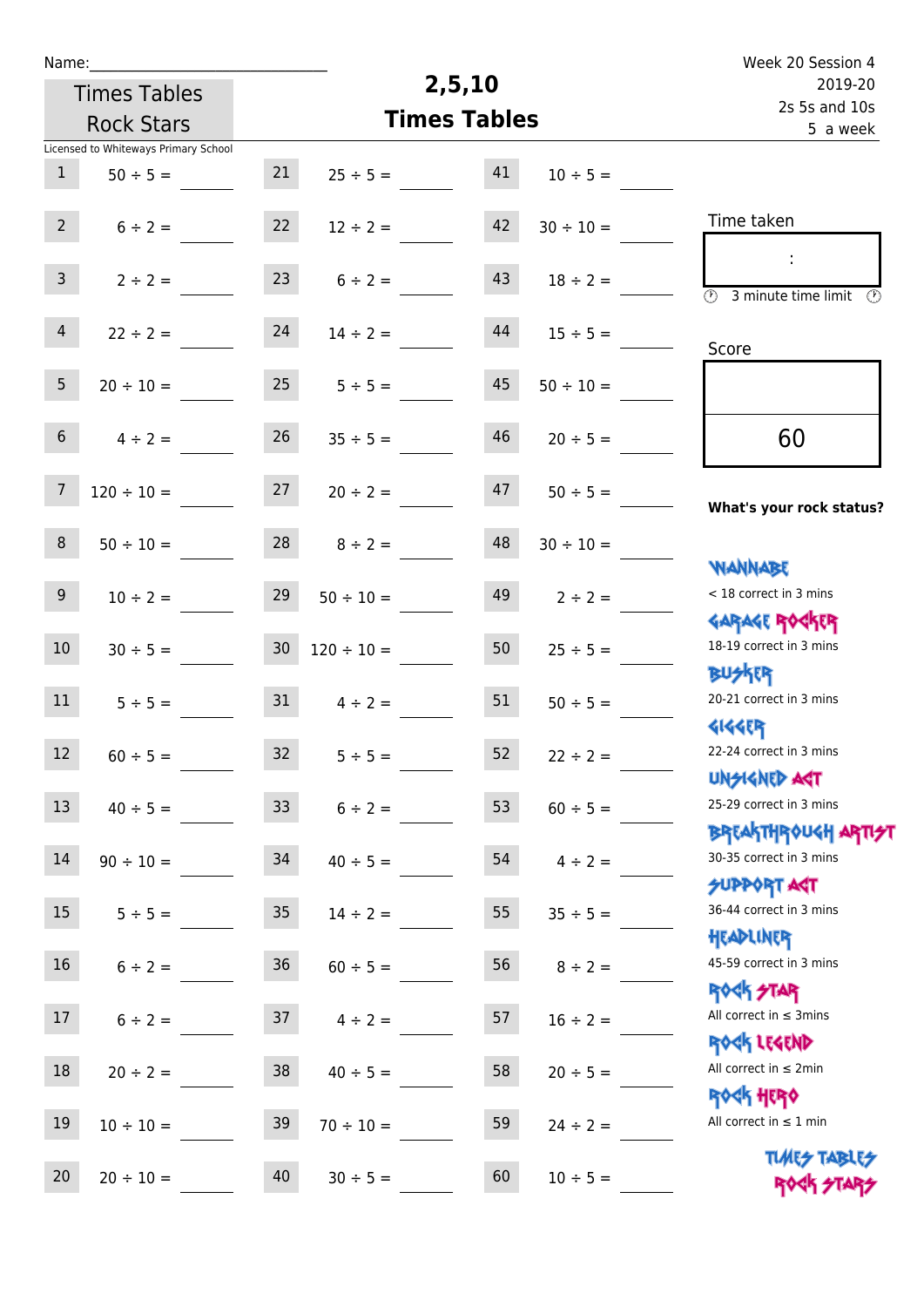| Name:                                |                    |                        |                       | Week 20 Session 5                                                                          |  |  |
|--------------------------------------|--------------------|------------------------|-----------------------|--------------------------------------------------------------------------------------------|--|--|
| <b>Times Tables</b>                  |                    | 2,5,10                 |                       | 2019-20                                                                                    |  |  |
| <b>Rock Stars</b>                    |                    | <b>Times Tables</b>    |                       | 2s 5s and 10s<br>5 a week                                                                  |  |  |
| Licensed to Whiteways Primary School |                    |                        |                       |                                                                                            |  |  |
| 1<br>$5 \times 1 =$                  | 21                 | 41<br>$10 \times 2 =$  | $20 \div 10 =$        |                                                                                            |  |  |
| $2^{\circ}$<br>$10 \times 2 =$       | 22                 | 42<br>$5 \times 3 =$   | $20 \div 5 =$         | Time taken                                                                                 |  |  |
| 3 <sup>7</sup><br>$5 \times 7 =$     | 23                 | 43<br>$5 \times 3 =$   | $40 \div 5 =$         | $\sim 10$<br>$\overline{\textcircled{1}}$ 3 minute time limit $\overline{\textcircled{1}}$ |  |  |
| 4<br>$5 \times 12 =$                 | 24                 | 44<br>$2 \times 6 =$   | $40 \div 5 =$         | Score                                                                                      |  |  |
| 5 <sub>1</sub><br>$10 \times 12 =$   | 25                 | 45<br>$10 \times 11 =$ | $50 \div 5 =$         |                                                                                            |  |  |
| 6 <sup>1</sup><br>$5 \times 10 =$    | 26                 | 46<br>$5 \times 11 =$  | $80 \div 10 =$        | 60                                                                                         |  |  |
| 7 <sup>7</sup><br>$5 \times 5 =$     | 27                 | $10 \times 6 =$        | $47 \t16 \div 2 =$    | Add up your time                                                                           |  |  |
| 8<br>$5 \times 5 =$                  | 28                 | 48<br>$10 \times 9 =$  | $110 \div 10 =$       | <b>Mins</b><br>S1                                                                          |  |  |
| 9 <sub>o</sub><br>$10 \times 12 =$   | 29                 | 49<br>$10 \times 9 =$  | $20 \div 10 =$        |                                                                                            |  |  |
| 10 <sup>°</sup><br>$10 \times 5 =$   | 30 <sup>1</sup>    | 50<br>$2 \times 4 =$   | $100 \div 10 =$       |                                                                                            |  |  |
| 11<br>$5 \times 12 =$                | 31                 | 51<br>$24 \div 2 =$    | $20 \div 10 =$        | S5<br>Total $\_\_$                                                                         |  |  |
| 12<br>$5 \times 12 =$                |                    | $32 \t 35 \div 5 =$    | $52 \t 14 \div 2 =$   | <b>Secs</b>                                                                                |  |  |
| 13 <sup>7</sup><br>$2 \times 9 =$    | 33 <sup>°</sup>    | 53<br>$80 \div 10 =$   | $45 \div 5 =$         | S1<br>S2                                                                                   |  |  |
| 14<br>$2 \times 7 =$                 |                    | $34 \t 18 \div 2 =$    | $54$ $10 \div 2 =$    |                                                                                            |  |  |
| 15<br>$5 \times 6 =$                 |                    | $35 \t 15 \div 5 =$    | $55 \t 120 \div 10 =$ | S5                                                                                         |  |  |
| 16<br>$10 \times 9 =$                |                    | $36 \t 16 \div 2 =$    | $56 \t 8 \div 2 =$    | Total $\qquad$                                                                             |  |  |
| 17<br>$10 \times 2 =$                | 37                 | $10 \div 10 =$         | $57 \t 20 \div 10 =$  | Add up your score                                                                          |  |  |
| 18<br>$10 \times 3 =$                | $38 \t 6 \div 2 =$ | 58                     | $60 \div 5 =$         | S3                                                                                         |  |  |
| 19<br>$10 \times 8 =$                | 39                 | 59<br>$80 \div 10 =$   | $10 \div 10 =$        | S5                                                                                         |  |  |
| 20<br>$2 \times 4 =$                 | 40                 | 60<br>$6 \div 2 =$     | $60 \div 5 =$         | $\begin{tabular}{c} Total \end{tabular}$                                                   |  |  |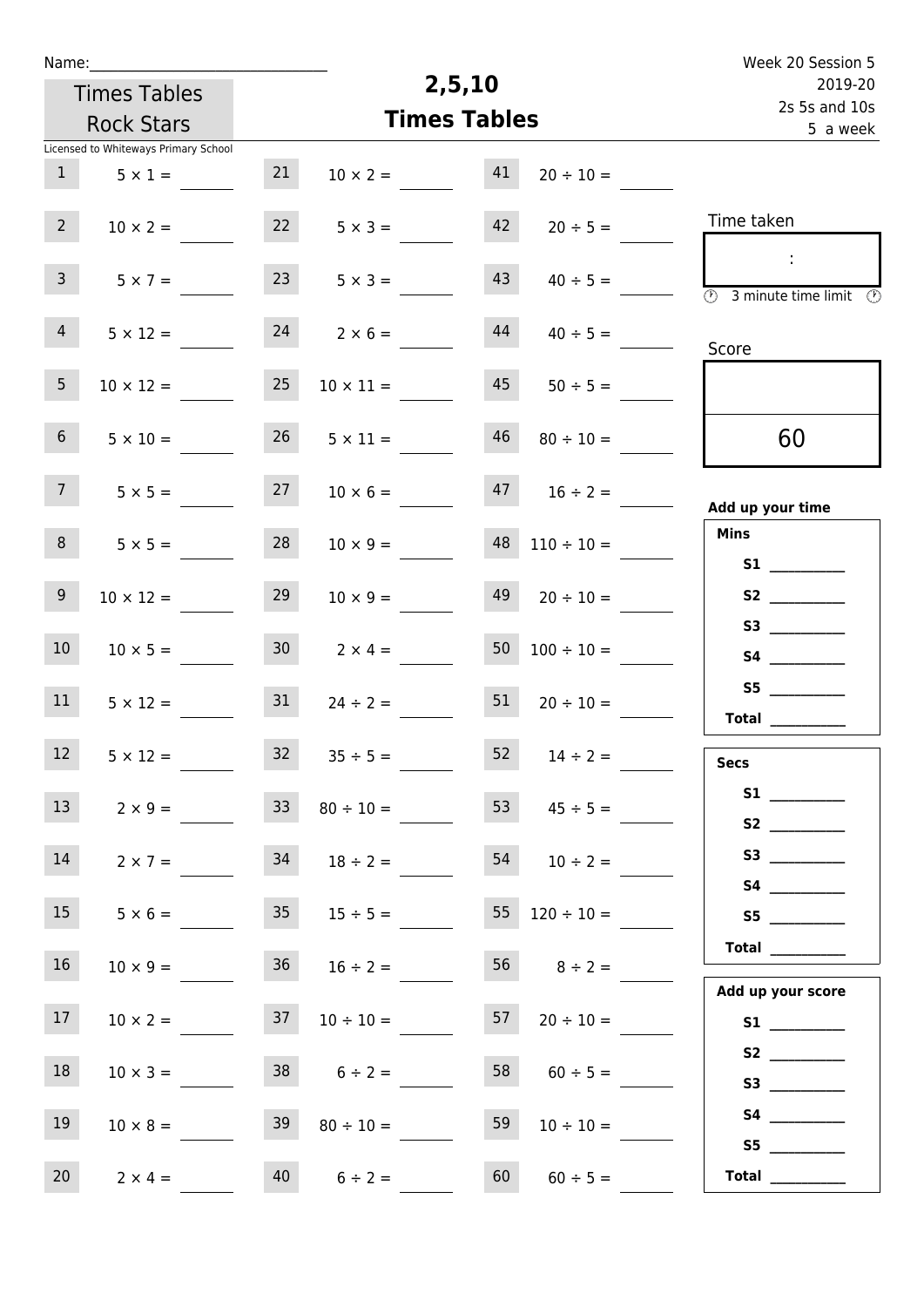| Name:           |                                      |                 |                       |                     |                       | Week 21 Session 1                                                |
|-----------------|--------------------------------------|-----------------|-----------------------|---------------------|-----------------------|------------------------------------------------------------------|
|                 | <b>Times Tables</b>                  |                 |                       | 2,5,10              |                       | 2019-20<br>2s 5s and 10s<br>5 a week                             |
|                 | <b>Rock Stars</b>                    |                 |                       | <b>Times Tables</b> |                       |                                                                  |
|                 | Licensed to Whiteways Primary School |                 |                       |                     |                       |                                                                  |
| $\mathbf{1}$    | $2 \times 7 =$                       | 21              | $10 \times 6 =$       | 41                  | $11 \times 2 =$       |                                                                  |
| $2^{\circ}$     | $5 \times 1 =$                       | 22              | $5 \times 2 =$        | 42                  | $8 \times 5 =$        | Time taken                                                       |
| 3 <sup>7</sup>  | $2 \times 6 =$                       | 23              | $10 \times 1 =$       | 43                  | $12 \times 5 =$       | $\overline{(\mathfrak{h})}$<br>3 minute time limit $\circled{0}$ |
| $\overline{4}$  | $2 \times 9 =$                       | 24              | $10 \times 3 =$       | 44                  | $7 \times 5 =$        | Score                                                            |
| 5 <sup>1</sup>  | $5 \times 8 =$                       | 25              | $5 \times 7 =$        | 45                  | $4 \times 5 =$        |                                                                  |
| 6 <sup>1</sup>  | $2 \times 11 =$                      | 26              | $2 \times 3 =$        | 46                  | $11 \times 5 =$       | 60                                                               |
| 7 <sup>7</sup>  | $5 \times 5 =$                       | 27              | $10 \times 3 =$       | 47                  | $12 \times 5 =$       | What's your rock status?                                         |
| 8               | $10 \times 7 =$                      | 28              | $5 \times 9 =$        | 48                  | $5 \times 5 =$        | <b>NANNABE</b>                                                   |
| 9 <sub>o</sub>  | $10 \times 6 =$                      | 29              | $10 \times 3 =$       | 49                  | $11 \times 10 =$      | < 18 correct in 3 mins                                           |
| 10 <sup>°</sup> | $2 \times 4 =$                       | 30 <sub>2</sub> | $5 \times 4 =$        | 50                  | $10 \times 2 =$       | <b>GARAGE ROCKER</b><br>18-19 correct in 3 mins                  |
| 11              | $10 \times 2 =$                      | 31              | $10 \times 10 =$      | 51                  | $9 \times 5 =$        | <b>BUSKRR</b><br>20-21 correct in 3 mins                         |
| 12              | $5 \times 5 =$                       |                 | $32 \t 10 \times 2 =$ |                     | $52 \t 2 \times 10 =$ | <b>4144EP</b><br>22-24 correct in 3 mins<br><b>UNSIGNED AGT</b>  |
| 13              | $10 \times 1 =$                      | 33              | $11 \times 5 =$       | 53                  | $9 \times 5 =$        | 25-29 correct in 3 mins                                          |
| 14              | $10 \times 1 =$                      | 34              | $2 \times 2 =$        | 54                  | $8 \times 10 =$       | <b>BREAKTHROUGH ARTI<del>S</del>T</b><br>30-35 correct in 3 mins |
| 15              | $2 \times 7 =$                       | 35              | $12 \times 5 =$       | 55                  | $1 \times 5 =$        | <b>SUPPORT AGT</b><br>36-44 correct in 3 mins                    |
| 16              | $2 \times 10 =$                      | 36 <sub>2</sub> | $8 \times 10 =$       | 56                  | $10 \times 5 =$       | HEADLINER<br>45-59 correct in 3 mins                             |
| 17              | $10 \times 3 =$                      | 37              | $7 \times 10 =$       | 57                  | $12 \times 5 =$       | <b>ROCK STAR</b><br>All correct in $\leq$ 3mins                  |
| 18              | $2 \times 1 =$                       | 38              | $6 \times 10 =$       | 58                  | $5 \times 5 =$        | ROCK LEGEND<br>All correct in $\leq 2$ min                       |
| 19              | $10 \times 3 =$                      | 39              | $5 \times 10 =$       | 59                  | $10 \times 2 =$       | <b>ROCK HERO</b><br>All correct in $\leq 1$ min                  |
| 20              | $2 \times 1 =$                       | 40              | $7 \times 2 =$        | 60                  | $9 \times 5 =$        | <b>TUARS TABLES</b><br>ROCK STARS                                |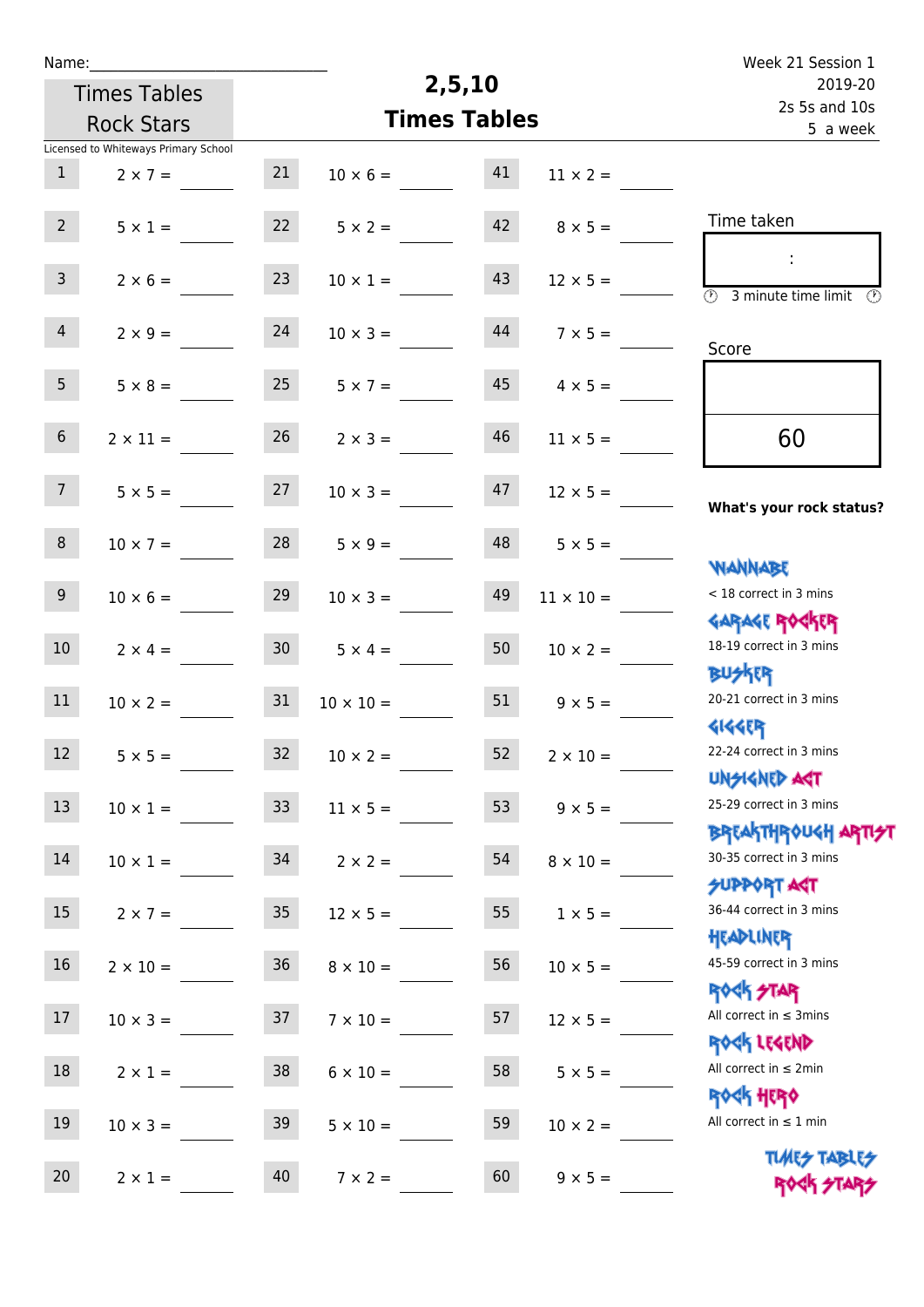| Name:          |                                      |                          |                  |                                        |                                                     |    |                                  | Week 21 Session 2                                                                         |  |
|----------------|--------------------------------------|--------------------------|------------------|----------------------------------------|-----------------------------------------------------|----|----------------------------------|-------------------------------------------------------------------------------------------|--|
|                | <b>Times Tables</b>                  |                          |                  |                                        | 2,5,10                                              |    |                                  | 2019-20                                                                                   |  |
|                | <b>Rock Stars</b>                    |                          |                  |                                        | <b>Times Tables</b>                                 |    | 2s 5s and 10s<br>5 a week        |                                                                                           |  |
|                | Licensed to Whiteways Primary School |                          |                  |                                        |                                                     |    |                                  |                                                                                           |  |
| $\mathbf 1$    | $10\,$<br>10                         | 13<br>$\overline{2}$     | $\boldsymbol{6}$ | 25<br>16<br>$\overline{2}$             | $37\,$<br>$\overline{\mathbf{4}}$<br>$\overline{2}$ | 49 | $\overline{2}$<br>10             | Time taken                                                                                |  |
| $\overline{2}$ | 110<br>10                            | 14<br>$10\,$             | 50               | 26<br>35<br>5                          | 38<br>$50\,$<br>$\sqrt{5}$                          | 50 | 2<br>4                           | $\overline{\circlearrowright}$<br>3 minute time limit<br>$\circled{r}$                    |  |
| $\mathsf{3}$   | 50<br>10                             | 15<br>$10\,$             | 30               | 27<br>$\overline{5}$<br>$20\,$         | 39<br>$20\,$<br>$\overline{2}$                      | 51 | $\overline{2}$<br>$\overline{2}$ | Score                                                                                     |  |
| $\overline{4}$ | $\overline{2}$<br>22                 | 16<br>$10\,$             | $20\,$           | 28<br>5<br>50                          | 40<br>$14\,$<br>$\overline{2}$                      | 52 | 25<br>5                          | 60                                                                                        |  |
| $\overline{5}$ | 30<br>10                             | 17<br>$10\,$             | 50               | 29<br>$\overline{2}$<br>$\overline{2}$ | 41<br>$\sqrt{6}$<br>$\overline{2}$                  | 53 | 6<br>$\overline{2}$              | What's your rock status?                                                                  |  |
| $6\phantom{1}$ | 120<br>10                            | 18<br>10 <sub>1</sub>    | 70               | 30<br>$14\,$<br>$\overline{2}$         | 42<br>$40\,$<br>$10\,$                              | 54 | 100<br>$10\,$                    | <b>WANNABE</b><br>< 18 correct in 3 mins<br>GARAGE RO<br>18-19 correct in 3 mins          |  |
| $\overline{7}$ | $\overline{2}$<br>2                  | 19<br>5                  | 40               | 31<br>70<br>$10\,$                     | 43<br>$\overline{4}$<br>$\overline{2}$              | 55 | 5<br>20                          | 外郎<br>TEL<br>20-21 correct in 3 mins<br><b>4144EP</b><br>22-24 correct in 3 mins          |  |
| $\,8\,$        | $\overline{2}$<br>6                  | $20\,$<br>$\overline{2}$ | $10\,$           | 32<br>$\overline{2}$<br>$18\,$         | 44<br>$10\,$<br>$10\,$                              | 56 | 5<br>10                          | <b>UNSIGNED AGT</b><br>25-29 correct in 3 mins<br><b>BREAKTHROUGH</b>                     |  |
| 9              | 5<br>60                              | 21<br>$\overline{2}$     | $\, 8$           | 33<br>10<br>60                         | 45<br>14<br>$\overline{2}$                          | 57 | 55<br>5                          | 30-35 correct in 3 mins<br><b>SUPPORT AGT</b><br>36-44 correct in 3 mins<br>HEADLINER     |  |
| $10$           | 50<br>10                             | 22                       | 10 110           | 34<br>12<br>$\overline{2}$             | 46<br>8<br>2                                        | 58 | 30<br>5                          | 45-59 correct in 3 mins<br><b>ROCK STAR</b><br>All correct in $\leq$ 3mins                |  |
| $11\,$         | $\overline{5}$<br>20                 | 23<br>10                 | $30\,$           | 35<br>120<br>10                        | 47<br>30 <sub>o</sub><br>$10\,$                     | 59 | 10<br>50                         | ROCK LEGEND<br>All correct in $\leq 2$ min<br>$\,$ 40 $\,$<br>All correct in $\leq 1$ min |  |
| 12             | 22<br>2                              | 24<br>$10\,$             | 80               | 36<br>100<br>10                        | 48<br>55<br>5                                       | 60 | 120<br>$10\,$                    |                                                                                           |  |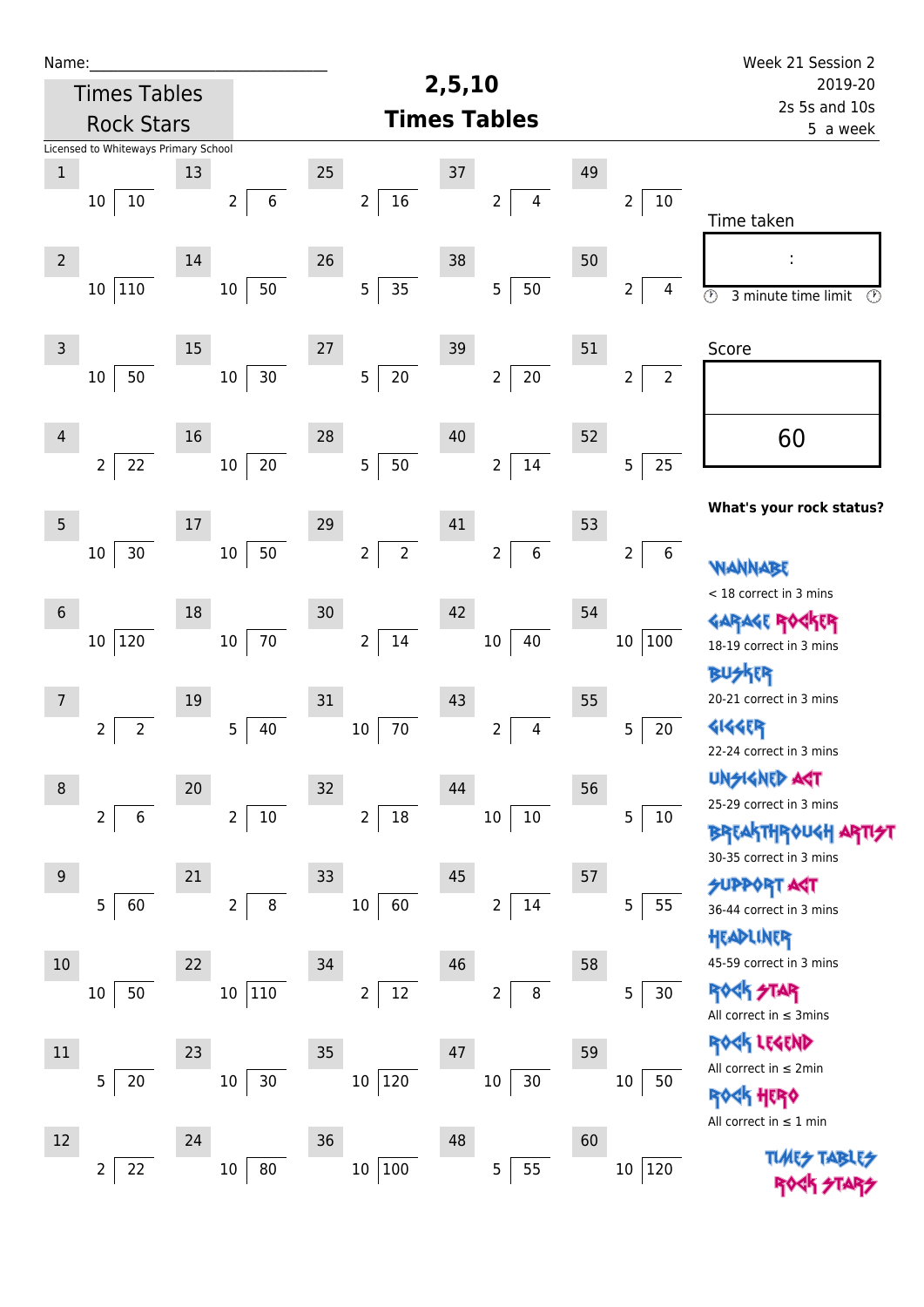| Name:                                           |                                            |                               |                                     |                                     |                                    | Week 21 Session 3                                                                       |  |
|-------------------------------------------------|--------------------------------------------|-------------------------------|-------------------------------------|-------------------------------------|------------------------------------|-----------------------------------------------------------------------------------------|--|
|                                                 | <b>Times Tables</b>                        |                               |                                     | 2,5,10                              |                                    | 2019-20<br>2s 5s and 10s                                                                |  |
|                                                 | <b>Rock Stars</b>                          |                               |                                     | <b>Times Tables</b>                 |                                    | 5 a week                                                                                |  |
| 10<br>$\mathbf{1}$<br>$\times$ 4                | Licensed to Whiteways Primary School<br>13 | 5<br>$\times$ 1               | $\overline{2}$<br>25<br>$\times$ 4  | 5<br>37<br>$\times$ 12              | 5<br>49<br>$\times$ 8              | Time taken                                                                              |  |
| $\overline{2}$<br>$\overline{2}$<br>$\times$ 10 | 14                                         | 5<br>$\times$ 9               | $\sqrt{5}$<br>26<br>$\times$ 5      | $\overline{2}$<br>38<br>$\times$ 12 | 5<br>50<br>$\times$ 1              | $\circled{r}$<br>3 minute time limit<br>⊕                                               |  |
| 5<br>$\overline{3}$<br>$\times$ 10              | 15                                         | 5<br>$\times$ 4               | 5<br>27<br>$\times$ 3               | 5<br>39<br>$\times$ 3               | 10<br>51<br>$\times 2$             | Score                                                                                   |  |
| 10<br>$\overline{4}$<br>$\times$ 2              | 16                                         | 5<br>$\times$ 9               | $\overline{2}$<br>28<br>$\times$ 11 | 2<br>40<br>$\times$ 5               | 5<br>52<br>$\times 8$              | 60                                                                                      |  |
| $\overline{2}$<br>5<br>$\times$ 5               | 17                                         | $\overline{2}$<br>$\times 8$  | 10<br>29<br>$\times 2$              | 10<br>41<br>$\times$ 12             | $\overline{2}$<br>53<br>$\times 8$ | What's your rock status?<br><b>NANNABE</b>                                              |  |
| $6\phantom{1}6$<br>$\times$ 11                  | 5<br>18                                    | 5<br>$\times$ 5               | 5<br>30<br>$\times$ 12              | 5<br>42<br>$\times$ 12              | $\overline{2}$<br>54<br>$\times 8$ | < 18 correct in 3 mins<br><b>GARAGE RO</b><br>18-19 correct in 3 mins                   |  |
| 10<br>$\overline{7}$<br>$\times 8$              | 19                                         | $\overline{2}$<br>$\times$ 5  | $\overline{2}$<br>31<br>$\times$ 1  | 5<br>43<br>$\times$ 11              | $\overline{2}$<br>55<br>$\times 2$ | <b>BUSKER</b><br>20-21 correct in 3 mins<br><b>4144EP</b><br>22-24 correct in 3 mins    |  |
| $\boldsymbol{8}$<br>$\times$ 5                  | $\overline{\mathbf{c}}$<br>20              | $\overline{2}$<br>$\times$ 11 | 2<br>32<br>$\times$ 10              | 2<br>44<br>$\times$ 11              | $\overline{2}$<br>56<br>$\times$ 2 | <b>UNSIGNED AGT</b><br>25-29 correct in 3 mins<br>BREAKTHRÓUGH ARTI <del>S</del> T      |  |
| $10\,$<br>$9$<br>$\times 2$                     | 21                                         | $10\,$<br>$\times$ 3          | $10\,$<br>33<br>$\times$ 6          | 5<br>45<br>$\times$ 5               | $\mathbf 2$<br>57<br>$\times$ 9    | 30-35 correct in 3 mins<br><b>SUPPORT AGT</b><br>36-44 correct in 3 mins                |  |
| 10<br>$10\,$<br>$\times$ 11                     | 22                                         | $\overline{2}$<br>$\times$ 6  | 5<br>34<br>$\times$ 2               | 5<br>46<br>$\times$ 8               | $10\,$<br>58<br>$\times$ 1         | HEADLINER<br>45-59 correct in 3 mins<br><b>ROCK STAR</b><br>All correct in $\leq$ 3mins |  |
| $10\,$<br>11<br>$\times$ 12                     | 23                                         | 5<br>$\times$ 3               | $10\,$<br>35<br>$\times$ 5          | 5<br>47<br>$\times$ 9               | 5<br>59<br>$\times$ 9              | ROCK LEGEND<br>All correct in $\leq 2$ min<br>ROCK HERO                                 |  |
| 12<br>$\times$ 2                                | $\overline{\mathbf{c}}$<br>24              | $\sqrt{5}$<br>$\times$ 9      | $\overline{5}$<br>36<br>$\times$ 3  | 10<br>48<br>$\times$ 1              | 5<br>60<br>$\times$ 2              | All correct in $\leq 1$ min<br><b>TUARS TABLES</b><br>ROCK STARS                        |  |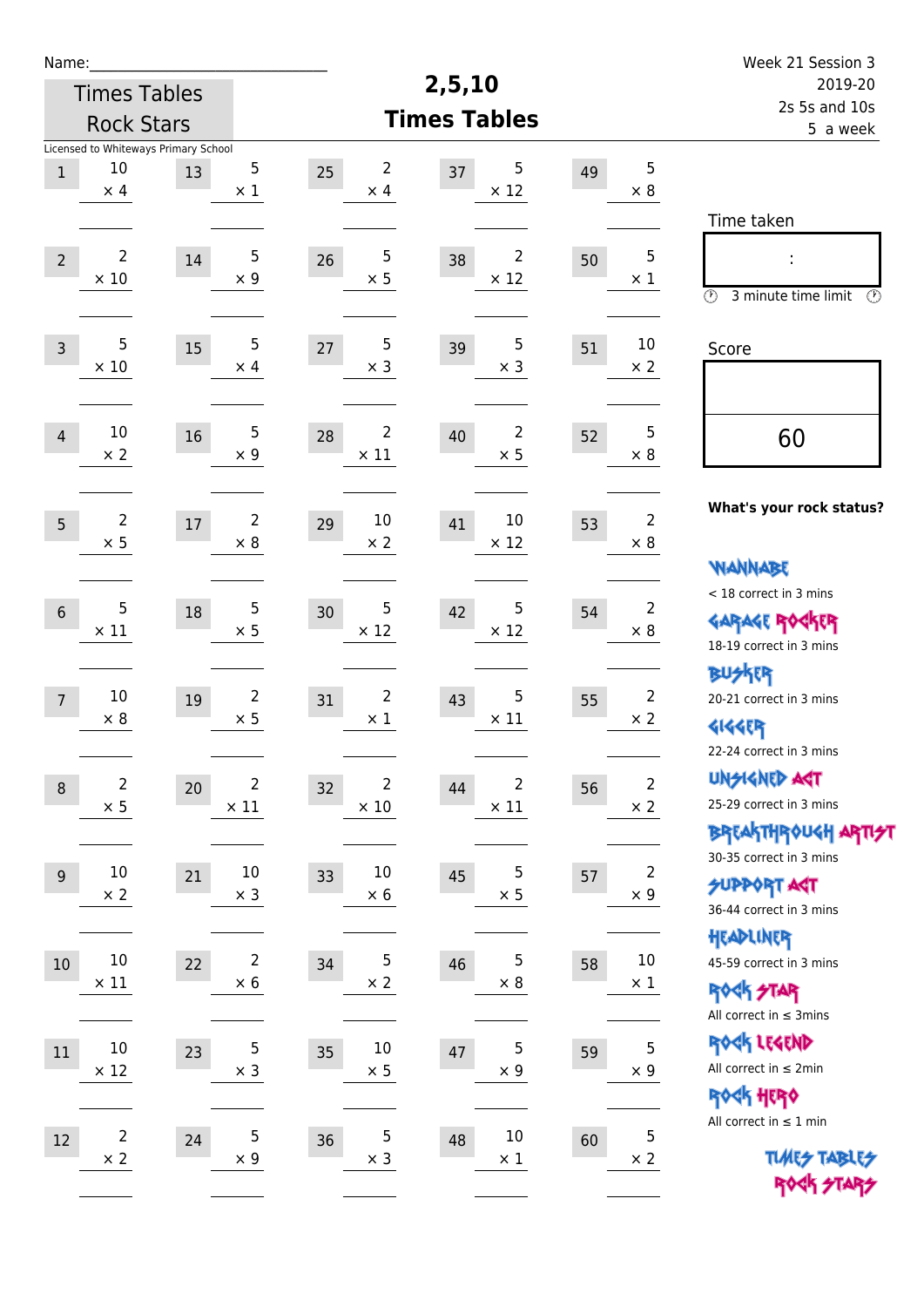| Name:                                    |                                      |                 |                                |                                      |                    | Week 21 Session 4                                                |
|------------------------------------------|--------------------------------------|-----------------|--------------------------------|--------------------------------------|--------------------|------------------------------------------------------------------|
| <b>Times Tables</b><br><b>Rock Stars</b> |                                      |                 | 2,5,10                         | 2019-20<br>2s 5s and 10s<br>5 a week |                    |                                                                  |
|                                          |                                      |                 | <b>Times Tables</b>            |                                      |                    |                                                                  |
|                                          | Licensed to Whiteways Primary School |                 |                                |                                      |                    |                                                                  |
| $\mathbf{1}$                             | $6 \div 2 =$                         | 21              | $40 \div 5 =$                  | 41                                   | $40 \div 10 =$     |                                                                  |
| $2^{\circ}$                              | $30 \div 5 =$                        | 22              | $12 \div 2 =$                  | 42                                   | $20 \div 2 =$      | Time taken                                                       |
| 3 <sup>7</sup>                           | $15 \div 5 =$                        | 23              | $35 \div 5 =$                  | 43                                   | $4 \div 2 =$       | ÷<br>$\overline{\odot}$<br>3 minute time limit<br>$\mathcal{O}$  |
| $\overline{4}$                           | $2 \div 2 =$                         | 24              | $22 \div 2 =$                  | 44                                   | $45 \div 5 =$      | Score                                                            |
| 5 <sub>1</sub>                           | $40 \div 5 =$                        | 25              | $30 \div 10 =$                 | 45                                   | $20 \div 10 =$     |                                                                  |
| $6\,$                                    | $110 \div 10 =$                      | 26              | $20 \div 2 =$                  | 46                                   | $22 \div 2 =$      | 60                                                               |
| 7 <sup>7</sup>                           | $80 \div 10 =$                       | 27              | $55 \div 5 =$                  | 47                                   | $5 \div 5 =$       | What's your rock status?                                         |
| 8                                        | $10 \div 2 =$                        | 28              | $18 \div 2 =$                  | 48                                   | $80 \div 10 =$     |                                                                  |
| $9\,$                                    | $100 \div 10 =$                      | 29              | $20 \div 5 =$                  | 49                                   | $15 \div 5 =$      | <b>YIANNABE</b><br>< 18 correct in 3 mins                        |
| 10                                       | $25 \div 5 =$                        | 30 <sub>o</sub> | $40 \div 10 =$                 | 50                                   | $10 \div 5 =$      | <b>GARAGE ROGKER</b><br>18-19 correct in 3 mins                  |
| 11                                       | $25 \div 5 =$                        | 31              | $80 \div 10 =$                 | 51                                   | $120 \div 10 =$    | <b>BUSKER</b><br>20-21 correct in 3 mins                         |
| 12                                       | $20 \div 5 =$                        | 32              | $12 \div 2 =$                  | 52                                   | $5 \div 5 =$       | <b>4144EP</b><br>22-24 correct in 3 mins<br><b>UNSIGNED AGT</b>  |
| 13                                       | $50 \div 5 =$                        | 33              | $10 \div 10 =$                 |                                      | $53 \t 5 \div 5 =$ | 25-29 correct in 3 mins                                          |
| 14                                       |                                      |                 | $60 \div 5 =$ 34 $20 \div 2 =$ | 54                                   | $40 \div 10 =$     | <b>BREAKTHROUGH ARTI<del>S</del>T</b><br>30-35 correct in 3 mins |
| $15\phantom{.0}$                         | $80 \div 10 =$                       | 35 <sub>1</sub> | $120 \div 10 =$                | 55                                   | $50 \div 5 =$      | <b>SUPPORT AGT</b><br>36-44 correct in 3 mins                    |
| 16 <sup>1</sup>                          | $10 \div 2 =$                        | 36              | $30 \div 10 =$                 | 56                                   | $30 \div 5 =$      | HEADLINER<br>45-59 correct in 3 mins                             |
| 17                                       | $55 \div 5 =$                        | 37              | $10 \div 10 =$                 | 57                                   | $12 \div 2 =$      | <b>ROCK STAR</b><br>All correct in $\leq$ 3mins                  |
| 18                                       | $40 \div 10 =$                       | 38              | $20 \div 2 =$                  | 58                                   | $50 \div 5 =$      | ROCK LEGEND<br>All correct in $\leq 2$ min                       |
| 19                                       | $6 \div 2 =$                         | 39              | $18 \div 2 =$                  | 59                                   | $35 \div 5 =$      | <b>ROCK HERO</b><br>All correct in $\leq 1$ min                  |
| 20                                       | $60 \div 5 =$                        | 40              | $15 \div 5 =$                  | 60                                   | $60 \div 5 =$      | <b>TUARS TABLES</b><br>ROCK STARS                                |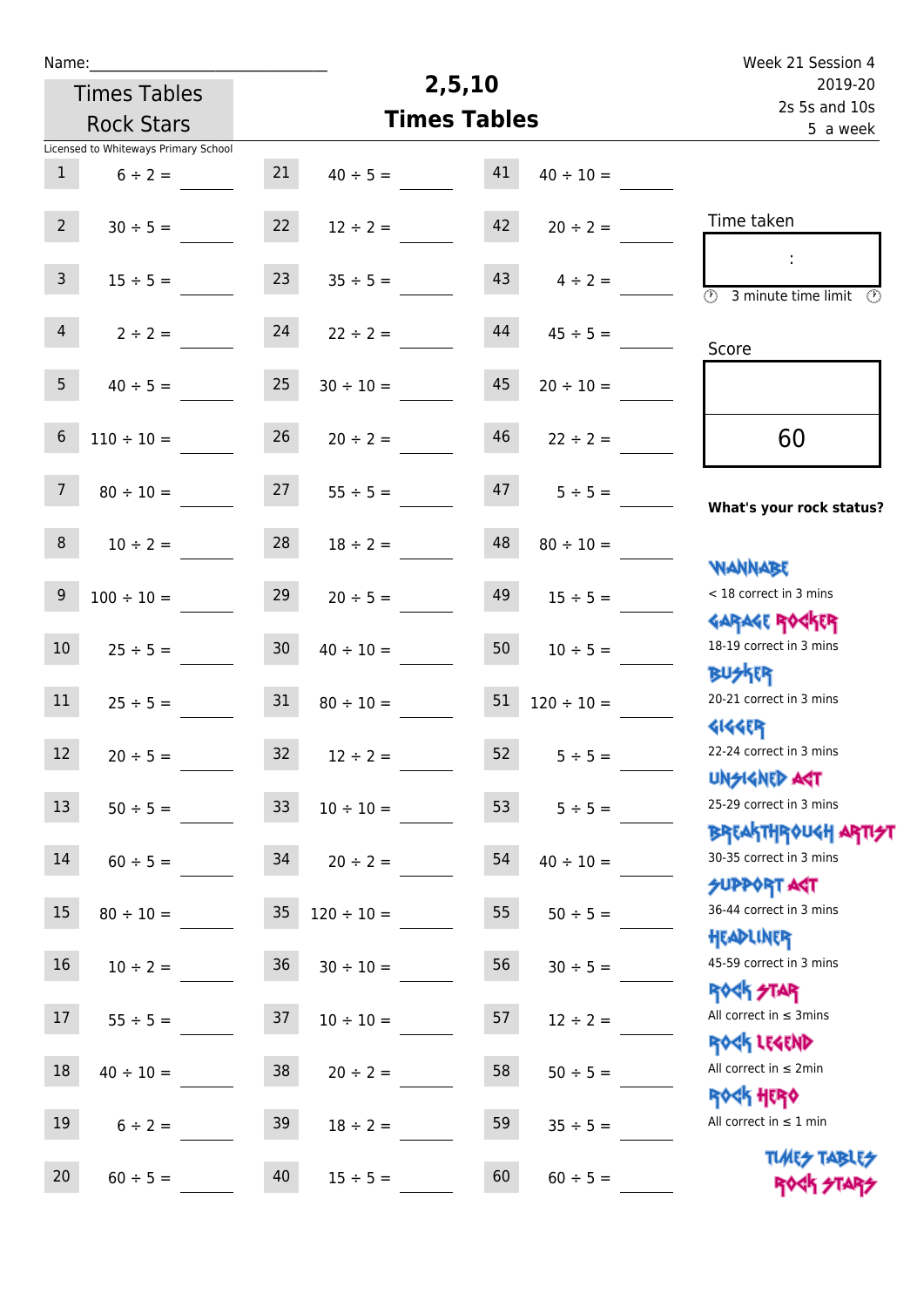| Name:                                |                                  | 2,5,10                    |                      | Week 21 Session 5                                                                                    |
|--------------------------------------|----------------------------------|---------------------------|----------------------|------------------------------------------------------------------------------------------------------|
| <b>Times Tables</b>                  |                                  | 2019-20                   |                      |                                                                                                      |
| <b>Rock Stars</b>                    | <b>Times Tables</b>              | 2s 5s and 10s<br>5 a week |                      |                                                                                                      |
| Licensed to Whiteways Primary School |                                  |                           |                      |                                                                                                      |
| 1<br>$10 \times 9 =$                 | 21                               | 41<br>$5 \times 11 =$     | $6 \div 2 =$         |                                                                                                      |
| $2^{\circ}$<br>$5 \times 8 =$        | 22                               | 42<br>$2 \times 12 =$     | $20 \div 2 =$        | Time taken                                                                                           |
| 3 <sup>7</sup><br>$5 \times 4 =$     | 23                               | 43<br>$10 \times 7 =$     | $30 \div 10 =$       | $\langle 1 \rangle$<br>$\overline{\textcircled{1}}$ 3 minute time limit $\overline{\textcircled{1}}$ |
| 4<br>$10 \times 8 =$                 | 24                               | 44<br>$2 \times 7 =$      | $100 \div 10 =$      | Score                                                                                                |
| 5 <sub>1</sub><br>$2 \times 11 =$    | 25                               | 45<br>$2 \times 4 =$      | $50 \div 5 =$        |                                                                                                      |
| 6 <sup>1</sup><br>$2 \times 2 =$     | 26                               | $2 \times 3 =$            | $46$ $30 \div 5 =$   | 60                                                                                                   |
| 7 <sup>7</sup><br>$2 \times 10 =$    | 27                               | 47<br>$5 \times 5 =$      | $30 \div 10 =$       | Add up your time                                                                                     |
| 8<br>$5 \times 12 =$                 | 28                               | 48<br>$10 \times 7 =$     | $70 \div 10 =$       | <b>Mins</b>                                                                                          |
| 9 <sub>o</sub><br>$2 \times 1 =$     | 29                               | 49<br>$5 \times 3 =$      | $40 \div 5 =$        | S2                                                                                                   |
| 10 <sup>°</sup><br>$10 \times 2 =$   | 30 <sup>1</sup>                  | 50<br>$5 \times 9 =$      | $16 \div 2 =$        |                                                                                                      |
| 11<br>$5 \times 8 =$                 | 31                               | 51<br>$40 \div 5 =$       | $10 \div 2 =$        | Total $\_\_$                                                                                         |
| 12<br>$2 \times 5 =$                 | 32<br>$90 \div 10 =$             |                           | $52 \t22 \div 2 =$   | <b>Secs</b>                                                                                          |
| 13<br>$2 \times 9 =$                 | 33                               | $55 \div 5 =$             | $110 \div 10 =$      | S2                                                                                                   |
| 14<br>$5 \times 4 =$                 | $34 \t 16 \div 2 =$              |                           | $54$ $55 \div 5 =$   | S3                                                                                                   |
| 15                                   | $10 \times 8 = 35$ $35 \div 5 =$ |                           | $55 \t 90 \div 10 =$ | S5                                                                                                   |
| 16<br>$2 \times 10 =$                | $36 \t100 \div 10 =$             |                           | $56 \t 15 \div 5 =$  | Total<br>Add up your score                                                                           |
| 17 <sup>7</sup><br>$2 \times 1 =$    | $37 \t 50 \div 10 =$             |                           | $57 \t16 \div 2 =$   |                                                                                                      |
| 18<br>$2 \times 3 =$                 | $38$ $5 \div 5 =$                | 58                        | $10 \div 10 =$       | S3                                                                                                   |
| 19<br>$5 \times 4 =$                 | 39                               | $15 \div 5 =$             | 59<br>$5 \div 5 =$   | S5                                                                                                   |
| 20<br>$5 \times 4 =$                 | 40<br>$10 \div 2 =$              |                           | 60<br>$4 \div 2 =$   | Total $\_\_$                                                                                         |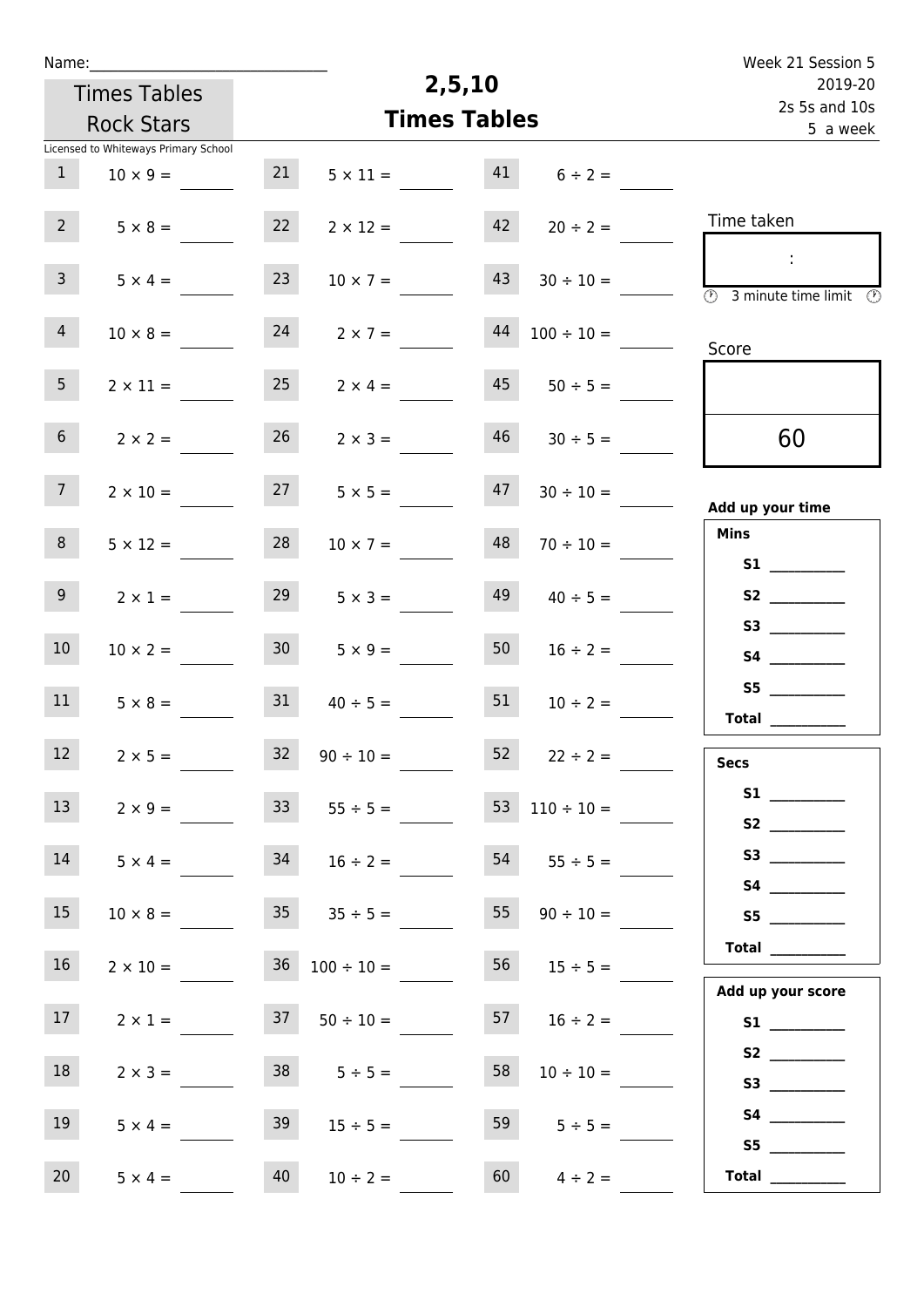| Name:                                    |                                      |                 |                       | 2,5,10                   |                 | Week 22 Session 1                                                                      |
|------------------------------------------|--------------------------------------|-----------------|-----------------------|--------------------------|-----------------|----------------------------------------------------------------------------------------|
| <b>Times Tables</b><br><b>Rock Stars</b> |                                      |                 |                       | 2019-20<br>2s 5s and 10s |                 |                                                                                        |
|                                          |                                      |                 | <b>Times Tables</b>   |                          | 5 a week        |                                                                                        |
|                                          | Licensed to Whiteways Primary School |                 |                       |                          |                 |                                                                                        |
| $\mathbf{1}$                             | $5 \times 2 =$                       | 21              | $2 \times 1 =$        | 41                       | $8 \times 10 =$ |                                                                                        |
| 2 <sup>7</sup>                           | $10 \times 9 =$                      | 22              | $10 \times 2 =$       | 42                       | $3 \times 10 =$ | Time taken                                                                             |
| 3 <sup>7</sup>                           | $10 \times 4 =$                      | 23              | $10 \times 12 =$      | 43                       | $9 \times 5 =$  | $\overline{(\mathcal{V})}$<br>3 minute time limit<br>$\odot$                           |
| $\overline{4}$                           | $2 \times 9 =$                       | 24              | $2 \times 11 =$       | 44                       | $4 \times 2 =$  | Score                                                                                  |
| 5 <sub>1</sub>                           | $5 \times 7 =$                       | 25              | $10 \times 12 =$      | 45                       | $11 \times 2 =$ |                                                                                        |
| 6 <sup>1</sup>                           | $2 \times 2 =$                       | 26              | $2 \times 1 =$        | 46                       | $3 \times 5 =$  | 60                                                                                     |
| 7 <sup>7</sup>                           | $5 \times 2 =$                       | 27              | $5 \times 3 =$        | 47                       | $10 \times 5 =$ | What's your rock status?                                                               |
| 8                                        | $2 \times 6 =$                       | 28              | $10 \times 8 =$       | 48                       | $9 \times 10 =$ |                                                                                        |
| 9 <sub>o</sub>                           | $5 \times 3 =$                       | 29              | $2 \times 7 =$        | 49                       | $3 \times 5 =$  | <b>NANNABE</b><br>< 18 correct in 3 mins                                               |
| 10                                       | $10 \times 10 =$                     | 30 <sub>o</sub> | $2 \times 12 =$       | 50                       | $7 \times 2 =$  | <b>GARAGE ROGKER</b><br>18-19 correct in 3 mins<br><b>BUSKRR</b>                       |
| 11                                       | $10 \times 3 =$                      | 31              | $7 \times 2 =$        | 51                       | $4 \times 2 =$  | 20-21 correct in 3 mins<br><b>4144EP</b>                                               |
| 12                                       | $2 \times 8 =$                       |                 | $32 \t 1 \times 10 =$ | 52                       | $3 \times 10 =$ | 22-24 correct in 3 mins<br><b>UNSIGNED AST</b>                                         |
| 13                                       | $2 \times 10 =$                      | 33 <sup>°</sup> | $12 \times 10 =$      | 53                       | $9 \times 2 =$  | 25-29 correct in 3 mins                                                                |
| 14                                       | $5 \times 1 =$                       | 34              | $3 \times 5 =$        | 54                       | $4 \times 2 =$  | <b>BREAKTHROUGH ARTI<del>S</del>T</b><br>30-35 correct in 3 mins<br><b>SUPPORT AGT</b> |
| 15                                       | $5 \times 4 =$                       | 35 <sub>1</sub> | $8 \times 10 =$       | 55                       | $2 \times 10 =$ | 36-44 correct in 3 mins<br>HEADLINER                                                   |
| 16                                       | $2 \times 12 =$                      | 36 <sub>1</sub> | $11 \times 2 =$       | 56                       | $1 \times 10 =$ | 45-59 correct in 3 mins<br><b>ROCK STAR</b>                                            |
| 17                                       | $10 \times 3 =$                      | 37              | $5 \times 10 =$       | 57                       | $4 \times 2 =$  | All correct in $\leq$ 3mins<br>ROCK LEGEND                                             |
| 18                                       | $2 \times 5 =$                       | 38              | $7 \times 2 =$        | 58                       | $8 \times 10 =$ | All correct in $\leq 2$ min<br>ROCK HERO                                               |
| 19                                       | $10 \times 1 =$                      | 39              | $7 \times 10 =$       | 59                       | $1 \times 2 =$  | All correct in $\leq 1$ min                                                            |
| 20                                       | $2 \times 2 =$                       | 40              | $2 \times 2 =$        | 60                       | $4 \times 10 =$ | <b>TUARS TABLES</b><br>ROCK STARS                                                      |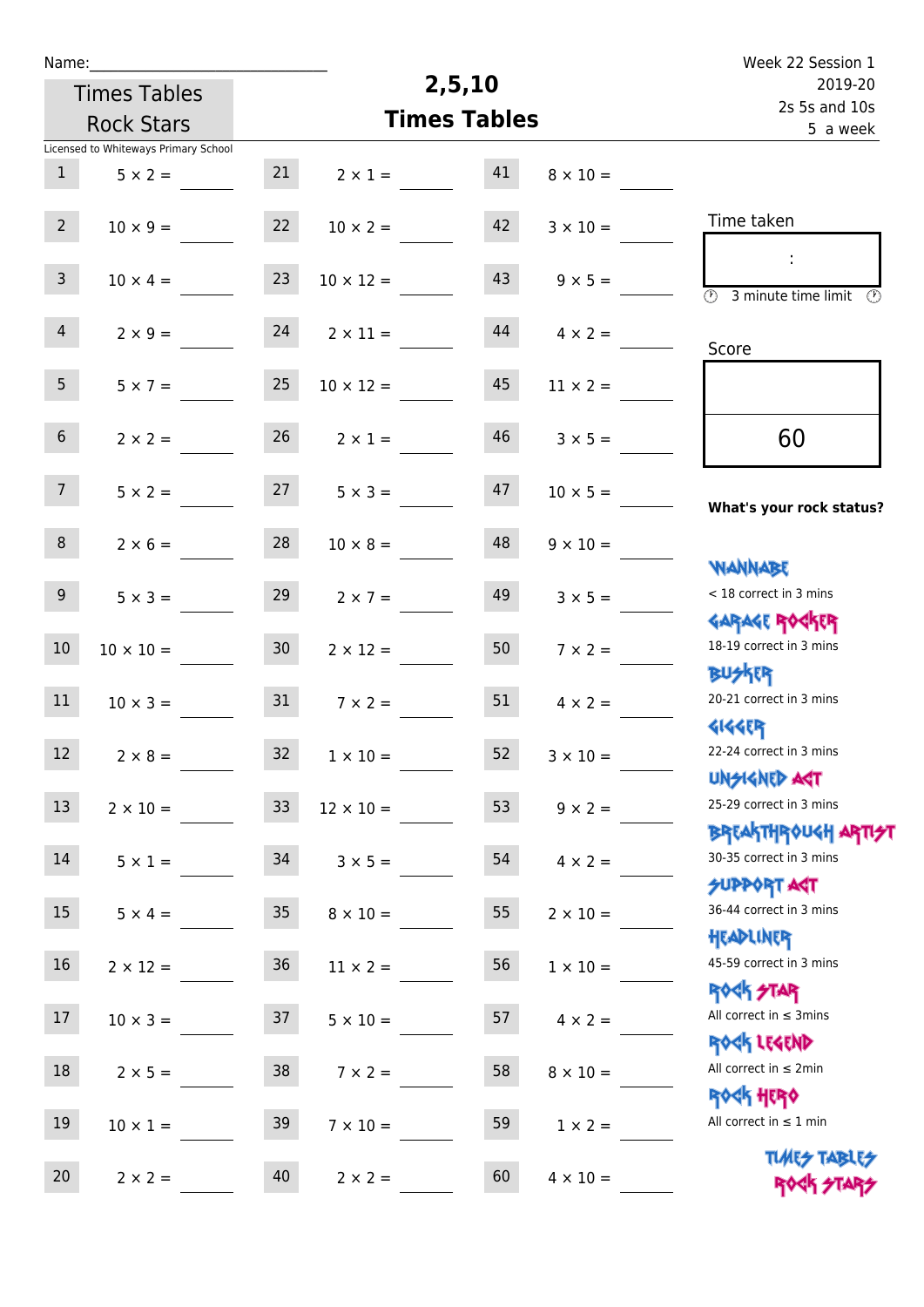| Name:               |                                      |        |                          |                          |                      |    |                           | Week 22 Session 2                                          |  |
|---------------------|--------------------------------------|--------|--------------------------|--------------------------|----------------------|----|---------------------------|------------------------------------------------------------|--|
| <b>Times Tables</b> |                                      |        |                          | 2,5,10                   | 2019-20              |    |                           |                                                            |  |
| <b>Rock Stars</b>   |                                      |        |                          |                          | <b>Times Tables</b>  |    | 2s 5s and 10s<br>5 a week |                                                            |  |
|                     | Licensed to Whiteways Primary School |        |                          |                          |                      |    |                           |                                                            |  |
| $\mathbf 1$         |                                      | 13     |                          | 25                       | $37\,$               | 49 |                           |                                                            |  |
|                     | $\overline{2}$<br>6                  |        | 5 <sub>5</sub><br>50     | $\overline{5}$<br>20     | 24<br>$\overline{2}$ |    | 55<br>5                   |                                                            |  |
|                     |                                      |        |                          |                          |                      |    |                           | Time taken                                                 |  |
| $\overline{2}$      |                                      | 14     |                          | 26                       | 38                   | 50 |                           |                                                            |  |
|                     | $\overline{2}$<br>12                 |        | $10\,$<br>$\overline{2}$ | $10\,$<br>10             | 40<br>$10\,$         |    | 5<br>40                   | $\overline{\odot}$<br>3 minute time limit<br>$\circled{r}$ |  |
|                     |                                      |        |                          |                          |                      |    |                           |                                                            |  |
| $\mathsf 3$         |                                      | 15     |                          | 27                       | 39                   | 51 |                           | Score                                                      |  |
|                     | $12\,$<br>$\overline{2}$             |        | $20$<br>$\overline{2}$   | 40<br>$10\,$             | 25<br>$\overline{5}$ |    | $10\,$<br>$10\,$          |                                                            |  |
|                     |                                      |        |                          |                          |                      |    |                           |                                                            |  |
| $\overline{4}$      |                                      | 16     |                          | 28                       | 40                   | 52 |                           | 60                                                         |  |
|                     | 24<br>$\overline{2}$                 |        | 12<br>$\overline{2}$     | $10\,$<br>$\overline{2}$ | 110<br>$10\,$        |    | 60<br>$10\,$              |                                                            |  |
|                     |                                      |        |                          |                          |                      |    |                           |                                                            |  |
| $\overline{5}$      |                                      | $17\,$ |                          | 29                       | 41                   | 53 |                           | What's your rock status?                                   |  |
|                     | 110<br>10                            |        | 80<br>$10\,$             | 90<br>10                 | 14<br>$\overline{2}$ |    | 120<br>10                 |                                                            |  |
|                     |                                      |        |                          |                          |                      |    |                           | WANNABE<br>< 18 correct in 3 mins                          |  |
| $6\phantom{1}$      |                                      | 18     |                          | 30                       | 42                   | 54 |                           | GARAGE RO                                                  |  |
|                     | $\overline{2}$<br>14                 |        | 20<br>10 <sub>1</sub>    | $25\,$<br>5              | $10\,$<br>5          |    | 25<br>5                   | 18-19 correct in 3 mins                                    |  |
|                     |                                      |        |                          |                          |                      |    |                           | BUSKER                                                     |  |
| $\overline{7}$      |                                      | 19     |                          | 31                       | 43                   | 55 |                           | 20-21 correct in 3 mins                                    |  |
|                     | 16<br>2                              |        | 120<br>$10\,$            | 40<br>$10\,$             | 35<br>5              |    | 25<br>5                   | <b>4144EP</b>                                              |  |
|                     |                                      |        |                          |                          |                      |    |                           | 22-24 correct in 3 mins                                    |  |
| 8                   |                                      | 20     |                          | 32                       | 44                   | 56 |                           | <b>UNSIGNED AGT</b>                                        |  |
|                     | $10\,$<br>10                         |        | $10\,$<br>$10\,$         | $\overline{2}$<br>4      | 80<br>$10\,$         |    | 2<br>16                   | 25-29 correct in 3 mins                                    |  |
|                     |                                      |        |                          |                          |                      |    |                           | <b>BREAKTHROUGH</b>                                        |  |
| 9                   |                                      | 21     |                          | 33                       | 45                   | 57 |                           | 30-35 correct in 3 mins                                    |  |
|                     | 5<br>$30$                            |        | 10 <sup>°</sup><br>40    | 5<br>$10\,$              | $10\,$<br>30         |    | 5<br>55                   | <b>SUPPORT AGT</b><br>36-44 correct in 3 mins              |  |
|                     |                                      |        |                          |                          |                      |    |                           | HEADLINER                                                  |  |
| $10$                |                                      | 22     |                          | 34                       | 46                   | 58 |                           | 45-59 correct in 3 mins                                    |  |
|                     | 90<br>10                             |        | 20<br>2 <sup>1</sup>     | $18\,$<br>$\overline{c}$ | 100<br>$10\,$        |    | $10\,$<br>80              | <b>ROCK STAR</b>                                           |  |
|                     |                                      |        |                          |                          |                      |    |                           | All correct in $\leq$ 3mins                                |  |
| $11\,$              |                                      | 23     |                          | 35                       | 47                   | 59 |                           | ROCK LEGEND                                                |  |
|                     | 5<br>30                              |        | 70<br>10                 | 30<br>$10\,$             | $15\,$<br>5          |    | 5<br>20                   | All correct in $\leq 2$ min                                |  |
|                     |                                      |        |                          |                          |                      |    |                           | HERQ                                                       |  |
| 12                  |                                      | 24     |                          | 36                       | 48                   | 60 |                           | All correct in $\leq 1$ min                                |  |
|                     | 15<br>5                              |        | $10\,$<br>90             | $10\,$<br>$\overline{2}$ | $70\,$<br>$10\,$     |    | 12<br>2                   | <b>TLARS</b>                                               |  |
|                     |                                      |        |                          |                          |                      |    |                           |                                                            |  |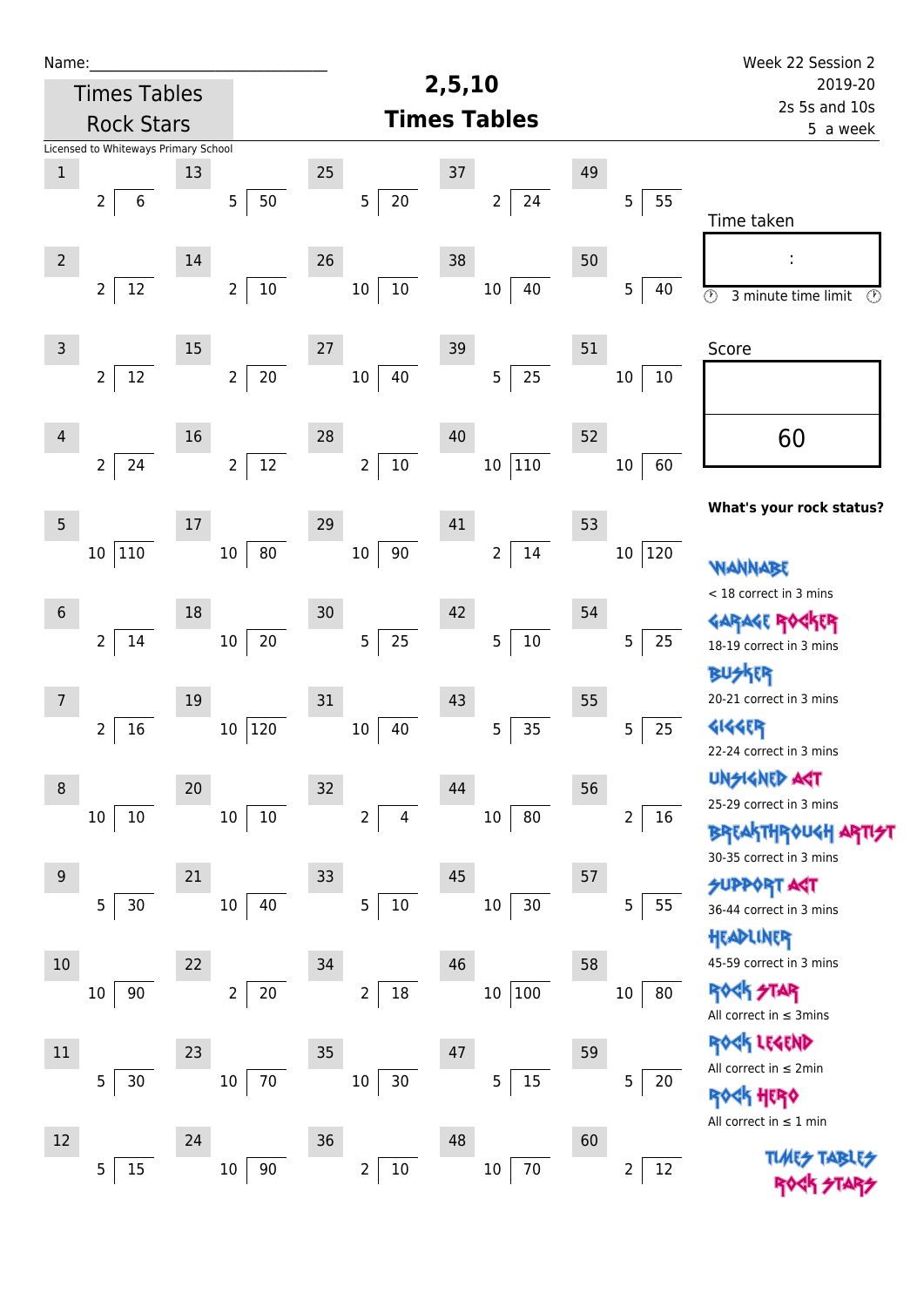| Name:               |                                                         |    |                               |                                     |                                     |                          | Week 22 Session 3                                                                                      |
|---------------------|---------------------------------------------------------|----|-------------------------------|-------------------------------------|-------------------------------------|--------------------------|--------------------------------------------------------------------------------------------------------|
| <b>Times Tables</b> |                                                         |    |                               |                                     | 2,5,10                              | 2019-20<br>2s 5s and 10s |                                                                                                        |
| <b>Rock Stars</b>   |                                                         |    |                               |                                     | <b>Times Tables</b>                 | 5 a week                 |                                                                                                        |
| $\mathbf 1$         | Licensed to Whiteways Primary School<br>2<br>$\times$ 9 | 13 | $\overline{2}$<br>$\times$ 12 | $\overline{2}$<br>25<br>$\times$ 11 | 5<br>37<br>$\times 2$               | 49<br>$\times$ 10        | 10<br>Time taken                                                                                       |
| $\overline{2}$      | 10<br>$\times 10$                                       | 14 | $\overline{2}$<br>$\times$ 4  | $\overline{2}$<br>26<br>$\times$ 5  | 10<br>38<br>$\times$ 12             | 50<br>$\times 8$         | 10<br>$\circled{r}$<br>3 minute time limit<br>⊕                                                        |
| $\overline{3}$      | 10<br>$\times 8$                                        | 15 | $\overline{2}$<br>$\times 2$  | 5<br>27<br>$\times$ 12              | 2<br>39<br>$\times$ 9               | 51<br>$\times$ 4         | 5<br>Score                                                                                             |
| $\overline{4}$      | 10<br>$\times 6$                                        | 16 | $\overline{2}$<br>$\times$ 5  | 5<br>28<br>$\times$ 1               | 10<br>40<br>$\times$ 11             | 52<br>$\times$ 12        | 5<br>60                                                                                                |
| 5                   | 10<br>$\times$ 5                                        | 17 | $\overline{2}$<br>$\times 1$  | $\overline{2}$<br>29<br>$\times 8$  | 5<br>41<br>$\times$ 10              | 53<br>$\times 6$         | What's your rock status?<br>5<br><b>NANNABE</b>                                                        |
| $6\,$               | $\overline{2}$<br>$\times 8$                            | 18 | 10<br>$\times$ 5              | $\overline{2}$<br>30<br>$\times 10$ | 2<br>42<br>$\times 8$               | 54<br>$\times 8$         | < 18 correct in 3 mins<br>$\overline{2}$<br><b>GARAGE RO</b><br>18-19 correct in 3 mins                |
| $\overline{7}$      | $\overline{2}$<br>$\times$ 7                            | 19 | $\overline{5}$<br>$\times$ 12 | 5<br>31<br>$\times$ 11              | $\overline{2}$<br>43<br>$\times$ 11 | 55<br>$\times$ 12        | <b>BUSKER</b><br>$\overline{2}$<br>20-21 correct in 3 mins<br><b>4144EP</b><br>22-24 correct in 3 mins |
| $\boldsymbol{8}$    | $10\,$<br>$\times$ 4                                    | 20 | $\overline{2}$<br>$\times 9$  | 2<br>32<br>$\times$ 11              | 5<br>44<br>$\times$ 12              | 56<br>$\times$ 8         | <b>UNSIGNED AGT</b><br>5<br>25-29 correct in 3 mins<br>BREAKTHRÓUGH ARTI <del>S</del> T                |
| $9$                 | $10\,$<br>$\times$ 1                                    | 21 | $\overline{2}$<br>$\times$ 4  | $\overline{2}$<br>33<br>$\times$ 12 | $\overline{2}$<br>45<br>$\times$ 11 | 57<br>$\times$ 8         | 30-35 correct in 3 mins<br>$\overline{2}$<br><b>SUPPORT AGT</b><br>36-44 correct in 3 mins             |
| $10\,$              | 10<br>$\times$ 4                                        | 22 | 5<br>$\times$ 10              | $\overline{2}$<br>34<br>$\times$ 9  | 2<br>46<br>$\times$ 1               | 58<br>$\times$ 9         | HEADLINER<br>10<br>45-59 correct in 3 mins<br><b>ROCK STAR</b><br>All correct in $\leq$ 3mins          |
| $11\,$              | $\overline{\mathbf{c}}$<br>$\times$ 1                   | 23 | $\overline{2}$<br>$\times$ 5  | $\sqrt{5}$<br>35<br>$\times$ 5      | 2<br>47<br>$\times$ 8               | 59<br>$\times$ 9         | ROCK LEGEND<br>$\mathsf S$<br>All correct in $\leq 2$ min<br>ROCK HERO                                 |
| 12                  | 5<br>$\times$ 4                                         | 24 | $10\,$<br>$\times 6$          | $\sqrt{5}$<br>36<br>$\times$ 4      | 5<br>48<br>$\times$ 4               | 60<br>$\times$ 8         | All correct in $\leq 1$ min<br>$\overline{2}$<br><b>TUARS TABLES</b><br>ROCK STARS                     |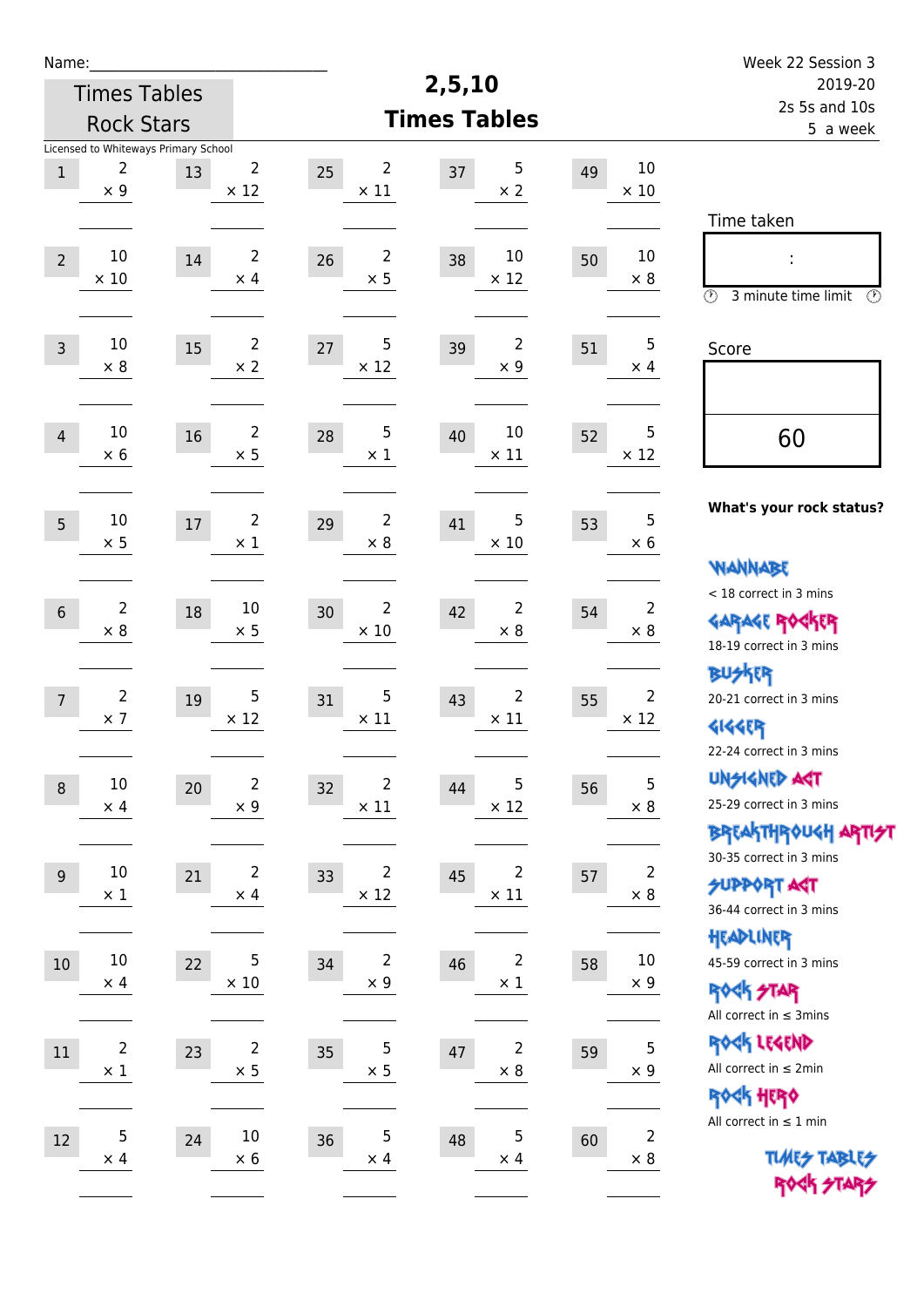| Name:           |                                      |                  |                 |                     |                | Week 22 Session 4                                                |
|-----------------|--------------------------------------|------------------|-----------------|---------------------|----------------|------------------------------------------------------------------|
|                 | <b>Times Tables</b>                  |                  |                 | 2,5,10              |                | 2019-20                                                          |
|                 | <b>Rock Stars</b>                    |                  |                 | <b>Times Tables</b> |                | 2s 5s and 10s<br>5 a week                                        |
|                 | Licensed to Whiteways Primary School |                  |                 |                     |                |                                                                  |
| $\mathbf{1}$    | $40 \div 5 =$                        | 21               | $110 \div 10 =$ | 41                  | $55 \div 5 =$  |                                                                  |
| $2^{\circ}$     | $20 \div 2 =$                        | 22               | $50 \div 5 =$   | 42                  | $12 \div 2 =$  | Time taken                                                       |
| 3 <sup>7</sup>  | $40 \div 5 =$                        | 23               | $70 \div 10 =$  | 43                  | $40 \div 10 =$ | ÷<br>$\overline{\odot}$<br>3 minute time limit<br>$\mathcal{O}$  |
| $\overline{4}$  | $24 \div 2 =$                        | 24               | $4 \div 2 =$    | 44                  | $22 \div 2 =$  | Score                                                            |
| 5 <sub>1</sub>  | $50 \div 10 =$                       | 25               | $14 \div 2 =$   | 45                  | $50 \div 10 =$ |                                                                  |
| 6 <sup>1</sup>  | $2 \div 2 =$                         | 26               | $24 \div 2 =$   | 46                  | $40 \div 10 =$ | 60                                                               |
| 7 <sup>7</sup>  | $12 \div 2 =$                        | 27               | $6 \div 2 =$    | 47                  | $20 \div 5 =$  | What's your rock status?                                         |
| 8               | $10 \div 10 =$                       | 28               | $80 \div 10 =$  | 48                  | $22 \div 2 =$  |                                                                  |
| 9               | $50 \div 10 =$                       | 29               | $30 \div 5 =$   | 49                  | $24 \div 2 =$  | <b>NANNABE</b><br>< 18 correct in 3 mins                         |
| 10 <sup>°</sup> | $16 \div 2 =$                        | 30 <sub>o</sub>  | $20 \div 10 =$  | 50                  | $40 \div 10 =$ | <b>GARAGE ROCKER</b><br>18-19 correct in 3 mins                  |
| 11              | $14 \div 2 =$                        | 31               | $5 \div 5 =$    | 51                  | $30 \div 10 =$ | <b>BUSKER</b><br>20-21 correct in 3 mins                         |
| 12              | $16 \div 2 =$                        | 32               | $22 \div 2 =$   | 52                  | $25 \div 5 =$  | <b>4144EP</b><br>22-24 correct in 3 mins                         |
| 13              | $45 \div 5 =$                        | 33 <sup>°</sup>  | $50 \div 5 =$   | 53                  | $45 \div 5 =$  | <b>UNSIGNED AST</b><br>25-29 correct in 3 mins                   |
| 14              | $30 \div 5 =$                        | 34               | $20 \div 2 =$   | 54                  | $40 \div 5 =$  | <b>BREAKTHROUGH ARTI<del>S</del>T</b><br>30-35 correct in 3 mins |
| 15              | $40 \div 5 =$                        | $35\phantom{.0}$ | $80 \div 10 =$  | 55                  | $15 \div 5 =$  | <b>JUPPORT ART</b><br>36-44 correct in 3 mins                    |
| 16              | $120 \div 10 =$                      | 36               | $40 \div 10 =$  | 56                  | $2 \div 2 =$   | HEADLINER<br>45-59 correct in 3 mins                             |
| 17              | $30 \div 10 =$                       | 37               | $20 \div 2 =$   | 57                  | $35 \div 5 =$  | <b>ROCK STAR</b><br>All correct in $\leq$ 3mins                  |
| 18              | $18 \div 2 =$                        | 38               | $50 \div 5 =$   | 58                  | $35 \div 5 =$  | ROCK LEGEND<br>All correct in $\leq 2$ min                       |
| 19              | $40 \div 10 =$                       | 39               | $90 \div 10 =$  | 59                  | $5 \div 5 =$   | <b>ROGH HERO</b><br>All correct in $\leq 1$ min                  |
| 20              | $45 \div 5 =$                        | 40               | $22 \div 2 =$   | 60                  | $40 \div 5 =$  | <b>TUARS TABLES</b><br>ROCK STARS                                |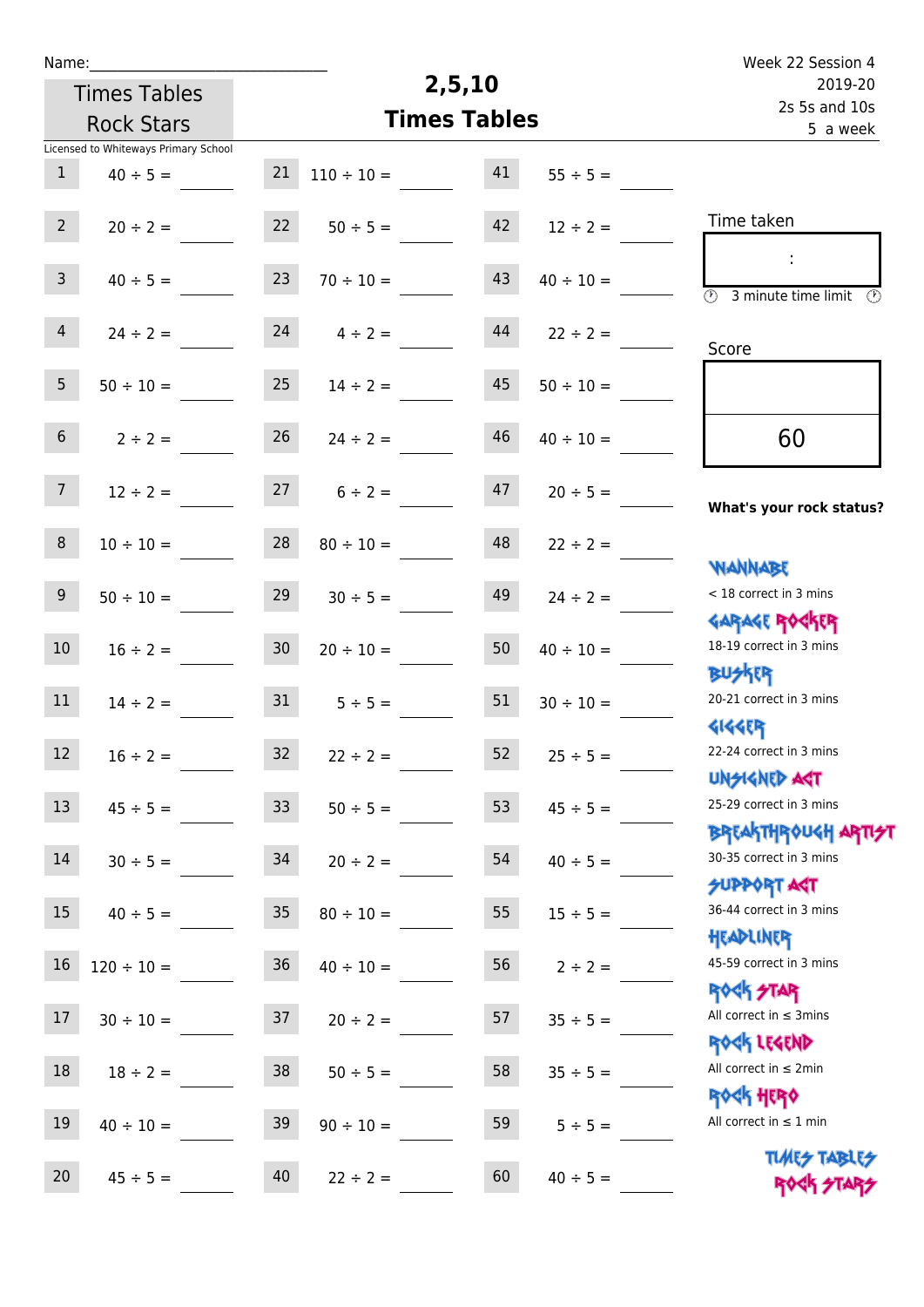| Name:                                |                                    |                                        | Week 22 Session 5                                                                                            |
|--------------------------------------|------------------------------------|----------------------------------------|--------------------------------------------------------------------------------------------------------------|
| <b>Times Tables</b>                  |                                    | 2,5,10                                 | 2019-20                                                                                                      |
| <b>Rock Stars</b>                    |                                    | <b>Times Tables</b>                    | 2s 5s and 10s<br>5 a week                                                                                    |
| Licensed to Whiteways Primary School |                                    |                                        |                                                                                                              |
| 1<br>$2 \times 1 =$                  | 21                                 | 41<br>$10 \times 1 =$<br>$22 \div 2 =$ |                                                                                                              |
| $2^{\circ}$<br>$10 \times 12 =$      | 22<br>$2 \times 8 =$               | 42<br>$10 \div 10 =$                   | Time taken                                                                                                   |
| 3 <sup>7</sup><br>$2 \times 8 =$     | 23<br>$2 \times 10 =$              | 43<br>$70 \div 10 =$                   | $\mathcal{A}^{\mathcal{A}}$<br>$\overline{\textcircled{2}}$ 3 minute time limit $\overline{\textcircled{5}}$ |
| $\overline{4}$<br>$10 \times 12 =$   | 24<br>$2 \times 7 =$               | $44$ $4 \div 2 =$                      | Score                                                                                                        |
| 5 <sub>1</sub><br>$5 \times 6 =$     | $25 \t 2 \times 5 =$               | 45<br>$10 \div 10 =$                   |                                                                                                              |
| 6 <sup>1</sup><br>$5 \times 2 =$     | $26 \t 5 \times 8 =$               | 46<br>$50 \div 5 =$                    | 60                                                                                                           |
| 7 <sup>7</sup><br>$5 \times 10 =$    | 27<br>$10 \times 10 =$             | 47<br>$40 \div 5 =$                    | Add up your time                                                                                             |
| 8 <sup>°</sup><br>$5 \times 10 =$    | 28<br>$2 \times 9 =$               | 48<br>$30 \div 5 =$                    | <b>Mins</b><br>S1                                                                                            |
| 9<br>$5 \times 5 =$                  | 29<br>$5 \times 10 =$              | 49<br>$14 \div 2 =$                    |                                                                                                              |
| 10 <sup>°</sup><br>$5 \times 5 =$    | 30 <sup>1</sup><br>$2 \times 10 =$ | 50<br>$100 \div 10 =$                  |                                                                                                              |
| 11<br>$10 \times 12 =$               | 31                                 | 51<br>$30 \div 5 =$<br>$22 \div 2 =$   | S5<br>Total $\_\_$                                                                                           |
| 12<br>$5 \times 12 =$                | $32 \t100 \div 10 =$               | 52<br>$90 \div 10 =$                   | <b>Secs</b>                                                                                                  |
| 13<br>$5 \times 7 =$                 | 33                                 | 53 $5 \div 5 =$<br>$10 \div 5 =$       | S2                                                                                                           |
| 14<br>$10 \times 7 =$                | $34$ $15 \div 5 =$                 | $54 \t 40 \div 5 =$                    |                                                                                                              |
| 15<br>$10 \times 4 =$                | 35<br>$20 \div 10 =$               | $55 \t 45 \div 5 =$                    | S5                                                                                                           |
| 16 <sub>1</sub><br>$2 \times 7 =$    | $36 \t 5 \div 5 =$                 | 56<br>$10 \div 2 =$                    | Add up your score                                                                                            |
| 17<br>$5 \times 4 =$                 | 37<br>$20 \div 2 =$                | $57 \t10 \div 2 =$                     |                                                                                                              |
| 18<br>$10 \times 1 =$                | 38<br>$50 \div 10 =$               | 58<br>$60 \div 10 =$                   | <b>S3 S3</b>                                                                                                 |
| 19<br>$5 \times 10 =$                | 39<br>$70 \div 10 =$               | 59<br>$120 \div 10 =$                  | S5                                                                                                           |
| 20<br>$2 \times 12 =$                | $40 \t 4 \div 2 =$                 | $60 \t 10 \div 5 =$                    | Total $\frac{1}{1}$                                                                                          |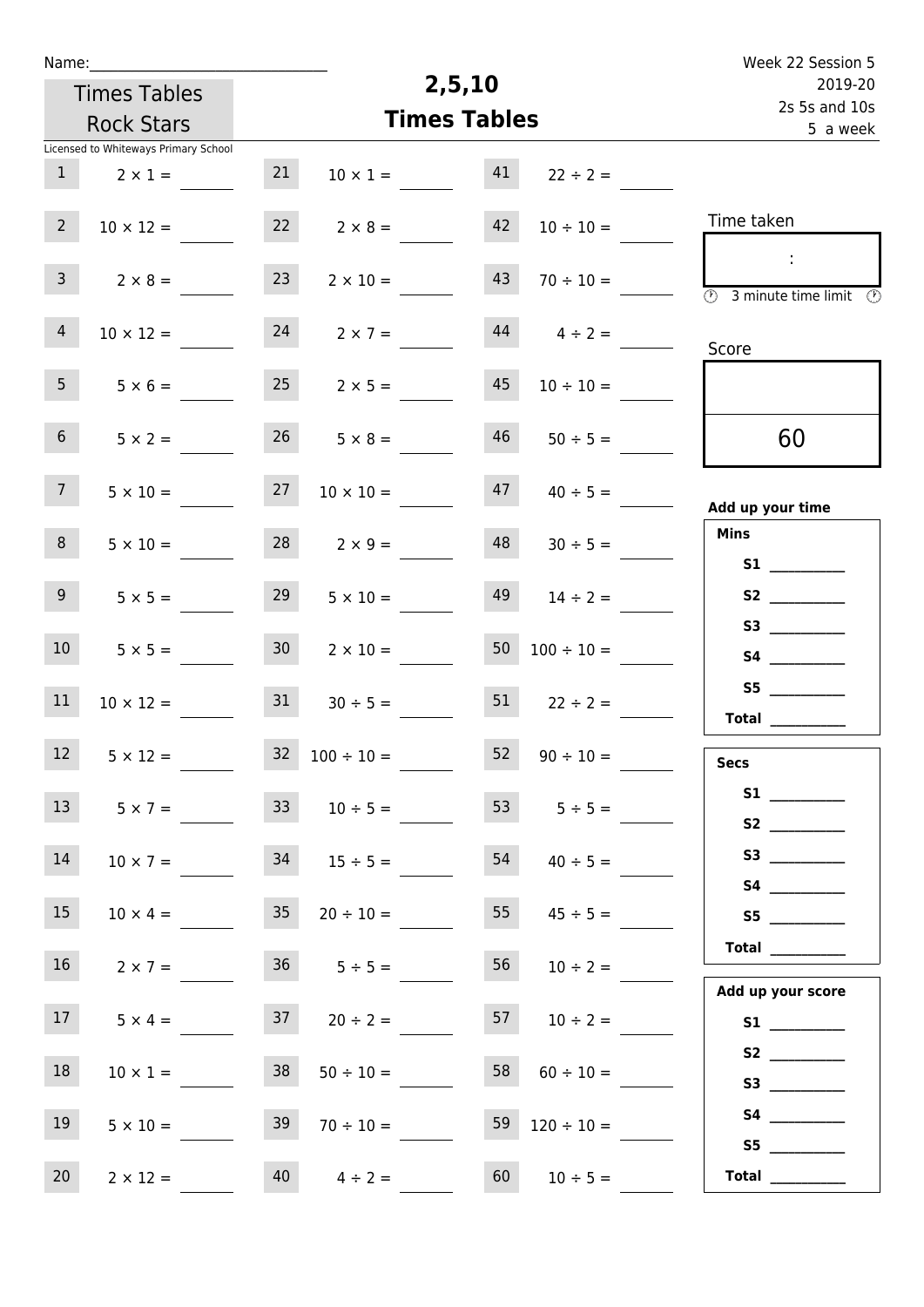| Name:           |                                      |                 |                      |                     |                 | Week 23 Session 1                                                    |
|-----------------|--------------------------------------|-----------------|----------------------|---------------------|-----------------|----------------------------------------------------------------------|
|                 | <b>Times Tables</b>                  |                 |                      | $\overline{2}$      | 2019-20         |                                                                      |
|                 | <b>Rock Stars</b>                    |                 |                      | <b>Times Tables</b> |                 | 2s 5s and 10s<br>5 a week                                            |
|                 | Licensed to Whiteways Primary School |                 |                      |                     |                 |                                                                      |
| 1               | $2 \times 8 =$                       |                 | $21 \t 2 \times 6 =$ | 41                  | $6 \times 2 =$  |                                                                      |
| $2^{\circ}$     | $2 \times 4 =$                       | 22              | $2 \times 11 =$      | 42                  | $11 \times 2 =$ | Time taken                                                           |
| $\mathbf{3}$    | $2 \times 10 =$                      | 23              | $2 \times 1 =$       | 43                  | $6 \times 2 =$  | $\sim 10$<br>$\overline{(\mathcal{V})}$<br>3 minute time limit<br>O) |
| $\overline{4}$  | $2 \times 11 =$                      | 24              | $2 \times 5 =$       | 44                  | $2 \times 2 =$  | Score                                                                |
| 5 <sub>1</sub>  | $2 \times 11 =$                      | 25              | $2 \times 8 =$       | 45                  | $2 \times 2 =$  |                                                                      |
| $6\overline{6}$ | $2 \times 12 =$                      | 26              | $2 \times 12 =$      | 46                  | $8 \times 2 =$  | 60                                                                   |
| 7 <sup>7</sup>  | $2 \times 3 =$                       |                 | $27 \t 2 \times 4 =$ | 47                  | $8 \times 2 =$  | What's your rock status?                                             |
| 8               | $2 \times 4 =$                       | 28              | $2 \times 4 =$       | 48                  | $7 \times 2 =$  | <b>NANNABE</b>                                                       |
| 9 <sub>o</sub>  | $2 \times 7 =$                       | 29              | $2 \times 12 =$      | 49                  | $5 \times 2 =$  | < 18 correct in 3 mins<br><b>GARAGE ROCKER</b>                       |
| 10 <sup>°</sup> | $2 \times 12 =$                      | 30              | $2 \times 5 =$       | 50                  | $12 \times 2 =$ | 18-19 correct in 3 mins<br><b>BUSKER</b>                             |
| 11              | $2 \times 5 =$                       | 31              | $4 \times 2 =$       | 51                  | $7 \times 2 =$  | 20-21 correct in 3 mins<br>41445                                     |
| $12\,$          | $2 \times 4 =$                       | 32              | $12 \times 2 =$      | 52                  | $2 \times 2 =$  | 22-24 correct in 3 mins<br><b>UNSIGNED AGT</b>                       |
| 13              | $2 \times 4 =$                       | 33 <sup>°</sup> | $4 \times 2 =$       | 53                  | $2 \times 2 =$  | 25-29 correct in 3 mins<br><b>BREAKTHROUGH ARTI<del>S</del>T</b>     |
| $14\,$          | $2 \times 9 =$                       | 34              | $1 \times 2 =$       | 54                  | $1 \times 2 =$  | 30-35 correct in 3 mins<br><b>SUPPORT AGT</b>                        |
| 15              | $2 \times 12 =$                      | 35 <sub>o</sub> | $4 \times 2 =$       | 55                  | $10 \times 2 =$ | 36-44 correct in 3 mins<br>HEADLINER                                 |
| 16              | $2 \times 3 =$                       | 36              | $1 \times 2 =$       | 56                  | $12 \times 2 =$ | 45-59 correct in 3 mins<br><b>ROCK STAR</b>                          |
| 17              | $2 \times 7 =$                       | 37              | $8 \times 2 =$       | 57                  | $5 \times 2 =$  | All correct in $\leq$ 3mins<br>ROCK LEGEND                           |
| 18              | $2 \times 2 =$                       | 38              | $1 \times 2 =$       | 58                  | $12 \times 2 =$ | All correct in $\leq 2$ min<br><b>ROCK HERO</b>                      |
| 19              | $2 \times 4 =$                       | 39              | $4 \times 2 =$       | 59                  | $11 \times 2 =$ | All correct in $\leq 1$ min                                          |
| 20              | $2 \times 5 =$                       | 40              | $12 \times 2 =$      | 60                  | $8 \times 2 =$  | <b>TUARS TABLES</b><br>ROCK STARS                                    |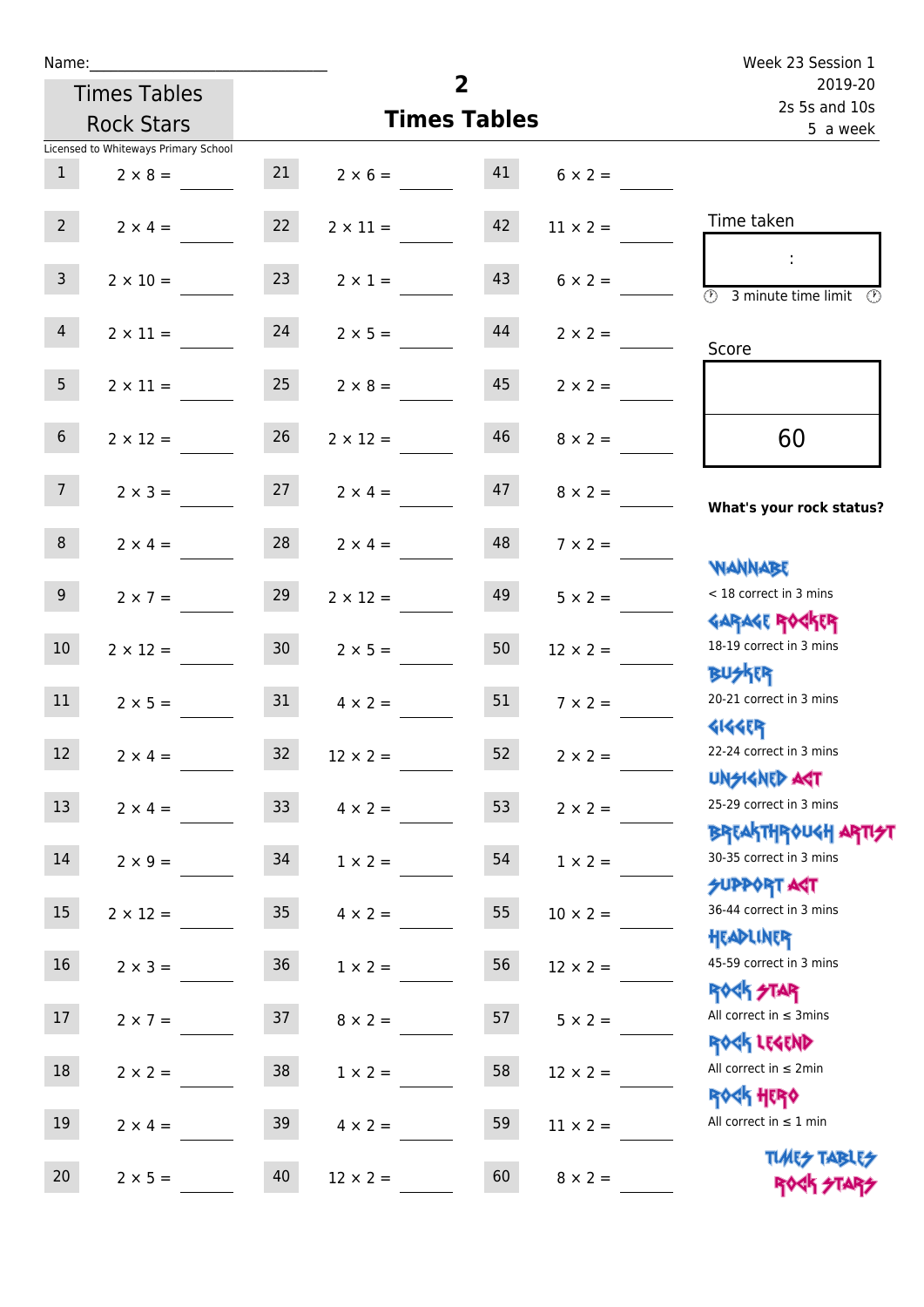| Name |  |  |  |
|------|--|--|--|
|      |  |  |  |

Times Tables Rock Stars

|                 | Licensed to Whiteways Primary School |    |                                  |      |                                    |    |                                           |    |                                  |                                                                          |
|-----------------|--------------------------------------|----|----------------------------------|------|------------------------------------|----|-------------------------------------------|----|----------------------------------|--------------------------------------------------------------------------|
| $\mathbf 1$     |                                      | 13 |                                  | 25   |                                    | 37 |                                           | 49 |                                  |                                                                          |
|                 | $\overline{2}$<br>6                  |    | 24<br>$\overline{2}$             |      | $16\,$<br>$\overline{a}$           |    | 18<br>$\overline{2}$                      |    | 6<br>$\overline{2}$              | Time taken                                                               |
| $\overline{2}$  |                                      | 14 |                                  | 26   |                                    | 38 |                                           | 50 |                                  |                                                                          |
|                 | $\overline{2}$<br>$10\,$             |    | 22<br>$\overline{2}$             |      | $\,6\,$<br>$\overline{a}$          |    | 22<br>$\overline{2}$                      |    | 2<br>20                          | $\circledcirc$<br>3 minute time limit<br>$\circledcirc$                  |
| 3               |                                      | 15 |                                  | 27   |                                    | 39 |                                           | 51 |                                  | Score                                                                    |
|                 | $\overline{2}$<br>$\overline{2}$     |    | 22<br>$\overline{2}$             |      | 16<br>$\overline{2}$               |    | 12<br>$\overline{2}$                      |    | 2<br>6                           |                                                                          |
| 4               |                                      | 16 |                                  | 28   |                                    | 40 |                                           | 52 |                                  | 60                                                                       |
|                 | $\overline{2}$<br>$\overline{2}$     |    | $\overline{2}$<br>$14\,$         |      | $\overline{2}$<br>$\overline{2}$   |    | 24<br>$\overline{2}$                      |    | 16<br>$\overline{2}$             |                                                                          |
| 5               |                                      | 17 |                                  | 29   |                                    | 41 |                                           | 53 |                                  | What's your rock status?                                                 |
|                 | 22<br>$\overline{2}$                 |    | $\overline{2}$<br>$\overline{2}$ |      | 22<br>$\overline{2}$               |    | 12<br>$\overline{2}$                      |    | 2<br>4                           | WANNABE                                                                  |
| $6\phantom{1}6$ |                                      | 18 |                                  | 30   |                                    | 42 |                                           | 54 |                                  | < 18 correct in 3 mins                                                   |
|                 | $\overline{2}$<br>$\, 8$             |    | $12\,$<br>$\overline{2}$         |      | $\overline{2}$<br>$14\,$           |    | 24<br>$\overline{2}$                      |    | 2<br>14                          | 18-19 correct in 3 mins<br><b>BUSKER</b>                                 |
|                 |                                      | 19 |                                  | 31   |                                    | 43 |                                           | 55 |                                  | 20-21 correct in 3 mins                                                  |
|                 | $\overline{2}$<br>20                 |    | 24<br>$\overline{2}$             |      | $\mathbf{2}$<br>$10\,$             |    | $\overline{2}$<br>$\overline{\mathbf{4}}$ |    | 22<br>$\overline{2}$             | <b>4144EP</b><br>22-24 correct in 3 mins                                 |
| 8               |                                      | 20 |                                  | 32   |                                    | 44 |                                           | 56 |                                  | <b>UNSIGNED AST</b>                                                      |
|                 | $\overline{2}$<br>2                  |    | $12\,$<br>$\overline{2}$         |      | $10\,$<br>$\overline{2}$           |    | $\,$ 6 $\,$<br>$\overline{2}$             |    | $\overline{2}$<br>$\overline{2}$ | 25-29 correct in 3 mins<br>BREAKTHRÓUGH ARTIA<br>30-35 correct in 3 mins |
| 9               |                                      | 21 |                                  | 33   |                                    | 45 |                                           | 57 |                                  | <b>SUPPORT ART</b>                                                       |
|                 | $\overline{2}$<br>$\overline{2}$     |    | $10\,$<br>$\overline{2}$         |      | $\overline{2}$<br>$16\,$           |    | $14\,$<br>$\overline{2}$                  |    | $\mathbf 2$<br>$14\,$            | 36-44 correct in 3 mins<br>HEADLINER                                     |
| 10              |                                      | 22 |                                  | 34   |                                    | 46 |                                           | 58 |                                  | 45-59 correct in 3 mins                                                  |
|                 | $\overline{2}$<br>24                 |    | 18<br>$\overline{2}$             |      | $\overline{2}$<br>$\overline{2}$   |    | $\overline{2}$<br>$\overline{4}$          |    | $\boldsymbol{6}$<br>$\mathbf 2$  | <b>ROCK STAR</b><br>All correct in $\leq$ 3mins                          |
| $11\,$          |                                      | 23 |                                  | 35   |                                    | 47 |                                           | 59 |                                  | ROCK LEGEND                                                              |
|                 | $\overline{2}$<br>$\overline{2}$     |    | $\, 8$<br>$\overline{2}$         |      | $\overline{2}$<br>$\boldsymbol{6}$ |    | $\overline{4}$<br>$\overline{2}$          |    | $\overline{2}$<br>8              | All correct in $\leq 2$ min<br><b>ROGK HERO</b>                          |
| 12              |                                      | 24 |                                  | $36$ |                                    | 48 |                                           | 60 |                                  | All correct in $\leq 1$ min                                              |
|                 | 16<br>$\overline{2}$                 |    | $\overline{2}$<br>$20\,$         |      | $\overline{2}$<br>$18\,$           |    | $\overline{\mathbf{4}}$<br>$\overline{2}$ |    | $\mathbf 2$<br>24                | <b>TIARS TABL</b>                                                        |

**Times Tables**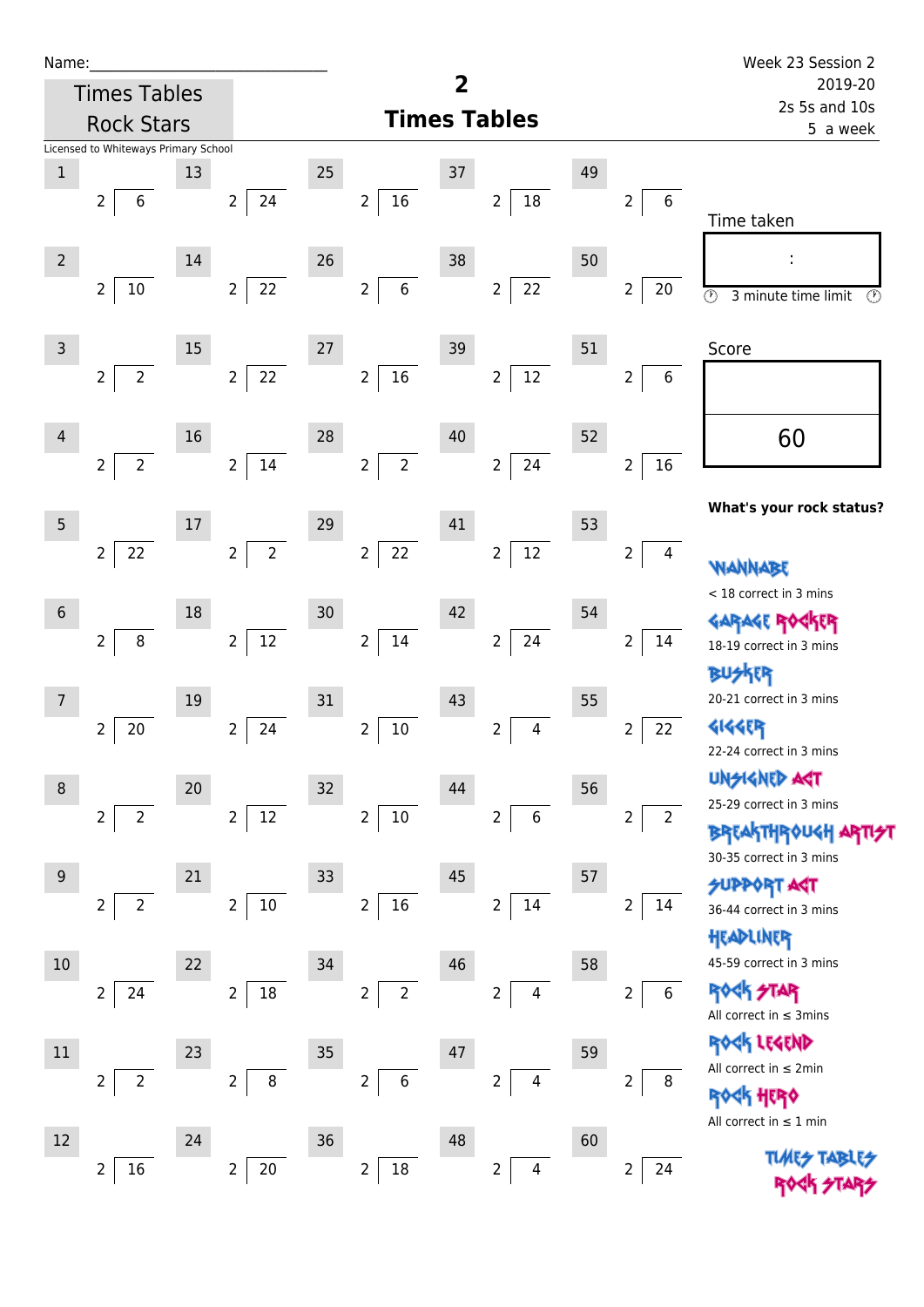| Name:          |                               |                                            |                               |                                     |                                     |    |                               | Week 23 Session 3                                                                  |
|----------------|-------------------------------|--------------------------------------------|-------------------------------|-------------------------------------|-------------------------------------|----|-------------------------------|------------------------------------------------------------------------------------|
|                |                               | <b>Times Tables</b>                        |                               |                                     | 2                                   |    |                               | 2019-20<br>2s 5s and 10s                                                           |
|                |                               | <b>Rock Stars</b>                          |                               |                                     | <b>Times Tables</b>                 |    |                               | 5 a week                                                                           |
| $1\,$          | 2<br>$\times$ 9               | Licensed to Whiteways Primary School<br>13 | 2<br>$\times$ 6               | 2<br>25<br>$\times$ 5               | 2<br>37<br>$\times$ 3               | 49 | $\overline{2}$<br>$\times$ 10 |                                                                                    |
| $\overline{2}$ | $\overline{2}$<br>$\times$ 7  | 14                                         | $\overline{2}$<br>$\times$ 5  | $\overline{2}$<br>26<br>$\times$ 4  | $\overline{2}$<br>38<br>$\times$ 4  | 50 | $\overline{2}$<br>$\times$ 5  | Time taken<br>$\circled{r}$<br>3 minute time limit<br>$\circled{r}$                |
| $\overline{3}$ | $\overline{2}$<br>$\times$ 9  | 15                                         | $\overline{2}$<br>$\times 2$  | 2<br>27<br>$\times$ 12              | $\overline{2}$<br>39<br>$\times$ 7  | 51 | $\overline{2}$<br>$\times$ 11 | Score                                                                              |
| $\overline{4}$ | $\overline{2}$<br>$\times$ 9  | 16                                         | $\overline{2}$<br>$\times$ 3  | $\overline{2}$<br>28<br>$\times$ 1  | $\overline{2}$<br>40<br>$\times$ 11 | 52 | $\overline{2}$<br>$\times$ 3  | 60                                                                                 |
| 5              | $\overline{2}$<br>$\times$ 8  | 17                                         | $\overline{2}$<br>$\times$ 7  | $\overline{2}$<br>29<br>$\times$ 1  | 2<br>41<br>$\times$ 5               | 53 | $\overline{2}$<br>$\times$ 5  | What's your rock status?<br><b>NANNABE</b>                                         |
| $6\phantom{1}$ | $\overline{2}$<br>$\times 2$  | 18                                         | $\overline{2}$<br>$\times$ 11 | $\overline{2}$<br>30<br>$\times$ 1  | 2<br>42<br>$\times 6$               | 54 | 2<br>$\times$ 10              | < 18 correct in 3 mins<br><b>GARAGE ROCKER</b><br>18-19 correct in 3 mins          |
| $\overline{7}$ | $\overline{2}$<br>$\times$ 5  | 19                                         | $\overline{2}$<br>$\times 2$  | $\overline{2}$<br>31<br>$\times$ 7  | 2<br>43<br>$\times$ 5               | 55 | $\overline{2}$<br>$\times$ 12 | <b>BUSKER</b><br>20-21 correct in 3 mins<br>外行<br>22-24 correct in 3 mins          |
| $\, 8$         | $\overline{2}$<br>$\times$ 9  | 20                                         | $\overline{2}$<br>$\times$ 1  | $\overline{2}$<br>32<br>$\times$ 10 | 2<br>44<br>$\times$ 1               | 56 | $\overline{2}$<br>$\times$ 8  | <b>UNSIGNED AGT</b><br>25-29 correct in 3 mins<br>BREAKTHRÓUGH ARTI <del>2</del> 1 |
| $9\,$          | $\mathbf 2$<br>$\times$ 5     | 21                                         | $\overline{2}$<br>$\times$ 12 | $\overline{2}$<br>33<br>$\times$ 3  | $\overline{2}$<br>45<br>$\times$ 12 | 57 | $\mathbf 2$<br>$\times$ 2     | 30-35 correct in 3 mins<br><b>SUPPORT ART</b><br>36-44 correct in 3 mins           |
| $10\,$         | $\overline{c}$<br>$\times$ 3  | 22                                         | $\overline{2}$<br>$\times$ 10 | $\overline{2}$<br>34<br>$\times$ 5  | $\overline{2}$<br>46<br>$\times$ 10 | 58 | $\overline{2}$<br>$\times$ 11 | HEADLINER<br>45-59 correct in 3 mins<br>ROCK STAR<br>All correct in $\leq$ 3mins   |
| $11\,$         | $\overline{2}$<br>$\times$ 3  | 23                                         | $\overline{2}$<br>$\times$ 6  | $\overline{c}$<br>35<br>$\times$ 5  | $\overline{c}$<br>47<br>$\times$ 12 | 59 | $\mathbf 2$<br>$\times 2$     | ROCK LEGEND<br>All correct in $\leq 2$ min<br>ROCK HERO                            |
| $12\,$         | $\overline{2}$<br>$\times$ 10 | 24                                         | $\overline{2}$<br>$\times$ 7  | $\overline{2}$<br>36<br>$\times$ 2  | $\overline{2}$<br>48<br>$\times$ 11 | 60 | $\overline{2}$<br>$\times$ 10 | All correct in $\leq 1$ min<br><b>TUARS TABLES</b><br>ROCK STARS                   |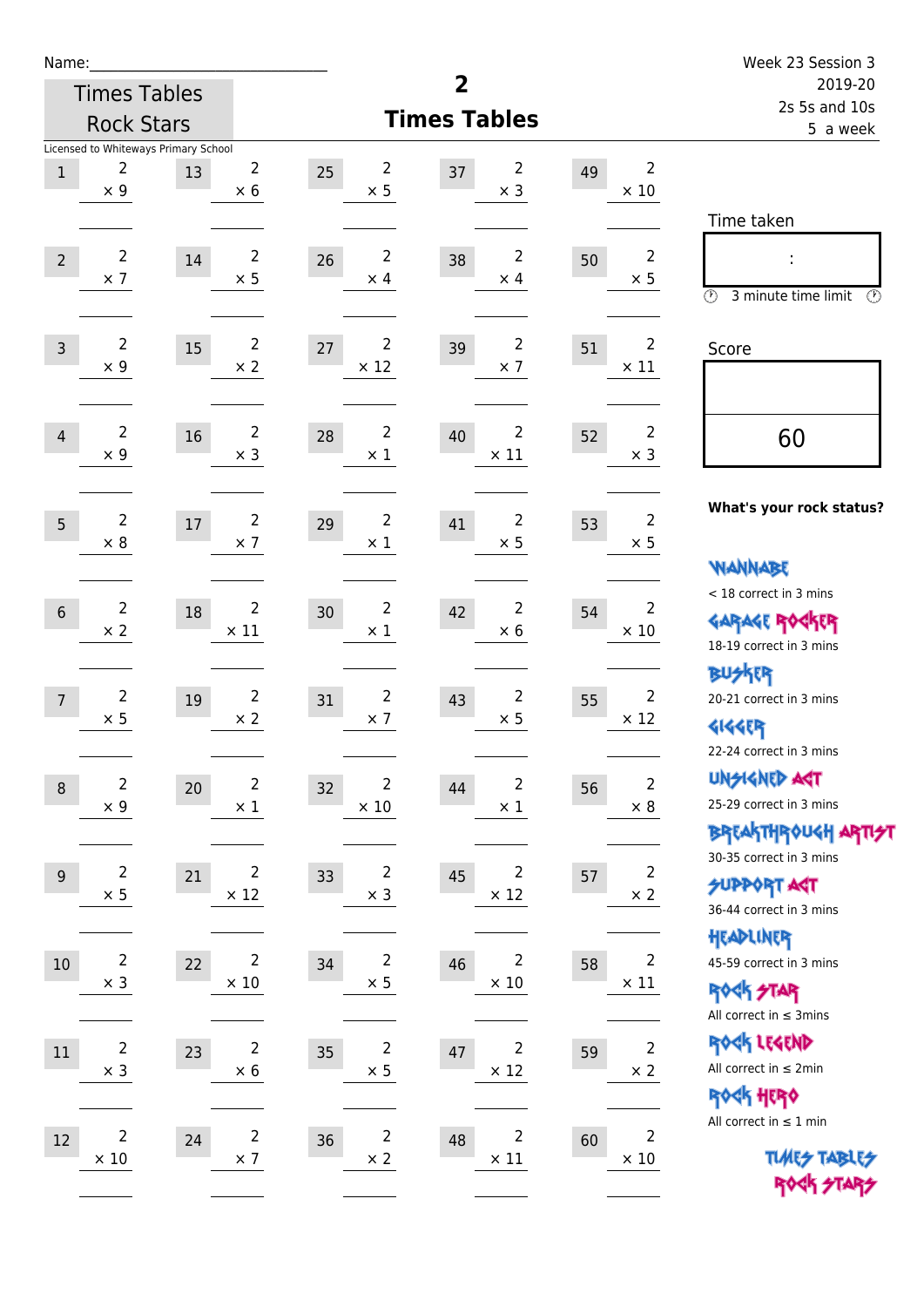| Name:           |                                      |                  |                     |                     |                   | Week 23 Session 4                                   |  |
|-----------------|--------------------------------------|------------------|---------------------|---------------------|-------------------|-----------------------------------------------------|--|
|                 | <b>Times Tables</b>                  |                  |                     | $\overline{2}$      |                   | 2019-20<br>2s 5s and 10s<br>5 a week                |  |
|                 | <b>Rock Stars</b>                    |                  |                     | <b>Times Tables</b> |                   |                                                     |  |
|                 | Licensed to Whiteways Primary School |                  |                     |                     |                   |                                                     |  |
| $\mathbf{1}$    | $20 \div 2 =$                        | 21               | $22 \div 2 =$       | 41                  | $12 \div 2 =$     |                                                     |  |
| $2^{\circ}$     | $2 \div 2 =$                         |                  | $22 \t 16 \div 2 =$ | 42                  | $18 \div 2 =$     | Time taken                                          |  |
| 3 <sup>7</sup>  | $12 \div 2 =$                        | 23               | $10 \div 2 =$       | 43                  | $16 \div 2 =$     | $\circled{2}$ 3 minute time limit $\circled{2}$     |  |
| $\overline{4}$  | $22 \div 2 =$                        | 24               | $18 \div 2 =$       | 44                  | $10 \div 2 =$     | Score                                               |  |
| 5 <sub>1</sub>  | $2 \div 2 = 25$                      |                  | $22 \div 2 =$       |                     | $45$ $2 \div 2 =$ |                                                     |  |
| 6 <sup>1</sup>  | $4 \div 2 =$                         | 26               | $6 \div 2 =$        | 46                  | $10 \div 2 =$     | 60                                                  |  |
| 7 <sup>7</sup>  | $22 \div 2 =$                        | 27               | $10 \div 2 =$       | 47                  | $16 \div 2 =$     | What's your rock status?                            |  |
| 8               | $16 \div 2 =$                        |                  | $28$ $6 \div 2 =$   |                     | $48$ $6 \div 2 =$ | <b>NANNABE</b>                                      |  |
| 9 <sub>o</sub>  | $2 \div 2 =$                         | 29               | $6 \div 2 =$        | 49                  | $24 \div 2 =$     | < 18 correct in 3 mins<br><b>GARAGE ROCKER</b>      |  |
| 10 <sup>°</sup> | $12 \div 2 =$                        | 30               | $6 \div 2 =$        | 50                  | $18 \div 2 =$     | 18-19 correct in 3 mins<br><b>BUSKER</b>            |  |
| 11              | $14 \div 2 = 31$                     |                  | $14 \div 2 =$       | 51                  | $10 \div 2 =$     | 20-21 correct in 3 mins<br><b>4144ER</b>            |  |
| 12              | $22 \div 2 =$                        | 32               | $20 \div 2 =$       | 52                  | $22 \div 2 =$     | 22-24 correct in 3 mins<br><b>UNSIGNED AST</b>      |  |
| 13              | $12 \div 2 =$                        | 33               | $8 \div 2 =$        | 53                  | $24 \div 2 =$     | 25-29 correct in 3 mins<br><b>BREAKTHROUGH ARTH</b> |  |
| 14              | $18 \div 2 =$                        | 34               | $22 \div 2 =$       | 54                  | $6 \div 2 =$      | 30-35 correct in 3 mins<br><b>SUPPORT AGT</b>       |  |
| 15              | $14 \div 2 =$                        | $35\phantom{.0}$ | $18 \div 2 =$       | 55                  | $8 \div 2 =$      | 36-44 correct in 3 mins<br>HEADLINER                |  |
| 16              | $12 \div 2 =$                        | $36\,$           | $8 \div 2 =$        | 56                  | $10 \div 2 =$     | 45-59 correct in 3 mins<br><b>ROCK STAR</b>         |  |
| 17              | $18 \div 2 =$                        | 37               | $16 \div 2 =$       | 57                  | $8 \div 2 =$      | All correct in $\leq$ 3mins<br>ROCK LEGEND          |  |
| 18              | $16 \div 2 =$                        | 38               | $20 \div 2 =$       | 58                  | $6 \div 2 =$      | All correct in $\leq 2$ min<br><b>ROCK HERO</b>     |  |
| 19              | $4 \div 2 =$                         | 39               | $8 \div 2 =$        | 59                  | $20 \div 2 =$     | All correct in $\leq 1$ min                         |  |
| 20              | $2 \div 2 =$                         | 40               | $2 \div 2 =$        | 60                  | $10 \div 2 =$     | <b>TUARS TABLES</b><br>ROCK STARS                   |  |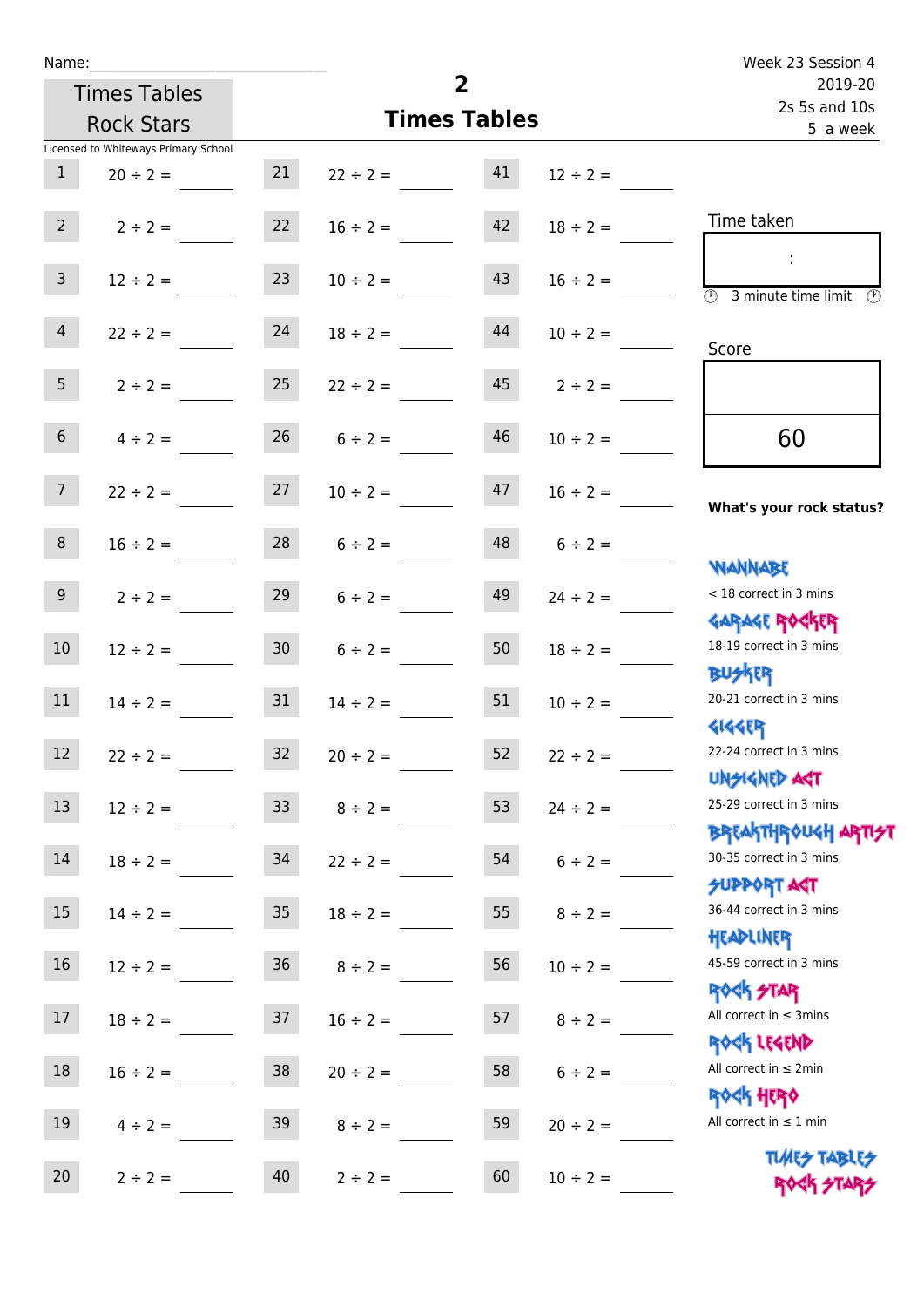| Week 23 Session 5                                     |                 |                     |                    | Name:           |                                      |                 |  |  |  |  |
|-------------------------------------------------------|-----------------|---------------------|--------------------|-----------------|--------------------------------------|-----------------|--|--|--|--|
| 2019-20<br>2s 5s and 10s                              |                 | $\overline{2}$      |                    |                 | <b>Times Tables</b>                  |                 |  |  |  |  |
| 5 a week                                              |                 | <b>Times Tables</b> |                    |                 | <b>Rock Stars</b>                    |                 |  |  |  |  |
|                                                       |                 |                     |                    |                 | Licensed to Whiteways Primary School |                 |  |  |  |  |
|                                                       | $16 \div 2 =$   | 41                  | $2 \times 8 =$     | 21              | $2 \times 11 =$                      | $\mathbf{1}$    |  |  |  |  |
| Time taken                                            | $24 \div 2 =$   | 42                  | $2 \times 3 =$     | 22              | $2 \times 3 =$                       | $2^{\circ}$     |  |  |  |  |
| ÷.<br>$\circled{r}$<br>3 minute time limit<br>$\odot$ | $12 \div 2 =$   | 43                  | $2 \times 12 =$    | 23              | $2 \times 9 =$                       | 3 <sup>7</sup>  |  |  |  |  |
| Score                                                 | $6 \div 2 =$    | 44                  | $2 \times 2 =$     | 24              | $2 \times 10 =$                      | $\overline{4}$  |  |  |  |  |
|                                                       | $12 \div 2 =$   | 45                  | $2 \times 12 =$    | 25              | $2 \times 12 =$                      | 5 <sub>1</sub>  |  |  |  |  |
| 60                                                    | $8 \div 2 =$    | 46                  | $2 \times 3 =$     | 26              | $2 \times 5 =$                       | 6 <sup>1</sup>  |  |  |  |  |
| Add up your time                                      | $12 \div 2 =$   | 47                  | $2 \times 3 =$     | 27              | $2 \times 5 =$                       | 7 <sup>7</sup>  |  |  |  |  |
| <b>Mins</b>                                           | $6 \div 2 =$    | 48                  | $2 \times 1 =$     | 28              | $2 \times 7 =$                       | 8               |  |  |  |  |
| S2                                                    | $18 \div 2 =$   | 49                  | $2 \times 6 =$     | 29              | $2 \times 1 =$                       | 9               |  |  |  |  |
|                                                       | $6 \div 2 =$    | 50                  | $2 \times 1 =$     | 30 <sup>°</sup> | $2 \times 10 =$                      | 10 <sup>°</sup> |  |  |  |  |
| S5<br><b>Total</b>                                    | $16 \div 2 =$   | 51                  | $20 \div 2 =$      | 31              | $2 \times 10 =$                      | 11              |  |  |  |  |
| <b>Secs</b>                                           | $6 \div 2 =$    | 52                  | $22 \div 2 =$      | 32              | $2 \times 9 =$                       | 12              |  |  |  |  |
|                                                       | $12 \div 2 =$   | 53                  | $24 \div 2 =$      | 33 <sup>°</sup> | $2 \times 12 =$                      | 13              |  |  |  |  |
|                                                       | $8 \div 2 =$    | 54                  | $16 \div 2 =$      | 34              | $2 \times 10 =$                      | 14              |  |  |  |  |
| S5                                                    | $16 \div 2 =$   | 55                  | $16 \div 2 =$      | 35              | $2 \times 5 =$                       | 15              |  |  |  |  |
| Total<br>Add up your score                            | 56 $4 \div 2 =$ |                     | $36 \t 2 \div 2 =$ |                 | $2 \times 4 =$                       | 16              |  |  |  |  |
|                                                       | $10 \div 2 =$   | 57                  | $37 \t 8 \div 2 =$ |                 | $2 \times 10 =$                      | 17 <sub>1</sub> |  |  |  |  |
|                                                       | $18 \div 2 =$   | 58                  | $10 \div 2 =$      | 38              | $2 \times 9 =$                       | 18              |  |  |  |  |
| S5                                                    | $20 \div 2 =$   | 59                  | $10 \div 2 =$      | 39              | $2 \times 2 =$                       | 19              |  |  |  |  |
| Total $\qquad$                                        | $10 \div 2 =$   | 60                  | $10 \div 2 =$      | 40              | $2 \times 2 =$                       | 20 <sub>2</sub> |  |  |  |  |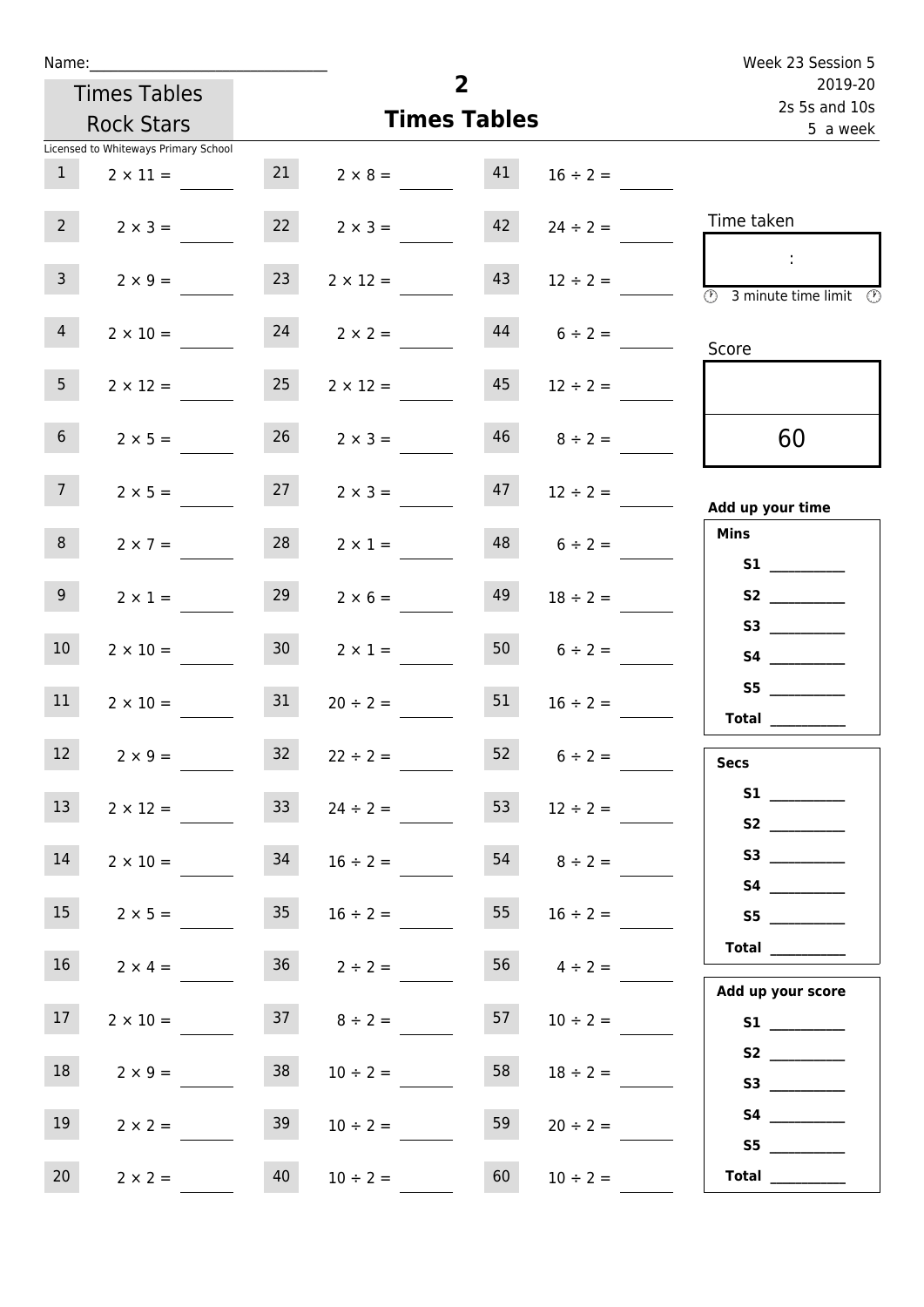| Name:           |                                      |                 |                                   | Week 24 Session 1        |                 |                                                                  |
|-----------------|--------------------------------------|-----------------|-----------------------------------|--------------------------|-----------------|------------------------------------------------------------------|
|                 | <b>Times Tables</b>                  |                 | $\overline{2}$                    | 2019-20<br>2s 5s and 10s |                 |                                                                  |
|                 | <b>Rock Stars</b>                    |                 |                                   | <b>Times Tables</b>      |                 | 5 a week                                                         |
|                 | Licensed to Whiteways Primary School |                 |                                   |                          |                 |                                                                  |
| 1               | $2 \times 10 =$                      | 21              | $2 \times 10 = 41$                |                          | $6 \times 2 =$  |                                                                  |
| $2^{\circ}$     | $2 \times 8 =$                       | 22              | $2 \times 8 =$                    | 42                       | $10 \times 2 =$ | Time taken                                                       |
| 3 <sup>7</sup>  | $2 \times 12 =$                      | 23              | $2 \times 9 =$                    | 43                       | $7 \times 2 =$  | $\overline{\textcircled{2}}$ 3 minute time limit<br>O)           |
| $\overline{4}$  | $2 \times 1 = 24$                    |                 | $2 \times 12 =$                   | 44                       | $2 \times 2 =$  | Score                                                            |
| 5 <sub>5</sub>  | $2 \times 5 =$                       | 25              | $2 \times 3 =$                    | 45                       | $3 \times 2 =$  |                                                                  |
| 6 <sup>1</sup>  | $2 \times 12 =$                      | 26              | $2 \times 4 =$                    | 46                       | $4 \times 2 =$  | 60                                                               |
| 7               |                                      |                 | $2 \times 12 = 27$ $2 \times 5 =$ | 47                       | $9 \times 2 =$  | What's your rock status?                                         |
| 8               | $2 \times 10 =$                      | 28              | $2 \times 8 =$                    | 48                       | $6 \times 2 =$  | <b>WANNABE</b>                                                   |
| 9 <sub>o</sub>  | $2 \times 9 =$                       | 29              | $2 \times 11 =$                   | 49                       | $6 \times 2 =$  | < 18 correct in 3 mins<br><b>GARAGE ROCKER</b>                   |
| 10 <sup>°</sup> | $2 \times 8 = 30$                    |                 | $2 \times 10 =$                   | 50 <sup>7</sup>          | $7 \times 2 =$  | 18-19 correct in 3 mins<br><b>BUSKER</b>                         |
| 11              | $2 \times 11 =$                      | 31              | $7 \times 2 =$                    | 51                       | $7 \times 2 =$  | 20-21 correct in 3 mins<br><b>4144ER</b>                         |
| 12              | $2 \times 4 =$                       | 32              | $5 \times 2 =$                    | 52                       | $4 \times 2 =$  | 22-24 correct in 3 mins<br><b>UNSIGNED AGT</b>                   |
| 13              | $2 \times 10 =$                      | 33 <sup>°</sup> | $5 \times 2 =$                    | 53                       | $12 \times 2 =$ | 25-29 correct in 3 mins<br><b>BREAKTHROUGH ARTI<del>S</del>T</b> |
| 14              | $2 \times 12 =$                      | 34              | $9 \times 2 =$                    | 54                       | $2 \times 2 =$  | 30-35 correct in 3 mins<br><b>SUPPORT AGT</b>                    |
| 15              | $2 \times 2 =$                       | 35              | $12 \times 2 =$                   | 55                       | $9 \times 2 =$  | 36-44 correct in 3 mins<br>HEADLINER                             |
| 16              | $2 \times 11 =$                      | $36\,$          | $7 \times 2 =$                    | 56                       | $7 \times 2 =$  | 45-59 correct in 3 mins<br>ROCK STAR                             |
| 17              | $2 \times 9 =$                       | 37              | $8 \times 2 =$                    | 57                       | $8 \times 2 =$  | All correct in $\leq$ 3mins<br>ROCK LEGEND                       |
| 18              | $2 \times 6 =$                       | 38              | $4 \times 2 =$                    | 58                       | $9 \times 2 =$  | All correct in $\leq 2$ min                                      |
| 19              | $2 \times 8 =$                       | 39              | $9 \times 2 =$                    | 59                       | $3 \times 2 =$  | <b>ROCK HERO</b><br>All correct in $\leq 1$ min                  |
| 20              | $2 \times 6 =$                       | 40              | $8 \times 2 =$                    | 60                       | $4 \times 2 =$  | <b>TUARS TABLES</b><br>ROCK STARS                                |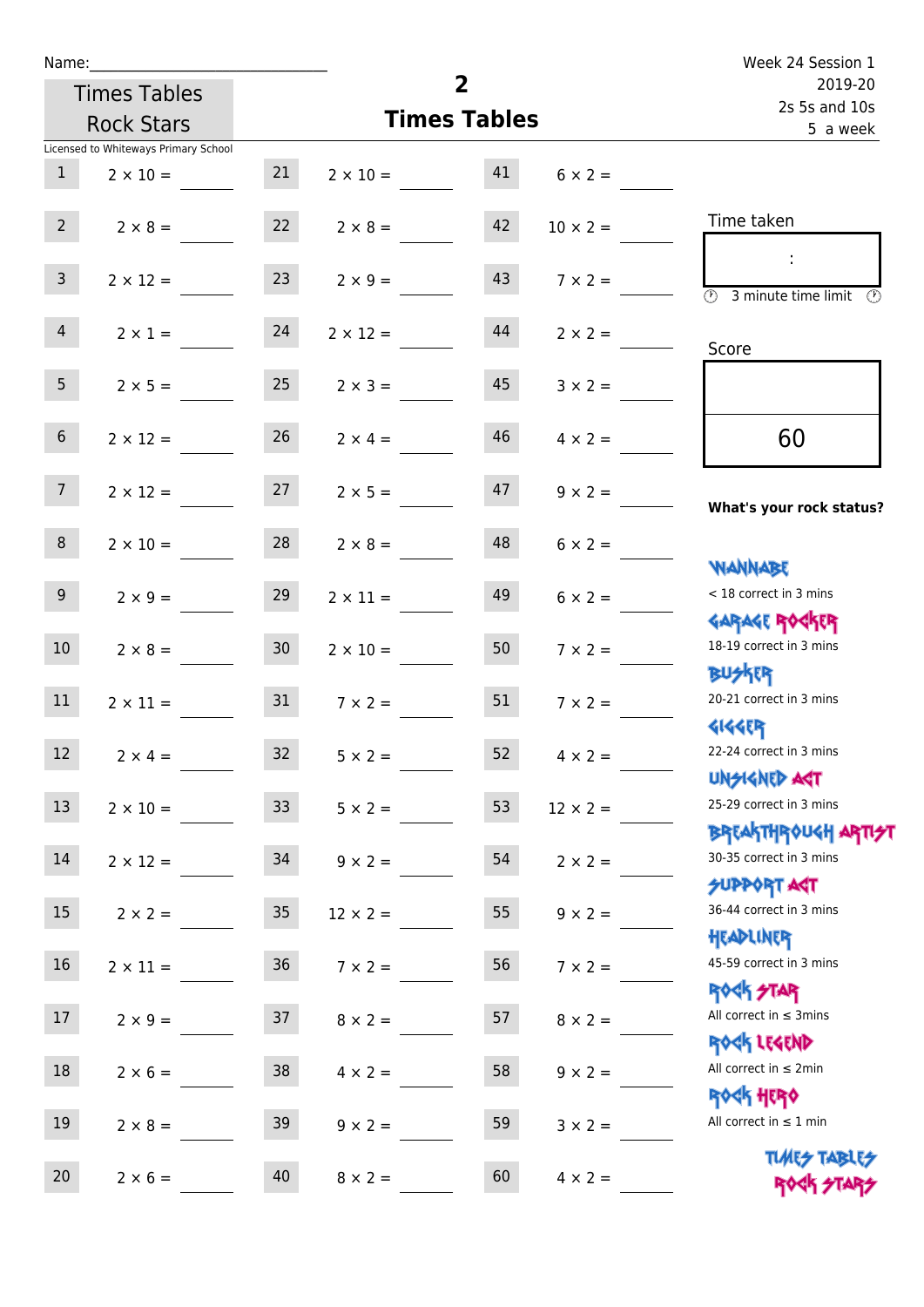| Name:           |                                      |    |                                  |      |                                  |        |                                           |    |                                   | Week 24 Session 2                                                      |  |
|-----------------|--------------------------------------|----|----------------------------------|------|----------------------------------|--------|-------------------------------------------|----|-----------------------------------|------------------------------------------------------------------------|--|
|                 | <b>Times Tables</b>                  |    |                                  |      |                                  | 2      |                                           |    |                                   | 2019-20<br>2s 5s and 10s                                               |  |
|                 | <b>Rock Stars</b>                    |    |                                  |      |                                  |        | <b>Times Tables</b>                       |    | 5 a week                          |                                                                        |  |
|                 | Licensed to Whiteways Primary School |    |                                  |      |                                  |        |                                           |    |                                   |                                                                        |  |
| $1\,$           |                                      | 13 |                                  | 25   |                                  | 37     |                                           | 49 |                                   |                                                                        |  |
|                 | $\overline{2}$<br>14                 |    | 18<br>$\overline{2}$             |      | $\overline{2}$<br>12             |        | $\overline{2}$<br>$10\,$                  |    | $10\,$<br>$\overline{2}$          | Time taken                                                             |  |
| $\overline{2}$  |                                      | 14 |                                  | 26   |                                  | 38     |                                           | 50 |                                   |                                                                        |  |
|                 | $18\,$<br>$\overline{2}$             |    | 14<br>2 <sup>1</sup>             |      | $\overline{2}$<br>$\overline{4}$ |        | $\overline{2}$<br>14                      |    | $\overline{2}$<br>6               | $\overline{\circlearrowright}$<br>3 minute time limit<br>$\circled{r}$ |  |
| $\overline{3}$  |                                      | 15 |                                  | $27$ |                                  | 39     |                                           | 51 |                                   | Score                                                                  |  |
|                 | $20\,$<br>$\overline{2}$             |    | $22$<br>2 <sup>1</sup>           |      | $\overline{2}$<br>$14\,$         |        | $10\,$<br>$\overline{2}$                  |    | $\mathbf 2$<br>14                 |                                                                        |  |
| 4               |                                      | 16 |                                  | 28   |                                  | $40\,$ |                                           | 52 |                                   | 60                                                                     |  |
|                 | $\overline{4}$<br>$\overline{2}$     |    | 24<br>$\overline{2}$             |      | $\overline{2}$<br>24             |        | $\overline{2}$<br>$\overline{\mathbf{4}}$ |    | 22<br>$\mathbf 2$                 |                                                                        |  |
| $\overline{5}$  |                                      | 17 |                                  | 29   |                                  | 41     |                                           | 53 |                                   | What's your rock status?                                               |  |
|                 | 20<br>$\overline{2}$                 |    | $\,$ 6 $\,$<br>$\overline{2}$    |      | $18\,$<br>$\overline{2}$         |        | 14<br>$\overline{2}$                      |    | $\overline{2}$<br>12              | <b>ANNAW</b>                                                           |  |
| $6\phantom{1}6$ |                                      | 18 |                                  | 30   |                                  | 42     |                                           | 54 |                                   | < 18 correct in 3 mins                                                 |  |
|                 | $10\,$<br>$\overline{2}$             |    | 14<br>2 <sup>1</sup>             |      | $\overline{2}$<br>$12\,$         |        | 24<br>$\overline{2}$                      |    | $\overline{2}$<br>$2\overline{ }$ | 18-19 correct in 3 mins                                                |  |
| $\overline{7}$  |                                      | 19 |                                  | 31   |                                  | 43     |                                           | 55 |                                   | <b>BUSKER</b><br>20-21 correct in 3 mins                               |  |
|                 | 14<br>2                              |    | $\overline{2}$<br>4              |      | $\overline{2}$<br>$10\,$         |        | $10\,$<br>2                               |    | 2 <sup>1</sup><br>$\overline{2}$  | <b>4144EP</b><br>22-24 correct in 3 mins                               |  |
| 8               |                                      | 20 |                                  | 32   |                                  | 44     |                                           | 56 |                                   | <b>UNGIGNED ART</b>                                                    |  |
|                 | $\overline{2}$<br>4                  |    | $\overline{2}$<br>4              |      | $\overline{2}$<br>14             |        | $20\,$<br>$\overline{2}$                  |    | 2<br>24                           | 25-29 correct in 3 mins                                                |  |
|                 |                                      |    |                                  |      |                                  |        |                                           |    |                                   | <b>BREAKTHROUGH</b><br>30-35 correct in 3 mins                         |  |
| 9               |                                      | 21 |                                  | 33   |                                  | 45     |                                           | 57 |                                   | <b>SUPPORT AGT</b>                                                     |  |
|                 | 22<br>2                              |    | $10\,$<br>$\overline{2}$         |      | $\overline{2}$<br>$\overline{2}$ |        | 2<br>4                                    |    | 2<br>8                            | 36-44 correct in 3 mins<br>HEADLINER                                   |  |
| 10              |                                      | 22 |                                  | 34   |                                  | 46     |                                           | 58 |                                   | 45-59 correct in 3 mins                                                |  |
|                 | 24<br>$\overline{2}$                 |    | 16<br>$\overline{2}$             |      | $\overline{2}$<br>4              |        | $10\,$<br>$\overline{2}$                  |    | $\overline{2}$<br>12              | <b>ROCK STAR</b><br>All correct in $\leq$ 3mins                        |  |
| $11\,$          |                                      | 23 |                                  | 35   |                                  | 47     |                                           | 59 |                                   | ROCK LEGEND                                                            |  |
|                 | 20<br>$\overline{2}$                 |    | $\overline{2}$<br>$\overline{2}$ |      | $\overline{2}$<br>$\overline{2}$ |        | 14<br>$\overline{2}$                      |    | 2<br>$10\,$                       | All correct in $\leq 2$ min<br><b>ROCK HERO</b>                        |  |
| 12              |                                      | 24 |                                  | 36   |                                  | 48     |                                           | 60 |                                   | All correct in $\leq 1$ min                                            |  |
|                 | $12\,$<br>$\overline{2}$             |    | $\overline{2}$<br>14             |      | $\overline{2}$<br>$12\,$         |        | $16\,$<br>$\overline{2}$                  |    | 2<br>$\overline{2}$               |                                                                        |  |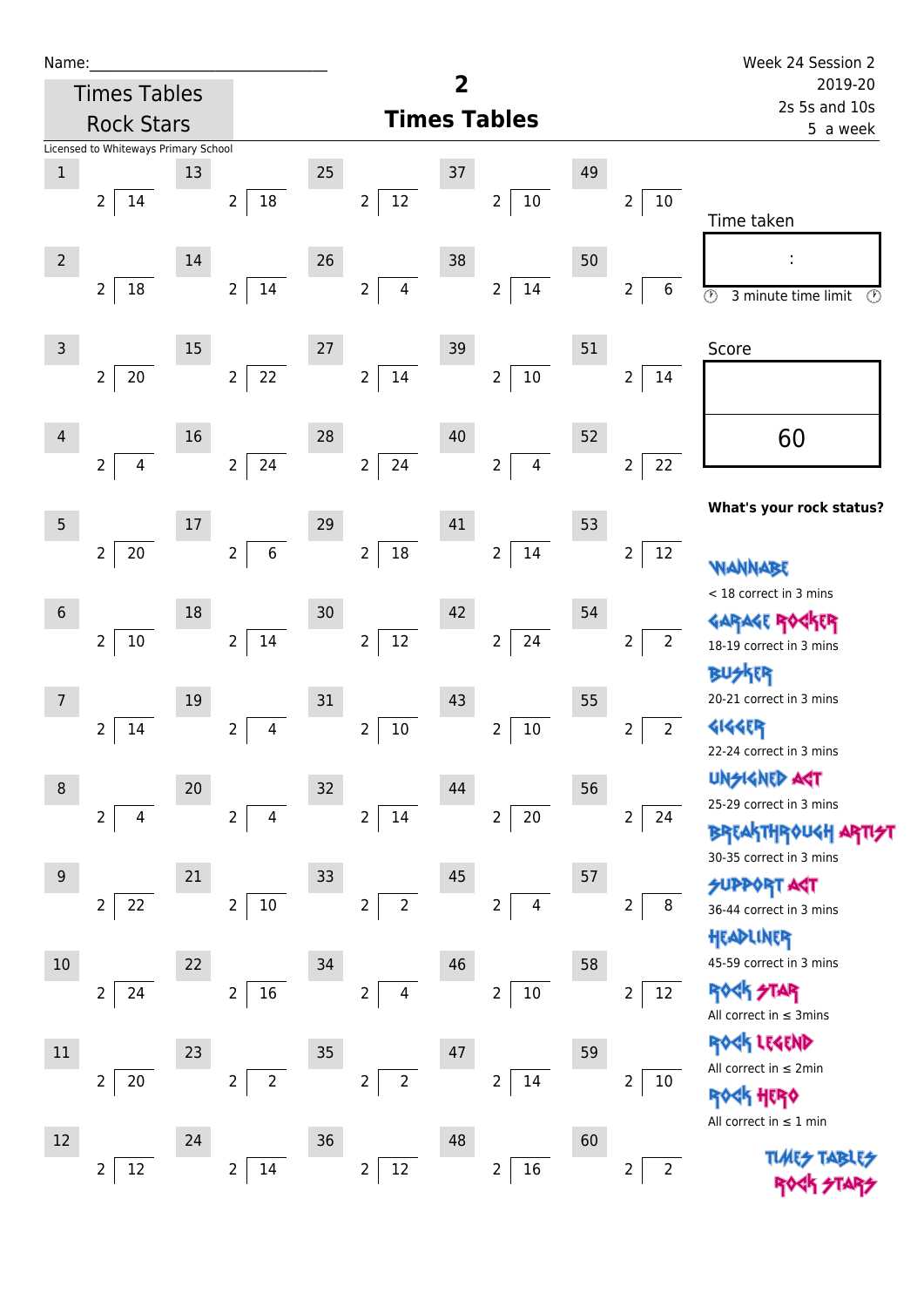| Name:          |                               |                                      |                               |                                     |                                     |                          |                              | Week 24 Session 3                                                |
|----------------|-------------------------------|--------------------------------------|-------------------------------|-------------------------------------|-------------------------------------|--------------------------|------------------------------|------------------------------------------------------------------|
|                |                               | <b>Times Tables</b>                  |                               |                                     | $\overline{\mathbf{2}}$             | 2019-20<br>2s 5s and 10s |                              |                                                                  |
|                |                               | <b>Rock Stars</b>                    |                               |                                     | <b>Times Tables</b>                 |                          |                              | 5 a week                                                         |
|                |                               | Licensed to Whiteways Primary School |                               |                                     |                                     |                          |                              |                                                                  |
| $\mathbf 1$    | 2<br>$\times$ 2               | 13                                   | 2<br>$\times$ 6               | $\overline{2}$<br>25<br>$\times$ 1  | 2<br>37<br>$\times$ 7               | 49                       | 2<br>$\times$ 4              |                                                                  |
|                |                               |                                      |                               |                                     |                                     |                          |                              | Time taken                                                       |
|                |                               |                                      |                               |                                     |                                     |                          |                              |                                                                  |
| $\overline{2}$ | $\overline{2}$<br>$\times$ 10 | 14                                   | $\overline{2}$<br>$\times$ 9  | $\overline{2}$<br>26<br>$\times 8$  | $\overline{2}$<br>38<br>$\times$ 12 | 50                       | $\overline{2}$<br>$\times$ 9 |                                                                  |
|                |                               |                                      |                               |                                     |                                     |                          |                              | $\circled{r}$<br>3 minute time limit<br>$\circled{r}$            |
|                |                               |                                      |                               |                                     |                                     |                          |                              |                                                                  |
| $\overline{3}$ | $\overline{2}$<br>$\times$ 5  | 15                                   | $\overline{2}$<br>$\times$ 12 | $\overline{2}$<br>27<br>$\times 8$  | $\overline{2}$<br>39<br>$\times$ 3  | 51                       | $\overline{2}$<br>$\times$ 3 | Score                                                            |
|                |                               |                                      |                               |                                     |                                     |                          |                              |                                                                  |
|                |                               |                                      |                               |                                     |                                     |                          |                              |                                                                  |
| $\overline{4}$ | $\overline{2}$<br>$\times$ 5  | 16                                   | $\overline{2}$<br>$\times$ 2  | 2<br>28<br>$\times$ 1               | $\overline{2}$<br>40<br>$\times$ 5  | 52                       | $\overline{2}$<br>$\times$ 3 | 60                                                               |
|                |                               |                                      |                               |                                     |                                     |                          |                              |                                                                  |
|                |                               |                                      |                               |                                     |                                     |                          |                              | What's your rock status?                                         |
| 5              | $\overline{2}$<br>$\times 2$  | $17\,$                               | $\overline{2}$<br>$\times$ 9  | $\overline{2}$<br>29<br>$\times$ 6  | 2<br>41<br>$\times$ 10              | 53                       | $\overline{2}$<br>$\times 6$ |                                                                  |
|                |                               |                                      |                               |                                     |                                     |                          |                              | <b>VIANNABE</b>                                                  |
|                |                               |                                      |                               |                                     |                                     |                          |                              | < 18 correct in 3 mins                                           |
| $6\phantom{1}$ | $\overline{2}$                | 18                                   | $\overline{2}$                | $\overline{2}$<br>30<br>$\times$ 10 | $\overline{2}$<br>42<br>$\times$ 8  | 54                       | $\overline{2}$               | <b>GARAGE ROCKER</b>                                             |
|                | $\times$ 2                    |                                      | $\times$ 1                    |                                     |                                     |                          | $\times$ 10                  | 18-19 correct in 3 mins                                          |
|                |                               |                                      |                               |                                     |                                     |                          |                              | <b>BUSKER</b>                                                    |
| $\overline{7}$ | $\overline{2}$                | 19                                   | $\overline{2}$                | $\overline{2}$<br>31                | $\overline{2}$<br>43                | 55                       | $\overline{2}$               | 20-21 correct in 3 mins                                          |
|                | $\times$ 8                    |                                      | $\times$ 7                    | $\times$ 3                          | $\times$ 10                         |                          | $\times$ 11                  | <b>4144EP</b>                                                    |
|                |                               |                                      |                               |                                     |                                     |                          |                              | 22-24 correct in 3 mins                                          |
| $\,8\,$        | $\overline{2}$                | 20                                   | $\overline{2}$                | $\overline{2}$<br>32                | $\overline{2}$<br>44                | 56                       | $\overline{c}$               | <b>UNSIGNED AGT</b>                                              |
|                | $\times$ 10                   |                                      | $\times$ 3                    | $\times$ 8                          | $\times$ 1                          |                          | $\times$ 5                   | 25-29 correct in 3 mins                                          |
|                |                               |                                      |                               |                                     |                                     |                          |                              | <b>BREAKTHROUGH ARTI<del>S</del>T</b><br>30-35 correct in 3 mins |
| 9              | $\overline{2}$                | 21                                   | $\overline{2}$                | 2<br>33                             | 2<br>45                             | 57                       | $\overline{2}$               | <b>SUPPORT ART</b>                                               |
|                | $\times$ 2                    |                                      | $\times$ 6                    | $\times$ 4                          | $\times$ 8                          |                          | $\times$ 11                  | 36-44 correct in 3 mins                                          |
|                |                               |                                      |                               |                                     |                                     |                          |                              | HEADLINER                                                        |
| $10\,$         | $\overline{2}$                | 22                                   | $\overline{2}$                | $\overline{c}$<br>34                | $\overline{c}$<br>46                | 58                       | $\overline{2}$               | 45-59 correct in 3 mins                                          |
|                | $\times$ 12                   |                                      | $\times$ 6                    | $\times$ 5                          | $\times$ 3                          |                          | $\times$ 10                  | ROCK STAR                                                        |
|                |                               |                                      |                               |                                     |                                     |                          |                              | All correct in $\leq$ 3mins                                      |
| 11             | $\overline{2}$                | 23                                   | $\overline{2}$                | $\mathbf 2$<br>35                   | $\mathbf 2$<br>47                   | 59                       | $\mathbf 2$                  | ROCK LEGEND                                                      |
|                | $\times$ 11                   |                                      | $\times$ 10                   | $\times$ 1                          | $\times$ 5                          |                          | $\times$ 9                   | All correct in $\leq 2$ min                                      |
|                |                               |                                      |                               |                                     |                                     |                          |                              | ROCK HERO                                                        |
| 12             | $\overline{2}$                | 24                                   | $\mathbf 2$                   | $\overline{2}$<br>36                | 2<br>48                             | 60                       | $\overline{2}$               | All correct in $\leq 1$ min                                      |
|                | $\times$ 7                    |                                      | $\times$ 4                    | $\times$ 12                         | $\times$ 6                          |                          | $\times 8$                   | <b>TUARS TABLES</b>                                              |
|                |                               |                                      |                               |                                     |                                     |                          |                              | ROCK STARS                                                       |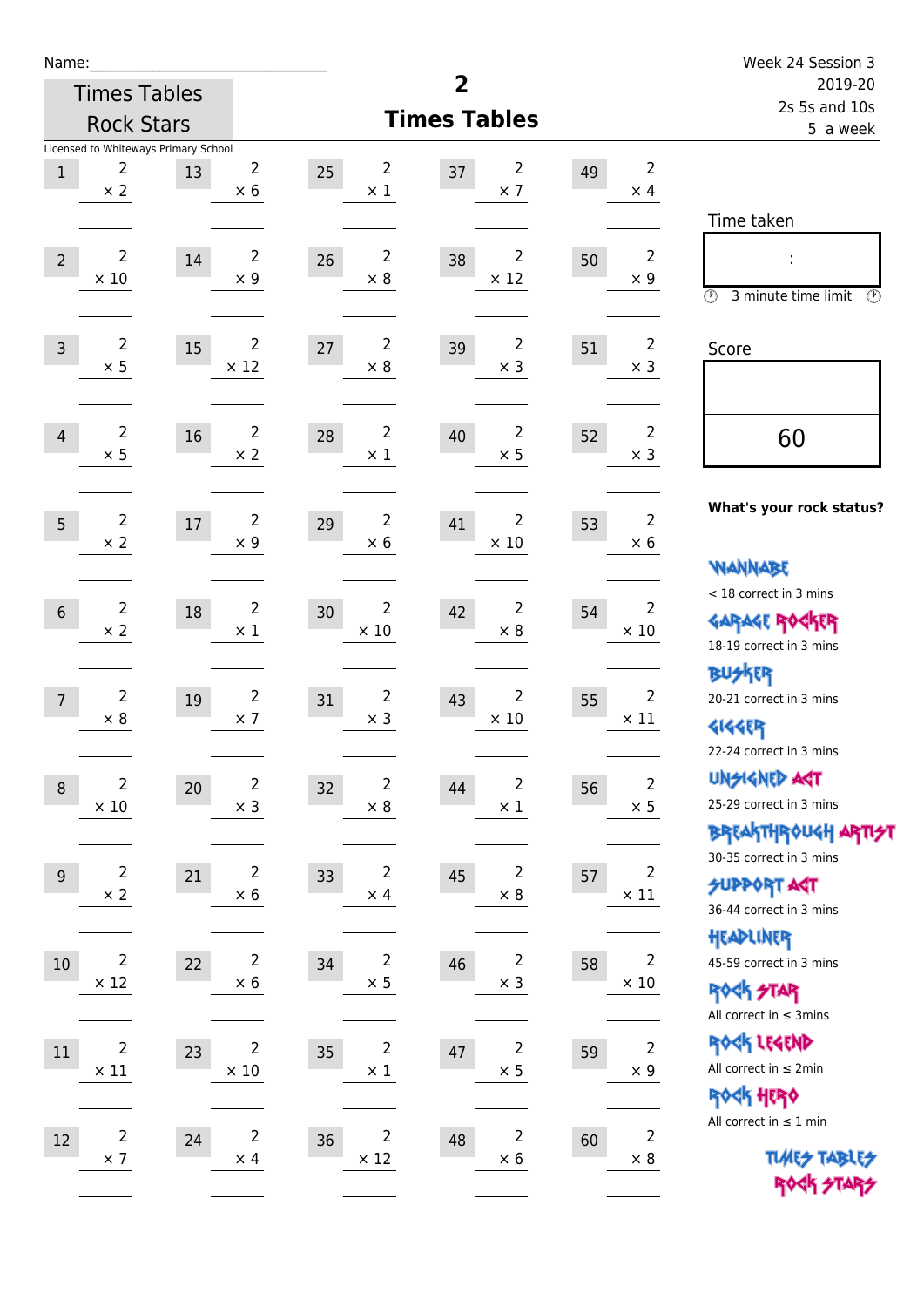| Name:           |                                      |                 | Week 24 Session 4 |                     |               |                                                             |  |
|-----------------|--------------------------------------|-----------------|-------------------|---------------------|---------------|-------------------------------------------------------------|--|
|                 | <b>Times Tables</b>                  |                 |                   | $\overline{2}$      |               | 2019-20<br>2s 5s and 10s<br>5 a week                        |  |
|                 | <b>Rock Stars</b>                    |                 |                   | <b>Times Tables</b> |               |                                                             |  |
|                 | Licensed to Whiteways Primary School |                 |                   |                     |               |                                                             |  |
| $\mathbf{1}$    | $18 \div 2 =$                        | 21              | $12 \div 2 =$     | 41                  | $8 \div 2 =$  |                                                             |  |
| $2^{\circ}$     | $14 \div 2 =$                        | 22              | $24 \div 2 =$     | 42                  | $6 \div 2 =$  | Time taken                                                  |  |
| 3 <sup>7</sup>  | $16 \div 2 =$                        | 23              | $16 \div 2 =$     | 43                  | $4 \div 2 =$  | $\overline{(\mathcal{V})}$<br>3 minute time limit<br>O)     |  |
| 4               | $24 \div 2 =$                        | 24              | $12 \div 2 =$     | 44                  | $10 \div 2 =$ | Score                                                       |  |
| 5 <sub>1</sub>  | $14 \div 2 =$                        | 25              | $22 \div 2 =$     | 45                  | $16 \div 2 =$ |                                                             |  |
| 6 <sup>1</sup>  | $10 \div 2 =$                        | 26              | $6 \div 2 =$      | 46                  | $22 \div 2 =$ | 60                                                          |  |
| 7 <sup>7</sup>  | $18 \div 2 =$                        | 27              | $12 \div 2 =$     | 47                  | $22 \div 2 =$ | What's your rock status?                                    |  |
| 8               | $6 \div 2 =$                         | 28              | $22 \div 2 =$     | 48                  | $2 \div 2 =$  | <b>NANNABE</b>                                              |  |
| 9 <sub>o</sub>  | $24 \div 2 =$                        | 29              | $14 \div 2 =$     | 49                  | $12 \div 2 =$ | < 18 correct in 3 mins<br><b>GARAGE ROCKER</b>              |  |
| 10 <sup>°</sup> | $14 \div 2 =$                        | 30 <sub>o</sub> | $20 \div 2 =$     | 50                  | $24 \div 2 =$ | 18-19 correct in 3 mins<br><b>BUSKER</b>                    |  |
| 11              | $22 \div 2 =$                        | 31              | $14 \div 2 =$     | 51                  | $8 \div 2 =$  | 20-21 correct in 3 mins<br><b>4144EP</b>                    |  |
| 12              | $18 \div 2 =$                        | 32              | $4 \div 2 =$      | 52                  | $18 \div 2 =$ | 22-24 correct in 3 mins<br><b>UNSIGNED AGT</b>              |  |
| 13              | $18 \div 2 =$                        | 33 <sup>°</sup> | $14 \div 2 =$     | 53                  | $8 \div 2 =$  | 25-29 correct in 3 mins<br>BREAKTHRÓUGH ARTI <del>2</del> 1 |  |
| 14              | $16 \div 2 =$                        | 34              | $20 \div 2 =$     | 54                  | $22 \div 2 =$ | 30-35 correct in 3 mins<br><b>SUPPORT AGT</b>               |  |
| 15              | $20 \div 2 =$                        | 35 <sub>2</sub> | $10 \div 2 =$     | 55                  | $16 \div 2 =$ | 36-44 correct in 3 mins<br>HEADLINER                        |  |
| 16              | $10 \div 2 =$                        | $36\,$          | $22 \div 2 =$     | 56                  | $16 \div 2 =$ | 45-59 correct in 3 mins<br>ROCK STAR                        |  |
| 17              | $12 \div 2 =$                        | 37              | $24 \div 2 =$     | 57                  | $16 \div 2 =$ | All correct in $\leq$ 3mins<br>ROCK LEGEND                  |  |
| $18\,$          | $10 \div 2 =$                        | 38              | $4 \div 2 =$      | 58                  | $2 \div 2 =$  | All correct in $\leq 2$ min<br>ROCK HERO                    |  |
| 19              | $12 \div 2 =$                        | 39              | $16 \div 2 =$     | 59                  | $10 \div 2 =$ | All correct in $\leq 1$ min                                 |  |
| 20              | $18 \div 2 =$                        | 40              | $14 \div 2 =$     | 60                  | $14 \div 2 =$ | <b>TUARS TABLES</b><br>ROCK STARS                           |  |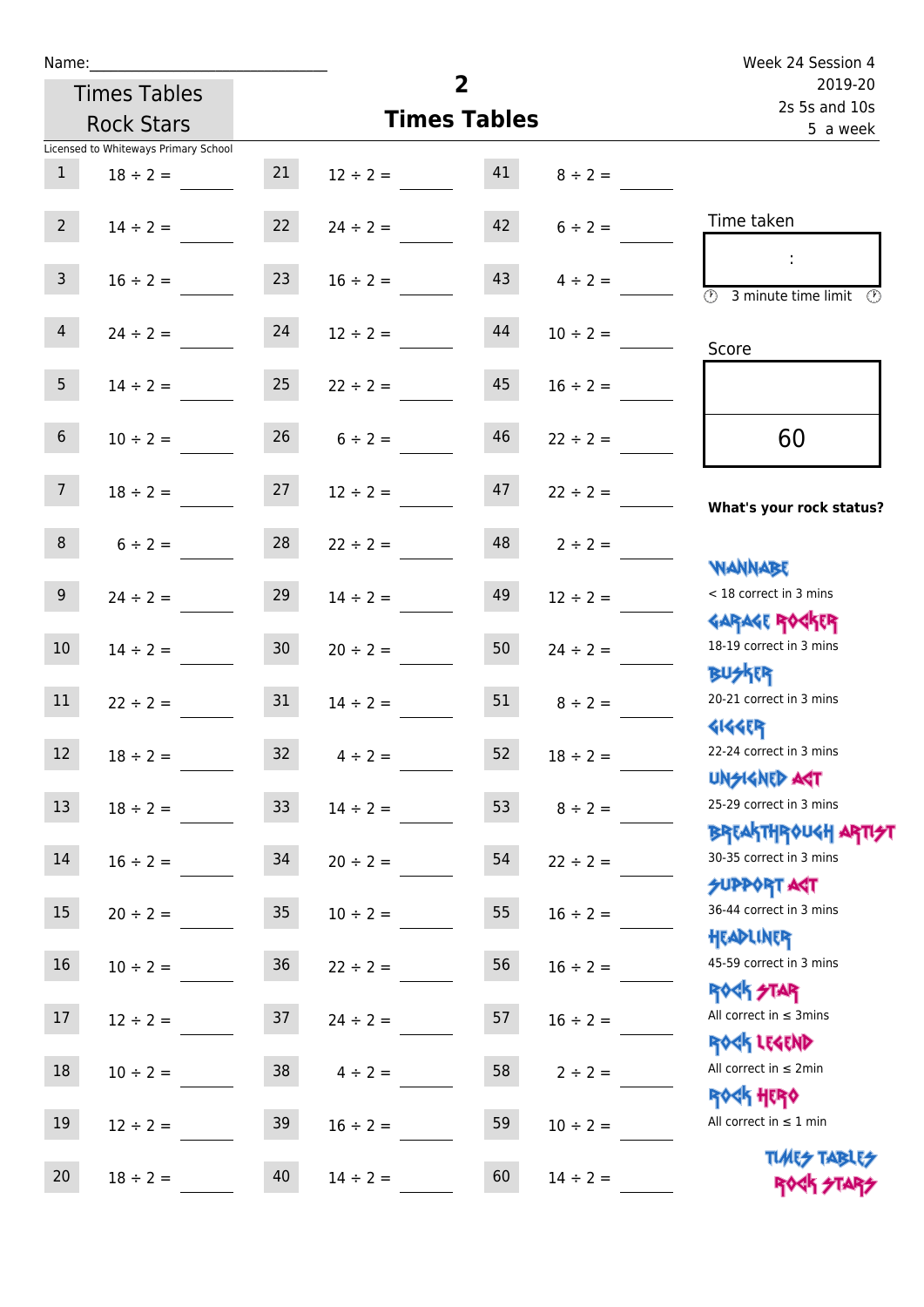| Name:                                |                 |                      |                          |                   | Week 24 Session 5                                                          |
|--------------------------------------|-----------------|----------------------|--------------------------|-------------------|----------------------------------------------------------------------------|
| <b>Times Tables</b>                  |                 | $\overline{2}$       | 2019-20<br>2s 5s and 10s |                   |                                                                            |
| <b>Rock Stars</b>                    |                 | <b>Times Tables</b>  |                          | 5 a week          |                                                                            |
| Licensed to Whiteways Primary School |                 |                      |                          |                   |                                                                            |
| 1<br>$2 \times 4 =$                  | 21              | $2 \times 4 =$       | 41                       | $6 \div 2 =$      |                                                                            |
| $2^{\circ}$<br>$2 \times 6 =$        |                 | $22 \t 2 \times 9 =$ |                          | $42 \t2 \div 2 =$ | Time taken                                                                 |
| $\mathbf{3}$<br>$2 \times 9 =$       | 23              | $2 \times 12 =$      | 43                       | $16 \div 2 =$     | - 11<br>$\overline{\textcircled{2}}$ 3 minute time limit $\textcircled{2}$ |
| $\overline{4}$<br>$2 \times 3 =$     | 24              | $2 \times 10 =$      | 44                       | $14 \div 2 =$     | Score                                                                      |
| 5 <sub>1</sub><br>$2 \times 9 =$     | 25              | $2 \times 1 =$       | 45                       | $12 \div 2 =$     |                                                                            |
| 6 <sup>1</sup><br>$2 \times 3 =$     | 26              | $2 \times 12 =$      | 46                       | $6 \div 2 =$      | 60                                                                         |
| 7 <sup>7</sup><br>$2 \times 12 =$    |                 | $27 \t 2 \times 2 =$ | 47                       | $12 \div 2 =$     | Add up your time                                                           |
| 8<br>$2 \times 9 =$                  | 28              | $2 \times 12 =$      | 48                       | $22 \div 2 =$     | <b>Mins</b><br><b>S1</b>                                                   |
| 9 <sub>o</sub><br>$2 \times 1 =$     | 29              | $2 \times 9 =$       | 49                       | $12 \div 2 =$     | S2                                                                         |
| 10 <sup>°</sup><br>$2 \times 9 =$    | 30 <sub>o</sub> | $2 \times 1 =$       | 50                       | $12 \div 2 =$     | S3<br><b>S4 S4</b>                                                         |
| 11<br>$2 \times 2 =$                 | 31              | $16 \div 2 =$        | 51                       | $20 \div 2 =$     | <b>Total</b>                                                               |
| 12 <sup>2</sup><br>$2 \times 10 =$   | 32              | $24 \div 2 =$        | 52                       | $24 \div 2 =$     | <b>Secs</b>                                                                |
| 13<br>$2 \times 1 =$                 |                 | $33 \t 4 \div 2 =$   | 53                       | $22 \div 2 =$     |                                                                            |
| 14<br>$2 \times 5 =$                 | 34              | $22 \div 2 =$        | 54                       | $12 \div 2 =$     |                                                                            |
| 15<br>$2 \times 5 =$                 | 35 <sub>1</sub> | $10 \div 2 =$        | 55                       | $6 \div 2 =$      | S5                                                                         |
| 16<br>$2 \times 10 =$                |                 | $36 \t 24 \div 2 =$  | 56                       | $18 \div 2 =$     | $\begin{tabular}{c} Total \end{tabular}$<br>Add up your score              |
| 17<br>$2 \times 9 =$                 | 37              | $14 \div 2 =$        | 57                       | $16 \div 2 =$     |                                                                            |
| 18<br>$2 \times 7 =$                 | 38              | $8 \div 2 =$         | 58                       | $8 \div 2 =$      | S2                                                                         |
| 19<br>$2 \times 7 =$                 | 39              | $10 \div 2 =$        | 59                       | $14 \div 2 =$     | S5                                                                         |
| 20<br>$2 \times 2 =$                 | 40              | $8 \div 2 =$         | 60                       | $18 \div 2 =$     | Total $\qquad$                                                             |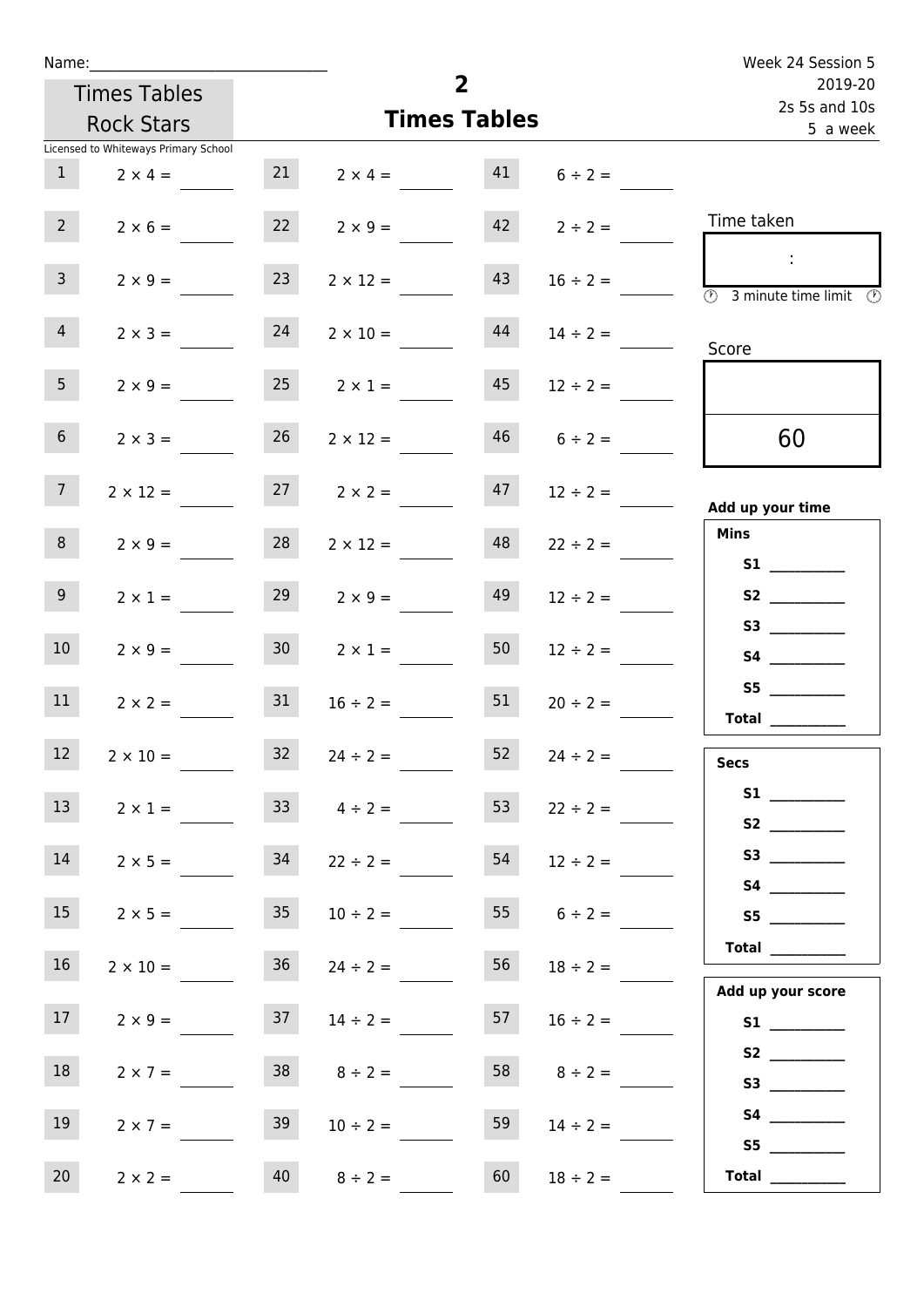| Name:           |                                      |                 |                          |                     |                          | Week 25 Session 1                                                 |
|-----------------|--------------------------------------|-----------------|--------------------------|---------------------|--------------------------|-------------------------------------------------------------------|
|                 | <b>Times Tables</b>                  |                 |                          | 5                   | 2019-20<br>2s 5s and 10s |                                                                   |
|                 | <b>Rock Stars</b>                    |                 |                          | <b>Times Tables</b> |                          | 5 a week                                                          |
|                 | Licensed to Whiteways Primary School |                 |                          |                     |                          |                                                                   |
| 1               | $5 \times 3 =$                       |                 | $21 \t 5 \times 12 = 41$ |                     | $6 \times 5 =$           |                                                                   |
| $2^{\circ}$     | $5 \times 12 =$                      | 22              | $5 \times 7 =$           | 42                  | $5 \times 5 =$           | Time taken                                                        |
| 3 <sup>7</sup>  | $5 \times 8 =$                       | 23              | $5 \times 11 =$          | 43                  | $2 \times 5 =$           | $\overline{\textcircled{2}}$ 3 minute time limit<br>$\mathcal{O}$ |
| $\overline{4}$  | $5 \times 3 = 24$                    |                 | $5 \times 1 =$           | 44                  | $2 \times 5 =$           | Score                                                             |
| 5 <sub>1</sub>  | $5 \times 12 =$                      | 25              | $5 \times 7 =$           | 45                  | $6 \times 5 =$           |                                                                   |
| 6 <sup>1</sup>  | $5 \times 3 =$                       | 26              | $5 \times 8 =$           | 46                  | $8 \times 5 =$           | 60                                                                |
| 7 <sup>7</sup>  | $5 \times 11 = 27$                   |                 | $5 \times 10 =$          |                     | $47 \t 7 \times 5 =$     | What's your rock status?                                          |
| 8 <sub>1</sub>  | $5 \times 12 =$                      | 28              | $5 \times 7 =$           | 48                  | $10 \times 5 =$          |                                                                   |
| 9               | $5 \times 12 =$                      | 29              | $5 \times 5 =$           | 49                  | $4 \times 5 =$           | <b>NANNABE</b><br>< 18 correct in 3 mins                          |
| 10 <sup>°</sup> | $5 \times 11 = 30$                   |                 | $5 \times 3 =$           | 50                  | $10 \times 5 =$          | <b>GARAGE ROCKER</b><br>18-19 correct in 3 mins<br><b>BUSKER</b>  |
| 11              | $5 \times 2 =$                       | 31              | $10 \times 5 =$          | 51                  | $11 \times 5 =$          | 20-21 correct in 3 mins                                           |
| 12              | $5 \times 8 =$                       | 32              | $6 \times 5 =$           | 52                  | $11 \times 5 =$          | <b>4144EP</b><br>22-24 correct in 3 mins<br><b>UNSIGNED AGT</b>   |
| 13              | $5 \times 1 =$                       | 33              | $11 \times 5 =$          | 53                  | $10 \times 5 =$          | 25-29 correct in 3 mins<br><b>BREAKTHROUGH ARTIST</b>             |
| 14              | $5 \times 3 =$                       | 34              | $2 \times 5 =$           | 54                  | $6 \times 5 =$           | 30-35 correct in 3 mins<br><b>SUPPORT AGT</b>                     |
| 15              | $5 \times 6 =$                       | 35 <sub>2</sub> | $8 \times 5 =$           | 55                  | $9 \times 5 =$           | 36-44 correct in 3 mins<br>HEADLINER                              |
| 16              | $5 \times 9 =$                       | $36\,$          | $1 \times 5 =$           | 56                  | $11 \times 5 =$          | 45-59 correct in 3 mins<br>ROCK STAR                              |
| 17              | $5 \times 4 =$                       | 37              | $10 \times 5 =$          | 57                  | $1 \times 5 =$           | All correct in $\leq$ 3mins<br>ROCK LEGEND                        |
| 18              | $5 \times 9 =$                       | 38              | $2 \times 5 =$           | 58                  | $2 \times 5 =$           | All correct in $\leq 2$ min<br><b>ROCK HERO</b>                   |
| 19              | $5 \times 1 =$                       | 39              | $8 \times 5 =$           | 59                  | $9 \times 5 =$           | All correct in $\leq 1$ min                                       |
| 20              | $5 \times 2 =$                       | 40              | $5 \times 5 =$           | 60                  | $6 \times 5 =$           | <b>TUARS TABLES</b><br>ROCK STARS                                 |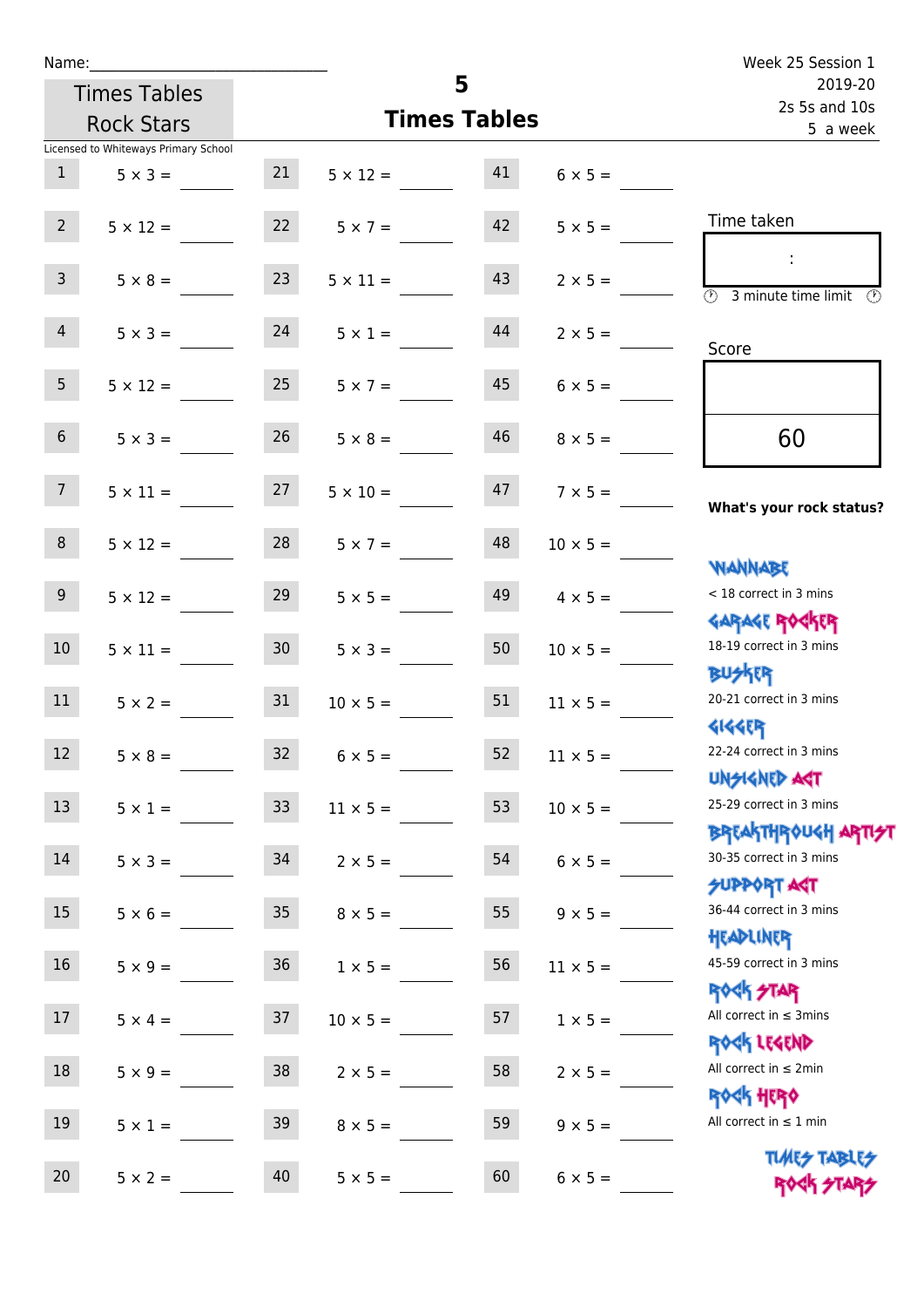| Name |  |  |  |
|------|--|--|--|
|      |  |  |  |

| Name:          |                                      |    |                          |        |                      |                     |                      |    |             | Week 25 Session 2                               |  |
|----------------|--------------------------------------|----|--------------------------|--------|----------------------|---------------------|----------------------|----|-------------|-------------------------------------------------|--|
|                | <b>Times Tables</b>                  |    |                          |        |                      | 5                   |                      |    |             | 2019-20<br>2s 5s and 10s                        |  |
|                | <b>Rock Stars</b>                    |    |                          |        |                      | <b>Times Tables</b> |                      |    | 5 a week    |                                                 |  |
|                | Licensed to Whiteways Primary School |    |                          |        |                      |                     |                      |    |             |                                                 |  |
| $\mathbf{1}$   |                                      | 13 |                          | 25     |                      | 37                  |                      | 49 |             |                                                 |  |
|                | 5<br>5                               |    | $20\,$<br>$\overline{5}$ |        | 5<br>55              |                     | $\overline{5}$<br>40 |    | 5<br>$10\,$ | Time taken                                      |  |
|                |                                      |    |                          |        |                      |                     |                      |    |             |                                                 |  |
| $\overline{2}$ |                                      | 14 |                          | 26     |                      | 38                  |                      | 50 |             | f,                                              |  |
|                | 25<br>$\overline{5}$                 |    | 60<br>$\overline{5}$     |        | 5<br>50              |                     | $10\,$<br>5          |    | 5<br>60     | $\odot$<br>3 minute time limit<br>$\odot$       |  |
|                |                                      |    |                          |        |                      |                     |                      |    |             |                                                 |  |
| 3              |                                      | 15 |                          | 27     |                      | 39                  |                      | 51 |             | Score                                           |  |
|                | 5<br>30                              |    | $10\,$<br>$\overline{5}$ |        | 5<br>60              |                     | 35<br>5              |    | 5<br>60     |                                                 |  |
|                |                                      |    |                          |        |                      |                     |                      |    |             |                                                 |  |
| $\overline{4}$ |                                      | 16 |                          | 28     |                      | 40                  |                      | 52 |             | 60                                              |  |
|                | 5<br>60                              |    | $10\,$<br>$\overline{5}$ |        | 55<br>5              |                     | 5<br>5               |    | 5<br>35     |                                                 |  |
|                |                                      |    |                          |        |                      |                     |                      |    |             |                                                 |  |
| 5              |                                      | 17 |                          | 29     |                      | 41                  |                      | 53 |             | What's your rock status?                        |  |
|                | $\overline{5}$<br>40                 |    | $15\,$<br>$\mathbf 5$    |        | $\overline{5}$<br>60 |                     | 60<br>5              |    | 5<br>5      |                                                 |  |
|                |                                      |    |                          |        |                      |                     |                      |    |             | WANNABE                                         |  |
| $\sqrt{6}$     |                                      | 18 |                          | 30     |                      | 42                  |                      | 54 |             | < 18 correct in 3 mins                          |  |
|                | 15<br>5                              |    | $15\,$<br>$\overline{5}$ |        | 5<br>45              |                     | 25<br>5              |    | 5<br>40     | GARAGE ROGKER<br>18-19 correct in 3 mins        |  |
|                |                                      |    |                          |        |                      |                     |                      |    |             | R                                               |  |
| 7              |                                      | 19 |                          | 31     |                      | 43                  |                      | 55 |             | 20-21 correct in 3 mins                         |  |
|                | 10<br>5                              |    | $15\,$<br>$\overline{5}$ |        | $\overline{5}$<br>60 |                     | 45<br>5              |    | 5<br>25     | <b>4144ER</b>                                   |  |
|                |                                      |    |                          |        |                      |                     |                      |    |             | 22-24 correct in 3 mins                         |  |
|                |                                      |    |                          |        |                      |                     |                      |    |             | <b>UNSIGNED AST</b>                             |  |
| 8              |                                      | 20 |                          | $32\,$ |                      | 44                  |                      | 56 |             | 25-29 correct in 3 mins                         |  |
|                | 25<br>5                              |    | $50\,$<br>$\overline{5}$ |        | 5<br>35              |                     | 35<br>5              |    | 5<br>35     | <b>BREAKTHROUGH</b>                             |  |
|                |                                      |    |                          |        |                      |                     |                      |    |             | 30-35 correct in 3 mins                         |  |
| 9              |                                      | 21 |                          | 33     |                      | 45                  |                      | 57 |             | <b>SUPPORT AGT</b>                              |  |
|                | 25<br>5                              |    | $\overline{5}$<br>45     |        | 5<br>$20\,$          |                     | $15\,$<br>5          |    | 5<br>50     | 36-44 correct in 3 mins                         |  |
|                |                                      |    |                          |        |                      |                     |                      |    |             | HEADLINER                                       |  |
| 10             |                                      | 22 |                          | 34     |                      | 46                  |                      | 58 |             | 45-59 correct in 3 mins                         |  |
|                | 45<br>5                              |    | 5<br>5                   |        | 5<br>$10\,$          |                     | 55<br>5              |    | 5<br>60     | ROCK STAR                                       |  |
|                |                                      |    |                          |        |                      |                     |                      |    |             | All correct in $\leq$ 3mins                     |  |
| 11             |                                      | 23 |                          | 35     |                      | $47\,$              |                      | 59 |             | <b>ER LEGEND</b><br>All correct in $\leq 2$ min |  |
|                | 5<br>20                              |    | $\sqrt{5}$<br>60         |        | 5<br>$10\,$          |                     | 5<br>$10\,$          |    | 5<br>40     | HERQ                                            |  |
|                |                                      |    |                          |        |                      |                     |                      |    |             | All correct in $\leq 1$ min                     |  |
| 12             |                                      | 24 |                          | 36     |                      | 48                  |                      | 60 |             |                                                 |  |
|                | 60<br>5                              |    | 35<br>$\overline{5}$     |        | 5<br>50              |                     | $\overline{5}$<br>40 |    | 55<br>5     | <b>TUARS TABI</b>                               |  |
|                |                                      |    |                          |        |                      |                     |                      |    |             |                                                 |  |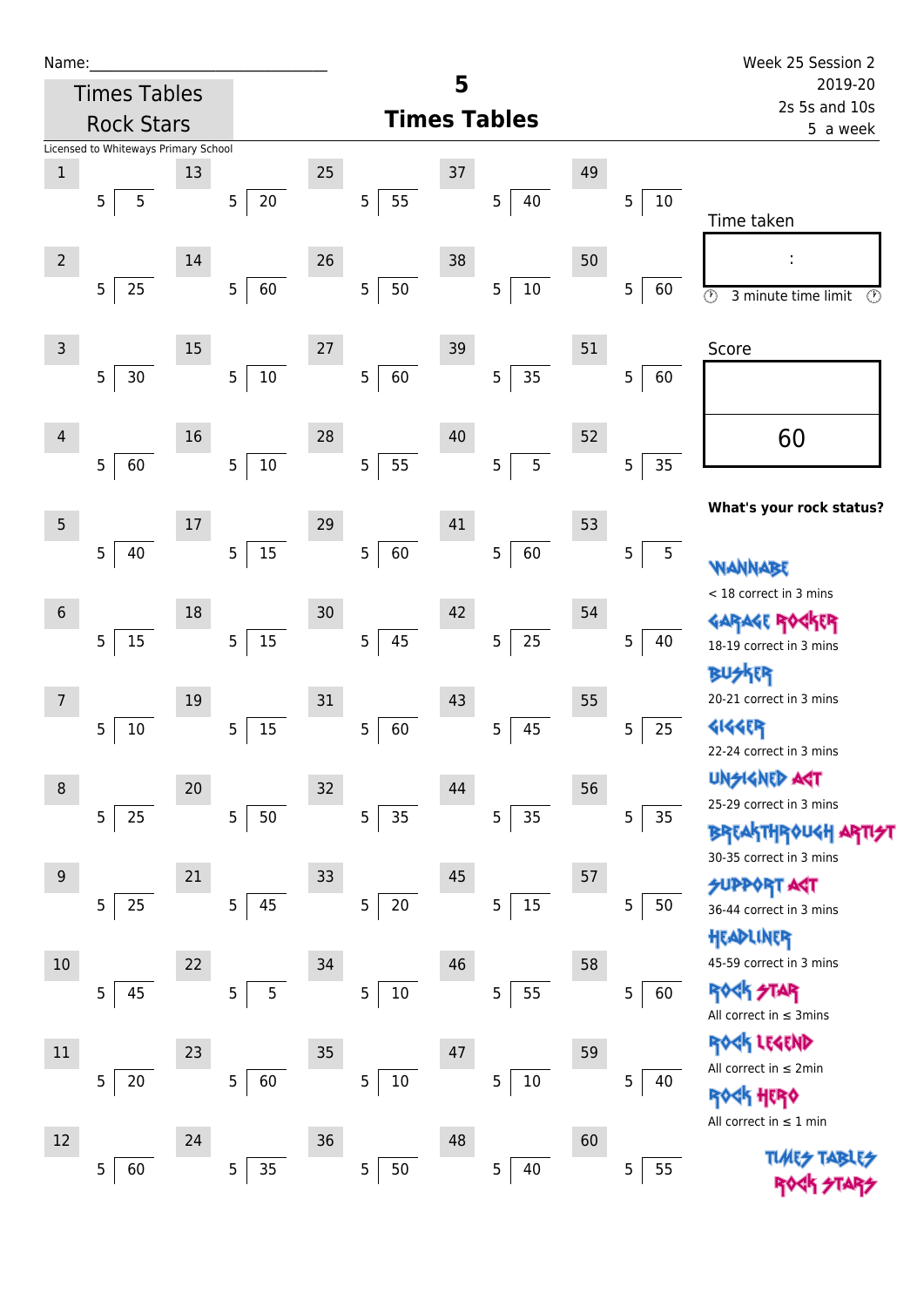| Name:          |                  |                                      |                  |                        |                        |    |                  | Week 25 Session 3                                     |
|----------------|------------------|--------------------------------------|------------------|------------------------|------------------------|----|------------------|-------------------------------------------------------|
|                |                  | <b>Times Tables</b>                  |                  |                        | 5                      |    |                  | 2019-20<br>2s 5s and 10s                              |
|                |                  | <b>Rock Stars</b>                    |                  |                        | <b>Times Tables</b>    |    |                  | 5 a week                                              |
|                |                  | Licensed to Whiteways Primary School |                  |                        |                        |    |                  |                                                       |
| $\mathbf 1$    | 5<br>$\times$ 1  | 13                                   | 5<br>$\times$ 4  | 5<br>25<br>$\times$ 10 | 5<br>37<br>$\times$ 4  | 49 | 5<br>$\times$ 11 |                                                       |
|                |                  |                                      |                  |                        |                        |    |                  | Time taken                                            |
|                |                  |                                      |                  |                        |                        |    |                  |                                                       |
| $\overline{2}$ | 5<br>$\times$ 10 | 14                                   | 5<br>$\times$ 4  | 5<br>26<br>$\times 2$  | 5<br>38<br>$\times$ 3  | 50 | 5<br>$\times$ 10 |                                                       |
|                |                  |                                      |                  |                        |                        |    |                  | $\circled{r}$<br>3 minute time limit<br>$\mathcal{O}$ |
|                |                  |                                      |                  |                        |                        |    |                  |                                                       |
| $\overline{3}$ | 5<br>$\times$ 3  | 15                                   | 5<br>$\times$ 11 | 5<br>27<br>$\times$ 1  | 5<br>39<br>$\times$ 5  | 51 | 5<br>$\times$ 12 | Score                                                 |
|                |                  |                                      |                  |                        |                        |    |                  |                                                       |
|                |                  |                                      |                  |                        |                        |    |                  |                                                       |
| 4              | 5<br>$\times$ 8  | 16                                   | 5<br>$\times$ 8  | 5<br>28<br>$\times$ 9  | 5<br>40<br>$\times$ 10 | 52 | 5<br>$\times$ 4  | 60                                                    |
|                |                  |                                      |                  |                        |                        |    |                  |                                                       |
|                |                  |                                      |                  |                        |                        |    |                  | What's your rock status?                              |
| 5              | 5<br>$\times$ 12 | 17                                   | 5<br>$\times$ 11 | 5<br>29<br>$\times$ 9  | 5<br>41<br>$\times$ 5  | 53 | 5<br>$\times$ 7  |                                                       |
|                |                  |                                      |                  |                        |                        |    |                  | <b>NANNABE</b>                                        |
|                |                  |                                      |                  |                        |                        |    |                  | < 18 correct in 3 mins                                |
| $6\phantom{1}$ | 5<br>$\times 1$  | 18                                   | 5<br>$\times$ 3  | 5<br>30<br>$\times$ 11 | 5<br>42<br>$\times$ 8  | 54 | 5<br>$\times$ 7  | <b>GARAGE ROCKER</b>                                  |
|                |                  |                                      |                  |                        |                        |    |                  | 18-19 correct in 3 mins                               |
|                |                  |                                      |                  |                        |                        |    |                  | <b>BUSKER</b>                                         |
| $\overline{7}$ | 5<br>$\times$ 6  | 19                                   | 5<br>$\times$ 7  | 5<br>31<br>$\times$ 9  | 5<br>43<br>$\times$ 9  | 55 | 5<br>$\times$ 8  | 20-21 correct in 3 mins                               |
|                |                  |                                      |                  |                        |                        |    |                  | <b>4144EP</b>                                         |
|                |                  |                                      |                  |                        |                        |    |                  | 22-24 correct in 3 mins                               |
| $\,8\,$        | 5                | 20                                   | 5                | 5<br>32<br>$\times$ 11 | 5<br>44<br>$\times$ 3  | 56 | 5<br>$\times$ 2  | <b>UNSIGNED AGT</b><br>25-29 correct in 3 mins        |
|                | $\times$ 4       |                                      | $\times$ 8       |                        |                        |    |                  | <b>BREAKTHROUGH ARTI<del>S</del>T</b>                 |
|                |                  |                                      |                  |                        |                        |    |                  | 30-35 correct in 3 mins                               |
| 9              | 5                | 21                                   | 5                | 5<br>33                | 5<br>45                | 57 | 5                | <b>SUPPORT ART</b>                                    |
|                | $\times$ 12      |                                      | $\times$ 7       | $\times$ 6             | $\times$ 1             |    | $\times$ 6       | 36-44 correct in 3 mins                               |
|                |                  |                                      |                  |                        |                        |    |                  | HEADLINER                                             |
| 10             | 5                | 22                                   | 5                | 5<br>34                | 5<br>46                | 58 | 5                | 45-59 correct in 3 mins                               |
|                | $\times$ 9       |                                      | $\times$ 7       | $\times$ 9             | $\times$ 7             |    | $\times$ 12      | <b>ROCK STAR</b>                                      |
|                |                  |                                      |                  |                        |                        |    |                  | All correct in $\leq$ 3mins                           |
| $11\,$         | 5                | 23                                   | 5                | 5<br>35                | 5<br>47                | 59 | 5                | ROCK LEGEND                                           |
|                | $\times$ 7       |                                      | $\times$ 9       | $\times$ 12            | $\times$ 11            |    | $\times$ 1       | All correct in $\leq 2$ min                           |
|                |                  |                                      |                  |                        |                        |    |                  | ROCK HERO<br>All correct in $\leq 1$ min              |
| 12             | 5                | 24                                   | 5                | 5<br>36                | 5<br>48                | 60 | 5                |                                                       |
|                | $\times$ 9       |                                      | $\times$ 1       | $\times$ 4             | $\times$ 8             |    | $\times$ 5       | <b>TUARS TABLES</b>                                   |
|                |                  |                                      |                  |                        |                        |    |                  | ROCK STARS                                            |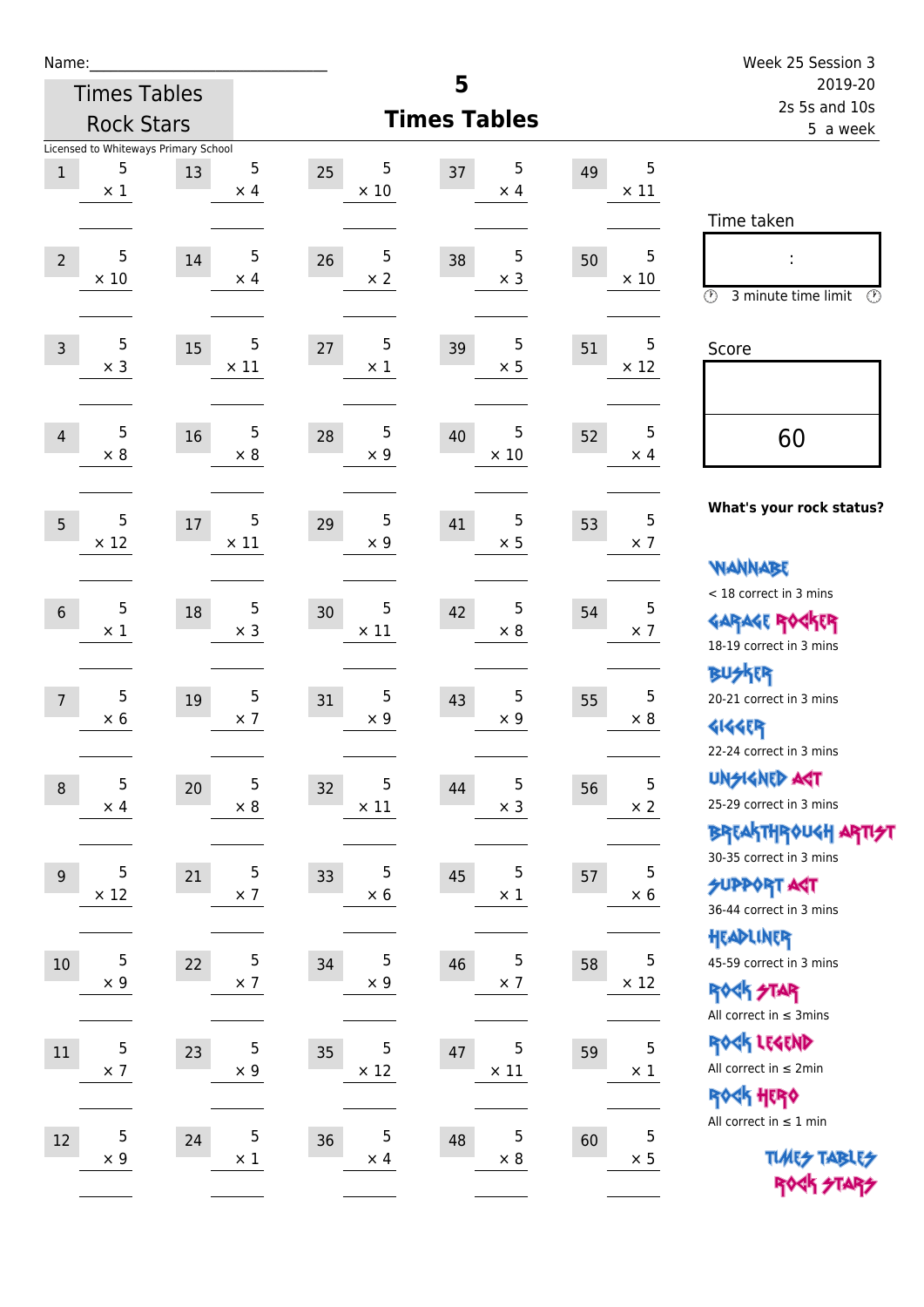| Name:          |                                      |                 |                     |          | Week 25 Session 4        |                                                                     |
|----------------|--------------------------------------|-----------------|---------------------|----------|--------------------------|---------------------------------------------------------------------|
|                | <b>Times Tables</b>                  |                 |                     | 5        | 2019-20<br>2s 5s and 10s |                                                                     |
|                | <b>Rock Stars</b>                    |                 | <b>Times Tables</b> | 5 a week |                          |                                                                     |
|                | Licensed to Whiteways Primary School |                 |                     |          |                          |                                                                     |
| $\mathbf{1}$   | $15 \div 5 =$                        | 21              | $55 \div 5 =$       | 41       | $25 \div 5 =$            |                                                                     |
| $2^{\circ}$    | $40 \div 5 =$                        | 22              | $40 \div 5 =$       | 42       | $15 \div 5 =$            | Time taken                                                          |
| 3 <sup>7</sup> | $55 \div 5 =$                        | 23              | $45 \div 5 =$       | 43       | $30 \div 5 =$            | $\mathbb{R}^2$<br>$\overline{(\mathcal{V})}$<br>3 minute time limit |
| $\overline{4}$ | $25 \div 5 =$                        | 24              | $55 \div 5 =$       | 44       | $50 \div 5 =$            | Score                                                               |
| 5 <sub>1</sub> | $50 \div 5 =$                        | 25              | $10 \div 5 =$       | 45       | $55 \div 5 =$            |                                                                     |
| 6 <sup>1</sup> | $15 \div 5 =$                        | 26              | $45 \div 5 =$       | 46       | $10 \div 5 =$            | 60                                                                  |
| 7 <sup>7</sup> | $60 \div 5 =$                        | 27              | $15 \div 5 =$       | 47       | $20 \div 5 =$            | What's your rock status?                                            |
| 8              | $25 \div 5 =$                        | 28              | $20 \div 5 =$       | 48       | $40 \div 5 =$            | <b>TARAMARY</b>                                                     |
| 9 <sup>°</sup> | $30 \div 5 =$                        | 29              | $60 \div 5 =$       | 49       | $25 \div 5 =$            | < 18 correct in 3 mins                                              |
| 10             | $35 \div 5 =$                        | 30 <sub>o</sub> | $55 \div 5 =$       | 50       | $15 \div 5 =$            | <b>GARAGE ROCKER</b><br>18-19 correct in 3 mins<br><b>BUSKER</b>    |
| 11             | $60 \div 5 =$                        | 31              | $35 \div 5 =$       | 51       | $25 \div 5 =$            | 20-21 correct in 3 mins                                             |
| 12             | $25 \div 5 =$                        | 32              | $60 \div 5 =$       | 52       | $20 \div 5 =$            | <b>4144ER</b><br>22-24 correct in 3 mins<br><b>UNSIGNED AST</b>     |
| 13             | $25 \div 5 =$                        | 33              | $55 \div 5 =$       | 53       | $60 \div 5 =$            | 25-29 correct in 3 mins<br><b>BREAKTHROUGH ARTI<del>S</del>T</b>    |
| 14             | $15 \div 5 =$                        | 34              | $60 \div 5 =$       | 54       | $10 \div 5 =$            | 30-35 correct in 3 mins<br><b>SUPPORT ART</b>                       |
| 15             | $50 \div 5 =$                        | $35\,$          | $25 \div 5 =$       | 55       | $20 \div 5 =$            | 36-44 correct in 3 mins<br>HEADLINER                                |
| 16             | $55 \div 5 =$                        | 36              | $60 \div 5 =$       | 56       | $45 \div 5 =$            | 45-59 correct in 3 mins<br><b>ROCK STAR</b>                         |
| 17             | $50 \div 5 =$                        | 37              | $25 \div 5 =$       | 57       | $15 \div 5 =$            | All correct in $\leq$ 3mins<br>ROCK LEGEND                          |
| $18\,$         | $25 \div 5 =$                        | $38\,$          | $60 \div 5 =$       | 58       | $55 \div 5 =$            | All correct in $\leq 2$ min<br><b>ROCK HERO</b>                     |
| 19             | $50 \div 5 =$                        | 39              | $20 \div 5 =$       | 59       | $15 \div 5 =$            | All correct in $\leq 1$ min                                         |
| 20             | $55 \div 5 =$                        | 40              | $50 \div 5 =$       | 60       | $15 \div 5 =$            | <b>TUARS TABLES</b><br>ROCK STARS                                   |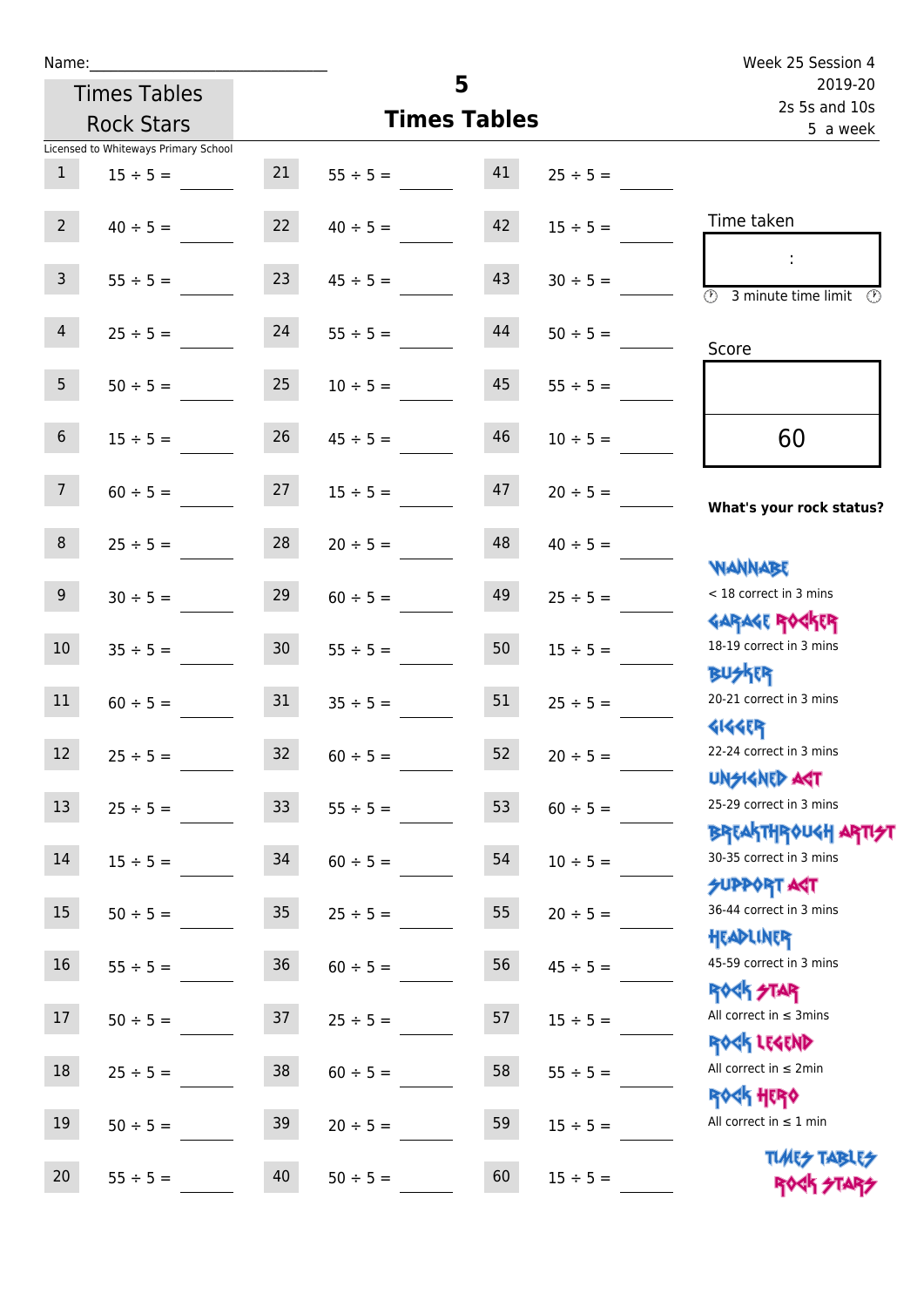| Name:           |                                      |                 |                 |                     | Week 25 Session 5        |                                            |  |
|-----------------|--------------------------------------|-----------------|-----------------|---------------------|--------------------------|--------------------------------------------|--|
|                 | <b>Times Tables</b>                  |                 |                 | 5                   | 2019-20<br>2s 5s and 10s |                                            |  |
|                 | <b>Rock Stars</b>                    |                 |                 | <b>Times Tables</b> |                          | 5 a week                                   |  |
|                 | Licensed to Whiteways Primary School |                 |                 |                     |                          |                                            |  |
| 1               | $5 \times 7 =$                       | 21              | $5 \times 5 =$  | 41                  | $45 \div 5 =$            |                                            |  |
| 2 <sup>7</sup>  | $5 \times 3 =$                       | 22              | $5 \times 12 =$ | 42                  | $45 \div 5 =$            | Time taken                                 |  |
| $\mathbf{3}$    | $5 \times 9 =$                       | 23              | $5 \times 9 =$  | 43                  | $25 \div 5 =$            | $\mathbb{R}^n$<br>3 minute time limit<br>⊕ |  |
| 4               | $5 \times 5 =$                       | 24              | $5 \times 5 =$  | 44                  | $40 \div 5 =$            | Score                                      |  |
| 5 <sub>1</sub>  | $5 \times 12 =$                      | 25              | $5 \times 3 =$  | 45                  | $30 \div 5 =$            |                                            |  |
| 6 <sup>1</sup>  | $5 \times 5 =$                       | 26              | $5 \times 4 =$  | 46                  | $20 \div 5 =$            | 60                                         |  |
| 7 <sup>7</sup>  | $5 \times 12 =$                      | 27              | $5 \times 7 =$  | 47                  | $20 \div 5 =$            | Add up your time                           |  |
| 8               | $5 \times 2 =$                       | 28              | $5 \times 6 =$  | 48                  | $5 \div 5 =$             | <b>Mins</b><br><b>S1 S1</b>                |  |
| 9               | $5 \times 8 =$                       | 29              | $5 \times 10 =$ | 49                  | $35 \div 5 =$            |                                            |  |
| 10 <sup>°</sup> | $5 \times 4 =$                       | 30 <sup>1</sup> | $5 \times 1 =$  | 50                  | $35 \div 5 =$            |                                            |  |
| 11              | $5 \times 8 =$                       | 31              | $30 \div 5 =$   | 51                  | $5 \div 5 =$             | S5<br><b>Total</b>                         |  |
| 12              | $5 \times 5 =$                       | 32              | $15 \div 5 =$   | 52                  | $60 \div 5 =$            | <b>Secs</b>                                |  |
| 13              | $5 \times 7 =$                       | 33 <sup>2</sup> | $15 \div 5 =$   | 53                  | $25 \div 5 =$            |                                            |  |
| 14              | $5 \times 11 =$                      | 34              | $15 \div 5 =$   | 54                  | $15 \div 5 =$            |                                            |  |
| 15              | $5 \times 2 =$                       | 35 <sub>1</sub> | $35 \div 5 =$   | 55                  | $60 \div 5 =$            | S5                                         |  |
| 16 <sup>1</sup> | $5 \times 10 =$                      | 36              | $25 \div 5 =$   | 56                  | $35 \div 5 =$            | Total<br>Add up your score                 |  |
| 17 <sup>7</sup> | $5 \times 4 =$                       | 37              | $10 \div 5 =$   | 57                  | $40 \div 5 =$            |                                            |  |
| 18              | $5 \times 2 =$                       | 38              | $25 \div 5 =$   | 58                  | $15 \div 5 =$            |                                            |  |
| 19              | $5 \times 9 =$                       | 39              | $50 \div 5 =$   | 59                  | $5 \div 5 =$             | S5                                         |  |
| 20              | $5 \times 2 =$                       | 40              | $15 \div 5 =$   | 60                  | $25 \div 5 =$            | Total $\qquad$                             |  |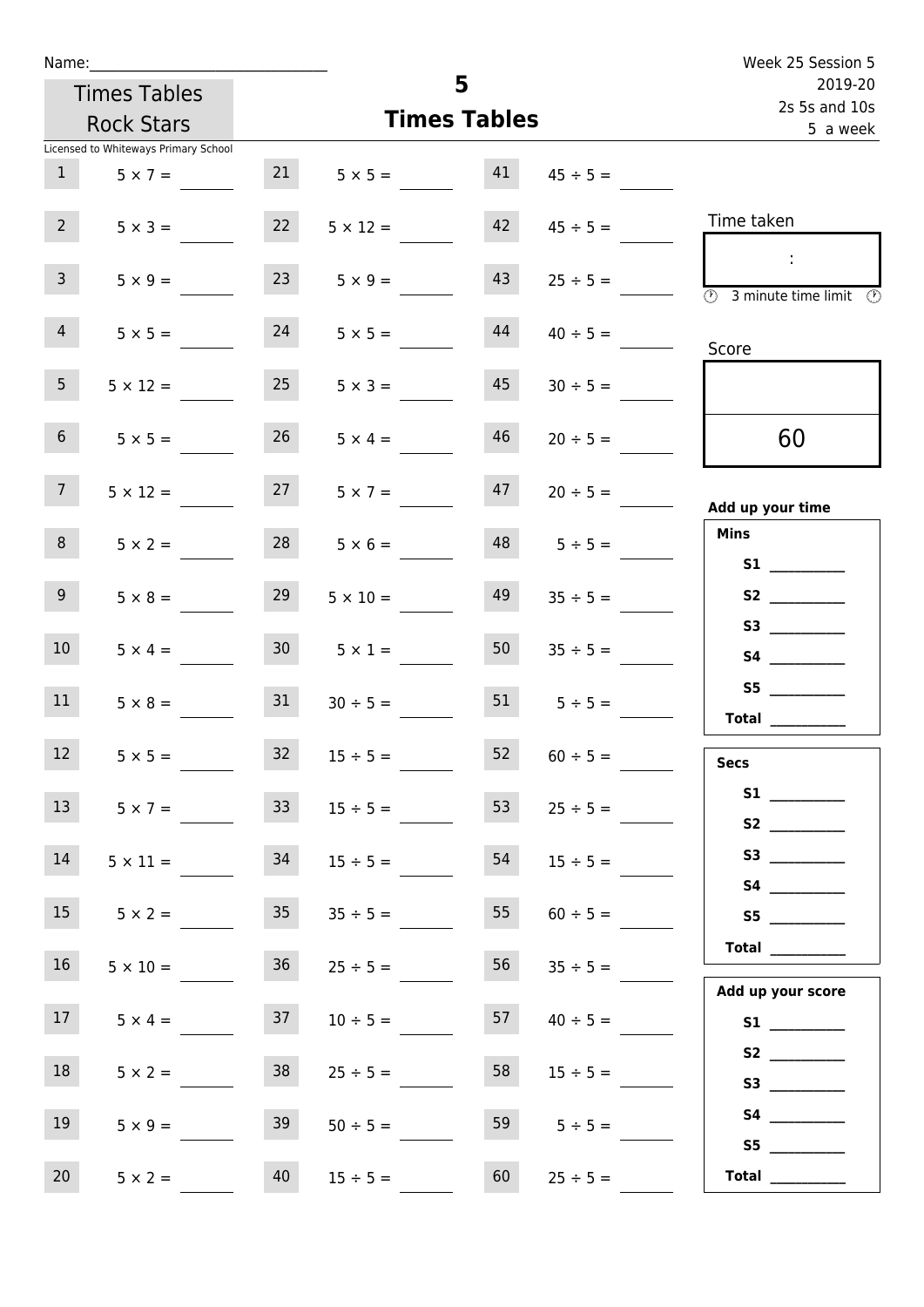| Name:           |                                      |                 |                         | 5                        |                 | Week 26 Session 1                                                |
|-----------------|--------------------------------------|-----------------|-------------------------|--------------------------|-----------------|------------------------------------------------------------------|
|                 | <b>Times Tables</b>                  |                 |                         | 2019-20<br>2s 5s and 10s |                 |                                                                  |
|                 | <b>Rock Stars</b>                    |                 |                         | <b>Times Tables</b>      |                 | 5 a week                                                         |
|                 | Licensed to Whiteways Primary School |                 |                         |                          |                 |                                                                  |
| 1               | $5 \times 1 =$                       |                 | $21 \t 5 \times 1 =$ 41 |                          | $10 \times 5 =$ |                                                                  |
| $2^{\circ}$     | $5 \times 12 =$                      | 22              | $5 \times 10 = 42$      |                          | $8 \times 5 =$  | Time taken                                                       |
| 3 <sup>7</sup>  | $5 \times 11 =$                      | 23              | $5 \times 2 =$          | 43                       | $10 \times 5 =$ | $\mathbb{R}^n$<br>$(\Gamma)$<br>3 minute time limit              |
| 4               | $5 \times 9 = 24$                    |                 | $5 \times 1 =$          | 44                       | $6 \times 5 =$  | Score                                                            |
| 5 <sup>1</sup>  | $5 \times 11 =$                      | 25              | $5 \times 6 =$          | 45                       | $6 \times 5 =$  |                                                                  |
| 6 <sup>1</sup>  | $5 \times 7 =$                       | 26              | $5 \times 10 =$         | 46                       | $5 \times 5 =$  | 60                                                               |
| 7               | $5 \times 10 = 27$                   |                 | $5 \times 6 =$          | 47                       | $7 \times 5 =$  | What's your rock status?                                         |
| 8               | $5 \times 6 =$                       | 28              | $5 \times 4 =$          | 48                       | $9 \times 5 =$  | <b>NANNABE</b>                                                   |
| 9 <sub>o</sub>  | $5 \times 9 =$                       | 29              | $5 \times 8 =$          | 49                       | $8 \times 5 =$  | < 18 correct in 3 mins<br><b>GARAGE ROCKER</b>                   |
| 10 <sup>1</sup> | $5 \times 8 =$                       | 30              | $5 \times 1 =$          | 50                       | $3 \times 5 =$  | 18-19 correct in 3 mins<br><b>BUSKER</b>                         |
| 11              | $5 \times 12 =$                      | 31              | $1 \times 5 =$          | 51                       | $7 \times 5 =$  | 20-21 correct in 3 mins<br><b>4144ER</b>                         |
| 12              | $5 \times 6 =$                       | 32              | $2 \times 5 =$          | 52                       | $3 \times 5 =$  | 22-24 correct in 3 mins<br><b>UNSIGNED AST</b>                   |
| 13              | $5 \times 9 =$                       | 33 <sup>°</sup> | $6 \times 5 =$          | 53                       | $7 \times 5 =$  | 25-29 correct in 3 mins<br><b>BREAKTHROUGH ARTI<del>S</del>T</b> |
| 14              | $5 \times 6 =$                       | 34              | $10 \times 5 =$         | 54                       | $12 \times 5 =$ | 30-35 correct in 3 mins<br><b>SUPPORT AGT</b>                    |
| 15              | $5 \times 2 =$                       | $35\,$          | $9 \times 5 =$          | 55                       | $10 \times 5 =$ | 36-44 correct in 3 mins<br>HEADLINER                             |
| 16              | $5 \times 12 =$                      | $36\,$          | $6 \times 5 =$          | 56                       | $9 \times 5 =$  | 45-59 correct in 3 mins<br>ROCK STAR                             |
| 17              | $5 \times 2 =$                       | 37              | $2 \times 5 =$          | 57                       | $3 \times 5 =$  | All correct in $\leq$ 3mins<br>ROCK LEGEND                       |
| 18              | $5 \times 11 =$                      | 38              | $3 \times 5 =$          | 58                       | $4 \times 5 =$  | All correct in $\leq 2$ min                                      |
| 19              | $5 \times 4 =$                       | 39              | $1 \times 5 =$          | 59                       | $8 \times 5 =$  | <b>ROCK HERO</b><br>All correct in $\leq 1$ min                  |
| 20              | $5 \times 1 =$                       | 40              | $1 \times 5 =$          | 60                       | $8 \times 5 =$  | <b>TUARS TABLES</b><br>ROCK STARS                                |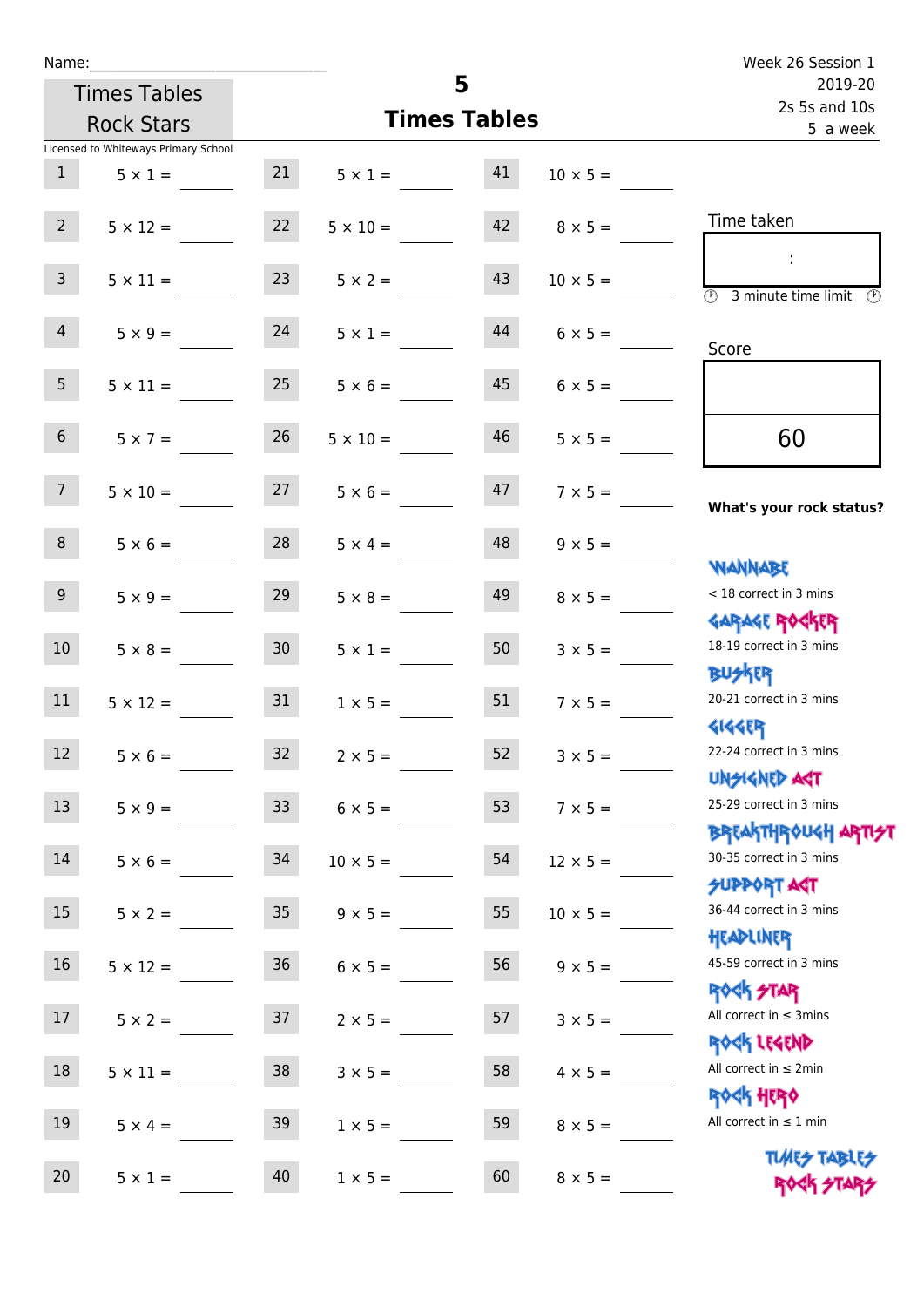| Name |  |  |  |
|------|--|--|--|
|      |  |  |  |

| Name:          |                                      |    |                          |                 |             |    |                      |                           |                      | Week 26 Session 2                              |
|----------------|--------------------------------------|----|--------------------------|-----------------|-------------|----|----------------------|---------------------------|----------------------|------------------------------------------------|
|                | <b>Times Tables</b>                  |    |                          |                 |             | 5  |                      |                           |                      | 2019-20                                        |
|                | <b>Rock Stars</b>                    |    |                          |                 |             |    | <b>Times Tables</b>  | 2s 5s and 10s<br>5 a week |                      |                                                |
|                | Licensed to Whiteways Primary School |    |                          |                 |             |    |                      |                           |                      |                                                |
| $\mathbf 1$    |                                      | 13 |                          | 25              |             | 37 |                      | 49                        |                      |                                                |
|                | 15<br>5                              |    | 55<br>$\mathsf S$        |                 | 5<br>$10\,$ |    | $35\,$<br>5          |                           | 55<br>5              |                                                |
|                |                                      |    |                          |                 |             |    |                      |                           |                      | Time taken                                     |
| $\overline{2}$ |                                      | 14 |                          | 26              |             | 38 |                      | 50                        |                      | f,                                             |
|                | 5<br>5                               |    | $10\,$<br>$\overline{5}$ |                 | 40<br>5     |    | 20<br>5              |                           | $\overline{5}$<br>30 | $\odot$<br>3 minute time limit<br>$\odot$      |
|                |                                      |    |                          |                 |             |    |                      |                           |                      |                                                |
| $\overline{3}$ |                                      | 15 |                          | $27\,$          |             | 39 |                      | 51                        |                      | Score                                          |
|                | 25<br>5                              |    | 40<br>$\overline{5}$     |                 | $15\,$<br>5 |    | $20\,$<br>5          |                           | 5<br>55              |                                                |
|                |                                      |    |                          |                 |             |    |                      |                           |                      |                                                |
| $\overline{4}$ |                                      | 16 |                          | 28              |             | 40 |                      | 52                        |                      | 60                                             |
|                | 50<br>5                              |    | 35<br>$\overline{5}$     |                 | $10\,$<br>5 |    | 35<br>5              |                           | 5<br>55              |                                                |
|                |                                      |    |                          |                 |             |    |                      |                           |                      |                                                |
| 5 <sub>5</sub> |                                      | 17 |                          | 29              |             | 41 |                      | 53                        |                      | What's your rock status?                       |
|                | 60<br>5                              |    | $30\,$<br>$\mathsf S$    |                 | 5<br>$10\,$ |    | 5<br>$30\,$          |                           | 5<br>25              |                                                |
|                |                                      |    |                          |                 |             |    |                      |                           |                      | WANNABE                                        |
|                |                                      |    |                          |                 |             |    |                      |                           |                      | < 18 correct in 3 mins                         |
| $\sqrt{6}$     |                                      | 18 |                          | 30 <sub>o</sub> |             | 42 |                      | 54                        |                      | GARAGE ROGKER                                  |
|                | 55<br>5                              |    | $15\,$<br>$\overline{5}$ |                 | $20\,$<br>5 |    | 25<br>5              |                           | 5<br>50              | 18-19 correct in 3 mins                        |
|                |                                      |    |                          |                 |             |    |                      |                           |                      | <b>FR</b>                                      |
| 7              |                                      | 19 |                          | 31              |             | 43 |                      | 55                        |                      | 20-21 correct in 3 mins                        |
|                | 5<br>40                              |    | 5<br>60                  |                 | 5<br>25     |    | 35<br>5              |                           | 5<br>40              | 4144ER                                         |
|                |                                      |    |                          |                 |             |    |                      |                           |                      | 22-24 correct in 3 mins                        |
| 8              |                                      | 20 |                          | $32\,$          |             | 44 |                      | 56                        |                      | <b>UNSIGNED AGT</b><br>25-29 correct in 3 mins |
|                | 5<br>40                              |    | $\overline{5}$<br>60     |                 | 5<br>40     |    | 5 <sub>1</sub><br>40 |                           | 5<br>25              | <b>BREAKTHROUGH</b>                            |
|                |                                      |    |                          |                 |             |    |                      |                           |                      | 30-35 correct in 3 mins                        |
| 9              |                                      | 21 |                          | 33              |             | 45 |                      | 57                        |                      | <b>SUPPORT AGT</b>                             |
|                | 5<br>40                              |    | 60<br>5                  |                 | 5<br>$20\,$ |    | $20\,$<br>5          |                           | 5<br>35              | 36-44 correct in 3 mins                        |
|                |                                      |    |                          |                 |             |    |                      |                           |                      | HEADLINER                                      |
| 10             |                                      | 22 |                          | 34              |             | 46 |                      | 58                        |                      | 45-59 correct in 3 mins                        |
|                | 5<br>5                               |    | $10\,$<br>$\mathsf S$    |                 | 5<br>60     |    | $20\,$<br>5          |                           | 5<br>$30\,$          | <b>ROCK STAR</b>                               |
|                |                                      |    |                          |                 |             |    |                      |                           |                      | All correct in $\leq$ 3mins                    |
| $11\,$         |                                      | 23 |                          | 35              |             | 47 |                      | 59                        |                      | ROCK LEGEND                                    |
|                | 45<br>5                              |    | 5<br>5                   |                 | 5<br>45     |    | 5<br>$10\,$          |                           | 5<br>55              | All correct in ≤ 2min                          |
|                |                                      |    |                          |                 |             |    |                      |                           |                      | <b>《下出民》</b>                                   |
|                |                                      |    |                          |                 |             |    |                      |                           |                      | All correct in $\leq 1$ min                    |
| 12             |                                      | 24 |                          | $36$            |             | 48 |                      | 60                        |                      | <b>TUARS TABLES</b>                            |
|                | 40<br>5                              |    | 25<br>$\overline{5}$     |                 | 5<br>15     |    | $\overline{5}$<br>40 |                           | 5<br>$10\,$          |                                                |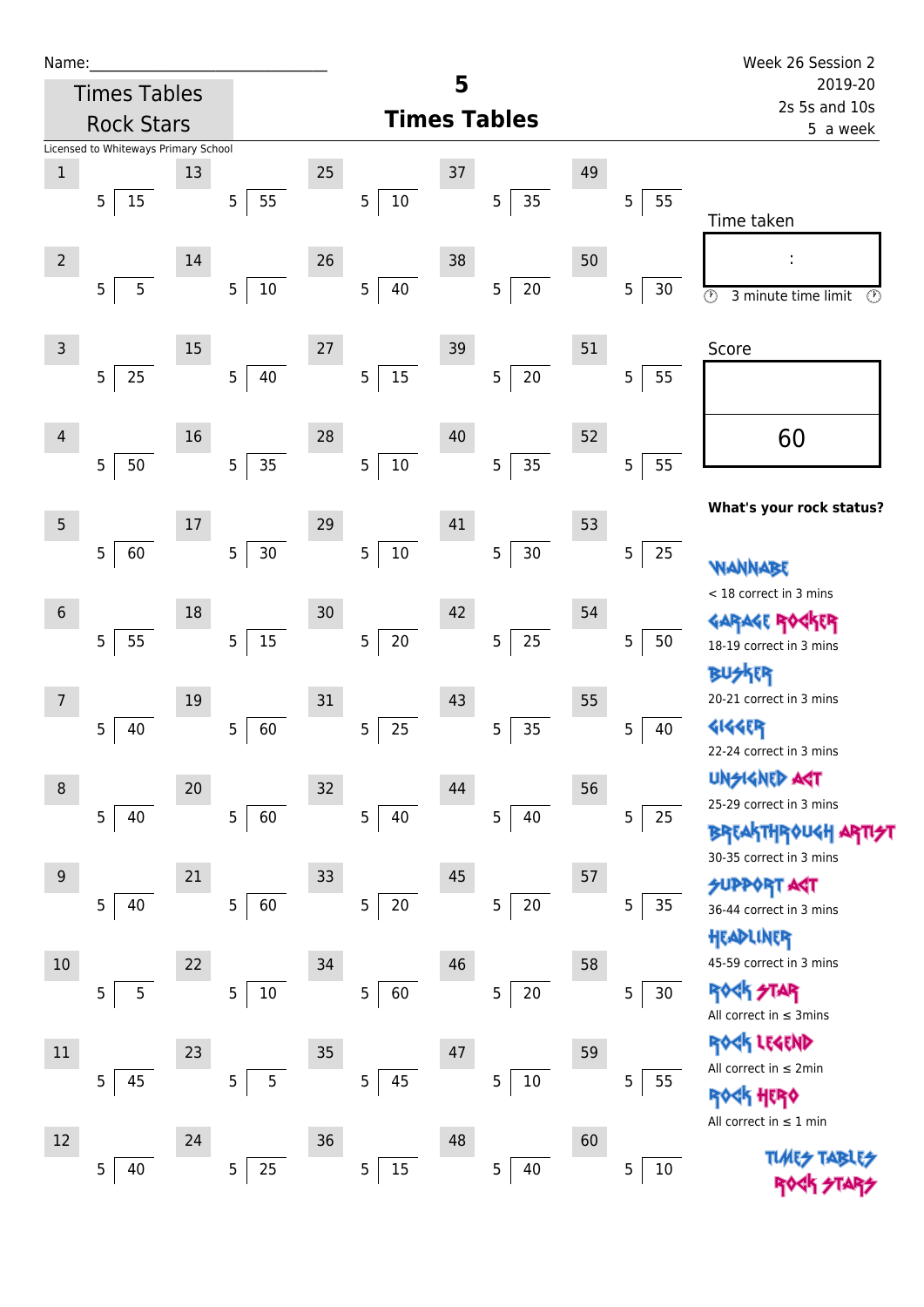| Name:            |                  |                                            |                  |    |                  |                     |                  |    |                          | Week 26 Session 3                                                                    |
|------------------|------------------|--------------------------------------------|------------------|----|------------------|---------------------|------------------|----|--------------------------|--------------------------------------------------------------------------------------|
|                  |                  | <b>Times Tables</b>                        |                  |    |                  | 5                   |                  |    |                          | 2019-20<br>2s 5s and 10s                                                             |
|                  |                  | <b>Rock Stars</b>                          |                  |    |                  | <b>Times Tables</b> |                  |    |                          | 5 a week                                                                             |
| $1\,$            | 5<br>$\times$ 6  | Licensed to Whiteways Primary School<br>13 | 5<br>$\times$ 10 | 25 | 5<br>$\times$ 12 | 37                  | 5<br>$\times 2$  | 49 | 5<br>$\times$ 9          | Time taken                                                                           |
| $\overline{2}$   | 5<br>$\times 8$  | 14                                         | 5<br>$\times$ 8  | 26 | 5<br>$\times$ 10 | 38                  | 5<br>$\times$ 6  | 50 | 5<br>$\times$ 6          | $\circled{r}$<br>3 minute time limit<br>$\circled{r}$                                |
| $\overline{3}$   | 5<br>$\times$ 6  | 15                                         | 5<br>$\times$ 3  | 27 | 5<br>$\times$ 11 | 39                  | 5<br>$\times$ 9  | 51 | 5<br>$\times$ 4          | Score                                                                                |
| $\overline{4}$   | 5<br>$\times$ 5  | 16                                         | 5<br>$\times$ 5  | 28 | 5<br>$\times$ 1  | 40                  | 5<br>$\times$ 6  | 52 | 5<br>$\times$ 3          | 60                                                                                   |
| 5                | 5<br>$\times$ 11 | 17                                         | 5<br>$\times$ 11 | 29 | 5<br>$\times$ 7  | 41                  | 5<br>$\times$ 9  | 53 | 5<br>$\times$ 4          | What's your rock status?<br><b>NANNABE</b>                                           |
| $6\phantom{1}$   | 5<br>$\times$ 3  | 18                                         | 5<br>$\times$ 9  | 30 | 5<br>$\times$ 12 | 42                  | 5<br>$\times 2$  | 54 | 5<br>$\times$ 11         | < 18 correct in 3 mins<br><b>GARAGE ROCKER</b><br>18-19 correct in 3 mins            |
| $\overline{7}$   | 5<br>$\times$ 8  | 19                                         | 5<br>$\times$ 8  | 31 | 5<br>$\times$ 5  | 43                  | 5<br>$\times$ 12 | 55 | 5<br>$\times 10$         | <b>BUSKER</b><br>20-21 correct in 3 mins<br><b>4144EP</b><br>22-24 correct in 3 mins |
| $\boldsymbol{8}$ | 5<br>$\times$ 12 | 20                                         | 5<br>$\times$ 12 | 32 | 5<br>$\times$ 8  | 44                  | 5<br>$\times$ 7  | 56 | 5<br>$\times$ 5          | <b>UNGIGNED AST</b><br>25-29 correct in 3 mins<br>BREAKTHRÓUGH ARTI <del>2</del> 1   |
| 9                | 5<br>$\times$ 4  | 21                                         | 5<br>$\times$ 4  | 33 | 5<br>$\times$ 6  | 45                  | 5<br>$\times$ 5  | 57 | $\sqrt{5}$<br>$\times$ 9 | 30-35 correct in 3 mins<br><b>SUPPORT ART</b><br>36-44 correct in 3 mins             |
| $10\,$           | 5<br>$\times$ 10 | 22                                         | 5<br>$\times$ 11 | 34 | 5<br>$\times$ 2  | 46                  | 5<br>$\times$ 1  | 58 | 5<br>$\times$ 3          | HEADLINER<br>45-59 correct in 3 mins<br>ROCK STAR<br>All correct in $\leq$ 3mins     |
| $11\,$           | 5<br>$\times$ 2  | 23                                         | 5<br>$\times$ 7  | 35 | 5<br>$\times$ 11 | 47                  | 5<br>$\times$ 5  | 59 | 5<br>$\times$ 12         | ROCK LEGEND<br>All correct in $\leq 2$ min<br>ROCK HERO                              |
| 12               | 5<br>$\times$ 4  | 24                                         | 5<br>$\times$ 6  | 36 | 5<br>$\times$ 10 | 48                  | 5<br>$\times$ 5  | 60 | 5<br>$\times$ 1          | All correct in $\leq 1$ min<br><b>TUARS TABLES</b><br>ROCK STARS                     |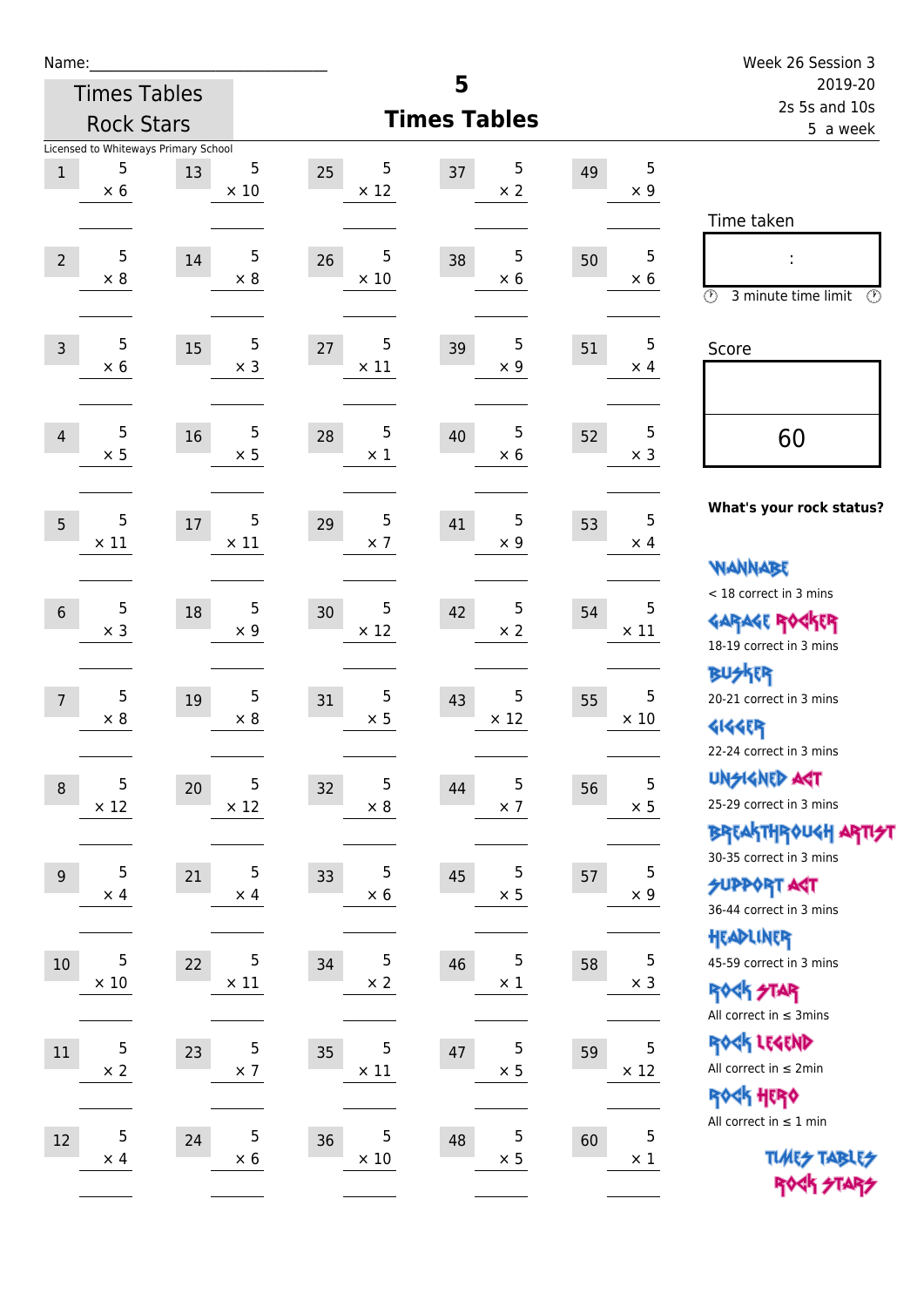| Name:                     |                                      |                 |                     |          |                          | Week 26 Session 4                                                |
|---------------------------|--------------------------------------|-----------------|---------------------|----------|--------------------------|------------------------------------------------------------------|
|                           | <b>Times Tables</b>                  |                 |                     | 5        | 2019-20<br>2s 5s and 10s |                                                                  |
|                           | <b>Rock Stars</b>                    |                 | <b>Times Tables</b> | 5 a week |                          |                                                                  |
|                           | Licensed to Whiteways Primary School |                 |                     |          |                          |                                                                  |
| $\mathbf{1}$              | $20 \div 5 =$                        | 21              | $15 \div 5 =$       | 41       | $60 \div 5 =$            |                                                                  |
| $2^{\circ}$               | $30 \div 5 =$                        | 22              | $35 \div 5 =$       | 42       | $45 \div 5 =$            | Time taken                                                       |
| 3 <sup>7</sup>            | $5 \div 5 =$                         | 23              | $5 \div 5 =$        | 43       | $10 \div 5 =$            | $\overline{(\mathcal{V})}$<br>3 minute time limit                |
| $\overline{4}$            | $5 \div 5 =$                         | 24              | $10 \div 5 =$       | 44       | $10 \div 5 =$            | Score                                                            |
| 5 <sub>5</sub>            | $5 \div 5 =$                         | 25              | $60 \div 5 =$       | 45       | $25 \div 5 =$            |                                                                  |
| $6\overline{6}$           | $40 \div 5 =$                        | 26              | $20 \div 5 =$       | 46       | $40 \div 5 =$            | 60                                                               |
| 7 <sup>7</sup>            | $45 \div 5 =$                        | 27              | $55 \div 5 =$       | 47       | $20 \div 5 =$            | What's your rock status?                                         |
| 8                         | $55 \div 5 =$                        |                 | $28$ $5 \div 5 =$   | 48       | $15 \div 5 =$            |                                                                  |
| 9 <sub>o</sub>            | $25 \div 5 =$                        | 29              | $10 \div 5 =$       | 49       | $40 \div 5 =$            | <b>NANNABE</b><br>< 18 correct in 3 mins                         |
| 10 <sup>°</sup>           | $25 \div 5 =$                        | 30 <sub>2</sub> | $25 \div 5 =$       | 50       | $55 \div 5 =$            | <b>GARAGE ROCKER</b><br>18-19 correct in 3 mins                  |
| 11                        | $35 \div 5 =$                        | 31              | $35 \div 5 =$       | 51       | $15 \div 5 =$            | <b>BUSKER</b><br>20-21 correct in 3 mins                         |
| $\sim 10^{-10}$<br>$12\,$ | $60 \div 5 =$                        | 32              | $45 \div 5 =$       | 52       | $35 \div 5 =$            | <b>4144EP</b><br>22-24 correct in 3 mins<br><b>UNSIGNED AST</b>  |
| 13                        | $40 \div 5 =$                        | 33              | $5 ÷ 5 =$           | 53       | $40 \div 5 =$            | 25-29 correct in 3 mins                                          |
| 14                        | $60 \div 5 =$                        | 34              | $10 \div 5 =$       | 54       | $35 \div 5 =$            | <b>BREAKTHROUGH ARTI<del>S</del>T</b><br>30-35 correct in 3 mins |
| 15                        | $35 \div 5 =$                        | $35\,$          | $35 \div 5 =$       | 55       | $10 \div 5 =$            | <b>SUPPORT ART</b><br>36-44 correct in 3 mins                    |
| 16                        | $60 \div 5 =$                        | $36\,$          | $40 \div 5 =$       | 56       | $60 \div 5 =$            | HEADLINER<br>45-59 correct in 3 mins                             |
| $17\,$                    | $5 ÷ 5 =$                            | 37              | $35 \div 5 =$       | 57       | $45 \div 5 =$            | <b>ROCK STAR</b><br>All correct in $\leq$ 3mins                  |
| $18\,$                    | $30 \div 5 =$                        | $38\,$          | $55 \div 5 =$       | 58       | $10 \div 5 =$            | ROCK LEGEND<br>All correct in $\leq 2$ min<br>ROCK HERO          |
| 19                        | $30 \div 5 =$                        | 39              | $45 \div 5 =$       | 59       | $20 \div 5 =$            | All correct in $\leq 1$ min                                      |
| 20                        | $40 \div 5 =$                        | 40              | $10 \div 5 =$       | 60       | $60 \div 5 =$            | <b>TUARS TABLES</b><br>ROCK STARS                                |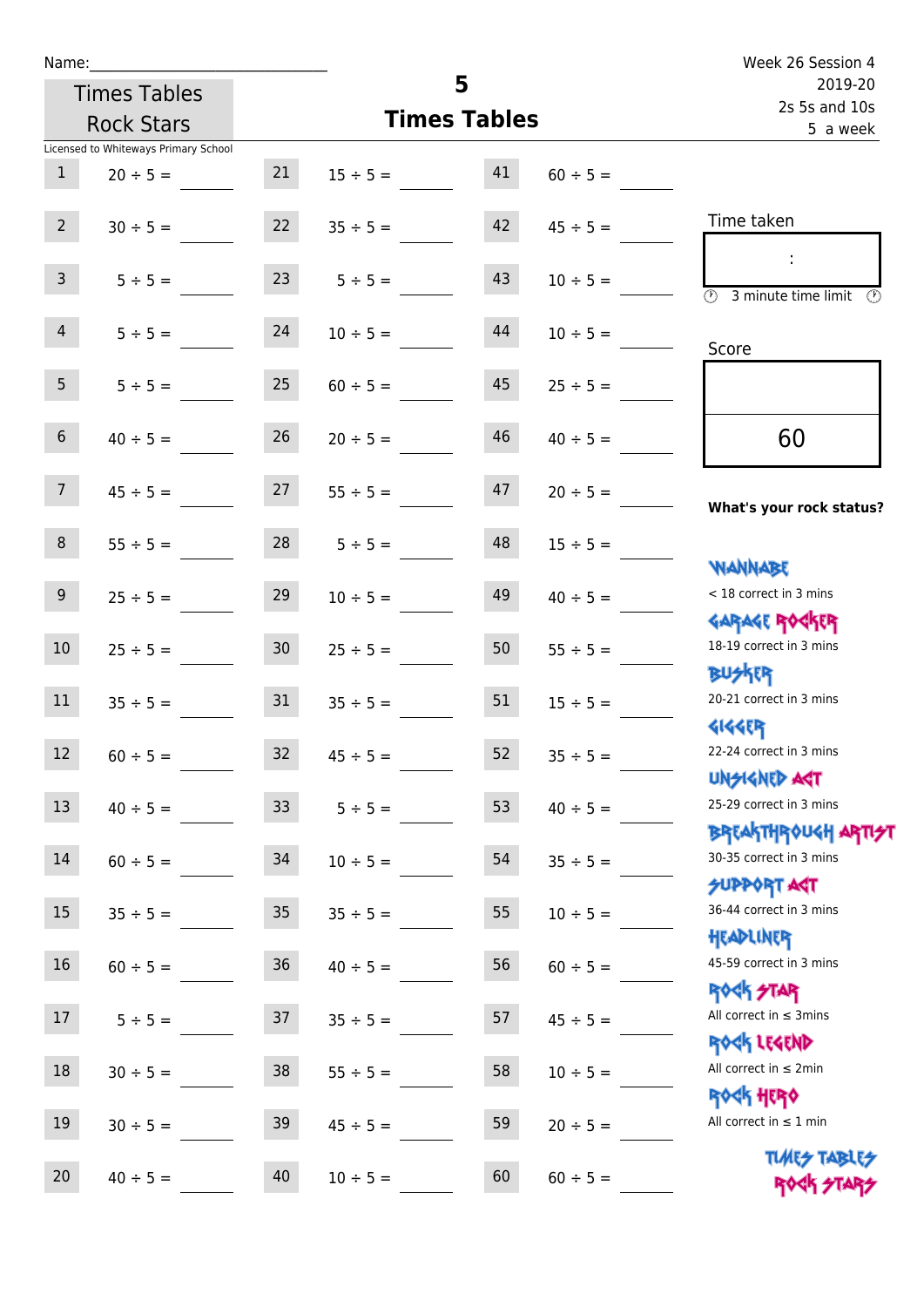| Name:                                   |                                         |               | Week 26 Session 5                  |
|-----------------------------------------|-----------------------------------------|---------------|------------------------------------|
| <b>Times Tables</b>                     | 5                                       |               | 2019-20<br>2s 5s and 10s           |
| <b>Rock Stars</b>                       | <b>Times Tables</b>                     |               | 5 a week                           |
| Licensed to Whiteways Primary School    |                                         |               |                                    |
| 1<br>$5 \times 3 =$                     | 21<br>41<br>$5 \times 11 =$             | $20 \div 5 =$ |                                    |
| $2^{\circ}$<br>$5 \times 7 =$           | 22<br>42<br>$5 \times 9 =$              | $10 \div 5 =$ | Time taken                         |
| 3 <sup>7</sup><br>23<br>$5 \times 7 =$  | 43<br>$5 \times 11 =$                   | $20 \div 5 =$ | $\sim$<br>3 minute time limit<br>⊕ |
| $\overline{4}$<br>$5 \times 12 =$       | 24<br>44<br>$5 \times 2 =$              | $20 \div 5 =$ | Score                              |
| 5 <sub>1</sub><br>$5 \times 2 =$        | 25<br>45<br>$5 \times 2 =$              | $40 \div 5 =$ |                                    |
| 6 <sup>1</sup><br>$5 \times 8 =$        | 26<br>46<br>$5 \times 10 =$             | $35 \div 5 =$ | 60                                 |
| 7 <sup>7</sup><br>$5 \times 4 =$        | $27 \t 5 \times 7 =$<br>47              | $40 \div 5 =$ | Add up your time                   |
| 8<br>$5 \times 10 =$                    | 28<br>48<br>$5 \times 5 =$              | $20 \div 5 =$ | <b>Mins</b><br><b>S1 S1</b>        |
| 9 <sup>°</sup><br>29<br>$5 \times 8 =$  | 49<br>$5 \times 10 =$                   | $45 \div 5 =$ |                                    |
| 10 <sup>°</sup><br>$5 \times 6 =$       | 30 <sup>1</sup><br>50<br>$5 \times 4 =$ | $50 \div 5 =$ |                                    |
| 11<br>31<br>$5 \times 3 =$              | 51<br>$40 \div 5 =$                     | $10 \div 5 =$ | <b>Total</b>                       |
| 12 <sup>7</sup><br>32<br>$5 \times 1 =$ | 52<br>$40 \div 5 =$                     | $5 \div 5 =$  | <b>Secs</b>                        |
| 13<br>$5 \times 11 =$                   | 53<br>33 <sup>7</sup><br>$60 \div 5 =$  | $60 \div 5 =$ |                                    |
| 14<br>34<br>$5 \times 5 =$              | 54<br>$25 \div 5 =$                     | $20 \div 5 =$ |                                    |
| 15<br>$5 \times 5 =$                    | 55<br>35<br>$55 \div 5 =$               | $15 \div 5 =$ | S5                                 |
| 16<br>$5 \times 12 =$                   | 56<br>36<br>$50 \div 5 =$               | $50 \div 5 =$ | <b>Total</b> __________            |
| 17 <sup>7</sup><br>$5 \times 8 =$       | 57<br>37<br>$25 \div 5 =$               | $15 \div 5 =$ | Add up your score<br>S1            |
| 18<br>$5 \times 1 =$                    | 38<br>58<br>$40 \div 5 =$               | $20 \div 5 =$ |                                    |
| 19<br>$5 \times 2 =$                    | 39<br>59<br>$25 \div 5 =$               | $5 \div 5 =$  | S5                                 |
| 20<br>$5 \times 6 =$                    | 60<br>40<br>$5 \div 5 =$                | $15 \div 5 =$ | Total $\_\_$                       |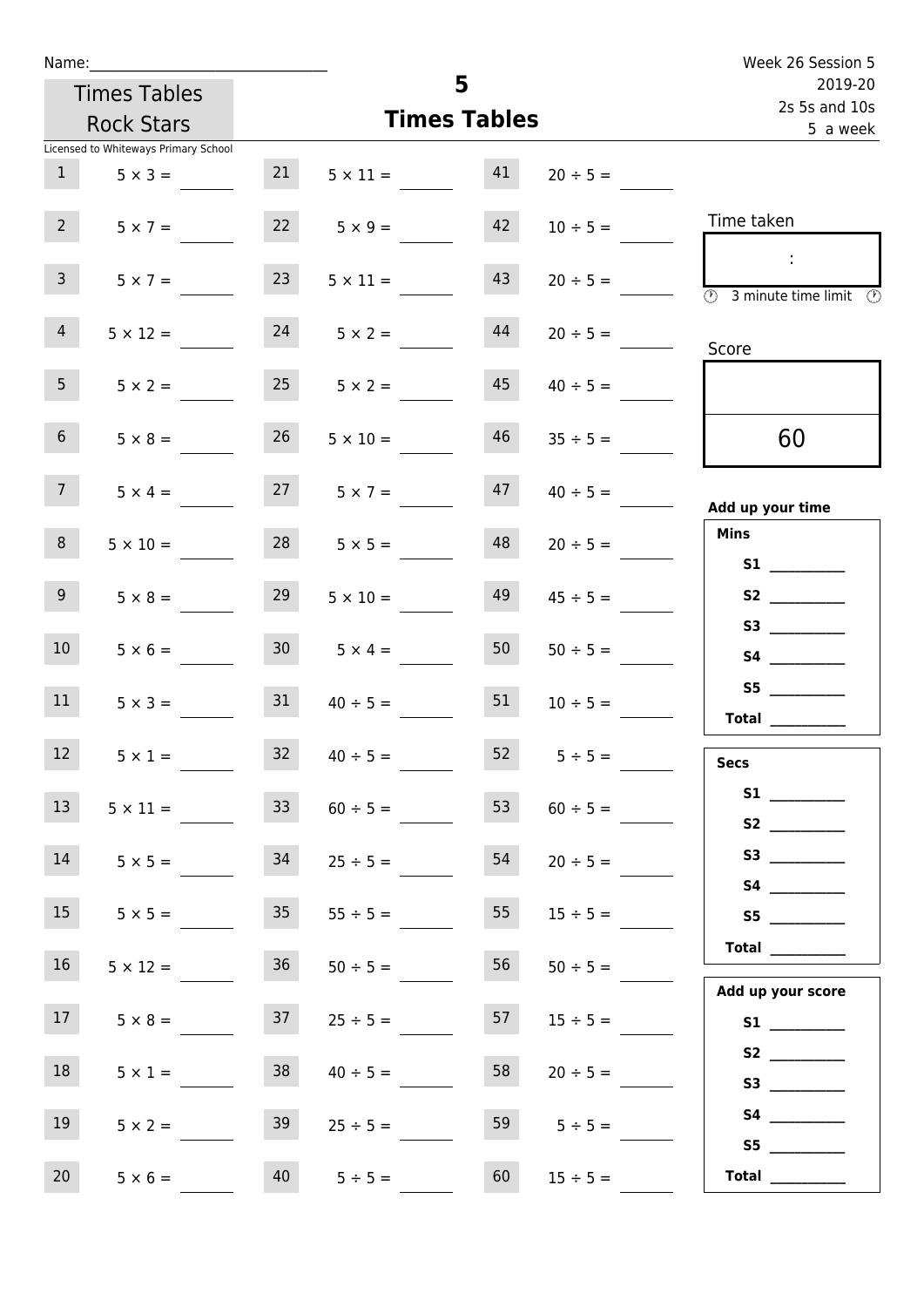| Name:          |                                      |    |                       |    |                  | Week 27 Session 1                                                  |
|----------------|--------------------------------------|----|-----------------------|----|------------------|--------------------------------------------------------------------|
|                | <b>Times Tables</b>                  | 10 |                       |    |                  | 2019-20<br>2s 5s and 10s                                           |
|                | <b>Rock Stars</b>                    |    | <b>Times Tables</b>   |    |                  | 5 a week                                                           |
|                | Licensed to Whiteways Primary School |    |                       |    |                  |                                                                    |
| $\mathbf{1}$   | $10 \times 10 =$                     | 21 | $10 \times 5 =$       | 41 | $8 \times 10 =$  |                                                                    |
| 2 <sup>7</sup> | $10 \times 12 =$                     | 22 | $10 \times 7 =$       | 42 | $11 \times 10 =$ | Time taken                                                         |
| 3 <sup>7</sup> | $10 \times 7 =$                      | 23 | $10 \times 12 =$      | 43 | $7 \times 10 =$  | $\overline{(\mathcal{V})}$<br>3 minute time limit<br>$\mathcal{O}$ |
| $\overline{4}$ | $10 \times 7 =$                      | 24 | $10 \times 12 =$      | 44 | $12 \times 10 =$ | Score                                                              |
| 5 <sub>1</sub> | $10 \times 7 =$                      | 25 | $10 \times 9 =$       | 45 | $9 \times 10 =$  |                                                                    |
| 6 <sup>1</sup> | $10 \times 6 =$                      | 26 | $10 \times 12 =$      | 46 | $2 \times 10 =$  | 60                                                                 |
| 7 <sup>7</sup> | $10 \times 11 =$                     |    | $27 \t 10 \times 5 =$ | 47 | $4 \times 10 =$  | What's your rock status?                                           |
| 8              | $10 \times 10 =$                     | 28 | $10 \times 7 =$       | 48 | $3 \times 10 =$  | <b>JARNARY</b>                                                     |
| 9 <sub>o</sub> | $10 \times 1 =$                      | 29 | $10 \times 3 =$       | 49 | $12 \times 10 =$ | < 18 correct in 3 mins<br><b>GARAGE ROCKER</b>                     |
| 10             | $10 \times 10 =$                     | 30 | $10 \times 11 =$      | 50 | $8 \times 10 =$  | 18-19 correct in 3 mins<br><b>BUSKER</b>                           |
| 11             | $10 \times 9 =$                      | 31 | $2 \times 10 =$       | 51 | $7 \times 10 =$  | 20-21 correct in 3 mins<br><b>4144ER</b>                           |
| $12$           | $10 \times 11 =$                     | 32 | $7 \times 10 =$       | 52 | $5 \times 10 =$  | 22-24 correct in 3 mins<br><b>UNSIGNED AGT</b>                     |
| 13             | $10 \times 7 = 33$                   |    | $4 \times 10 =$       | 53 | $6 \times 10 =$  | 25-29 correct in 3 mins<br>ΒΡΓΑΚΤΗΡΟUGH ΑΡΤΙ <del>2</del> Τ        |
| 14             | $10 \times 1 =$                      | 34 | $6 \times 10 =$       | 54 | $4 \times 10 =$  | 30-35 correct in 3 mins<br><b>SUPPORT AGT</b>                      |
| 15             | $10 \times 8 =$                      | 35 | $6 \times 10 =$       | 55 | $2 \times 10 =$  | 36-44 correct in 3 mins<br>HEADLINER                               |
| 16             | $10 \times 5 = 36$                   |    | $3 \times 10 =$       | 56 | $5 \times 10 =$  | 45-59 correct in 3 mins<br>ROCK STAR                               |
| 17             | $10 \times 6 =$                      | 37 | $3 \times 10 =$       | 57 | $8 \times 10 =$  | All correct in $\leq$ 3mins<br>ROCK LEGEND                         |
| 18             | $10 \times 4 =$                      | 38 | $6 \times 10 =$       | 58 | $10 \times 10 =$ | All correct in $\leq 2$ min<br><b>ROCK HERO</b>                    |
| 19             | $10 \times 6 =$                      | 39 | $8 \times 10 =$       | 59 | $12 \times 10 =$ | All correct in $\leq 1$ min                                        |
| 20             | $10 \times 1 =$                      | 40 | $1 \times 10 =$       | 60 | $12 \times 10 =$ | <b>TUARS TABLES</b><br>ROCK STARS                                  |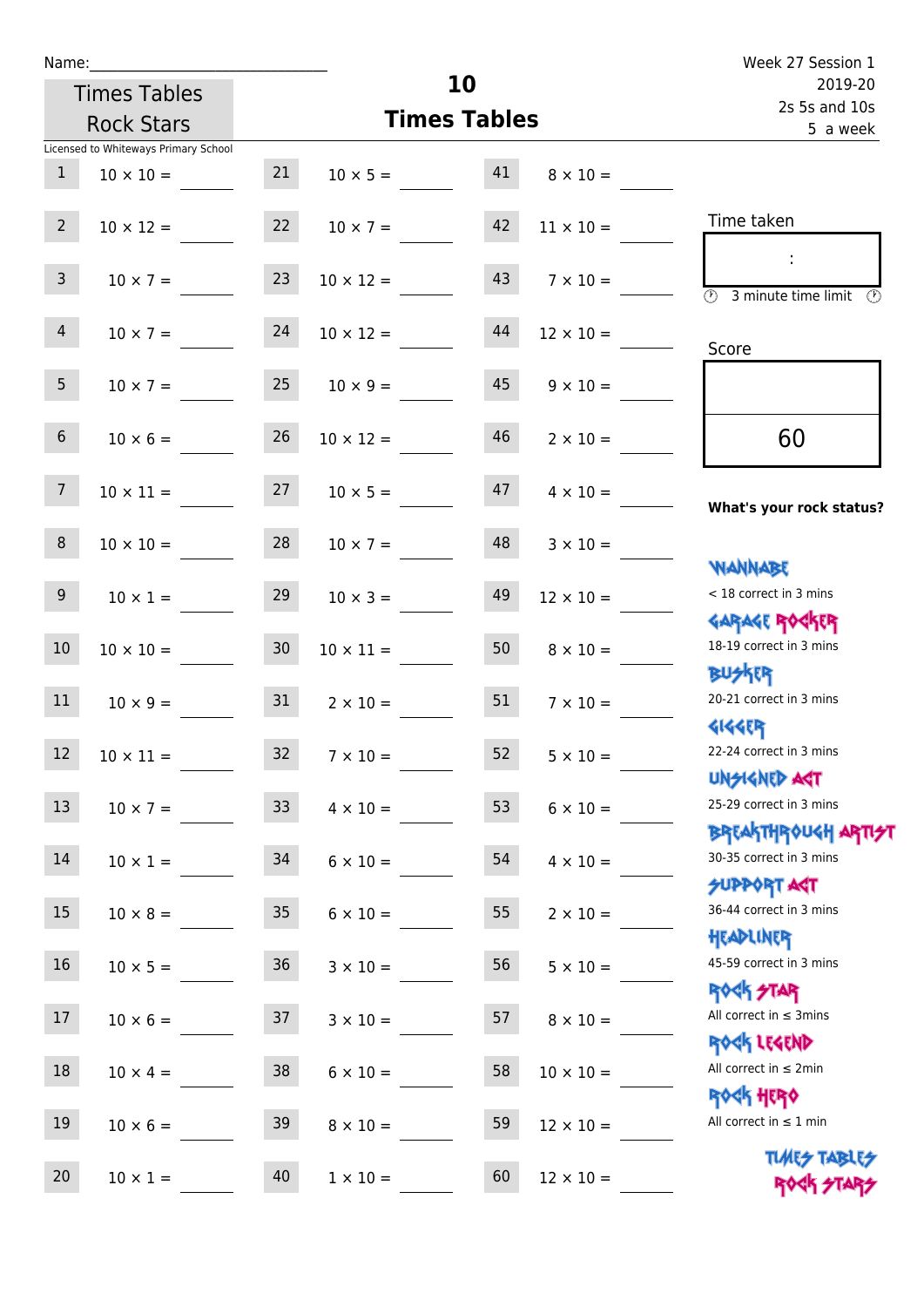| Name |  |  |  |
|------|--|--|--|
|      |  |  |  |

|                 | <b>Times Tables</b>                            |                        |                         | 10                     |                    | 2019-20                                                                                          |
|-----------------|------------------------------------------------|------------------------|-------------------------|------------------------|--------------------|--------------------------------------------------------------------------------------------------|
|                 | <b>Rock Stars</b>                              |                        |                         | <b>Times Tables</b>    |                    | 2s 5s and 10s<br>5 a week                                                                        |
| $1\,$           | Licensed to Whiteways Primary School<br>10 120 | 13<br>90<br>$10\,$     | 25<br>120<br>10         | 37<br>60<br>10         | 49<br>50<br>10     | Time taken                                                                                       |
| $\overline{2}$  | 30<br>10                                       | 14<br>30<br>$10\,$     | 26<br>$70\,$<br>$10\,$  | 38<br>$20\,$<br>$10\,$ | 50<br>$10\,$<br>20 | $\odot$<br>3 minute time limit<br>$\circled{r}$                                                  |
| $\overline{3}$  | 30<br>10                                       | 15<br>$70\,$<br>$10\,$ | 27<br>$10\,$<br>$10\,$  | 39<br>$30\,$<br>$10\,$ | 51<br>10<br>$10\,$ | Score                                                                                            |
| 4               | 30<br>$10\,$                                   | 16<br>70<br>$10\,$     | 28<br>$100\,$<br>$10\,$ | 40<br>$20\,$<br>$10\,$ | 52<br>$80\,$<br>10 | 60                                                                                               |
| 5               | 100<br>10                                      | 17<br>$90\,$<br>$10\,$ | 29<br>$100\,$<br>10     | 41<br>120<br>$10\,$    | 53<br>$10\,$<br>90 | What's your rock status?<br><b>WANNABE</b>                                                       |
| $6\phantom{1}6$ | 50<br>10                                       | 18<br>40<br>$10\,$     | 30<br>60<br>10          | 42<br>$90\,$<br>$10\,$ | 54<br> 110<br>10   | < 18 correct in 3 mins<br><b>GARAGE ROS</b><br>18-19 correct in 3 mins<br><b>BUSKER</b>          |
| 7               | 30<br>10                                       | 19<br>$50\,$<br>$10\,$ | 31<br>90<br>$10\,$      | 43<br> 110<br>$10\,$   | 55<br>10<br>40     | 20-21 correct in 3 mins<br><b>4144ER</b><br>22-24 correct in 3 mins                              |
| 8               | 10 100                                         | 20<br>30<br>$10\,$     | 32<br>90<br>10          | 44<br>$10\,$<br>$10\,$ | 56<br>$10\,$<br>70 | <b>UNSIGNED ART</b><br>25-29 correct in 3 mins<br><b>BREAKTHROUGH</b><br>30-35 correct in 3 mins |
| 9               | 80<br>10                                       | 21<br>$70\,$<br>$10\,$ | 33<br>$70\,$<br>$10\,$  | 45<br>$90\,$<br>$10\,$ | 57<br>10<br>120    | <b>SUPPORT AGT</b><br>36-44 correct in 3 mins<br>HEADLINER                                       |
| 10              | 60<br>10                                       | 22<br>$10\,$<br>$10\,$ | 34<br>120<br>10         | 46<br> 120<br>$10\,$   | 58<br>50<br>$10\,$ | 45-59 correct in 3 mins<br><b>ROCK STAR</b><br>All correct in $\leq$ 3mins<br>ROCK LEGEND        |
| $11\,$          | 110<br>10                                      | 23<br>$70\,$<br>10     | 35<br>100<br>$10\,$     | 47<br>$50\,$<br>$10\,$ | 59<br>$10\,$<br>40 | All correct in $\leq 2$ min<br><b>ROCK HERO</b><br>All correct in $\leq 1$ min                   |
| 12              | 100<br>10                                      | 24<br>$80\,$<br>$10\,$ | 36<br>$10\,$<br>$10\,$  | 48<br>$70\,$<br>$10\,$ | 60<br>$10\,$<br>40 | <b>TIMES TABL</b>                                                                                |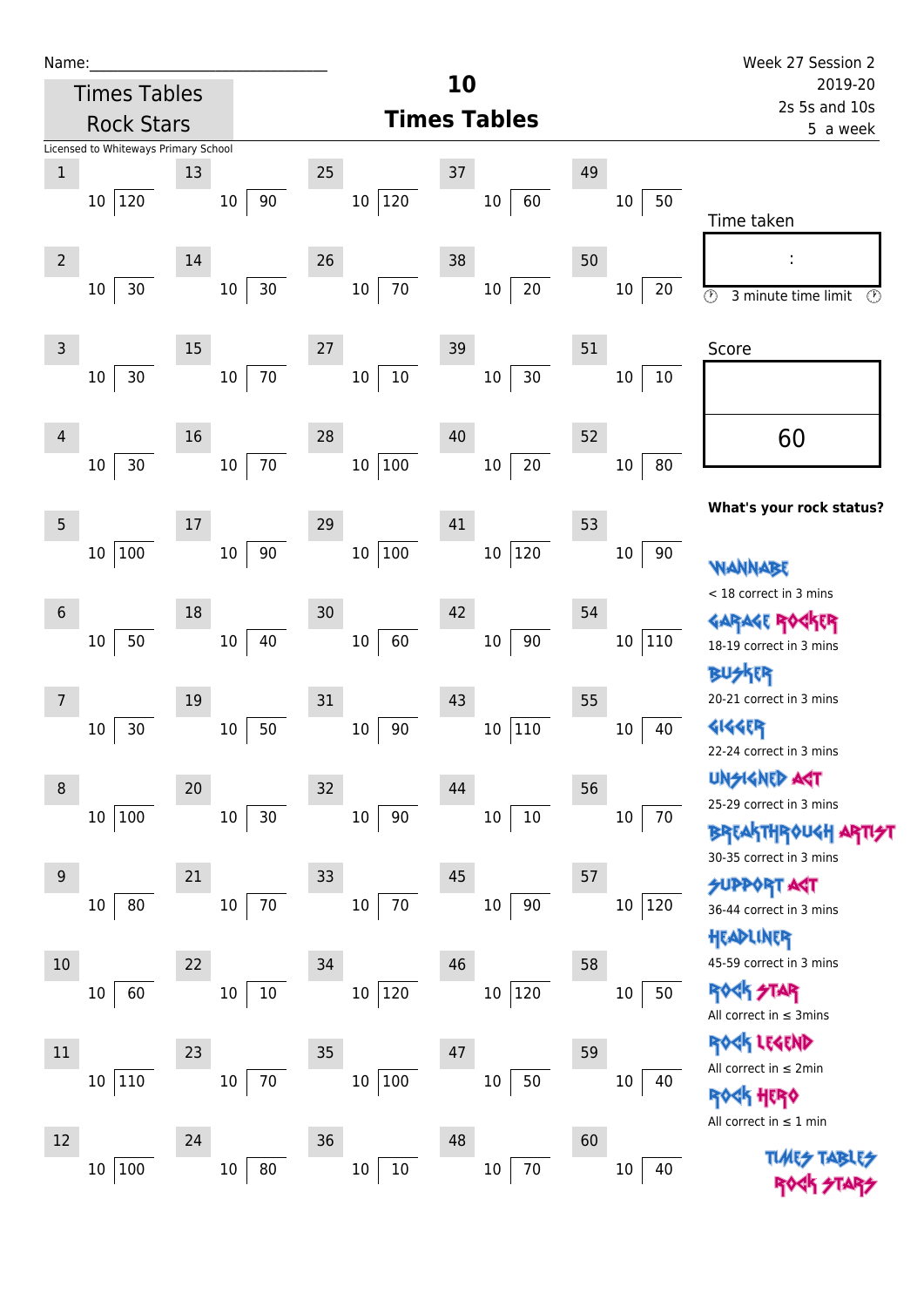| Name:           |                       |                                      |                      |                         | 10                       |    |                      | Week 27 Session 3                                     |
|-----------------|-----------------------|--------------------------------------|----------------------|-------------------------|--------------------------|----|----------------------|-------------------------------------------------------|
|                 |                       | <b>Times Tables</b>                  |                      |                         | 2019-20<br>2s 5s and 10s |    |                      |                                                       |
|                 |                       | <b>Rock Stars</b>                    |                      |                         | <b>Times Tables</b>      |    |                      | 5 a week                                              |
|                 |                       | Licensed to Whiteways Primary School |                      |                         |                          |    |                      |                                                       |
| $\mathbf{1}$    | 10<br>$\times$ 1      | 13                                   | 10<br>$\times$ 10    | 10<br>25<br>$\times$ 3  | 10<br>37<br>$\times 6$   | 49 | $10\,$<br>$\times$ 5 |                                                       |
|                 |                       |                                      |                      |                         |                          |    |                      | Time taken                                            |
|                 |                       |                                      |                      |                         |                          |    |                      |                                                       |
| $\overline{2}$  | 10<br>$\times$ 3      | 14                                   | 10<br>$\times$ 3     | 10<br>26<br>$\times$ 9  | 10<br>38<br>$\times$ 5   | 50 | 10<br>$\times$ 9     |                                                       |
|                 |                       |                                      |                      |                         |                          |    |                      | $\circled{r}$<br>3 minute time limit<br>$\circled{r}$ |
|                 |                       |                                      |                      |                         |                          |    |                      |                                                       |
| $\overline{3}$  | 10<br>$\times$ 1      | 15                                   | 10<br>$\times$ 3     | 10<br>27<br>$\times$ 10 | 10<br>39<br>$\times$ 3   | 51 | 10<br>$\times$ 10    | Score                                                 |
|                 |                       |                                      |                      |                         |                          |    |                      |                                                       |
|                 |                       |                                      |                      |                         |                          |    |                      |                                                       |
| $\overline{4}$  | 10<br>$\times$ 12     | 16                                   | 10<br>$\times$ 11    | 10<br>28<br>$\times$ 10 | 10<br>40<br>$\times 6$   | 52 | 10<br>$\times 8$     | 60                                                    |
|                 |                       |                                      |                      |                         |                          |    |                      |                                                       |
|                 |                       |                                      |                      |                         |                          |    |                      | What's your rock status?                              |
| 5               | 10<br>$\times 8$      | 17                                   | 10<br>$\times$ 3     | 10<br>29<br>$\times$ 5  | 10<br>41<br>$\times 6$   | 53 | 10<br>$\times$ 3     |                                                       |
|                 |                       |                                      |                      |                         |                          |    |                      | <b>NANNABE</b>                                        |
|                 |                       |                                      |                      |                         |                          |    |                      | < 18 correct in 3 mins                                |
| $6\phantom{1}6$ | $10\,$<br>$\times$ 12 | 18                                   | $10\,$<br>$\times 2$ | 10<br>30<br>$\times 8$  | 10<br>42<br>$\times$ 12  | 54 | 10<br>$\times$ 1     | <b>GARAGE ROCKER</b>                                  |
|                 |                       |                                      |                      |                         |                          |    |                      | 18-19 correct in 3 mins                               |
|                 |                       |                                      |                      |                         |                          |    |                      | <b>BUSKER</b>                                         |
| $7\overline{ }$ | 10<br>$\times$ 7      | 19                                   | 10<br>$\times 8$     | 10<br>31<br>$\times 2$  | 10<br>43<br>$\times$ 4   | 55 | 10<br>$\times$ 3     | 20-21 correct in 3 mins                               |
|                 |                       |                                      |                      |                         |                          |    |                      | <b>4144EP</b>                                         |
|                 |                       |                                      |                      |                         |                          |    |                      | 22-24 correct in 3 mins                               |
| $\, 8$          | $10\,$                | $20\,$                               | $10\,$               | $10\,$<br>32            | $10\,$<br>44             | 56 | $10\,$               | <b>UNSIGNED AGT</b><br>25-29 correct in 3 mins        |
|                 | $\times$ 11           |                                      | $\times 2$           | $\times$ 1              | $\times$ 11              |    | $\times$ 8           | ΒΡΓΑ <sup>Κ</sup> ΤΗΡΟυΚΗ ΑΡΤΙ <del>2</del> Τ         |
|                 |                       |                                      |                      |                         |                          |    |                      | 30-35 correct in 3 mins                               |
| $9\,$           | $10\,$                | 21                                   | $10\,$               | 10<br>33                | 10<br>45                 | 57 | $10\,$               | <b>SUPPORT AGT</b>                                    |
|                 | $\times$ 2            |                                      | $\times$ 12          | $\times$ 1              | $\times$ 4               |    | $\times$ 1           | 36-44 correct in 3 mins                               |
|                 |                       |                                      |                      |                         |                          |    |                      | HEADLINER                                             |
| $10\,$          | $10\,$                | 22                                   | $10\,$               | $10\,$<br>34            | $10\,$<br>46             | 58 | $10\,$               | 45-59 correct in 3 mins                               |
|                 | $\times$ 6            |                                      | $\times$ 3           | $\times$ 7              | $\times$ 2               |    | $\times$ 6           | <b>ROCK STAR</b>                                      |
|                 |                       |                                      |                      |                         |                          |    |                      | All correct in $\leq$ 3mins                           |
| $11\,$          | $10\,$                | 23                                   | $10\,$               | 10<br>35                | $10\,$<br>47             | 59 | $10\,$               | ROCK LEGEND                                           |
|                 | $\times$ 3            |                                      | $\times$ 12          | $\times$ 2              | $\times$ 6               |    | $\times$ 10          | All correct in $\leq 2$ min                           |
|                 |                       |                                      |                      |                         |                          |    |                      | ROCK HERO                                             |
| 12              | $10\,$                | 24                                   | $10\,$               | $10\,$<br>36            | 10<br>48                 | 60 | $10\,$               | All correct in $\leq 1$ min                           |
|                 | $\times$ 5            |                                      | $\times$ 11          | $\times$ 1              | $\times$ 2               |    | $\times$ 10          | <b>TUARS TABLES</b>                                   |
|                 |                       |                                      |                      |                         |                          |    |                      | ROCK STARS                                            |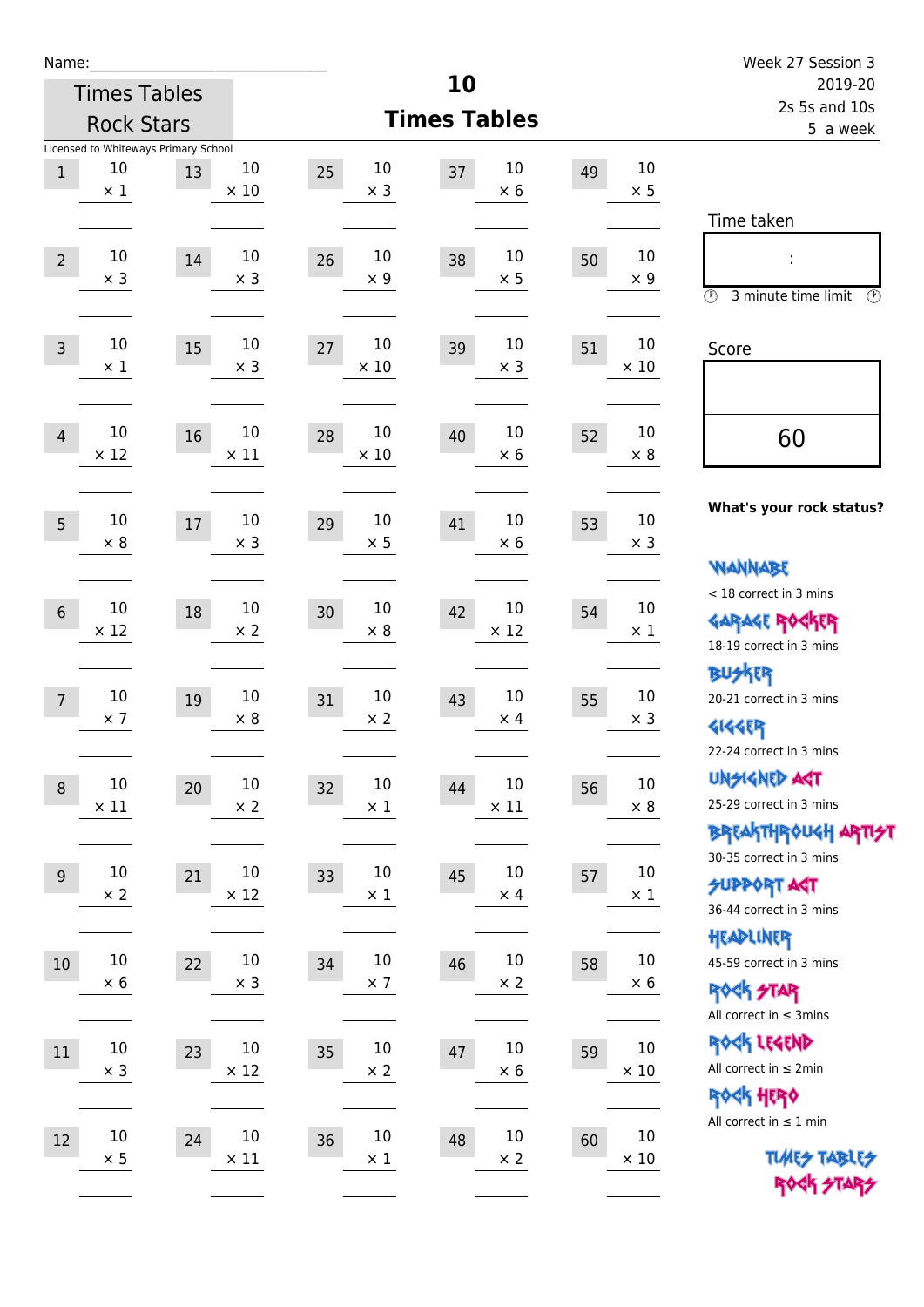|                 | <b>Times Tables</b>                  |                 |                     | 10       |                 | 2019-20<br>2s 5s and 10s                                    |
|-----------------|--------------------------------------|-----------------|---------------------|----------|-----------------|-------------------------------------------------------------|
|                 | <b>Rock Stars</b>                    |                 | <b>Times Tables</b> | 5 a week |                 |                                                             |
|                 | Licensed to Whiteways Primary School |                 |                     |          |                 |                                                             |
| $\mathbf{1}$    | $30 \div 10 =$                       | 21              | $40 \div 10 =$      | 41       | $80 \div 10 =$  |                                                             |
| $2^{\circ}$     | $60 \div 10 =$                       | 22              | $30 \div 10 =$      | 42       | $120 \div 10 =$ | Time taken                                                  |
| $\mathsf{3}$    | $100 \div 10 =$                      | 23              | $30 \div 10 =$      | 43       | $30 \div 10 =$  | 3 minute time limit                                         |
| $\overline{4}$  | $10 \div 10 =$                       | 24              | $10 \div 10 =$      | 44       | $110 \div 10 =$ | Score                                                       |
| 5 <sub>1</sub>  | $70 \div 10 =$                       | 25              | $80 \div 10 =$      | 45       | $60 \div 10 =$  |                                                             |
| $6\overline{6}$ | $50 \div 10 =$                       | 26              | $10 \div 10 =$      | 46       | $10 \div 10 =$  | 60                                                          |
| 7 <sup>7</sup>  | $30 \div 10 =$                       | 27              | $90 \div 10 =$      | 47       | $60 \div 10 =$  | What's your rock status?                                    |
| 8               | $90 \div 10 =$                       | 28              | $70 \div 10 =$      | 48       | $110 \div 10 =$ | <b>JARNARY</b>                                              |
| 9               | $20 \div 10 =$                       | 29              | $100 \div 10 =$     | 49       | $90 \div 10 =$  | < 18 correct in 3 mins<br><b>GARAGE ROGKER</b>              |
| $10\,$          | $120 \div 10 =$                      | 30 <sup>°</sup> | $120 \div 10 =$     | 50       | $60 \div 10 =$  | 18-19 correct in 3 mins<br><b>BUSKER</b>                    |
| 11              | $80 \div 10 =$                       | 31              | $90 \div 10 =$      | 51       | $90 \div 10 =$  | 20-21 correct in 3 mins<br><b>4144ER</b>                    |
| 12              | $100 \div 10 =$                      | 32              | $80 \div 10 =$      | 52       | $20 \div 10 =$  | 22-24 correct in 3 mins<br>UNSIGNED AGT                     |
| 13              | $70 \div 10 =$                       | 33              | $40 \div 10 =$      | 53       | $80 \div 10 =$  | 25-29 correct in 3 mins<br>ΒΡΓΑΚΤΗΡΟUGH ΑΡΤΙ <del>2</del> Τ |
| 14              | $50 \div 10 =$                       | 34              | $60 \div 10 =$      | 54       | $40 \div 10 =$  | 30-35 correct in 3 mins<br><b>SUPPORT AGT</b>               |
| 15              | $60 \div 10 =$                       | 35              | $50 \div 10 =$      | 55       | $120 \div 10 =$ | 36-44 correct in 3 mins<br>HEADLINER                        |
| 16              | $50 \div 10 =$                       | 36              | $60 \div 10 =$      | 56       | $100 \div 10 =$ | 45-59 correct in 3 mins<br><b>ROCK STAR</b>                 |
| 17              | $50 \div 10 =$                       | 37              | $40 \div 10 =$      | 57       | $50 \div 10 =$  | All correct in $\leq$ 3mins<br>ROCK LEGEND                  |
| 18              | $120 \div 10 =$                      | 38              | $30 \div 10 =$      | 58       | $110 \div 10 =$ | All correct in $\leq 2$ min                                 |
| 19              | $90 \div 10 =$                       | 39              | $10 \div 10 =$      | 59       | $40 \div 10 =$  | <b>ROCK HERO</b><br>All correct in $\leq 1$ min             |
| 20              | $120 \div 10 =$                      | 40              | $110 \div 10 =$     | 60       | $120 \div 10 =$ | <b>TUARS TABLES</b><br>ROCK STARS                           |

**10**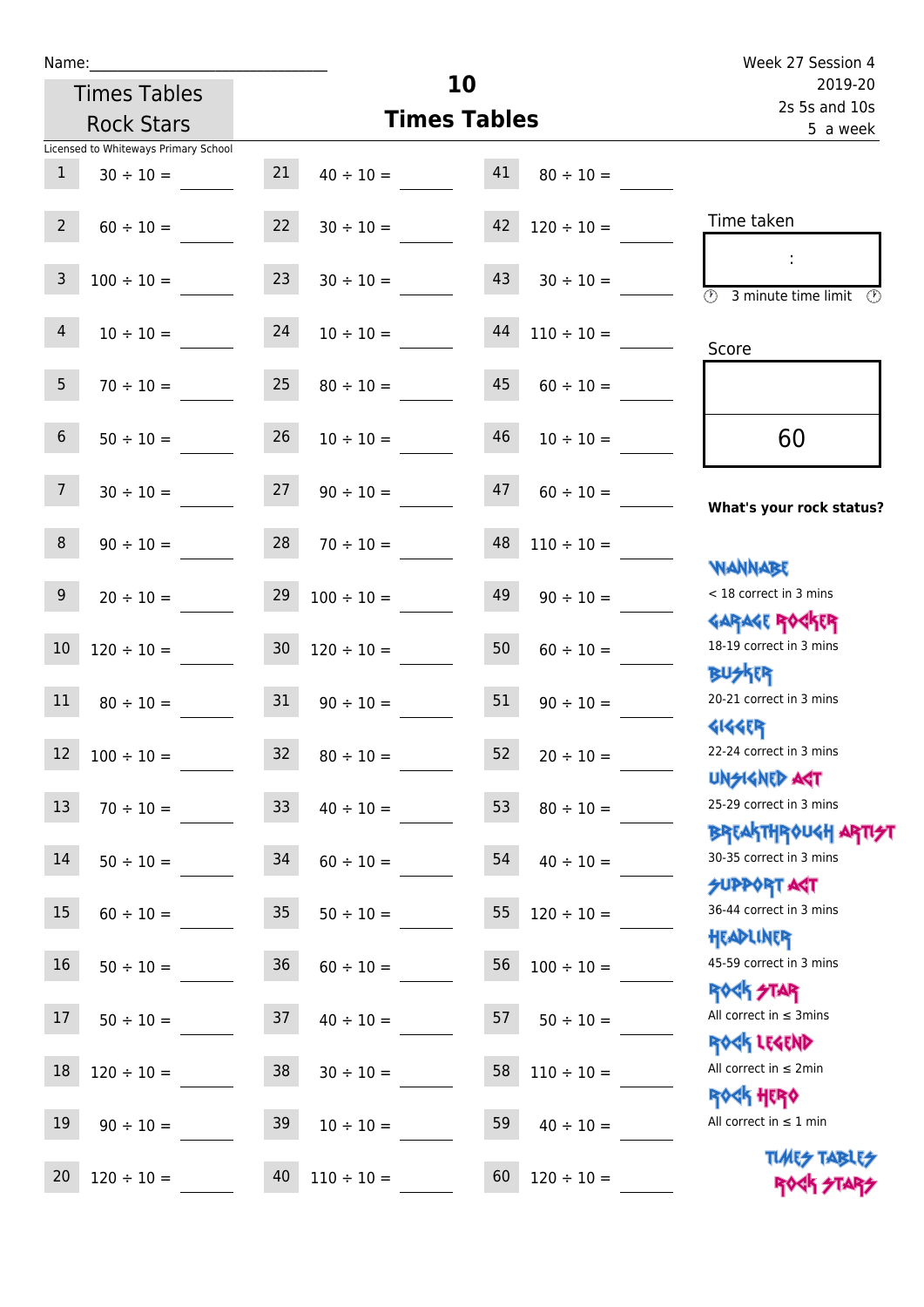| Name:                 |                                      |    |                                    |                                                            | Week 27 Session 5                              |
|-----------------------|--------------------------------------|----|------------------------------------|------------------------------------------------------------|------------------------------------------------|
|                       | <b>Times Tables</b>                  |    |                                    | 10                                                         | 2019-20<br>2s 5s and 10s                       |
|                       | <b>Rock Stars</b>                    |    |                                    | <b>Times Tables</b>                                        | 5 a week                                       |
|                       | Licensed to Whiteways Primary School |    |                                    |                                                            |                                                |
| 1                     | $10 \times 1 =$                      | 21 | $10 \times 7 = 41$                 | $70 \div 10 =$                                             |                                                |
| $2^{\circ}$           | $10 \times 11 =$                     | 22 | $10 \times 8 =$                    | $42 \mid 100 \div 10 =$                                    | Time taken                                     |
| 3 <sup>7</sup>        | $10 \times 5 =$                      | 23 | $10 \times 7 =$                    | 43<br>$30 \div 10 =$                                       | $\mathbb{R}^2$<br>3 minute time limit<br>-09   |
| $\overline{4}$        | $10 \times 10 = 24$                  |    | $10 \times 9 =$                    | 44<br>$90 \div 10 =$                                       | Score                                          |
| 5 <sub>1</sub>        | $10 \times 2 =$                      | 25 | $10 \times 1 =$                    | 45<br>$120 \div 10 =$                                      |                                                |
| 6 <sup>1</sup>        | $10 \times 6 =$                      | 26 | $10 \times 5 =$                    | 46<br>$90 \div 10 =$                                       | 60                                             |
| 7 <sup>7</sup>        |                                      |    | $10 \times 2 = 27$ $10 \times 2 =$ | $47$ $70 \div 10 =$                                        | Add up your time                               |
| 8                     | $10 \times 1 =$                      | 28 | $10 \times 12 =$                   | 48<br>$30 \div 10 =$                                       | <b>Mins</b><br><b>S1</b> and the set of $\sim$ |
| 9 <sub>o</sub>        | $10 \times 4 =$                      | 29 | $10 \times 9 =$                    | 49<br>$60 \div 10 =$                                       | S2                                             |
| 10 <sup>°</sup>       |                                      |    |                                    | $10 \times 10 =$ $30$ $10 \times 4 =$ $50$ $120 \div 10 =$ |                                                |
| 11                    | $10 \times 10 = 31$                  |    | $10 \div 10 =$                     | 51<br>$60 \div 10 =$                                       | S5<br>Total $\_\_$                             |
| <b>Contract</b><br>12 | $10 \times 12 =$                     | 32 | $50 \div 10 =$                     | 52<br>$90 \div 10 =$                                       | <b>Secs</b>                                    |
| 13                    | $10 \times 8 =$ 33                   |    | $40 \div 10 =$                     | $10 \div 10 =$                                             |                                                |
| 14                    | $10 \times 11 =$                     |    | $34$ $120 \div 10 =$               | $54$ 110 ÷ 10 =                                            |                                                |
| 15 <sub>1</sub>       | $10 \times 2 =$                      | 35 | $10 \div 10 =$                     | 55<br>$10 \div 10 =$                                       | S5                                             |
| 16 <sup>1</sup>       | $10 \times 7 =$                      |    | $36 \t 90 \div 10 =$               | $56 \t 70 \div 10 =$                                       | Total $\_\_$<br>Add up your score              |
| 17                    | $10 \times 10 =$                     |    | $37 \quad 120 \div 10 =$           | $57 \t10 \div 10 =$                                        |                                                |
| 18                    | $10 \times 6 =$                      |    | $38 \quad 120 \div 10 =$           | $58 \quad 120 \div 10 =$                                   |                                                |
| 19                    | $10 \times 5 =$                      |    | $39 \t 50 \div 10 =$               | $59 \t 90 \div 10 =$                                       | S4<br>S5                                       |

20 10 × 11 = 40 80 ÷ 10 = 60 20 ÷ 10 = **Total** \_\_\_\_\_\_\_\_\_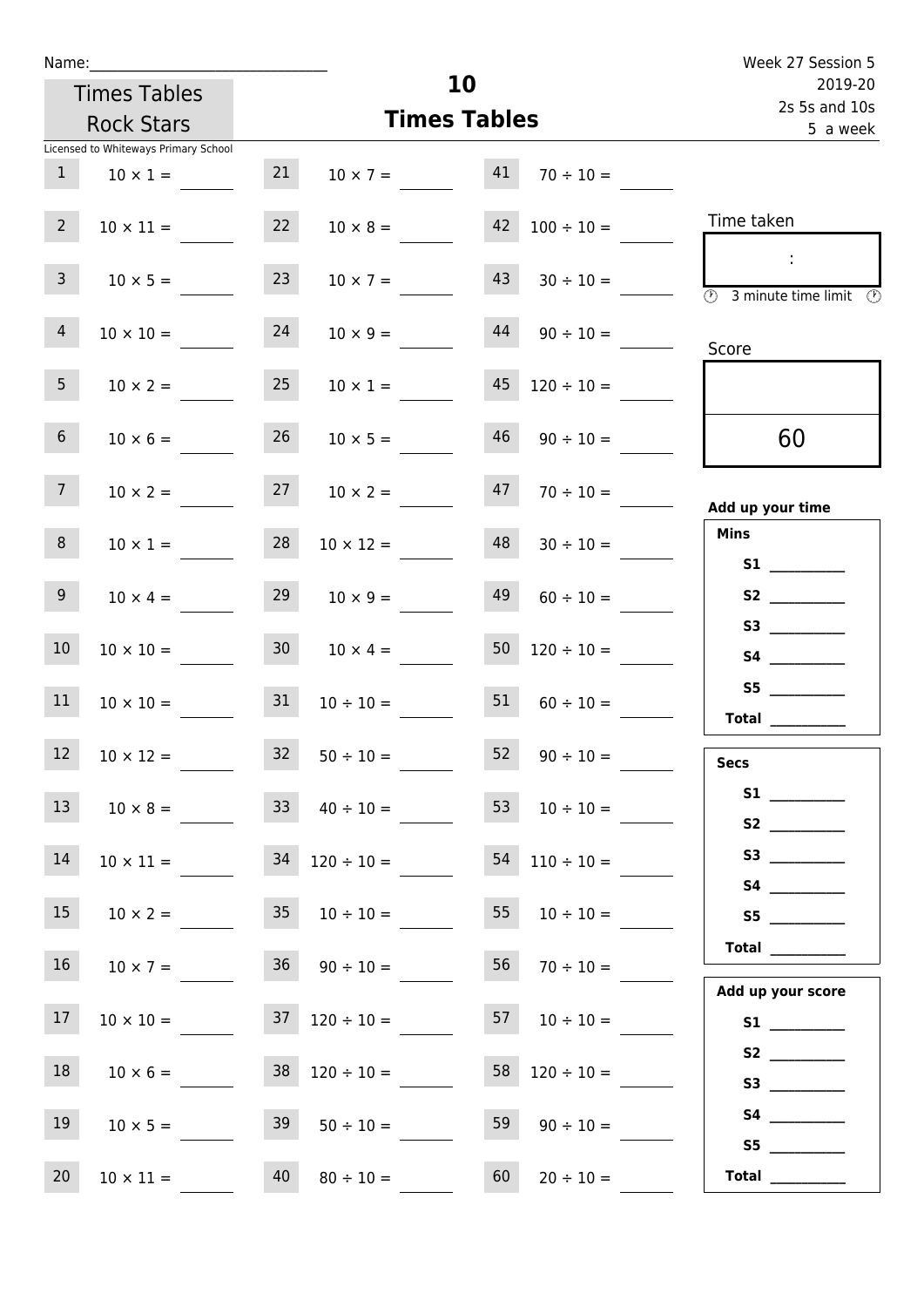| ٠ | а | m |  |  |
|---|---|---|--|--|
|   |   |   |  |  |

Times Tables

|                 | <b>Rock Stars</b>                    |                 | <b>Times Tables</b>  |    |                  | 2s 5s and 10s<br>5 a week                                        |
|-----------------|--------------------------------------|-----------------|----------------------|----|------------------|------------------------------------------------------------------|
|                 | Licensed to Whiteways Primary School |                 |                      |    |                  |                                                                  |
| 1               | $10 \times 5 =$                      |                 | $21 \t 2 \times 5 =$ | 41 | $8 \times 10 =$  |                                                                  |
| 2 <sup>7</sup>  | $10 \times 2 =$                      | 22              | $10 \times 9 =$      | 42 | $9 \times 10 =$  | Time taken                                                       |
| 3 <sup>7</sup>  | $10 \times 12 =$                     | 23              | $10 \times 8 =$      | 43 | $5 \times 10 =$  | <b>3</b> minute time limit<br>$\mathcal{O}$                      |
| 4               | $2 \times 4 =$                       |                 | $24$ $2 \times 3 =$  | 44 | $1 \times 10 =$  | Score                                                            |
| 5 <sub>5</sub>  | $2 \times 10 =$                      | 25              | $10 \times 10 =$     | 45 | $11 \times 10 =$ |                                                                  |
| $6\overline{6}$ | $10 \times 11 =$                     | 26              | $2 \times 7 =$       | 46 | $9 \times 10 =$  | 60                                                               |
| 7 <sup>7</sup>  | $2 \times 4 =$                       | 27              | $10 \times 8 =$      | 47 | $8 \times 2 =$   | What's your rock status?                                         |
| 8               | $10 \times 8 =$                      | 28              | $2 \times 10 =$      | 48 | $8 \times 10 =$  |                                                                  |
| 9 <sub>o</sub>  | $2 \times 2 =$                       | 29              | $2 \times 1 =$       | 49 | $4 \times 10 =$  | <b>NANNABE</b><br>< 18 correct in 3 mins                         |
| 10 <sup>°</sup> | $10 \times 7 =$                      | 30 <sub>o</sub> | $10 \times 4 =$      | 50 | $11 \times 10 =$ | <b>GARAGE ROCKER</b><br>18-19 correct in 3 mins                  |
| 11              | $10 \times 6 = 31$                   |                 | $3 \times 10 =$      | 51 | $3 \times 10 =$  | <b>BUSKER</b><br>20-21 correct in 3 mins                         |
| 12              | $10 \times 10 =$                     | 32              | $12 \times 2 =$      | 52 | $4 \times 10 =$  | <b>GIGGER</b><br>22-24 correct in 3 mins                         |
| 13              | $2 \times 7 =$                       | 33 <sup>°</sup> | $2 \times 2 =$       | 53 | $2 \times 2 =$   | <b>UNSIGNED AST</b><br>25-29 correct in 3 mins                   |
| 14              | $10 \times 2 =$                      | 34              | $6 \times 2 =$       | 54 | $7 \times 10 =$  | <b>BREAKTHROUGH ARTI<del>S</del>T</b><br>30-35 correct in 3 mins |
| 15              | $10 \times 6 =$                      | 35 <sub>o</sub> | $10 \times 10 =$     | 55 | $3 \times 10 =$  | <b>SUPPORT AGT</b><br>36-44 correct in 3 mins                    |
| 16              | $10 \times 5 =$                      | 36              | $12 \times 2 =$      | 56 | $7 \times 10 =$  | HEADLINER<br>45-59 correct in 3 mins                             |
| 17              | $10 \times 6 =$                      | 37              | $1 \times 10 =$      | 57 | $1 \times 2 =$   | <b>ROCK STAR</b><br>All correct in $\leq$ 3mins                  |
| $18\,$          | $10 \times 9 =$                      | 38              | $1 \times 10 =$      | 58 | $1 \times 2 =$   | ROCK LEGEND<br>All correct in $\leq 2$ min                       |
| 19              | $10 \times 1 =$                      | 39              | $12 \times 10 =$     | 59 | $1 \times 2 =$   | <b>ROCK HERO</b><br>All correct in $\leq 1$ min                  |
| 20              | $10 \times 1 =$                      | 40              | $12 \times 2 =$      | 60 | $3 \times 2 =$   | <b>TUARS TABLES</b><br>ROCK STARS                                |

**2,10**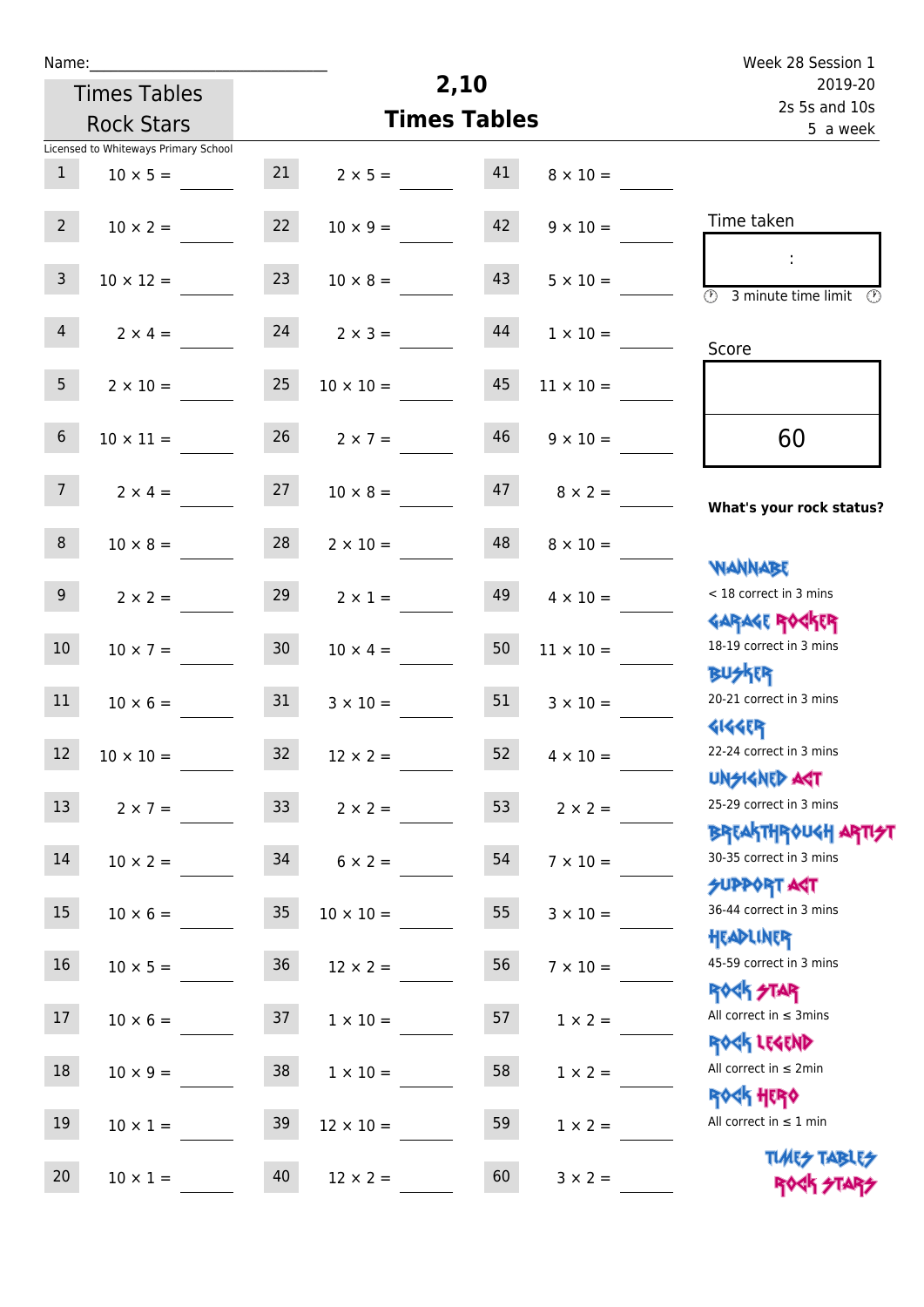| Name:           |                                      |      |                            |                           |                                    |    |                          | Week 28 Session 2                                          |
|-----------------|--------------------------------------|------|----------------------------|---------------------------|------------------------------------|----|--------------------------|------------------------------------------------------------|
|                 | <b>Times Tables</b>                  |      |                            |                           | 2,10                               |    |                          | 2019-20                                                    |
|                 | <b>Rock Stars</b>                    |      |                            |                           | <b>Times Tables</b>                |    |                          | 2s 5s and 10s<br>5 a week                                  |
|                 | Licensed to Whiteways Primary School |      |                            |                           |                                    |    |                          |                                                            |
| $\mathbf 1$     |                                      | 13   |                            | 25                        | 37                                 | 49 |                          |                                                            |
|                 | 50<br>10                             |      | 4<br>$\overline{2}$        | 10 100                    | $\bf 8$<br>$\overline{2}$          |    | 10<br>10                 | Time taken                                                 |
|                 |                                      |      |                            |                           |                                    |    |                          |                                                            |
| $\overline{2}$  |                                      | 14   |                            | 26                        | 38                                 | 50 |                          |                                                            |
|                 | 40<br>10                             |      | $10\,$<br>$\overline{2}$   | $\overline{2}$<br>4       | $20\,$<br>$10\,$                   |    | $10\,$<br>50             | $\overline{\odot}$<br>$\circled{r}$<br>3 minute time limit |
|                 |                                      |      |                            |                           |                                    |    |                          |                                                            |
| $\mathsf 3$     |                                      | 15   |                            | 27                        | 39                                 | 51 |                          | Score                                                      |
|                 | $\overline{2}$<br>$10\,$             |      | 30<br>$10\,$               | 10<br>40                  | $20\,$<br>$\overline{2}$           |    | $\overline{2}$<br>18     |                                                            |
|                 |                                      |      |                            |                           |                                    |    |                          |                                                            |
| 4               |                                      | 16   |                            | 28                        | 40                                 | 52 |                          | 60                                                         |
|                 | $10\,$<br>10                         |      | 40<br>10                   | $\overline{2}$<br>4       | $\,6\,$<br>$\overline{2}$          |    | 16<br>$\overline{2}$     |                                                            |
|                 |                                      |      |                            |                           |                                    |    |                          | What's your rock status?                                   |
| $5\phantom{.0}$ |                                      | $17$ |                            | 29                        | 41                                 | 53 |                          |                                                            |
|                 | $10\,$<br>$10\,$                     |      | 50<br>$10\,$               | $\,8\,$<br>$\overline{2}$ | $\boldsymbol{6}$<br>$\overline{2}$ |    | 16<br>$\overline{2}$     | <b>WANNABE</b>                                             |
|                 |                                      |      |                            |                           |                                    |    |                          | < 18 correct in 3 mins                                     |
| $6\,$           |                                      | 18   |                            | 30                        | 42                                 | 54 |                          | <b>GARAGE RO</b>                                           |
|                 | 40<br>$10\,$                         |      | $10\,$<br>$10\,$           | $30\,$<br>$10\,$          | $30\,$<br>$10\,$                   |    | $\overline{2}$<br>$10\,$ | 18-19 correct in 3 mins                                    |
|                 |                                      |      |                            |                           |                                    |    |                          | <b>BUSKER</b>                                              |
| 7               |                                      | 19   |                            | 31                        | 43                                 | 55 |                          | 20-21 correct in 3 mins                                    |
|                 | 20<br>$10\,$                         |      | 12<br>$\overline{2}$       | $\bf 8$<br>$\overline{2}$ | 40<br>10                           |    | 2<br>4                   | <b>4144ER</b>                                              |
|                 |                                      |      |                            |                           |                                    |    |                          | 22-24 correct in 3 mins                                    |
| 8               |                                      | 20   |                            | 32                        | 44                                 | 56 |                          | UNSIGNED AGT                                               |
|                 | 10 110                               |      | 60<br>10                   | $\overline{2}$<br>22      | $18\,$<br>$\overline{2}$           |    | 120<br>10 <sub>1</sub>   | 25-29 correct in 3 mins                                    |
|                 |                                      |      |                            |                           |                                    |    |                          | <b>BREAKTHROUGH</b>                                        |
| 9               |                                      | 21   |                            | 33                        | 45                                 | 57 |                          | 30-35 correct in 3 mins<br><b>SUPPORT AGT</b>              |
|                 | 10 120                               |      | 100<br>$10\,$              | $10\,$<br>70              | 100<br>$10\,$                      |    | 12<br>2                  | 36-44 correct in 3 mins                                    |
|                 |                                      |      |                            |                           |                                    |    |                          | HEADLINER                                                  |
| 10              |                                      | 22   |                            | 34                        | 46                                 | 58 |                          | 45-59 correct in 3 mins                                    |
|                 | 18<br>$\overline{2}$                 |      | 60<br>$10\,$               | $\overline{2}$<br>$18\,$  | 2<br>$\overline{\mathbf{4}}$       |    | 12<br>$\overline{2}$     | <b>ROCK STAR</b>                                           |
|                 |                                      |      |                            |                           |                                    |    |                          | All correct in $\leq$ 3mins                                |
| $11\,$          |                                      | 23   |                            | 35                        | 47                                 | 59 |                          | ROCK LEGEND                                                |
|                 | $\overline{2}$<br>$20\,$             |      | $\bf 8$<br>$\overline{2}$  | $10\,$<br>80              | $90\,$<br>$10\,$                   |    | $10\,$<br>30             | All correct in $\leq 2$ min                                |
|                 |                                      |      |                            |                           |                                    |    |                          | <b>ROGH HERO</b>                                           |
| 12              |                                      | 24   |                            | 36                        | 48                                 | 60 |                          | All correct in $\leq 1$ min                                |
|                 | $\overline{2}$<br>22                 |      | $110\,$<br>10 <sup>1</sup> | 24<br>$\overline{2}$      | $10\,$<br>$10\,$                   |    | 30<br>$10\,$             | <b>TUARS TABI</b>                                          |
|                 |                                      |      |                            |                           |                                    |    |                          |                                                            |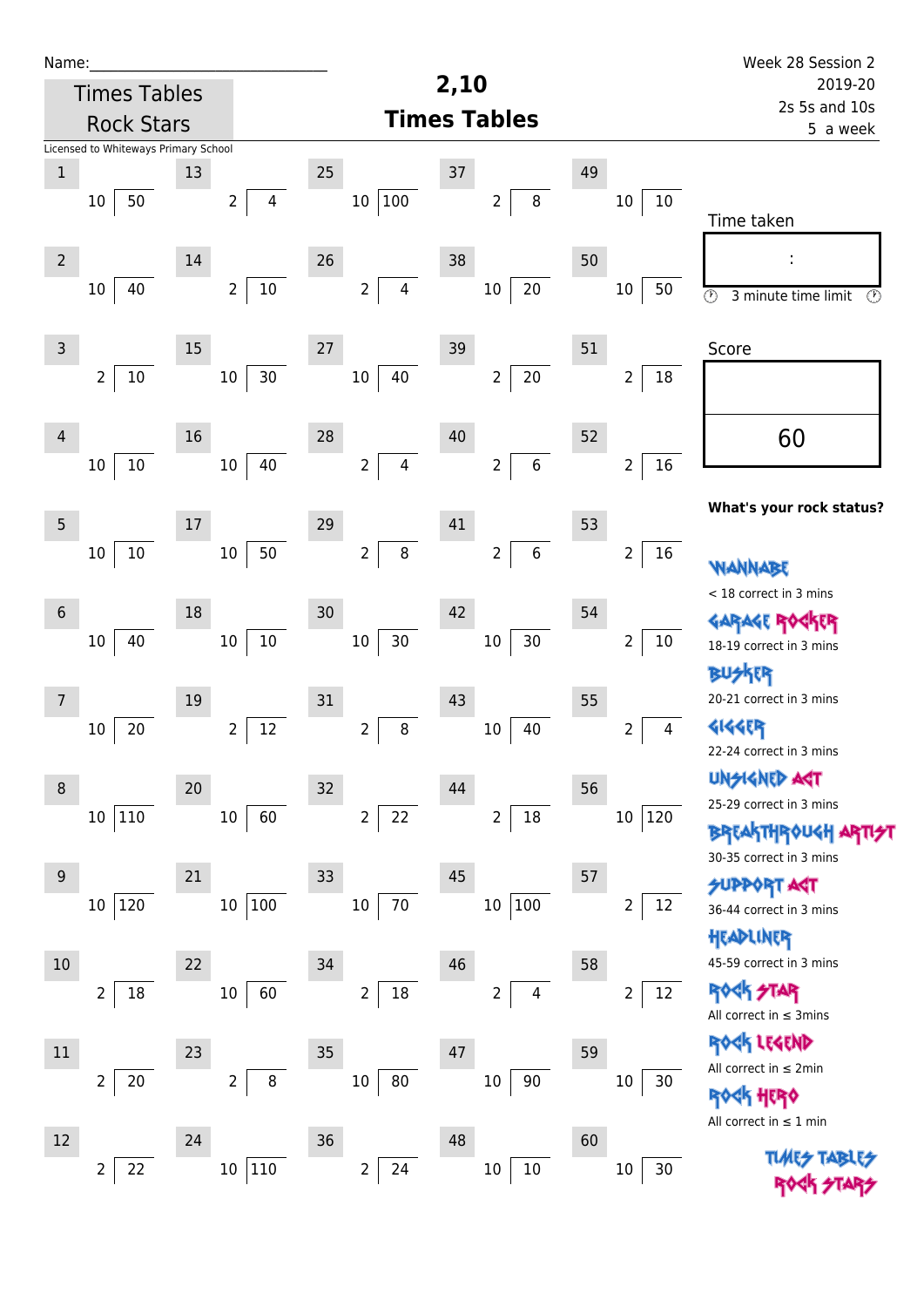| Name:           |                                                         |    |                               |                                    |                                     |    |                               | Week 28 Session 3<br>2019-20                                                                    |  |  |
|-----------------|---------------------------------------------------------|----|-------------------------------|------------------------------------|-------------------------------------|----|-------------------------------|-------------------------------------------------------------------------------------------------|--|--|
|                 | <b>Times Tables</b>                                     |    |                               |                                    | 2,10                                |    |                               |                                                                                                 |  |  |
|                 | <b>Rock Stars</b>                                       |    |                               |                                    | <b>Times Tables</b>                 |    |                               | 2s 5s and 10s<br>5 a week                                                                       |  |  |
| $\mathbf 1$     | Licensed to Whiteways Primary School<br>2<br>$\times$ 6 | 13 | $\overline{2}$<br>$\times 8$  | $\overline{2}$<br>25<br>$\times 6$ | 2<br>37<br>$\times$ 11              | 49 | $\overline{2}$<br>$\times$ 12 |                                                                                                 |  |  |
| $\overline{2}$  | $\overline{2}$<br>$\times$ 11                           | 14 | $\overline{2}$<br>$\times$ 5  | 10<br>26<br>$\times$ 3             | 10<br>38<br>$\times$ 1              | 50 | 10<br>$\times$ 12             | Time taken<br>Ì,<br>$\circled{r}$<br>3 minute time limit<br>⊕                                   |  |  |
| $\overline{3}$  | $\overline{2}$<br>$\times$ 11                           | 15 | $\overline{2}$<br>$\times 10$ | 10<br>27<br>$\times$ 5             | $\overline{2}$<br>39<br>$\times$ 12 | 51 | 10<br>$\times$ 9              | Score                                                                                           |  |  |
| $\overline{4}$  | 10<br>$\times$ 4                                        | 16 | $\overline{2}$<br>$\times$ 12 | $\overline{2}$<br>28<br>$\times$ 5 | 10<br>40<br>$\times$ 7              | 52 | $\overline{2}$<br>$\times$ 9  | 60                                                                                              |  |  |
| 5               | 10<br>$\times$ 6                                        | 17 | $\overline{2}$<br>$\times 8$  | 10<br>29<br>$\times 6$             | 2<br>41<br>$\times 1$               | 53 | $\overline{2}$<br>$\times$ 2  | What's your rock status?<br><b>VIANNABE</b>                                                     |  |  |
| $6\phantom{1}$  | $10\,$<br>$\times$ 10                                   | 18 | $\overline{2}$<br>$\times$ 1  | 10<br>30<br>$\times$ 10            | 2<br>42<br>$\times$ 1               | 54 | 10<br>$\times 2$              | < 18 correct in 3 mins<br><b>GARAGE ROGKER</b><br>18-19 correct in 3 mins                       |  |  |
| $7\overline{ }$ | $10\,$<br>$\times 10$                                   | 19 | 10<br>$\times 6$              | $\overline{2}$<br>31<br>$\times 1$ | 10<br>43<br>$\times$ 11             | 55 | $\overline{2}$<br>$\times$ 11 | <b>BU外界</b><br>20-21 correct in 3 mins<br><b>4144EP</b><br>22-24 correct in 3 mins              |  |  |
| $\,8\,$         | $\overline{c}$<br>$\times$ 6                            | 20 | $10\,$<br>$\times$ 9          | 10<br>32<br>$\times$ 10            | 2<br>44<br>$\times$ 11              | 56 | $\mathbf 2$<br>$\times$ 4     | <b>UNSIGNED AGT</b><br>25-29 correct in 3 mins<br>ΒΡΓΑ <sup>Κ</sup> ΤΗΡΟυΚΗ ΑΡΤΙ <del>2</del> Τ |  |  |
| 9               | 2<br>$\times$ 5                                         | 21 | 10<br>$\times$ 11             | $\overline{2}$<br>33<br>$\times 8$ | 10<br>45<br>$\times$ 12             | 57 | $10\,$<br>$\times$ 7          | 30-35 correct in 3 mins<br><b>SUPPORT AGT</b><br>36-44 correct in 3 mins                        |  |  |
| 10              | $\overline{2}$<br>$\times$ 10                           | 22 | $\overline{2}$<br>$\times$ 9  | 2<br>34<br>$\times$ 10             | $10\,$<br>46<br>$\times$ 6          | 58 | $\overline{2}$<br>$\times$ 11 | HEADLINER<br>45-59 correct in 3 mins<br><b>ROCK STAR</b><br>All correct in $\leq$ 3mins         |  |  |
| 11              | 10<br>$\times$ 12                                       | 23 | $\overline{2}$<br>$\times$ 8  | 10<br>35<br>$\times$ 6             | $\overline{2}$<br>47<br>$\times$ 9  | 59 | $\overline{2}$<br>$\times$ 11 | ROCK LEGEND<br>All correct in $\leq 2$ min<br><b>ROCK HERO</b>                                  |  |  |
| $12\,$          | $\mathbf 2$<br>$\times$ 2                               | 24 | $10\,$<br>$\times 6$          | $10\,$<br>36<br>$\times$ 11        | 2<br>48<br>$\times$ 3               | 60 | $10\,$<br>$\times$ 3          | All correct in $\leq 1$ min<br><b>TUARS TABLES</b><br>ROCK STARS                                |  |  |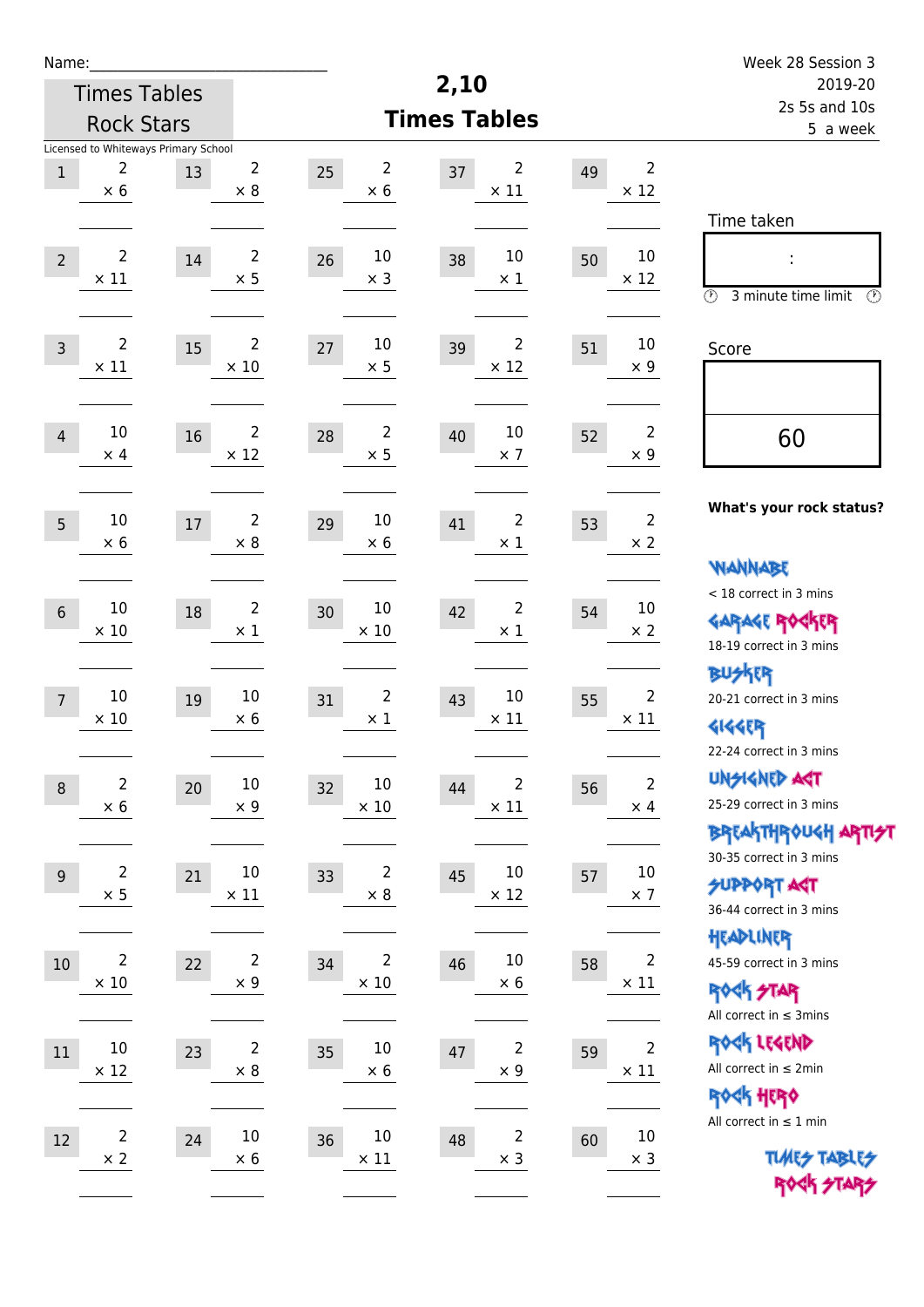| u | am |  |  |
|---|----|--|--|
|   |    |  |  |

## **2,10 Times Tables** Licensed to Whiteways Primary School Times Tables Rock Stars Week 28 Session 4 2s 5s and 10s 2019-20 5 a week Time taken :  $\overline{3}$  minute time limit  $\overline{3}$ Score **What's your rock status? WANNABE** Garage Rocker **BUSKER** Gigger Unsigned Act Breakthrough artist SUPPORT ACT Headliner ROCK STAR Rock Legend Rock Hero **TIMES TABLES** ROCK STARS < 18 correct in 3 mins 18-19 correct in 3 mins 20-21 correct in 3 mins 22-24 correct in 3 mins 25-29 correct in 3 mins 30-35 correct in 3 mins 36-44 correct in 3 mins 45-59 correct in 3 mins All correct in ≤ 3mins All correct in ≤ 2min All correct in  $\leq 1$  min 60 1  $20 \div 10 =$  21  $120 \div 10 =$  41  $4 \div 2 =$ 2  $14 \div 2 = 22 \quad 100 \div 10 = 42 \quad 14 \div 2 =$ 3  $24 \div 2 = 23$   $50 \div 10 = 43$   $6 \div 2 =$ 4  $60 \div 10 =$  24  $6 \div 2 =$  44  $100 \div 10 =$ 5  $10 \div 2 = 25$   $40 \div 10 = 45$   $60 \div 10 = 10$ 6  $20 \div 2 = 26$   $40 \div 10 = 46$   $8 \div 2 =$ 7  $90 \div 10 = 27$   $10 \div 2 = 47$   $18 \div 2 =$ 8  $30 \div 10 =$  28  $16 \div 2 =$  48  $70 \div 10 =$ 9  $20 \div 10 =$   $29$   $70 \div 10 =$   $49$   $50 \div 10 =$ 10  $22 \div 2 = 30$   $90 \div 10 = 50$   $14 \div 2 =$ 11  $40 \div 10 =$  31  $10 \div 2 =$  51  $120 \div 10 =$ 12  $12 \div 2 = 32$   $14 \div 2 = 52$   $100 \div 10 =$ 13  $70 \div 10 =$  33  $16 \div 2 =$  53  $16 \div 2 =$ 14  $16 \div 2 = 34$   $80 \div 10 = 54$   $4 \div 2 =$ 15  $20 \div 2 = 35$   $8 \div 2 = 55$   $6 \div 2 =$ 16  $80 \div 10 =$  36  $14 \div 2 =$  56  $8 \div 2 =$ 17  $14 \div 2 =$  37  $120 \div 10 =$  57  $2 \div 2 =$ 18  $2 \div 2 = 38$   $12 \div 2 = 58$   $70 \div 10 =$ 19  $20 \div 2 = 39 \div 110 \div 10 = 59 \div 10 =$ 20  $20 \div 2 = 40$   $100 \div 10 = 60$   $70 \div 10 =$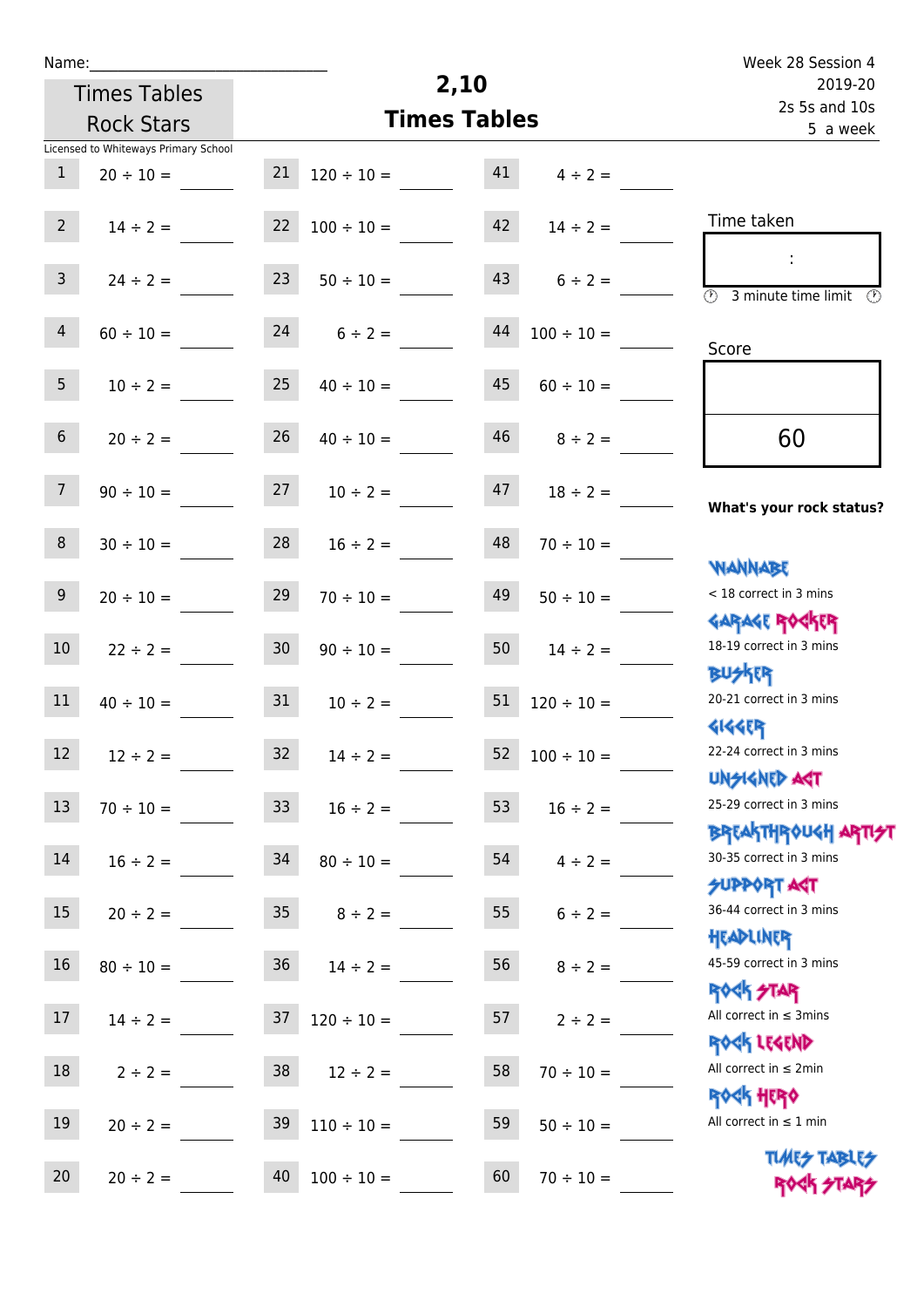| ٠ | а | m |  |  |
|---|---|---|--|--|
|   |   |   |  |  |

Times Tables Rock Stars

## **2,10 Times Tables** Week 28 Session 5 2s 5s and 10s 2019-20 5 a week Time taken : 3 minute time limit Score

|                                                                                                                                                                                                                                                                                                                                                                                                                                                                                                                                                                                                                     |                      |    |                       |                 | Licensed to Whiteways Primary School |                 |
|---------------------------------------------------------------------------------------------------------------------------------------------------------------------------------------------------------------------------------------------------------------------------------------------------------------------------------------------------------------------------------------------------------------------------------------------------------------------------------------------------------------------------------------------------------------------------------------------------------------------|----------------------|----|-----------------------|-----------------|--------------------------------------|-----------------|
|                                                                                                                                                                                                                                                                                                                                                                                                                                                                                                                                                                                                                     | $70 \div 10 =$       | 41 | $10 \times 9 =$       | 21              | $10 \times 8 =$                      | $\mathbf{1}$    |
| Time taken                                                                                                                                                                                                                                                                                                                                                                                                                                                                                                                                                                                                          | $10 \div 10 =$       | 42 | $10 \times 1 =$       | 22              | $2 \times 5 =$                       | 2 <sup>7</sup>  |
| $\mathcal{L}$<br>$\overline{\textcircled{2}}$ 3 minute time limit<br>(F                                                                                                                                                                                                                                                                                                                                                                                                                                                                                                                                             | $40 \div 10 =$       | 43 | $10 \times 5 =$       | 23              | $10 \times 3 =$                      | 3 <sup>7</sup>  |
| Score                                                                                                                                                                                                                                                                                                                                                                                                                                                                                                                                                                                                               | $60 \div 10 =$       | 44 | $10 \times 3 =$       | 24              | $10 \times 2 =$                      | 4               |
|                                                                                                                                                                                                                                                                                                                                                                                                                                                                                                                                                                                                                     | $45$ $6 \div 2 =$    |    | $10 \times 4 =$       | 25              | $10 \times 6 =$                      | 5 <sub>1</sub>  |
| 60                                                                                                                                                                                                                                                                                                                                                                                                                                                                                                                                                                                                                  | $46$ $30 \div 10 =$  |    | $26 \t 2 \times 10 =$ |                 | $2 \times 4 =$                       | 6 <sup>1</sup>  |
| Add up your time                                                                                                                                                                                                                                                                                                                                                                                                                                                                                                                                                                                                    | $47 \t 70 \div 10 =$ |    | $10 \times 10 =$      | 27              | $10 \times 5 =$                      | 7 <sup>7</sup>  |
| <b>Mins</b>                                                                                                                                                                                                                                                                                                                                                                                                                                                                                                                                                                                                         | $120 \div 10 =$      | 48 | $10 \times 10 =$      | 28              | $10 \times 5 =$                      | 8 <sup>1</sup>  |
| <b>S1 S1</b>                                                                                                                                                                                                                                                                                                                                                                                                                                                                                                                                                                                                        | $100 \div 10 =$      | 49 | $29$ $2 \times 2 =$   |                 | $2 \times 6 =$                       | 9 <sub>o</sub>  |
|                                                                                                                                                                                                                                                                                                                                                                                                                                                                                                                                                                                                                     | $30 \div 10 =$       | 50 | $2 \times 5 =$        | 30 <sub>1</sub> | $10 \times 4 =$                      | 10 <sup>°</sup> |
| S5<br>Total $\_\_$                                                                                                                                                                                                                                                                                                                                                                                                                                                                                                                                                                                                  | $18 \div 2 =$        | 51 | $24 \div 2 =$         | 31              | $2 \times 7 =$                       | 11              |
| <b>Secs</b>                                                                                                                                                                                                                                                                                                                                                                                                                                                                                                                                                                                                         | $52 \t 12 \div 2 =$  |    | $32 \t 12 \div 2 =$   |                 | $10 \times 11 =$                     | 12              |
| S <sub>2</sub> and the set of the set of the set of the set of the set of the set of the set of the set of the set of the set of the set of the set of the set of the set of the set of the set of the set of the set of the set of the                                                                                                                                                                                                                                                                                                                                                                             | $20 \div 10 =$       | 53 | $50 \div 10 =$        | 33              | $10 \times 10 =$                     | 13              |
|                                                                                                                                                                                                                                                                                                                                                                                                                                                                                                                                                                                                                     | $80 \div 10 =$       | 54 | $80 \div 10 =$        | 34              | $10 \times 5 =$                      | 14              |
| S5                                                                                                                                                                                                                                                                                                                                                                                                                                                                                                                                                                                                                  | $10 \div 2 =$        | 55 | $35 \t 24 \div 2 =$   |                 | $10 \times 5 =$                      | 15              |
| Total $\qquad$                                                                                                                                                                                                                                                                                                                                                                                                                                                                                                                                                                                                      | $56 \t 8 \div 2 =$   |    | $10 \div 10 =$        | 36              | $2 \times 11 =$                      | 16              |
| Add up your score                                                                                                                                                                                                                                                                                                                                                                                                                                                                                                                                                                                                   | $10 \div 2 =$        | 57 | $37 \t 2 \div 2 =$    |                 | $10 \times 11 =$                     | 17              |
|                                                                                                                                                                                                                                                                                                                                                                                                                                                                                                                                                                                                                     | $24 \div 2 =$        | 58 | $90 \div 10 =$        | 38              | $10 \times 11 =$                     | 18              |
| S4                                                                                                                                                                                                                                                                                                                                                                                                                                                                                                                                                                                                                  | $24 \div 2 =$        | 59 | $39 \t 14 \div 2 =$   |                 | $10 \times 10 =$                     | 19              |
| $\begin{tabular}{c} Total & \underline{\hspace{1cm}} & \underline{\hspace{1cm}} & \underline{\hspace{1cm}} & \underline{\hspace{1cm}} & \underline{\hspace{1cm}} & \underline{\hspace{1cm}} & \underline{\hspace{1cm}} & \underline{\hspace{1cm}} & \underline{\hspace{1cm}} & \underline{\hspace{1cm}} & \underline{\hspace{1cm}} & \underline{\hspace{1cm}} & \underline{\hspace{1cm}} & \underline{\hspace{1cm}} & \underline{\hspace{1cm}} & \underline{\hspace{1cm}} & \underline{\hspace{1cm}} & \underline{\hspace{1cm}} & \underline{\hspace{1cm}} & \underline{\hspace{1cm}} & \underline{\hspace{1cm}} &$ | $8 \div 2 =$         | 60 | $40$ $110 \div 10 =$  |                 | $2 \times 2 =$                       | 20              |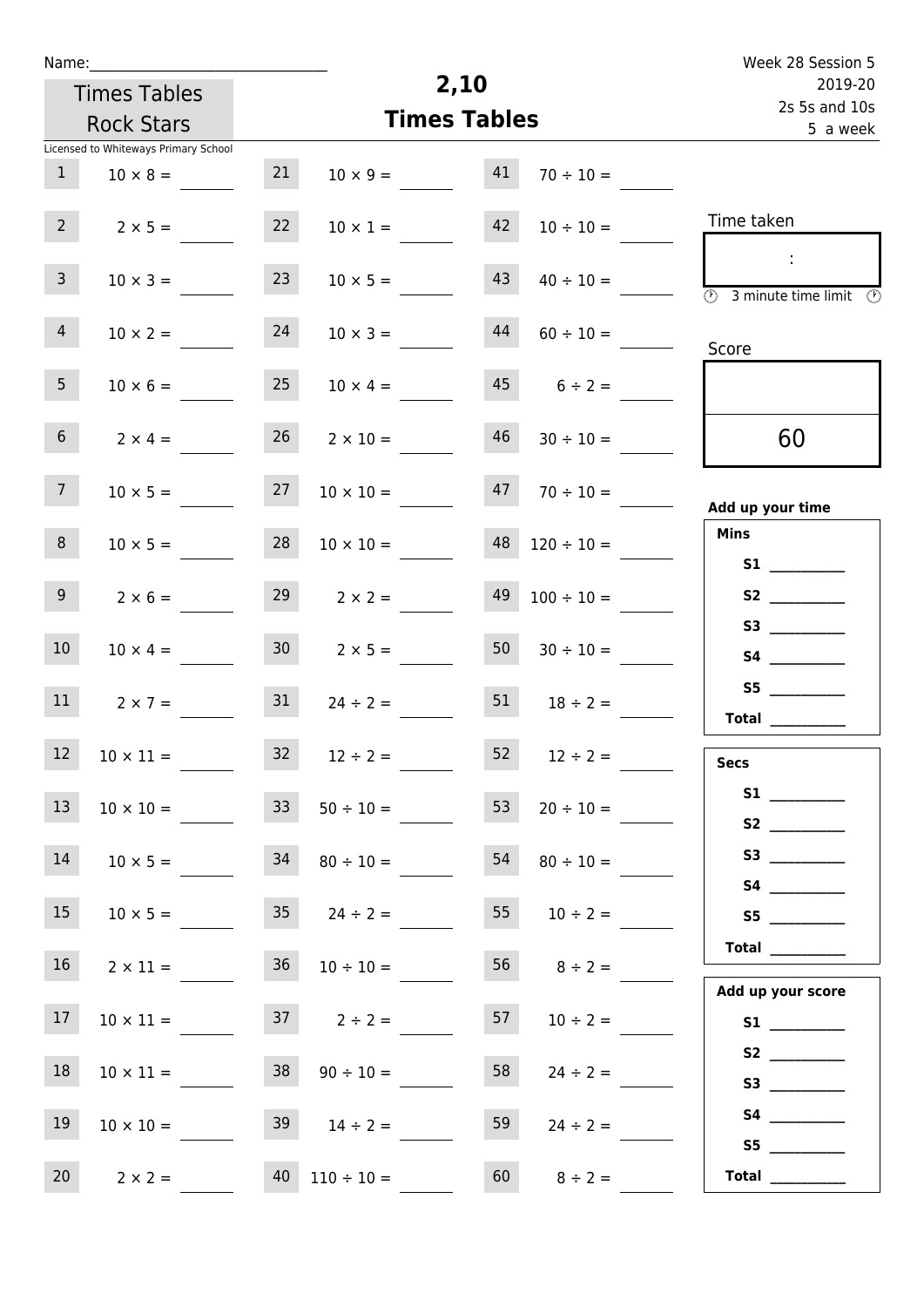| Name:               |                                      |                 |                     |                           |                      | Week 29 Session 1<br>2019-20                                      |  |
|---------------------|--------------------------------------|-----------------|---------------------|---------------------------|----------------------|-------------------------------------------------------------------|--|
| <b>Times Tables</b> |                                      |                 | 5                   |                           |                      |                                                                   |  |
|                     | <b>Rock Stars</b>                    |                 | <b>Times Tables</b> | 2s 5s and 10s<br>5 a week |                      |                                                                   |  |
|                     | Licensed to Whiteways Primary School |                 |                     |                           |                      |                                                                   |  |
| 1                   | $5 \times 10 =$                      | 21              | $5 \times 6 = 41$   |                           | $1 \times 5 =$       |                                                                   |  |
| $2^{\circ}$         | $5 \times 3 =$                       | 22              | $5 \times 1 =$      | 42                        | $6 \times 5 =$       | Time taken                                                        |  |
| 3 <sup>7</sup>      | $5 \times 5 =$                       | 23              | $5 \times 9 =$      | 43                        | $8 \times 5 =$       | $\overline{\textcircled{2}}$ 3 minute time limit<br>$\mathcal{O}$ |  |
| $\overline{4}$      | $5 \times 11 = 24$                   |                 | $5 \times 11 =$     | 44                        | $5 \times 5 =$       | Score                                                             |  |
| 5 <sub>1</sub>      | $5 \times 3 =$                       | 25              | $5 \times 1 =$      | 45                        | $4 \times 5 =$       |                                                                   |  |
| 6 <sup>1</sup>      | $5 \times 4 =$                       | 26              | $5 \times 1 =$      | 46                        | $6 \times 5 =$       | 60                                                                |  |
| 7 <sup>7</sup>      | $5 \times 2 = 27$                    |                 | $5 \times 4 =$      | 47                        | $12 \times 5 =$      | What's your rock status?                                          |  |
| 8                   | $5 \times 11 =$                      | 28              | $5 \times 4 =$      | 48                        | $3 \times 5 =$       | <b>JARNARY</b>                                                    |  |
| 9 <sub>o</sub>      | $5 \times 9 =$                       | 29              | $5 \times 9 =$      | 49                        | $10 \times 5 =$      | < 18 correct in 3 mins                                            |  |
| 10 <sup>°</sup>     | $5 \times 8 = 30$                    |                 | $5 \times 4 =$      | 50                        | $10 \times 5 =$      | <b>GARAGE ROCKER</b><br>18-19 correct in 3 mins<br><b>BUSKER</b>  |  |
| 11                  | $5 \times 1 =$                       | 31              | $3 \times 5 =$      |                           | $51 \t 5 \times 5 =$ | 20-21 correct in 3 mins                                           |  |
| 12                  | $5 \times 10 =$                      | 32              | $1 \times 5 =$      | 52                        | $2 \times 5 =$       | <b>4144EP</b><br>22-24 correct in 3 mins<br><b>UNSIGNED AGT</b>   |  |
| 13                  | $5 \times 2 =$                       | 33              | $5 \times 5 =$      | 53                        | $1 \times 5 =$       | 25-29 correct in 3 mins<br><b>BREAKTHROUGH ARTI<del>S</del>T</b>  |  |
| 14                  | $5 \times 1 =$                       | 34              | $8 \times 5 =$      | 54                        | $2 \times 5 =$       | 30-35 correct in 3 mins<br><b>SUPPORT AGT</b>                     |  |
| 15 <sub>15</sub>    | $5 \times 3 =$                       | 35 <sub>o</sub> | $7 \times 5 =$      | 55                        | $1 \times 5 =$       | 36-44 correct in 3 mins<br>HEADLINER                              |  |
| 16                  | $5 \times 6 =$                       | $36\,$          | $12 \times 5 =$     | 56                        | $1 \times 5 =$       | 45-59 correct in 3 mins<br><b>ROCK STAR</b>                       |  |
| 17                  | $5 \times 1 =$                       | 37              | $2 \times 5 =$      | 57                        | $6 \times 5 =$       | All correct in $\leq$ 3mins<br>ROCK LEGEND                        |  |
| 18                  | $5 \times 11 =$                      | 38              | $2 \times 5 =$      | 58                        | $3 \times 5 =$       | All correct in $\leq 2$ min                                       |  |
| 19                  | $5 \times 6 =$                       | 39              | $8 \times 5 =$      | 59                        | $12 \times 5 =$      | <b>ROCK HERO</b><br>All correct in $\leq 1$ min                   |  |
| 20                  | $5 \times 2 =$                       | 40              | $5 \times 5 =$      | 60                        | $7 \times 5 =$       | <b>TUARS TABLES</b><br>ROCK STARS                                 |  |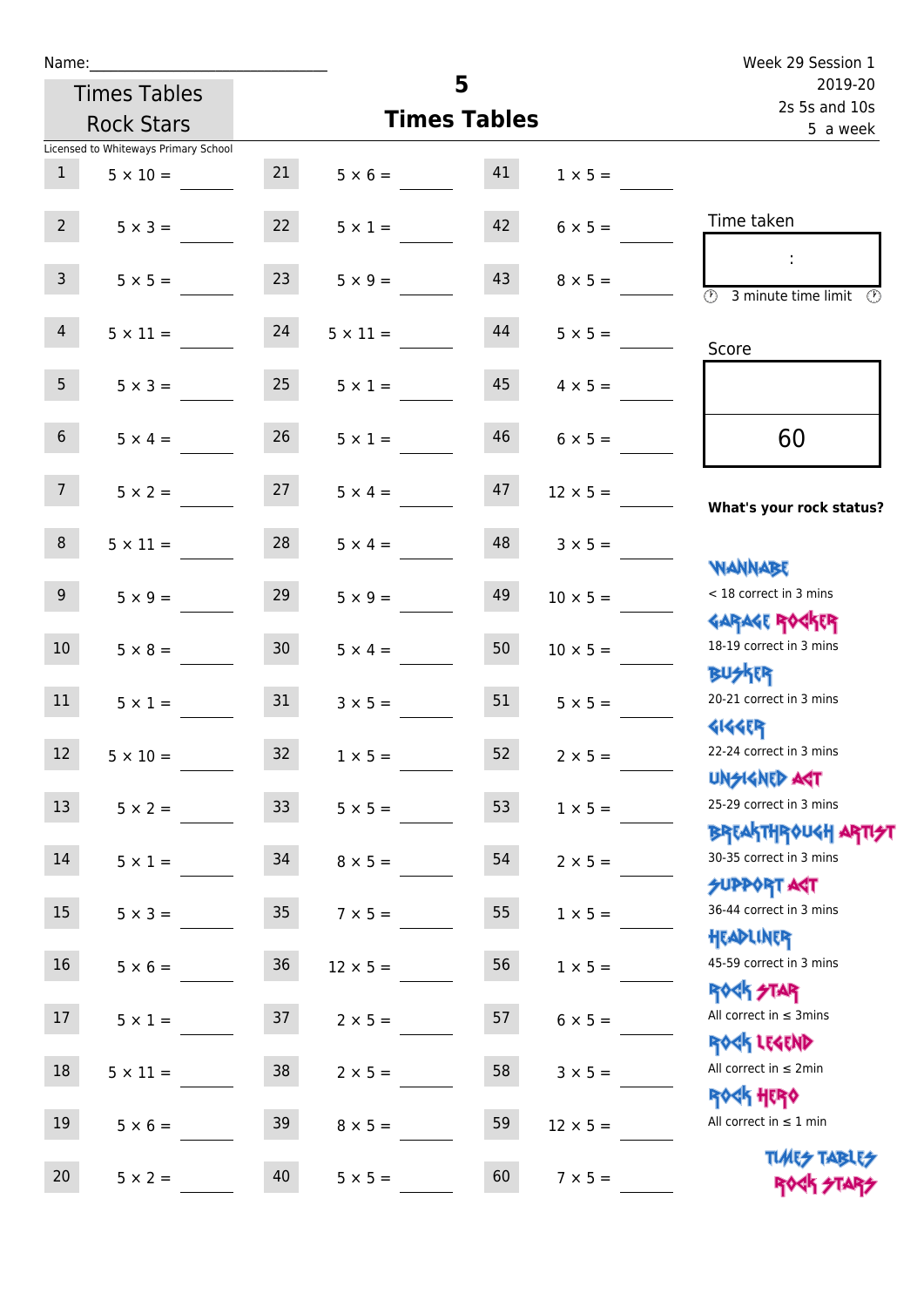| Name |  |  |  |
|------|--|--|--|
|      |  |  |  |

| Name:          |                                      |        |                          |    |                          |    |                      |    |                          | Week 29 Session 2                               |
|----------------|--------------------------------------|--------|--------------------------|----|--------------------------|----|----------------------|----|--------------------------|-------------------------------------------------|
|                | <b>Times Tables</b>                  |        |                          |    |                          | 5  |                      |    |                          | 2019-20                                         |
|                | <b>Rock Stars</b>                    |        |                          |    |                          |    | <b>Times Tables</b>  |    |                          | 2s 5s and 10s<br>5 a week                       |
|                | Licensed to Whiteways Primary School |        |                          |    |                          |    |                      |    |                          |                                                 |
| $\mathbf{1}$   |                                      | 13     |                          | 25 |                          | 37 |                      | 49 |                          |                                                 |
|                | 5<br>50                              |        | $\overline{5}$<br>$20\,$ |    | 5<br>20                  |    | 5 <br>20             |    | 5<br>$\sqrt{5}$          |                                                 |
|                |                                      |        |                          |    |                          |    |                      |    |                          | Time taken                                      |
| $\overline{2}$ |                                      | 14     |                          | 26 |                          | 38 |                      | 50 |                          |                                                 |
|                | $10\,$<br>5                          |        | 5<br>40                  |    | 5<br>5                   |    | 25<br>5 <sup>1</sup> |    | $\overline{5}$<br>$20\,$ | $\odot$<br>3 minute time limit<br>$\circled{r}$ |
|                |                                      |        |                          |    |                          |    |                      |    |                          |                                                 |
| $\overline{3}$ |                                      | $15\,$ |                          | 27 |                          | 39 |                      | 51 |                          | Score                                           |
|                | 55<br>5                              |        | 35<br>$\overline{5}$     |    | 5<br>5                   |    | $30\,$<br>5          |    | 5<br>40                  |                                                 |
|                |                                      |        |                          |    |                          |    |                      |    |                          |                                                 |
|                |                                      | 16     |                          | 28 |                          | 40 |                      | 52 |                          |                                                 |
| $\overline{4}$ |                                      |        |                          |    |                          |    |                      |    |                          | 60                                              |
|                | 25<br>5                              |        | 5<br>40                  |    | 5<br>5                   |    | 5 <br>40             |    | 45<br>$\sqrt{5}$         |                                                 |
|                |                                      |        |                          |    |                          |    |                      |    |                          | What's your rock status?                        |
| 5              |                                      | 17     |                          | 29 |                          | 41 |                      | 53 |                          |                                                 |
|                | $15\,$<br>$\overline{5}$             |        | $25\,$<br>$\overline{5}$ |    | $20\,$<br>5              |    | 55<br>5              |    | 60<br>$\sqrt{5}$         | WANNABE                                         |
|                |                                      |        |                          |    |                          |    |                      |    |                          | < 18 correct in 3 mins                          |
| $\sqrt{6}$     |                                      | 18     |                          | 30 |                          | 42 |                      | 54 |                          | <b>GARAGE ROGKER</b>                            |
|                | 35<br>5                              |        | 5<br>35                  |    | 45<br>5                  |    | 5<br>60              |    | $35\,$<br>$\sqrt{5}$     | 18-19 correct in 3 mins                         |
|                |                                      |        |                          |    |                          |    |                      |    |                          | ዋ                                               |
| $\overline{7}$ |                                      | $19\,$ |                          | 31 |                          | 43 |                      | 55 |                          | 20-21 correct in 3 mins                         |
|                | 35<br>5                              |        | 50<br>5                  |    | 5<br>40                  |    | 60<br>5              |    | 50<br>5                  | 4144ER                                          |
|                |                                      |        |                          |    |                          |    |                      |    |                          | 22-24 correct in 3 mins                         |
| 8              |                                      | $20\,$ |                          | 32 |                          | 44 |                      | 56 |                          | <b>UNSIGNED AGT</b>                             |
|                | 20<br>5                              |        | $\overline{5}$<br>50     |    | 45<br>5 <sub>1</sub>     |    | 25<br>5              |    | $\overline{5}$<br>20     | 25-29 correct in 3 mins                         |
|                |                                      |        |                          |    |                          |    |                      |    |                          | <b>BREAKTHROUGH ARTI<del>S</del>T</b>           |
|                |                                      |        |                          |    |                          |    |                      |    |                          | 30-35 correct in 3 mins                         |
| 9              |                                      | 21     |                          | 33 |                          | 45 |                      | 57 |                          | <b>SUPPORT AST</b>                              |
|                | 5<br>60                              |        | $20\,$<br>5              |    | 5<br>5                   |    | 55<br>5 <sup>1</sup> |    | 5<br>10                  | 36-44 correct in 3 mins                         |
|                |                                      |        |                          |    |                          |    |                      |    |                          | HEADLINER                                       |
| 10             |                                      | 22     |                          | 34 |                          | 46 |                      | 58 |                          | 45-59 correct in 3 mins                         |
|                | 5<br>60                              |        | $\overline{5}$<br>$10\,$ |    | 35<br>$\overline{5}$     |    | 5<br>$10\,$          |    | $\overline{5}$<br>40     | 外<br><b>Rodk</b>                                |
|                |                                      |        |                          |    |                          |    |                      |    |                          | All correct in $\leq$ 3mins                     |
| $11\,$         |                                      | 23     |                          | 35 |                          | 47 |                      | 59 |                          | ROCK LEGEND                                     |
|                | 35<br>5                              |        | 5<br>$50\,$              |    | 5<br>$25\,$              |    | 5<br>$10\,$          |    | $\overline{5}$<br>40     | All correct in ≤ 2min                           |
|                |                                      |        |                          |    |                          |    |                      |    |                          | HERQ                                            |
| 12             |                                      | 24     |                          | 36 |                          | 48 |                      | 60 |                          | All correct in $\leq 1$ min                     |
|                | $30\,$<br>5                          |        | 35<br>5                  |    | $20\,$<br>5 <sub>1</sub> |    | 25<br>5              |    | 60<br>5                  |                                                 |
|                |                                      |        |                          |    |                          |    |                      |    |                          |                                                 |

Rock STARS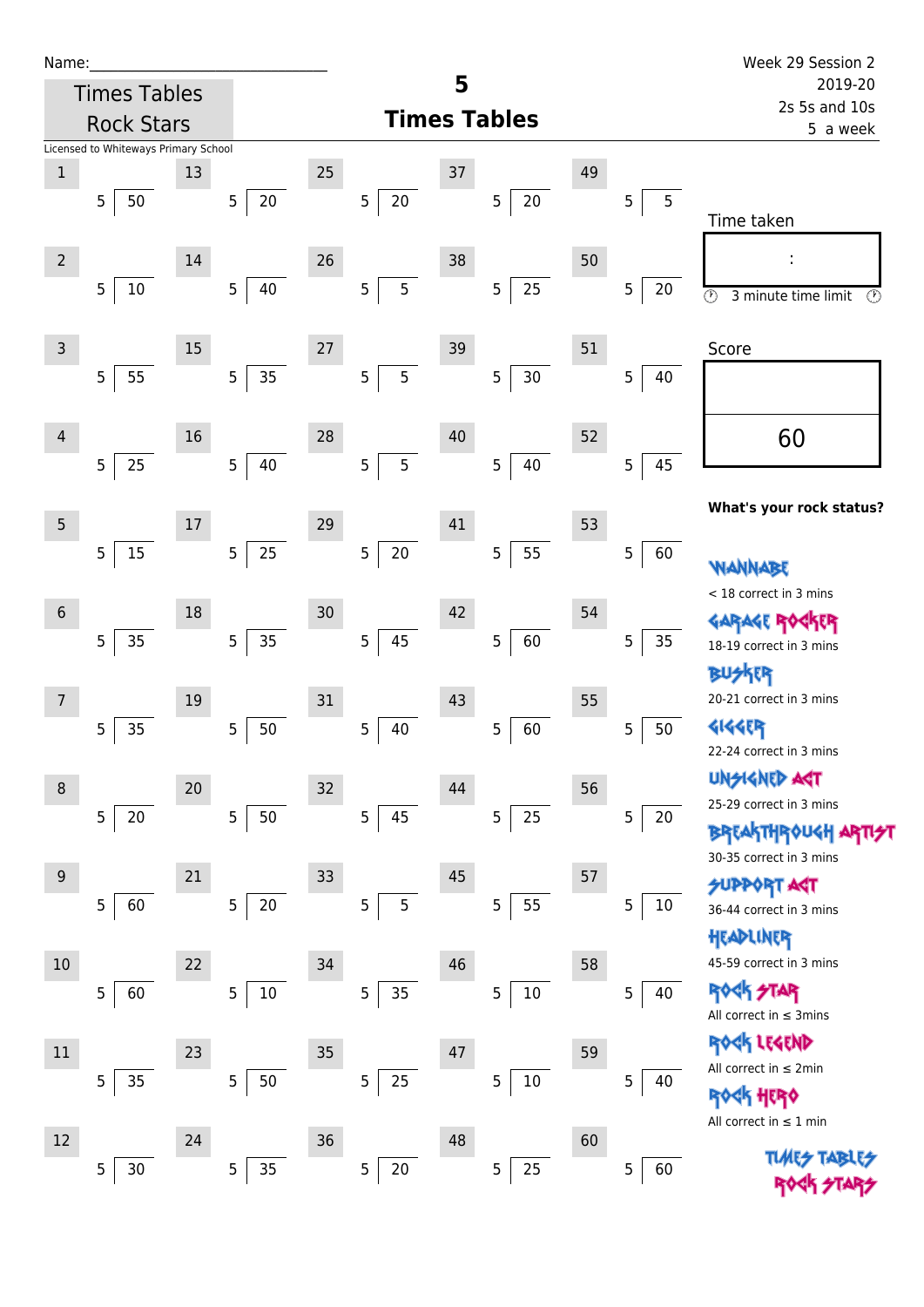|                                                                                                                                                | Week 29 Session 3        |
|------------------------------------------------------------------------------------------------------------------------------------------------|--------------------------|
| 5<br><b>Times Tables</b>                                                                                                                       | 2019-20<br>2s 5s and 10s |
| <b>Times Tables</b><br><b>Rock Stars</b>                                                                                                       | 5 a week                 |
| Licensed to Whiteways Primary School                                                                                                           |                          |
| 5<br>5<br>5<br>5<br>5<br>37<br>25<br>49<br>$1\,$<br>13<br>$\times 2$<br>$\times$ 9<br>$\times$ 7<br>$\times$ 4<br>$\times$ 1                   |                          |
| Time taken                                                                                                                                     |                          |
|                                                                                                                                                |                          |
| 5<br>5<br>5<br>$\sqrt{5}$<br>5<br>14<br>26<br>$\overline{2}$<br>38<br>50<br>$\times$ 2<br>$\times$ 9<br>$\times$ 1<br>$\times$ 9<br>$\times$ 1 |                          |
| $\circled{r}$<br>3 minute time limit                                                                                                           | $(\mathcal{F})$          |
| 5<br>5<br>5<br>5<br>5<br>15<br>27<br>$\overline{3}$<br>39<br>51                                                                                |                          |
| Score<br>$\times$ 7<br>$\times$ 2<br>$\times$ 9<br>$\times$ 12<br>$\times$ 7                                                                   |                          |
|                                                                                                                                                |                          |
| 5<br>5<br>5<br>5<br>5<br>16<br>28<br>40<br>52<br>60<br>$\overline{4}$                                                                          |                          |
| $\times$ 10<br>$\times$ 11<br>$\times 2$<br>$\times 8$<br>$\times$ 10                                                                          |                          |
|                                                                                                                                                |                          |
| What's your rock status?<br>5<br>5<br>5<br>5<br>5<br>41<br>53<br>5<br>17<br>29                                                                 |                          |
| $\times$ 10<br>$\times$ 8<br>$\times$ 12<br>$\times$ 1<br>$\times$ 8                                                                           |                          |
| <b>VIANNABE</b>                                                                                                                                |                          |
| < 18 correct in 3 mins<br>5<br>5<br>5<br>5<br>5<br>42<br>$6\,$<br>18<br>30<br>54                                                               |                          |
| <b>GARAGE ROCKER</b><br>$\times$ 9<br>$\times 2$<br>$\times$ 7<br>$\times$ 11<br>$\times$ 7<br>18-19 correct in 3 mins                         |                          |
| <b>BUSKER</b>                                                                                                                                  |                          |
| 5<br>5<br>5<br>5<br>5<br>43<br>20-21 correct in 3 mins<br>19<br>31<br>55<br>$\overline{7}$                                                     |                          |
| $\times$ 9<br>$\times$ 7<br>$\times$ 2<br>$\times$ 11<br>$\times$ 1<br><b>4144EP</b>                                                           |                          |
| 22-24 correct in 3 mins                                                                                                                        |                          |
| <b>UNGIGNED AST</b><br>5<br>5<br>5<br>5<br>5<br>32<br>44<br>$20\,$<br>56<br>$\,8\,$                                                            |                          |
| 25-29 correct in 3 mins<br>$\times$ 5<br>$\times$ 6<br>$\times$ 8<br>$\times$ 8<br>$\times$ 7                                                  |                          |
| <b>BREAKTHR0UGH ARTI<del>S</del>T</b><br>30-35 correct in 3 mins                                                                               |                          |
| 5<br>5<br>5<br>5<br>5<br>21<br>45<br>33<br>57<br>$9\,$<br><b>SUPPORT ART</b>                                                                   |                          |
| $\times$ 2<br>$\times$ 5<br>$\times$ 7<br>$\times$ 9<br>$\times$ 6<br>36-44 correct in 3 mins                                                  |                          |
| HEADLINER                                                                                                                                      |                          |
| 5<br>5<br>5<br>5<br>5<br>34<br>46<br>10<br>22<br>58<br>45-59 correct in 3 mins                                                                 |                          |
| $\times$ 1<br>$\times$ 1<br>$\times$ 11<br>$\times$ 4<br>$\times$ 4<br><b>ROCK STAR</b>                                                        |                          |
| All correct in $\leq$ 3mins                                                                                                                    |                          |
| ROCK LEGEND<br>5<br>5<br>5<br>5<br>5<br>11<br>35<br>47<br>23<br>59<br>All correct in $\leq 2$ min                                              |                          |
| $\times$ 10<br>$\times$ 12<br>$\times$ 3<br>$\times$ 9<br>$\times$ 11<br>ROCK HERO                                                             |                          |
| All correct in $\leq 1$ min                                                                                                                    |                          |
| 5<br>5<br>5<br>5<br>5<br>36<br>$12\,$<br>24<br>48<br>60<br><b>TUARS TABLES</b>                                                                 |                          |
| $\times$ 12<br>$\times$ 10<br>$\times$ 6<br>$\times$ 7<br>$\times$ 4                                                                           | ROCK STARS               |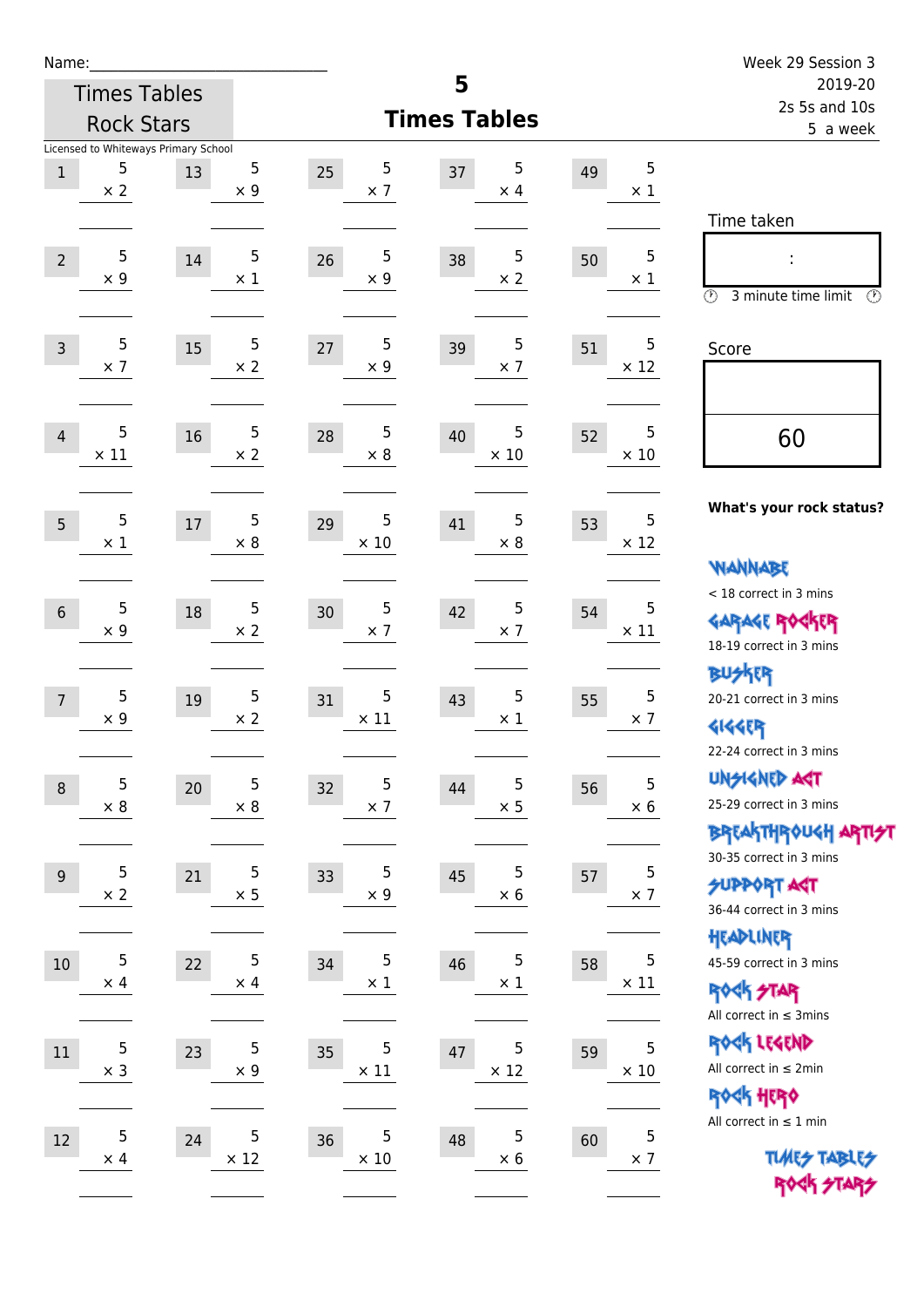| Name:                    |                                      |                 |                     |          |               | Week 29 Session 4                                   |
|--------------------------|--------------------------------------|-----------------|---------------------|----------|---------------|-----------------------------------------------------|
| 5<br><b>Times Tables</b> |                                      |                 |                     |          |               | 2019-20<br>2s 5s and 10s                            |
|                          | <b>Rock Stars</b>                    |                 | <b>Times Tables</b> | 5 a week |               |                                                     |
|                          | Licensed to Whiteways Primary School |                 |                     |          |               |                                                     |
| $\mathbf{1}$             | $10 \div 5 =$                        | 21              | $5 \div 5 =$        | 41       | $5 \div 5 =$  |                                                     |
| $2^{\circ}$              | $25 \div 5 =$                        | 22              | $50 \div 5 =$       | 42       | $15 \div 5 =$ | Time taken                                          |
| $\mathbf{3}$             | $35 \div 5 =$                        | 23              | $55 \div 5 =$       | 43       | $35 \div 5 =$ | $\overline{\textcircled{2}}$ 3 minute time limit    |
| $\overline{4}$           | $35 \div 5 =$                        | 24              | $30 \div 5 =$       | 44       | $30 \div 5 =$ | Score                                               |
| 5 <sub>1</sub>           | $25 \div 5 =$                        | 25              | $35 \div 5 =$       | 45       | $25 \div 5 =$ |                                                     |
| $6\overline{6}$          | $20 \div 5 =$                        | 26              | $15 \div 5 =$       | 46       | $60 \div 5 =$ | 60                                                  |
| 7 <sup>7</sup>           | $5 \div 5 =$                         | 27              | $40 \div 5 =$       | 47       | $25 \div 5 =$ | What's your rock status?                            |
| 8                        | $25 \div 5 =$                        | 28              | $50 \div 5 =$       | 48       | $15 \div 5 =$ | WANNABE                                             |
| 9 <sup>°</sup>           | $30 \div 5 =$                        | 29              | $50 \div 5 =$       | 49       | $45 \div 5 =$ | < 18 correct in 3 mins<br><b>GARAGE ROCKER</b>      |
| 10 <sup>°</sup>          | $20 \div 5 =$                        | 30 <sub>2</sub> | $20 \div 5 =$       | 50       | $40 \div 5 =$ | 18-19 correct in 3 mins<br><b>BUSKER</b>            |
| 11                       | $20 \div 5 =$                        | 31              | $25 \div 5 =$       | 51       | $60 \div 5 =$ | 20-21 correct in 3 mins<br><b>4144EP</b>            |
| 12                       | $60 \div 5 =$                        | 32              | $55 \div 5 =$       | 52       | $10 \div 5 =$ | 22-24 correct in 3 mins<br><b>UNSIGNED AST</b>      |
| 13                       | $60 \div 5 =$                        | 33              | $55 \div 5 =$       | 53       | $20 \div 5 =$ | 25-29 correct in 3 mins<br><b>BREAKTHROUGH ARTI</b> |
| 14                       | $25 \div 5 =$                        | 34              | $15 \div 5 =$       | 54       | $50 \div 5 =$ | 30-35 correct in 3 mins<br>SUPPORT ART              |
| 15                       | $5 ÷ 5 =$                            | 35              | $10 \div 5 =$       | 55       | $45 \div 5 =$ | 36-44 correct in 3 mins<br>HEADLINER                |
| 16                       | $30 \div 5 =$                        | 36              | $45 \div 5 =$       | 56       | $30 \div 5 =$ | 45-59 correct in 3 mins<br><b>ROCK STAR</b>         |
| 17                       | $40 \div 5 =$                        | 37              | $25 \div 5 =$       | 57       | $35 \div 5 =$ | All correct in $\leq$ 3mins<br>ROCK LEGEND          |
| 18                       | $55 \div 5 =$                        | 38              | $60 \div 5 =$       | 58       | $5 ÷ 5 =$     | All correct in $\leq 2$ min<br>ROCK HERO            |
| 19                       | $55 \div 5 =$                        | 39              | $45 \div 5 =$       | 59       | $10 \div 5 =$ | All correct in $\leq 1$ min                         |
|                          |                                      |                 |                     |          |               | <b>TUARS TABLES</b>                                 |

20  $30 \div 5 =$  40  $55 \div 5 =$  60  $5 \div 5 =$  ROCK FIAR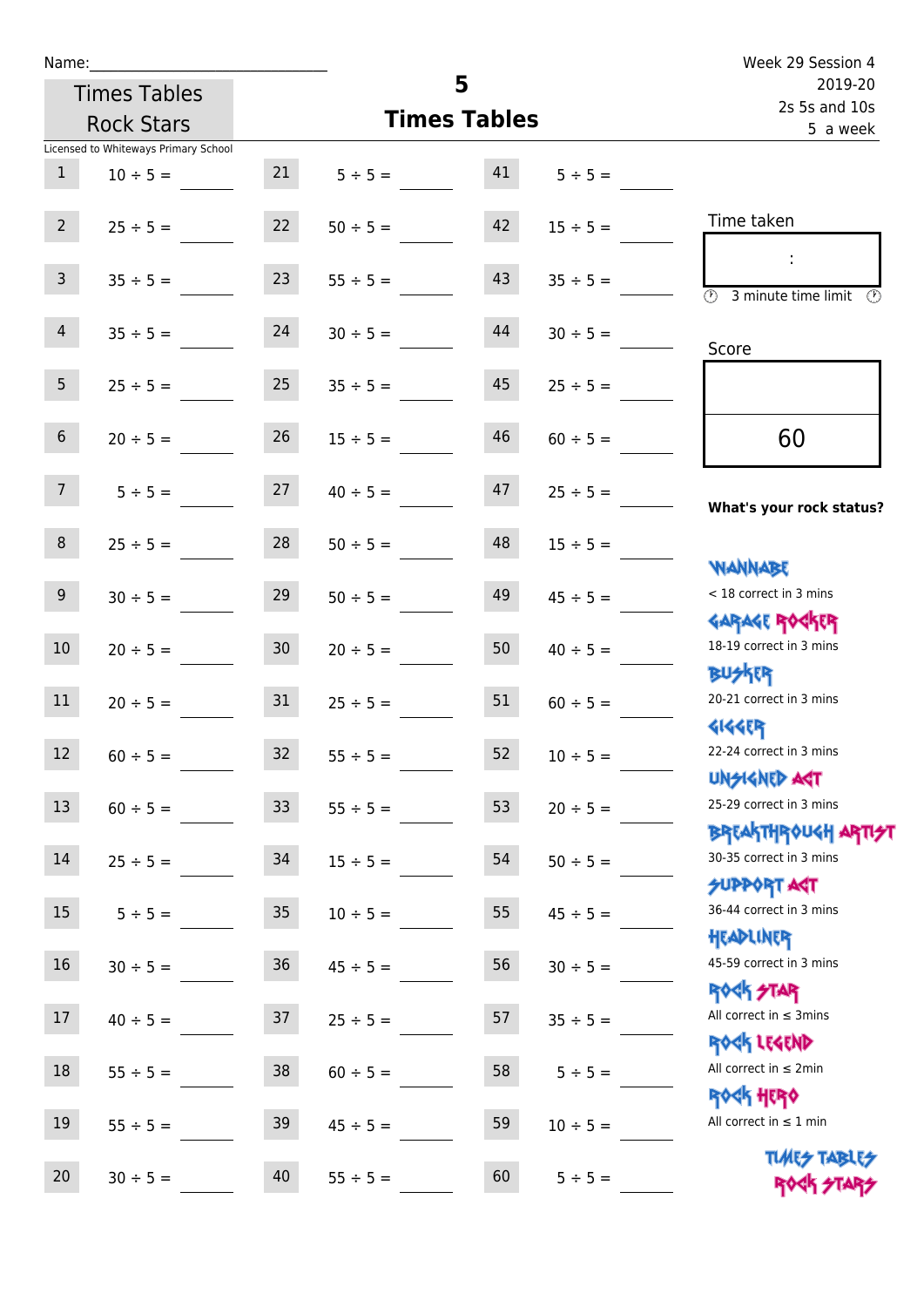| Name:                                |                 |                      |                     |                   | Week 29 Session 5                                             |
|--------------------------------------|-----------------|----------------------|---------------------|-------------------|---------------------------------------------------------------|
| <b>Times Tables</b>                  |                 |                      | 5                   |                   | 2019-20<br>2s 5s and 10s                                      |
| <b>Rock Stars</b>                    |                 |                      | <b>Times Tables</b> |                   | 5 a week                                                      |
| Licensed to Whiteways Primary School |                 |                      |                     |                   |                                                               |
| 1<br>$5 \times 8 =$                  | 21              | $5 \times 9 = 41$    |                     | $5 \div 5 =$      |                                                               |
| 2 <sup>7</sup><br>$5 \times 10 =$    |                 | $22 \t 5 \times 2 =$ | 42                  | $25 \div 5 =$     | Time taken                                                    |
| $\mathbf{3}$<br>$5 \times 7 =$       | 23              | $5 \times 11 =$      | 43                  | $60 \div 5 =$     | $\sim$ 10 $\,$<br>3 minute time limit<br>⊕                    |
| $\overline{4}$<br>$5 \times 2 =$     |                 | $24 \t 5 \times 2 =$ |                     | $44$ $5 \div 5 =$ | Score                                                         |
| 5 <sub>1</sub><br>$5 \times 7 =$     | 25              | $5 \times 10 =$      | 45                  | $10 \div 5 =$     |                                                               |
| 6 <sup>1</sup><br>$5 \times 6 =$     | 26              | $5 \times 11 =$      | 46                  | $60 \div 5 =$     | 60                                                            |
| 7 <sup>7</sup><br>$5 \times 2 =$     |                 | $27 \t 5 \times 8 =$ | 47                  | $20 \div 5 =$     | Add up your time                                              |
| 8<br>$5 \times 8 =$                  |                 | $28$ $5 \times 5 =$  | 48                  | $30 \div 5 =$     | <b>Mins</b><br><b>S1</b>                                      |
| 9 <sub>o</sub><br>$5 \times 10 =$    | 29              | $5 \times 11 =$      | 49                  | $50 \div 5 =$     |                                                               |
| 10 <sup>°</sup><br>$5 \times 3 =$    |                 | $30 \t 5 \times 8 =$ | 50                  | $35 \div 5 =$     | S3<br><b>S4 S4</b>                                            |
| 11<br>$5 \times 11 =$                | 31              | $45 \div 5 =$        | 51                  | $50 \div 5 =$     | <b>Total</b>                                                  |
| 12 <sup>12</sup><br>$5 \times 4 =$   | 32              | $10 \div 5 =$        | 52                  | $30 \div 5 =$     | <b>Secs</b>                                                   |
| 13<br>$5 \times 3 =$                 | 33 <sup>°</sup> | $25 \div 5 =$        | 53                  | $40 \div 5 =$     |                                                               |
| 14<br>$5 \times 2 =$                 | 34              | $30 \div 5 =$        | 54                  | $50 \div 5 =$     |                                                               |
| 15<br>$5 \times 10 =$                | 35              | $10 \div 5 =$        | 55                  | $25 \div 5 =$     | S5                                                            |
| 16<br>$5 \times 4 =$                 | 36              | $35 \div 5 =$        | 56                  | $30 \div 5 =$     | $\begin{tabular}{c} Total \end{tabular}$<br>Add up your score |
| 17<br>$5 \times 4 =$                 | 37              | $50 \div 5 =$        | 57                  | $25 \div 5 =$     |                                                               |
| 18<br>$5 \times 10 =$                | 38              | $10 \div 5 =$        | 58                  | $50 \div 5 =$     | S2                                                            |
| 19<br>$5 \times 6 =$                 | 39              | $5 \div 5 =$         | 59                  | $10 \div 5 =$     | <b>S4 S4</b><br>S5                                            |
| 20<br>$5 \times 8 =$                 | 40              | $55 \div 5 =$        | 60                  | $40 \div 5 =$     | Total $\qquad$                                                |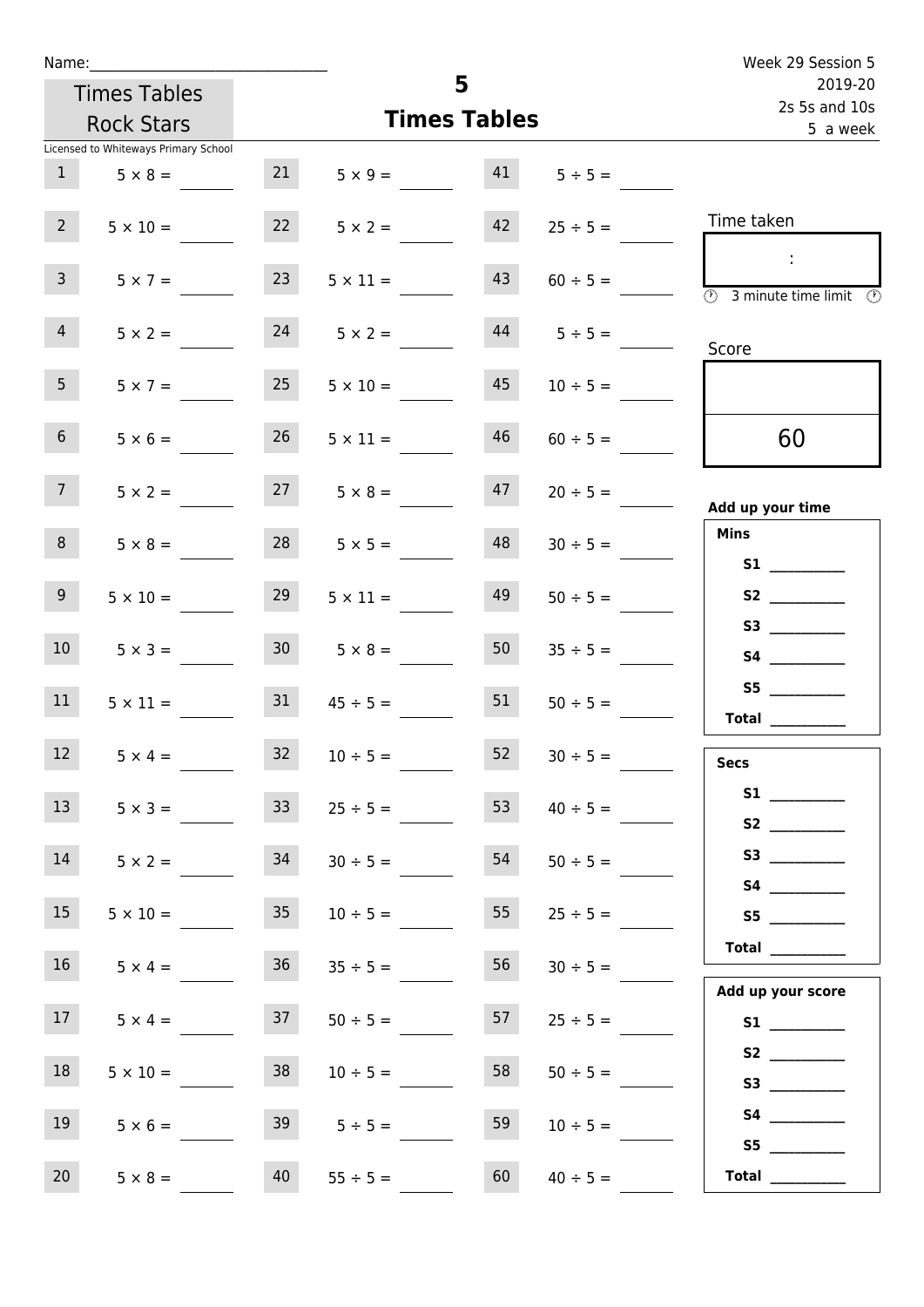| Name:           |                                      |                 |                       |                     |                  | Week 30 Session 1                                                                 |  |  |
|-----------------|--------------------------------------|-----------------|-----------------------|---------------------|------------------|-----------------------------------------------------------------------------------|--|--|
|                 | <b>Times Tables</b>                  |                 |                       | 10                  |                  | 2019-20<br>2s 5s and 10s                                                          |  |  |
|                 | <b>Rock Stars</b>                    |                 |                       | <b>Times Tables</b> |                  | 5 a week                                                                          |  |  |
|                 | Licensed to Whiteways Primary School |                 |                       |                     |                  |                                                                                   |  |  |
| $\mathbf{1}$    | $10 \times 6 =$                      |                 | $21 \t 10 \times 4 =$ | 41                  | $10 \times 10 =$ |                                                                                   |  |  |
| $2^{\circ}$     | $10 \times 2 =$                      | 22              | $10 \times 11 =$      | 42                  | $2 \times 10 =$  | Time taken                                                                        |  |  |
| 3 <sup>7</sup>  | $10 \times 2 =$                      | 23              | $10 \times 5 =$       | 43                  | $4 \times 10 =$  | $\overline{\textcircled{3}}$ 3 minute time limit $\overline{\textcircled{5}}$     |  |  |
| $\overline{4}$  | $10 \times 3 =$                      | 24              | $10 \times 9 =$       | 44                  | $3 \times 10 =$  | Score                                                                             |  |  |
| 5 <sub>1</sub>  | $10 \times 4 =$                      | 25              | $10 \times 1 =$       | 45                  | $6 \times 10 =$  |                                                                                   |  |  |
| 6 <sup>1</sup>  | $10 \times 4 =$                      | 26              | $10 \times 1 =$       | 46                  | $6 \times 10 =$  | 60                                                                                |  |  |
| 7 <sup>7</sup>  | $10 \times 6 =$                      | 27              | $10 \times 7 =$       | 47                  | $5 \times 10 =$  | What's your rock status?                                                          |  |  |
| 8               | $10 \times 8 =$                      | 28              | $10 \times 6 =$       | 48                  | $9 \times 10 =$  | <b>NANNABE</b>                                                                    |  |  |
| 9 <sub>o</sub>  | $10 \times 9 =$                      | 29              | $10 \times 2 =$       | 49                  | $3 \times 10 =$  | < 18 correct in 3 mins<br><b>GARAGE ROCKER</b>                                    |  |  |
| 10 <sup>°</sup> | $10 \times 3 =$                      | 30 <sub>o</sub> | $10 \times 8 =$       | 50                  | $11 \times 10 =$ | 18-19 correct in 3 mins<br><b>BUSKRY</b>                                          |  |  |
| 11              | $10 \times 2 = 31$                   |                 | $4 \times 10 =$       | 51                  | $5 \times 10 =$  | 20-21 correct in 3 mins                                                           |  |  |
| 12              | $10 \times 12 =$                     | 32              | $8 \times 10 =$       | 52                  | $1\times10=$     | <b>4144ER</b><br>22-24 correct in 3 mins<br><b>UNSIGNED AST</b>                   |  |  |
| 13              | $10 \times 4 =$                      | 33 <sup>°</sup> | $3 \times 10 =$       | 53                  | $1 \times 10 =$  | 25-29 correct in 3 mins                                                           |  |  |
| 14              | $10 \times 6 =$                      | 34              | $11 \times 10 =$      | 54                  | $8 \times 10 =$  | ΒΡΓΑΚΤΗΡΟUGH ΑΡΤΙ <del>2</del> Τ<br>30-35 correct in 3 mins<br><b>SUPPORT AGT</b> |  |  |
| 15              | $10 \times 8 =$                      | 35              | $5 \times 10 =$       | 55                  | $10 \times 10 =$ | 36-44 correct in 3 mins<br>HEADLINER                                              |  |  |
| 16              | $10 \times 3 =$                      | $36\,$          | $12 \times 10 =$      | 56                  | $8 \times 10 =$  | 45-59 correct in 3 mins                                                           |  |  |
| 17              | $10 \times 2 =$                      | 37              | $1 \times 10 =$       | 57                  | $8 \times 10 =$  | <b>ROCK STAR</b><br>All correct in $\leq$ 3mins                                   |  |  |
| $18\,$          | $10 \times 3 =$                      | 38              | $10 \times 10 =$      | 58                  | $9 \times 10 =$  | ROCK LEGEND<br>All correct in $\leq 2$ min                                        |  |  |
| 19              | $10 \times 4 =$                      | 39              | $1 \times 10 =$       | 59                  | $9 \times 10 =$  | <b>ROCK HERO</b><br>All correct in $\leq 1$ min                                   |  |  |
| 20              | $10 \times 3 =$                      | 40              | $9 \times 10 =$       | 60                  | $1 \times 10 =$  | <b>TUARS TABLES</b><br>ROCK STARS                                                 |  |  |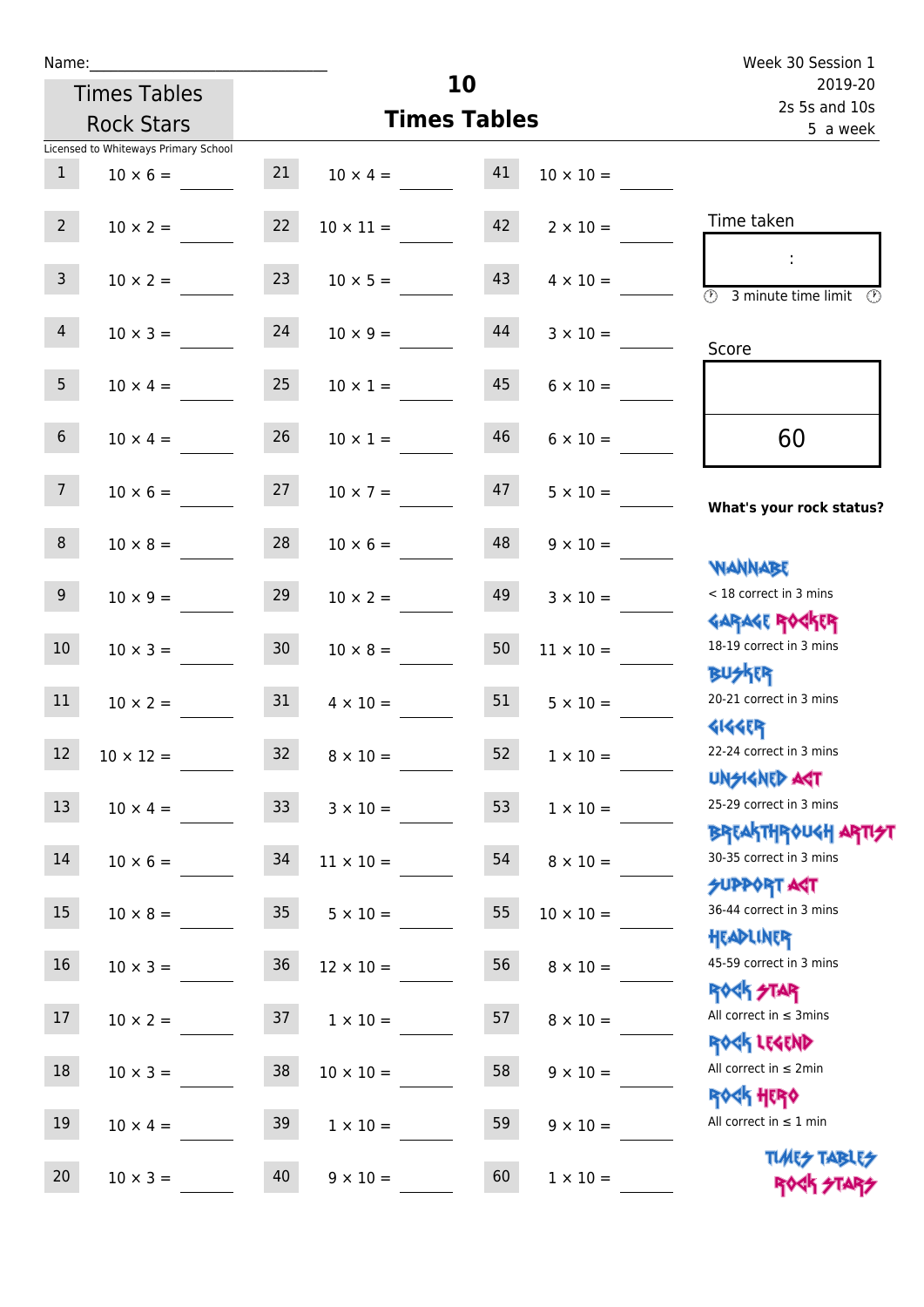| Name |  |  |  |
|------|--|--|--|
|      |  |  |  |

|                 | <b>Times Tables</b>                  |                 |        |                           | 10 |                     |    |                        | 2019-20                                         |
|-----------------|--------------------------------------|-----------------|--------|---------------------------|----|---------------------|----|------------------------|-------------------------------------------------|
|                 | <b>Rock Stars</b>                    |                 |        |                           |    | <b>Times Tables</b> |    |                        | 2s 5s and 10s<br>5 a week                       |
|                 | Licensed to Whiteways Primary School |                 |        |                           |    |                     |    |                        |                                                 |
| $1\,$           |                                      | 13              | 25     |                           | 37 |                     | 49 |                        |                                                 |
|                 | 40<br>10                             | 10              | 10     | 50<br>$10\,$              |    | 10 110              |    | 80<br>10               |                                                 |
|                 |                                      |                 |        |                           |    |                     |    |                        | Time taken                                      |
| $\overline{2}$  |                                      | 14              | 26     |                           | 38 |                     | 50 |                        |                                                 |
|                 | 40<br>$10\,$                         |                 | 10 100 | $70\,$<br>10              |    | 100<br>$10\,$       |    | 10<br>90               | $\odot$<br>3 minute time limit<br>$\circled{r}$ |
|                 |                                      |                 |        |                           |    |                     |    |                        |                                                 |
| $\overline{3}$  |                                      | 15              | $27$   |                           | 39 |                     | 51 |                        | Score                                           |
|                 | $70\,$<br>$10\,$                     | 10 <sup>1</sup> | $30\,$ | $10\,$<br>10 <sup>°</sup> |    | 10 100              |    | 120<br>10 <sub>1</sub> |                                                 |
|                 |                                      |                 |        |                           |    |                     |    |                        |                                                 |
| 4               |                                      | 16              | 28     |                           | 40 |                     | 52 |                        | 60                                              |
|                 | $10\,$<br>10                         |                 | 10 100 | 10 100                    |    | 50<br>$10\,$        |    | $70\,$<br>$10\,$       |                                                 |
|                 |                                      |                 |        |                           |    |                     |    |                        |                                                 |
| 5               |                                      | 17              | 29     |                           | 41 |                     | 53 |                        | What's your rock status?                        |
|                 | 120<br>10                            | $10\,$          | $80\,$ | 40<br>10 <sup>°</sup>     |    | 70<br>$10\,$        |    | $10\,$<br>60           |                                                 |
|                 |                                      |                 |        |                           |    |                     |    |                        | WANNABE                                         |
| $6\phantom{1}6$ |                                      | 18              | 30     |                           | 42 |                     | 54 |                        | < 18 correct in 3 mins                          |
|                 | 60<br>$10\,$                         | 10 <sup>1</sup> | 30     | $70\,$<br>10 <sub>1</sub> |    | 10 100              |    | $90\,$<br>$10\,$       | <b>GARAGE ROGKER</b>                            |
|                 |                                      |                 |        |                           |    |                     |    |                        | 18-19 correct in 3 mins<br><b>BUSKER</b>        |
| 7               |                                      | 19              | 31     |                           | 43 |                     | 55 |                        | 20-21 correct in 3 mins                         |
|                 | 20                                   | $10\,$          | 20     | $10\,$<br>80              |    | 60<br>$10\,$        |    | $10\,$<br>40           | <b>4144ER</b>                                   |
|                 | 10                                   |                 |        |                           |    |                     |    |                        | 22-24 correct in 3 mins                         |
|                 |                                      |                 |        |                           |    |                     |    |                        | <b>UNGIGNED ART</b>                             |
| 8               |                                      | 20              | 32     |                           | 44 |                     | 56 |                        | 25-29 correct in 3 mins                         |
|                 | 120<br>10 <sup>°</sup>               |                 | 10 110 | $20\,$<br>10              |    | 10 120              |    | 80<br>10               | <b>BREAKTHROUGH</b>                             |
|                 |                                      |                 |        |                           |    |                     |    |                        | 30-35 correct in 3 mins                         |
| 9               |                                      | 21              | 33     |                           | 45 |                     | 57 |                        | <b>SUPPORT AGT</b>                              |
|                 | 30<br>$10\,$                         | $10\,$          | 50     | $70\,$<br>$10\,$          |    | $10\,$<br>50        |    | 70<br>10               | 36-44 correct in 3 mins                         |
|                 |                                      |                 |        |                           |    |                     |    |                        | HEADLINER                                       |
| 10              |                                      | 22              | 34     |                           | 46 |                     | 58 |                        | 45-59 correct in 3 mins                         |
|                 | 40<br>10                             | $10\,$          | 60     | $70\,$<br>$10\,$          |    | 100<br>$10\,$       |    | $10\,$<br>$10\,$       | <b>ROCK STAR</b>                                |
|                 |                                      |                 |        |                           |    |                     |    |                        | All correct in $\leq$ 3mins                     |
| $11\,$          |                                      | 23              | 35     |                           | 47 |                     | 59 |                        | ROCK LEGEND<br>All correct in $\leq 2$ min      |
|                 | 90<br>$10\,$                         | $10\,$          | 120    | $90\,$<br>$10\,$          |    | 70<br>$10\,$        |    | 10<br>40               |                                                 |
|                 |                                      |                 |        |                           |    |                     |    |                        | <b>ROCK HERO</b><br>All correct in $\leq 1$ min |
| 12              |                                      | 24              | 36     |                           | 48 |                     | 60 |                        |                                                 |
|                 | 30<br>10                             | 10              | 50     | 10 110                    |    | $30\,$<br>$10\,$    |    | 100<br>$10\,$          | <b>TUARS TABLES</b>                             |
|                 |                                      |                 |        |                           |    |                     |    |                        |                                                 |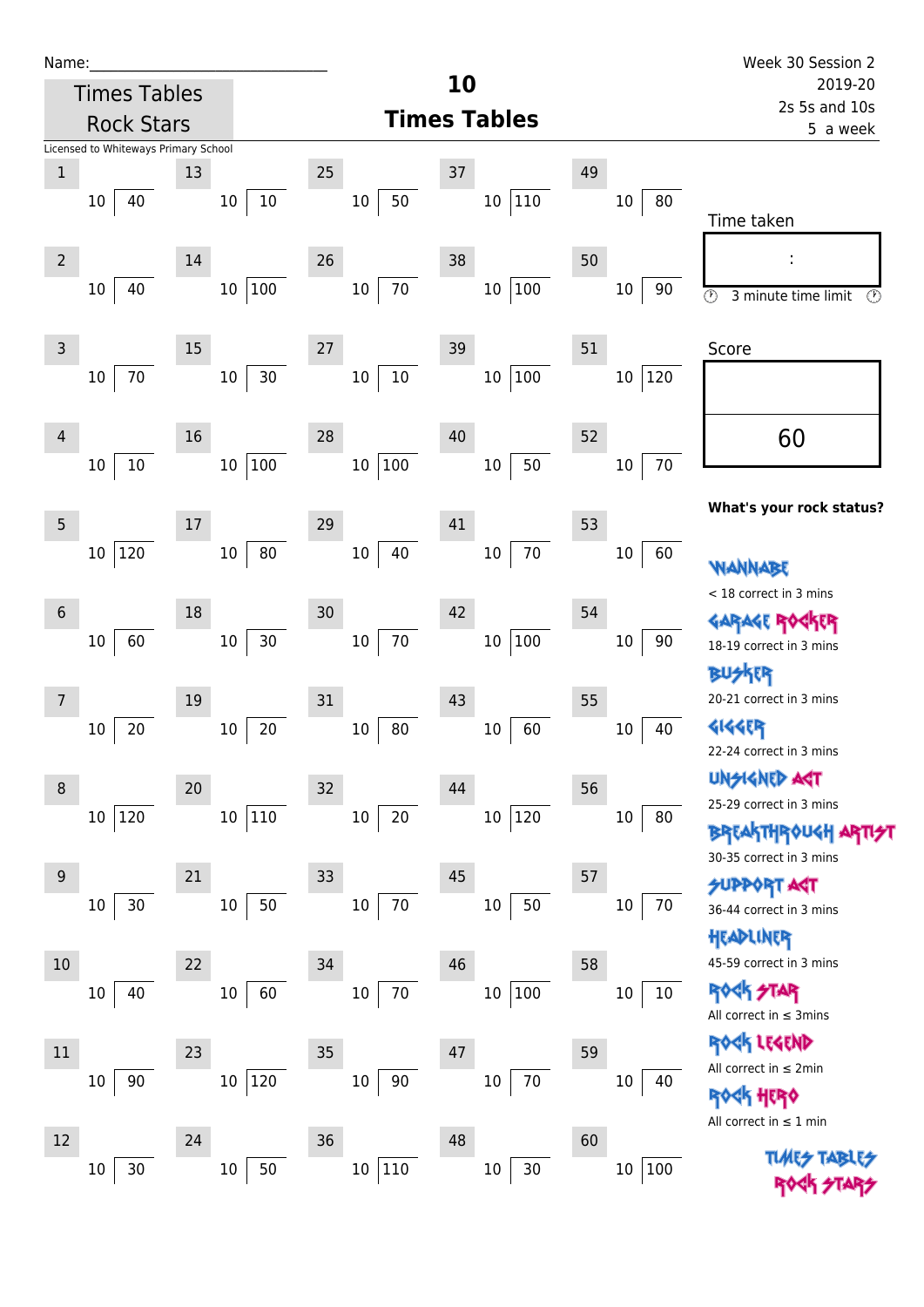| Name:           |                      |                                            |                       |                            |                            |    |                       | Week 30 Session 3                                                                     |
|-----------------|----------------------|--------------------------------------------|-----------------------|----------------------------|----------------------------|----|-----------------------|---------------------------------------------------------------------------------------|
|                 |                      | <b>Times Tables</b>                        |                       |                            | 10                         |    |                       | 2019-20                                                                               |
|                 | <b>Rock Stars</b>    |                                            |                       |                            | <b>Times Tables</b>        |    |                       | 2s 5s and 10s<br>5 a week                                                             |
| $\mathbf{1}$    | 10<br>$\times$ 10    | Licensed to Whiteways Primary School<br>13 | 10<br>$\times$ 4      | 10<br>25<br>$\times$ 12    | 10<br>37<br>$\times$ 10    | 49 | $10\,$<br>$\times$ 11 |                                                                                       |
| $\overline{2}$  | 10<br>$\times$ 12    | 14                                         | 10<br>$\times$ 9      | 10<br>26<br>$\times$ 6     | 10<br>38<br>$\times$ 8     | 50 | $10\,$<br>$\times$ 1  | Time taken<br>$\circled{r}$<br>3 minute time limit<br>$\mathcal{O}$                   |
| $\overline{3}$  | 10<br>$\times$ 10    | 15                                         | 10<br>$\times 8$      | 10<br>27<br>$\times$ 9     | 10<br>39<br>$\times$ 11    | 51 | 10<br>$\times 8$      | Score                                                                                 |
| $\overline{4}$  | 10<br>$\times$ 4     | 16                                         | $10\,$<br>$\times 2$  | 10<br>28<br>$\times$ 3     | 10<br>40<br>$\times$ 11    | 52 | 10<br>$\times 6$      | 60                                                                                    |
| 5               | 10<br>$\times$ 6     | 17                                         | 10<br>$\times 8$      | 10<br>29<br>$\times$ 9     | 10<br>41<br>$\times$ 9     | 53 | 10<br>$\times$ 1      | What's your rock status?<br><b>NANNABE</b>                                            |
| $6\phantom{1}6$ | 10<br>$\times 10$    | 18                                         | 10<br>$\times$ 5      | 10<br>30<br>$\times$ 5     | 10<br>42<br>$\times$ 11    | 54 | 10<br>$\times$ 12     | < 18 correct in 3 mins<br><b>GARAGE ROCKER</b><br>18-19 correct in 3 mins             |
| $\overline{7}$  | 10<br>$\times$ 4     | 19                                         | 10<br>$\times$ 5      | 10<br>31<br>$\times 8$     | 10<br>43<br>$\times$ 3     | 55 | $10\,$<br>$\times$ 10 | <b>BUSKER</b><br>20-21 correct in 3 mins<br><b>4144EP</b><br>22-24 correct in 3 mins  |
| $\,8\,$         | $10\,$<br>$\times$ 1 | 20                                         | $10\,$<br>$\times$ 7  | 10<br>32<br>$\times$ 5     | 10<br>44<br>$\times$ 7     | 56 | $10\,$<br>$\times$ 1  | <b>UNSIGNED AGT</b><br>25-29 correct in 3 mins<br>BREAKTHRÓUGH ARTI <del>2</del> 1    |
| $9\,$           | 10<br>$\times$ 9     | 21                                         | $10\,$<br>$\times$ 10 | 10<br>33<br>$\times$ 6     | 10<br>45<br>$\times$ 8     | 57 | $10\,$<br>$\times$ 12 | 30-35 correct in 3 mins<br><b>SUPPORT AGT</b><br>36-44 correct in 3 mins<br>HEADLINER |
| $10\,$          | $10\,$<br>$\times 2$ | 22                                         | $10\,$<br>$\times 5$  | $10\,$<br>34<br>$\times$ 3 | 10<br>46<br>$\times$ 8     | 58 | $10\,$<br>$\times$ 5  | 45-59 correct in 3 mins<br><b>ROCK STAR</b><br>All correct in $\leq$ 3mins            |
| 11              | $10\,$<br>$\times$ 4 | 23                                         | $10\,$<br>$\times 6$  | $10\,$<br>35<br>$\times 8$ | $10\,$<br>47<br>$\times 6$ | 59 | $10\,$<br>$\times$ 5  | ROCK LEGEND<br>All correct in $\leq 2$ min<br>ROCK HERO                               |
| 12              | $10\,$<br>$\times$ 6 | 24                                         | 10<br>$\times$ 9      | 10<br>36<br>$\times$ 10    | 10<br>48<br>$\times$ 5     | 60 | $10\,$<br>$\times$ 2  | All correct in $\leq 1$ min<br><b>TUARS TABLES</b><br>ROCK STARS                      |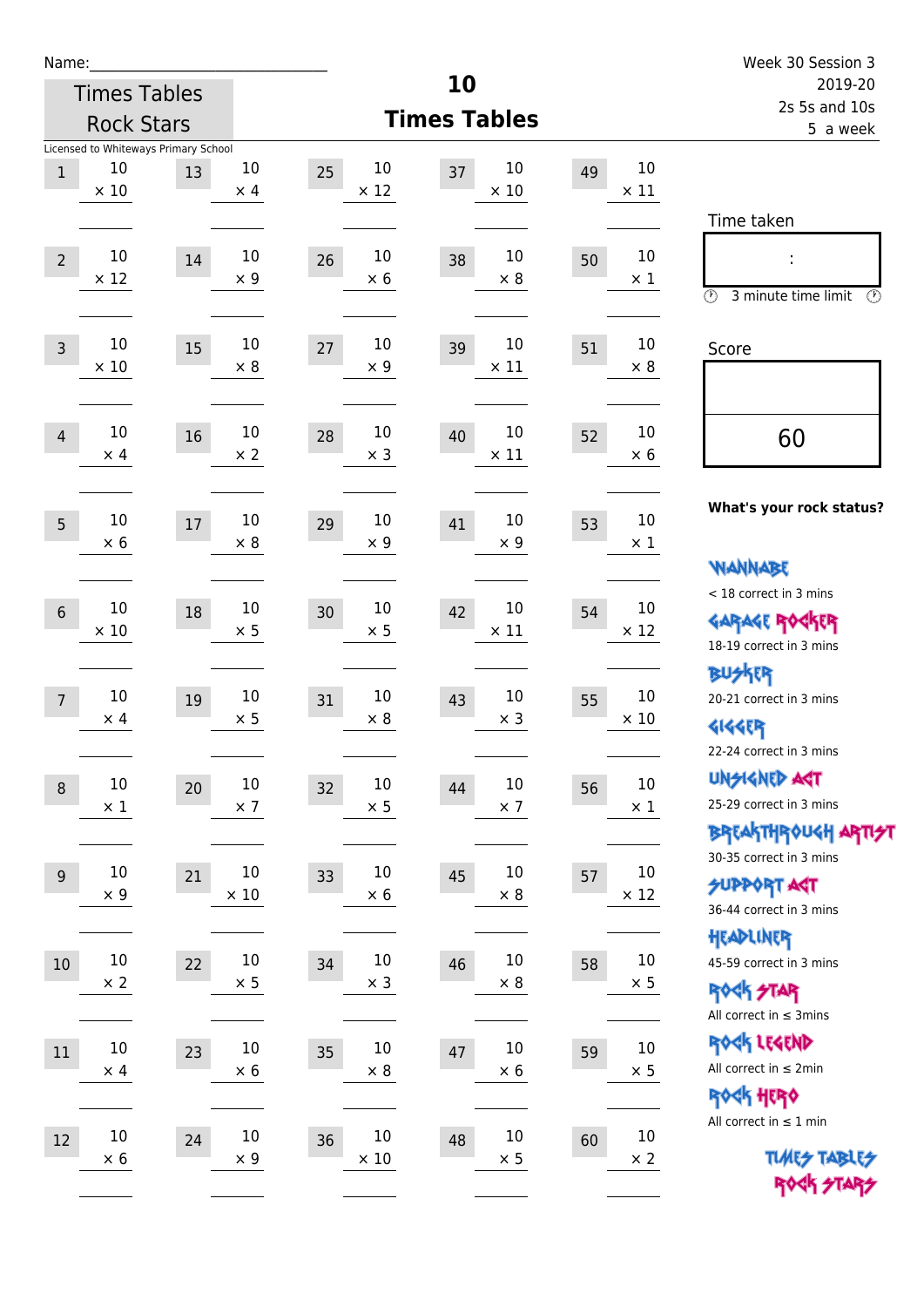Times Tables

|                 | <b>Rock Stars</b>                    |                  | <b>Times Tables</b>                 | 2s 5s and 10s<br>5 a week |                 |                                                                               |
|-----------------|--------------------------------------|------------------|-------------------------------------|---------------------------|-----------------|-------------------------------------------------------------------------------|
|                 | Licensed to Whiteways Primary School |                  |                                     |                           |                 |                                                                               |
| $\mathbf{1}$    | $50 \div 10 =$                       | 21               | $90 \div 10 =$                      | 41                        | $60 \div 10 =$  |                                                                               |
| $2^{\circ}$     |                                      |                  | $30 \div 10 =$ 22 $90 \div 10 =$ 42 |                           | $20 \div 10 =$  | Time taken                                                                    |
| 3 <sup>7</sup>  | $40 \div 10 =$                       |                  | $23 \t 90 \div 10 = 43$             |                           | $30 \div 10 =$  | $\overline{\textcircled{1}}$ 3 minute time limit $\overline{\textcircled{1}}$ |
| 4               | $30 \div 10 =$                       | 24               | $80 \div 10 =$                      | 44                        | $50 \div 10 =$  | Score                                                                         |
| 5 <sup>5</sup>  | $100 \div 10 = 25$                   |                  | $80 \div 10 = 45$                   |                           | $20 \div 10 =$  |                                                                               |
| $6\phantom{1}$  | $120 \div 10 =$                      |                  | $26 \t 90 \div 10 =$                | 46                        | $70 \div 10 =$  | 60                                                                            |
| 7 <sup>7</sup>  | $20 \div 10 =$                       |                  | $27 \quad 120 \div 10 =$            | 47                        | $40 \div 10 =$  | What's your rock status?                                                      |
| 8               |                                      |                  | $70 \div 10 =$ 28 $70 \div 10 =$ 48 |                           | $50 \div 10 =$  | <b>NANNABE</b>                                                                |
| 9               | $120 \div 10 =$                      |                  | $29 \t 60 \div 10 =$                | 49                        | $120 \div 10 =$ | < 18 correct in 3 mins                                                        |
| 10 <sup>°</sup> | $100 \div 10 =$                      |                  | $30 \quad 110 \div 10 =$            | 50 <sub>1</sub>           | $30 \div 10 =$  | <b>GARAGE ROGKER</b><br>18-19 correct in 3 mins                               |
| 11              |                                      |                  | $100 \div 10 = 31$ $80 \div 10 =$   | 51                        | $20 \div 10 =$  | <b>BUSKER</b><br>20-21 correct in 3 mins                                      |
| 12              |                                      |                  | $90 \div 10 = 32$ $80 \div 10 =$    | 52                        | $70 \div 10 =$  | <b>GIGGER</b><br>22-24 correct in 3 mins                                      |
| a sa Bala<br>13 | $80 \div 10 =$                       | 33               | $90 \div 10 =$                      | 53                        | $120 \div 10 =$ | <b>UNSIGNED AGT</b><br>25-29 correct in 3 mins                                |
| 14              | $80 \div 10 =$                       | 34               | $60 \div 10 =$                      | 54                        | $20 \div 10 =$  | <b>BREAKTHROUGH ARTI<del>S</del>T</b><br>30-35 correct in 3 mins              |
| 15              | $30 \div 10 =$                       | $35\phantom{.0}$ | $10 \div 10 =$                      | 55                        | $40 \div 10 =$  | <b>SUPPORT AGT</b><br>36-44 correct in 3 mins                                 |
| 16              | $120 \div 10 =$                      | 36               | $20 \div 10 =$                      | 56                        | $100 \div 10 =$ | HEADLINER<br>45-59 correct in 3 mins                                          |
| 17              | $90 \div 10 =$                       | 37               | $110 \div 10 =$                     | 57                        | $50 \div 10 =$  | <b>ROCK STAR</b><br>All correct in $\leq$ 3mins                               |
| 18              | $100 \div 10 =$                      | 38               | $110 \div 10 =$                     | 58                        | $50 \div 10 =$  | ROCK LEGEND<br>All correct in $\leq 2$ min                                    |
| 19              | $40 \div 10 =$                       | 39               | $50 \div 10 =$                      | 59                        | $20 \div 10 =$  | <b>ROCK HERO</b><br>All correct in $\leq 1$ min                               |
| 20              | $60 \div 10 =$                       | 40               | $40 \div 10 =$                      | 60                        | $100 \div 10 =$ | <b>TUARS TABLES</b><br>ROCK STARS                                             |

**10**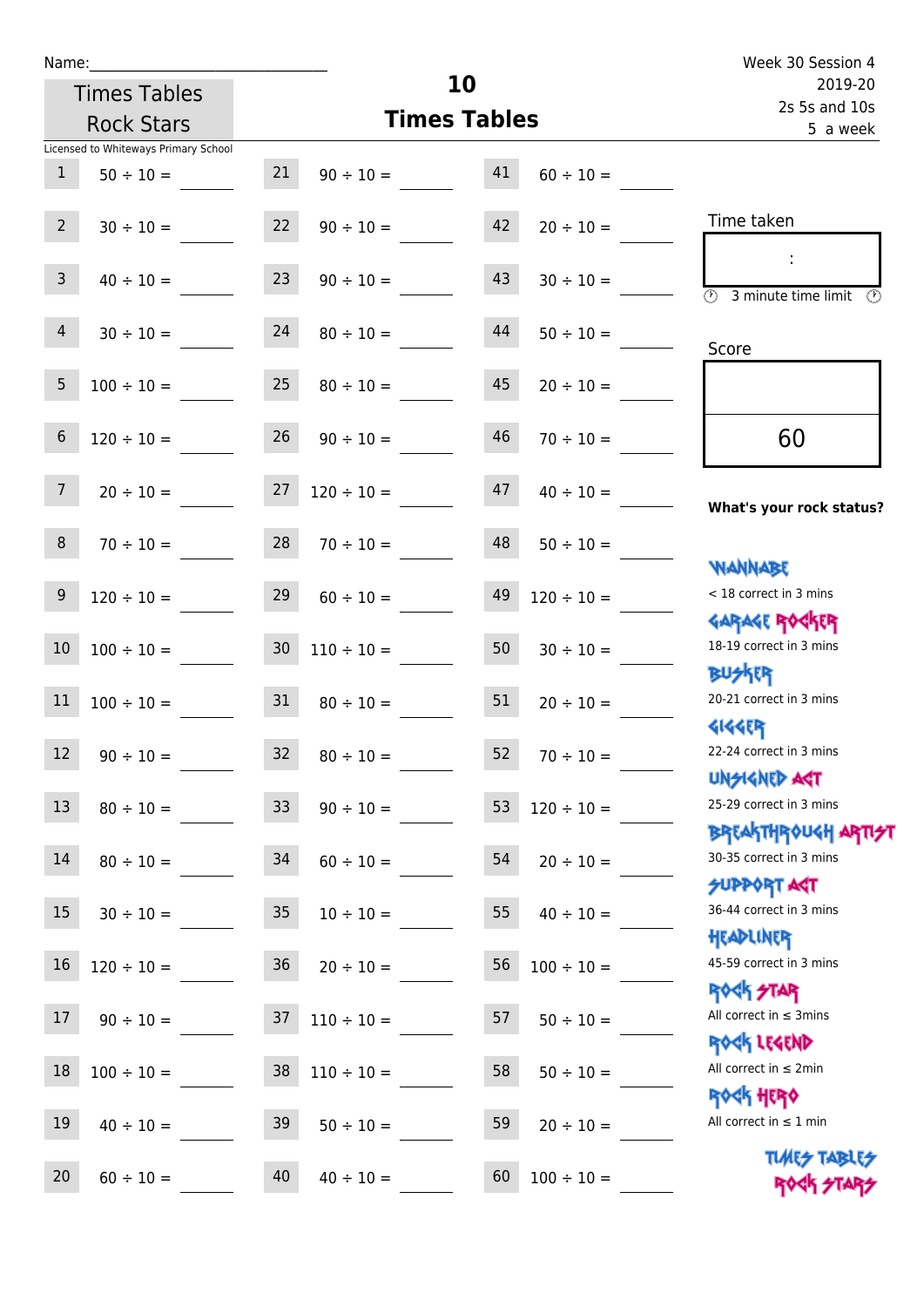| Name:           |                                      |    |                          |                       | Week 30 Session 5                                      |
|-----------------|--------------------------------------|----|--------------------------|-----------------------|--------------------------------------------------------|
|                 | <b>Times Tables</b>                  |    |                          | 10                    | 2019-20<br>2s 5s and 10s                               |
|                 | <b>Rock Stars</b>                    |    |                          | <b>Times Tables</b>   | 5 a week                                               |
|                 | Licensed to Whiteways Primary School |    |                          |                       |                                                        |
| $\mathbf{1}$    | $10 \times 9 =$                      | 21 | $10 \times 5 = 41$       | $60 \div 10 =$        |                                                        |
| $2^{\circ}$     | $10 \times 3 =$                      | 22 | $10 \times 7 =$          | 42<br>$90 \div 10 =$  | Time taken                                             |
| 3 <sup>7</sup>  | $10 \times 12 =$                     | 23 | $10 \times 4 =$          | 43<br>$80 \div 10 =$  | $\sim 10$<br>3 minute time limit<br>- (F)              |
| $\overline{4}$  | $10 \times 10 =$                     | 24 | $10 \times 5 =$          | 44<br>$90 \div 10 =$  | Score                                                  |
| 5 <sub>1</sub>  | $10 \times 7 =$                      | 25 | $10 \times 3 =$          | 45<br>$30 \div 10 =$  |                                                        |
| 6 <sup>1</sup>  | $10 \times 8 =$                      | 26 | $10 \times 5 =$          | 46<br>$80 \div 10 =$  | 60                                                     |
| 7 <sup>7</sup>  | $10 \times 11 = 27$                  |    | $10 \times 10 =$         | 47<br>$70 \div 10 =$  | Add up your time                                       |
| 8               | $10 \times 11 =$                     |    | $28 \t 10 \times 9 =$    | 48<br>$120 \div 10 =$ | <b>Mins</b>                                            |
| 9 <sub>o</sub>  | $10 \times 9 =$                      | 29 | $10 \times 2 =$          | 49<br>$100 \div 10 =$ | S2                                                     |
| 10 <sup>°</sup> | $10 \times 8 =$                      | 30 | $10 \times 10 =$         | 50<br>$90 \div 10 =$  |                                                        |
| 11              | $10 \times 7 =$                      | 31 | $20 \div 10 =$           | 51<br>$20 \div 10 =$  | S5<br>Total                                            |
| 12              | $10 \times 4 =$                      | 32 | $20 \div 10 =$           | $80 \div 10 =$<br>52  | <b>Secs</b>                                            |
| 13              | $10 \times 8 =$ 33                   |    | $90 \div 10 =$           | $100 \div 10 =$       | S2                                                     |
| 14              | $10 \times 4 =$                      | 34 | $30 \div 10 =$           | 54<br>$80 \div 10 =$  |                                                        |
| 15              | $10 \times 3 =$                      | 35 | $10 \div 10 =$           | 55<br>$110 \div 10 =$ | S5                                                     |
| 16 <sup>1</sup> | $10 \times 5 =$                      | 36 | $40 \div 10 =$           | 56<br>$40 \div 10 =$  | Total $\frac{1}{\sqrt{1-\frac{1}{2}}\cdot\frac{1}{2}}$ |
| 17              | $10 \times 10 =$                     |    | $37 \t 60 \div 10 =$     | 57<br>$80 \div 10 =$  | Add up your score                                      |
| 18              | $10 \times 1 =$                      |    | $38 \t 10 \div 10 =$     | 58<br>$50 \div 10 =$  | S2                                                     |
| 19              | $10 \times 10 =$                     |    | $39 \quad 110 \div 10 =$ | 59<br>$30 \div 10 =$  | S4<br>S5                                               |

20 10 × 8 = 40 110 ÷ 10 = 60 80 ÷ 10 = **Total** \_\_\_\_\_\_\_\_\_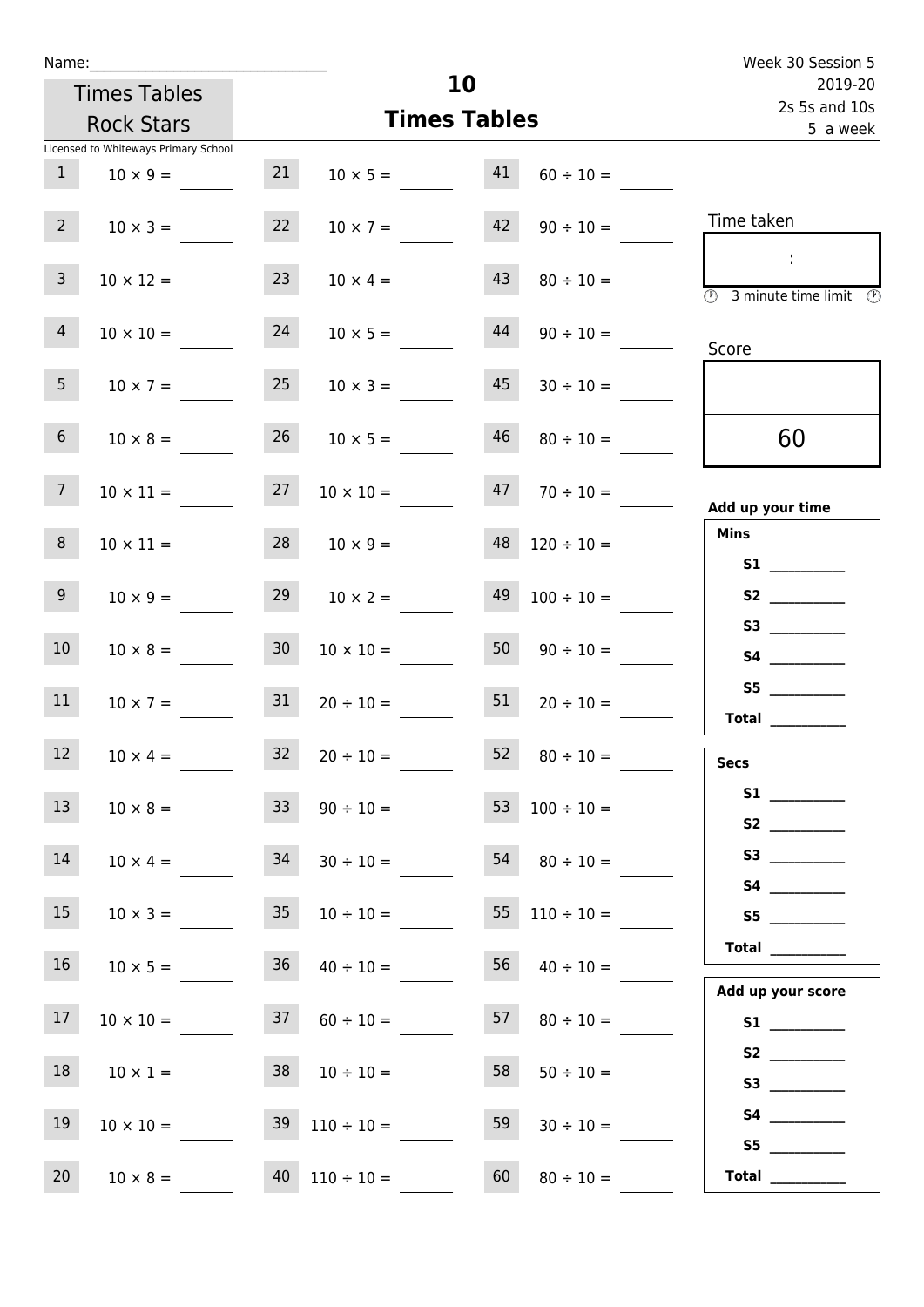| Name:           |                                      |                 |                                   | Week 31 Session 1   |                 |                                                                  |  |
|-----------------|--------------------------------------|-----------------|-----------------------------------|---------------------|-----------------|------------------------------------------------------------------|--|
|                 | <b>Times Tables</b>                  |                 |                                   | $\overline{2}$      |                 | 2019-20<br>2s 5s and 10s                                         |  |
|                 | <b>Rock Stars</b>                    |                 |                                   | <b>Times Tables</b> |                 | 5 a week                                                         |  |
|                 | Licensed to Whiteways Primary School |                 |                                   |                     |                 |                                                                  |  |
| 1               | $2 \times 2 =$                       |                 | $21 \t 2 \times 2 = 41$           |                     | $4 \times 2 =$  |                                                                  |  |
| $2^{\circ}$     | $2 \times 9 =$                       | 22              | $2 \times 11 =$                   | 42                  | $5 \times 2 =$  | Time taken                                                       |  |
| 3 <sup>7</sup>  | $2 \times 12 =$                      | 23              | $2 \times 2 =$                    | 43                  | $9 \times 2 =$  | $\overline{\textcircled{2}}$ 3 minute time limit<br>O)           |  |
| $\overline{4}$  | $2 \times 8 = 24$                    |                 | $2 \times 5 =$                    | 44                  | $8 \times 2 =$  | Score                                                            |  |
| 5 <sub>1</sub>  | $2 \times 8 =$                       | 25              | $2 \times 1 =$                    | 45                  | $8 \times 2 =$  |                                                                  |  |
| 6 <sup>1</sup>  | $2 \times 3 =$                       | 26              | $2 \times 12 =$                   | 46                  | $9 \times 2 =$  | 60                                                               |  |
| 7               |                                      |                 | $2 \times 10 =$ 27 $2 \times 2 =$ | 47                  | $12 \times 2 =$ | What's your rock status?                                         |  |
| 8               | $2 \times 2 =$                       | 28              | $2 \times 9 =$                    | 48                  | $10 \times 2 =$ | <b>WANNABE</b>                                                   |  |
| 9 <sub>o</sub>  | $2 \times 10 =$                      | 29              | $2 \times 5 =$                    | 49                  | $5 \times 2 =$  | < 18 correct in 3 mins<br><b>GARAGE ROCKER</b>                   |  |
| 10 <sup>1</sup> | $2 \times 3 =$                       | 30              | $2 \times 12 =$                   | 50                  | $12 \times 2 =$ | 18-19 correct in 3 mins<br><b>BUSKER</b>                         |  |
| 11              | $2 \times 12 =$                      | 31              | $5 \times 2 =$                    | 51                  | $12 \times 2 =$ | 20-21 correct in 3 mins<br><b>4144ER</b>                         |  |
| 12              | $2 \times 6 =$                       | 32              | $12 \times 2 =$                   | 52                  | $8 \times 2 =$  | 22-24 correct in 3 mins<br><b>UNSIGNED AST</b>                   |  |
| 13              | $2 \times 12 =$                      | 33 <sup>°</sup> | $9 \times 2 =$                    | 53                  | $2 \times 2 =$  | 25-29 correct in 3 mins<br><b>BREAKTHROUGH ARTI<del>S</del>T</b> |  |
| 14              | $2 \times 6 =$                       | 34              | $9 \times 2 =$                    | 54                  | $10 \times 2 =$ | 30-35 correct in 3 mins<br><b>SUPPORT AGT</b>                    |  |
| 15              | $2 \times 5 =$                       | 35 <sub>1</sub> | $2 \times 2 =$                    | 55                  | $9 \times 2 =$  | 36-44 correct in 3 mins<br>HEADLINER                             |  |
| 16              | $2 \times 7 =$                       | $36\,$          | $6 \times 2 =$                    | 56                  | $12 \times 2 =$ | 45-59 correct in 3 mins<br>ROCK STAR                             |  |
| 17              | $2 \times 5 =$                       | 37              | $9 \times 2 =$                    | 57                  | $4 \times 2 =$  | All correct in $\leq$ 3mins<br>ROCK LEGEND                       |  |
| $18\,$          | $2 \times 10 =$                      | 38              | $6 \times 2 =$                    | 58                  | $11 \times 2 =$ | All correct in $\leq 2$ min<br><b>ROCK HERO</b>                  |  |
| 19              | $2 \times 3 =$                       | 39              | $7 \times 2 =$                    | 59                  | $7 \times 2 =$  | All correct in $\leq 1$ min                                      |  |
| 20              | $2 \times 9 =$                       | 40              | $11 \times 2 =$                   | 60                  | $7 \times 2 =$  | <b>TUARS TABLES</b><br>ROCK STARS                                |  |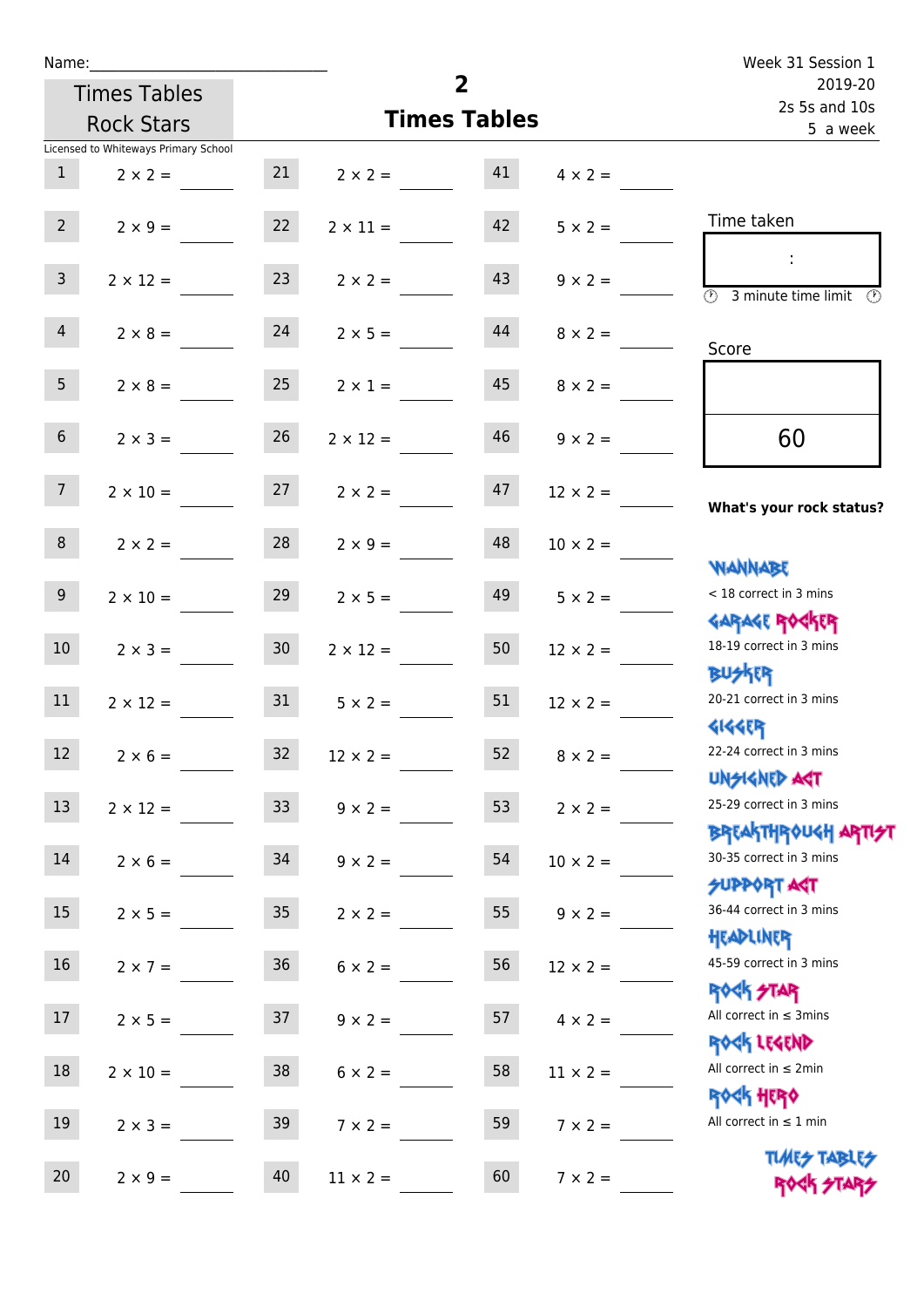| Name |  |  |  |
|------|--|--|--|
|      |  |  |  |

| Name:          |                                      |    |                                  |    |                                  |    |                               |    |                                  | Week 31 Session 2                                                     |
|----------------|--------------------------------------|----|----------------------------------|----|----------------------------------|----|-------------------------------|----|----------------------------------|-----------------------------------------------------------------------|
|                | <b>Times Tables</b>                  |    |                                  |    |                                  | 2  |                               |    |                                  | 2019-20<br>2s 5s and 10s                                              |
|                | <b>Rock Stars</b>                    |    |                                  |    |                                  |    | <b>Times Tables</b>           |    |                                  | 5 a week                                                              |
|                | Licensed to Whiteways Primary School |    |                                  |    |                                  |    |                               |    |                                  |                                                                       |
| $\mathbf 1$    |                                      | 13 |                                  | 25 |                                  | 37 |                               | 49 |                                  |                                                                       |
|                | $\overline{2}$<br>$18\,$             |    | $\overline{2}$<br>$\overline{4}$ |    | $10\,$<br>$\overline{a}$         |    | 22<br>$\overline{2}$          |    | 12<br>$\overline{2}$             | Time taken                                                            |
| $\overline{2}$ |                                      | 14 |                                  | 26 |                                  | 38 |                               | 50 |                                  |                                                                       |
|                | $\overline{2}$<br>$20\,$             |    | $\overline{4}$<br>$\overline{2}$ |    | $\overline{2}$<br>$\overline{2}$ |    | $18\,$<br>$\overline{2}$      |    | $\overline{2}$<br>10             | $\overline{\odot}$<br>$\overline{\mathcal{O}}$<br>3 minute time limit |
| $\mathsf{3}$   |                                      | 15 |                                  | 27 |                                  | 39 |                               | 51 |                                  | Score                                                                 |
|                | $\overline{2}$<br>$18\,$             |    | $\overline{2}$<br>22             |    | $24\,$<br>$\overline{2}$         |    | 22<br>$\overline{2}$          |    | $\overline{2}$<br>$\overline{2}$ |                                                                       |
| 4              |                                      | 16 |                                  | 28 |                                  | 40 |                               | 52 |                                  | 60                                                                    |
|                | $\overline{2}$<br>14                 |    | $\overline{2}$<br>$\overline{2}$ |    | $\overline{2}$<br>$12\,$         |    | 22<br>$\overline{2}$          |    | 16<br>$\overline{2}$             |                                                                       |
|                |                                      |    |                                  |    |                                  |    |                               |    |                                  | What's your rock status?                                              |
| 5              |                                      | 17 |                                  | 29 |                                  | 41 |                               | 53 |                                  |                                                                       |
|                | $\overline{2}$<br>$\overline{2}$     |    | $\overline{2}$<br>$\overline{2}$ |    | $16\,$<br>$\overline{2}$         |    | 22<br>$\overline{2}$          |    | $\overline{2}$<br>20             | WANNABE<br>< 18 correct in 3 mins                                     |
| $6\,$          |                                      | 18 |                                  | 30 |                                  | 42 |                               | 54 |                                  |                                                                       |
|                | $\overline{2}$<br>$\, 8$             |    | $12\,$<br>$\overline{2}$         |    | 22<br>$\overline{2}$             |    | $\,6\,$<br>$\overline{2}$     |    | $\overline{2}$<br>22             | 18-19 correct in 3 mins                                               |
|                |                                      |    |                                  |    |                                  |    |                               |    |                                  | <b>BUSKER</b>                                                         |
| 7              |                                      | 19 |                                  | 31 |                                  | 43 |                               | 55 |                                  | 20-21 correct in 3 mins                                               |
|                | $\overline{2}$<br>18                 |    | $\overline{2}$<br>24             |    | 8<br>2                           |    | 12<br>$\overline{2}$          |    | $\overline{2}$<br>24             | <b>4144ER</b>                                                         |
|                |                                      |    |                                  |    |                                  |    |                               |    |                                  | 22-24 correct in 3 mins                                               |
| $\, 8$         |                                      | 20 |                                  | 32 |                                  | 44 |                               | 56 |                                  | <b>UNSIGNED AGT</b>                                                   |
|                | $\overline{2}$<br>22                 |    | $\overline{2}$<br>24             |    | $16\,$<br>$\overline{2}$         |    | $12\,$<br>$\overline{2}$      |    | 2<br>14                          | 25-29 correct in 3 mins                                               |
|                |                                      |    |                                  |    |                                  |    |                               |    |                                  | <b>BREAKTHROUGH</b><br>30-35 correct in 3 mins                        |
| 9              |                                      | 21 |                                  | 33 |                                  | 45 |                               | 57 |                                  | <b>PPORT AGT</b>                                                      |
|                | $\overline{2}$<br>4                  |    | $\overline{2}$<br>24             |    | $\mathbf 2$<br>$18\,$            |    | $18\,$<br>$\overline{2}$      |    | 6<br>2                           | 36-44 correct in 3 mins                                               |
|                |                                      |    |                                  |    |                                  |    |                               |    |                                  | HEADLINER                                                             |
| $10$           |                                      | 22 |                                  | 34 |                                  | 46 |                               | 58 |                                  | 45-59 correct in 3 mins                                               |
|                | $\overline{2}$<br>$10\,$             |    | $\overline{2}$<br>14             |    | $\overline{2}$<br>$18\,$         |    | $\,$ 6 $\,$<br>$\overline{2}$ |    | 2<br>4                           | <b>ROCK STAR</b><br>All correct in $\leq$ 3mins                       |
| $11\,$         |                                      | 23 |                                  | 35 |                                  | 47 |                               | 59 |                                  | ROCK LEGEND                                                           |
|                | $\overline{2}$<br>6                  |    | 12<br>$\overline{2}$             |    | $\overline{2}$<br>4              |    | $12\,$<br>$\overline{2}$      |    | $\overline{2}$<br>6              | All correct in $\leq 2$ min                                           |
|                |                                      |    |                                  |    |                                  |    |                               |    |                                  | HERQ                                                                  |
|                |                                      |    |                                  |    |                                  |    |                               |    |                                  | All correct in $\leq 1$ min                                           |
| 12             |                                      | 24 |                                  | 36 |                                  | 48 |                               | 60 |                                  | <b>TUARS TABLIS</b>                                                   |
|                | $10\,$<br>2                          |    | $16\,$<br>2                      |    | $16\,$<br>2                      |    | 22<br>2                       |    | 14<br>2                          |                                                                       |

**TIMES TABLES** ROCK STARS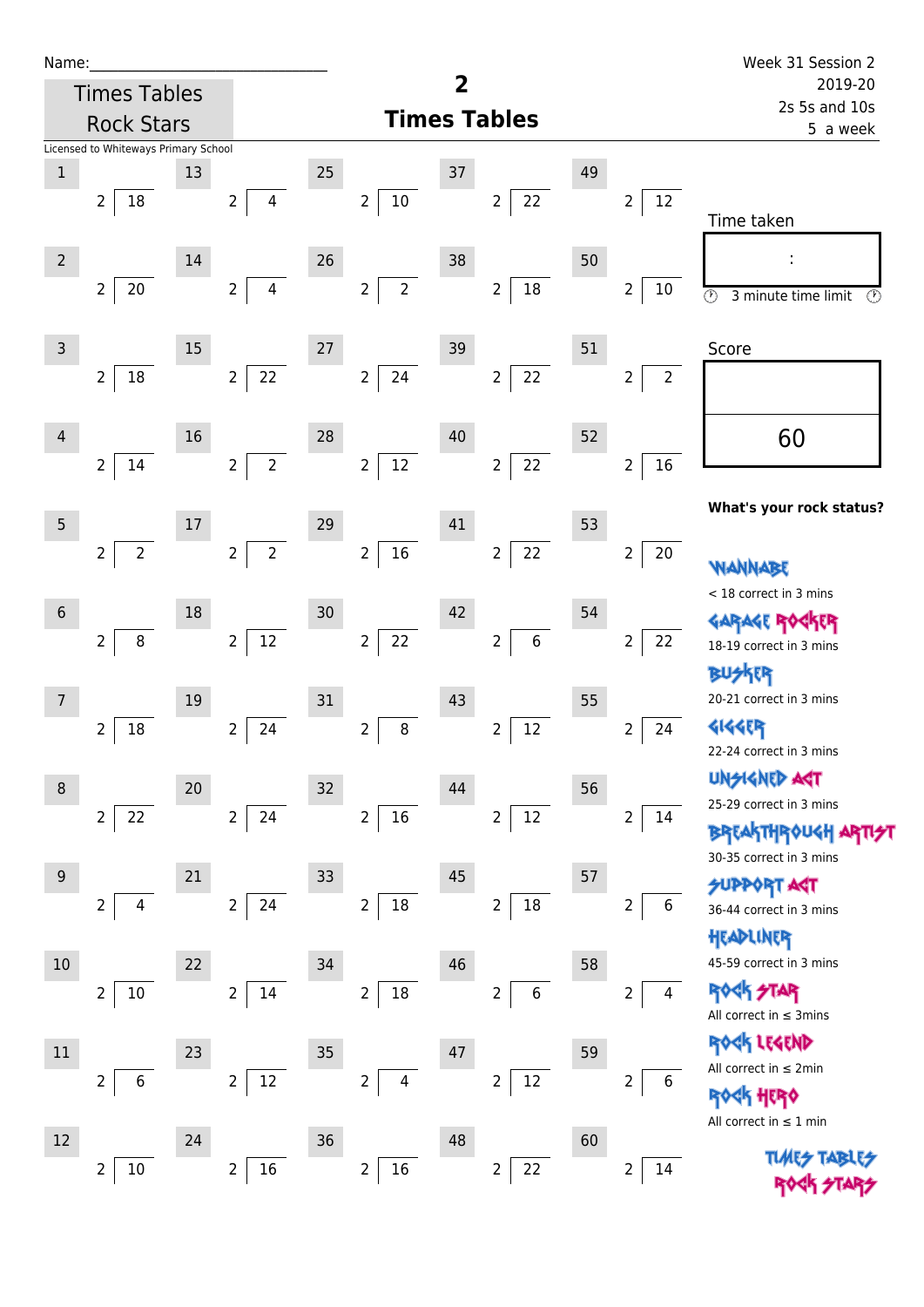| Name:          |                |                                      |                |                      |                          |    |                | Week 31 Session 3                             |
|----------------|----------------|--------------------------------------|----------------|----------------------|--------------------------|----|----------------|-----------------------------------------------|
|                |                | <b>Times Tables</b>                  |                |                      | 2                        |    |                | 2019-20                                       |
|                |                | <b>Rock Stars</b>                    |                |                      | <b>Times Tables</b>      |    |                | 2s 5s and 10s<br>5 a week                     |
|                | 2              | Licensed to Whiteways Primary School | $\overline{2}$ | $\overline{2}$       | 2                        |    | $\overline{2}$ |                                               |
| $\mathbf{1}$   | $\times$ 7     | 13                                   | $\times$ 12    | 25<br>$\times$ 9     | 37<br>$\times$ 4         | 49 | $\times$ 10    |                                               |
|                |                |                                      |                |                      |                          |    |                | Time taken                                    |
|                | $\overline{2}$ |                                      | $\overline{2}$ | $\overline{2}$       | $\overline{2}$           |    | $\overline{2}$ |                                               |
| $\overline{2}$ | $\times$ 12    | 14                                   | $\times$ 3     | 26<br>$\times$ 11    | 38<br>$\times$ 1         | 50 | $\times 2$     | l                                             |
|                |                |                                      |                |                      |                          |    |                | $\circled{r}$<br>3 minute time limit<br>⊙     |
| $\overline{3}$ | $\overline{2}$ | 15                                   | $\overline{2}$ | $\overline{2}$<br>27 | $\overline{2}$<br>39     | 51 | $\overline{2}$ | Score                                         |
|                | $\times$ 9     |                                      | $\times$ 4     | $\times$ 1           | $\times$ 9               |    | $\times$ 11    |                                               |
|                |                |                                      |                |                      |                          |    |                |                                               |
| $\overline{4}$ | $\overline{2}$ | 16                                   | $\overline{2}$ | $\overline{2}$<br>28 | $\overline{2}$<br>40     | 52 | $\overline{2}$ | 60                                            |
|                | $\times$ 12    |                                      | $\times$ 3     | $\times$ 1           | $\times$ 7               |    | $\times$ 9     |                                               |
|                |                |                                      |                |                      |                          |    |                |                                               |
| 5              | $\overline{2}$ | $17\,$                               | $\overline{2}$ | $\overline{2}$<br>29 | $\overline{2}$<br>41     | 53 | $\overline{2}$ | What's your rock status?                      |
|                | $\times$ 7     |                                      | $\times$ 1     | $\times$ 1           | $\times$ 2               |    | $\times$ 1     |                                               |
|                |                |                                      |                |                      |                          |    |                | <b>WANNABE</b>                                |
| $6\phantom{1}$ | $\overline{2}$ | 18                                   | $\overline{2}$ | $\overline{2}$<br>30 | $\overline{2}$<br>42     | 54 | $\overline{2}$ | < 18 correct in 3 mins                        |
|                | $\times$ 1     |                                      | $\times$ 5     | $\times$ 1           | $\times$ 8               |    | $\times$ 7     | <b>GARAGE ROCKER</b>                          |
|                |                |                                      |                |                      |                          |    |                | 18-19 correct in 3 mins<br><b>BUSKER</b>      |
| $\overline{7}$ | 2              | 19                                   | $\overline{2}$ | $\overline{2}$<br>31 | $\overline{2}$<br>43     | 55 | $\overline{2}$ | 20-21 correct in 3 mins                       |
|                | $\times 6$     |                                      | $\times 6$     | $\times$ 12          | $\times$ 7               |    | $\times 8$     | <b>4144EP</b>                                 |
|                |                |                                      |                |                      |                          |    |                | 22-24 correct in 3 mins                       |
| $\,8\,$        | 2              | $20\,$                               | $\overline{2}$ | $\overline{2}$<br>32 | $\overline{2}$<br>44     | 56 | $\overline{2}$ | <b>UNSIGNED AGT</b>                           |
|                | $\times$ 10    |                                      | $\times$ 5     | $\times$ 2           | $\times$ 1               |    | $\times$ 8     | 25-29 correct in 3 mins                       |
|                |                |                                      |                |                      |                          |    |                | BREAKTHRÓUGH ARTI <del>2</del> 1              |
| $9$            | $\overline{2}$ | 21                                   | $\overline{c}$ | $\overline{c}$<br>33 | $\overline{c}$<br>$45\,$ | 57 | $\overline{c}$ | 30-35 correct in 3 mins                       |
|                | $\times$ 2     |                                      | $\times$ 1     | $\times$ 5           | $\times$ 3               |    | $\times$ 6     | <b>SUPPORT AGT</b><br>36-44 correct in 3 mins |
|                |                |                                      |                |                      |                          |    |                | HEADLINER                                     |
| $10\,$         | $\overline{2}$ | 22                                   | $\overline{2}$ | $\overline{2}$<br>34 | $\overline{2}$<br>46     | 58 | $\overline{2}$ | 45-59 correct in 3 mins                       |
|                | $\times$ 8     |                                      | $\times$ 3     | $\times$ 8           | $\times$ 11              |    | $\times$ 12    | <b>ROCK STAR</b>                              |
|                |                |                                      |                |                      |                          |    |                | All correct in $\leq$ 3mins                   |
| 11             | $\overline{2}$ | 23                                   | $\mathbf 2$    | $\mathbf 2$<br>35    | $\mathbf 2$<br>47        | 59 | $\overline{2}$ | ROCK LEGEND                                   |
|                | $\times$ 5     |                                      | $\times$ 9     | $\times$ 5           | $\times$ 9               |    | $\times$ 11    | All correct in $\leq 2$ min                   |
|                |                |                                      |                |                      |                          |    |                | ROCK HERO                                     |
| $12\,$         | $\overline{2}$ | 24                                   | $\mathbf 2$    | $\overline{2}$<br>36 | $\overline{2}$<br>48     | 60 | $\overline{2}$ | All correct in $\leq 1$ min                   |
|                | $\times$ 10    |                                      | $\times$ 6     | $\times$ 5           | $\times$ 4               |    | $\times$ 12    | <b>TUARS TABLES</b>                           |
|                |                |                                      |                |                      |                          |    |                |                                               |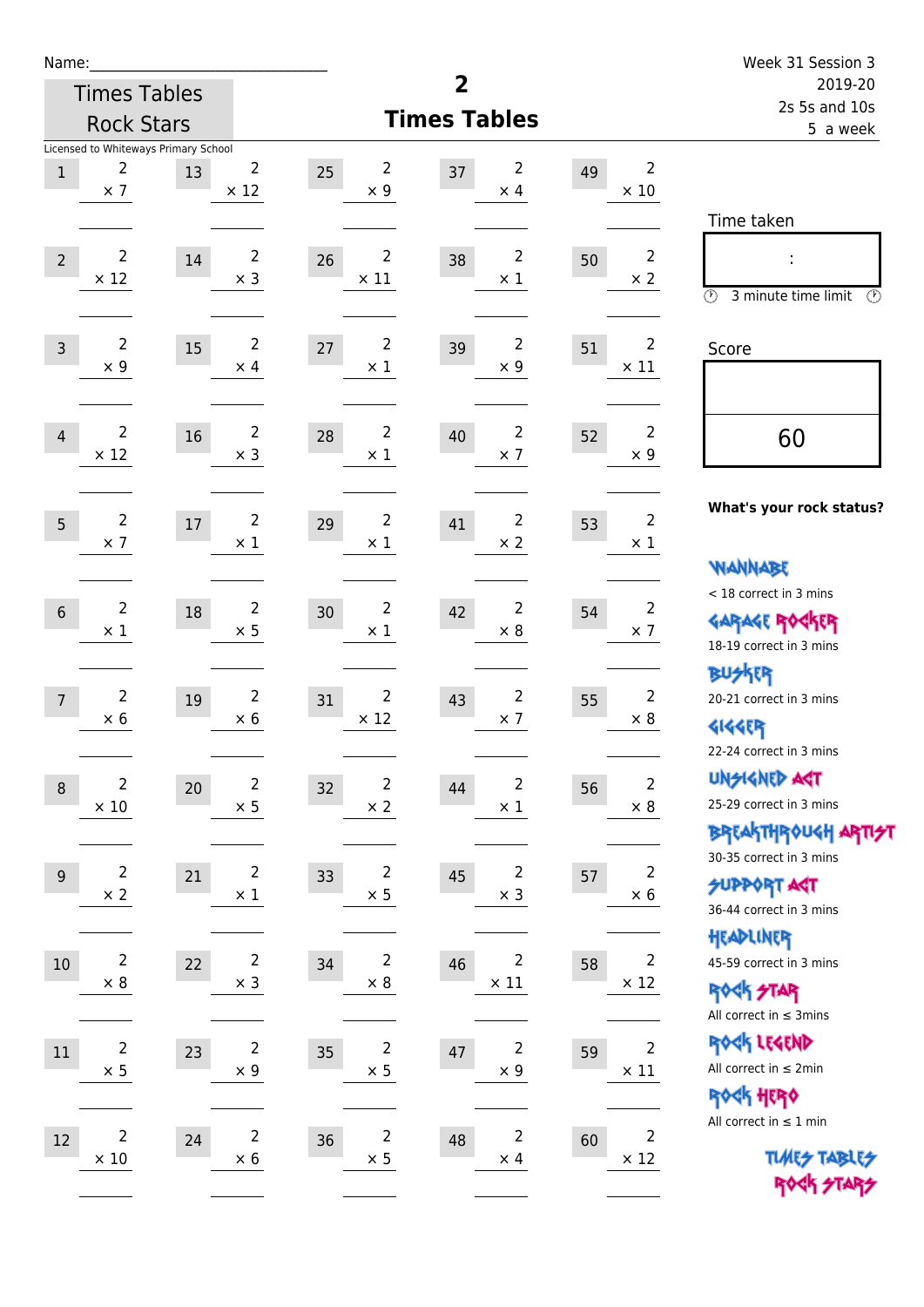| Name:           |                                      |                 |                                |                     |                    | Week 31 Session 4                                                |  |  |
|-----------------|--------------------------------------|-----------------|--------------------------------|---------------------|--------------------|------------------------------------------------------------------|--|--|
|                 | <b>Times Tables</b>                  |                 |                                | $\overline{2}$      |                    | 2019-20<br>2s 5s and 10s                                         |  |  |
|                 | <b>Rock Stars</b>                    |                 |                                | <b>Times Tables</b> |                    | 5 a week                                                         |  |  |
|                 | Licensed to Whiteways Primary School |                 |                                |                     |                    |                                                                  |  |  |
| 1               | $10 \div 2 =$                        |                 | $21 \t 14 \div 2 = 41$         |                     | $14 \div 2 =$      |                                                                  |  |  |
| $2^{\circ}$     | $10 \div 2 =$                        |                 | $22 \t 6 \div 2 =$             |                     | $42 \t 4 \div 2 =$ | Time taken                                                       |  |  |
| 3 <sup>1</sup>  | $10 \div 2 =$                        | 23              | $10 \div 2 =$                  | 43                  | $10 \div 2 =$      | $\overline{(\mathcal{V})}$<br>3 minute time limit                |  |  |
| 4               | $24 \div 2 =$                        | 24              | $10 \div 2 =$                  | 44                  | $20 \div 2 =$      | Score                                                            |  |  |
| 5 <sub>5</sub>  | $16 \div 2 = 25$                     |                 | $16 \div 2 =$                  | 45                  | $14 \div 2 =$      |                                                                  |  |  |
| 6 <sup>1</sup>  | $22 \div 2 =$                        | 26              | $16 \div 2 =$                  | 46                  | $2 \div 2 =$       | 60                                                               |  |  |
| 7 <sup>7</sup>  |                                      |                 | $22 \div 2 = 27$ $14 \div 2 =$ | 47                  | $20 \div 2 =$      | What's your rock status?                                         |  |  |
| 8 <sup>1</sup>  | $4 \div 2 =$                         |                 | $28$ $22 \div 2 =$             | 48                  | $14 \div 2 =$      | <b>NANNABE</b>                                                   |  |  |
| 9 <sub>o</sub>  | $18 \div 2 =$                        | 29              | $2 \div 2 =$                   | 49                  | $10 \div 2 =$      | < 18 correct in 3 mins                                           |  |  |
| 10 <sup>1</sup> | $2 \div 2 =$                         |                 | $30 \t 6 \div 2 =$             |                     | $50$ $2 \div 2 =$  | <b>GARAGE ROCKER</b><br>18-19 correct in 3 mins<br><b>BUSKER</b> |  |  |
| 11              | $8 \div 2 = 31$                      |                 | $18 \div 2 =$                  | 51                  | $12 \div 2 =$      | 20-21 correct in 3 mins<br><b>4144EP</b>                         |  |  |
| 12              | $24 \div 2 =$                        | 32              | $4 \div 2 =$                   | 52                  | $24 \div 2 =$      | 22-24 correct in 3 mins<br><b>UNSIGNED AST</b>                   |  |  |
| 13              | $4 \div 2 =$                         | 33 <sup>°</sup> | $12 \div 2 =$                  | 53                  | $24 \div 2 =$      | 25-29 correct in 3 mins<br><b>BREAKTHROUGH ARTH</b>              |  |  |
| 14              | $20 \div 2 =$                        | 34              | $4 \div 2 =$                   | 54                  | $8 \div 2 =$       | 30-35 correct in 3 mins<br><b>SUPPORT AGT</b>                    |  |  |
| 15              | $6 \div 2 =$                         | $35\,$          | $12 \div 2 =$                  | 55                  | $22 \div 2 =$      | 36-44 correct in 3 mins<br>HEADLINER                             |  |  |
| 16              | $22 \div 2 =$                        | $36\,$          | $24 \div 2 =$                  | 56                  | $6 \div 2 =$       | 45-59 correct in 3 mins<br><b>ROCK STAR</b>                      |  |  |
| 17              | $2 \div 2 =$                         | 37              | $16 \div 2 =$                  | 57                  | $2 \div 2 =$       | All correct in $\leq$ 3mins<br>ROCK LEGEND                       |  |  |
| 18              | $4 \div 2 =$                         | 38              | $12 \div 2 =$                  | 58                  | $18 \div 2 =$      | All correct in $\leq 2$ min<br><b>ROCK HERO</b>                  |  |  |
| 19              | $10 \div 2 =$                        | 39              | $10 \div 2 =$                  | 59                  | $10 \div 2 =$      | All correct in $\leq 1$ min                                      |  |  |
| 20              | $16 \div 2 =$                        | 40              | $4 \div 2 =$                   | 60                  | $16 \div 2 =$      | <b>TUARS TABLES</b><br>ROCK STARS                                |  |  |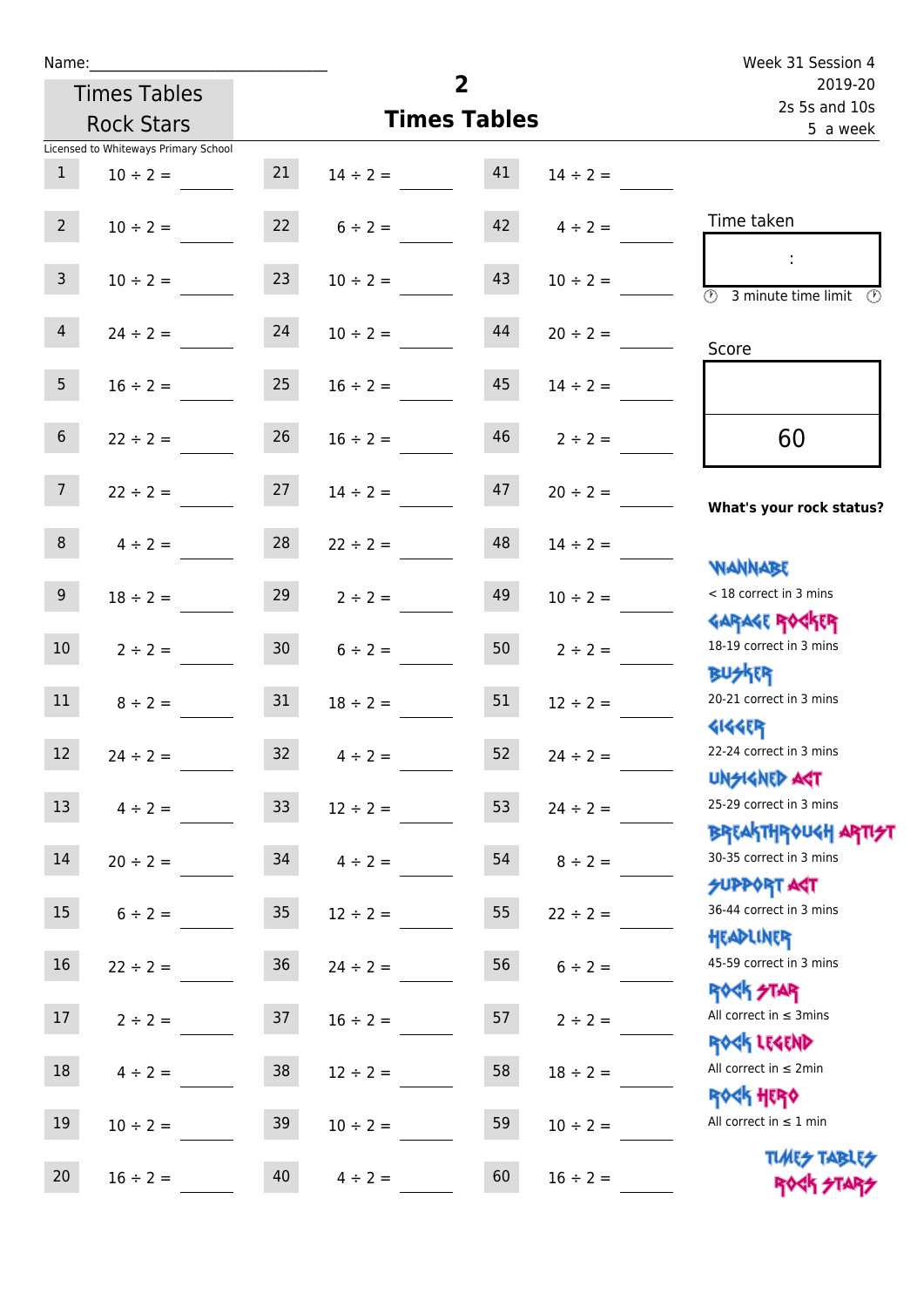| Week 31 Session 5                                                                    |                    |                     |                    |                 |                                      | Name:           |
|--------------------------------------------------------------------------------------|--------------------|---------------------|--------------------|-----------------|--------------------------------------|-----------------|
| 2019-20<br>2s 5s and 10s                                                             |                    | $\overline{2}$      |                    |                 | <b>Times Tables</b>                  |                 |
| 5 a week                                                                             |                    | <b>Times Tables</b> |                    |                 | <b>Rock Stars</b>                    |                 |
|                                                                                      |                    |                     |                    |                 | Licensed to Whiteways Primary School |                 |
|                                                                                      | $10 \div 2 =$      | 41                  | $2 \times 12 =$    | 21              | $2 \times 5 =$                       | $\mathbf{1}$    |
| Time taken                                                                           | $6 \div 2 =$       | 42                  | $2 \times 12 =$    | 22              | $2 \times 1 =$                       | $2^{\circ}$     |
| $\mathcal{L}_{\mathcal{A}}$<br>$\circled{r}$<br>3 minute time limit<br>$\circled{r}$ | $8 \div 2 =$       | 43                  | $2 \times 8 =$     | 23              | $2 \times 1 =$                       | 3 <sup>7</sup>  |
| Score                                                                                | $8 \div 2 =$       | 44                  | $2 \times 12 =$    | 24              | $2 \times 7 =$                       | $\overline{4}$  |
|                                                                                      | $18 \div 2 =$      | 45                  | $2 \times 12 =$    | 25              | $2 \times 7 =$                       | 5 <sub>1</sub>  |
| 60                                                                                   | $24 \div 2 =$      | 46                  | $2 \times 8 =$     | 26              | $2 \times 5 =$                       | 6 <sup>1</sup>  |
| Add up your time                                                                     | $18 \div 2 =$      | 47                  | $2 \times 7 =$     | 27              | $2 \times 3 =$                       | 7 <sup>7</sup>  |
| <b>Mins</b><br>S1                                                                    | $8 \div 2 =$       | 48                  | $2 \times 9 =$     | 28              | $2 \times 8 =$                       | 8               |
|                                                                                      | $14 \div 2 =$      | 49                  | $2 \times 8 =$     | 29              | $2 \times 5 =$                       | 9 <sub>o</sub>  |
|                                                                                      | $10 \div 2 =$      | 50                  | $2 \times 3 =$     | 30 <sup>1</sup> | $2 \times 8 =$                       | 10 <sup>°</sup> |
| S5<br>Total                                                                          | $4 \div 2 =$       | 51                  | $8 \div 2 =$       | 31              | $2 \times 11 =$                      | 11              |
| <b>Secs</b>                                                                          | $6 \div 2 =$       | 52                  | $6 \div 2 =$       | 32              | $2 \times 2 =$                       | 12              |
| S2                                                                                   | $22 \div 2 =$      | 53                  | $16 \div 2 =$      | 33 <sup>2</sup> | $2 \times 5 =$                       | 13 <sup>7</sup> |
|                                                                                      | $6 \div 2 =$       | 54                  | $2 \div 2 =$       | 34              | $2 \times 11 =$                      | 14              |
| S5                                                                                   | 55 $6 \div 2 =$    |                     | $35 \t 8 \div 2 =$ |                 | $2 \times 9 =$                       | 15              |
| <b>Total</b><br>Add up your score                                                    | $56 \t 8 \div 2 =$ |                     | $36 \t 4 \div 2 =$ |                 | $2 \times 10 =$                      | 16              |
|                                                                                      | 57 $4 \div 2 =$    |                     | $16 \div 2 =$      | 37              | $2 \times 2 =$                       | 17              |
| S3                                                                                   | $10 \div 2 =$      | 58                  | $18 \div 2 =$      | 38              | $2 \times 3 =$                       | 18              |
| <b>S4 S4</b>                                                                         | $2 \div 2 =$       | 59                  | $20 \div 2 =$      | 39              | $2 \times 11 =$                      | 19              |
| Total $\qquad$                                                                       | $22 \div 2 =$      | 60                  | $8 \div 2 =$       | 40              | $2 \times 11 =$                      | 20 <sub>2</sub> |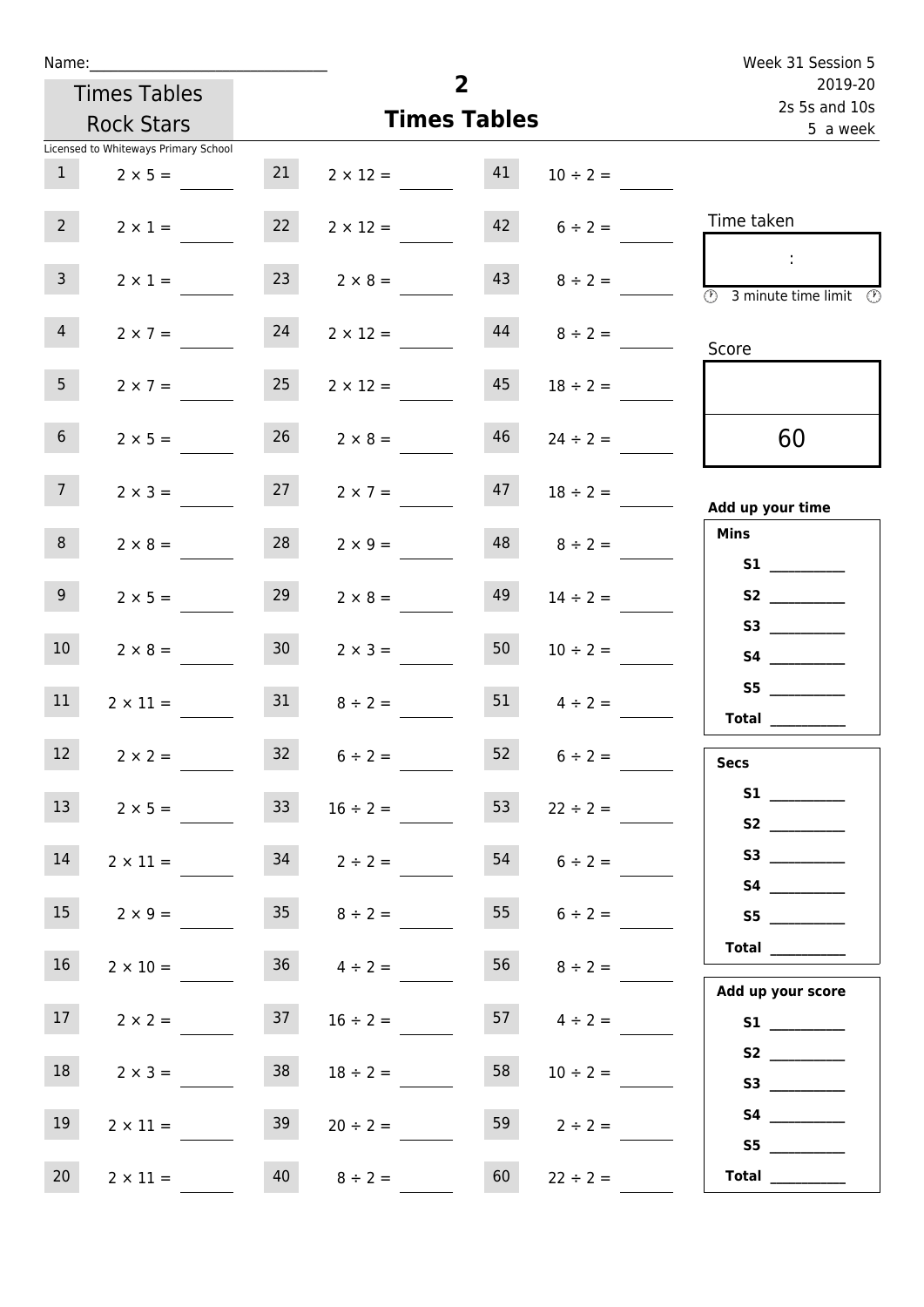| Name:           |                                      |                 |                                   |                     |                      | Week 32 Session 1                                                 |
|-----------------|--------------------------------------|-----------------|-----------------------------------|---------------------|----------------------|-------------------------------------------------------------------|
|                 | <b>Times Tables</b>                  |                 |                                   | 5                   |                      | 2019-20<br>2s 5s and 10s                                          |
|                 | <b>Rock Stars</b>                    |                 |                                   | <b>Times Tables</b> |                      | 5 a week                                                          |
|                 | Licensed to Whiteways Primary School |                 |                                   |                     |                      |                                                                   |
| 1               | $5 \times 3 =$ 21 $5 \times 7 =$ 41  |                 |                                   |                     | $2 \times 5 =$       |                                                                   |
| 2               | $5 \times 6 =$                       | 22              | $5 \times 10 =$                   | 42                  | $5 \times 5 =$       | Time taken                                                        |
| 3 <sup>7</sup>  | $5 \times 12 =$                      | 23              | $5 \times 7 =$                    | 43                  | $7 \times 5 =$       | $\overline{\textcircled{2}}$ 3 minute time limit<br>$\mathcal{O}$ |
| 4               | $5 \times 10 = 24$                   |                 | $5 \times 11 =$                   | 44                  | $2 \times 5 =$       | Score                                                             |
| 5 <sub>1</sub>  | $5 \times 2 =$                       | 25              | $5 \times 9 =$                    | 45                  | $12 \times 5 =$      |                                                                   |
| 6 <sup>1</sup>  | $5 \times 12 =$                      | 26              | $5 \times 4 =$                    | 46                  | $12 \times 5 =$      | 60                                                                |
| 7 <sup>7</sup>  |                                      |                 | $5 \times 6 =$ 27 $5 \times 12 =$ | 47                  | $12 \times 5 =$      | What's your rock status?                                          |
| 8               | $5 \times 9 =$                       | 28              | $5 \times 1 =$                    | 48                  | $4 \times 5 =$       | <b>JARNARY</b>                                                    |
| 9 <sub>o</sub>  | $5 \times 3 =$                       | 29              | $5 \times 7 =$                    | 49                  | $7 \times 5 =$       | < 18 correct in 3 mins                                            |
| 10 <sup>1</sup> | $5 \times 8 = 30$                    |                 | $5 \times 11 =$                   | 50                  | $12 \times 5 =$      | <b>GARAGE ROCKER</b><br>18-19 correct in 3 mins<br><b>BUSKER</b>  |
| 11              | $5 \times 11 =$                      | 31              | $6 \times 5 =$                    |                     | $51 \t 5 \times 5 =$ | 20-21 correct in 3 mins<br><b>4144EP</b>                          |
| 12              | $5 \times 8 =$                       | 32              | $12 \times 5 =$                   | 52                  | $7 \times 5 =$       | 22-24 correct in 3 mins<br><b>UNSIGNED AGT</b>                    |
| 13              | $5 \times 10 =$                      | 33 <sup>°</sup> | $8 \times 5 =$                    | 53                  | $5 \times 5 =$       | 25-29 correct in 3 mins<br><b>BREAKTHROUGH ARTI<del>S</del>T</b>  |
| 14              | $5 \times 4 =$                       | 34              | $2 \times 5 =$                    | 54                  | $8 \times 5 =$       | 30-35 correct in 3 mins<br><b>SUPPORT AGT</b>                     |
| 15              | $5 \times 8 =$                       | 35 <sub>o</sub> | $12 \times 5 =$                   | 55                  | $1 \times 5 =$       | 36-44 correct in 3 mins<br>HEADLINER                              |
| 16              | $5 \times 12 =$                      | $36\,$          | $10 \times 5 =$                   | 56                  | $4 \times 5 =$       | 45-59 correct in 3 mins<br><b>ROCK STAR</b>                       |
| 17              | $5 \times 12 =$                      | 37              | $8 \times 5 =$                    | 57                  | $9 \times 5 =$       | All correct in $\leq$ 3mins<br>ROCK LEGEND                        |
| 18              | $5 \times 10 =$                      | 38              | $10 \times 5 =$                   | 58                  | $2 \times 5 =$       | All correct in $\leq 2$ min<br><b>ROCK HERO</b>                   |
| 19              | $5 \times 12 =$                      | 39              | $7 \times 5 =$                    | 59                  | $10 \times 5 =$      | All correct in $\leq 1$ min                                       |
| 20              | $5 \times 2 =$                       | 40              | $10 \times 5 =$                   | 60                  | $6 \times 5 =$       | <b>TUARS TABLES</b><br>ROCK STARS                                 |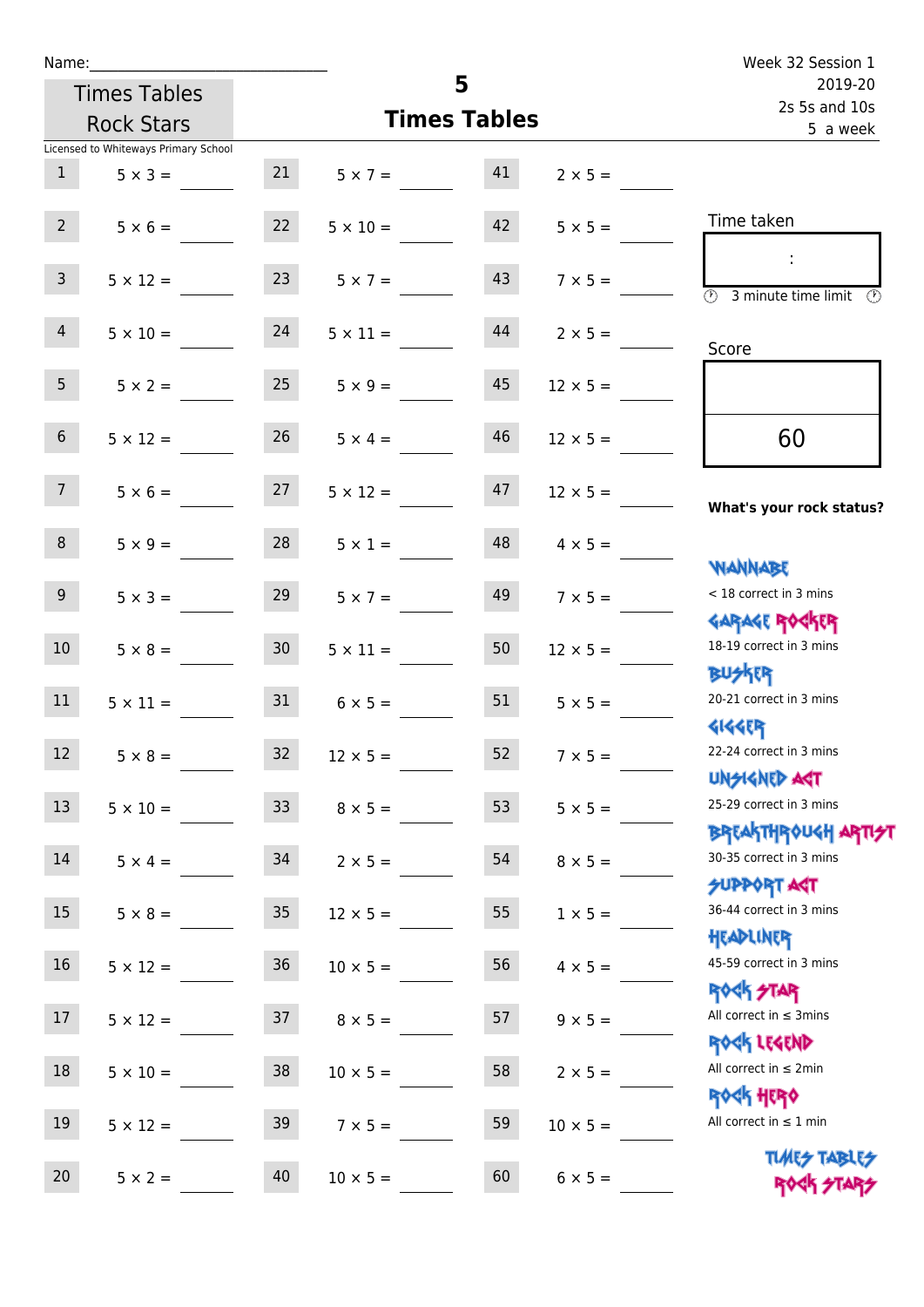| Name |  |  |  |
|------|--|--|--|
|      |  |  |  |

| Name:          |                                      |    |                          |        |             |    |                          |    |             | Week 32 Session 2                                                       |
|----------------|--------------------------------------|----|--------------------------|--------|-------------|----|--------------------------|----|-------------|-------------------------------------------------------------------------|
|                | <b>Times Tables</b>                  |    |                          |        |             | 5  |                          |    |             | 2019-20                                                                 |
|                | <b>Rock Stars</b>                    |    |                          |        |             |    | <b>Times Tables</b>      |    |             | 2s 5s and 10s<br>5 a week                                               |
|                | Licensed to Whiteways Primary School |    |                          |        |             |    |                          |    |             |                                                                         |
| $\mathbf{1}$   | 5<br>20                              | 13 | $10\,$<br>$\sqrt{5}$     | 25     | 5<br>50     | 37 | $\overline{5}$<br>30     | 49 | 45<br>5     |                                                                         |
|                |                                      |    |                          |        |             |    |                          |    |             | Time taken                                                              |
| $\overline{2}$ |                                      | 14 |                          | 26     |             | 38 |                          | 50 |             | ţ,                                                                      |
|                | 5<br>60                              |    | $50\,$<br>$\sqrt{5}$     |        | 5<br>$30\,$ |    | 35<br>5                  |    | 5<br>25     | $\odot$<br>3 minute time limit<br>$\circled{r}$                         |
| 3              |                                      | 15 |                          | 27     |             | 39 |                          | 51 |             | Score                                                                   |
|                | 5<br>10                              |    | 40<br>$\overline{5}$     |        | 5<br>35     |    | $20\,$<br>$\overline{5}$ |    | 5<br>35     |                                                                         |
| $\overline{4}$ |                                      | 16 |                          | 28     |             | 40 |                          | 52 |             | 60                                                                      |
|                | 35<br>5                              |    | 60<br>$\overline{5}$     |        | 5<br>15     |    | 35<br>5                  |    | 5<br>$10\,$ |                                                                         |
| 5              |                                      | 17 |                          | 29     |             | 41 |                          | 53 |             | What's your rock status?                                                |
|                | 10<br>$\overline{5}$                 |    | $20\,$<br>$\sqrt{5}$     |        | 5<br>35     |    | $20\,$<br>$\sqrt{5}$     |    | 5<br>5      |                                                                         |
|                |                                      |    |                          |        |             |    |                          |    |             | WANNABE<br>< 18 correct in 3 mins                                       |
| $\,$ 6 $\,$    |                                      | 18 |                          | $30\,$ |             | 42 |                          | 54 |             | GARAGE ROGKER                                                           |
|                | 50<br>5                              |    | 25<br>$\sqrt{5}$         |        | 5<br>$30\,$ |    | 15<br>5                  |    | 5<br>55     | 18-19 correct in 3 mins                                                 |
| 7              |                                      | 19 |                          | $31\,$ |             | 43 |                          | 55 |             | 化<br>20-21 correct in 3 mins                                            |
|                | 50<br>5                              |    | 25<br>$\overline{5}$     |        | 5<br>40     |    | 5<br>$10\,$              |    | 5<br>$10\,$ | <b>4144EP</b><br>22-24 correct in 3 mins                                |
|                |                                      |    |                          |        |             |    |                          |    |             | <b>UNSIGNED AST</b>                                                     |
| 8              |                                      | 20 |                          | $32\,$ |             | 44 |                          | 56 |             | 25-29 correct in 3 mins                                                 |
|                | 15<br>5                              |    | 55<br>$\overline{5}$     |        | 5<br>15     |    | 55<br>5                  |    | 5<br>40     | <b>BREAKTHROUGH A</b> I<br>30-35 correct in 3 mins                      |
| $9$            |                                      | 21 |                          | 33     |             | 45 |                          | 57 |             | <b>SUPPORT AGT</b>                                                      |
|                | $\overline{5}$<br>5                  |    | 55<br>5                  |        | 35<br>5     |    | 55<br>5                  |    | 5<br>$10\,$ | 36-44 correct in 3 mins                                                 |
| 10             |                                      | 22 |                          | 34     |             | 46 |                          | 58 |             | HEADLINER<br>45-59 correct in 3 mins                                    |
|                | 5<br>10                              |    | $\mathsf S$<br>$50\,$    |        | 5<br>45     |    | 5<br>$30\,$              |    | 5<br>$10\,$ | <b>ROCK STAR</b><br>All correct in $\leq$ 3mins                         |
| 11             |                                      | 23 |                          | 35     |             | 47 |                          | 59 |             | ROCK LEGEND                                                             |
|                | 35<br>5                              |    | $\mathsf S$<br>$50\,$    |        | 25<br>5     |    | 55<br>5                  |    | 5<br>40     | All correct in $\leq 2$ min                                             |
|                |                                      |    |                          |        |             |    |                          |    |             | <b><k b="" her0<=""><br/>All correct in <math>\leq 1</math> min</k></b> |
| 12             |                                      | 24 |                          | $36\,$ |             | 48 |                          | 60 |             |                                                                         |
|                | 60<br>5                              |    | $30\,$<br>$\overline{5}$ |        | 5<br>$10\,$ |    | 35<br>5                  |    | 25<br>5     | <b>TIMES</b>                                                            |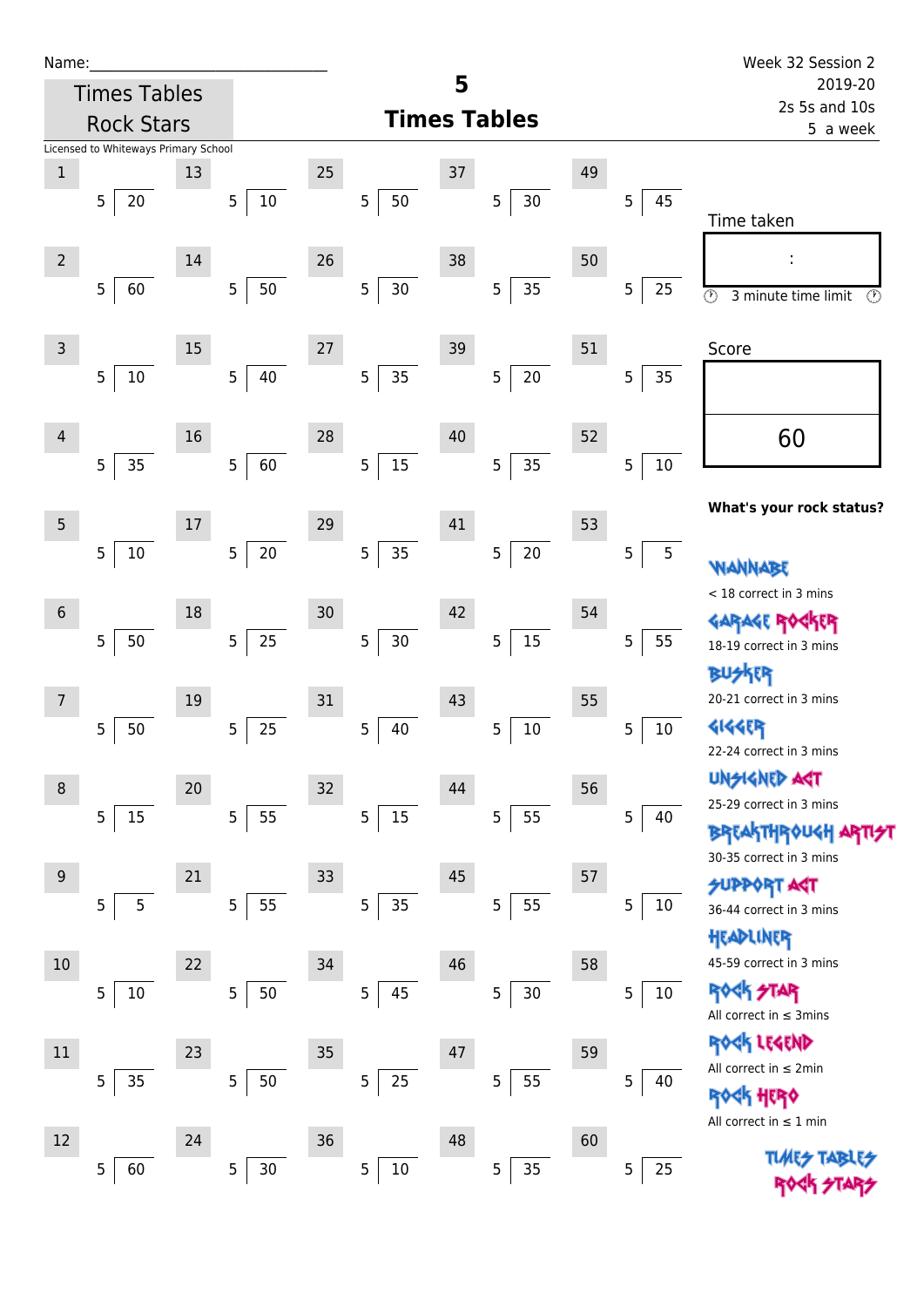| Name:          |                                           |                  |                  |                     |                   | Week 32 Session 3                                                |  |
|----------------|-------------------------------------------|------------------|------------------|---------------------|-------------------|------------------------------------------------------------------|--|
|                | <b>Times Tables</b>                       |                  |                  | 5                   |                   | 2019-20<br>2s 5s and 10s                                         |  |
|                | <b>Rock Stars</b>                         |                  |                  | <b>Times Tables</b> |                   | 5 a week                                                         |  |
|                | Licensed to Whiteways Primary School<br>5 | 5                | 5                | 5                   | 5                 |                                                                  |  |
| $1\,$          | $\times$ 1                                | 13<br>$\times$ 1 | 25<br>$\times$ 8 | 37<br>$\times$ 9    | 49<br>$\times$ 10 |                                                                  |  |
|                |                                           |                  |                  |                     |                   | Time taken                                                       |  |
|                | 5                                         | 5<br>14          | 5<br>26          | 5                   | 5                 |                                                                  |  |
| $\overline{2}$ | $\times$ 7                                | $\times$ 12      | $\times$ 5       | 38<br>$\times$ 7    | 50<br>$\times$ 4  |                                                                  |  |
|                |                                           |                  |                  |                     |                   | $\circled{r}$<br>3 minute time limit<br>$(\mathcal{F})$          |  |
| $\overline{3}$ | 5                                         | 5<br>15          | 5<br>27          | 5<br>39             | 5<br>51           | Score                                                            |  |
|                | $\times$ 4                                | $\times$ 3       | $\times$ 4       | $\times$ 10         | $\times$ 3        |                                                                  |  |
|                |                                           |                  |                  |                     |                   |                                                                  |  |
| $\overline{4}$ | 5                                         | $\sqrt{5}$<br>16 | 5<br>28          | 5<br>40             | 5<br>52           | 60                                                               |  |
|                | $\times$ 11                               | $\times$ 3       | $\times$ 10      | $\times$ 7          | $\times$ 10       |                                                                  |  |
|                |                                           |                  |                  |                     |                   |                                                                  |  |
| 5              | 5                                         | 5<br>17          | 5<br>29          | 5<br>41             | 5<br>53           | What's your rock status?                                         |  |
|                | $\times$ 8                                | $\times$ 9       | $\times$ 5       | $\times$ 5          | $\times 8$        |                                                                  |  |
|                |                                           |                  |                  |                     |                   | <b>WANNABE</b>                                                   |  |
| $6\,$          | 5                                         | 5<br>18          | 5<br>30          | 5<br>42             | 5<br>54           | < 18 correct in 3 mins                                           |  |
|                | $\times$ 1                                | $\times$ 11      | $\times$ 9       | $\times$ 3          | $\times 8$        | <b>GARAGE ROCKER</b><br>18-19 correct in 3 mins                  |  |
|                |                                           |                  |                  |                     |                   | <b>BUSKER</b>                                                    |  |
| $\overline{7}$ | 5                                         | 5<br>19          | 5<br>31          | 5<br>43             | 5<br>55           | 20-21 correct in 3 mins                                          |  |
|                | $\times$ 12                               | $\times$ 5       | $\times$ 12      | $\times$ 1          | $\times$ 1        | 外行                                                               |  |
|                |                                           |                  |                  |                     |                   | 22-24 correct in 3 mins                                          |  |
| $\,8\,$        | 5                                         | 5<br>20          | 5<br>32          | 5<br>44             | 5<br>56           | <b>UNGIGNED AST</b>                                              |  |
|                | $\times$ 7                                | $\times$ 9       | $\times$ 4       | $\times$ 11         | $\times$ 8        | 25-29 correct in 3 mins                                          |  |
|                |                                           |                  |                  |                     |                   | <b>BREAKTHR0UGH ARTI<del>S</del>T</b><br>30-35 correct in 3 mins |  |
| 9              | 5                                         | 5<br>21          | 5<br>33          | 5<br>45             | 5<br>57           | <b>SUPPORT ART</b>                                               |  |
|                | $\times$ 3                                | $\times$ 7       | $\times$ 8       | $\times$ 1          | $\times$ 3        | 36-44 correct in 3 mins                                          |  |
|                |                                           |                  |                  |                     |                   | HEADLINER                                                        |  |
| 10             | 5                                         | 5<br>22          | 5<br>34          | 5<br>46             | 5<br>58           | 45-59 correct in 3 mins                                          |  |
|                | $\times$ 4                                | $\times$ 8       | $\times$ 12      | $\times$ 6          | $\times$ 12       | <b>ROCK STAR</b>                                                 |  |
|                |                                           |                  |                  |                     |                   | All correct in $\leq$ 3mins                                      |  |
| 11             | 5                                         | 5<br>23          | 5<br>35          | 5<br>47             | 5<br>59           | ROCK LEGEND                                                      |  |
|                | $\times$ 1                                | $\times$ 3       | $\times$ 8       | $\times$ 12         | $\times$ 5        | All correct in $\leq 2$ min                                      |  |
|                |                                           |                  |                  |                     |                   | ROCK HERO<br>All correct in $\leq 1$ min                         |  |
| 12             | 5                                         | 5<br>24          | 5<br>36          | 5<br>48             | 5<br>60           |                                                                  |  |
|                | $\times$ 4                                | $\times$ 12      | $\times$ 5       | $\times$ 12         | $\times 8$        | <b>TUARS TABLES</b>                                              |  |
|                |                                           |                  |                  |                     |                   | ROCK STARS                                                       |  |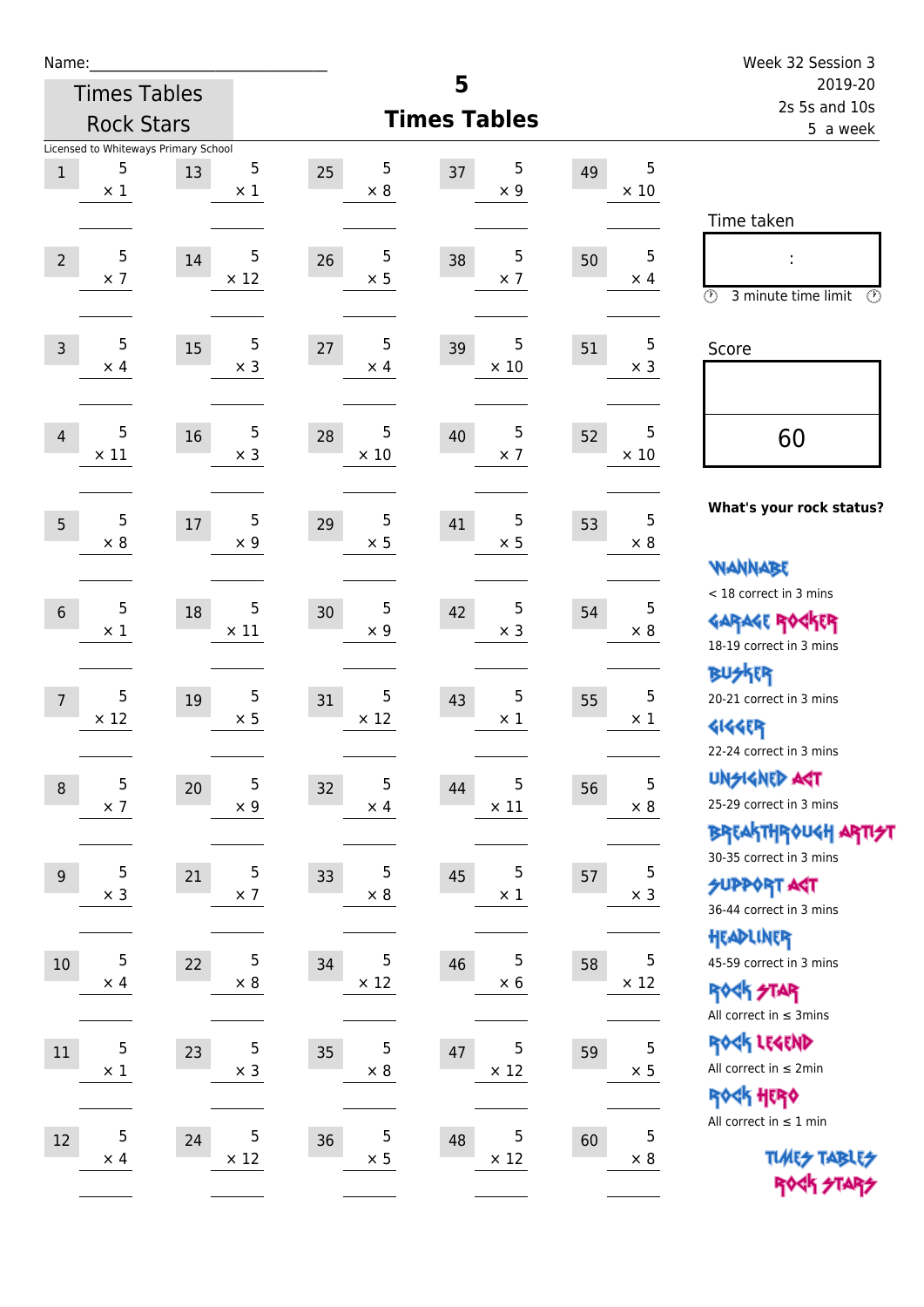| Name:          |                                      |                  |               |                     |               | Week 32 Session 4                                                      |
|----------------|--------------------------------------|------------------|---------------|---------------------|---------------|------------------------------------------------------------------------|
|                | <b>Times Tables</b>                  |                  |               | 5                   |               | 2019-20<br>2s 5s and 10s                                               |
|                | <b>Rock Stars</b>                    |                  |               | <b>Times Tables</b> |               | 5 a week                                                               |
|                | Licensed to Whiteways Primary School |                  |               |                     |               |                                                                        |
| $\mathbf{1}$   | $20 \div 5 =$                        | 21               | $50 \div 5 =$ | 41                  | $10 \div 5 =$ |                                                                        |
| $2^{\circ}$    | $55 \div 5 =$                        | 22               | $60 \div 5 =$ | 42                  | $20 \div 5 =$ | Time taken                                                             |
| 3 <sup>7</sup> | $40 \div 5 =$                        | 23               | $5 \div 5 =$  | 43                  | $45 \div 5 =$ | $\mathcal{L}$<br>$\overline{\textcircled{3}}$ 3 minute time limit<br>⊕ |
| $\overline{4}$ | $5 \div 5 =$                         | 24               | $50 \div 5 =$ | 44                  | $60 \div 5 =$ | Score                                                                  |
| 5 <sub>1</sub> | $35 \div 5 =$                        | 25               | $30 \div 5 =$ | 45                  | $25 \div 5 =$ |                                                                        |
| 6 <sup>1</sup> | $30 \div 5 =$                        | 26               | $20 \div 5 =$ | 46                  | $35 \div 5 =$ | 60                                                                     |
| 7 <sup>7</sup> | $30 \div 5 =$                        | 27               | $50 \div 5 =$ | 47                  | $60 \div 5 =$ | What's your rock status?                                               |
| 8              | $15 \div 5 =$                        | 28               | $30 \div 5 =$ | 48                  | $10 \div 5 =$ | <b>NANNABE</b>                                                         |
| 9 <sub>o</sub> | $30 \div 5 =$                        | 29               | $55 \div 5 =$ | 49                  | $45 \div 5 =$ | < 18 correct in 3 mins                                                 |
| 10             | $45 \div 5 =$                        | 30 <sub>2</sub>  | $15 \div 5 =$ | 50                  | $35 \div 5 =$ | <b>GARAGE ROCKER</b><br>18-19 correct in 3 mins<br><b>BUSKER</b>       |
| 11             | $25 \div 5 =$                        | 31               | $25 \div 5 =$ | 51                  | $55 \div 5 =$ | 20-21 correct in 3 mins                                                |
| 12             | $40 \div 5 =$                        | 32               | $30 \div 5 =$ | 52                  | $15 \div 5 =$ | <b>4144ER</b><br>22-24 correct in 3 mins<br>UNSIGNED AGT               |
| 13             | $15 \div 5 =$                        | 33               | $10 \div 5 =$ | 53                  | $40 \div 5 =$ | 25-29 correct in 3 mins<br><b>BREAKTHROUGH ARTI<del>S</del>T</b>       |
| 14             | $60 \div 5 =$                        | 34               | $20 \div 5 =$ | 54                  | $5 ÷ 5 =$     | 30-35 correct in 3 mins<br>SUPPORT ART                                 |
| 15             | $25 \div 5 =$                        | $35\phantom{.0}$ | $10 \div 5 =$ | 55                  | $40 \div 5 =$ | 36-44 correct in 3 mins<br>HEADLINER                                   |
| 16             | $25 \div 5 =$                        | 36               | $55 \div 5 =$ | 56                  | $60 \div 5 =$ | 45-59 correct in 3 mins<br><b>ROCK STAR</b>                            |
| 17             | $40 \div 5 =$                        | 37               | $55 \div 5 =$ | 57                  | $60 \div 5 =$ | All correct in $\leq$ 3mins<br>ROCK LEGEND                             |
| $18\,$         | $5 ÷ 5 =$                            | 38               | $40 \div 5 =$ | 58                  | $30 \div 5 =$ | All correct in $\leq 2$ min<br>ROCK HERO                               |
| 19             | $25 \div 5 =$                        | 39               | $10 \div 5 =$ | 59                  | $20 \div 5 =$ | All correct in $\leq 1$ min                                            |
| 20             | $60 \div 5 =$                        | 40               | $45 \div 5 =$ | 60                  | $50 \div 5 =$ | <b>TUARS TABLES</b><br>ROCK STARS                                      |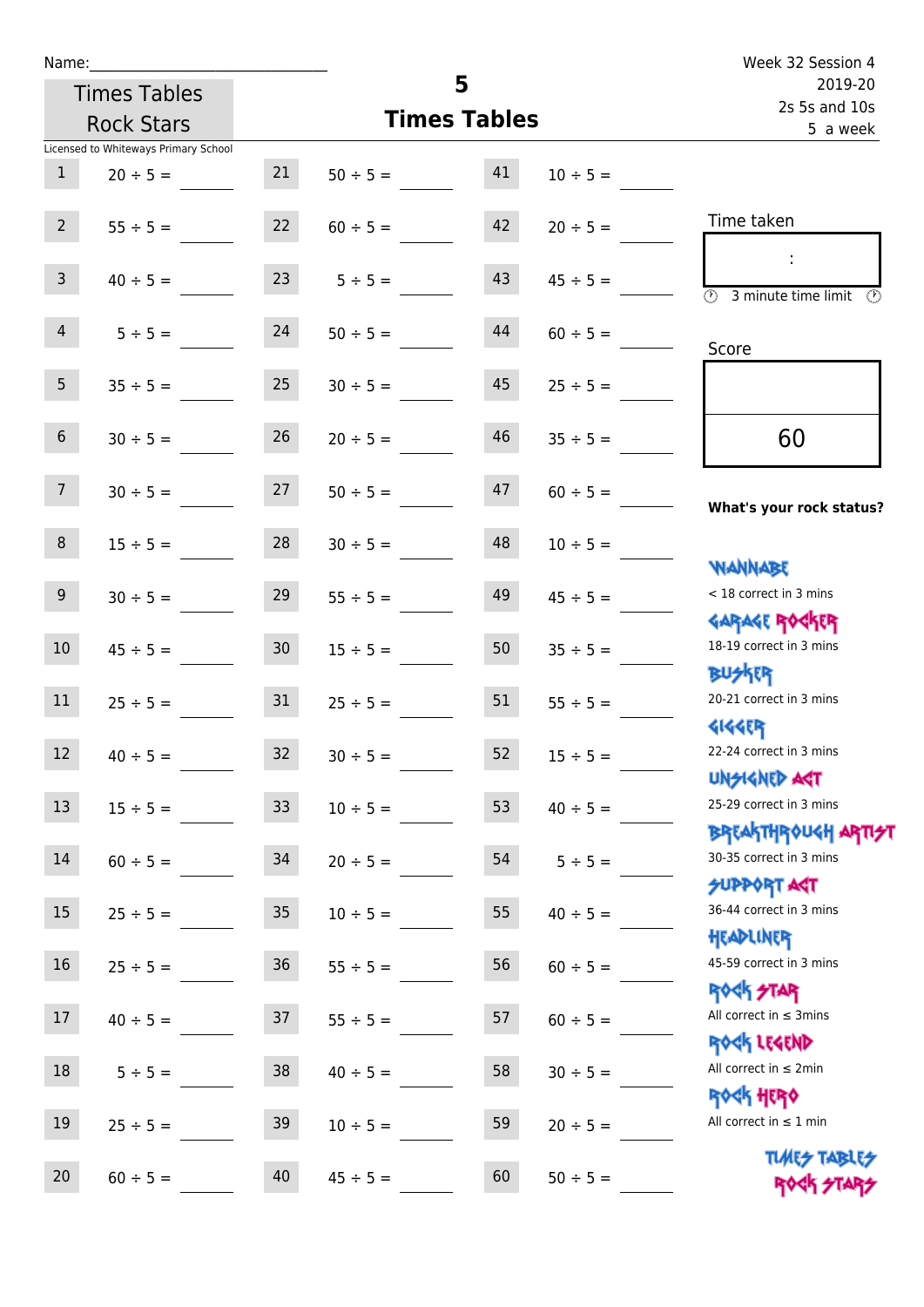| Name:                                |                      |                       |                    | Week 32 Session 5                                    |
|--------------------------------------|----------------------|-----------------------|--------------------|------------------------------------------------------|
| <b>Times Tables</b>                  |                      | 5                     |                    | 2019-20                                              |
| <b>Rock Stars</b>                    |                      | <b>Times Tables</b>   |                    | 2s 5s and 10s<br>5 a week                            |
| Licensed to Whiteways Primary School |                      |                       |                    |                                                      |
| 1<br>$5 \times 9 =$                  | 21                   | 41<br>$5 \times 12 =$ | $25 \div 5 =$      |                                                      |
| 2 <sup>7</sup><br>$5 \times 12 =$    | 22                   | 42<br>$5 \times 11 =$ | $45 \div 5 =$      | Time taken                                           |
| 3 <sup>7</sup><br>$5 \times 1 =$     | $23 \t 5 \times 6 =$ | 43                    | $30 \div 5 =$      | $\sim$ 10 $\,$<br>3 minute time limit<br>⊕           |
| 4<br>$5 \times 5 =$                  | 24                   | 44<br>$5 \times 11 =$ | $35 \div 5 =$      | Score                                                |
| 5 <sub>1</sub><br>$5 \times 4 =$     | 25                   | 45<br>$5 \times 3 =$  | $20 \div 5 =$      |                                                      |
| 6 <sup>1</sup><br>$5 \times 10 =$    | 26                   | 46<br>$5 \times 10 =$ | $45 \div 5 =$      | 60                                                   |
| 7 <sup>7</sup><br>$5 \times 9 =$     | $27 \t 5 \times 8 =$ | 47                    | $60 \div 5 =$      | Add up your time                                     |
| 8<br>$5 \times 9 =$                  | 28                   | 48<br>$5 \times 8 =$  | $30 \div 5 =$      | <b>Mins</b><br><b>S1</b> and the set of $\mathbf{S}$ |
| 9 <sub>o</sub><br>$5 \times 9 =$     | 29                   | 49<br>$5 \times 5 =$  | $45 \div 5 =$      |                                                      |
| 10 <sup>°</sup><br>$5 \times 7 =$    | 30 <sup>1</sup>      | 50<br>$5 \times 8 =$  | $10 \div 5 =$      | S3<br><b>S4 S4</b>                                   |
| 11<br>$5 \times 4 =$                 | 31                   | 51<br>$35 \div 5 =$   | $60 \div 5 =$      | <b>Total</b>                                         |
| 12 <sup>7</sup><br>$5 \times 4 =$    | 32                   | 52<br>$45 \div 5 =$   | $40 \div 5 =$      | <b>Secs</b>                                          |
| 13<br>$5 \times 7 =$                 | 33 <sup>7</sup>      | 53<br>$10 \div 5 =$   | $30 \div 5 =$      |                                                      |
| 14<br>$5 \times 1 =$                 | 34                   | 54<br>$45 \div 5 =$   | $55 \div 5 =$      |                                                      |
| 15<br>$5 \times 3 =$                 | 35                   | 55<br>$40 \div 5 =$   | $50 \div 5 =$      | S5                                                   |
| 16 <sup>1</sup><br>$5 \times 4 =$    | 36                   | 56<br>$10 \div 5 =$   | $35 \div 5 =$      | Total<br>Add up your score                           |
| 17<br>$5 \times 3 =$                 | 37                   | $55 \div 5 =$         | $57 \t 5 \div 5 =$ |                                                      |
| 18<br>$5 \times 4 =$                 | 38                   | 58<br>$10 \div 5 =$   | $45 \div 5 =$      | S2                                                   |
| 19<br>$5 \times 1 =$                 | 39                   | 59<br>$55 \div 5 =$   | $15 \div 5 =$      | S5                                                   |
| 20<br>$5 \times 6 =$                 | 40                   | 60<br>$5 ÷ 5 =$       | $60 \div 5 =$      | Total $\qquad$                                       |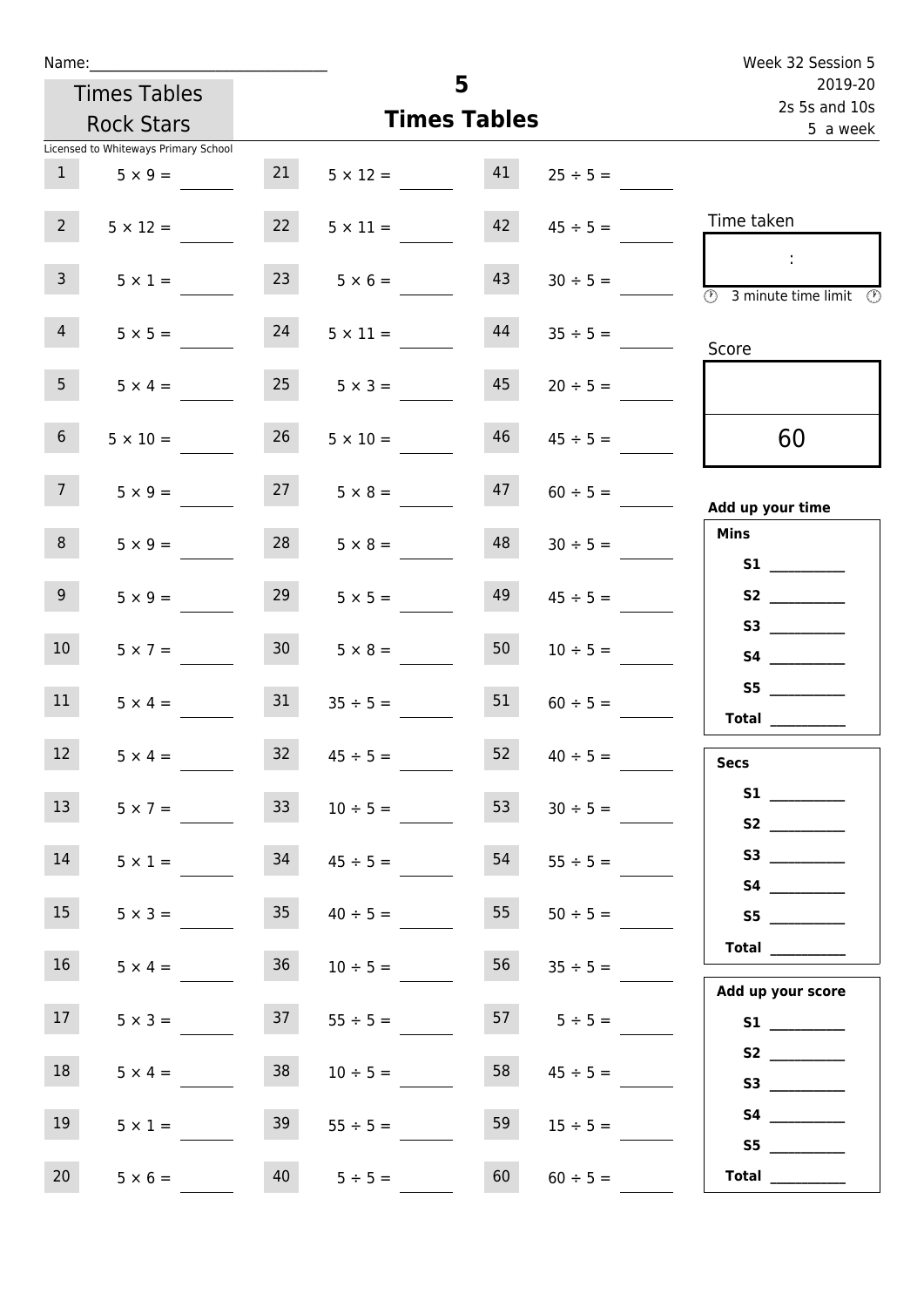| Name:           |                                      |    | Week 33 Session 1   |                     |                  |                                                                  |
|-----------------|--------------------------------------|----|---------------------|---------------------|------------------|------------------------------------------------------------------|
|                 | <b>Times Tables</b>                  |    |                     | 10                  |                  | 2019-20<br>2s 5s and 10s                                         |
|                 | <b>Rock Stars</b>                    |    |                     | <b>Times Tables</b> |                  | 5 a week                                                         |
|                 | Licensed to Whiteways Primary School |    |                     |                     |                  |                                                                  |
| 1               | $10 \times 6 =$                      | 21 | $10 \times 11 = 41$ |                     | $8 \times 10 =$  |                                                                  |
| 2 <sup>7</sup>  | $10 \times 1 =$                      | 22 | $10 \times 10 =$    | 42                  | $10 \times 10 =$ | Time taken                                                       |
| 3 <sup>7</sup>  | $10 \times 6 =$                      | 23 | $10 \times 2 =$     | 43                  | $8 \times 10 =$  | <b>3</b> minute time limit<br>$\mathcal{O}$                      |
| 4               | $10 \times 2 = 24$                   |    | $10 \times 2 =$     | 44                  | $12 \times 10 =$ | Score                                                            |
| 5 <sub>1</sub>  | $10 \times 5 =$                      | 25 | $10 \times 1 =$     | 45                  | $11 \times 10 =$ |                                                                  |
| 6 <sup>1</sup>  | $10 \times 6 =$                      | 26 | $10 \times 4 =$     | 46                  | $4 \times 10 =$  | 60                                                               |
| 7 <sup>7</sup>  | $10 \times 5 = 27$                   |    | $10 \times 4 =$     | 47                  | $6 \times 10 =$  | What's your rock status?                                         |
| 8               | $10 \times 9 =$                      | 28 | $10 \times 5 =$     | 48                  | $2 \times 10 =$  | <b>NANNABE</b>                                                   |
| 9               | $10 \times 10 =$                     | 29 | $10 \times 3 =$     | 49                  | $10 \times 10 =$ | < 18 correct in 3 mins                                           |
| 10 <sup>°</sup> | $10 \times 7 = 30$                   |    | $10 \times 10 = 50$ |                     | $9 \times 10 =$  | <b>GARAGE ROGKER</b><br>18-19 correct in 3 mins<br><b>BUSKER</b> |
| 11              | $10 \times 3 = 31$                   |    | $2 \times 10 =$     | 51                  | $8 \times 10 =$  | 20-21 correct in 3 mins<br><b>4144EP</b>                         |
| $12\,$          | $10 \times 9 =$                      | 32 | $1 \times 10 =$     | 52                  | $11\times10=$    | 22-24 correct in 3 mins<br><b>UNSIGNED AST</b>                   |
| 13              | $10 \times 8 =$                      | 33 | $7 \times 10 =$     | 53                  | $5 \times 10 =$  | 25-29 correct in 3 mins<br><b>BREAKTHROUGH ARTI<del>S</del>T</b> |
| 14              | $10 \times 10 =$                     | 34 | $5 \times 10 =$     | 54                  | $9 \times 10 =$  | 30-35 correct in 3 mins<br><b>SUPPORT AGT</b>                    |
| 15              | $10 \times 10 =$                     | 35 | $8 \times 10 =$     | 55                  | $2 \times 10 =$  | 36-44 correct in 3 mins<br>HEADLINER                             |
| 16              | $10 \times 10 =$                     | 36 | $5 \times 10 =$     | 56                  | $12 \times 10 =$ | 45-59 correct in 3 mins<br><b>ROCK STAR</b>                      |
| 17              | $10 \times 2 =$                      | 37 | $7 \times 10 =$     | 57                  | $7 \times 10 =$  | All correct in $\leq$ 3mins<br>ROCK LEGEND                       |
| 18              | $10 \times 4 =$                      | 38 | $11 \times 10 =$    | 58                  | $11 \times 10 =$ | All correct in $\leq 2$ min                                      |
| 19              | $10 \times 1 =$                      | 39 | $7 \times 10 =$     | 59                  | $5 \times 10 =$  | <b>ROGH HERO</b><br>All correct in $\leq 1$ min                  |
| 20              | $10 \times 9 =$                      | 40 | $9 \times 10 =$     | 60                  | $1 \times 10 =$  | <b>TUARS TABLES</b><br>ROCK STARS                                |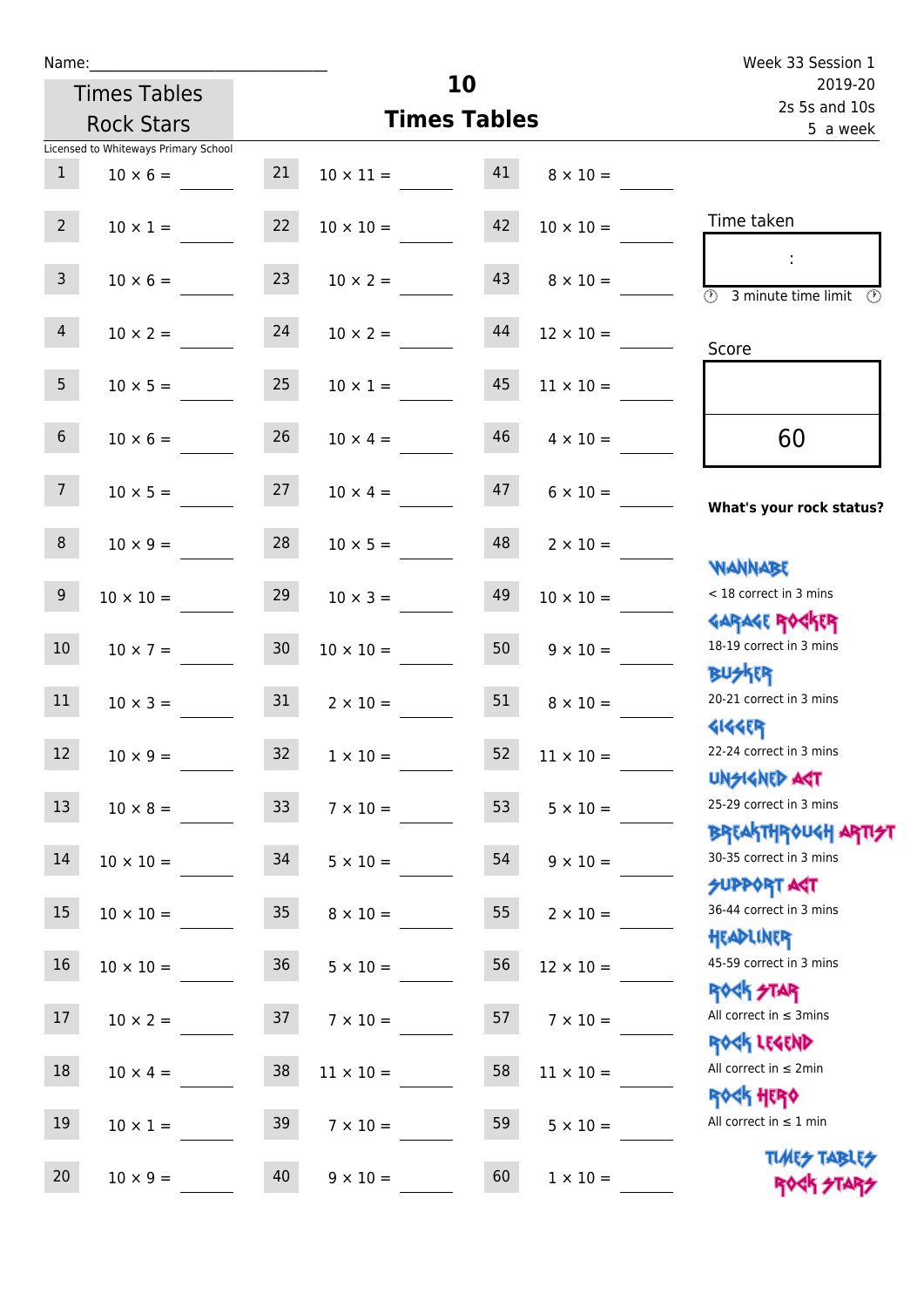| Name:<br><b>Times Tables</b>                                                  |                    |                                  | 10                          |                    | Week 33 Session 2<br>2019-20                                                           |  |  |
|-------------------------------------------------------------------------------|--------------------|----------------------------------|-----------------------------|--------------------|----------------------------------------------------------------------------------------|--|--|
| <b>Rock Stars</b>                                                             |                    |                                  | <b>Times Tables</b>         |                    | 2s 5s and 10s<br>5 a week                                                              |  |  |
| Licensed to Whiteways Primary School<br>$\mathbf{1}$<br>10 <sup>°</sup><br>40 | 13<br>$10 \mid 40$ | 25<br>$10\,$<br>50               | 37<br>$10\,$<br>30          | 49<br>20<br>$10\,$ |                                                                                        |  |  |
| $\overline{2}$                                                                | 14                 | 26                               | 38                          | 50                 | Time taken                                                                             |  |  |
| 40<br>10                                                                      | $30\,$<br>10       | 120<br>10                        | 10 100                      | 10<br>80           | $\circled{r}$<br>3 minute time limit                                                   |  |  |
| $\mathsf 3$                                                                   | 15                 | 27                               | 39                          | 51                 | Score                                                                                  |  |  |
| $10\,$<br>10                                                                  | $10 \mid 70$       | $10\,$<br>80                     | 70<br>10                    | 10<br>70           |                                                                                        |  |  |
| $\overline{4}$<br>50<br>$10\,$                                                | 16<br>10 110       | 28<br>$10\,$<br>60               | 40<br>10 110                | 52<br>80<br>10     | 60                                                                                     |  |  |
| 5                                                                             | 17                 | 29                               | 41                          | 53                 | What's your rock status?                                                               |  |  |
| 60<br>$10\,$                                                                  | 10   90            | $10\,$<br>$10\,$                 | $10\,$<br>50                | $10\,$<br>110      | <b>WANNABE</b><br>< 18 correct in 3 mins                                               |  |  |
| 6<br>40<br>10 <sup>°</sup>                                                    | 18<br>10<br>40     | 30<br>10 <sup>°</sup><br>$110\,$ | 42<br>90<br>10 <sup>°</sup> | 54<br>10<br>10     | 18-19 correct in 3 mins                                                                |  |  |
| 7                                                                             | 19                 | 31                               | 43                          | 55                 | <b>BUSKER</b><br>20-21 correct in 3 mins                                               |  |  |
| $10\,$<br>10                                                                  | 20<br>10           | 80<br>10                         | $30\,$<br>$10\,$            | $10\,$<br>90       | <b>4144EP</b><br>22-24 correct in 3 mins                                               |  |  |
| 8<br>90<br>10                                                                 | 20<br>40<br>10     | 32<br>$100\,$<br>$10\,$          | 44<br>80<br>10              | 56<br>10<br>60     | <b>UNSIGNED AST</b><br>25-29 correct in 3 mins                                         |  |  |
| $\overline{9}$                                                                | 21                 | 33                               | 45                          | 57                 | <b>BREAKTHROUGH ARTI<del>S</del>T</b><br>30-35 correct in 3 mins<br><b>SUPPORT AGT</b> |  |  |
| 40<br>10                                                                      | 10<br>60           | 30<br>$10\,$                     | 10<br>60                    | 110<br>10          | 36-44 correct in 3 mins<br>HEADLINER                                                   |  |  |
| 10<br>$90\,$<br>10                                                            | 22<br>$10\,$<br>40 | 34<br>$100\,$<br>$10\,$          | 46<br>$50\,$<br>$10\,$      | 58<br>$10\,$<br>30 | 45-59 correct in 3 mins<br><b>ROCK STAR</b>                                            |  |  |
| $11\,$                                                                        | 23                 | 35                               | 47                          | 59                 | All correct in $\leq$ 3mins<br>EK LEGEND                                               |  |  |
| 80<br>10                                                                      | $20\,$<br>10       | $100\,$<br>10 <sup>°</sup>       | $70\,$<br>$10\,$            | 100<br>$10\,$      | All correct in $\leq 2$ min<br><b>ROGH HERO</b><br>All correct in $\leq 1$ min         |  |  |

 $10 \overline{\smash{)}20}$ 

 $10 \overline{40}$ 

 $10 \overline{\smash{)}\,90}$ 

 $10 \overline{)100}$ 

 $10 \overline{\smash{\big)}\,50}$ 

**TIME** 

ROCK STARS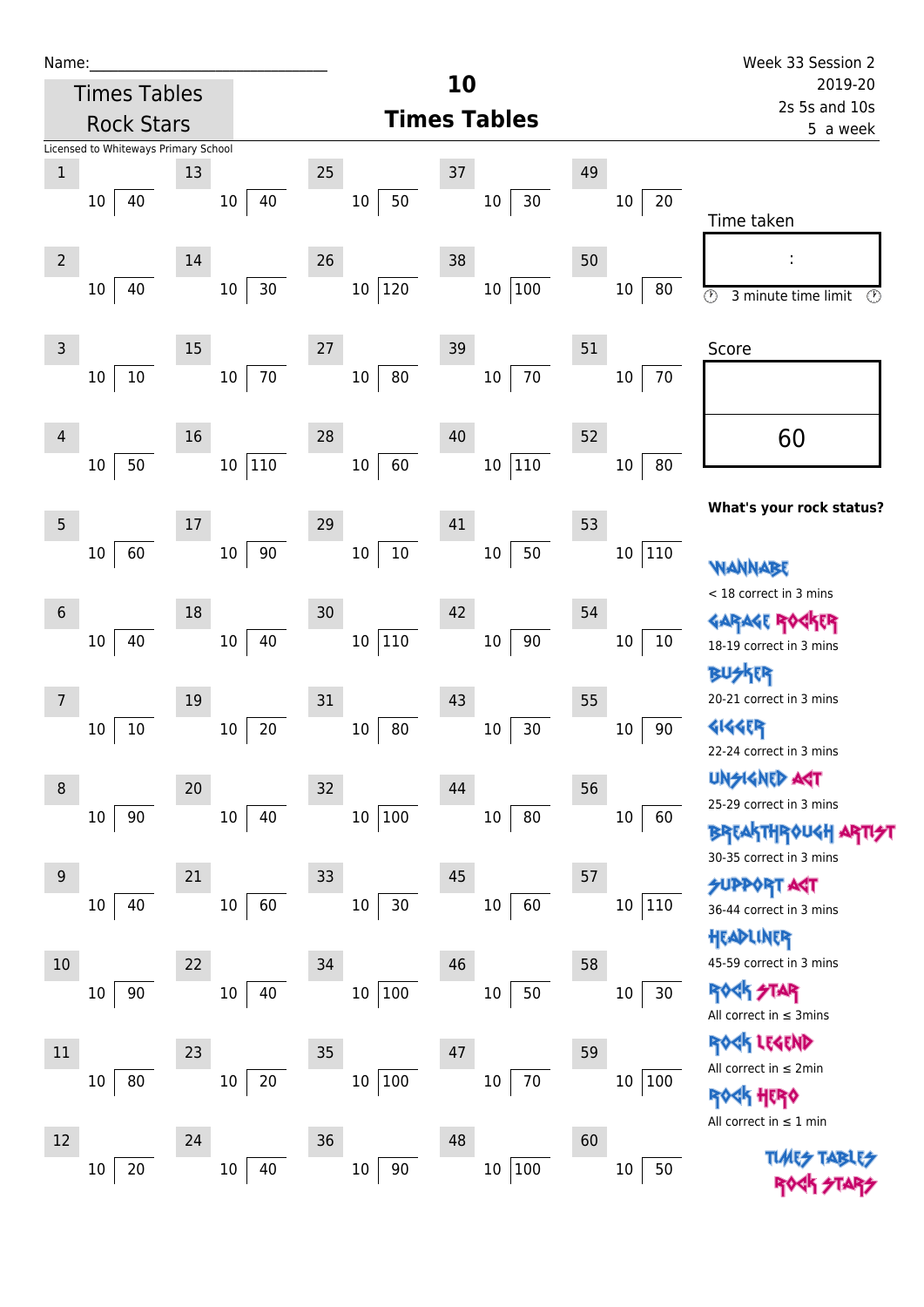| 10<br>2019-20<br><b>Times Tables</b><br>2s 5s and 10s<br><b>Times Tables</b><br><b>Rock Stars</b><br>5 a week<br>Licensed to Whiteways Primary School<br>10<br>10<br>10<br>10<br>10<br>37<br>49<br>25<br>$\mathbf{1}$<br>13<br>$\times 8$<br>$\times 2$<br>$\times$ 5<br>$\times$ 4<br>$\times$ 4<br>Time taken<br>$10\,$<br>10<br>10<br>10<br>10<br>14<br>26<br>38<br>$\overline{2}$<br>50<br>$\times$ 7<br>$\times$ 5<br>$\times$ 11<br>$\times$ 4<br>$\times$ 4<br>$\circled{r}$<br>3 minute time limit<br>$\circled{r}$<br>10<br>10<br>10<br>10<br>10<br>15<br>27<br>$\overline{3}$<br>39<br>51<br>Score<br>$\times$ 12<br>$\times$ 10<br>$\times$ 6<br>$\times$ 7<br>$\times$ 4<br>10<br>10<br>10<br>10<br>$10\,$<br>16<br>28<br>40<br>52<br>60<br>$\overline{4}$<br>$\times$ 11<br>$\times 8$<br>$\times 2$<br>$\times$ 1<br>$\times$ 6<br>What's your rock status?<br>10<br>10<br>10<br>10<br>10<br>29<br>41<br>53<br>5<br>17<br>$\times$ 11<br>$\times$ 3<br>$\times$ 10<br>$\times$ 1<br>$\times$ 7<br><b>WANNABE</b><br>< 18 correct in 3 mins<br>10<br>10<br>10<br>10<br>10<br>42<br>18<br>30<br>54<br>$\sqrt{6}$<br><b>GARAGE ROCKER</b><br>$\times$ 10<br>$\times$ 10<br>$\times$ 5<br>$\times$ 2<br>$\times$ 5<br>18-19 correct in 3 mins<br><b>BUSKER</b><br>10<br>10<br>10<br>10<br>10<br>43<br>31<br>20-21 correct in 3 mins<br>19<br>55<br>$\overline{7}$<br>$\times$ 7<br>$\times$ 11<br>$\times$ 12<br>$\times$ 1<br>$\times$ 7<br><b>4144EP</b><br>22-24 correct in 3 mins<br><b>UNSIGNED AGT</b><br>$10\,$<br>$10\,$<br>$10\,$<br>$10\,$<br>$10\,$<br>44<br>$20\,$<br>32<br>56<br>$\boldsymbol{8}$<br>25-29 correct in 3 mins<br>$\times$ 12<br>$\times$ 12<br>$\times$ 3<br>$\times 8$<br>$\times$ 1<br>BREAKTHRÓUGH ARTI <del>S</del> T<br>30-35 correct in 3 mins<br>$10\,$<br>$10\,$<br>10<br>10<br>$10\,$<br>21<br>45<br>33<br>57<br>9<br><b>SUPPORT ART</b><br>$\times$ 10<br>$\times$ 5<br>$\times 8$<br>$\times$ 6<br>$\times$ 4<br>36-44 correct in 3 mins<br>HEADLINER<br>$10\,$<br>$10\,$<br>$10\,$<br>10<br>$10\,$<br>34<br>46<br>10<br>22<br>45-59 correct in 3 mins<br>58<br>$\times$ 10<br>$\times$ 11<br>$\times$ 3<br>$\times$ 3<br>$\times$ 6<br>ROCK STAR<br>All correct in $\leq$ 3mins<br>ROCK LEGEND<br>$10\,$<br>$10\,$<br>$10\,$<br>$10\,$<br>$10\,$<br>23<br>35<br>47<br>11<br>59<br>All correct in $\leq 2$ min<br>$\times$ 10<br>$\times$ 7<br>$\times$ 5<br>$\times$ 8<br>$\times$ 3<br>ROCK HERO<br>All correct in $\leq 1$ min<br>$10\,$<br>$10\,$<br>10<br>10<br>$10\,$<br>36<br>12<br>24<br>48<br>60<br><b>TUARS TABLES</b><br>$\times$ 8<br>$\times$ 1<br>$\times$ 5<br>$\times$ 6<br>$\times$ 9<br>ROCK STARS | Name: |  |  |  | Week 33 Session 3 |
|-----------------------------------------------------------------------------------------------------------------------------------------------------------------------------------------------------------------------------------------------------------------------------------------------------------------------------------------------------------------------------------------------------------------------------------------------------------------------------------------------------------------------------------------------------------------------------------------------------------------------------------------------------------------------------------------------------------------------------------------------------------------------------------------------------------------------------------------------------------------------------------------------------------------------------------------------------------------------------------------------------------------------------------------------------------------------------------------------------------------------------------------------------------------------------------------------------------------------------------------------------------------------------------------------------------------------------------------------------------------------------------------------------------------------------------------------------------------------------------------------------------------------------------------------------------------------------------------------------------------------------------------------------------------------------------------------------------------------------------------------------------------------------------------------------------------------------------------------------------------------------------------------------------------------------------------------------------------------------------------------------------------------------------------------------------------------------------------------------------------------------------------------------------------------------------------------------------------------------------------------------------------------------------------------------------------------------------------------------------------------------------------------------------------------------------------------------------------------------------------------------------------------------------------------------------------------------------------------------------------------------------------------------------------------|-------|--|--|--|-------------------|
|                                                                                                                                                                                                                                                                                                                                                                                                                                                                                                                                                                                                                                                                                                                                                                                                                                                                                                                                                                                                                                                                                                                                                                                                                                                                                                                                                                                                                                                                                                                                                                                                                                                                                                                                                                                                                                                                                                                                                                                                                                                                                                                                                                                                                                                                                                                                                                                                                                                                                                                                                                                                                                                                       |       |  |  |  |                   |
|                                                                                                                                                                                                                                                                                                                                                                                                                                                                                                                                                                                                                                                                                                                                                                                                                                                                                                                                                                                                                                                                                                                                                                                                                                                                                                                                                                                                                                                                                                                                                                                                                                                                                                                                                                                                                                                                                                                                                                                                                                                                                                                                                                                                                                                                                                                                                                                                                                                                                                                                                                                                                                                                       |       |  |  |  |                   |
|                                                                                                                                                                                                                                                                                                                                                                                                                                                                                                                                                                                                                                                                                                                                                                                                                                                                                                                                                                                                                                                                                                                                                                                                                                                                                                                                                                                                                                                                                                                                                                                                                                                                                                                                                                                                                                                                                                                                                                                                                                                                                                                                                                                                                                                                                                                                                                                                                                                                                                                                                                                                                                                                       |       |  |  |  |                   |
|                                                                                                                                                                                                                                                                                                                                                                                                                                                                                                                                                                                                                                                                                                                                                                                                                                                                                                                                                                                                                                                                                                                                                                                                                                                                                                                                                                                                                                                                                                                                                                                                                                                                                                                                                                                                                                                                                                                                                                                                                                                                                                                                                                                                                                                                                                                                                                                                                                                                                                                                                                                                                                                                       |       |  |  |  |                   |
|                                                                                                                                                                                                                                                                                                                                                                                                                                                                                                                                                                                                                                                                                                                                                                                                                                                                                                                                                                                                                                                                                                                                                                                                                                                                                                                                                                                                                                                                                                                                                                                                                                                                                                                                                                                                                                                                                                                                                                                                                                                                                                                                                                                                                                                                                                                                                                                                                                                                                                                                                                                                                                                                       |       |  |  |  |                   |
|                                                                                                                                                                                                                                                                                                                                                                                                                                                                                                                                                                                                                                                                                                                                                                                                                                                                                                                                                                                                                                                                                                                                                                                                                                                                                                                                                                                                                                                                                                                                                                                                                                                                                                                                                                                                                                                                                                                                                                                                                                                                                                                                                                                                                                                                                                                                                                                                                                                                                                                                                                                                                                                                       |       |  |  |  |                   |
|                                                                                                                                                                                                                                                                                                                                                                                                                                                                                                                                                                                                                                                                                                                                                                                                                                                                                                                                                                                                                                                                                                                                                                                                                                                                                                                                                                                                                                                                                                                                                                                                                                                                                                                                                                                                                                                                                                                                                                                                                                                                                                                                                                                                                                                                                                                                                                                                                                                                                                                                                                                                                                                                       |       |  |  |  |                   |
|                                                                                                                                                                                                                                                                                                                                                                                                                                                                                                                                                                                                                                                                                                                                                                                                                                                                                                                                                                                                                                                                                                                                                                                                                                                                                                                                                                                                                                                                                                                                                                                                                                                                                                                                                                                                                                                                                                                                                                                                                                                                                                                                                                                                                                                                                                                                                                                                                                                                                                                                                                                                                                                                       |       |  |  |  |                   |
|                                                                                                                                                                                                                                                                                                                                                                                                                                                                                                                                                                                                                                                                                                                                                                                                                                                                                                                                                                                                                                                                                                                                                                                                                                                                                                                                                                                                                                                                                                                                                                                                                                                                                                                                                                                                                                                                                                                                                                                                                                                                                                                                                                                                                                                                                                                                                                                                                                                                                                                                                                                                                                                                       |       |  |  |  |                   |
|                                                                                                                                                                                                                                                                                                                                                                                                                                                                                                                                                                                                                                                                                                                                                                                                                                                                                                                                                                                                                                                                                                                                                                                                                                                                                                                                                                                                                                                                                                                                                                                                                                                                                                                                                                                                                                                                                                                                                                                                                                                                                                                                                                                                                                                                                                                                                                                                                                                                                                                                                                                                                                                                       |       |  |  |  |                   |
|                                                                                                                                                                                                                                                                                                                                                                                                                                                                                                                                                                                                                                                                                                                                                                                                                                                                                                                                                                                                                                                                                                                                                                                                                                                                                                                                                                                                                                                                                                                                                                                                                                                                                                                                                                                                                                                                                                                                                                                                                                                                                                                                                                                                                                                                                                                                                                                                                                                                                                                                                                                                                                                                       |       |  |  |  |                   |
|                                                                                                                                                                                                                                                                                                                                                                                                                                                                                                                                                                                                                                                                                                                                                                                                                                                                                                                                                                                                                                                                                                                                                                                                                                                                                                                                                                                                                                                                                                                                                                                                                                                                                                                                                                                                                                                                                                                                                                                                                                                                                                                                                                                                                                                                                                                                                                                                                                                                                                                                                                                                                                                                       |       |  |  |  |                   |
|                                                                                                                                                                                                                                                                                                                                                                                                                                                                                                                                                                                                                                                                                                                                                                                                                                                                                                                                                                                                                                                                                                                                                                                                                                                                                                                                                                                                                                                                                                                                                                                                                                                                                                                                                                                                                                                                                                                                                                                                                                                                                                                                                                                                                                                                                                                                                                                                                                                                                                                                                                                                                                                                       |       |  |  |  |                   |
|                                                                                                                                                                                                                                                                                                                                                                                                                                                                                                                                                                                                                                                                                                                                                                                                                                                                                                                                                                                                                                                                                                                                                                                                                                                                                                                                                                                                                                                                                                                                                                                                                                                                                                                                                                                                                                                                                                                                                                                                                                                                                                                                                                                                                                                                                                                                                                                                                                                                                                                                                                                                                                                                       |       |  |  |  |                   |
|                                                                                                                                                                                                                                                                                                                                                                                                                                                                                                                                                                                                                                                                                                                                                                                                                                                                                                                                                                                                                                                                                                                                                                                                                                                                                                                                                                                                                                                                                                                                                                                                                                                                                                                                                                                                                                                                                                                                                                                                                                                                                                                                                                                                                                                                                                                                                                                                                                                                                                                                                                                                                                                                       |       |  |  |  |                   |
|                                                                                                                                                                                                                                                                                                                                                                                                                                                                                                                                                                                                                                                                                                                                                                                                                                                                                                                                                                                                                                                                                                                                                                                                                                                                                                                                                                                                                                                                                                                                                                                                                                                                                                                                                                                                                                                                                                                                                                                                                                                                                                                                                                                                                                                                                                                                                                                                                                                                                                                                                                                                                                                                       |       |  |  |  |                   |
|                                                                                                                                                                                                                                                                                                                                                                                                                                                                                                                                                                                                                                                                                                                                                                                                                                                                                                                                                                                                                                                                                                                                                                                                                                                                                                                                                                                                                                                                                                                                                                                                                                                                                                                                                                                                                                                                                                                                                                                                                                                                                                                                                                                                                                                                                                                                                                                                                                                                                                                                                                                                                                                                       |       |  |  |  |                   |
|                                                                                                                                                                                                                                                                                                                                                                                                                                                                                                                                                                                                                                                                                                                                                                                                                                                                                                                                                                                                                                                                                                                                                                                                                                                                                                                                                                                                                                                                                                                                                                                                                                                                                                                                                                                                                                                                                                                                                                                                                                                                                                                                                                                                                                                                                                                                                                                                                                                                                                                                                                                                                                                                       |       |  |  |  |                   |
|                                                                                                                                                                                                                                                                                                                                                                                                                                                                                                                                                                                                                                                                                                                                                                                                                                                                                                                                                                                                                                                                                                                                                                                                                                                                                                                                                                                                                                                                                                                                                                                                                                                                                                                                                                                                                                                                                                                                                                                                                                                                                                                                                                                                                                                                                                                                                                                                                                                                                                                                                                                                                                                                       |       |  |  |  |                   |
|                                                                                                                                                                                                                                                                                                                                                                                                                                                                                                                                                                                                                                                                                                                                                                                                                                                                                                                                                                                                                                                                                                                                                                                                                                                                                                                                                                                                                                                                                                                                                                                                                                                                                                                                                                                                                                                                                                                                                                                                                                                                                                                                                                                                                                                                                                                                                                                                                                                                                                                                                                                                                                                                       |       |  |  |  |                   |
|                                                                                                                                                                                                                                                                                                                                                                                                                                                                                                                                                                                                                                                                                                                                                                                                                                                                                                                                                                                                                                                                                                                                                                                                                                                                                                                                                                                                                                                                                                                                                                                                                                                                                                                                                                                                                                                                                                                                                                                                                                                                                                                                                                                                                                                                                                                                                                                                                                                                                                                                                                                                                                                                       |       |  |  |  |                   |
|                                                                                                                                                                                                                                                                                                                                                                                                                                                                                                                                                                                                                                                                                                                                                                                                                                                                                                                                                                                                                                                                                                                                                                                                                                                                                                                                                                                                                                                                                                                                                                                                                                                                                                                                                                                                                                                                                                                                                                                                                                                                                                                                                                                                                                                                                                                                                                                                                                                                                                                                                                                                                                                                       |       |  |  |  |                   |
|                                                                                                                                                                                                                                                                                                                                                                                                                                                                                                                                                                                                                                                                                                                                                                                                                                                                                                                                                                                                                                                                                                                                                                                                                                                                                                                                                                                                                                                                                                                                                                                                                                                                                                                                                                                                                                                                                                                                                                                                                                                                                                                                                                                                                                                                                                                                                                                                                                                                                                                                                                                                                                                                       |       |  |  |  |                   |
|                                                                                                                                                                                                                                                                                                                                                                                                                                                                                                                                                                                                                                                                                                                                                                                                                                                                                                                                                                                                                                                                                                                                                                                                                                                                                                                                                                                                                                                                                                                                                                                                                                                                                                                                                                                                                                                                                                                                                                                                                                                                                                                                                                                                                                                                                                                                                                                                                                                                                                                                                                                                                                                                       |       |  |  |  |                   |
|                                                                                                                                                                                                                                                                                                                                                                                                                                                                                                                                                                                                                                                                                                                                                                                                                                                                                                                                                                                                                                                                                                                                                                                                                                                                                                                                                                                                                                                                                                                                                                                                                                                                                                                                                                                                                                                                                                                                                                                                                                                                                                                                                                                                                                                                                                                                                                                                                                                                                                                                                                                                                                                                       |       |  |  |  |                   |
|                                                                                                                                                                                                                                                                                                                                                                                                                                                                                                                                                                                                                                                                                                                                                                                                                                                                                                                                                                                                                                                                                                                                                                                                                                                                                                                                                                                                                                                                                                                                                                                                                                                                                                                                                                                                                                                                                                                                                                                                                                                                                                                                                                                                                                                                                                                                                                                                                                                                                                                                                                                                                                                                       |       |  |  |  |                   |
|                                                                                                                                                                                                                                                                                                                                                                                                                                                                                                                                                                                                                                                                                                                                                                                                                                                                                                                                                                                                                                                                                                                                                                                                                                                                                                                                                                                                                                                                                                                                                                                                                                                                                                                                                                                                                                                                                                                                                                                                                                                                                                                                                                                                                                                                                                                                                                                                                                                                                                                                                                                                                                                                       |       |  |  |  |                   |
|                                                                                                                                                                                                                                                                                                                                                                                                                                                                                                                                                                                                                                                                                                                                                                                                                                                                                                                                                                                                                                                                                                                                                                                                                                                                                                                                                                                                                                                                                                                                                                                                                                                                                                                                                                                                                                                                                                                                                                                                                                                                                                                                                                                                                                                                                                                                                                                                                                                                                                                                                                                                                                                                       |       |  |  |  |                   |
|                                                                                                                                                                                                                                                                                                                                                                                                                                                                                                                                                                                                                                                                                                                                                                                                                                                                                                                                                                                                                                                                                                                                                                                                                                                                                                                                                                                                                                                                                                                                                                                                                                                                                                                                                                                                                                                                                                                                                                                                                                                                                                                                                                                                                                                                                                                                                                                                                                                                                                                                                                                                                                                                       |       |  |  |  |                   |
|                                                                                                                                                                                                                                                                                                                                                                                                                                                                                                                                                                                                                                                                                                                                                                                                                                                                                                                                                                                                                                                                                                                                                                                                                                                                                                                                                                                                                                                                                                                                                                                                                                                                                                                                                                                                                                                                                                                                                                                                                                                                                                                                                                                                                                                                                                                                                                                                                                                                                                                                                                                                                                                                       |       |  |  |  |                   |
|                                                                                                                                                                                                                                                                                                                                                                                                                                                                                                                                                                                                                                                                                                                                                                                                                                                                                                                                                                                                                                                                                                                                                                                                                                                                                                                                                                                                                                                                                                                                                                                                                                                                                                                                                                                                                                                                                                                                                                                                                                                                                                                                                                                                                                                                                                                                                                                                                                                                                                                                                                                                                                                                       |       |  |  |  |                   |
|                                                                                                                                                                                                                                                                                                                                                                                                                                                                                                                                                                                                                                                                                                                                                                                                                                                                                                                                                                                                                                                                                                                                                                                                                                                                                                                                                                                                                                                                                                                                                                                                                                                                                                                                                                                                                                                                                                                                                                                                                                                                                                                                                                                                                                                                                                                                                                                                                                                                                                                                                                                                                                                                       |       |  |  |  |                   |
|                                                                                                                                                                                                                                                                                                                                                                                                                                                                                                                                                                                                                                                                                                                                                                                                                                                                                                                                                                                                                                                                                                                                                                                                                                                                                                                                                                                                                                                                                                                                                                                                                                                                                                                                                                                                                                                                                                                                                                                                                                                                                                                                                                                                                                                                                                                                                                                                                                                                                                                                                                                                                                                                       |       |  |  |  |                   |
|                                                                                                                                                                                                                                                                                                                                                                                                                                                                                                                                                                                                                                                                                                                                                                                                                                                                                                                                                                                                                                                                                                                                                                                                                                                                                                                                                                                                                                                                                                                                                                                                                                                                                                                                                                                                                                                                                                                                                                                                                                                                                                                                                                                                                                                                                                                                                                                                                                                                                                                                                                                                                                                                       |       |  |  |  |                   |
|                                                                                                                                                                                                                                                                                                                                                                                                                                                                                                                                                                                                                                                                                                                                                                                                                                                                                                                                                                                                                                                                                                                                                                                                                                                                                                                                                                                                                                                                                                                                                                                                                                                                                                                                                                                                                                                                                                                                                                                                                                                                                                                                                                                                                                                                                                                                                                                                                                                                                                                                                                                                                                                                       |       |  |  |  |                   |
|                                                                                                                                                                                                                                                                                                                                                                                                                                                                                                                                                                                                                                                                                                                                                                                                                                                                                                                                                                                                                                                                                                                                                                                                                                                                                                                                                                                                                                                                                                                                                                                                                                                                                                                                                                                                                                                                                                                                                                                                                                                                                                                                                                                                                                                                                                                                                                                                                                                                                                                                                                                                                                                                       |       |  |  |  |                   |
|                                                                                                                                                                                                                                                                                                                                                                                                                                                                                                                                                                                                                                                                                                                                                                                                                                                                                                                                                                                                                                                                                                                                                                                                                                                                                                                                                                                                                                                                                                                                                                                                                                                                                                                                                                                                                                                                                                                                                                                                                                                                                                                                                                                                                                                                                                                                                                                                                                                                                                                                                                                                                                                                       |       |  |  |  |                   |
|                                                                                                                                                                                                                                                                                                                                                                                                                                                                                                                                                                                                                                                                                                                                                                                                                                                                                                                                                                                                                                                                                                                                                                                                                                                                                                                                                                                                                                                                                                                                                                                                                                                                                                                                                                                                                                                                                                                                                                                                                                                                                                                                                                                                                                                                                                                                                                                                                                                                                                                                                                                                                                                                       |       |  |  |  |                   |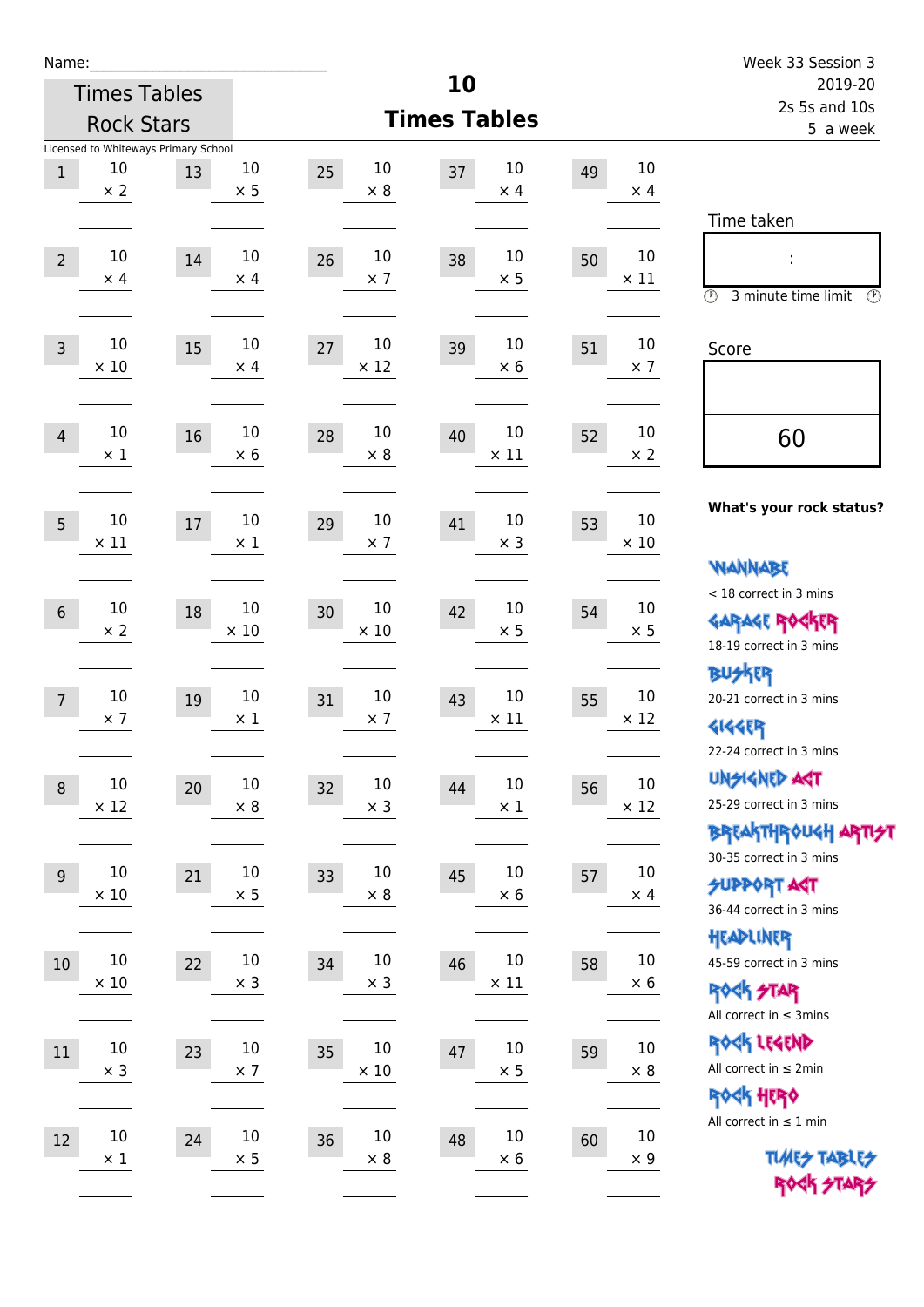П

Γ

| Name:           |                                      |                 |                     |    |                 | Week 33 Session 4                                                |
|-----------------|--------------------------------------|-----------------|---------------------|----|-----------------|------------------------------------------------------------------|
|                 | <b>Times Tables</b>                  |                 |                     | 10 |                 | 2019-20                                                          |
|                 | <b>Rock Stars</b>                    |                 | <b>Times Tables</b> |    |                 | 2s 5s and 10s<br>5 a week                                        |
|                 | Licensed to Whiteways Primary School |                 |                     |    |                 |                                                                  |
| $\mathbf{1}$    | $60 \div 10 =$                       | 21              | $10 \div 10 =$      | 41 | $90 \div 10 =$  |                                                                  |
| $2^{\circ}$     | $10 \div 10 =$                       | 22              | $30 \div 10 =$      | 42 | $80 \div 10 =$  | Time taken                                                       |
| $\mathsf{3}$    | $80 \div 10 =$                       | 23              | $90 \div 10 =$      | 43 | $60 \div 10 =$  | $\overline{\mathcal{O}}$<br>3 minute time limit                  |
| $\overline{4}$  | $20 \div 10 =$                       | 24              | $10 \div 10 =$      | 44 | $20 \div 10 =$  | Score                                                            |
| 5 <sub>1</sub>  | $30 \div 10 =$                       | 25              | $30 \div 10 =$      | 45 | $80 \div 10 =$  |                                                                  |
| 6               | $120 \div 10 =$                      | 26              | $20 \div 10 =$      | 46 | $50 \div 10 =$  | 60                                                               |
| $7\overline{ }$ | $20 \div 10 =$                       | 27              | $20 \div 10 =$      | 47 | $90 \div 10 =$  | What's your rock status?                                         |
| 8               | $50 \div 10 =$                       | 28              | $50 \div 10 =$      | 48 | $120 \div 10 =$ | <b>NANNABE</b>                                                   |
| 9               | $120 \div 10 =$                      | 29              | $90 \div 10 =$      | 49 | $50 \div 10 =$  | < 18 correct in 3 mins                                           |
| 10              | $90 \div 10 =$                       | 30 <sup>°</sup> | $30 \div 10 =$      | 50 | $40 \div 10 =$  | <b>GARAGE ROGKER</b><br>18-19 correct in 3 mins                  |
| 11              | $120 \div 10 =$                      | 31              | $100 \div 10 =$     | 51 | $110 \div 10 =$ | <b>BUSKRR</b><br>20-21 correct in 3 mins                         |
| 12              | $50 \div 10 =$                       | 32              | $80 \div 10 =$      | 52 | $30 \div 10 =$  | <b>4144ER</b><br>22-24 correct in 3 mins                         |
| 13              | $100 \div 10 =$                      | 33 <sup>°</sup> | $10 \div 10 =$      | 53 | $10 \div 10 =$  | <b>UNSIGNED AST</b><br>25-29 correct in 3 mins                   |
| 14              | $110 \div 10 =$                      | 34              | $40 \div 10 =$      | 54 | $60 \div 10 =$  | <b>BREAKTHROUGH ARTI<del>S</del>T</b><br>30-35 correct in 3 mins |
| 15              | $100 \div 10 =$                      | 35 <sub>1</sub> | $50 \div 10 =$      | 55 | $110 \div 10 =$ | <b>SUPPORT AGT</b><br>36-44 correct in 3 mins                    |
| 16              | $50 \div 10 =$                       | 36              | $60 \div 10 =$      | 56 | $70 \div 10 =$  | HEADLINER<br>45-59 correct in 3 mins                             |
| 17              | $60 \div 10 =$                       | 37              | $120 \div 10 =$     | 57 | $20 \div 10 =$  | <b>ROGH STAR</b><br>All correct in $\leq$ 3mins                  |
| 18              | $120 \div 10 =$                      | 38              | $110 \div 10 =$     | 58 | $60 \div 10 =$  | ROCK LEGEND<br>All correct in $\leq 2$ min                       |

19  $20 \div 10 =$  39  $70 \div 10 =$  59  $70 \div 10 =$ 

20  $70 \div 10 =$  40  $120 \div 10 =$  60  $100 \div 10 =$ 

Rock Hero All correct in  $\leq 1$  min

> **TIMES TABLES** ROCK STARS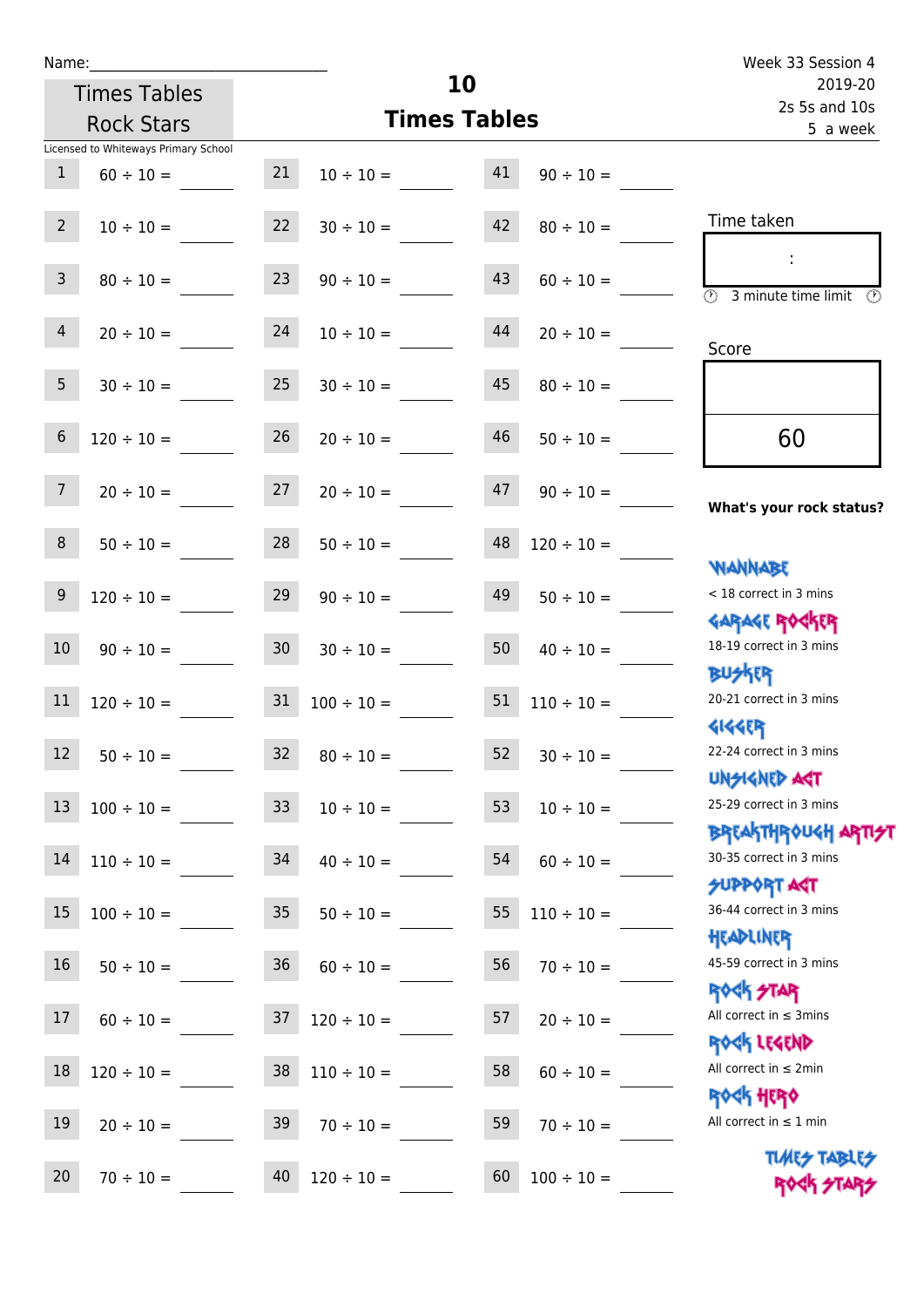|                                                                 |                                       |    | Week 33 Session 5                  |                     |                               |                                                                                                                                                                                                                                                                                                                                                                                                                                                                                                                                                                                                                     |
|-----------------------------------------------------------------|---------------------------------------|----|------------------------------------|---------------------|-------------------------------|---------------------------------------------------------------------------------------------------------------------------------------------------------------------------------------------------------------------------------------------------------------------------------------------------------------------------------------------------------------------------------------------------------------------------------------------------------------------------------------------------------------------------------------------------------------------------------------------------------------------|
|                                                                 | <b>Times Tables</b>                   |    |                                    | 10                  |                               | 2019-20<br>2s 5s and 10s                                                                                                                                                                                                                                                                                                                                                                                                                                                                                                                                                                                            |
|                                                                 | <b>Rock Stars</b>                     |    |                                    | <b>Times Tables</b> |                               | 5 a week                                                                                                                                                                                                                                                                                                                                                                                                                                                                                                                                                                                                            |
|                                                                 | Licensed to Whiteways Primary School  |    |                                    |                     |                               |                                                                                                                                                                                                                                                                                                                                                                                                                                                                                                                                                                                                                     |
| 1                                                               | $10 \times 12 =$                      | 21 |                                    |                     | $10 \times 10 =$ 41 60 ÷ 10 = |                                                                                                                                                                                                                                                                                                                                                                                                                                                                                                                                                                                                                     |
| $2 \quad$                                                       | $10 \times 1 =$                       | 22 | $10 \times 11 =$                   | 42                  | $20 \div 10 =$                | Time taken                                                                                                                                                                                                                                                                                                                                                                                                                                                                                                                                                                                                          |
| $\mathbf{3}$                                                    | $10 \times 11 =$                      |    | 23 $10 \times 1 =$                 | 43                  | $50 \div 10 =$                | $\sim$<br>$\overline{\textcircled{1}}$ 3 minute time limit $\overline{\textcircled{1}}$                                                                                                                                                                                                                                                                                                                                                                                                                                                                                                                             |
| $4\overline{ }$                                                 |                                       |    | $10 \times 3 = 24$ $10 \times 5 =$ | 44                  | $40 \div 10 =$                | Score                                                                                                                                                                                                                                                                                                                                                                                                                                                                                                                                                                                                               |
| 5 <sub>1</sub>                                                  | $10 \times 10 =$                      | 25 | $10 \times 11 =$                   |                     | $45 \t 90 \div 10 =$          |                                                                                                                                                                                                                                                                                                                                                                                                                                                                                                                                                                                                                     |
| 6 <sup>1</sup>                                                  | $10 \times 7 =$                       |    | $26 \t 10 \times 6 =$              | 46                  | $100 \div 10 =$               | 60                                                                                                                                                                                                                                                                                                                                                                                                                                                                                                                                                                                                                  |
| 7 <sup>7</sup>                                                  | $10 \times 10 =$ $27$ $10 \times 6 =$ |    |                                    |                     | $47$ $10 \div 10 =$           | Add up your time                                                                                                                                                                                                                                                                                                                                                                                                                                                                                                                                                                                                    |
| 8                                                               | $10 \times 10 =$                      | 28 | $10 \times 12 =$                   | 48                  | $20 \div 10 =$                | <b>Mins</b>                                                                                                                                                                                                                                                                                                                                                                                                                                                                                                                                                                                                         |
| 9 <sub>o</sub>                                                  | $10 \times 8 =$                       | 29 | $10 \times 8 =$                    | 49                  | $70 \div 10 =$                | S2                                                                                                                                                                                                                                                                                                                                                                                                                                                                                                                                                                                                                  |
| 10 <sup>°</sup>                                                 | $10 \times 12 = 30$ $10 \times 5 =$   |    |                                    | 50                  | $90 \div 10 =$                |                                                                                                                                                                                                                                                                                                                                                                                                                                                                                                                                                                                                                     |
| 11                                                              | $10 \times 12 = 31$                   |    | $70 \div 10 = 51$                  |                     | $30 \div 10 =$                | S5<br>Total                                                                                                                                                                                                                                                                                                                                                                                                                                                                                                                                                                                                         |
| $\mathcal{L}(\mathcal{A})$ and $\mathcal{L}(\mathcal{A})$<br>12 | $10 \times 10 =$                      | 32 | $60 \div 10 =$                     |                     | 52 $120 \div 10 =$            | <b>Secs</b>                                                                                                                                                                                                                                                                                                                                                                                                                                                                                                                                                                                                         |
| 13                                                              | $10 \times 8 =$                       | 33 | $20 \div 10 =$                     |                     | 53 $110 \div 10 =$            |                                                                                                                                                                                                                                                                                                                                                                                                                                                                                                                                                                                                                     |
| 14                                                              | $10 \times 7 =$                       | 34 | $20 \div 10 =$                     |                     | $54$ 120 ÷ 10 =               |                                                                                                                                                                                                                                                                                                                                                                                                                                                                                                                                                                                                                     |
| 15                                                              | $10 \times 6 =$                       |    | $35 \t 30 \div 10 =$               |                     | 55 $110 \div 10 =$            | S5                                                                                                                                                                                                                                                                                                                                                                                                                                                                                                                                                                                                                  |
| 16 <sup>1</sup>                                                 | $10 \times 12 =$                      |    | $36 \quad 120 \div 10 =$           |                     | $56 \quad 100 \div 10 =$      | Total $\frac{1}{2}$<br>Add up your score                                                                                                                                                                                                                                                                                                                                                                                                                                                                                                                                                                            |
| 17                                                              | $10 \times 11 =$                      |    | $37 \quad 100 \div 10 =$           |                     | $57 \t 70 \div 10 =$          |                                                                                                                                                                                                                                                                                                                                                                                                                                                                                                                                                                                                                     |
| 18                                                              | $10 \times 1 =$                       |    | $38 \quad 110 \div 10 =$           | 58                  | $70 \div 10 =$                | S2                                                                                                                                                                                                                                                                                                                                                                                                                                                                                                                                                                                                                  |
| 19                                                              | $10 \times 10 =$                      | 39 | $20 \div 10 =$                     | 59                  | $100 \div 10 =$               | S5                                                                                                                                                                                                                                                                                                                                                                                                                                                                                                                                                                                                                  |
| 20 <sub>2</sub>                                                 | $10 \times 4 =$                       |    | $40 \t 20 \div 10 =$               | 60                  | $10 \div 10 =$                | $\begin{tabular}{c} Total & \underline{\hspace{1cm}} & \underline{\hspace{1cm}} & \underline{\hspace{1cm}} & \underline{\hspace{1cm}} & \underline{\hspace{1cm}} & \underline{\hspace{1cm}} & \underline{\hspace{1cm}} & \underline{\hspace{1cm}} & \underline{\hspace{1cm}} & \underline{\hspace{1cm}} & \underline{\hspace{1cm}} & \underline{\hspace{1cm}} & \underline{\hspace{1cm}} & \underline{\hspace{1cm}} & \underline{\hspace{1cm}} & \underline{\hspace{1cm}} & \underline{\hspace{1cm}} & \underline{\hspace{1cm}} & \underline{\hspace{1cm}} & \underline{\hspace{1cm}} & \underline{\hspace{1cm}} &$ |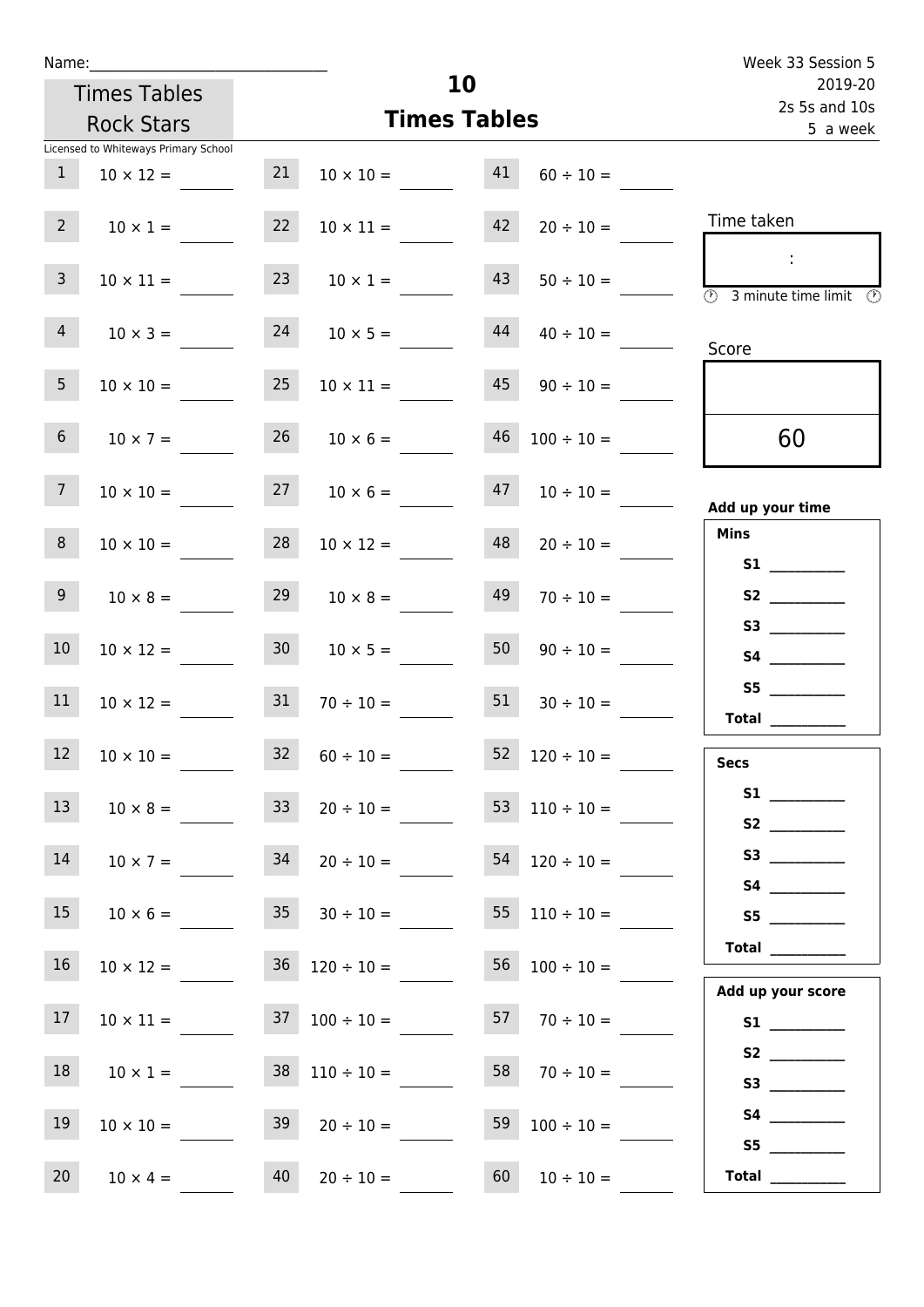| Name:                 |                                      |                 |                    |                     |                  | Week 34 Session 1                                          |  |
|-----------------------|--------------------------------------|-----------------|--------------------|---------------------|------------------|------------------------------------------------------------|--|
|                       | <b>Times Tables</b>                  |                 |                    | 10                  |                  | 2019-20<br>2s 5s and 10s                                   |  |
|                       | <b>Rock Stars</b>                    |                 |                    | <b>Times Tables</b> |                  | 5 a week                                                   |  |
|                       | Licensed to Whiteways Primary School |                 |                    |                     |                  |                                                            |  |
| 1                     | $10 \times 8 =$                      | 21              | $10 \times 5 = 41$ |                     | $4 \times 10 =$  |                                                            |  |
| $2^{\circ}$           | $10 \times 4 =$                      | 22              | $10 \times 2 =$    | 42                  | $9 \times 10 =$  | Time taken                                                 |  |
| 3 <sup>7</sup>        | $10 \times 8 =$                      | 23              | $10 \times 12 =$   | 43                  | $8 \times 10 =$  | $\overline{\bigcirc}$ 3 minute time limit<br>O)            |  |
| 4                     | $10 \times 5 = 24$                   |                 | $10 \times 4 =$    | 44                  | $11 \times 10 =$ | Score                                                      |  |
| 5 <sub>1</sub>        | $10 \times 5 =$                      | 25              | $10 \times 7 =$    | 45                  | $8 \times 10 =$  |                                                            |  |
| 6 <sup>1</sup>        | $10 \times 7 =$                      | 26              | $10 \times 2 =$    | 46                  | $9 \times 10 =$  | 60                                                         |  |
| 7 <sup>7</sup>        | $10 \times 5 = 27$                   |                 | $10 \times 5 =$    | 47                  | $4 \times 10 =$  | What's your rock status?                                   |  |
| 8                     | $10 \times 9 =$                      | 28              | $10 \times 7 =$    | 48                  | $5 \times 10 =$  | <b>NANNABE</b>                                             |  |
| 9 <sub>o</sub>        | $10 \times 9 =$                      | 29              | $10 \times 6 =$    | 49                  | $9 \times 10 =$  | < 18 correct in 3 mins<br><b>GARAGE ROGKER</b>             |  |
| 10 <sup>°</sup>       | $10 \times 10 =$                     | 30              | $10 \times 9 =$    | 50                  | $2 \times 10 =$  | 18-19 correct in 3 mins<br><b>BU外四</b>                     |  |
| 11                    | $10 \times 6 = 31$                   |                 | $4 \times 10 =$    | 51                  | $10 \times 10 =$ | 20-21 correct in 3 mins<br><b>4144EP</b>                   |  |
| <b>Contract</b><br>12 | $10 \times 8 =$                      | 32              | $2 \times 10 =$    | 52                  | $4 \times 10 =$  | 22-24 correct in 3 mins<br><b>UNSIGNED AGT</b>             |  |
| 13                    | $10 \times 7 =$                      | 33 <sup>°</sup> | $11 \times 10 =$   | 53                  | $10 \times 10 =$ | 25-29 correct in 3 mins<br>ΒΡΓΑΚΤΗΡΟUGH ΑΡΠ <del>2</del> 1 |  |
| 14                    | $10 \times 4 =$                      | 34              | $8 \times 10 =$    | 54                  | $7 \times 10 =$  | 30-35 correct in 3 mins<br><b>SUPPORT AGT</b>              |  |
| 15                    | $10 \times 2 =$                      | 35              | $12 \times 10 =$   | 55                  | $5 \times 10 =$  | 36-44 correct in 3 mins<br>HEADLINER                       |  |
| 16                    | $10 \times 9 =$                      | $36\phantom{a}$ | $2 \times 10 =$    | 56                  | $5 \times 10 =$  | 45-59 correct in 3 mins<br><b>ROCK STAR</b>                |  |
| 17                    | $10 \times 1 =$                      | 37              | $9 \times 10 =$    | 57                  | $9 \times 10 =$  | All correct in $\leq$ 3mins<br>ROCK LEGEND                 |  |
| $18\,$                | $10 \times 10 =$                     | 38              | $6 \times 10 =$    | 58                  | $2 \times 10 =$  | All correct in $\leq 2$ min<br><b>ROCK HERO</b>            |  |
| 19                    | $10 \times 6 =$                      | 39              | $10 \times 10 =$   | 59                  | $7 \times 10 =$  | All correct in $\leq 1$ min                                |  |
| 20                    | $10 \times 11 =$                     | 40              | $6 \times 10 =$    | 60                  | $7 \times 10 =$  | <b>TUARS TABLES</b><br>ROCK STARS                          |  |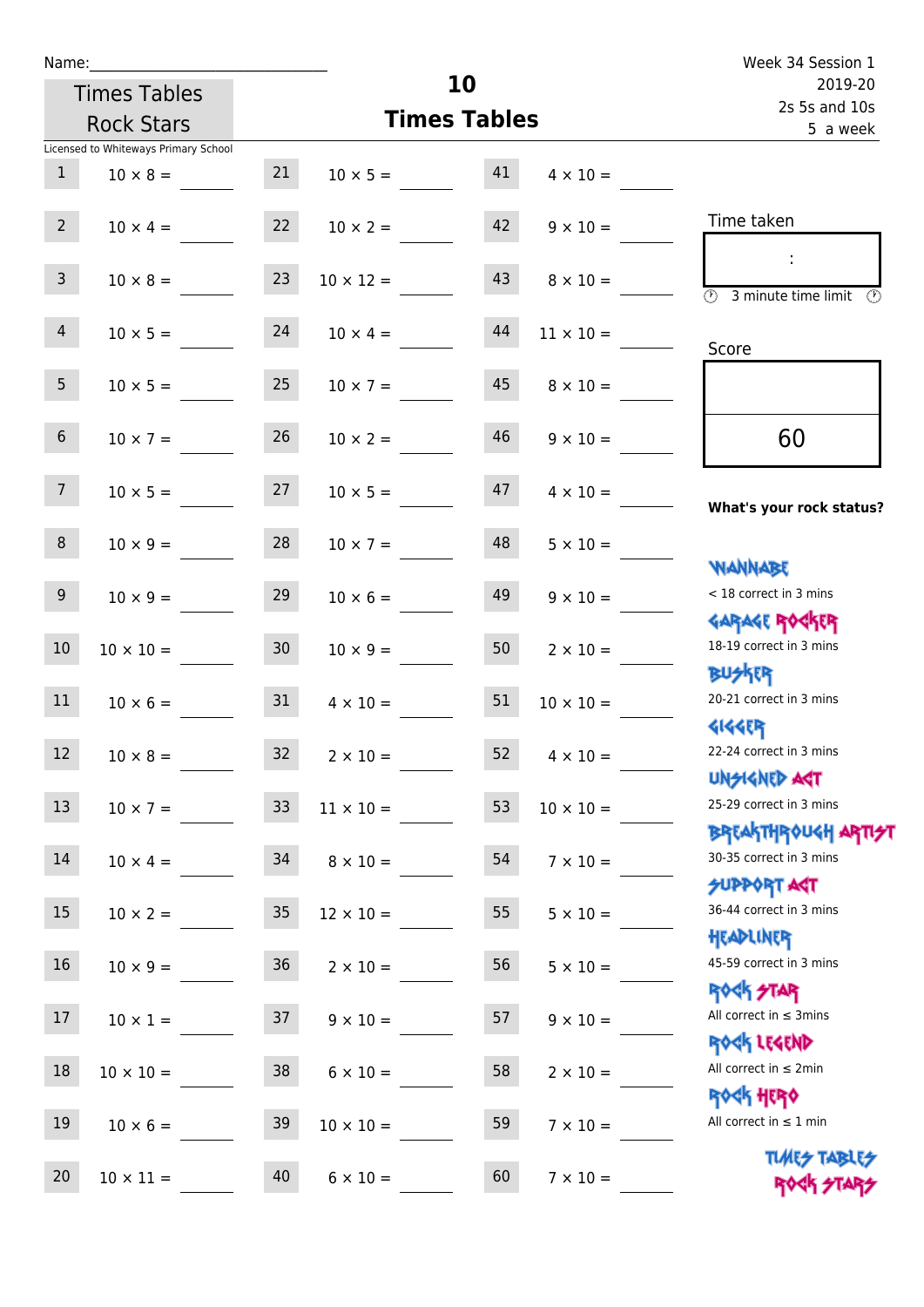| Name:_         |                                      |    |                  |    |                         |    |                     |    |               | Week 34 Session 2                              |
|----------------|--------------------------------------|----|------------------|----|-------------------------|----|---------------------|----|---------------|------------------------------------------------|
|                | <b>Times Tables</b>                  |    |                  |    |                         | 10 |                     |    |               | 2019-20                                        |
|                | <b>Rock Stars</b>                    |    |                  |    |                         |    | <b>Times Tables</b> |    |               | 2s 5s and 10s                                  |
|                | Licensed to Whiteways Primary School |    |                  |    |                         |    |                     |    |               | 5 a week                                       |
| $\mathbf{1}$   |                                      | 13 |                  | 25 |                         | 37 |                     | 49 |               |                                                |
|                | 70<br>10                             |    | 50<br>$10\,$     |    | $ 110\rangle$<br>10     |    | 10<br>70            |    | $30\,$<br>10  |                                                |
|                |                                      |    |                  |    |                         |    |                     |    |               | Time taken                                     |
|                |                                      |    |                  |    |                         |    |                     |    |               |                                                |
| $\overline{2}$ |                                      | 14 |                  | 26 |                         | 38 |                     | 50 |               | ÷                                              |
|                | 100<br>10                            |    | 50<br>$10\,$     |    | 50<br>$10\,$            |    | 60<br>$10\,$        |    | 90<br>10      | $\circledcirc$<br>3 minute time limit<br>P)    |
|                |                                      |    |                  |    |                         |    |                     |    |               |                                                |
| 3              |                                      | 15 |                  | 27 |                         | 39 |                     | 51 |               | Score                                          |
|                | 80<br>10                             |    | 110<br>10        |    | $10\,$<br>$10\,$        |    | $70\,$<br>$10\,$    |    | 110<br>$10\,$ |                                                |
|                |                                      |    |                  |    |                         |    |                     |    |               |                                                |
| 4              |                                      | 16 |                  | 28 |                         | 40 |                     | 52 |               | 60                                             |
|                | 50<br>$10\,$                         |    | 110<br>$10\,$    |    | 80<br>$10\,$            |    | $30$<br>$10\,$      |    | 30<br>$10\,$  |                                                |
|                |                                      |    |                  |    |                         |    |                     |    |               |                                                |
| 5              |                                      | 17 |                  | 29 |                         | 41 |                     | 53 |               | What's your rock status?                       |
|                | $20\,$<br>10                         |    | $20\,$<br>$10\,$ |    | $ 110\rangle$<br>$10\,$ |    | $30\,$<br>$10\,$    |    | 40<br>10      |                                                |
|                |                                      |    |                  |    |                         |    |                     |    |               | WANNABE                                        |
| 6              |                                      | 18 |                  | 30 |                         | 42 |                     | 54 |               | < 18 correct in 3 mins                         |
|                |                                      |    |                  |    |                         |    |                     |    |               | GARAGE ROCKER                                  |
|                | 120<br>10 <sub>1</sub>               |    | 30<br>$10\,$     |    | $20\,$<br>$10\,$        |    | $70\,$<br>$10\,$    |    | 50<br>10      | 18-19 correct in 3 mins                        |
|                |                                      |    |                  |    |                         |    |                     |    |               | <b>ICR</b>                                     |
| $\overline{7}$ |                                      | 19 |                  | 31 |                         | 43 |                     | 55 |               | 20-21 correct in 3 mins                        |
|                | 120<br>10                            |    | 40<br>10         |    | 40<br>$10\,$            |    | $20\,$<br>$10\,$    |    | $10\,$<br>10  | <b>4144EP</b>                                  |
|                |                                      |    |                  |    |                         |    |                     |    |               | 22-24 correct in 3 mins                        |
| 8              |                                      | 20 |                  | 32 |                         | 44 |                     | 56 |               | <b>UNSIGNED AGT</b><br>25-29 correct in 3 mins |
|                | 80<br>10                             |    | 80<br>10         |    | 80<br>10                |    | 10 110              |    | 60<br>$10\,$  | <b>BREAKTHROUGH ARTIST</b>                     |
|                |                                      |    |                  |    |                         |    |                     |    |               | 30-35 correct in 3 mins                        |
| $9\,$          |                                      | 21 |                  | 33 |                         | 45 |                     | 57 |               | <b>SUPPORT AST</b>                             |
|                | 30<br>10                             |    | $10\,$<br>40     |    | $10\,$<br>$10\,$        |    | 80<br>$10\,$        |    | 20<br>10      | 36-44 correct in 3 mins                        |
|                |                                      |    |                  |    |                         |    |                     |    |               | HEADLINER                                      |
| 10             |                                      | 22 |                  | 34 |                         | 46 |                     | 58 |               | 45-59 correct in 3 mins                        |
|                | 120<br>10 <sup>1</sup>               |    | 100<br>10        |    | $80\,$<br>$10\,$        |    | 10 110              |    | 60<br>$10\,$  | <b>ROCK STAR</b>                               |
|                |                                      |    |                  |    |                         |    |                     |    |               | All correct in $\leq$ 3mins                    |
| 11             |                                      | 23 |                  | 35 |                         | 47 |                     | 59 |               | ROCK LEGEND                                    |
|                |                                      |    |                  |    |                         |    |                     |    |               | All correct in $\leq 2$ min                    |
|                | 80<br>10                             |    | $10\,$<br>40     |    | $10\,$<br>$10\,$        |    | $10\,$<br>80        |    | $10\,$<br>90  | <b><h b="" her0<=""></h></b>                   |
|                |                                      |    |                  |    |                         |    |                     |    |               | All correct in $\leq 1$ min                    |
| 12             |                                      | 24 |                  | 36 |                         | 48 |                     | 60 |               |                                                |
|                | 60<br>10                             |    | 110<br>10        |    | 40<br>$10\,$            |    | 80<br>10            |    | $90\,$<br>10  |                                                |
|                |                                      |    |                  |    |                         |    |                     |    |               |                                                |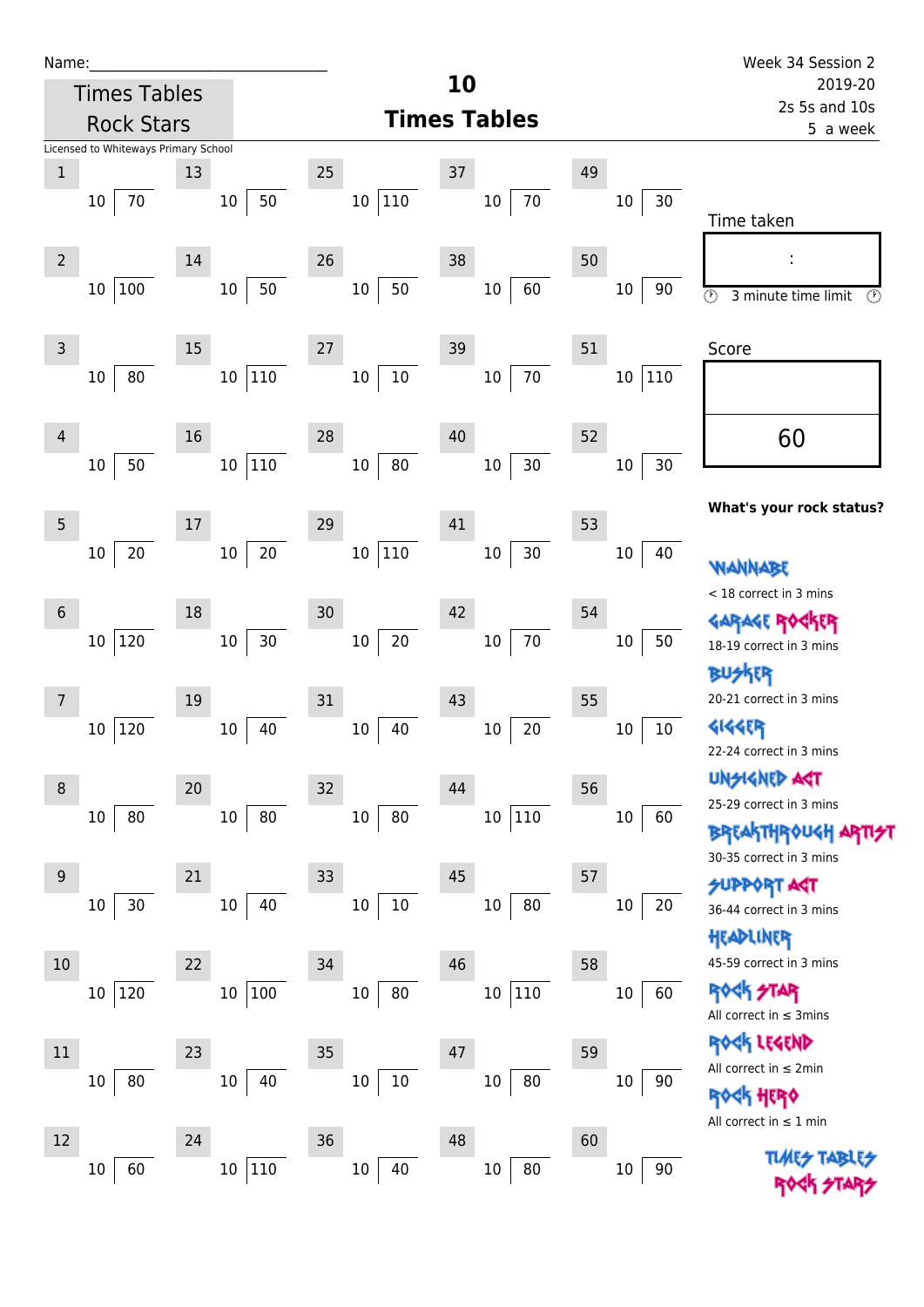| Name:          |                                                           |    |                       |    |                             |                       |    |                       | Week 34 Session 3                                                                               |
|----------------|-----------------------------------------------------------|----|-----------------------|----|-----------------------------|-----------------------|----|-----------------------|-------------------------------------------------------------------------------------------------|
|                | <b>Times Tables</b>                                       |    |                       |    | 10                          |                       |    |                       | 2019-20                                                                                         |
|                | <b>Rock Stars</b>                                         |    |                       |    | <b>Times Tables</b>         |                       |    |                       | 2s 5s and 10s<br>5 a week                                                                       |
| $\mathbf{1}$   | Licensed to Whiteways Primary School<br>10<br>$\times$ 11 | 13 | 10<br>$\times$ 12     | 25 | 10<br>37<br>$\times$ 9      | 10<br>$\times$ 11     | 49 | 10<br>$\times$ 5      |                                                                                                 |
| $\overline{2}$ | 10<br>$\times$ 12                                         | 14 | 10<br>$\times$ 12     | 26 | 10<br>38<br>$\times$ 3      | 10<br>$\times$ 4      | 50 | 10<br>$\times$ 12     | Time taken<br>t,<br>3 minute time limit<br>$\circled{r}$<br>$\mathcal{O}$                       |
| $\overline{3}$ | 10<br>$\times$ 3                                          | 15 | 10<br>$\times 6$      | 27 | 10<br>39<br>$\times$ 1      | 10<br>$\times$ 4      | 51 | 10<br>$\times 8$      | Score                                                                                           |
| $\overline{4}$ | 10<br>$\times$ 4                                          | 16 | 10<br>$\times$ 12     | 28 | 10<br>40<br>$\times$ 5      | $10\,$<br>$\times$ 7  | 52 | 10<br>$\times 8$      | 60                                                                                              |
| 5              | 10<br>$\times$ 5                                          | 17 | 10<br>$\times$ 12     | 29 | 10<br>41<br>$\times$ 5      | 10<br>$\times$ 3      | 53 | 10<br>$\times$ 7      | What's your rock status?<br><b>NANNABE</b>                                                      |
| $6\phantom{1}$ | 10<br>$\times$ 10                                         | 18 | 10<br>$\times$ 10     | 30 | 10<br>42<br>$\times$ 1      | 10<br>$\times$ 10     | 54 | 10<br>$\times$ 12     | < 18 correct in 3 mins<br><b>GARAGE ROGKER</b><br>18-19 correct in 3 mins                       |
| $\overline{7}$ | 10<br>$\times$ 5                                          | 19 | 10<br>$\times$ 10     | 31 | 10<br>43<br>$\times$ 11     | 10<br>$\times 6$      | 55 | 10<br>$\times$ 4      | <b>BUSKER</b><br>20-21 correct in 3 mins<br><b>4144EP</b><br>22-24 correct in 3 mins            |
| $\,8\,$        | $10\,$<br>$\times$ 1                                      | 20 | $10\,$<br>$\times$ 2  | 32 | $10\,$<br>44<br>$\times$ 11 | $10\,$<br>$\times$ 8  | 56 | $10\,$<br>$\times 2$  | <b>UNSIGNED AGT</b><br>25-29 correct in 3 mins<br>ΒΡΓΑ <sup>Κ</sup> ΤΗΡΟυΚΗ ΑΡΤΙ <del>2</del> Τ |
| $9\,$          | $10\,$<br>$\times$ 11                                     | 21 | $10\,$<br>$\times$ 1  | 33 | 10<br>45<br>$\times$ 8      | $10\,$<br>$\times$ 2  | 57 | $10\,$<br>$\times$ 11 | 30-35 correct in 3 mins<br><b>SUPPORT AST</b><br>36-44 correct in 3 mins                        |
| 10             | $10\,$<br>$\times$ 8                                      | 22 | $10\,$<br>$\times$ 12 | 34 | $10\,$<br>46<br>$\times$ 2  | $10\,$<br>$\times$ 2  | 58 | $10\,$<br>$\times$ 9  | HEADLINER<br>45-59 correct in 3 mins<br><b>ROCK STAR</b><br>All correct in $\leq$ 3mins         |
| 11             | $10\,$<br>$\times$ 4                                      | 23 | $10\,$<br>$\times$ 8  | 35 | 10<br>47<br>$\times$ 6      | $10\,$<br>$\times$ 12 | 59 | 10<br>$\times$ 6      | ROCK LEGEND<br>All correct in $\leq 2$ min<br><b>ROCK HERO</b>                                  |
| 12             | $10\,$<br>$\times$ 12                                     | 24 | $10\,$<br>$\times$ 6  | 36 | $10\,$<br>48<br>$\times 8$  | $10\,$<br>$\times$ 1  | 60 | $10\,$<br>$\times$ 11 | All correct in $\leq 1$ min<br><b>TUARS TABLES</b><br>ROCK STARS                                |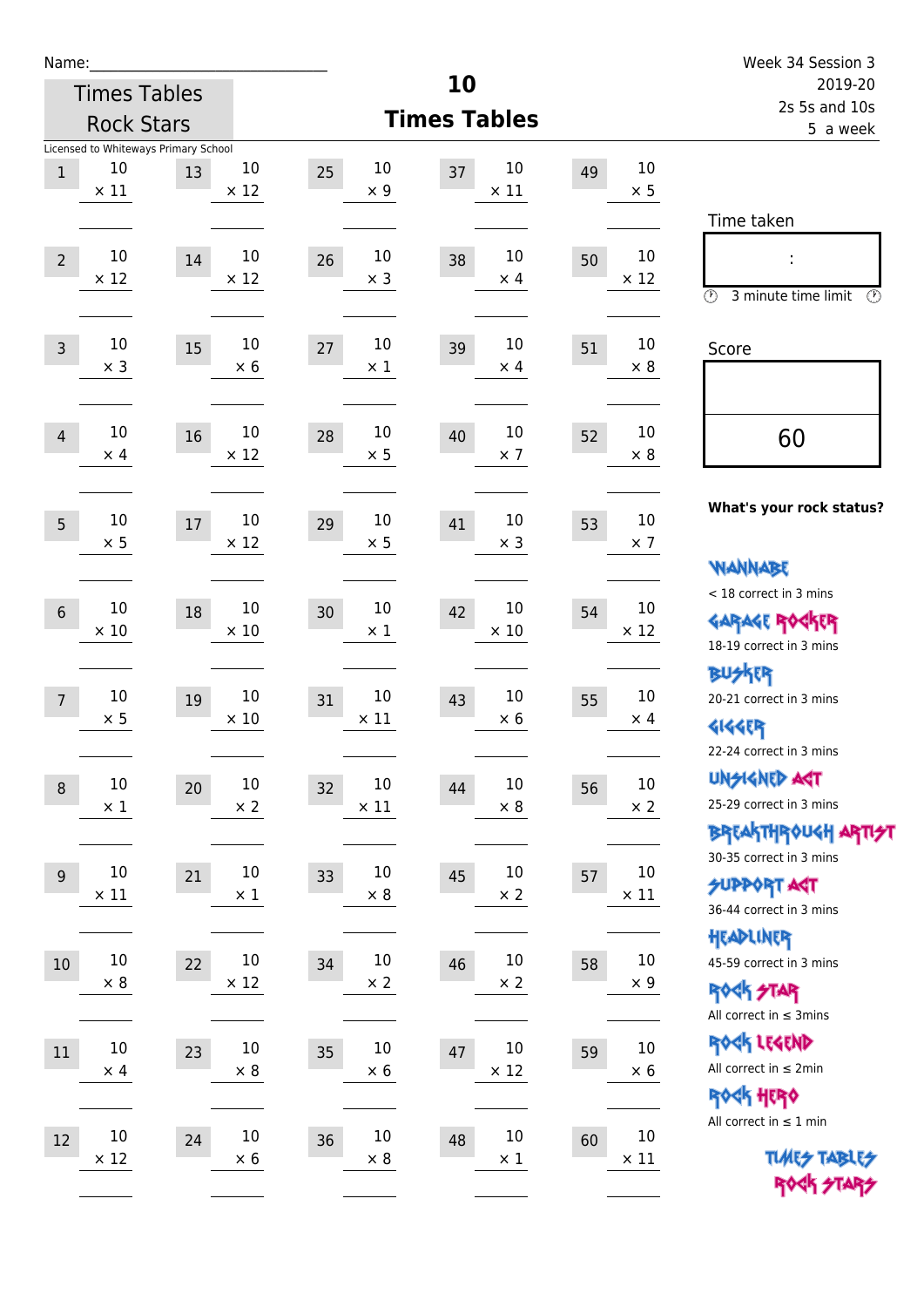| Name:           |                                      |                 |                      |    |                 | Week 34 Session 4                                                |
|-----------------|--------------------------------------|-----------------|----------------------|----|-----------------|------------------------------------------------------------------|
|                 | <b>Times Tables</b>                  |                 |                      | 10 |                 | 2019-20<br>2s 5s and 10s                                         |
|                 | <b>Rock Stars</b>                    |                 | <b>Times Tables</b>  |    | 5 a week        |                                                                  |
|                 | Licensed to Whiteways Primary School |                 |                      |    |                 |                                                                  |
| $\mathbf{1}$    | $10 \div 10 =$                       | 21              | $100 \div 10 = 41$   |    | $110 \div 10 =$ |                                                                  |
| $2^{\circ}$     | $50 \div 10 =$                       | 22              | $70 \div 10 =$       | 42 | $20 \div 10 =$  | Time taken                                                       |
| $\mathbf{3}$    | $120 \div 10 =$                      | 23              | $60 \div 10 =$       | 43 | $60 \div 10 =$  | $\overline{\textcircled{2}}$ 3 minute time limit<br>O)           |
| $\overline{4}$  | $50 \div 10 =$                       | 24              | $50 \div 10 =$       | 44 | $30 \div 10 =$  | Score                                                            |
| 5               | $110 \div 10 =$                      | 25              | $70 \div 10 =$       | 45 | $50 \div 10 =$  |                                                                  |
| 6               | $50 \div 10 =$                       | 26              | $80 \div 10 =$       | 46 | $110 \div 10 =$ | 60                                                               |
| $7\overline{ }$ | $30 \div 10 =$                       | 27              | $20 \div 10 =$       | 47 | $90 \div 10 =$  | What's your rock status?                                         |
| 8               | $90 \div 10 =$                       |                 | $28 \t 40 \div 10 =$ | 48 | $60 \div 10 =$  | <b>NANNABE</b>                                                   |
| 9 <sub>o</sub>  | $70 \div 10 =$                       | 29              | $20 \div 10 =$       | 49 | $110 \div 10 =$ | < 18 correct in 3 mins                                           |
| 10 <sup>°</sup> | $70 \div 10 =$                       | 30 <sub>o</sub> | $110 \div 10 =$      | 50 | $30 \div 10 =$  | <b>GARAGE ROGKER</b><br>18-19 correct in 3 mins<br><b>BUSKER</b> |
| 11              | $60 \div 10 =$                       | 31              | $30 \div 10 =$       | 51 | $60 \div 10 =$  | 20-21 correct in 3 mins<br>41445                                 |
| 12              | $50 \div 10 =$                       | 32              | $80 \div 10 =$       | 52 | $90 \div 10 =$  | 22-24 correct in 3 mins<br><b>UNSIGNED AGT</b>                   |
| 13              | $30 \div 10 =$                       | 33 <sup>°</sup> | $90 \div 10 =$       | 53 | $40 \div 10 =$  | 25-29 correct in 3 mins                                          |
| 14              | $110 \div 10 =$                      | 34              | $110 \div 10 =$      | 54 | $110 \div 10 =$ | ΒΡΓΑΚΤΗΡΟUGH ΑΡΤΙ <del>2</del> Τ<br>30-35 correct in 3 mins      |
| 15              | $20 \div 10 =$                       | 35 <sub>o</sub> | $10 \div 10 =$       | 55 | $20 \div 10 =$  | <b>SUPPORT AGT</b><br>36-44 correct in 3 mins                    |
| 16              | $70 \div 10 =$                       | 36              | $90 \div 10 =$       | 56 | $110 \div 10 =$ | HEADLINER<br>45-59 correct in 3 mins                             |
| 17              | $20 \div 10 =$                       | 37              | $20 \div 10 =$       | 57 | $50 \div 10 =$  | <b>ROCK STAR</b><br>All correct in $\leq$ 3mins                  |
| 18              | $40 \div 10 =$                       | 38              | $20 \div 10 =$       | 58 | $70 \div 10 =$  | ROCK LEGEND<br>All correct in $\leq 2$ min                       |
| 19              | $120 \div 10 =$                      | 39              | $60 \div 10 =$       | 59 | $10 \div 10 =$  | <b>ROCK HERO</b><br>All correct in $\leq 1$ min                  |
| 20              | $70 \div 10 =$                       | 40              | $110 \div 10 =$      | 60 | $90 \div 10 =$  | <b>TUARS TABLES</b><br>ROCK STARS                                |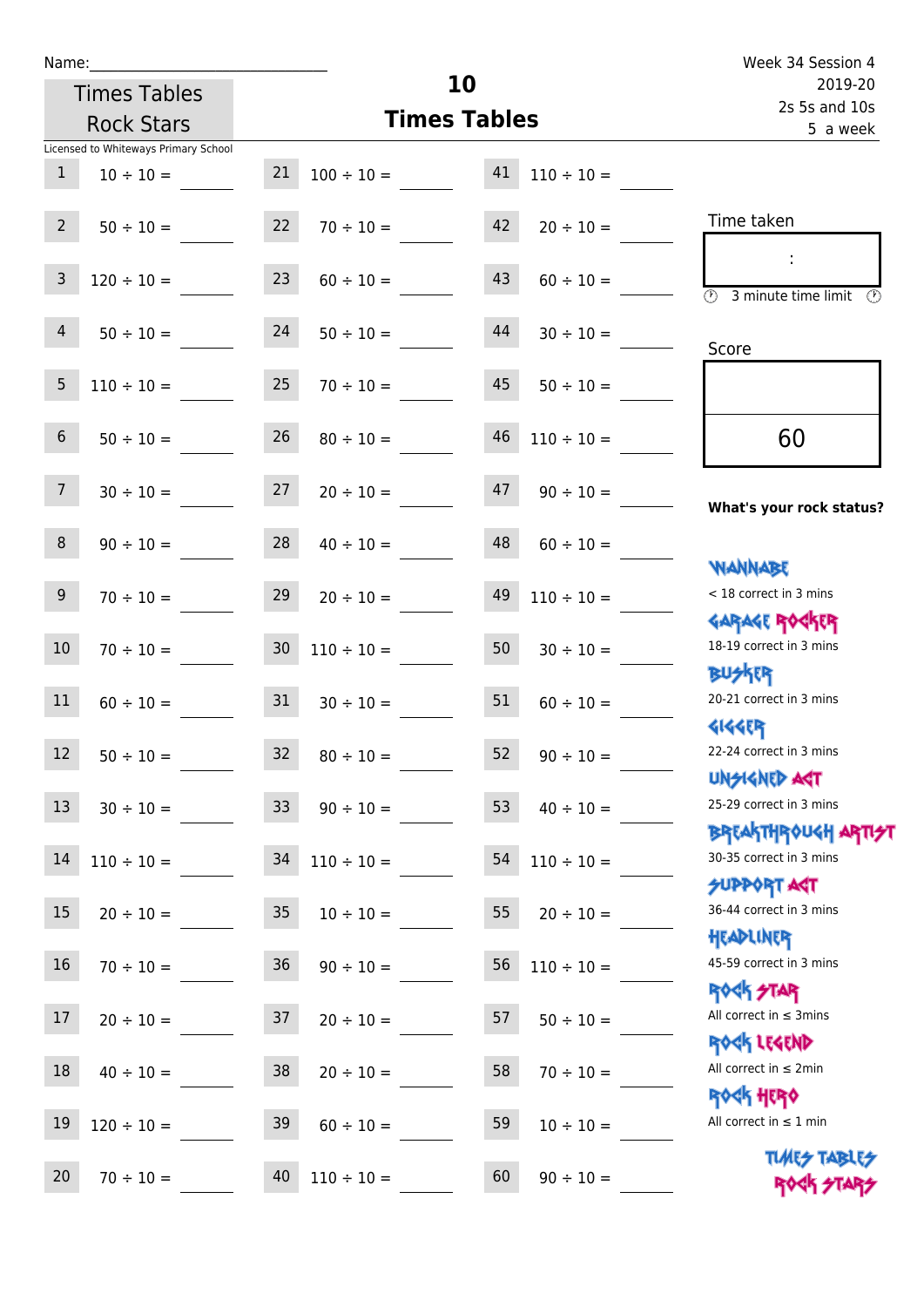| Name:           |                                                          |    |                          |                          | Week 34 Session 5                                                  |
|-----------------|----------------------------------------------------------|----|--------------------------|--------------------------|--------------------------------------------------------------------|
|                 | <b>Times Tables</b>                                      |    |                          | 10                       | 2019-20<br>2s 5s and 10s                                           |
|                 | <b>Rock Stars</b>                                        |    |                          | <b>Times Tables</b>      | 5 a week                                                           |
| $\mathbf{1}$    | Licensed to Whiteways Primary School<br>$10 \times 10 =$ | 21 | $10 \times 6 = 41$       | $20 \div 10 =$           |                                                                    |
| $2^{\circ}$     | $10 \times 10 =$                                         | 22 | $10 \times 9 =$          | 42<br>$80 \div 10 =$     | Time taken                                                         |
| 3 <sup>7</sup>  | $10 \times 1 =$                                          | 23 | $10 \times 3 =$          | 43<br>$70 \div 10 =$     | $\sim 10$<br>$\overline{\textcircled{3}}$ 3 minute time limit<br>⊕ |
| 4               | $10 \times 6 =$                                          | 24 | $10 \times 3 =$          | 44<br>$100 \div 10 =$    | Score                                                              |
| 5 <sub>1</sub>  | $10 \times 6 =$                                          | 25 | $10 \times 10 =$         | 45<br>$40 \div 10 =$     |                                                                    |
| 6 <sup>1</sup>  | $10 \times 6 =$                                          | 26 | $10 \times 5 =$          | 46<br>$90 \div 10 =$     | 60                                                                 |
| 7 <sup>7</sup>  | $10 \times 10 =$                                         | 27 | $10 \times 12 =$         | 47<br>$70 \div 10 =$     | Add up your time                                                   |
| 8               | $10 \times 8 =$                                          |    | $28$ $10 \times 8 =$     | 48<br>$70 \div 10 =$     | <b>Mins</b><br><b>S1</b>                                           |
| 9 <sub>o</sub>  | $10 \times 12 =$                                         | 29 | $10 \times 5 =$          | 49<br>$90 \div 10 =$     | S2                                                                 |
| 10 <sup>1</sup> | $10 \times 8 =$                                          | 30 | $10 \times 1 =$          | 50<br>$120 \div 10 =$    |                                                                    |
| 11              | $10 \times 9 =$                                          | 31 | $10 \div 10 =$           | 51<br>$100 \div 10 =$    | S5<br>Total $\_\_$                                                 |
| 12              | $10 \times 1 =$                                          | 32 | $20 \div 10 =$           | 52<br>$40 \div 10 =$     | <b>Secs</b>                                                        |
| 13              | $10 \times 11 =$                                         | 33 | $70 \div 10 =$           | 53<br>$80 \div 10 =$     |                                                                    |
| 14              | $10 \times 11 =$                                         |    | $34$ $90 \div 10 =$      | 54<br>$20 \div 10 =$     |                                                                    |
| 15              | $10 \times 1 =$                                          |    | $35 \quad 120 \div 10 =$ | 55<br>$70 \div 10 =$     |                                                                    |
| 16              | $10 \times 6 =$                                          |    | $36 \t 90 \div 10 =$     | 56<br>$20 \div 10 =$     | Total $\_\_$<br>Add up your score                                  |
| 17              | $10 \times 4 =$                                          |    | $37 \t 50 \div 10 =$     | 57<br>$60 \div 10 =$     |                                                                    |
| 18              | $10 \times 9 =$                                          |    | $38 \quad 110 \div 10 =$ | $58 \quad 120 \div 10 =$ |                                                                    |
| 19              | $10 \times 10 =$                                         |    | $39 \t30 \div 10 =$      | 59<br>$70 \div 10 =$     | S5                                                                 |

20 10 × 1 = 40 100 ÷ 10 = 60 10 ÷ 10 = **Total** \_\_\_\_\_\_\_\_\_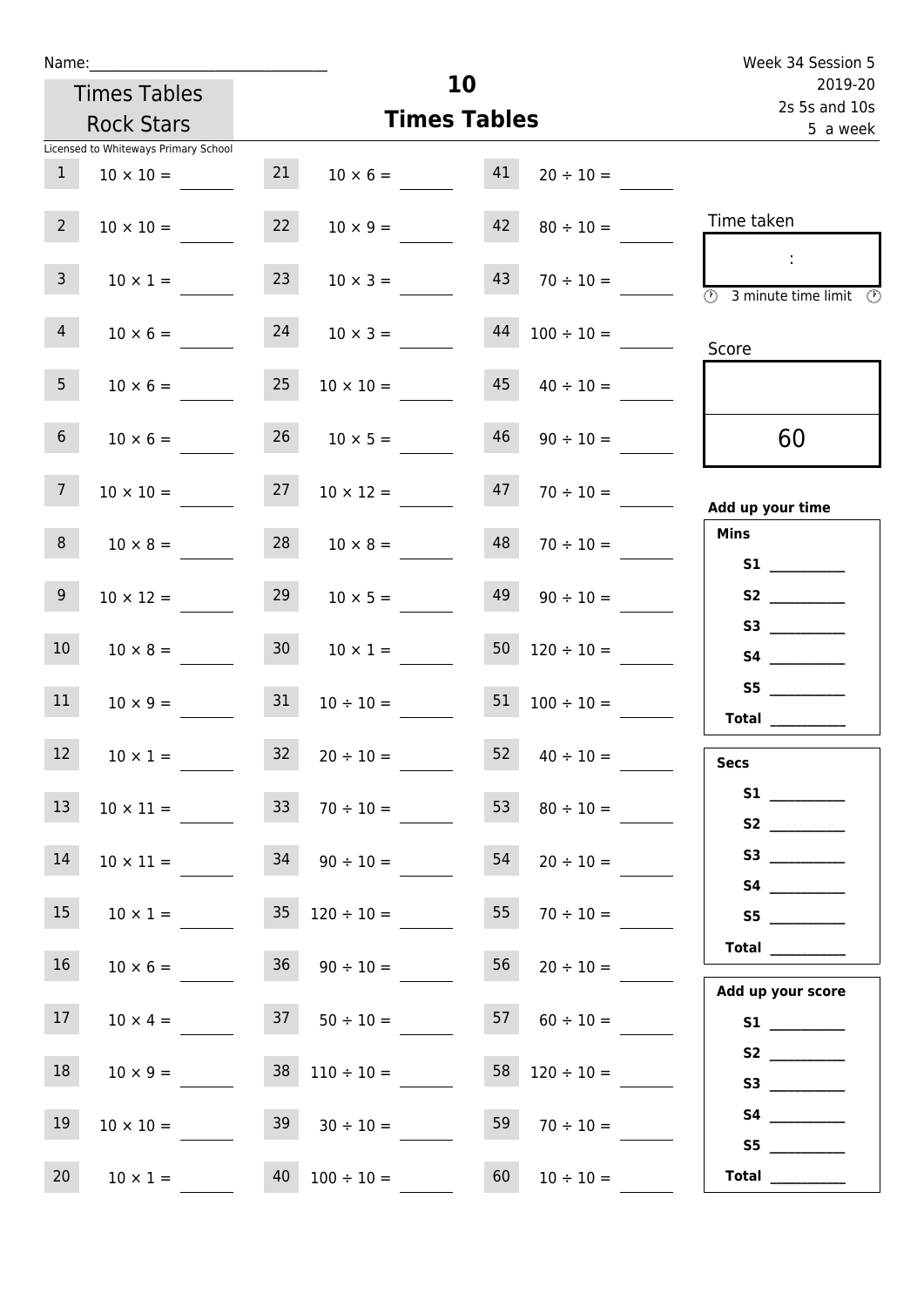| Name:            |                                      |                 |                       |                     |                 | Week 35 Session 1                                                |
|------------------|--------------------------------------|-----------------|-----------------------|---------------------|-----------------|------------------------------------------------------------------|
|                  | <b>Times Tables</b>                  |                 |                       | 5                   |                 | 2019-20<br>2s 5s and 10s                                         |
|                  | <b>Rock Stars</b>                    |                 |                       | <b>Times Tables</b> |                 | 5 a week                                                         |
|                  | Licensed to Whiteways Primary School |                 |                       |                     |                 |                                                                  |
| $\mathbf{1}$     | $5 \times 6 =$                       |                 | $21 \t 5 \times 10 =$ | 41                  | $11 \times 5 =$ |                                                                  |
| $2^{\circ}$      | $5 \times 12 =$                      | 22              | $5 \times 1 =$        | 42                  | $3 \times 5 =$  | Time taken                                                       |
| 3 <sup>7</sup>   | $5 \times 2 =$                       | 23              | $5 \times 10 =$       | 43                  | $2 \times 5 =$  | $\overline{(\mathcal{V})}$<br>3 minute time limit<br>(V)         |
| 4                | $5 \times 7 = 24$                    |                 | $5 \times 8 =$        | 44                  | $6 \times 5 =$  | Score                                                            |
| 5 <sub>1</sub>   | $5 \times 6 =$                       | 25              | $5 \times 11 =$       | 45                  | $6 \times 5 =$  |                                                                  |
| 6 <sup>1</sup>   | $5 \times 3 =$                       | 26              | $5 \times 5 =$        | 46                  | $9 \times 5 =$  | 60                                                               |
| 7 <sup>7</sup>   | $5 \times 10 =$                      | 27              | $5 \times 3 =$        | 47                  | $11 \times 5 =$ | What's your rock status?                                         |
| 8                | $5 \times 7 =$                       | 28              | $5 \times 5 =$        | 48                  | $5 \times 5 =$  | <b>NANNABE</b>                                                   |
| 9 <sub>o</sub>   | $5 \times 12 =$                      | 29              | $5 \times 1 =$        | 49                  | $12 \times 5 =$ | < 18 correct in 3 mins                                           |
| 10 <sup>°</sup>  | $5 \times 1 =$                       | 30 <sup>°</sup> | $5 \times 6 =$        | 50                  | $3 \times 5 =$  | <b>GARAGE ROCKER</b><br>18-19 correct in 3 mins<br><b>BU外四</b>   |
| 11               | $5 \times 12 =$                      | 31              | $6 \times 5 =$        | 51                  | $1 \times 5 =$  | 20-21 correct in 3 mins<br><b>4144ER</b>                         |
| 12               | $5 \times 4 =$                       | 32              | $4 \times 5 =$        | 52                  | $1 \times 5 =$  | 22-24 correct in 3 mins<br><b>UNSIGNED AGT</b>                   |
| 13               | $5 \times 2 =$                       | 33              | $12 \times 5 =$       | 53                  | $6 \times 5 =$  | 25-29 correct in 3 mins<br><b>BREAKTHROUGH ARTI<del>S</del>T</b> |
| 14               | $5 \times 9 =$                       | 34              | $12 \times 5 =$       | 54                  | $12 \times 5 =$ | 30-35 correct in 3 mins<br><b>SUPPORT AGT</b>                    |
| 15 <sub>15</sub> | $5 \times 9 =$                       | $35\,$          | $3 \times 5 =$        | 55                  | $12 \times 5 =$ | 36-44 correct in 3 mins<br>HEADLINER                             |
| 16               | $5 \times 2 =$                       | $36\,$          | $3 \times 5 =$        | 56                  | $1 \times 5 =$  | 45-59 correct in 3 mins<br>ROCK STAR                             |
| 17               | $5 \times 6 =$                       | 37              | $8 \times 5 =$        | 57                  | $2 \times 5 =$  | All correct in $\leq$ 3mins<br>ROCK LEGEND                       |
| 18               | $5 \times 7 =$                       | 38              | $5 \times 5 =$        | 58                  | $2 \times 5 =$  | All correct in $\leq 2$ min<br>ROCK HERO                         |
| 19               | $5 \times 7 =$                       | 39              | $12 \times 5 =$       | 59                  | $10 \times 5 =$ | All correct in $\leq 1$ min                                      |
| 20               | $5 \times 3 =$                       | 40              | $8 \times 5 =$        | 60                  | $5 \times 5 =$  | <b>TUARS TABLES</b><br>ROCK STARS                                |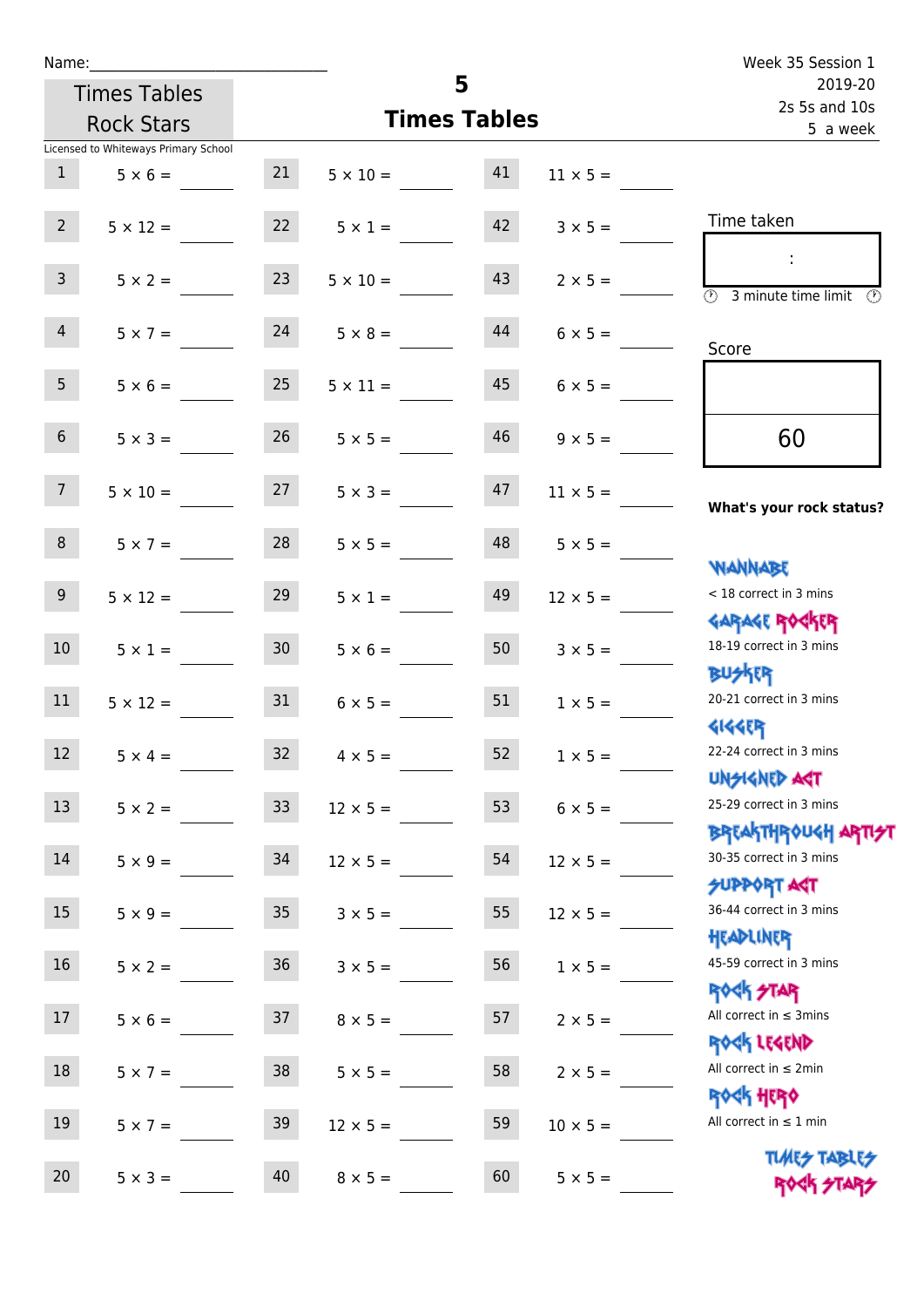| Name |  |  |  |
|------|--|--|--|
|      |  |  |  |

| Name:          |                |                                      |    |                |                |        |   |                 |                     |   |                |    |   |        | Week 35 Session 2                                                     |
|----------------|----------------|--------------------------------------|----|----------------|----------------|--------|---|-----------------|---------------------|---|----------------|----|---|--------|-----------------------------------------------------------------------|
|                |                | <b>Times Tables</b>                  |    |                |                |        |   |                 | 5                   |   |                |    |   |        | 2019-20<br>2s 5s and 10s                                              |
|                |                | <b>Rock Stars</b>                    |    |                |                |        |   |                 | <b>Times Tables</b> |   |                |    |   |        | 5 a week                                                              |
|                |                | Licensed to Whiteways Primary School |    |                |                |        |   |                 |                     |   |                |    |   |        |                                                                       |
| $\,1$          |                |                                      | 13 |                |                | 25     |   |                 | 37                  |   |                | 49 |   |        |                                                                       |
|                | 5              | 15                                   |    | $\overline{5}$ | $\overline{5}$ |        | 5 | 35              |                     | 5 | $20\,$         |    | 5 | 25     | Time taken                                                            |
|                |                |                                      |    |                |                |        |   |                 |                     |   |                |    |   |        |                                                                       |
| $\overline{2}$ |                |                                      | 14 |                |                | 26     |   |                 | 38                  |   |                | 50 |   |        | ÷                                                                     |
|                | $\overline{5}$ | 30                                   |    | $\sqrt{5}$     | 35             |        | 5 | $15\,$          |                     | 5 | 45             |    | 5 | 5      | $\overline{\circlearrowright}$<br>3 minute time limit<br>$\odot$      |
|                |                |                                      |    |                |                |        |   |                 |                     |   |                |    |   |        |                                                                       |
| 3              |                |                                      | 15 |                |                | 27     |   |                 | 39                  |   |                | 51 |   |        | Score                                                                 |
|                | 5              | 45                                   |    | $\overline{5}$ | 35             |        | 5 | $10\,$          |                     | 5 | 55             |    | 5 | 45     |                                                                       |
|                |                |                                      |    |                |                |        |   |                 |                     |   |                |    |   |        |                                                                       |
| $\overline{4}$ |                |                                      | 16 |                |                | 28     |   |                 | 40                  |   |                | 52 |   |        | 60                                                                    |
|                | 5              | 25                                   |    | 5              | 40             |        | 5 | 30 <sub>o</sub> |                     | 5 | $30\,$         |    | 5 | 15     |                                                                       |
|                |                |                                      |    |                |                |        |   |                 |                     |   |                |    |   |        | What's your rock status?                                              |
| 5              |                |                                      | 17 |                |                | 29     |   |                 | 41                  |   |                | 53 |   |        |                                                                       |
|                | 5              | 40                                   |    | $\overline{5}$ | 35             |        | 5 | 25              |                     | 5 | $30\,$         |    | 5 | 55     | WANNABE                                                               |
|                |                |                                      |    |                |                |        |   |                 |                     |   |                |    |   |        | < 18 correct in 3 mins                                                |
| $\sqrt{6}$     |                |                                      | 18 |                |                | 30     |   |                 | 42                  |   |                | 54 |   |        | <b>GARAGE ROC</b>                                                     |
|                | 5              | 5                                    |    | $\mathsf S$    | 60             |        | 5 | $10\,$          |                     | 5 | $20\,$         |    | 5 | 25     | 18-19 correct in 3 mins                                               |
|                |                |                                      |    |                |                |        |   |                 |                     |   |                |    |   |        | <b>FR</b>                                                             |
| 7              |                |                                      | 19 |                |                | 31     |   |                 | 43                  |   |                | 55 |   |        | 20-21 correct in 3 mins                                               |
|                | 5              | 45                                   |    | $\overline{5}$ | 5              |        | 5 | $10\,$          |                     | 5 | 45             |    | 5 | 50     | 4144EP                                                                |
|                |                |                                      |    |                |                |        |   |                 |                     |   |                |    |   |        | 22-24 correct in 3 mins                                               |
| 8              |                |                                      | 20 |                |                | $32\,$ |   |                 | 44                  |   |                | 56 |   |        | <b>UNSIGNED ART</b><br>25-29 correct in 3 mins                        |
|                | 5              | $10\,$                               |    | 5              | 40             |        | 5 | $30\,$          |                     | 5 | $15\,$         |    | 5 | 35     |                                                                       |
|                |                |                                      |    |                |                |        |   |                 |                     |   |                |    |   |        | BREAKTHROUGH<br>30-35 correct in 3 mins                               |
| 9              |                |                                      | 21 |                |                | 33     |   |                 | 45                  |   |                | 57 |   |        | <b>SUPPORT AGT</b>                                                    |
|                | 5              | 35                                   |    | $\overline{5}$ | 50             |        | 5 | 60              |                     | 5 | 15             |    | 5 | 40     | 36-44 correct in 3 mins                                               |
|                |                |                                      |    |                |                |        |   |                 |                     |   |                |    |   |        | HEADLINER                                                             |
| 10             |                |                                      | 22 |                |                | 34     |   |                 | 46                  |   |                | 58 |   |        | 45-59 correct in 3 mins                                               |
|                | 5              | 5                                    |    | $\overline{5}$ | 55             |        | 5 | 25              |                     | 5 | $50\,$         |    | 5 | 50     | <b>ROCK STAR</b>                                                      |
|                |                |                                      |    |                |                |        |   |                 |                     |   |                |    |   |        | All correct in $\leq$ 3mins                                           |
| 11             |                |                                      | 23 |                |                | 35     |   |                 | 47                  |   |                | 59 |   |        | ROCK LEGEND                                                           |
|                | 5              | 5                                    |    | $\sqrt{5}$     | $25\,$         |        | 5 | 45              |                     | 5 | $30\,$         |    | 5 | 55     | All correct in $\leq 2$ min                                           |
|                |                |                                      |    |                |                |        |   |                 |                     |   |                |    |   |        | $\frac{d\mathbf{k}}{d\mathbf{k}}$ HEPO<br>All correct in $\leq 1$ min |
| 12             |                |                                      | 24 |                |                | 36     |   |                 | 48                  |   |                | 60 |   |        |                                                                       |
|                | 5              | 10                                   |    | $\overline{5}$ | 55             |        | 5 | 50              |                     | 5 | $\overline{5}$ |    | 5 | $10\,$ | <b>TIARS TABI</b>                                                     |
|                |                |                                      |    |                |                |        |   |                 |                     |   |                |    |   |        |                                                                       |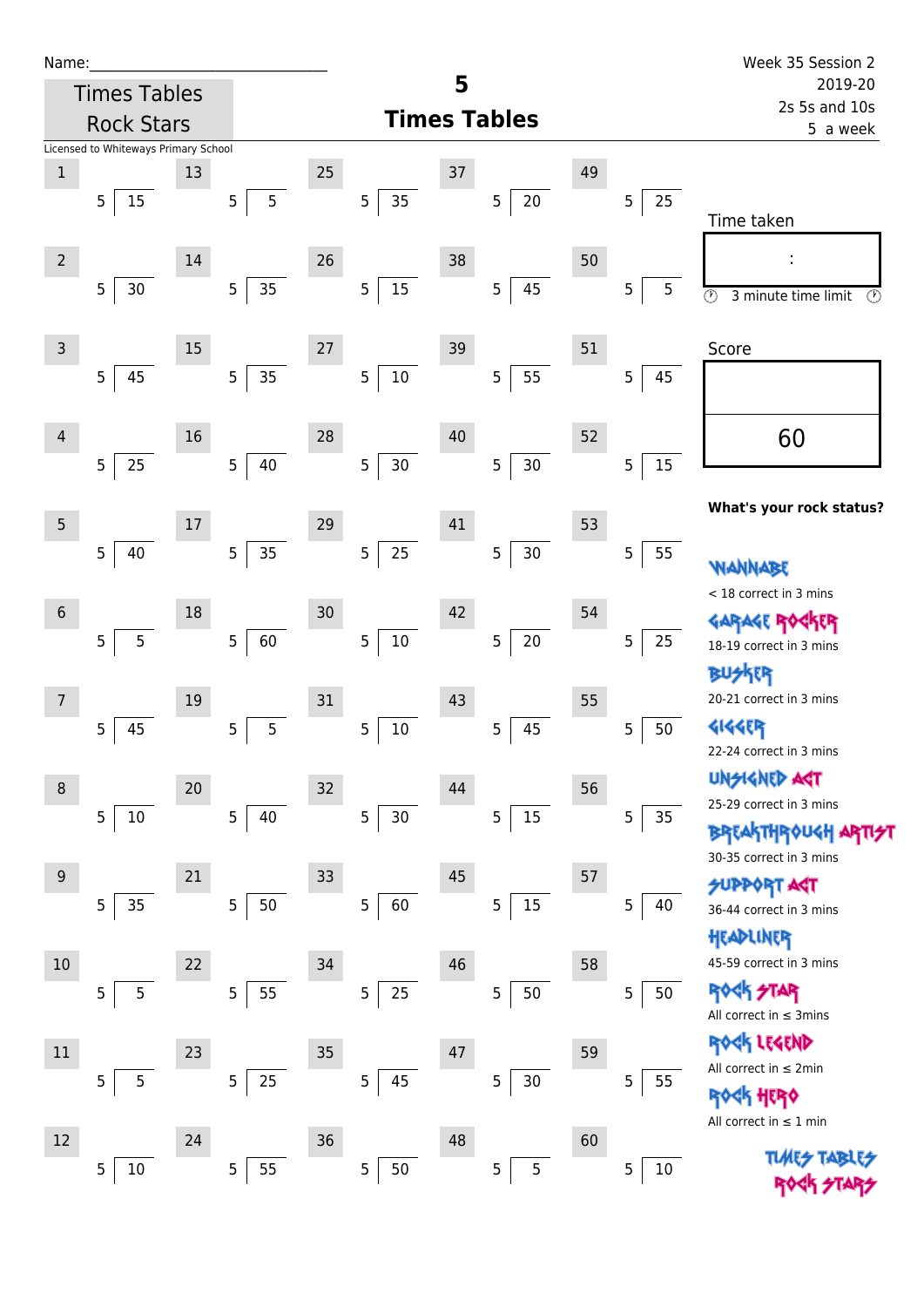| Name:          |                 |                                      |                          |                       |                       |    |                  | Week 35 Session 3                                                |
|----------------|-----------------|--------------------------------------|--------------------------|-----------------------|-----------------------|----|------------------|------------------------------------------------------------------|
|                |                 | <b>Times Tables</b>                  |                          |                       | 5                     |    |                  | 2019-20                                                          |
|                |                 | <b>Rock Stars</b>                    |                          |                       | <b>Times Tables</b>   |    |                  | 2s 5s and 10s<br>5 a week                                        |
|                |                 | Licensed to Whiteways Primary School |                          |                       |                       |    |                  |                                                                  |
| $1\,$          | 5<br>$\times$ 4 | 13                                   | 5<br>$\times$ 9          | 5<br>25<br>$\times$ 5 | 5<br>37<br>$\times$ 1 | 49 | 5<br>$\times$ 4  |                                                                  |
|                |                 |                                      |                          |                       |                       |    |                  | Time taken                                                       |
|                |                 |                                      |                          |                       |                       |    |                  |                                                                  |
| $\overline{2}$ | 5<br>$\times$ 1 | 14                                   | 5<br>$\times$ 12         | 5<br>26<br>$\times$ 7 | 5<br>38<br>$\times$ 4 | 50 | 5<br>$\times$ 4  |                                                                  |
|                |                 |                                      |                          |                       |                       |    |                  | $\circled{r}$<br>3 minute time limit<br>$(\mathcal{F})$          |
|                |                 |                                      |                          |                       |                       |    |                  |                                                                  |
| $\overline{3}$ | 5<br>$\times$ 6 | 15                                   | 5<br>$\times$ 10         | 5<br>27<br>$\times$ 7 | 5<br>39<br>$\times$ 6 | 51 | 5<br>$\times$ 7  | Score                                                            |
|                |                 |                                      |                          |                       |                       |    |                  |                                                                  |
|                |                 |                                      |                          |                       |                       |    |                  |                                                                  |
| $\overline{4}$ | 5<br>$\times$ 3 | 16                                   | $\sqrt{5}$<br>$\times 8$ | 5<br>28<br>$\times$ 7 | 5<br>40<br>$\times$ 5 | 52 | 5<br>$\times$ 11 | 60                                                               |
|                |                 |                                      |                          |                       |                       |    |                  |                                                                  |
|                |                 |                                      |                          |                       |                       |    |                  | What's your rock status?                                         |
| 5              | 5<br>$\times$ 6 | 17                                   | 5<br>$\times$ 12         | 5<br>29<br>$\times$ 1 | 5<br>41<br>$\times$ 5 | 53 | 5<br>$\times$ 10 |                                                                  |
|                |                 |                                      |                          |                       |                       |    |                  | <b>WANNABE</b>                                                   |
|                |                 |                                      |                          |                       |                       |    |                  | < 18 correct in 3 mins                                           |
| $6\,$          | 5<br>$\times$ 1 | 18                                   | 5<br>$\times$ 3          | 5<br>30<br>$\times$ 1 | 5<br>42<br>$\times$ 5 | 54 | 5<br>$\times 2$  | <b>GARAGE ROCKER</b>                                             |
|                |                 |                                      |                          |                       |                       |    |                  | 18-19 correct in 3 mins                                          |
|                |                 |                                      |                          |                       |                       |    |                  | <b>BUSKER</b>                                                    |
| $\overline{7}$ | 5               | 19                                   | 5                        | 5<br>31               | 5<br>43               | 55 | 5                | 20-21 correct in 3 mins                                          |
|                | $\times$ 3      |                                      | $\times$ 8               | $\times$ 8            | $\times$ 4            |    | $\times$ 2       | <b>4144EP</b>                                                    |
|                |                 |                                      |                          |                       |                       |    |                  | 22-24 correct in 3 mins                                          |
| $\,8\,$        | 5               | 20                                   | 5                        | 5<br>32               | 5<br>44               | 56 | 5                | <b>UNGIGNED AST</b>                                              |
|                | $\times$ 2      |                                      | $\times$ 4               | $\times$ 1            | $\times$ 3            |    | $\times$ 4       | 25-29 correct in 3 mins                                          |
|                |                 |                                      |                          |                       |                       |    |                  | <b>BREAKTHR0UGH ARTI<del>S</del>T</b><br>30-35 correct in 3 mins |
| 9              | 5               | 21                                   | 5                        | 5<br>33               | 5<br>45               | 57 | 5                | <b>SUPPORT ART</b>                                               |
|                | $\times$ 11     |                                      | $\times$ 11              | $\times$ 1            | $\times$ 5            |    | $\times$ 3       | 36-44 correct in 3 mins                                          |
|                |                 |                                      |                          |                       |                       |    |                  | HEADLINER                                                        |
| 10             | 5               | 22                                   | 5                        | 5<br>34               | 5<br>46               | 58 | 5                | 45-59 correct in 3 mins                                          |
|                | $\times$ 12     |                                      | $\times$ 9               | $\times$ 3            | $\times$ 3            |    | $\times$ 1       | <b>ROCK STAR</b>                                                 |
|                |                 |                                      |                          |                       |                       |    |                  | All correct in $\leq$ 3mins                                      |
| 11             | 5               | 23                                   | 5                        | 5<br>35               | 5<br>47               | 59 | 5                | ROCK LEGEND                                                      |
|                | $\times$ 1      |                                      | $\times$ 10              | $\times$ 12           | $\times$ 6            |    | $\times$ 10      | All correct in $\leq 2$ min                                      |
|                |                 |                                      |                          |                       |                       |    |                  | ROCK HERO                                                        |
| $12\,$         | 5               | 24                                   | 5                        | 5<br>36               | 5<br>48               | 60 | 5                | All correct in $\leq 1$ min                                      |
|                | $\times$ 4      |                                      | $\times$ 5               | $\times$ 10           | $\times$ 3            |    | $\times$ 3       | <b>TUARS TABLES</b>                                              |
|                |                 |                                      |                          |                       |                       |    |                  | ROCK STARS                                                       |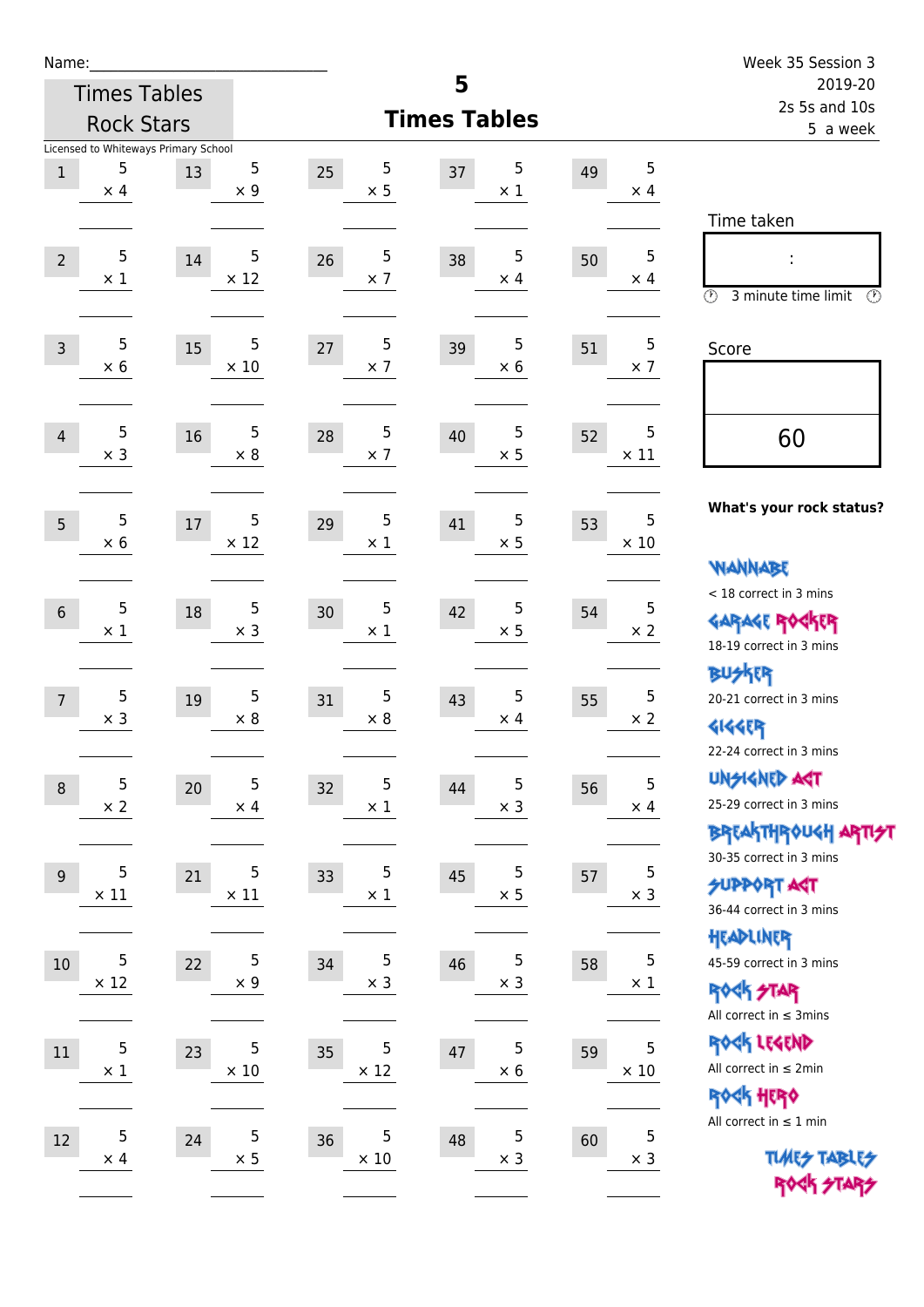Times Tables Rock Stars

|                  | Licensed to Whiteways Primary School |                 |               |    |               |                                                                  |
|------------------|--------------------------------------|-----------------|---------------|----|---------------|------------------------------------------------------------------|
| $\mathbf{1}$     | $60 \div 5 =$                        | 21              | $40 \div 5 =$ | 41 | $40 \div 5 =$ |                                                                  |
| $2^{\circ}$      | $55 \div 5 =$                        | 22              | $25 \div 5 =$ | 42 | $30 \div 5 =$ | Time taken                                                       |
| $\mathbf{3}$     | $30 \div 5 =$                        | 23              | $5 \div 5 =$  | 43 | $40 \div 5 =$ | $\overline{(\Omega)}$<br>3 minute time limit<br>(V)              |
| $\overline{4}$   | $40 \div 5 =$                        | 24              | $35 \div 5 =$ | 44 | $50 \div 5 =$ | Score                                                            |
| 5 <sub>1</sub>   | $15 \div 5 =$                        | 25              | $25 \div 5 =$ | 45 | $25 \div 5 =$ |                                                                  |
| $6 \overline{6}$ | $45 \div 5 =$                        | 26              | $35 \div 5 =$ | 46 | $55 \div 5 =$ | 60                                                               |
| 7 <sup>7</sup>   | $10 \div 5 =$                        | 27              | $50 \div 5 =$ | 47 | $40 \div 5 =$ | What's your rock status?                                         |
| 8                | $5 ÷ 5 =$                            | 28              | $10 \div 5 =$ | 48 | $30 \div 5 =$ | <b>NANNABE</b>                                                   |
| 9 <sub>o</sub>   | $25 \div 5 =$                        | 29              | $5 \div 5 =$  | 49 | $60 \div 5 =$ | < 18 correct in 3 mins<br><b>GARAGE ROCKER</b>                   |
| $10\,$           | $30 \div 5 =$                        | 30 <sub>o</sub> | $15 \div 5 =$ | 50 | $50 \div 5 =$ | 18-19 correct in 3 mins<br><b>BUSKER</b>                         |
| 11               | $50 \div 5 =$                        | 31              | $30 \div 5 =$ | 51 | $25 \div 5 =$ | 20-21 correct in 3 mins<br><b>4144ER</b>                         |
| 12               | $25 \div 5 =$                        | 32              | $30 \div 5 =$ | 52 | $10 \div 5 =$ | 22-24 correct in 3 mins<br><b>UNSIGNED AGT</b>                   |
| 13               | $30 \div 5 =$                        | 33              | $50 \div 5 =$ | 53 | $25 \div 5 =$ | 25-29 correct in 3 mins                                          |
| 14               | $10 \div 5 =$                        | 34              | $25 \div 5 =$ | 54 | $55 \div 5 =$ | <b>BREAKTHROUGH ARTI<del>S</del>T</b><br>30-35 correct in 3 mins |
| 15               | $55 \div 5 =$                        | $35\,$          | $20 \div 5 =$ | 55 | $15 \div 5 =$ | <b>SUPPORT ART</b><br>36-44 correct in 3 mins<br>HEADLINER       |
| 16               | $45 \div 5 =$                        | 36              | $60 \div 5 =$ | 56 | $35 ÷ 5 =$    | 45-59 correct in 3 mins<br><b>ROCK STAR</b>                      |
| 17               | $20 \div 5 =$                        | 37              | $45 \div 5 =$ | 57 | $35 ÷ 5 =$    | All correct in $\leq$ 3mins<br>ROCK LEGEND                       |
| 18               | $55 \div 5 =$                        | $38\,$          | $55 \div 5 =$ | 58 | $15 ÷ 5 =$    | All correct in $\leq 2$ min<br>ROCK HERO                         |
| 19               | $35 ÷ 5 =$                           | 39              | $15 \div 5 =$ | 59 | $55 \div 5 =$ | All correct in $\leq 1$ min                                      |
| 20               | $15 \div 5 =$                        | 40              | $35 \div 5 =$ | 60 | $45 \div 5 =$ | <b>TUARS TABLES</b><br>ROCK STARS                                |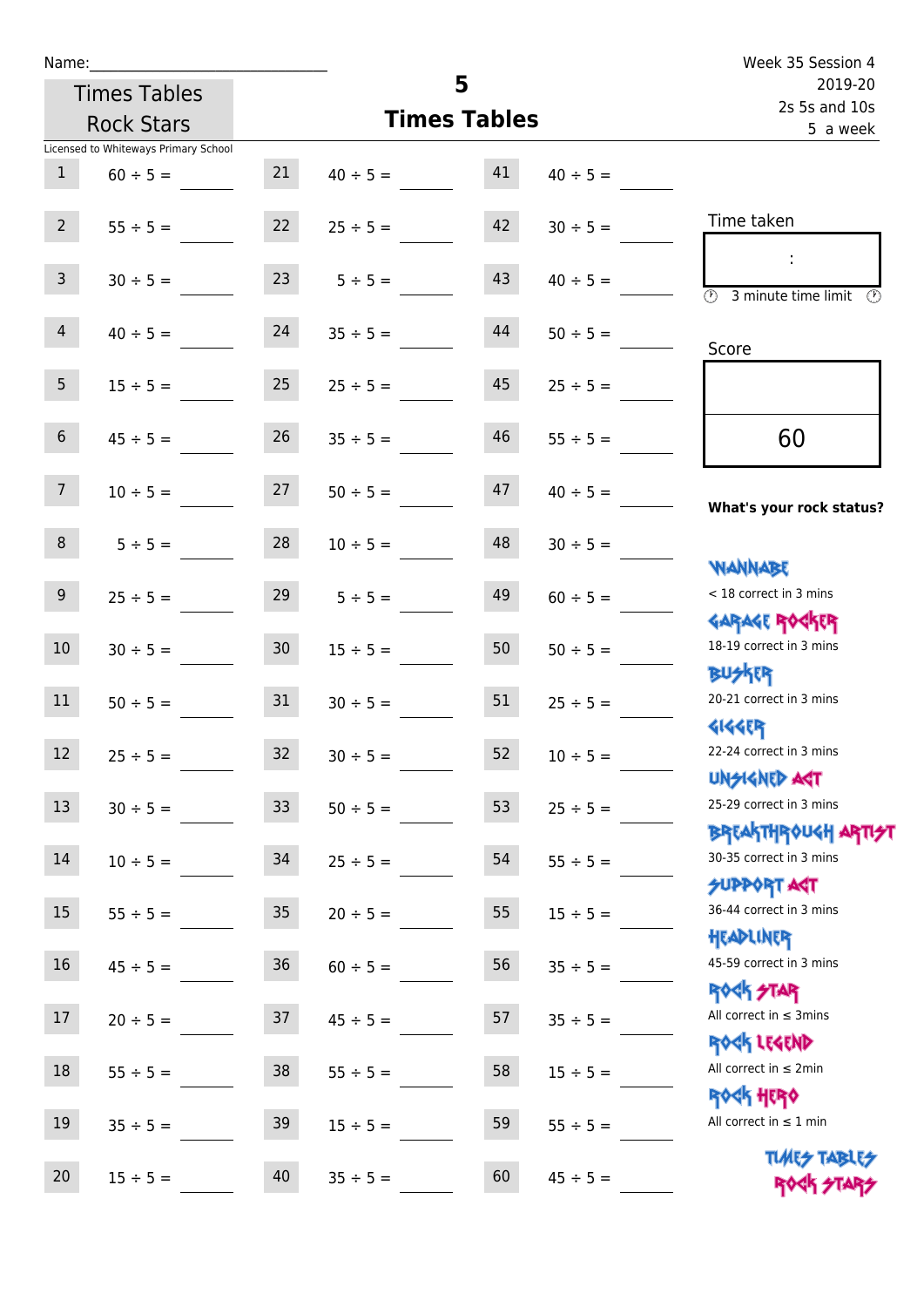| Name:           |                                      |                 |                    |                     |               | Week 35 Session 5                          |
|-----------------|--------------------------------------|-----------------|--------------------|---------------------|---------------|--------------------------------------------|
|                 | <b>Times Tables</b>                  |                 |                    | 5                   |               | 2019-20<br>2s 5s and 10s                   |
|                 | <b>Rock Stars</b>                    |                 |                    | <b>Times Tables</b> |               | 5 a week                                   |
|                 | Licensed to Whiteways Primary School |                 |                    |                     |               |                                            |
| 1               | $5 \times 7 =$                       | 21              | $5 \times 9 =$     | 41                  | $60 \div 5 =$ |                                            |
| 2 <sup>7</sup>  | $5 \times 2 =$                       | 22              | $5 \times 4 =$     | 42                  | $35 \div 5 =$ | Time taken                                 |
| $\mathbf{3}$    | $5 \times 9 =$                       | 23              | $5 \times 9 =$     | 43                  | $10 \div 5 =$ | $\mathbb{R}^n$<br>3 minute time limit<br>⊕ |
| 4               | $5 \times 6 =$                       | 24              | $5 \times 1 =$     | 44                  | $45 \div 5 =$ | Score                                      |
| 5 <sub>1</sub>  | $5 \times 11 =$                      | 25              | $5 \times 4 =$     | 45                  | $55 \div 5 =$ |                                            |
| 6 <sup>1</sup>  | $5 \times 5 =$                       | 26              | $5 \times 1 =$     | 46                  | $40 \div 5 =$ | 60                                         |
| 7 <sup>7</sup>  | $5 \times 7 =$                       | 27              | $5 \times 10 =$    | 47                  | $55 \div 5 =$ | Add up your time                           |
| 8               | $5 \times 3 =$                       | 28              | $5 \times 10 =$    | 48                  | $60 \div 5 =$ | <b>Mins</b><br><b>S1 S1</b>                |
| 9 <sub>o</sub>  | $5 \times 2 =$                       | 29              | $5 \times 3 =$     | 49                  | $60 \div 5 =$ |                                            |
| 10 <sup>°</sup> | $5 \times 8 =$                       | 30 <sup>1</sup> | $5 \times 12 =$    | 50                  | $45 \div 5 =$ |                                            |
| 11              | $5 \times 2 =$                       | 31              | $15 \div 5 =$      | 51                  | $35 \div 5 =$ | S5<br><b>Total</b>                         |
| 12              | $5 \times 1 =$                       | 32              | $30 \div 5 =$      | 52                  | $35 \div 5 =$ | <b>Secs</b>                                |
| 13              | $5 \times 9 =$                       | 33 <sup>2</sup> | $45 \div 5 =$      | 53                  | $15 \div 5 =$ |                                            |
| 14              | $5 \times 1 =$                       | 34              | $60 \div 5 =$      | 54                  | $25 \div 5 =$ |                                            |
| 15              | $5 \times 7 =$                       | 35              | $10 \div 5 =$      | 55                  | $60 \div 5 =$ | S5                                         |
| 16 <sup>1</sup> | $5 \times 1 =$                       |                 | $36 \t 5 \div 5 =$ | 56                  | $50 \div 5 =$ | <b>Total</b>                               |
| 17 <sub>1</sub> | $5 \times 3 =$                       | 37              | $10 \div 5 =$      | 57                  | $10 \div 5 =$ | Add up your score                          |
| 18              | $5 \times 2 =$                       | 38              | $55 \div 5 =$      | 58                  | $20 \div 5 =$ |                                            |
| 19              | $5 \times 5 =$                       | 39              | $35 \div 5 =$      | 59                  | $40 \div 5 =$ | S5                                         |
| 20              | $5 \times 10 =$                      | 40              | $55 \div 5 =$      | 60                  | $15 \div 5 =$ | Total $\qquad$                             |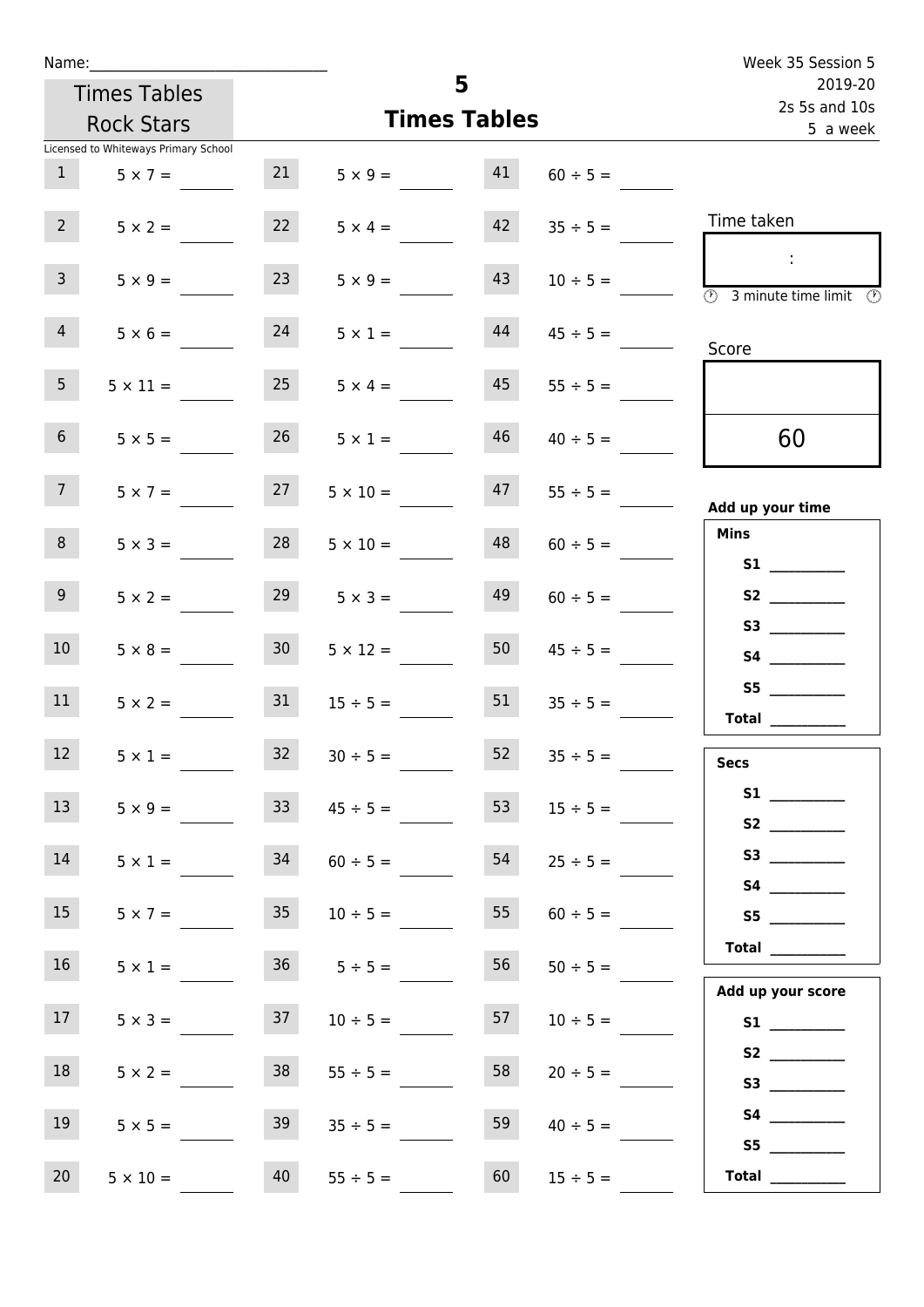| Name:           |                                      |                 |                    |                     |                 | Week 36 Session 1                                                             |
|-----------------|--------------------------------------|-----------------|--------------------|---------------------|-----------------|-------------------------------------------------------------------------------|
|                 | <b>Times Tables</b>                  |                 |                    | $\overline{2}$      |                 | 2019-20<br>2s 5s and 10s                                                      |
|                 | <b>Rock Stars</b>                    |                 |                    | <b>Times Tables</b> |                 | 5 a week                                                                      |
|                 | Licensed to Whiteways Primary School |                 |                    |                     |                 |                                                                               |
| 1               | $2 \times 12 =$                      | 21              | $2 \times 10 = 41$ |                     | $12 \times 2 =$ |                                                                               |
| $2^{\circ}$     | $2 \times 3 =$                       | 22              | $2 \times 7 =$     | 42                  | $5 \times 2 =$  | Time taken                                                                    |
| $\mathsf{3}$    | $2 \times 5 =$                       | 23              | $2 \times 4 =$     | 43                  | $3 \times 2 =$  | $\overline{\textcircled{1}}$ 3 minute time limit $\overline{\textcircled{1}}$ |
| $\overline{4}$  | $2 \times 2 = 24$                    |                 | $2 \times 12 =$    | 44                  | $5 \times 2 =$  | Score                                                                         |
| 5 <sub>1</sub>  | $2 \times 1 =$                       | 25              | $2 \times 12 =$    | 45                  | $1 \times 2 =$  |                                                                               |
| 6 <sup>1</sup>  | $2 \times 12 =$                      | 26              | $2 \times 5 =$     | 46                  | $1 \times 2 =$  | 60                                                                            |
| 7 <sup>7</sup>  | $2 \times 3 = 27$ $2 \times 6 = 47$  |                 |                    |                     | $8 \times 2 =$  | What's your rock status?                                                      |
| 8               | $2 \times 10 =$                      | 28              | $2 \times 7 =$     | 48                  | $5 \times 2 =$  |                                                                               |
| 9 <sub>o</sub>  | $2 \times 11 =$                      | 29              | $2 \times 9 =$     | 49                  | $1 \times 2 =$  | <b>JARNARY</b><br>< 18 correct in 3 mins                                      |
| 10 <sup>1</sup> | $2 \times 1 = 30$                    |                 | $2 \times 11 =$    | 50                  | $11 \times 2 =$ | <b>GARAGE ROGKER</b><br>18-19 correct in 3 mins<br><b>BUSKER</b>              |
| 11              | $2 \times 12 =$                      | 31              | $1 \times 2 =$     | 51                  | $2 \times 2 =$  | 20-21 correct in 3 mins                                                       |
| 12              | $2 \times 1 =$                       | 32              | $3 \times 2 =$     | 52                  | $8 \times 2 =$  | <b>4144EP</b><br>22-24 correct in 3 mins<br><b>UNSIGNED AGT</b>               |
| 13              | $2 \times 8 =$                       | 33 <sup>°</sup> | $4 \times 2 =$     | 53                  | $1 \times 2 =$  | 25-29 correct in 3 mins<br><b>BREAKTHROUGH ARTI<del>S</del>T</b>              |
| 14              | $2 \times 10 =$                      | 34              | $12 \times 2 =$    | 54                  | $8 \times 2 =$  | 30-35 correct in 3 mins<br><b>SUPPORT AGT</b>                                 |
| 15              | $2 \times 4 =$                       | 35 <sub>o</sub> | $12 \times 2 =$    | 55                  | $6 \times 2 =$  | 36-44 correct in 3 mins<br>HEADLINER                                          |
| 16              | $2 \times 8 =$                       | 36              | $9 \times 2 =$     | 56                  | $11 \times 2 =$ | 45-59 correct in 3 mins<br><b>ROCK STAR</b>                                   |
| 17              | $2 \times 12 =$                      | 37              | $8 \times 2 =$     | 57                  | $5 \times 2 =$  | All correct in $\leq$ 3mins<br>ROCK LEGEND                                    |
| 18              | $2 \times 4 =$                       | 38              | $11 \times 2 =$    | 58                  | $8 \times 2 =$  | All correct in $\leq 2$ min                                                   |
| 19              | $2 \times 10 =$                      | 39              | $7 \times 2 =$     | 59                  | $10 \times 2 =$ | <b>ROCK HERO</b><br>All correct in $\leq 1$ min                               |
| 20              | $2 \times 11 =$                      | 40              | $9 \times 2 =$     | 60                  | $3 \times 2 =$  | <b>TUARS TABLES</b><br>ROCK STARS                                             |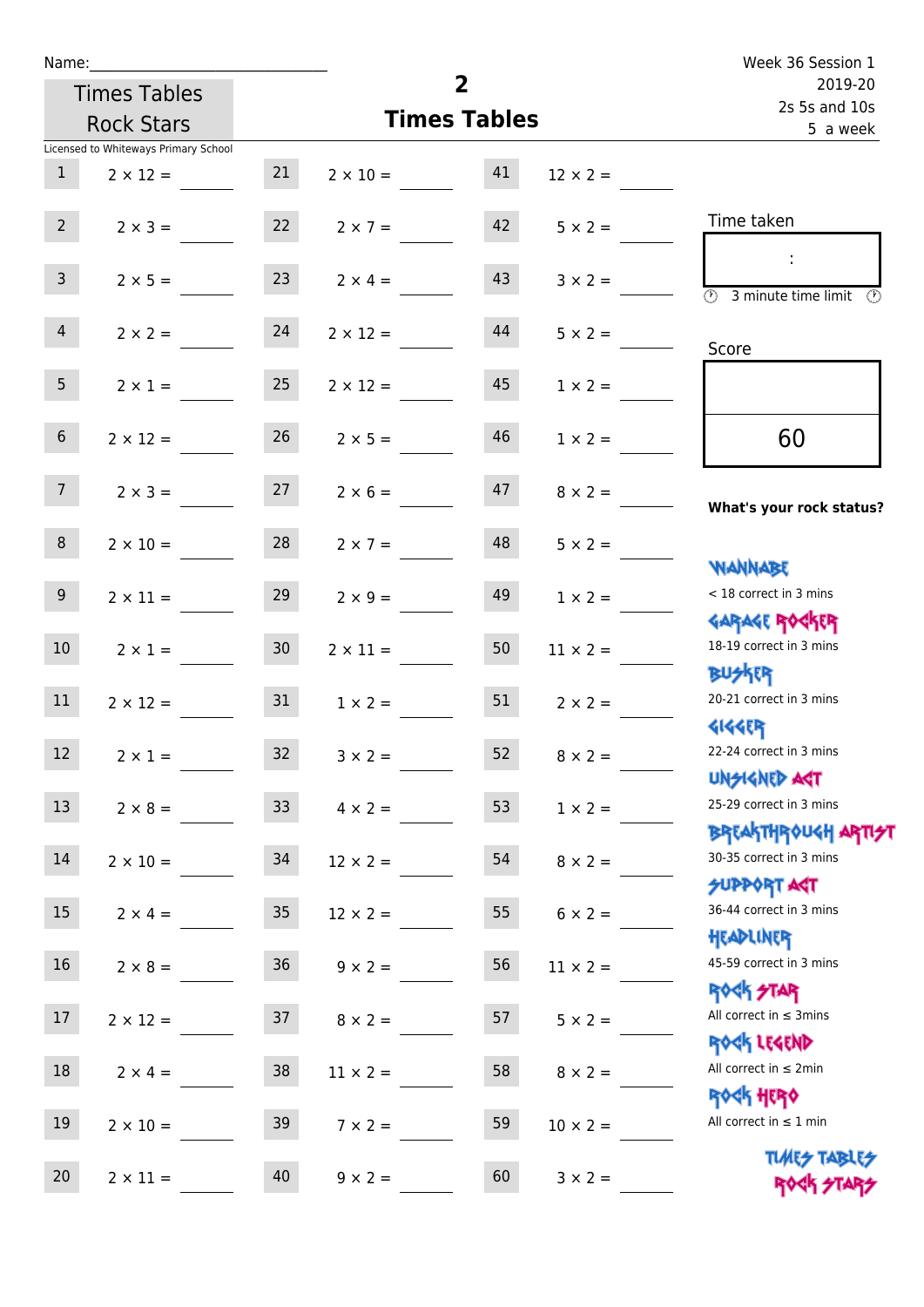| Name:           |                                      |    |                                    |    |                                     |        |                                  |    |                                    | Week 36 Session 2                                                      |  |
|-----------------|--------------------------------------|----|------------------------------------|----|-------------------------------------|--------|----------------------------------|----|------------------------------------|------------------------------------------------------------------------|--|
|                 | <b>Times Tables</b>                  |    |                                    | 2  |                                     |        |                                  |    | 2019-20<br>2s 5s and 10s           |                                                                        |  |
|                 | <b>Rock Stars</b>                    |    |                                    |    |                                     |        | <b>Times Tables</b>              |    | 5 a week                           |                                                                        |  |
|                 | Licensed to Whiteways Primary School |    |                                    |    |                                     |        |                                  |    |                                    |                                                                        |  |
| $1\,$           |                                      | 13 |                                    | 25 |                                     | 37     |                                  | 49 |                                    |                                                                        |  |
|                 | 16<br>$\overline{2}$                 |    | $2^{\circ}$<br>$\overline{4}$      |    | $24\,$<br>$\overline{2}$            |        | $\overline{2}$<br>14             |    | 22<br>$\overline{2}$               | Time taken                                                             |  |
| $\overline{2}$  |                                      | 14 |                                    | 26 |                                     | 38     |                                  | 50 |                                    |                                                                        |  |
|                 | 16<br>$\overline{2}$                 |    | $\overline{4}$<br>$\overline{2}$   |    | $12 \overline{ }$<br>$\overline{2}$ |        | $\, 8$<br>$\overline{2}$         |    | $\overline{2}$<br>6                | $\overline{\circlearrowright}$<br>3 minute time limit<br>$\circled{r}$ |  |
| $\overline{3}$  |                                      | 15 |                                    | 27 |                                     | 39     |                                  | 51 |                                    | Score                                                                  |  |
|                 | $14\,$<br>$\overline{2}$             |    | $\,$ 6 $\,$<br>$\overline{2}$      |    | $18\,$<br>$\overline{2}$            |        | $\overline{4}$<br>$\overline{2}$ |    | $\overline{2}$<br>$10\,$           |                                                                        |  |
| 4               |                                      | 16 |                                    | 28 |                                     | $40\,$ |                                  | 52 |                                    | 60                                                                     |  |
|                 | $\overline{4}$<br>$\overline{2}$     |    | $\overline{2}$<br>$\overline{2}$   |    | $\overline{2}$<br>$\overline{2}$    |        | 18<br>$\overline{2}$             |    | 22<br>$\overline{2}$               |                                                                        |  |
|                 |                                      |    |                                    |    |                                     |        |                                  |    |                                    | What's your rock status?                                               |  |
| $\overline{5}$  | $\,$ 6<br>$\overline{2}$             | 17 | $20\,$<br>$\overline{2}$           | 29 | $\overline{2}$<br>$14\,$            | 41     | $12\,$<br>$\overline{2}$         | 53 | $\overline{2}$<br>14               |                                                                        |  |
|                 |                                      |    |                                    |    |                                     |        |                                  |    |                                    | <b>ANNAW</b><br>< 18 correct in 3 mins                                 |  |
| $6\phantom{1}6$ |                                      | 18 |                                    | 30 |                                     | 42     |                                  | 54 |                                    |                                                                        |  |
|                 | $18\,$<br>$\overline{2}$             |    | $\boldsymbol{6}$<br>$\overline{2}$ |    | $\overline{2}$<br>$\bf 8$           |        | $\bf 8$<br>$\overline{2}$        |    | $\overline{2}$<br>20               | 18-19 correct in 3 mins                                                |  |
|                 |                                      |    |                                    |    |                                     |        |                                  |    |                                    | <b>BUSKER</b>                                                          |  |
| $\overline{7}$  |                                      | 19 |                                    | 31 |                                     | 43     |                                  | 55 |                                    | 20-21 correct in 3 mins                                                |  |
|                 | 20<br>2                              |    | $\overline{2}$<br>24               |    | $\overline{2}$<br>$\,6\,$           |        | 14<br>2                          |    | 2<br>10                            | <b>4144EP</b>                                                          |  |
|                 |                                      |    |                                    |    |                                     |        |                                  |    |                                    | 22-24 correct in 3 mins                                                |  |
| 8               |                                      | 20 |                                    | 32 |                                     | 44     |                                  | 56 |                                    | <b>UNSIGNED AGT</b>                                                    |  |
|                 | $\overline{2}$<br>8                  |    | $18\,$<br>$\overline{2}$           |    | $20\,$<br>$\overline{2}$            |        | 24<br>$\overline{2}$             |    | 2<br>4                             | 25-29 correct in 3 mins                                                |  |
|                 |                                      |    |                                    |    |                                     |        |                                  |    |                                    | <b>BREAKTHROUGH</b>                                                    |  |
| 9               |                                      | 21 |                                    | 33 |                                     | 45     |                                  | 57 |                                    | 30-35 correct in 3 mins                                                |  |
|                 | 2<br>4                               |    | $\overline{2}$<br>4                |    | $\overline{2}$<br>$10\,$            |        | $10\,$<br>$\overline{2}$         |    | 6<br>2                             | <b>SUPPORT AGT</b><br>36-44 correct in 3 mins                          |  |
|                 |                                      |    |                                    |    |                                     |        |                                  |    |                                    | HEADLINER                                                              |  |
| 10              |                                      | 22 |                                    | 34 |                                     | 46     |                                  | 58 |                                    | 45-59 correct in 3 mins                                                |  |
|                 | $\overline{2}$<br>4                  |    | 16<br>$\overline{2}$               |    | $20\,$<br>$\overline{2}$            |        | 22<br>$\overline{2}$             |    | $\overline{2}$<br>$\boldsymbol{6}$ | <b>ROCK STAR</b>                                                       |  |
|                 |                                      |    |                                    |    |                                     |        |                                  |    |                                    | All correct in $\leq$ 3mins                                            |  |
| 11              |                                      | 23 |                                    | 35 |                                     | 47     |                                  | 59 |                                    | ROCK LEGEND                                                            |  |
|                 | 18<br>$\overline{2}$                 |    | $12\,$<br>$\overline{2}$           |    | 22<br>$\mathbf{2}$                  |        | $\bf 8$<br>$\overline{2}$        |    | $\overline{2}$<br>4                | All correct in $\leq 2$ min                                            |  |
|                 |                                      |    |                                    |    |                                     |        |                                  |    |                                    | <b>ROCK HERO</b>                                                       |  |
| 12              |                                      | 24 |                                    | 36 |                                     | 48     |                                  | 60 |                                    | All correct in $\leq 1$ min                                            |  |
|                 | 2<br>4                               |    | $\overline{2}$<br>$\overline{2}$   |    | $\overline{2}$<br>14                |        | $\overline{2}$<br>$18\,$         |    | $\overline{\mathbf{c}}$<br>12      |                                                                        |  |
|                 |                                      |    |                                    |    |                                     |        |                                  |    |                                    |                                                                        |  |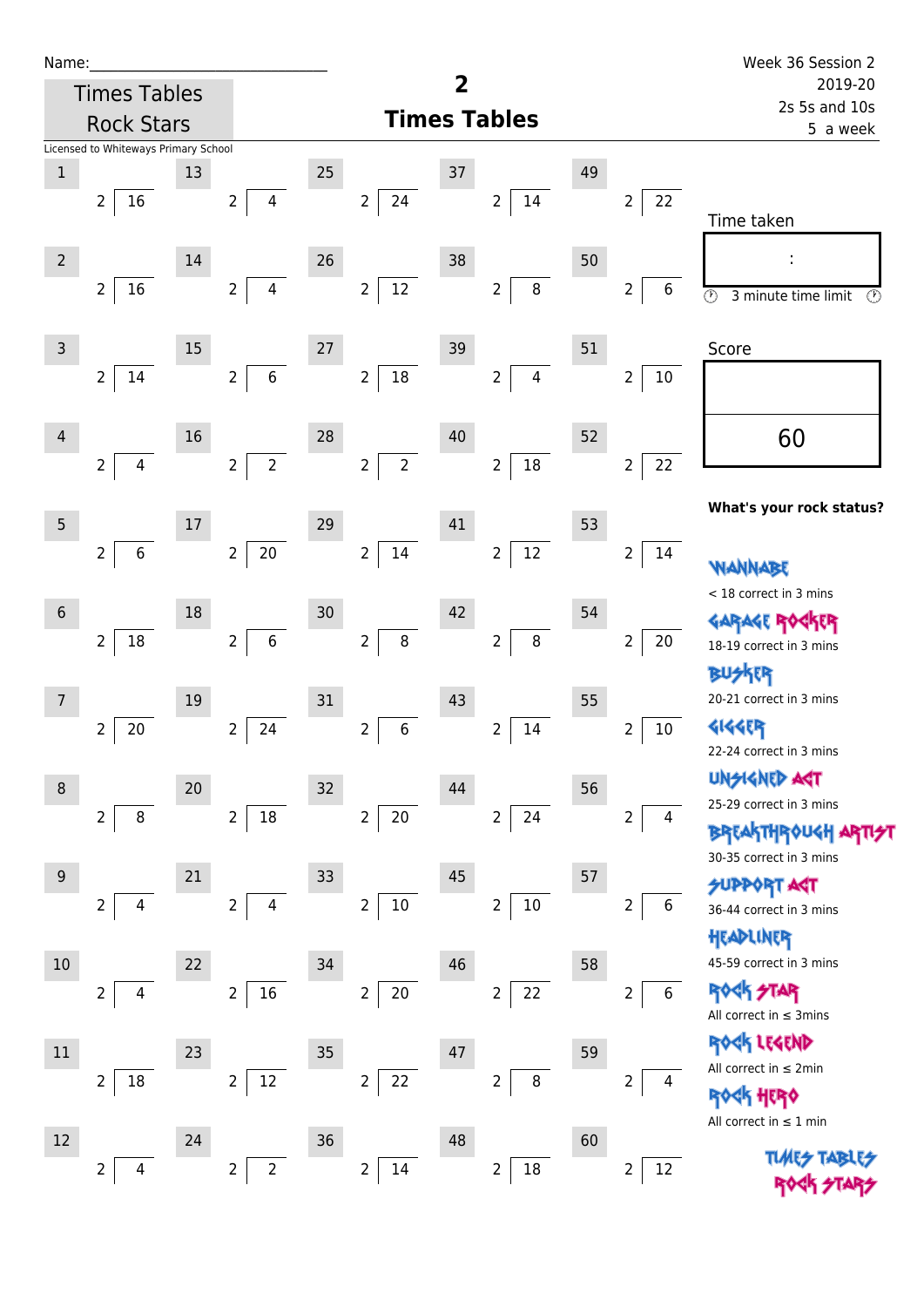| Name:          |                               |                                            |                               |                   |                                    |                               |    | Week 36 Session 3             |                                                                                      |  |
|----------------|-------------------------------|--------------------------------------------|-------------------------------|-------------------|------------------------------------|-------------------------------|----|-------------------------------|--------------------------------------------------------------------------------------|--|
|                |                               | <b>Times Tables</b>                        |                               |                   | 2                                  | 2019-20<br>2s 5s and 10s      |    |                               |                                                                                      |  |
|                | <b>Rock Stars</b>             |                                            |                               |                   | <b>Times Tables</b>                | 5 a week                      |    |                               |                                                                                      |  |
| $1\,$          | 2<br>$\times$ 2               | Licensed to Whiteways Primary School<br>13 | 2<br>$\times$ 6               | 25<br>$\times$ 12 | 2<br>37                            | 2<br>$\times$ 4               | 49 | $\overline{2}$<br>$\times$ 1  | Time taken                                                                           |  |
| $\overline{2}$ | $\overline{2}$<br>$\times$ 3  | 14                                         | $\overline{2}$<br>$\times 8$  | 26                | $\overline{2}$<br>38<br>$\times$ 9 | $\overline{2}$<br>$\times$ 12 | 50 | $\overline{2}$<br>$\times 8$  | $\circled{r}$<br>3 minute time limit<br>$\circled{r}$                                |  |
| $\overline{3}$ | $\overline{2}$<br>$\times$ 6  | 15                                         | $\overline{2}$<br>$\times$ 10 | 27<br>$\times$ 11 | 2<br>39                            | 2<br>$\times$ 6               | 51 | $\overline{2}$<br>$\times$ 11 | Score                                                                                |  |
| $\overline{4}$ | $\overline{2}$<br>$\times$ 5  | 16                                         | $\overline{2}$<br>$\times 2$  | 28                | $\overline{2}$<br>40<br>$\times$ 6 | $\overline{2}$<br>$\times$ 1  | 52 | $\overline{2}$<br>$\times$ 10 | 60                                                                                   |  |
| 5              | $\overline{2}$<br>$\times$ 7  | 17                                         | $\overline{2}$<br>$\times$ 10 | 29                | $\overline{2}$<br>41<br>$\times$ 1 | 2<br>$\times$ 11              | 53 | $\overline{2}$<br>$\times 2$  | What's your rock status?<br><b>NANNABE</b>                                           |  |
| $6\phantom{1}$ | $\overline{2}$<br>$\times 1$  | 18                                         | $\overline{2}$<br>$\times$ 11 | 30                | $\overline{c}$<br>42<br>$\times$ 3 | 2<br>$\times 6$               | 54 | 2<br>$\times$ 2               | < 18 correct in 3 mins<br><b>GARAGE ROCKER</b><br>18-19 correct in 3 mins            |  |
| $\overline{7}$ | $\overline{2}$<br>$\times$ 12 | 19                                         | $\overline{2}$<br>$\times$ 12 | 31                | $\overline{2}$<br>43<br>$\times$ 5 | 2<br>$\times$ 9               | 55 | $\overline{2}$<br>$\times 8$  | <b>BUSKER</b><br>20-21 correct in 3 mins<br><b>4144ER</b><br>22-24 correct in 3 mins |  |
| $\,8\,$        | $\overline{2}$<br>$\times$ 8  | 20                                         | $\overline{2}$<br>$\times$ 2  | 32                | $\overline{2}$<br>44<br>$\times$ 4 | 2<br>$\times$ 10              | 56 | $\overline{2}$<br>$\times$ 1  | <b>UNGIGNED AST</b><br>25-29 correct in 3 mins<br>BREAKTHRÓUGH ARTI <del>2</del> 1   |  |
| $\overline{9}$ | $\overline{2}$<br>$\times$ 10 | 21                                         | $\overline{2}$<br>$\times$ 5  | 33                | $\overline{2}$<br>45<br>$\times$ 6 | $\overline{2}$<br>$\times$ 11 | 57 | $\overline{2}$<br>$\times$ 4  | 30-35 correct in 3 mins<br><b>SUPPORT ART</b><br>36-44 correct in 3 mins             |  |
| $10\,$         | $\overline{2}$<br>$\times$ 4  | 22                                         | $\overline{c}$<br>$\times$ 2  | 34                | $\overline{c}$<br>46<br>$\times$ 9 | $\overline{c}$<br>$\times$ 1  | 58 | $\overline{2}$<br>$\times$ 7  | HEADLINER<br>45-59 correct in 3 mins<br>ROCK STAR<br>All correct in $\leq$ 3mins     |  |
| $11\,$         | $\overline{2}$<br>$\times 2$  | 23                                         | $\overline{2}$<br>$\times$ 12 | 35                | $\mathsf{2}\,$<br>47<br>$\times$ 4 | $\overline{c}$<br>$\times$ 3  | 59 | $\mathbf 2$<br>$\times$ 9     | ROCK LEGEND<br>All correct in $\leq 2$ min<br>ROCK HERO                              |  |
| 12             | $\overline{c}$<br>$\times$ 2  | 24                                         | $\overline{2}$<br>$\times$ 5  | 36                | $\overline{2}$<br>48<br>$\times$ 1 | $\overline{2}$<br>$\times$ 3  | 60 | $\overline{2}$<br>$\times$ 6  | All correct in $\leq 1$ min<br><b>TUARS TABLES</b><br>ROCK STARS                     |  |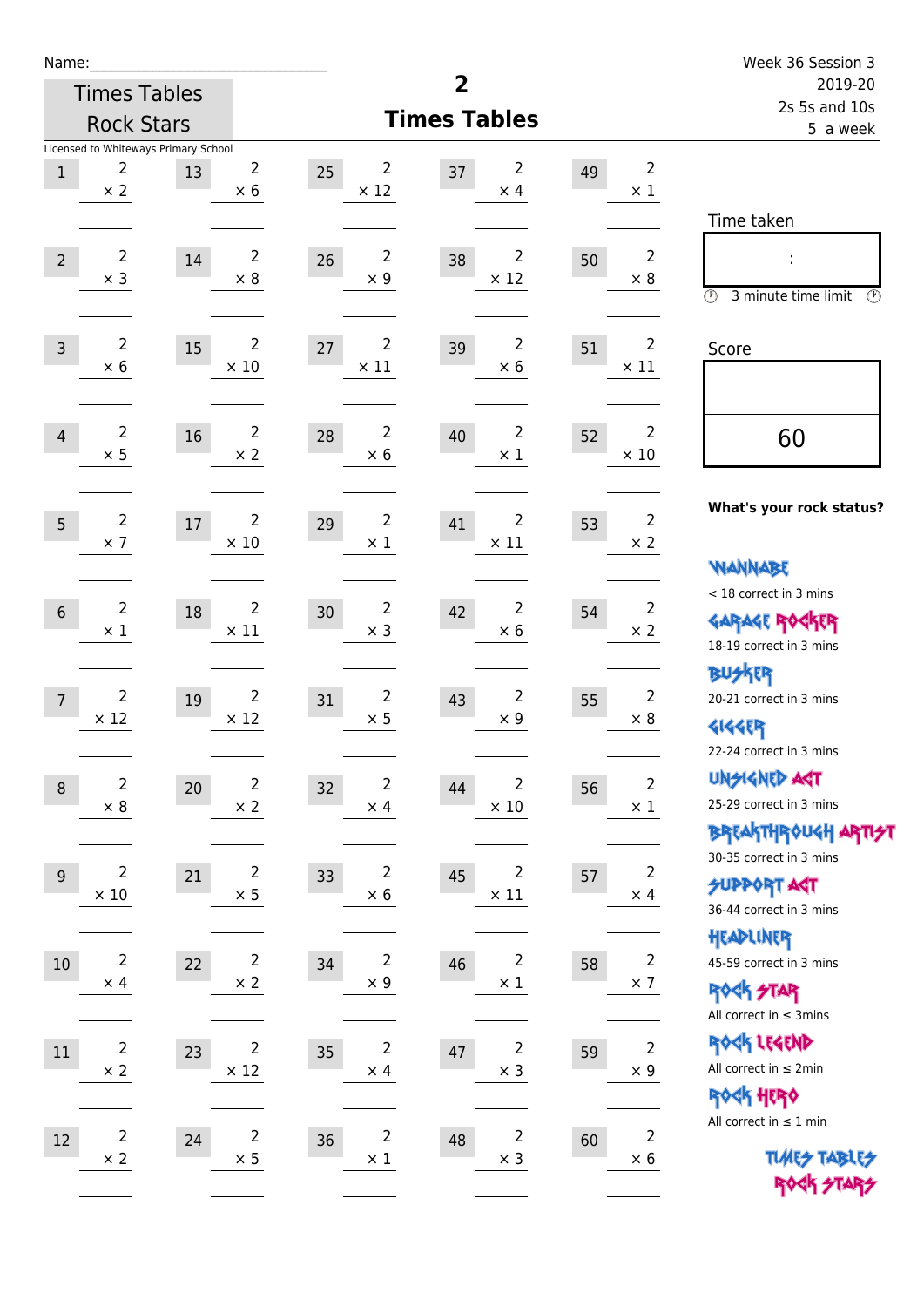| Name:                                |                               |                           |                          | Week 36 Session 4                                                |  |  |
|--------------------------------------|-------------------------------|---------------------------|--------------------------|------------------------------------------------------------------|--|--|
| <b>Times Tables</b>                  |                               | $\overline{2}$            | 2019-20<br>2s 5s and 10s |                                                                  |  |  |
| <b>Rock Stars</b>                    |                               | <b>Times Tables</b>       | 5 a week                 |                                                                  |  |  |
| Licensed to Whiteways Primary School |                               |                           |                          |                                                                  |  |  |
| $\mathbf{1}$<br>$18 \div 2 =$        | 21                            | 41<br>$10 \div 2 =$       | $14 \div 2 =$            |                                                                  |  |  |
| $2^{\circ}$<br>$16 \div 2 =$         | 22                            | $24 \div 2 =$             | $42$ $2 \div 2 =$        | Time taken                                                       |  |  |
| 3 <sup>7</sup><br>$24 \div 2 =$      | 23                            | 43<br>$10 \div 2 =$       | $8 \div 2 =$             | $\overline{(\mathcal{V})}$<br>3 minute time limit                |  |  |
| $\overline{4}$<br>$20 \div 2 =$      | 24                            | 44<br>$24 \div 2 =$       | $20 \div 2 =$            | Score                                                            |  |  |
| 5 <sub>1</sub>                       | $16 \div 2 = 25$ $2 \div 2 =$ |                           | $45 \t 6 \div 2 =$       |                                                                  |  |  |
| 6 <sup>1</sup><br>$8 \div 2 =$       | 26                            | 46<br>$6 \div 2 =$        | $8 \div 2 =$             | 60                                                               |  |  |
| 7 <sup>7</sup><br>$2 \div 2 =$       |                               | $27 \t 6 \div 2 =$<br>47  | $22 \div 2 =$            | What's your rock status?                                         |  |  |
| 8<br>$10 \div 2 =$                   |                               | $28 \t 14 \div 2 =$<br>48 | $18 \div 2 =$            |                                                                  |  |  |
| 9 <sub>o</sub><br>$10 \div 2 =$      | 29                            | 49<br>$6 \div 2 =$        | $16 \div 2 =$            | <b>NANNABE</b><br>< 18 correct in 3 mins                         |  |  |
| 10 <sup>°</sup><br>$2 \div 2 =$      | 30 <sub>o</sub>               | 50<br>$14 \div 2 =$       | $2 \div 2 =$             | <b>GARAGE ROCKER</b><br>18-19 correct in 3 mins<br><b>BUSKER</b> |  |  |
| $18 \div 2 = 31$<br>11               |                               | 51<br>$24 \div 2 =$       | $22 \div 2 =$            | 20-21 correct in 3 mins                                          |  |  |
| 12<br>$16 \div 2 =$                  | 32                            | $20 \div 2 =$<br>52       | $6 \div 2 =$             | <b>4144EP</b><br>22-24 correct in 3 mins<br><b>UNSIGNED AST</b>  |  |  |
| 13<br>$6 \div 2 =$                   | 33 <sup>°</sup>               | 53<br>$14 \div 2 =$       | $10 \div 2 =$            | 25-29 correct in 3 mins<br>BREAKTHRÓUGH ARTI <del>2</del> 1      |  |  |
| 14<br>$2 \div 2 =$                   | 34                            | 54<br>$18 \div 2 =$       | $18 \div 2 =$            | 30-35 correct in 3 mins<br><b>SUPPORT AGT</b>                    |  |  |
| $15\,$<br>$22 \div 2 =$              | 35 <sub>2</sub>               | 55<br>$16 \div 2 =$       | $20 \div 2 =$            | 36-44 correct in 3 mins<br>HEADLINER                             |  |  |
| 16<br>$6 \div 2 =$                   | $36\,$                        | 56<br>$22 \div 2 =$       | $20 \div 2 =$            | 45-59 correct in 3 mins<br><b>ROCK STAR</b>                      |  |  |
| 17<br>$22 \div 2 =$                  | 37                            | 57<br>$8 \div 2 =$        | $20 \div 2 =$            | All correct in $\leq$ 3mins<br>ROCK LEGEND                       |  |  |
| $18\,$<br>$16 \div 2 =$              | 38                            | 58<br>$8 \div 2 =$        | $20 \div 2 =$            | All correct in $\leq 2$ min<br><b>ROCK HERO</b>                  |  |  |
| 19<br>$18 \div 2 =$                  | 39                            | 59<br>$18 \div 2 =$       | $4 \div 2 =$             | All correct in $\leq 1$ min                                      |  |  |
| 20<br>$12 \div 2 =$                  | 40                            | 60<br>$2 \div 2 =$        | $4 \div 2 =$             | <b>TUARS TABLES</b><br>ROCK STARS                                |  |  |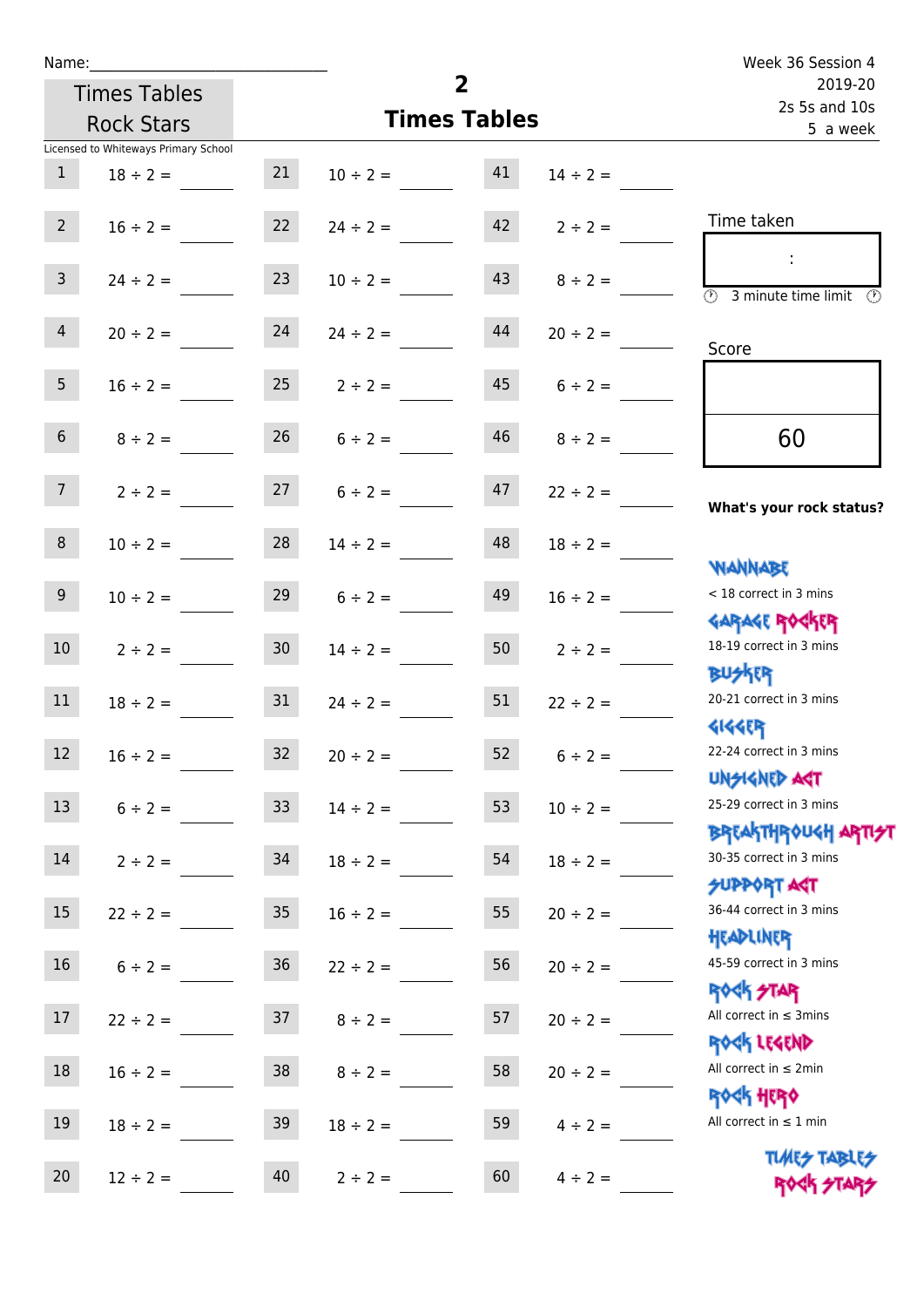| Week 36 Session 5                                                                              |                   | $\overline{2}$      |                   |                 |                                      | Name:           |
|------------------------------------------------------------------------------------------------|-------------------|---------------------|-------------------|-----------------|--------------------------------------|-----------------|
| 2019-20                                                                                        |                   | <b>Times Tables</b> |                   |                 |                                      |                 |
| 2s 5s and 10s<br>5 a week                                                                      |                   | <b>Times Tables</b> | <b>Rock Stars</b> |                 |                                      |                 |
|                                                                                                |                   |                     |                   |                 | Licensed to Whiteways Primary School |                 |
|                                                                                                | $10 \div 2 =$     | 41                  | $2 \times 8 =$    | 21              | $2 \times 1 =$                       | 1               |
| Time taken                                                                                     | $22 \div 2 =$     | 42                  | $2 \times 6 =$    | 22              | $2 \times 9 =$                       | 2 <sup>7</sup>  |
| $\mathcal{L}$<br>$\overline{\textcircled{2}}$ 3 minute time limit $\overline{\textcircled{2}}$ | $8 \div 2 =$      | 43                  | $2 \times 5 =$    | 23              | $2 \times 9 =$                       | 3 <sup>7</sup>  |
| Score                                                                                          | $24 \div 2 =$     | 44                  | $2 \times 4 =$    | 24              | $2 \times 11 =$                      | $\overline{4}$  |
|                                                                                                | $22 \div 2 =$     | 45                  | $2 \times 3 =$    | 25              | $2 \times 7 =$                       | 5 <sub>1</sub>  |
| 60                                                                                             | $18 \div 2 =$     | 46                  | $2 \times 1 =$    | 26              | $2 \times 10 =$                      | 6 <sup>1</sup>  |
| Add up your time                                                                               | $22 \div 2 =$     | 47                  | $2 \times 11 =$   | 27              | $2 \times 2 =$                       | 7 <sup>7</sup>  |
| <b>Mins</b><br><b>S1</b>                                                                       | $20 \div 2 =$     | 48                  | $2 \times 8 =$    | 28              | $2 \times 8 =$                       | 8               |
| S2                                                                                             | $6 \div 2 =$      | 49                  | $2 \times 2 =$    | 29              | $2 \times 4 =$                       | 9 <sub>o</sub>  |
|                                                                                                | $24 \div 2 =$     | 50                  | $2 \times 9 =$    | 30 <sup>1</sup> | $2 \times 6 =$                       | 10              |
| <b>Total</b>                                                                                   | $8 \div 2 =$      | 51                  | $16 \div 2 =$     | 31              | $2 \times 9 =$                       | 11              |
| <b>Secs</b>                                                                                    | $14 \div 2 =$     | 52                  | $24 \div 2 =$     | 32              | $2 \times 8 =$                       | 12              |
|                                                                                                | $10 \div 2 =$     | 53                  | $18 \div 2 =$     | 33              | $2 \times 9 =$                       | 13              |
|                                                                                                | $12 \div 2 =$     | 54                  | $14 \div 2 =$     | 34              | $2 \times 12 =$                      | 14              |
| S5                                                                                             | $24 \div 2 =$     | 55                  | $18 \div 2 =$     | 35              | $2 \times 5 =$                       | 15              |
| Total<br>Add up your score                                                                     | $22 \div 2 =$     | 56                  | $12 \div 2 =$     | 36              | $2 \times 9 =$                       | 16              |
|                                                                                                | $57$ $6 \div 2 =$ |                     | $18 \div 2 =$     | 37              | $2 \times 4 =$                       | 17              |
|                                                                                                | $14 \div 2 =$     | 58                  | $18 \div 2 =$     | 38              | $2 \times 4 =$                       | 18              |
| S4<br>S5                                                                                       | $20 \div 2 =$     | 59                  | $14 \div 2 =$     | 39              | $2 \times 12 =$                      | 19              |
| Total $\qquad$                                                                                 | $2 \div 2 =$      | 60                  | $24 \div 2 =$     | 40              | $2 \times 11 =$                      | 20 <sub>2</sub> |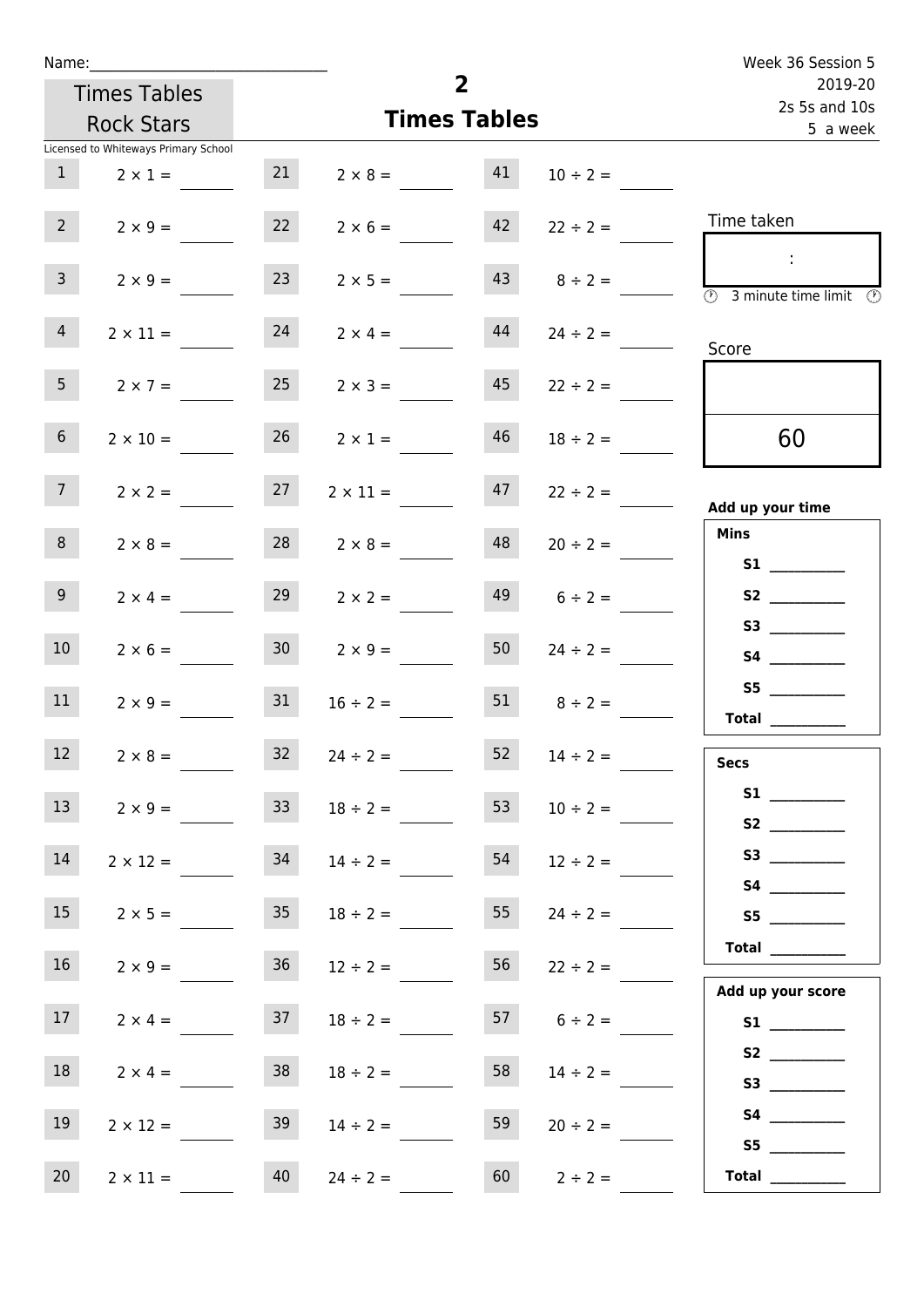| Name:           |                                      |                 |                     |        |                       | Week 37 Session 1                                                |  |  |
|-----------------|--------------------------------------|-----------------|---------------------|--------|-----------------------|------------------------------------------------------------------|--|--|
|                 | <b>Times Tables</b>                  |                 |                     | 2,5,10 |                       | 2019-20                                                          |  |  |
|                 | <b>Rock Stars</b>                    |                 | <b>Times Tables</b> |        |                       | 2s 5s and 10s<br>5 a week                                        |  |  |
|                 | Licensed to Whiteways Primary School |                 |                     |        |                       |                                                                  |  |  |
| $\mathbf{1}$    | $10 \times 10 =$                     | 21              | $10 \times 8 =$     | 41     | $4 \times 5 =$        |                                                                  |  |  |
| $2^{\circ}$     | $5 \times 6 =$                       | 22              | $5 \times 11 =$     | 42     | $10 \times 5 =$       | Time taken                                                       |  |  |
| 3 <sup>7</sup>  | $5 \times 4 =$                       | 23              | $10 \times 10 =$    | 43     | $4 \times 5 =$        | $\overline{(\mathcal{V})}$<br>3 minute time limit<br>$\odot$     |  |  |
| $\overline{4}$  | $10 \times 2 =$                      | 24              | $5 \times 8 =$      | 44     | $5 \times 10 =$       | Score                                                            |  |  |
| 5 <sub>1</sub>  | $10 \times 3 =$                      | 25              | $5 \times 1 =$      | 45     | $7 \times 5 =$        |                                                                  |  |  |
| 6 <sup>1</sup>  | $5 \times 5 =$                       | 26              | $2 \times 1 =$      | 46     | $10 \times 10 =$      | 60                                                               |  |  |
| 7 <sup>7</sup>  | $10 \times 7 =$                      | 27              | $2 \times 3 =$      | 47     | $4 \times 2 =$        | What's your rock status?                                         |  |  |
| 8               | $2 \times 9 =$                       | 28              | $2 \times 5 =$      | 48     | $10 \times 2 =$       | <b>JARNARY</b>                                                   |  |  |
| 9 <sub>o</sub>  | $10 \times 7 =$                      | 29              | $5 \times 9 =$      | 49     | $10 \times 10 =$      | < 18 correct in 3 mins<br><b>GARAGE ROGKER</b>                   |  |  |
| 10 <sup>°</sup> | $2 \times 10 =$                      | 30 <sub>o</sub> | $2 \times 12 =$     | 50     | $11 \times 2 =$       | 18-19 correct in 3 mins<br><b>BUSKRR</b>                         |  |  |
| 11              | $5 \times 5 =$                       | 31              | $3 \times 10 =$     | 51     | $4 \times 5 =$        | 20-21 correct in 3 mins<br><b>4144EP</b>                         |  |  |
| 12              | $10 \times 9 =$                      | 32              | $7 \times 2 =$      |        | $52 \t 2 \times 10 =$ | 22-24 correct in 3 mins<br><b>UNSIGNED AST</b>                   |  |  |
| 13              | $10 \times 12 =$                     | 33              | $6 \times 5 =$      | 53     | $4 \times 5 =$        | 25-29 correct in 3 mins                                          |  |  |
| 14              | $5 \times 9 =$                       | 34              | $10 \times 2 =$     | 54     | $8 \times 10 =$       | <b>BREAKTHROUGH ARTI<del>S</del>T</b><br>30-35 correct in 3 mins |  |  |
| 15 <sub>1</sub> | $10 \times 7 =$                      | 35 <sub>1</sub> | $12 \times 5 =$     | 55     | $6 \times 5 =$        | <b>SUPPORT AGT</b><br>36-44 correct in 3 mins                    |  |  |
| 16              | $10 \times 8 =$                      | 36              | $11 \times 10 =$    | 56     | $8 \times 10 =$       | HEADLINER<br>45-59 correct in 3 mins<br><b>ROCK STAR</b>         |  |  |
| 17              | $10 \times 3 =$                      | 37              | $10 \times 2 =$     | 57     | $2 \times 10 =$       | All correct in $\leq$ 3mins<br>ROCK LEGEND                       |  |  |
| 18              | $2 \times 8 =$                       | 38              | $5 \times 2 =$      | 58     | $5 \times 2 =$        | All correct in $\leq 2$ min<br>ROCK HERO                         |  |  |
| 19              | $2 \times 3 =$                       | 39              | $10 \times 10 =$    | 59     | $3 \times 2 =$        | All correct in $\leq 1$ min                                      |  |  |
| 20              | $5 \times 11 =$                      | 40              | $10 \times 10 =$    | 60     | $9 \times 10 =$       | <b>TUARS TABLES</b><br>ROCK STARS                                |  |  |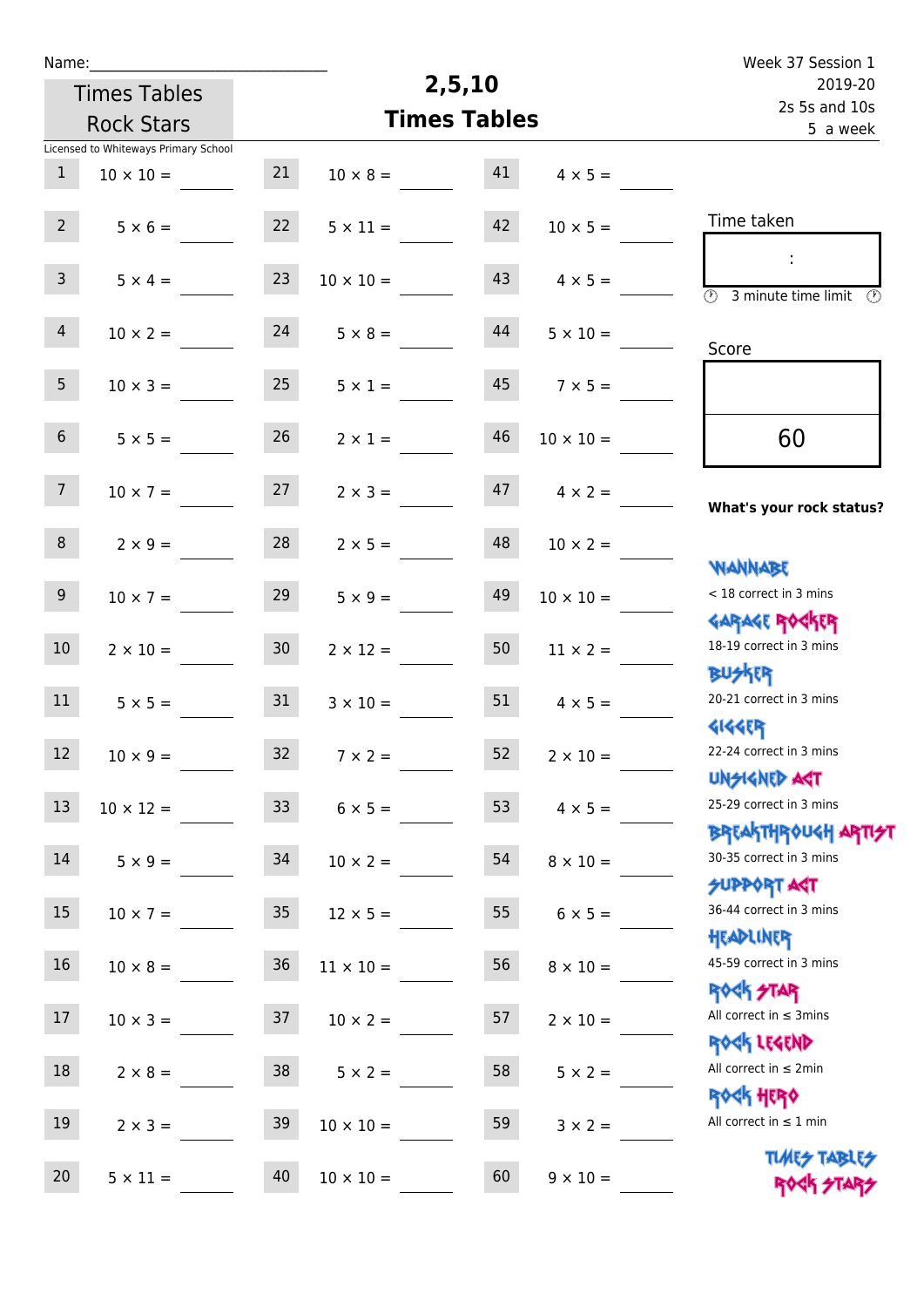| Name:          |                                      |    |                                  |                     |                                   |         |                           | Week 37 Session 2                                             |  |
|----------------|--------------------------------------|----|----------------------------------|---------------------|-----------------------------------|---------|---------------------------|---------------------------------------------------------------|--|
|                | <b>Times Tables</b>                  |    |                                  |                     | 2,5,10                            | 2019-20 |                           |                                                               |  |
|                | <b>Rock Stars</b>                    |    |                                  |                     | <b>Times Tables</b>               |         | 2s 5s and 10s<br>5 a week |                                                               |  |
|                | Licensed to Whiteways Primary School |    |                                  |                     |                                   |         |                           |                                                               |  |
| $\mathbf 1$    |                                      | 13 |                                  | 25                  | $37\,$                            | 49      |                           |                                                               |  |
|                | 5<br>15                              |    | 5<br>40                          | $10\,$<br>40        | 25<br>5                           |         | 110<br>10                 | Time taken                                                    |  |
| $\overline{2}$ |                                      | 14 |                                  | 26                  | 38                                | 50      |                           |                                                               |  |
|                | $\overline{5}$<br>45                 |    | 25<br>5 <sub>5</sub>             | $10\,$<br>$10\,$    | 120<br>$10\,$                     |         | 5<br>30                   | $\overline{\odot}$<br>3 minute time limit<br>$\circled{r}$    |  |
| $\mathsf 3$    |                                      | 15 |                                  | 27                  | 39                                | 51      |                           | Score                                                         |  |
|                | 16<br>$\overline{2}$                 |    | 35<br>5                          | 120<br>$10\,$       | 30<br>$10\,$                      |         | $10\,$<br>90              |                                                               |  |
| $\overline{4}$ |                                      | 16 |                                  | 28                  | 40                                | 52      |                           | 60                                                            |  |
|                | 24<br>$\overline{2}$                 |    | $\overline{4}$<br>$\overline{2}$ | $30\,$<br>10        | $20\,$<br>$\overline{2}$          |         | $10\,$<br>$\overline{2}$  |                                                               |  |
| 5              |                                      | 17 |                                  | 29                  | 41                                | 53      |                           | What's your rock status?                                      |  |
|                | $\overline{2}$<br>18                 |    | 10<br>5                          | 100<br>$10\,$       | 50<br>$10\,$                      |         | $\bf 8$<br>$\overline{2}$ | <b><i>NANNABE</i></b>                                         |  |
| $\sqrt{6}$     |                                      | 18 |                                  | 30                  | 42                                | 54      |                           | < 18 correct in 3 mins                                        |  |
|                | $\overline{2}$<br>14                 |    | $20\,$<br>$\overline{2}$         | $10\,$<br>5         | $12\,$<br>$\overline{\mathbf{c}}$ |         | 20<br>$10\,$              | <b>GARAGE ROC</b><br>18-19 correct in 3 mins<br><b>BUSKER</b> |  |
| 7              |                                      | 19 |                                  | 31                  | 43                                | 55      |                           | 20-21 correct in 3 mins                                       |  |
|                | 110<br>10                            |    | 18<br>$\overline{2}$             | 6<br>$\overline{2}$ | $10\,$<br>$10\,$                  |         | 90<br>$10\,$              | <b>4144EP</b><br>22-24 correct in 3 mins                      |  |
| $\,8\,$        |                                      | 20 |                                  | 32                  | 44                                | 56      |                           | <b>UNGIGNED AST</b>                                           |  |
|                | $\overline{2}$<br>$\overline{2}$     |    | 14<br>$\overline{2}$             | 5<br>55             | $14\,$<br>$\overline{2}$          |         | 5<br>50                   | 25-29 correct in 3 mins                                       |  |
|                |                                      |    |                                  |                     |                                   |         |                           | <b>BREAKTHROUGH</b><br>30-35 correct in 3 mins                |  |
| 9              |                                      | 21 |                                  | 33                  | 45                                | 57      |                           | <b>SUPPORT AST</b>                                            |  |
|                | 100<br>10                            |    | 45<br>5                          | 50<br>10            | $\overline{2}$<br>$\overline{4}$  |         | 2<br>14                   | 36-44 correct in 3 mins<br>HEADLINER                          |  |
| $10$           |                                      | 22 |                                  | 34                  | 46                                | 58      |                           | 45-59 correct in 3 mins                                       |  |
|                | 2<br>18                              |    | $\overline{2}$<br>4              | 5<br>$10\,$         | $10\,$<br>5                       |         | $18\,$<br>$\overline{2}$  | <b>ROCK STAR</b><br>All correct in $\leq$ 3mins               |  |
| 11             |                                      | 23 |                                  | 35                  | 47                                | 59      |                           | ROCK LEGEND                                                   |  |
|                | $\overline{5}$<br>5                  |    | 22<br>$\overline{2}$             | 120<br>10           | $50\,$<br>5                       |         | 5<br>60                   | All correct in $\leq 2$ min<br>HERQ                           |  |
| 12             |                                      | 24 |                                  | 36                  | 48                                | 60      |                           | All correct in $\leq 1$ min                                   |  |
|                | $10\,$<br>$\overline{2}$             |    | 25<br>5                          | 2<br>24             | 100<br>$10\,$                     |         | 55<br>5                   | <b>TUARS TABARS</b><br><b>ROCK 47</b>                         |  |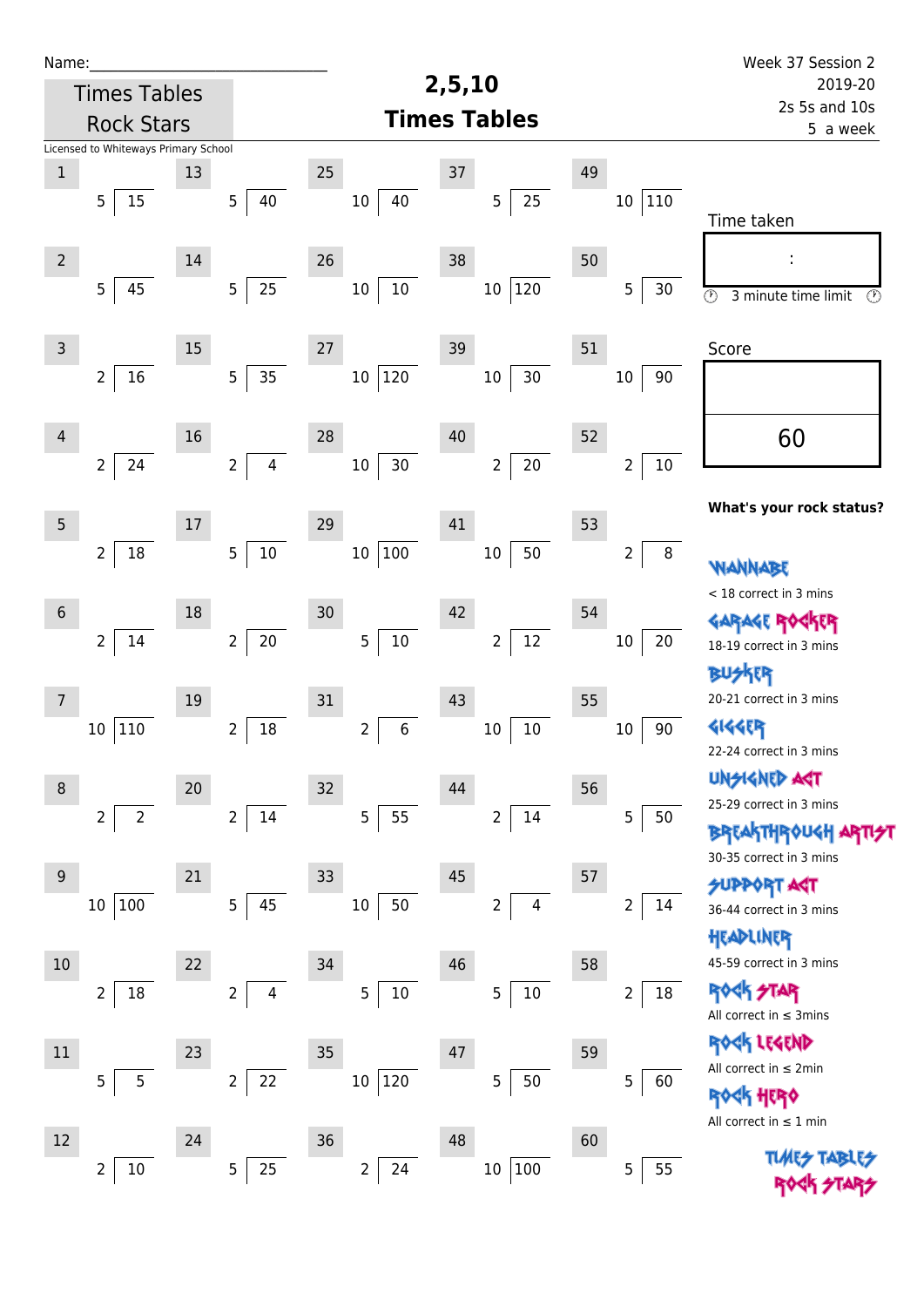| Name:                                                                                          |                                                                                                              | Week 37 Session 3                                                                       |  |  |
|------------------------------------------------------------------------------------------------|--------------------------------------------------------------------------------------------------------------|-----------------------------------------------------------------------------------------|--|--|
| <b>Times Tables</b>                                                                            | 2,5,10                                                                                                       | 2019-20<br>2s 5s and 10s<br>5 a week                                                    |  |  |
| <b>Rock Stars</b>                                                                              | <b>Times Tables</b>                                                                                          |                                                                                         |  |  |
| Licensed to Whiteways Primary School<br>5<br>$10\,$<br>13<br>$\,1$<br>$\times$ 3<br>$\times$ 7 | 10<br>10<br>10<br>25<br>37<br>49<br>$\times$ 10<br>$\times$ 3<br>$\times$ 3                                  |                                                                                         |  |  |
| 2<br>5<br>$\overline{2}$<br>$14\,$<br>$\times$ 6<br>$\times$ 4                                 | 5<br>5<br>5<br>38<br>26<br>50<br>$\times$ 12<br>$\times$ 11<br>$\times 1$                                    | Time taken<br>$\circled{r}$<br>3 minute time limit<br>$\circled{r}$                     |  |  |
| $\overline{2}$<br>$\overline{2}$<br>15<br>$\overline{3}$<br>$\times 2$<br>$\times$ 9           | 5<br>10<br>10<br>27<br>39<br>51<br>$\times$ 9<br>$\times 8$<br>$\times 2$                                    | Score                                                                                   |  |  |
| 2<br>5<br>16<br>$\overline{4}$<br>$\times$ 1<br>$\times$ 1                                     | $\overline{2}$<br>$\overline{2}$<br>2<br>28<br>40<br>52<br>$\times$ 7<br>$\times 8$<br>$\times$ 7            | 60                                                                                      |  |  |
| 5<br>5<br>5<br>17<br>$\times$ 5<br>$\times$ 10                                                 | 5<br>5<br>10<br>41<br>29<br>53<br>$\times$ 12<br>$\times 6$<br>$\times 10$                                   | What's your rock status?<br><b>WANNABE</b>                                              |  |  |
| 5<br>10<br>18<br>$6\,$<br>$\times$ 8<br>$\times 8$                                             | 10<br>2<br>$\overline{2}$<br>42<br>30<br>54<br>$\times$ 10<br>$\times$ 11<br>$\times$ 3                      | < 18 correct in 3 mins<br><b>GARAGE ROCKER</b><br>18-19 correct in 3 mins               |  |  |
| $\overline{2}$<br>5<br>19<br>$\overline{7}$<br>$\times$ 12<br>$\times$ 7                       | 10<br>10<br>10<br>43<br>31<br>55<br>$\times$ 11<br>$\times$ 9<br>$\times 5$                                  | <b>BUSKRR</b><br>20-21 correct in 3 mins<br><b>4144EP</b><br>22-24 correct in 3 mins    |  |  |
| $\overline{c}$<br>$10\,$<br>20<br>$\,8\,$<br>$\times$ 11<br>$\times$ 7                         | $\overline{2}$<br>$\overline{2}$<br>10<br>32<br>44<br>56<br>$\times$ 7<br>$\times$ 10<br>$\times$ 4          | <b>UNSIGNED AGT</b><br>25-29 correct in 3 mins<br><b>BREAKTHROUGH ARTI<del>S</del>T</b> |  |  |
| $10\,$<br>$\overline{2}$<br>21<br>$\overline{9}$<br>$\times$ 2<br>$\times$ 1                   | 5<br>5<br>5<br>33<br>45<br>57<br>$\times$ 10<br>$\times$ 7<br>$\times$ 1                                     | 30-35 correct in 3 mins<br><b>SUPPORT ART</b><br>36-44 correct in 3 mins                |  |  |
| $10\,$<br>$10\,$<br>22<br>10<br>$\times$ 10<br>$\times$ 5                                      | 5<br>5<br>$10\,$<br>34<br>46<br>58<br>$\times$ 9<br>$\times 2$<br>$\times 8$                                 | HEADLINER<br>45-59 correct in 3 mins<br><b>ROCK STAR</b><br>All correct in $\leq$ 3mins |  |  |
| 5<br>$\overline{2}$<br>$11\,$<br>23<br>$\times$ 7<br>$\times$ 11                               | 5<br>$10\,$<br>$\overline{2}$<br>47<br>35<br>59<br>$\times$ 12<br>$\times$ 11<br>$\times$ 1                  | ROCK LEGEND<br>All correct in $\leq 2$ min<br><b>ROCK HERO</b>                          |  |  |
| $\overline{c}$<br>$\overline{c}$<br>12<br>24<br>$\times$ 8<br>$\times$ 10                      | $\mathbf 5$<br>$\overline{2}$<br>$\overline{c}$<br>36<br>48<br>60<br>$\times$ 2<br>$\times$ 10<br>$\times$ 6 | All correct in $\leq 1$ min<br><b>TUARS TABLES</b><br>ROCK STARS                        |  |  |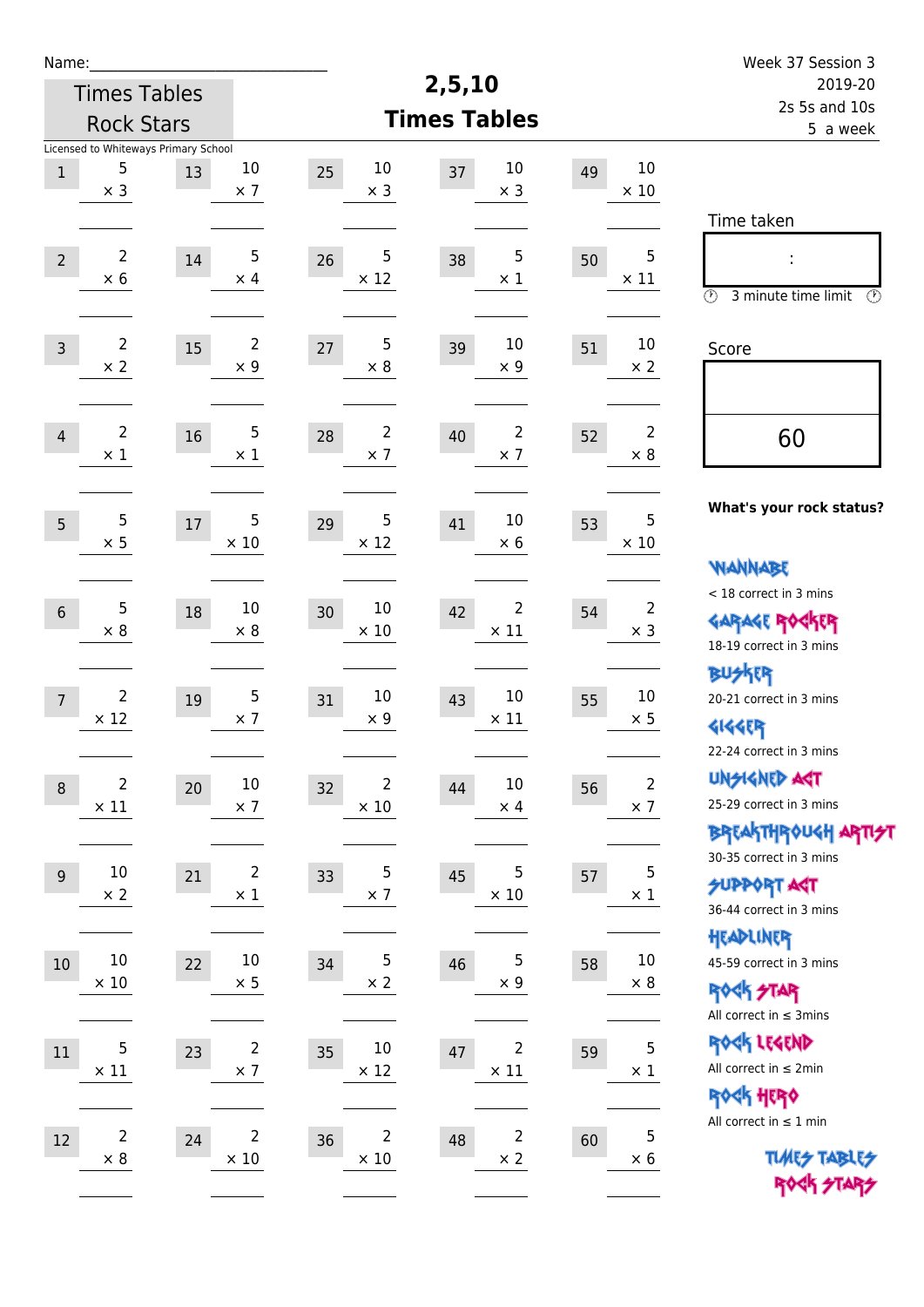| Week 37 Session 4                                                |                     | 2,5,10              |                 |                 |                                      | Name:            |
|------------------------------------------------------------------|---------------------|---------------------|-----------------|-----------------|--------------------------------------|------------------|
| 2019-20                                                          |                     | <b>Times Tables</b> |                 |                 |                                      |                  |
| 2s 5s and 10s<br>5 a week                                        | <b>Times Tables</b> |                     |                 |                 | <b>Rock Stars</b>                    |                  |
|                                                                  |                     |                     |                 |                 | Licensed to Whiteways Primary School |                  |
|                                                                  | $30 \div 10 =$      | 41                  | $50 \div 10 =$  | 21              | $50 \div 10 =$                       | $\mathbf{1}$     |
| Time taken                                                       | $5 \div 5 =$        | 42                  | $10 \div 2 =$   | 22              | $10 \div 5 =$                        | $2^{\circ}$      |
| $\overline{\circ}$<br>3 minute time limit<br>$\mathcal{O}$       | $14 \div 2 =$       | 43                  | $60 \div 10 =$  | 23              | $20 \div 10 =$                       | $\mathsf{3}$     |
| Score                                                            | $90 \div 10 =$      | 44                  | $35 \div 5 =$   | 24              | $22 \div 2 =$                        | $\overline{4}$   |
|                                                                  | $10 \div 5 =$       | 45                  | $80 \div 10 =$  | 25              | $30 \div 10 =$                       | 5                |
| 60                                                               | $15 \div 5 =$       | 46                  | $5 ÷ 5 =$       | 26              | $20 \div 5 =$                        | $\sqrt{6}$       |
| What's your rock status?                                         | $70 \div 10 =$      | 47                  | $25 \div 5 =$   | 27              | $5 ÷ 5 =$                            | 7 <sup>7</sup>   |
|                                                                  | $12 \div 2 =$       | 48                  | $8 \div 2 =$    | 28              | $4 \div 2 =$                         | $8\phantom{1}$   |
| <b>JARNARY</b><br>< 18 correct in 3 mins                         | $120 \div 10 =$     | 49                  | $22 \div 2 =$   | 29              | $5 ÷ 5 =$                            | $\boldsymbol{9}$ |
| <b>GARAGE ROGKER</b><br>18-19 correct in 3 mins                  | $10 \div 5 =$       | 50                  | $25 \div 5 =$   | 30 <sub>o</sub> | $20 \div 10 =$                       | 10               |
| <b>BUSKER</b><br>20-21 correct in 3 mins                         | $10 \div 2 =$       | 51                  | $15 \div 5 =$   | 31              | $90 \div 10 =$                       | 11               |
| <b>4144EP</b><br>22-24 correct in 3 mins                         | $80 \div 10 =$      | 52                  | $60 \div 5 =$   | 32              | $30 \div 5 =$                        | 12               |
| <b>UNSIGNED AST</b><br>25-29 correct in 3 mins                   | $40 \div 10 =$      | 53                  | $6 \div 2 =$    | 33 <sup>°</sup> | $22 \div 2 =$                        | 13               |
| <b>BREAKTHROUGH ARTI<del>S</del>T</b><br>30-35 correct in 3 mins | $24 \div 2 =$       | 54                  | $20 \div 2 =$   | 34              | $4 \div 2 =$                         | 14               |
| <b>SUPPORT AGT</b><br>36-44 correct in 3 mins                    | $80 \div 10 =$      | 55                  | $120 \div 10 =$ | 35              | $10 \div 2 =$                        | 15               |
| HEADLINER<br>45-59 correct in 3 mins                             | $8 \div 2 =$        | 56                  | $8 \div 2 =$    | 36 <sup>°</sup> | $45 \div 5 =$                        | 16               |
| <b>ROCK STAR</b><br>All correct in $\leq$ 3mins                  | $18 \div 2 =$       | 57                  | $45 \div 5 =$   | 37              | $40 \div 10 =$                       | 17               |
| ROCK LEGEND<br>All correct in $\leq 2$ min                       | $20 \div 2 =$       | 58                  | $10 \div 2 =$   | 38              | $30 \div 10 =$                       | $18\,$           |
| <b>ROCK HERO</b><br>All correct in $\leq 1$ min                  | $10 \div 10 =$      | 59                  | $15 \div 5 =$   | 39              | $10 \div 2 =$                        | 19               |
| <b>TUARS TABLES</b><br>ROCK STARS                                | $35 \div 5 =$       | 60                  | $10 \div 2 =$   | 40              | $60 \div 10 =$                       | 20               |